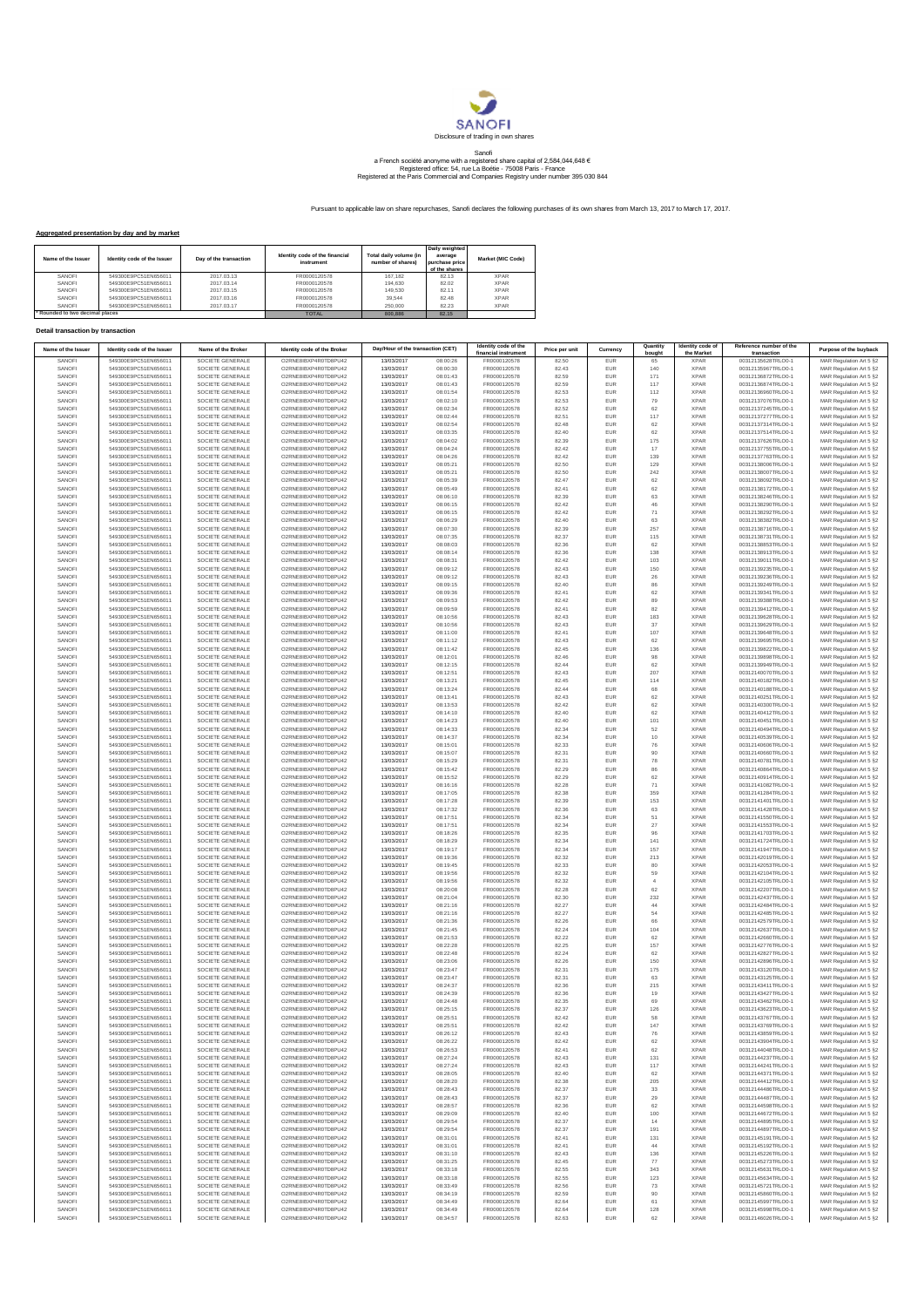| SANOF            | 549300E9PC51EN656011                         | SOCIETE GENERALE                     | O2RNE8IBXP4R0TD8PU42                          | 13/03/2017               | 08:35:22             | FR0000120578                 | 82.61          | EUR               | 92                            | <b>XPAF</b>                | 00312146140TRLO0-1                       | MAR Regulation Art 5 §2                             |
|------------------|----------------------------------------------|--------------------------------------|-----------------------------------------------|--------------------------|----------------------|------------------------------|----------------|-------------------|-------------------------------|----------------------------|------------------------------------------|-----------------------------------------------------|
| SANOFI           | 549300E9PC51EN656011                         | SOCIETE GENERALE                     | O2RNE8IBXP4R0TD8PU42                          | 13/03/2017               | 08:35:50             | FR0000120578                 | 82.62          | EUR               | 123                           | <b>XPAR</b>                | 00312146273TRLO0-1                       | MAR Regulation Art 5 §2                             |
| SANOFI<br>SANOFI | 549300E9PC51EN656011<br>549300E9PC51EN656011 | SOCIETE GENERALE<br>SOCIETE GENERALE | O2RNE8IBXP4R0TD8PU42<br>O2RNE8IBXP4R0TD8PU42  | 13/03/2017<br>13/03/2017 | 08:36:03<br>08:36:19 | FR0000120578<br>FR0000120578 | 82.63<br>82.65 | EUR<br>EUR        | 62<br>91                      | <b>XPAR</b><br><b>XPAR</b> | 00312146343TRLO0-1<br>00312146406TRLO0-1 | MAR Regulation Art 5 §2<br>MAR Regulation Art 5 §2  |
| SANOFI           | 549300E9PC51EN656011                         | SOCIETE GENERALE                     | O2RNE8IBXP4R0TD8PU42                          | 13/03/2017               | 08:36:33             | FR0000120578                 | 82.62          | EUR               | 62                            | <b>XPAR</b>                | 00312146468TRLO0-1                       | MAR Regulation Art 5 §2                             |
| SANOFI           | 549300E9PC51EN656011                         | SOCIETE GENERALE                     | O2RNE8IBXP4R0TD8PU42                          | 13/03/2017               | 08:37:37             | FR0000120578                 | 82.63          | EUR               | 29                            | <b>XPAF</b>                | 00312146626TRLO0-1                       | MAR Regulation Art 5 §2                             |
| SANOFI           | 549300E9PC51EN656011                         | SOCIETE GENERALE                     | O2RNE8IBXP4R0TD8PLI42                         | 13/03/2017               | 08:37:39             | FR0000120578                 | 82.63          | EUR               | 191                           | <b>XPAR</b>                | 00312146636TRLO0-1                       | MAR Regulation Art 5 §2                             |
| SANOFI<br>SANOFI | 549300E9PC51EN656011<br>549300E9PC51EN656011 | SOCIETE GENERALE<br>SOCIETE GENERALE | O2RNE8IBXP4R0TD8PU42<br>O2RNE8IBXP4R0TD8PU42  | 13/03/2017<br>13/03/2017 | 08:37:50<br>08:37:56 | FR0000120578<br>FR0000120578 | 82.61<br>82.61 | EUR<br>EUR        | $\overline{4}$<br>95          | <b>XPAR</b><br><b>XPAR</b> | 00312146668TRLO0-1<br>00312146697TRLO0-1 | MAR Regulation Art 5 §2<br>MAR Regulation Art 5 §2  |
| SANOFI           | 549300E9PC51EN656011                         | SOCIETE GENERALE                     | O2RNE8IBXP4R0TD8PU42                          | 13/03/2017               | 08:38:04             | FR0000120578                 | 82.61          | EUR               | 67                            | <b>XPAR</b>                | 00312146728TRLO0-1                       | MAR Regulation Art 5 §2                             |
| SANOFI           | 549300E9PC51EN656011                         | SOCIETE GENERALE                     | O2RNE8IBXP4R0TD8PU42                          | 13/03/2017               | 09:11:21             | FR0000120578                 | 82.44          | EUR               | 376                           | <b>XPAR</b>                | 00312154287TRLO0-1                       | MAR Regulation Art 5 §2                             |
| SANOFI<br>SANOFI | 549300E9PC51EN656011<br>549300E9PC51EN656011 | SOCIETE GENERALE<br>SOCIETE GENERALE | O2RNE8IBXP4R0TD8PU42<br>O2RNE8IBXP4R0TD8PU42  | 13/03/2017<br>13/03/2017 | 09:13:45<br>09:14:06 | FR0000120578<br>FR0000120578 | 82.44<br>82.44 | EUR<br>EUR        | 146<br>56                     | <b>XPAR</b><br><b>XPAR</b> | 00312154755TRLO0-1<br>00312154807TRLO0-1 | MAR Regulation Art 5 §2<br>MAR Regulation Art 5 §2  |
| SANOFI           | 549300E9PC51EN656011                         | SOCIETE GENERALE                     | O2RNE8IBXP4R0TD8PU42                          | 13/03/2017               | 09:14:09             | FR0000120578                 | 82.44          | EUR               | 12                            | <b>XPAR</b>                | 00312154839TRLO0-1                       | MAR Regulation Art 5 §2                             |
| SANOFI           | 549300E9PC51EN656011                         | SOCIETE GENERALE                     | O2RNE8IBXP4R0TD8PU42                          | 13/03/2017               | 09:14:50             | FR0000120578                 | 82.43          | EUR               | 62                            | <b>XPAR</b>                | 00312155006TRLO0-1                       | MAR Regulation Art 5 §2                             |
| SANOFI           | 549300E9PC51EN656011                         | SOCIETE GENERALE                     | O2RNE8IBXP4R0TD8PU42                          | 13/03/2017               | 09:16:12             | FR0000120578                 | 82.44          | EUR               | 138                           | <b>XPAR</b>                | 00312155311TRLO0-1                       | MAR Regulation Art 5 §2                             |
| SANOFI<br>SANOFI | 549300E9PC51EN656011<br>549300E9PC51EN656011 | SOCIETE GENERALE<br>SOCIETE GENERALE | O2RNE8IBXP4R0TD8PU42<br>O2RNE8IBXP4R0TD8PU42  | 13/03/2017<br>13/03/2017 | 09:16:35<br>09:17:25 | FR0000120578<br>FR0000120578 | 82.44<br>82.44 | EUR<br>EUR        | 62<br>69                      | <b>XPAR</b><br><b>XPAR</b> | 00312155364TRLO0-1<br>00312155598TRLO0-1 | MAR Regulation Art 5 §2<br>MAR Regulation Art 5 §2  |
| SANOFI           | 549300E9PC51EN656011                         | SOCIETE GENERALE                     | O2RNE8IBXP4R0TD8PU42                          | 13/03/2017               | 09:17:58             | FR0000120578                 | 82.44          | EUR               | 93                            | <b>XPAR</b>                | 00312155730TRLO0-1                       | MAR Regulation Art 5 §2                             |
| SANOFI           | 549300E9PC51EN656011                         | SOCIETE GENERALE                     | O2RNE8IBXP4R0TD8PU42                          | 13/03/2017               | 09:18:49             | FR0000120578                 | 82.40          | EUR               | 66                            | <b>XPAR</b>                | 00312156039TRLO0-1                       | MAR Regulation Art 5 §2                             |
| SANOFI           | 549300E9PC51EN656011                         | SOCIETE GENERALE                     | O2RNE8IBXP4R0TD8PU42                          | 13/03/2017               | 09:20:47             | FR0000120578                 | 82.44          | EUR               | 225                           | <b>XPAR</b>                | 00312156508TRLO0-1                       | MAR Regulation Art 5 §2                             |
| SANOFI<br>SANOFI | 549300E9PC51EN656011<br>549300E9PC51EN656011 | SOCIETE GENERALE<br>SOCIETE GENERALE | O2RNE8IBXP4R0TD8PU42<br>O2RNE8IBXP4R0TD8PU42  | 13/03/2017<br>13/03/2017 | 09:21:14<br>09:21:35 | FR0000120578<br>FR0000120578 | 82.42<br>82.42 | EUR<br>EUR        | 62<br>62                      | <b>XPAR</b><br><b>XPAR</b> | 00312156663TRLO0-1<br>00312156807TRLO0-1 | MAR Regulation Art 5 §2<br>MAR Regulation Art 5 §2  |
| SANOFI           | 549300E9PC51EN656011                         | SOCIETE GENERALE                     | O2RNE8IBXP4R0TD8PU42                          | 13/03/2017               | 09:22:20             | FR0000120578                 | 82.40          | EUR               | 79                            | <b>XPAR</b>                | 00312157037TRLO0-1                       | MAR Regulation Art 5 §2                             |
| SANOFI           | 549300E9PC51EN656011                         | SOCIETE GENERALE                     | O2RNE8IBXP4R0TD8PU42                          | 13/03/2017               | 09:23:07             | FR0000120578                 | 82.41          | EUR               | 89                            | <b>XPAR</b>                | 00312157215TRLO0-1                       | MAR Regulation Art 5 §2                             |
| SANOFI           | 549300E9PC51EN656011                         | SOCIETE GENERALE                     | O2RNE8IBXP4R0TD8PU42                          | 13/03/2017               | 09:23:35             | FR0000120578                 | 82.40          | EUR               | 89                            | <b>XPAF</b>                | 00312157340TRLO0-1                       | MAR Regulation Art 5 §2                             |
| SANOFI<br>SANOFI | 549300E9PC51EN656011<br>549300E9PC51EN656011 | SOCIETE GENERALE<br>SOCIETE GENERALE | O2RNE8IBXP4R0TD8PU42<br>O2RNE8IBXP4R0TD8PU42  | 13/03/2017<br>13/03/2017 | 09:24:18<br>09:24:40 | FR0000120578<br>FR0000120578 | 82.42<br>82.43 | EUR<br>EUR        | 62<br>62                      | <b>XPAR</b><br><b>XPAR</b> | 00312157522TRLO0-1<br>00312157627TRLO0-1 | MAR Regulation Art 5 \$2<br>MAR Regulation Art 5 §2 |
| SANOFI           | 549300E9PC51EN656011                         | SOCIETE GENERALE                     | O2RNE8IBXP4R0TD8PU42                          | 13/03/2017               | 09:25:19             | FR0000120578                 | 82.44          | EUR               | $77\,$                        | <b>XPAR</b>                | 00312157746TRLO0-1                       | MAR Regulation Art 5 §2                             |
| SANOFI           | 549300E9PC51EN656011                         | SOCIETE GENERALE                     | O2RNE8IBXP4R0TD8PU42                          | 13/03/2017               | 09:26:37             | FR0000120578                 | 82.42          | EUR               | 149                           | <b>XPAR</b>                | 00312157985TRLO0-1                       | MAR Regulation Art 5 §2                             |
| SANOFI           | 549300E9PC51EN656011                         | SOCIETE GENERALE                     | O2RNE8IBXP4R0TD8PU42                          | 13/03/2017               | 09:27:11             | FR0000120578                 | 82.39          | EUR               | 62                            | <b>XPAR</b>                | 00312158096TRLO0-1                       | MAR Regulation Art 5 §2                             |
| SANOFI<br>SANOFI | 549300E9PC51EN656011<br>549300E9PC51EN656011 | SOCIETE GENERALE<br>SOCIETE GENERALE | O2RNE8IBXP4R0TD8PU42<br>O2RNE8IBXP4R0TD8PU42  | 13/03/2017<br>13/03/2017 | 09:31:10<br>09:32:49 | FR0000120578<br>FR0000120578 | 82.44<br>82.44 | EUR<br>EUR        | 173<br>148                    | <b>XPAR</b><br><b>XPAR</b> | 00312159060TRLO0-1<br>00312159556TRLO0-1 | MAR Regulation Art 5 §2<br>MAR Regulation Art 5 §2  |
| SANOFI           | 549300E9PC51EN656011                         | SOCIETE GENERALE                     | O2RNE8IBXP4R0TD8PU42                          | 13/03/2017               | 09:32:49             | FR0000120578                 | 82.44          | EUR               | 134                           | <b>XPAR</b>                | 00312159557TRLO0-1                       | MAR Regulation Art 5 §2                             |
| SANOFI           | 549300E9PC51EN656011                         | SOCIETE GENERALE                     | O2RNE8IBXP4R0TD8PU42                          | 13/03/2017               | 09:35:59             | FR0000120578                 | 82.44          | EUR               | 12                            | <b>XPAF</b>                | 00312160239TRLO0-1                       | MAR Regulation Art 5 §2                             |
| SANOFI<br>SANOFI | 549300E9PC51EN656011<br>549300E9PC51EN656011 | SOCIETE GENERALE<br>SOCIETE GENERALE | O2RNE8IBXP4R0TD8PU42<br>O2RNE8IBXP4R0TD8PU42  | 13/03/2017<br>13/03/2017 | 09:36:12<br>09:36:31 | FR0000120578<br>FR0000120578 | 82.44<br>82.43 | EUR<br>EUR        | 478<br>72                     | <b>XPAR</b><br><b>XPAR</b> | 00312160319TRLO0-1<br>00312160393TRLO0-1 | MAR Regulation Art 5 §2                             |
| SANOFI           | 549300E9PC51EN656011                         | SOCIETE GENERALE                     | O2RNE8IBXP4R0TD8PU42                          | 13/03/2017               | 09:37:29             | FR0000120578                 | 82.43          | EUR               | 104                           | <b>XPAR</b>                | 00312160604TRLO0-1                       | MAR Regulation Art 5 §2<br>MAR Regulation Art 5 §2  |
| SANOFI           | 549300E9PC51EN656011                         | SOCIETE GENERALE                     | O2RNE8IBXP4R0TD8PU42                          | 13/03/2017               | 09:39:40             | FR0000120578                 | 82.41          | EUR               | 132                           | <b>XPAR</b>                | 00312161014TRLO0-1                       | MAR Regulation Art 5 §2                             |
| SANOFI           | 549300E9PC51EN656011                         | SOCIETE GENERALE                     | O2RNE8IBXP4R0TD8PU42                          | 13/03/2017               | 09:39:50             | FR0000120578                 | 82.37          | EUR               | 39                            | <b>XPAF</b>                | 00312161068TRLO0-1                       | MAR Regulation Art 5 §2                             |
| SANOFI<br>SANOFI | 549300E9PC51EN656011<br>549300E9PC51EN656011 | SOCIETE GENERALE<br>SOCIETE GENERALE | O2RNE8IBXP4R0TD8PLI42<br>O2RNE8IBXP4R0TD8PU42 | 13/03/2017<br>13/03/2017 | 09:39:50<br>09:40:45 | FR0000120578<br>FR0000120578 | 82.37<br>82.36 | EUR<br>EUR        | 92<br>62                      | <b>XPAR</b><br><b>XPAF</b> | 00312161070TRLO0-1<br>00312161313TRLO0-1 | MAR Regulation Art 5 \$2<br>MAR Regulation Art 5 §2 |
| SANOFI           | 549300E9PC51EN656011                         | SOCIETE GENERALE                     | O2RNE8IBXP4R0TD8PU42                          | 13/03/2017               | 09:41:47             | FR0000120578                 | 82.37          | EUR               | 62                            | <b>XPAR</b>                | 00312161508TRLO0-1                       | MAR Regulation Art 5 §2                             |
| SANOFI           | 549300E9PC51EN656011                         | SOCIETE GENERALE                     | O2RNE8IBXP4R0TD8PU42                          | 13/03/2017               | 09:41:53             | FR0000120578                 | 82.35          | EUR               | 102                           | <b>XPAR</b>                | 00312161554TRLO0-1                       | MAR Regulation Art 5 §2                             |
| SANOFI           | 549300E9PC51EN656011                         | SOCIETE GENERALE                     | O2RNE8IBXP4R0TD8PU42                          | 13/03/2017               | 09:42:10             | FR0000120578                 | 82.34          | EUR               | 60                            | <b>XPAR</b>                | 00312161637TRLO0-1                       | MAR Regulation Art 5 §2                             |
| SANOFI<br>SANOFI | 549300E9PC51EN656011<br>549300E9PC51EN656011 | SOCIETE GENERALE<br>SOCIETE GENERALE | O2RNE8IBXP4R0TD8PU42<br>O2RNE8IBXP4R0TD8PU42  | 13/03/2017<br>13/03/2017 | 09:43:08<br>09:44:07 | FR0000120578<br>FR0000120578 | 82.30<br>82.27 | EUR<br>EUR        | 61<br>46                      | <b>XPAR</b><br><b>XPAR</b> | 00312161929TRLO0-1<br>00312162232TRLO0-1 | MAR Regulation Art 5 §2<br>MAR Regulation Art 5 §2  |
| SANOFI           | 549300E9PC51EN656011                         | SOCIETE GENERALE                     | O2RNE8IBXP4R0TD8PU42                          | 13/03/2017               | 09:44:07             | FR0000120578                 | 82.27          | EUR               | 362                           | <b>XPAR</b>                | 00312162233TRLO0-1                       | MAR Regulation Art 5 §2                             |
| SANOFI           | 549300E9PC51EN656011                         | SOCIETE GENERALE                     | O2RNE8IBXP4R0TD8PU42                          | 13/03/2017               | 09:44:07             | FR0000120578                 | 82.27          | EUR               | 62                            | <b>XPAF</b>                | 00312162234TRLO0-1                       | MAR Regulation Art 5 §2                             |
| SANOFI           | 549300E9PC51EN656011                         | SOCIETE GENERALE                     | O2RNE8IBXP4R0TD8PU42                          | 13/03/2017               | 09:44:07             | FR0000120578                 | 82.27          | EUR               | 197                           | <b>XPAR</b>                | 00312162235TRLO0-1                       | MAR Regulation Art 5 §2                             |
| SANOFI<br>SANOFI | 549300E9PC51EN656011<br>549300E9PC51EN656011 | SOCIETE GENERALE<br>SOCIETE GENERALE | O2RNE8IBXP4R0TD8PU42<br>O2RNE8IBXP4R0TD8PU42  | 13/03/2017<br>13/03/2017 | 09:44:07<br>09:44:07 | FR0000120578<br>FR0000120578 | 82.27<br>82.27 | EUR<br>EUR        | 408<br>145                    | <b>XPAR</b><br><b>XPAR</b> | 00312162236TRLO0-1<br>00312162237TRLO0-1 | MAR Regulation Art 5 §2<br>MAR Regulation Art 5 §2  |
| SANOFI           | 549300E9PC51EN656011                         | SOCIETE GENERALE                     | O2RNE8IBXP4R0TD8PU42                          | 13/03/2017               | 09:44:07             | FR0000120578                 | 82.27          | EUR               | 145                           | <b>XPAR</b>                | 00312162238TRLO0-1                       | MAR Regulation Art 5 §2                             |
| SANOFI           | 549300E9PC51EN656011                         | SOCIETE GENERALE                     | O2RNE8IBXP4R0TD8PU42                          | 13/03/2017               | 09:44:07             | FR0000120578                 | 82.27          | EUR               | 145                           | <b>XPAR</b>                | 00312162239TRLO0-1                       | MAR Regulation Art 5 §2                             |
| SANOFI           | 549300E9PC51EN656011                         | SOCIETE GENERALE                     | O2RNE8IBXP4R0TD8PLI42                         | 13/03/2017               | 09:44:07             | FR0000120578                 | 82.27          | EUR               | 118                           | <b>XPAR</b>                | 00312162240TRLO0-1                       | MAR Regulation Art 5 §2                             |
| SANOFI<br>SANOFI | 549300E9PC51EN656011<br>549300E9PC51EN656011 | SOCIETE GENERALE<br>SOCIETE GENERALE | O2RNE8IBXP4R0TD8PU42<br>O2RNE8IBXP4R0TD8PU42  | 13/03/2017<br>13/03/2017 | 09:44:07<br>09:44:07 | FR0000120578<br>FR0000120578 | 82.27<br>82.27 | EUR<br>EUR        | 27<br>90                      | <b>XPAR</b><br><b>XPAR</b> | 00312162241TRLO0-1<br>00312162242TRLO0-1 | MAR Regulation Art 5 §2<br>MAR Regulation Art 5 §2  |
| SANOFI           | 549300E9PC51EN656011                         | SOCIETE GENERALE                     | O2RNE8IBXP4R0TD8PU42                          | 13/03/2017               | 09:44:07             | FR0000120578                 | 82.27          | EUR               | 92                            | <b>XPAR</b>                | 00312162243TRLO0-1                       | MAR Regulation Art 5 §2                             |
| SANOFI           | 549300E9PC51EN656011                         | SOCIETE GENERALE                     | O2RNE8IBXP4R0TD8PU42                          | 13/03/2017               | 09:44:07             | FR0000120578                 | 82.27          | EUR               | 60                            | <b>XPAR</b>                | 00312162244TRLO0-1                       | MAR Regulation Art 5 §2                             |
| SANOFI           | 549300E9PC51EN656011                         | SOCIETE GENERALE                     | O2RNE8IBXP4R0TD8PU42                          | 13/03/2017               | 09:44:07             | FR0000120578                 | 82.27          | EUR               | 166                           | <b>XPAR</b>                | 00312162245TRLO0-1                       | MAR Regulation Art 5 §2                             |
| SANOFI<br>SANOFI | 549300E9PC51EN656011<br>549300E9PC51EN656011 | SOCIETE GENERALE<br>SOCIETE GENERALE | O2RNE8IBXP4R0TD8PU42<br>O2RNE8IBXP4R0TD8PU42  | 13/03/2017<br>13/03/2017 | 09:44:07<br>09:44:15 | FR0000120578<br>FR0000120578 | 82.27<br>82.28 | EUR<br>EUR        | 499<br>110                    | <b>XPAR</b><br><b>XPAR</b> | 00312162246TRLO0-1<br>00312162277TRLO0-1 | MAR Regulation Art 5 §2<br>MAR Regulation Art 5 §2  |
| SANOFI           | 549300E9PC51EN656011                         | SOCIETE GENERALE                     | O2RNE8IBXP4R0TD8PU42                          | 13/03/2017               | 09:45:26             | FR0000120578                 | 82.28          | EUR               | 218                           | <b>XPAR</b>                | 00312162669TRLO0-1                       | MAR Regulation Art 5 §2                             |
| SANOFI           | 549300E9PC51EN656011                         | SOCIETE GENERALE                     | O2RNE8IBXP4R0TD8PU42                          | 13/03/2017               | 09:46:23             | FR0000120578                 | 82.29          | EUR               | 57                            | <b>XPAR</b>                | 00312162924TRLO0-1                       | MAR Regulation Art 5 §2                             |
| SANOFI           | 549300E9PC51EN656011                         | SOCIETE GENERALE                     | O2RNE8IBXP4R0TD8PU42                          | 13/03/2017               | 09:47:18             | FR0000120578                 | 82.30          | EUR               | 142                           | <b>XPAR</b>                | 00312163223TRLO0-1                       | MAR Regulation Art 5 §2                             |
| SANOFI<br>SANOFI | 549300E9PC51EN656011<br>549300E9PC51EN656011 | SOCIETE GENERALE<br>SOCIETE GENERALE | O2RNE8IBXP4R0TD8PU42<br>O2RNE8IBXP4R0TD8PU42  | 13/03/2017<br>13/03/2017 | 09:48:36<br>09:49:01 | FR0000120578<br>FR0000120578 | 82.32<br>82.34 | EUR<br>EUR        | 265<br>108                    | <b>XPAR</b><br><b>XPAR</b> | 00312163531TRLO0-1<br>00312163612TRLO0-1 | MAR Regulation Art 5 §2<br>MAR Regulation Art 5 §2  |
| SANOFI           | 549300E9PC51EN656011                         | SOCIETE GENERALE                     | O2RNE8IBXP4R0TD8PU42                          | 13/03/2017               | 09:49:44             | FR0000120578                 | 82.35          | EUR               | 62                            | <b>XPAR</b>                | 00312163838TRLO0-1                       | MAR Regulation Art 5 §2                             |
| SANOFI           | 549300E9PC51EN656011                         | SOCIETE GENERALE                     | O2RNE8IBXP4R0TD8PU42                          | 13/03/2017               | 09:51:57             | FR0000120578                 | 82.40          | EUR               | 395                           | <b>XPAF</b>                | 00312164624TRLO0-1                       | MAR Regulation Art 5 §2                             |
| SANOFI<br>SANOFI | 549300E9PC51EN656011                         | SOCIETE GENERALE                     | O2RNE8IBXP4R0TD8PU42                          | 13/03/2017               | 09:52:11             | FR0000120578                 | 82.43<br>82.43 | EUR<br>EUR        | 80                            | <b>XPAR</b><br><b>XPAR</b> | 00312164679TRLO0-1                       | MAR Regulation Art 5 §2                             |
| SANOFI           | 549300E9PC51EN656011<br>549300E9PC51EN656011 | SOCIETE GENERALE<br>SOCIETE GENERALE | O2RNE8IBXP4R0TD8PU42<br>O2RNE8IBXP4R0TD8PU42  | 13/03/2017<br>13/03/2017 | 09:53:57<br>09:53:58 | FR0000120578<br>FR0000120578 | 82.43          | EUR               | 85<br>$41\,$                  | <b>XPAR</b>                | 00312165065TRLO0-1<br>00312165073TRLO0-1 | MAR Regulation Art 5 §2<br>MAR Regulation Art 5 §2  |
| SANOFI           | 549300E9PC51EN656011                         | SOCIETE GENERALE                     | O2RNE8IBXP4R0TD8PU42                          | 13/03/2017               | 09:53:58             | FR0000120578                 | 82.43          | EUR               | 145                           | <b>XPAR</b>                | 00312165075TRLO0-1                       | MAR Regulation Art 5 §2                             |
| SANOFI           | 549300E9PC51EN656011                         | SOCIETE GENERALE                     | O2RNE8IBXP4R0TD8PU42                          | 13/03/2017               | 09:54:27             | FR0000120578                 | 82.41          | EUR               | 62                            | <b>XPAR</b>                | 00312165155TRLO0-1                       | MAR Regulation Art 5 §2                             |
| SANOFI           | 549300E9PC51EN656011                         | SOCIETE GENERALE                     | O2RNE8IBXP4R0TD8PU42                          | 13/03/2017               | 09:55:12             | FR0000120578                 | 82.41          | EUR               | 162                           | <b>XPAR</b>                | 00312165338TRLO0-1                       | MAR Regulation Art 5 §2                             |
| SANOFI<br>SANOFI | 549300E9PC51EN656011<br>549300E9PC51EN656011 | SOCIETE GENERALE<br>SOCIETE GENERALE | O2RNE8IBXP4R0TD8PU42<br>O2RNE8IBXP4R0TD8PLI42 | 13/03/2017<br>13/03/2017 | 09:55:48<br>09:55:58 | FR0000120578<br>FR0000120578 | 82.41<br>82.40 | EUR<br>EUR        | 75<br>62                      | <b>XPAR</b><br><b>XPAR</b> | 00312165480TRLO0-1<br>00312165514TRLO0-1 | MAR Regulation Art 5 §2<br>MAR Regulation Art 5 §2  |
| SANOFI           | 549300E9PC51EN656011                         | SOCIETE GENERALE                     | O2RNE8IBXP4R0TD8PU42                          | 13/03/2017               | 09:56:22             | FR0000120578                 | 82.37          | EUR               | 92                            | <b>XPAF</b>                | 00312165625TRLO0-1                       | MAR Regulation Art 5 §2                             |
| SANOFI           | 549300E9PC51EN656011                         | SOCIETE GENERALE                     | O2RNE8IBXP4R0TD8PU42                          | 13/03/2017               | 09:57:40             | FR0000120578                 | 82.41          | EUR               | 141                           | <b>XPAR</b>                | 00312165993TRLO0-1                       | MAR Regulation Art 5 §2                             |
| SANOFI           | 549300E9PC51EN656011                         | SOCIETE GENERALE                     | O2RNE8IBXP4R0TD8PU42                          | 13/03/2017               | 09:58:47             | FR0000120578                 | 82.41          | EUR               | 93                            | <b>XPAR</b>                | 00312166250TRLO0-1                       | MAR Regulation Art 5 §2                             |
| SANOFI<br>SANOFI | 549300E9PC51EN656011<br>549300E9PC51EN656011 | SOCIETE GENERALE<br>SOCIETE GENERALE | O2RNE8IBXP4R0TD8PU42<br>O2RNE8IBXP4R0TD8PU42  | 13/03/2017<br>13/03/2017 | 10:00:32<br>10:34:01 | FR0000120578<br>FR0000120578 | 82.44<br>82.44 | EUR<br>EUR        | 288<br>80                     | <b>XPAR</b><br><b>XPAR</b> | 00312166673TRLO0-1<br>00312175812TRLO0-1 | MAR Regulation Art 5 §2<br>MAR Regulation Art 5 §2  |
| SANOFI           | 549300E9PC51EN656011                         | SOCIETE GENERALE                     | O2RNE8IBXP4R0TD8PU42                          | 13/03/2017               | 10:35:05             | FR0000120578                 | 82.43          | EUR               | 64                            | <b>XPAF</b>                | 00312176122TRLO0-1                       | MAR Regulation Art 5 §2                             |
| SANOFI           | 549300E9PC51EN656011                         | SOCIETE GENERALE                     | O2RNE8IBXP4R0TD8PU42                          | 13/03/2017               | 10:36:44             | FR0000120578                 | 82.41          | EUR               | 62                            | <b>XPAR</b>                | 00312176486TRLO0-1                       | MAR Regulation Art 5 §2                             |
| SANOFI           | 549300E9PC51EN656011<br>549300E9PC51EN656011 | SOCIETE GENERALE                     | O2RNE8IBXP4R0TD8PU42<br>O2RNE8IBXP4R0TD8PU42  | 13/03/2017               | 10:37:02             | FR0000120578                 | 82.40          | EUR<br>EUR        | 108<br>62                     | <b>XPAF</b><br><b>XPAR</b> | 00312176577TRLO0-1                       | MAR Regulation Art 5 §2                             |
| SANOFI<br>SANOFI | 549300E9PC51EN656011                         | SOCIETE GENERALE<br>SOCIETE GENERALE | O2RNE8IBXP4R0TD8PU42                          | 13/03/2017<br>13/03/2017 | 10:38:34<br>10:38:39 | FR0000120578<br>FR0000120578 | 82.42<br>82.42 | EUR               | 91                            | <b>XPAR</b>                | 00312176948TRLO0-1<br>00312176984TRLO0-1 | MAR Regulation Art 5 §2<br>MAR Regulation Art 5 §2  |
| SANOFI           | 549300E9PC51EN656011                         | SOCIETE GENERALE                     | O2RNE8IBXP4R0TD8PLI42                         | 13/03/2017               | 10:41:22             | FR0000120578                 | 82.45          | EUR               | 219                           | <b>XPAR</b>                | 00312177720TRLO0-1                       | MAR Regulation Art 5 §2                             |
| SANOFI           | 549300E9PC51EN656011                         | SOCIETE GENERALE                     | O2RNE8IBXP4R0TD8PU42                          | 13/03/2017               | 10:42:18             | FR0000120578                 | 82.43          | EUR               | 62                            | <b>XPAR</b>                | 00312178004TRLO0-1                       | MAR Regulation Art 5 §2                             |
| SANOFI<br>SANOFI | 549300E9PC51EN656011<br>549300E9PC51EN656011 | SOCIETE GENERALE<br>SOCIETE GENERALE | O2RNE8IBXP4R0TD8PLI42<br>O2RNE8IBXP4R0TD8PU42 | 13/03/2017<br>13/03/2017 | 10:43:10<br>10:44:12 | FR0000120578<br>FR0000120578 | 82.42<br>82.44 | EUR<br>EUR        | 78<br>84                      | <b>XPAR</b><br><b>XPAR</b> | 00312178201TRLO0-1<br>00312178558TRLO0-1 | MAR Regulation Art 5 §2                             |
| SANOFI           | 549300E9PC51EN656011                         | SOCIETE GENERALE                     | O2RNE8IBXP4R0TD8PU42                          | 13/03/2017               | 10:53:03             | FR0000120578                 | 82.45          | EUR               | 62                            | <b>XPAR</b>                | 00312180904TRLO0-1                       | MAR Regulation Art 5 §2<br>MAR Regulation Art 5 §2  |
| SANOFI           | 549300E9PC51EN656011                         | SOCIETE GENERALE                     | O2RNE8IBXP4R0TD8PU42                          | 13/03/2017               | 10:53:03             | FR0000120578                 | 82.45          | EUR               | 100                           | <b>XPAR</b>                | 00312180935TRLO0-1                       | MAR Regulation Art 5 §2                             |
| SANOFI           | 549300E9PC51EN656011                         | SOCIETE GENERALE                     | O2RNE8IBXP4R0TD8PU42                          | 13/03/2017               | 10:53:03             | FR0000120578                 | 82.45          | EUR               | 90                            | <b>XPAR</b>                | 00312180937TRLO0-1                       | MAR Regulation Art 5 §2                             |
| SANOFI<br>SANOFI | 549300E9PC51EN656011<br>549300E9PC51EN656011 | SOCIETE GENERALE<br>SOCIETE GENERALE | O2RNE8IBXP4R0TD8PU42<br>O2RNE8IBXP4R0TD8PU42  | 13/03/2017<br>13/03/2017 | 10:53:03<br>10:53:03 | FR0000120578<br>FR0000120578 | 82.45<br>82.45 | <b>EUR</b><br>EUR | 100<br>165                    | <b>XPAR</b><br><b>XPAR</b> | 00312180939TRLO0-1<br>00312180940TRLO0-1 | MAR Regulation Art 5 §2<br>MAR Regulation Art 5 §2  |
| SANOFI           | 549300E9PC51EN656011                         | SOCIETE GENERALE                     | O2RNE8IBXP4R0TD8PU42                          | 13/03/2017               | 10:53:03             | FR0000120578                 | 82.45          | EUR               | 8                             | <b>XPAR</b>                | 00312180941TRLO0-1                       | MAR Regulation Art 5 §2                             |
| SANOFI           | 549300E9PC51EN656011                         | SOCIETE GENERALE                     | O2RNE8IBXP4R0TD8PU42                          | 13/03/2017               | 10:57:36             | FR0000120578                 | 82.45          | EUR               | 420                           | <b>XPAR</b>                | 00312182533TRLO0-1                       | MAR Regulation Art 5 §2                             |
| SANOFI<br>SANOFI | 549300E9PC51EN656011<br>549300E9PC51EN656011 | SOCIETE GENERALE<br>SOCIETE GENERALE | O2RNE8IBXP4R0TD8PU42<br>O2RNE8IBXP4R0TD8PU42  | 13/03/2017<br>13/03/2017 | 10:57:36<br>10:58:15 | FR0000120578<br>FR0000120578 | 82.45<br>82.44 | EUR<br><b>EUR</b> | 157<br>225                    | <b>XPAR</b><br><b>XPAR</b> | 00312182535TRLO0-1<br>00312182718TRLO0-1 | MAR Regulation Art 5 §2                             |
| SANOFI           | 549300E9PC51EN656011                         | SOCIETE GENERALE                     | O2RNE8IBXP4R0TD8PU42                          | 13/03/2017               | 10:59:39             | FR0000120578                 | 82.44          | EUR               | 49                            | <b>XPAR</b>                | 00312183077TRLO0-1                       | MAR Regulation Art 5 §2<br>MAR Regulation Art 5 §2  |
| SANOFI           | 549300E9PC51EN656011                         | SOCIETE GENERALE                     | O2RNE8IBXP4R0TD8PU42                          | 13/03/2017               | 11:01:03             | FR0000120578                 | 82.45          | <b>EUR</b>        | 265                           | <b>XPAR</b>                | 00312183512TRLO0-1                       | MAR Regulation Art 5 §2                             |
| SANOFI           | 549300E9PC51EN656011                         | SOCIETE GENERALE                     | O2RNE8IBXP4R0TD8PU42                          | 13/03/2017               | 11:01:22             | FR0000120578                 | 82.44          | EUR               | 88                            | <b>XPAR</b>                | 00312183567TRLO0-1                       | MAR Regulation Art 5 §2                             |
| SANOFI<br>SANOFI | 549300E9PC51EN656011<br>549300E9PC51EN656011 | SOCIETE GENERALE<br>SOCIETE GENERALE | O2RNE8IBXP4R0TD8PU42<br>O2RNE8IBXP4R0TD8PU42  | 13/03/2017<br>13/03/2017 | 11:02:28<br>11:02:46 | FR0000120578<br>FR0000120578 | 82.43<br>82.39 | EUR<br>EUR        | 72<br>$\overline{\mathbf{2}}$ | <b>XPAR</b><br><b>XPAR</b> | 00312183776TRLO0-1<br>00312183939TRLO0-1 | MAR Regulation Art 5 §2<br>MAR Regulation Art 5 §2  |
| SANOFI           | 549300E9PC51EN656011                         | SOCIETE GENERALE                     | O2RNESIBXP4R0TD8PLI42                         | 13/03/2017               | 11:02:50             | FR0000120578                 | 82.39          | EUR               | 63                            | <b>XPAR</b>                | 00312183958TRLO0-1                       | MAR Regulation Art 5 §2                             |
| SANOFI           | 549300E9PC51EN656011                         | SOCIETE GENERALE                     | O2RNESIBXP4R0TD8PLI42                         | 13/03/2017               | 11:05:07             | FR0000120578                 | 82.40          | EUR               | 153                           | <b>XPAR</b>                | 00312184865TRLO0-1                       | MAR Regulation Art 5 §2                             |
| SANOFI           | 549300E9PC51EN656011                         | SOCIETE GENERALE                     | O2RNE8IBXP4R0TD8PU42                          | 13/03/2017               | 11:06:02             | FR0000120578<br>FR0000120578 | 82.39          | EUR               | 62                            | <b>XPAR</b>                | 00312185188TRLO0-1                       | MAR Regulation Art 5 §2                             |
| SANOFI<br>SANOFI | 549300E9PC51EN656011<br>549300E9PC51EN656011 | SOCIETE GENERALE<br>SOCIETE GENERALE | O2RNE8IBXP4R0TD8PU42<br>O2RNE8IBXP4R0TD8PU42  | 13/03/2017<br>13/03/2017 | 11:07:20<br>11:07:53 | FR0000120578                 | 82.39<br>82.41 | <b>EUR</b><br>EUR | 171<br>96                     | <b>XPAR</b><br><b>XPAR</b> | 00312185523TRLO0-1<br>00312185751TRLO0-1 | MAR Regulation Art 5 §2<br>MAR Regulation Art 5 §2  |
| SANOFI           | 549300E9PC51EN656011                         | SOCIETE GENERALE                     | O2RNE8IBXP4R0TD8PLI42                         | 13/03/2017               | 11:08:37             | FR0000120578                 | 82.41          | <b>EUR</b>        | 68                            | <b>XPAR</b>                | 00312185984TRLO0-1                       | MAR Regulation Art 5 §2                             |
| SANOFI           | 549300E9PC51EN656011                         | SOCIETE GENERALE                     | O2RNE8IBXP4R0TD8PU42                          | 13/03/2017               | 11:09:21             | FR0000120578                 | 82.39          | EUR               | 62                            | <b>XPAR</b>                | 00312186173TRLO0-1                       | MAR Regulation Art 5 §2                             |
| SANOFI           | 549300E9PC51EN656011                         | SOCIETE GENERALE                     | O2RNE8IBXP4R0TD8PU42                          | 13/03/2017               | 11:10:10             | FR0000120578                 | 82.40          | EUR               | 91                            | <b>XPAR</b>                | 00312186312TRLO0-1                       | MAR Regulation Art 5 §2                             |
| SANOFI<br>SANOFI | 549300E9PC51EN656011<br>549300E9PC51EN656011 | SOCIETE GENERALE<br>SOCIETE GENERALE | O2RNE8IBXP4R0TD8PU42<br>O2RNE8IBXP4R0TD8PU42  | 13/03/2017<br>13/03/2017 | 11:10:37<br>11:11:24 | FR0000120578<br>FR0000120578 | 82.35<br>82.35 | EUR<br>EUR        | 62<br>62                      | <b>XPAR</b><br><b>XPAR</b> | 00312186573TRLO0-1<br>00312186852TRLO0-1 | MAR Regulation Art 5 §2<br>MAR Regulation Art 5 §2  |
| SANOFI           | 549300E9PC51EN656011                         | SOCIETE GENERALE                     | O2RNE8IBXP4R0TD8PU42                          | 13/03/2017               | 11:12:18             | FR0000120578                 | 82.35          | EUR               | 54                            | <b>XPAR</b>                | 00312187020TRLO0-1                       | MAR Regulation Art 5 §2                             |
| SANOFI           | 549300E9PC51EN656011                         | SOCIETE GENERALE                     | O2RNE8IBXP4R0TD8PU42                          | 13/03/2017               | 11:15:45             | FR0000120578                 | 82.41          | EUR               | 206                           | <b>XPAR</b>                | 00312187980TRLO0-1                       | MAR Regulation Art 5 §2                             |
| SANOFI           | 549300E9PC51EN656011                         | SOCIETE GENERALE                     | O2RNE8IBXP4R0TD8PU42                          | 13/03/2017               | 11:18:00             | FR0000120578                 | 82.43          | <b>EUR</b>        | 262                           | <b>XPAR</b>                | 00312188782TRLO0-1                       | MAR Regulation Art 5 §2                             |
| SANOFI<br>SANOFI | 549300E9PC51EN656011<br>549300E9PC51EN656011 | SOCIETE GENERALE<br>SOCIETE GENERALE | O2RNE8IBXP4R0TD8PU42<br>O2RNE8IBXP4R0TD8PU42  | 13/03/2017<br>13/03/2017 | 11:18:39<br>11:19:09 | FR0000120578<br>FR0000120578 | 82.43<br>82.44 | EUR<br><b>EUR</b> | 62<br>67                      | <b>XPAR</b><br><b>XPAR</b> | 00312188953TRLO0-1<br>00312189078TRLO0-1 | MAR Regulation Art 5 §2<br>MAR Regulation Art 5 §2  |
| SANOFI           | 549300E9PC51EN656011                         | SOCIETE GENERALE                     | O2RNE8IBXP4R0TD8PU42                          | 13/03/2017               | 12:01:23             | FR0000120578                 | 82.40          | EUR               | 58                            | <b>XPAR</b>                | 00312199177TRLO0-1                       | MAR Regulation Art 5 §2                             |
| SANOFI           | 549300E9PC51EN656011                         | SOCIETE GENERALE                     | O2RNE8IBXP4R0TD8PU42                          | 13/03/2017               | 12:02:20             | FR0000120578                 | 82.39          | EUR               | 471                           | <b>XPAR</b>                | 00312199523TRLO0-1                       | MAR Regulation Art 5 §2                             |
| SANOFI           | 549300E9PC51EN656011                         | SOCIETE GENERALE                     | O2RNE8IBXP4R0TD8PU42                          | 13/03/2017               | 12:02:30             | FR0000120578                 | 82.39          | EUR               | 527                           | <b>XPAR</b>                | 00312199645TRLO0-1                       | MAR Regulation Art 5 §2                             |
| SANOFI<br>SANOFI | 549300E9PC51EN656011<br>549300E9PC51EN656011 | SOCIETE GENERALE<br>SOCIETE GENERALE | O2RNE8IBXP4R0TD8PU42<br>O2RNE8IBXP4R0TD8PU42  | 13/03/2017<br>13/03/2017 | 12:03:15<br>12:03:19 | FR0000120578<br>FR0000120578 | 82.40<br>82.39 | EUR<br>EUR        | 538<br>80                     | <b>XPAR</b><br><b>XPAR</b> | 00312199869TRLO0-1<br>00312199909TRLO0-1 | MAR Regulation Art 5 §2<br>MAR Regulation Art 5 §2  |
| SANOFI           | 549300E9PC51EN656011                         | SOCIETE GENERALE                     | O2RNE8IBXP4R0TD8PU42                          | 13/03/2017               | 12:04:33             | FR0000120578                 | 82.39          | EUR               | 117                           | <b>XPAR</b>                | 00312200238TRLO0-1                       | MAR Regulation Art 5 §2                             |
| SANOFI           | 549300E9PC51EN656011                         | SOCIETE GENERALE                     | O2RNE8IBXP4R0TD8PU42                          | 13/03/2017               | 12:28:14             | FR0000120578                 | 82.40          | <b>EUR</b>        | 62                            | <b>XPAR</b>                | 00312205224TRLO0-1                       | MAR Regulation Art 5 §2                             |
| SANOFI           | 549300E9PC51EN656011                         | SOCIETE GENERALE                     | O2RNE8IBXP4R0TD8PU42                          | 13/03/2017               | 12:31:44             | FR0000120578                 | 82.44          | EUR               | 159                           | <b>XPAR</b>                | 00312205901TRLO0-1                       | MAR Regulation Art 5 §2                             |
| SANOFI<br>SANOFI | 549300E9PC51EN656011<br>549300E9PC51EN656011 | SOCIETE GENERALE<br>SOCIETE GENERALE | O2RNE8IBXP4R0TD8PU42<br>O2RNE8IBXP4R0TD8PU42  | 13/03/2017<br>13/03/2017 | 12:33:09<br>12:33:35 | FR0000120578<br>FR0000120578 | 82.45<br>82.45 | <b>EUR</b><br>EUR | 88<br>67                      | <b>XPAR</b><br><b>XPAR</b> | 00312206189TRLO0-1<br>00312206306TRLO0-1 | MAR Regulation Art 5 §2<br>MAR Regulation Art 5 §2  |
| SANOFI           | 549300E9PC51EN656011                         | SOCIETE GENERALE                     | O2RNE8IBXP4R0TD8PU42                          | 13/03/2017               | 12:35:02             | FR0000120578                 | 82.41          | EUR               | 62                            | <b>XPAR</b>                | 00312206545TRLO0-1                       | MAR Regulation Art 5 §2                             |
| SANOFI           | 549300E9PC51EN656011                         | SOCIETE GENERALE                     | O2RNE8IBXP4R0TD8PU42                          | 13/03/2017               | 12:35:34             | FR0000120578                 | 82.42          | EUR               | 76                            | <b>XPAR</b>                | 00312206683TRLO0-1                       | MAR Regulation Art 5 §2                             |
| SANOFI           | 549300E9PC51EN656011                         | SOCIETE GENERALE                     | O2RNE8IBXP4R0TD8PU42                          | 13/03/2017               | 12:36:14             | FR0000120578                 | 82.42          | EUR               | 75                            | <b>XPAR</b>                | 00312206841TRLO0-1                       | MAR Regulation Art 5 §2                             |
| SANOFI<br>SANOFI | 549300E9PC51EN656011<br>549300E9PC51EN656011 | SOCIETE GENERALE<br>SOCIETE GENERALE | O2RNE8IBXP4R0TD8PU42<br>O2RNE8IBXP4R0TD8PU42  | 13/03/2017<br>13/03/2017 | 12:37:38<br>12:38:44 | FR0000120578<br>FR0000120578 | 82.41<br>82.42 | <b>EUR</b><br>EUR | 62<br>156                     | <b>XPAR</b><br><b>XPAR</b> | 00312207095TRLO0-1<br>00312207287TRLO0-1 | MAR Regulation Art 5 §2<br>MAR Regulation Art 5 §2  |
| SANOFI           | 549300E9PC51EN656011                         | SOCIETE GENERALE                     | O2RNE8IBXP4R0TD8PU42                          | 13/03/2017               | 12:39:58             | FR0000120578                 | 82.44          | EUR               | 116                           | <b>XPAR</b>                | 00312207566TRLO0-1                       | MAR Regulation Art 5 §2                             |
| SANOFI           | 549300E9PC51EN656011                         | SOCIETE GENERALE                     | O2RNE8IBXP4R0TD8PU42                          | 13/03/2017               | 12:41:05             | FR0000120578                 | 82.42          | EUR               | 67                            | <b>XPAR</b>                | 00312207798TRLO0-1                       | MAR Regulation Art 5 §2                             |
| SANOFI           | 549300E9PC51EN656011                         | SOCIETE GENERALE                     | O2RNE8IBXP4R0TD8PU42                          | 13/03/2017               | 12:41:45             | FR0000120578                 | 82.42          | EUR               | 62                            | <b>XPAR</b>                | 00312207896TRLO0-1                       | MAR Regulation Art 5 §2                             |
|                  |                                              |                                      |                                               |                          |                      |                              |                |                   |                               |                            |                                          |                                                     |
| SANOFI<br>SANOFI | 549300E9PC51EN656011<br>549300E9PC51EN656011 | SOCIETE GENERALE<br>SOCIETE GENERALE | O2RNE8IBXP4R0TD8PU42<br>O2RNE8IBXP4R0TD8PU42  | 13/03/2017<br>13/03/2017 | 12:42:29<br>12:42:57 | FR0000120578<br>FR0000120578 | 82.40<br>82.38 | EUR<br>EUR        | 62<br>$_{\rm 6}$              | <b>XPAR</b><br><b>XPAR</b> | 00312208040TRLO0-1<br>00312208139TRLO0-1 | MAR Regulation Art 5 §2<br>MAR Regulation Art 5 §2  |
| SANOFI<br>SANOFI | 549300E9PC51EN656011<br>549300E9PC51EN656011 | SOCIETE GENERALE<br>SOCIETE GENERALE | O2RNE8IBXP4R0TD8PU42<br>O2RNE8IBXP4R0TD8PU42  | 13/03/2017<br>13/03/2017 | 12:43:00<br>12:44:15 | FR0000120578<br>FR0000120578 | 82.38<br>82.37 | EUR<br>EUR        | 56<br>56                      | <b>XPAR</b><br><b>XPAR</b> | 00312208142TRLO0-1<br>00312208384TRLO0-1 | MAR Regulation Art 5 §2<br>MAR Regulation Art 5 §2  |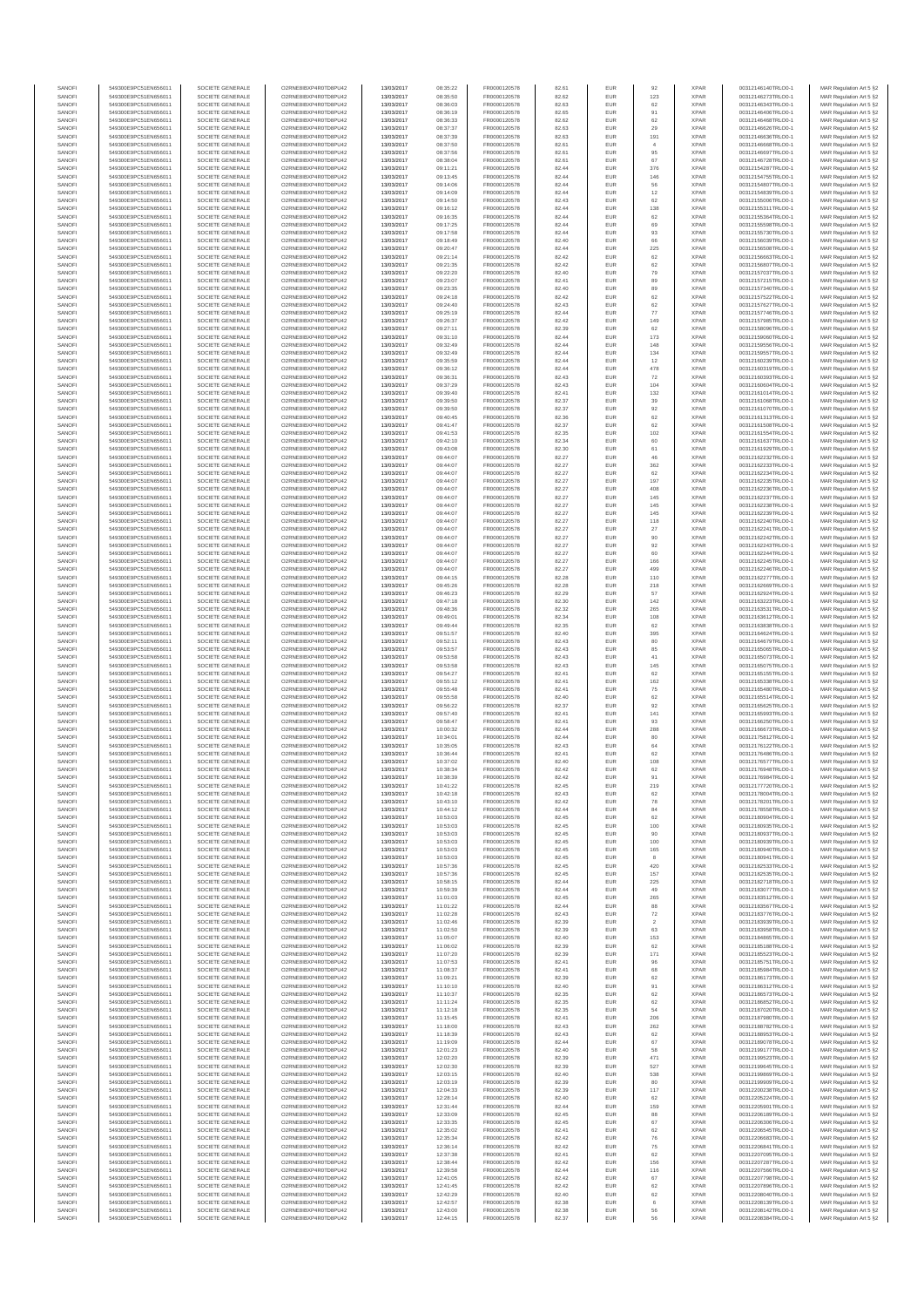| SANOFI           | 549300E9PC51EN656011                         | SOCIETE GENERALE                     | O2RNE8IBXP4R0TD8PU42                         | 13/03/2017               | 12:44:15             | FR0000120578                 | 82.37          | EUR        | 20             | <b>XPAR</b>                | 00312208385TRLO0-1                       | MAR Regulation Art 5 §2                            |
|------------------|----------------------------------------------|--------------------------------------|----------------------------------------------|--------------------------|----------------------|------------------------------|----------------|------------|----------------|----------------------------|------------------------------------------|----------------------------------------------------|
| SANOFI<br>SANOFI | 549300E9PC51EN656011<br>549300E9PC51EN656011 | SOCIETE GENERALE<br>SOCIETE GENERALE | O2RNE8IBXP4R0TD8PU42<br>O2RNE8IBXP4R0TD8PU42 | 13/03/2017<br>13/03/2017 | 12:45:12<br>12:45:12 | FR0000120578<br>FR0000120578 | 82.36          | EUR<br>EUR | 62<br>37       | <b>XPAR</b><br><b>XPAR</b> | 00312208627TRLO0-1<br>00312208628TRLO0-1 | MAR Regulation Art 5 §2                            |
| SANOFI           | 549300E9PC51EN656011                         | SOCIETE GENERALE                     | O2RNE8IBXP4R0TD8PU42                         | 13/03/2017               | 12:45:50             | FR0000120578                 | 82.36<br>82.35 | EUR        | 83             | <b>XPAR</b>                | 00312208785TRLO0-1                       | MAR Regulation Art 5 §2<br>MAR Regulation Art 5 §2 |
| SANOFI           | 549300E9PC51EN656011                         | SOCIETE GENERALE                     | O2RNE8IBXP4R0TD8PU42                         | 13/03/2017               | 12:47:00             | FR0000120578                 | 82.33          | EUR        | $98\,$         | <b>XPAR</b>                | 00312208993TRLO0-1                       | MAR Regulation Art 5 §2                            |
| SANOFI           | 549300E9PC51EN656011                         | SOCIETE GENERALE                     | O2RNE8IBXP4R0TD8PU42                         | 13/03/2017               | 12:47:54             | FR0000120578                 | 82.33          | EUR        | 74             | <b>XPAR</b>                | 00312209140TRLO0-1                       | MAR Regulation Art 5 §2                            |
| SANOFI<br>SANOFI | 549300E9PC51EN656011<br>549300E9PC51EN656011 | SOCIETE GENERALE<br>SOCIETE GENERALE | O2RNE8IBXP4R0TD8PU42<br>O2RNE8IBXP4R0TD8PU42 | 13/03/2017<br>13/03/2017 | 12:50:06<br>12:50:06 | FR0000120578<br>FR0000120578 | 82.32<br>82.32 | EUR<br>EUR | 54<br>141      | <b>XPAR</b><br><b>XPAR</b> | 00312209616TRLO0-1<br>00312209617TRLO0-1 | MAR Regulation Art 5 §2<br>MAR Regulation Art 5 §2 |
| SANOFI           | 549300E9PC51EN656011                         | SOCIETE GENERALE                     | O2RNE8IBXP4R0TD8PU42                         | 13/03/2017               | 12:51:22             | FR0000120578                 | 82.35          | EUR        | 83             | <b>XPAR</b>                | 00312209850TRLO0-1                       | MAR Regulation Art 5 §2                            |
| SANOFI           | 549300E9PC51EN656011                         | SOCIETE GENERALE                     | O2RNE8IBXP4R0TD8PU42                         | 13/03/2017               | 12:51:49             | FR0000120578                 | 82.31          | EUR        | 62             | <b>XPAR</b>                | 00312210063TRLO0-1                       | MAR Regulation Art 5 §2                            |
| SANOFI<br>SANOFI | 549300E9PC51EN656011<br>549300E9PC51EN656011 | SOCIETE GENERALE<br>SOCIETE GENERALE | O2RNE8IBXP4R0TD8PU42<br>O2RNE8IBXP4R0TD8PU42 | 13/03/2017<br>13/03/2017 | 12:52:32<br>12:54:31 | FR0000120578<br>FR0000120578 | 82.33<br>82.33 | EUR<br>EUR | 70<br>158      | <b>XPAR</b><br><b>XPAR</b> | 00312210158TRLO0-1<br>00312210491TRLO0-1 | MAR Regulation Art 5 §2<br>MAR Regulation Art 5 §2 |
| SANOFI           | 549300E9PC51EN656011                         | SOCIETE GENERALE                     | O2RNE8IBXP4R0TD8PU42                         | 13/03/2017               | 12:55:08             | FR0000120578                 | 82.33          | EUR        | 65             | <b>XPAR</b>                | 00312210595TRLO0-1                       | MAR Regulation Art 5 §2                            |
| SANOFI           | 549300E9PC51EN656011                         | SOCIETE GENERALE                     | O2RNE8IBXP4R0TD8PU42                         | 13/03/2017               | 12:55:31             | FR0000120578                 | 82.32          | EUR        | 57             | <b>XPAR</b>                | 00312210653TRLO0-1                       | MAR Regulation Art 5 §2                            |
| SANOFI           | 549300E9PC51EN656011                         | SOCIETE GENERALE                     | O2RNE8IBXP4R0TD8PU42                         | 13/03/2017               | 12:55:46             | FR0000120578                 | 82.32          | EUR        | 14             | <b>XPAR</b>                | 00312210680TRLO0-1                       | MAR Regulation Art 5 §2                            |
| SANOFI<br>SANOFI | 549300E9PC51EN656011<br>549300E9PC51EN656011 | SOCIETE GENERALE<br>SOCIETE GENERALE | O2RNE8IBXP4R0TD8PU42<br>O2RNE8IBXP4R0TD8PU42 | 13/03/2017<br>13/03/2017 | 12:55:46<br>12:55:46 | FR0000120578<br>FR0000120578 | 82.32<br>82.32 | EUR<br>EUR | 10<br>150      | <b>XPAR</b><br><b>XPAR</b> | 00312210681TRLO0-1<br>00312210682TRLO0-1 | MAR Regulation Art 5 §2<br>MAR Regulation Art 5 §2 |
| SANOFI           | 549300E9PC51EN656011                         | SOCIETE GENERALE                     | O2RNE8IBXP4R0TD8PU42                         | 13/03/2017               | 12:55:46             | FR0000120578                 | 82.32          | EUR        | 51             | <b>XPAR</b>                | 00312210683TRLO0-1                       | MAR Regulation Art 5 §2                            |
| SANOFI           | 549300E9PC51EN656011                         | SOCIETE GENERALE                     | O2RNE8IBXP4R0TD8PU42                         | 13/03/2017               | 12:55:54             | FR0000120578                 | 82.32          | EUR        | 75             | <b>XPAR</b>                | 00312210722TRLO0-1                       | MAR Regulation Art 5 §2                            |
| SANOFI           | 549300E9PC51EN656011                         | SOCIETE GENERALE                     | O2RNE8IBXP4R0TD8PU42                         | 13/03/2017               | 12:55:54             | FR0000120578                 | 82.32          | EUR        | 245            | <b>XPAR</b>                | 00312210723TRLO0-1                       | MAR Regulation Art 5 §2                            |
| SANOFI<br>SANOFI | 549300E9PC51EN656011<br>549300E9PC51EN656011 | SOCIETE GENERALE<br>SOCIETE GENERALE | O2RNE8IBXP4R0TD8PU42<br>O2RNE8IBXP4R0TD8PU42 | 13/03/2017<br>13/03/2017 | 12:55:54<br>12:55:54 | FR0000120578<br>FR0000120578 | 82.32<br>82.32 | EUR<br>EUR | 28<br>$27\,$   | <b>XPAR</b><br><b>XPAR</b> | 00312210724TRLO0-1<br>00312210725TRLO0-1 | MAR Regulation Art 5 §2<br>MAR Regulation Art 5 §2 |
| SANOFI           | 549300E9PC51EN656011                         | SOCIETE GENERALE                     | O2RNE8IBXP4R0TD8PU42                         | 13/03/2017               | 12:55:54             | FR0000120578                 | 82.32          | EUR        | 487            | <b>XPAR</b>                | 00312210726TRLO0-1                       | MAR Regulation Art 5 §2                            |
| SANOFI           | 549300E9PC51EN656011                         | SOCIETE GENERALE                     | O2RNE8IBXP4R0TD8PU42                         | 13/03/2017               | 12:56:20             | FR0000120578                 | 82.32          | EUR        | 66             | <b>XPAR</b>                | 00312210800TRLO0-1                       | MAR Regulation Art 5 §2                            |
| SANOFI           | 549300E9PC51EN656011                         | SOCIETE GENERALE                     | O2RNE8IBXP4R0TD8PU42<br>O2RNE8IBXP4R0TD8PU42 | 13/03/2017               | 12:56:23             | FR0000120578<br>FR0000120578 | 82.31          | EUR        | 182            | <b>XPAR</b>                | 00312210807TRLO0-1                       | MAR Regulation Art 5 §2                            |
| SANOFI<br>SANOFI | 549300E9PC51EN656011<br>549300E9PC51EN656011 | SOCIETE GENERALE<br>SOCIETE GENERALE | O2RNE8IBXP4R0TD8PU42                         | 13/03/2017<br>13/03/2017 | 12:56:28<br>12:57:03 | FR0000120578                 | 82.31<br>82.34 | EUR<br>EUR | 118<br>105     | <b>XPAR</b><br><b>XPAR</b> | 00312210820TRLO0-1<br>00312211019TRLO0-1 | MAR Regulation Art 5 §2<br>MAR Regulation Art 5 62 |
| SANOFI           | 549300E9PC51EN656011                         | SOCIETE GENERALE                     | O2RNE8IBXP4R0TD8PU42                         | 13/03/2017               | 12:57:39             | FR0000120578                 | 82.32          | EUR        | 25             | <b>XPAR</b>                | 00312211153TRLO0-1                       | MAR Regulation Art 5 §2                            |
| SANOFI           | 549300E9PC51EN656011                         | SOCIETE GENERALE                     | O2RNE8IBXP4R0TD8PU42                         | 13/03/2017               | 12:58:20             | FR0000120578                 | 82.34          | EUR        | $77\,$         | <b>XPAR</b>                | 00312211304TRLO0-1                       | MAR Regulation Art 5 §2                            |
| SANOFI<br>SANOFI | 549300E9PC51EN656011<br>549300E9PC51EN656011 | SOCIETE GENERALE<br>SOCIETE GENERALE | O2RNE8IBXP4R0TD8PU42<br>O2RNE8IBXP4R0TD8PU42 | 13/03/2017<br>13/03/2017 | 12:59:11<br>13:01:00 | FR0000120578<br>FR0000120578 | 82.35<br>82.34 | EUR<br>EUR | 133<br>99      | <b>XPAR</b><br><b>XPAR</b> | 00312211503TRLO0-1<br>00312211879TRLO0-1 | MAR Regulation Art 5 §2<br>MAR Regulation Art 5 §2 |
| SANOFI           | 549300E9PC51EN656011                         | SOCIETE GENERALE                     | O2RNE8IBXP4R0TD8PU42                         | 13/03/2017               | 13:01:37             | FR0000120578                 | 82.36          | EUR        | 173            | <b>XPAR</b>                | 00312212068TRLO0-1                       | MAR Regulation Art 5 §2                            |
| SANOFI           | 549300E9PC51EN656011                         | SOCIETE GENERALE                     | O2RNE8IBXP4R0TD8PU42                         | 13/03/2017               | 13:02:30             | FR0000120578                 | 82.35          | EUR        | 86             | <b>XPAR</b>                | 00312212269TRLO0-1                       | MAR Regulation Art 5 §2                            |
| SANOFI           | 549300E9PC51EN656011                         | SOCIETE GENERALE                     | O2RNE8IBXP4R0TD8PU42                         | 13/03/2017               | 13:04:25             | FR0000120578                 | 82.36          | EUR        | 211            | <b>XPAR</b>                | 00312212705TRLO0-1                       | MAR Regulation Art 5 \$2                           |
| SANOFI<br>SANOFI | 549300E9PC51EN656011<br>549300E9PC51EN656011 | SOCIETE GENERALE<br>SOCIETE GENERALE | O2RNE8IBXP4R0TD8PU42<br>O2RNE8IBXP4R0TD8PU42 | 13/03/2017<br>13/03/2017 | 13:04:44<br>13:05:52 | FR0000120578<br>FR0000120578 | 82.36<br>82.38 | EUR<br>EUR | 62<br>176      | <b>XPAR</b><br><b>XPAR</b> | 00312212769TRLO0-1<br>00312213009TRLO0-1 | MAR Regulation Art 5 §2<br>MAR Regulation Art 5 §2 |
| SANOFI           | 549300E9PC51EN656011                         | SOCIETE GENERALE                     | O2RNE8IBXP4R0TD8PU42                         | 13/03/2017               | 13:06:20             | FR0000120578                 | 82.34          | EUR        | 62             | <b>XPAR</b>                | 00312213165TRLO0-1                       | MAR Regulation Art 5 §2                            |
| SANOFI           | 549300E9PC51EN656011                         | SOCIETE GENERALE                     | O2RNE8IBXP4R0TD8PU42                         | 13/03/2017               | 13:06:26             | FR0000120578                 | 82.31          | EUR        | 300            | <b>XPAR</b>                | 00312213183TRLO0-1                       | MAR Regulation Art 5 §2                            |
| SANOFI<br>SANOFI | 549300E9PC51EN656011<br>549300E9PC51EN656011 | SOCIETE GENERALE<br>SOCIETE GENERALE | O2RNE8IBXP4R0TD8PU42<br>O2RNE8IBXP4R0TD8PU42 | 13/03/2017<br>13/03/2017 | 13:06:35<br>13:06:41 | FR0000120578<br>FR0000120578 | 82.31<br>82.31 | EUR<br>EUR | 104<br>196     | <b>XPAR</b><br><b>XPAR</b> | 00312213204TRLO0-1<br>00312213221TRLO0-1 | MAR Regulation Art 5 §2<br>MAR Regulation Art 5 §2 |
| SANOFI           | 549300E9PC51EN656011                         | SOCIETE GENERALE                     | O2RNE8IBXP4R0TD8PU42                         | 13/03/2017               | 13:06:56             | FR0000120578                 | 82.31          | EUR        | $\overline{4}$ | <b>XPAR</b>                | 00312213306TRLO0-1                       | MAR Regulation Art 5 §2                            |
| SANOFI           | 549300E9PC51EN656011                         | SOCIETE GENERALE                     | O2RNE8IBXP4R0TD8PU42                         | 13/03/2017               | 13:07:03             | FR0000120578                 | 82.31          | EUR        | 296            | <b>XPAR</b>                | 00312213333TRLO0-1                       | MAR Regulation Art 5 §2                            |
| SANOFI           | 549300E9PC51EN656011                         | SOCIETE GENERALE                     | O2RNE8IBXP4R0TD8PU42                         | 13/03/2017               | 13:07:03             | FR0000120578                 | 82.31          | EUR        | 62             | <b>XPAR</b>                | 00312213334TRLO0-1                       | MAR Regulation Art 5 §2                            |
| SANOFI<br>SANOFI | 549300E9PC51EN656011<br>549300E9PC51EN656011 | SOCIETE GENERALE<br>SOCIETE GENERALE | O2RNE8IBXP4R0TD8PU42<br>O2RNE8IBXP4R0TD8PU42 | 13/03/2017<br>13/03/2017 | 13:07:03<br>13:07:28 | FR0000120578<br>FR0000120578 | 82.31<br>82.30 | EUR<br>EUR | 213<br>81      | <b>XPAR</b><br><b>XPAR</b> | 00312213335TRLO0-1<br>00312213441TRLO0-1 | MAR Regulation Art 5 §2<br>MAR Regulation Art 5 §2 |
| SANOFI           | 549300E9PC51EN656011                         | SOCIETE GENERALE                     | O2RNE8IBXP4R0TD8PU42                         | 13/03/2017               | 13:07:52             | FR0000120578                 | 82.26          | EUR        | 62             | <b>XPAR</b>                | 00312213524TRLO0-1                       | MAR Regulation Art 5 §2                            |
| SANOFI           | 549300E9PC51EN656011                         | SOCIETE GENERALE                     | O2RNE8IBXP4R0TD8PU42                         | 13/03/2017               | 13:08:30             | FR0000120578                 | 82.29          | EUR        | 73             | <b>XPAR</b>                | 00312213627TRLO0-1                       | MAR Regulation Art 5 §2                            |
| SANOFI           | 549300E9PC51EN656011                         | SOCIETE GENERALE                     | O2RNE8IBXP4R0TD8PU42<br>O2RNE8IBXP4R0TD8PU42 | 13/03/2017               | 13:10:06             | FR0000120578<br>FR0000120578 | 82.32          | EUR        | 108            | <b>XPAR</b>                | 00312213927TRLO0-1<br>00312214428TRLO0-1 | MAR Regulation Art 5 §2                            |
| SANOFI<br>SANOFI | 549300E9PC51EN656011<br>549300E9PC51EN656011 | SOCIETE GENERALE<br>SOCIETE GENERALE | O2RNE8IBXP4R0TD8PU42                         | 13/03/2017<br>13/03/2017 | 13:12:51<br>13:14:03 | FR0000120578                 | 82.37<br>82.37 | EUR<br>EUR | 355<br>242     | <b>XPAR</b><br><b>XPAR</b> | 00312214729TRLO0-1                       | MAR Regulation Art 5 §2<br>MAR Regulation Art 5 §2 |
| SANOFI           | 549300E9PC51EN656011                         | SOCIETE GENERALE                     | O2RNE8IBXP4R0TD8PU42                         | 13/03/2017               | 13:14:36             | FR0000120578                 | 82.33          | EUR        | 62             | <b>XPAR</b>                | 00312214871TRLO0-1                       | MAR Regulation Art 5 §2                            |
| SANOFI           | 549300E9PC51EN656011                         | SOCIETE GENERALE                     | O2RNE8IBXP4R0TD8PU42                         | 13/03/2017               | 13:15:06             | FR0000120578                 | 82.28          | EUR        | 56             | <b>XPAR</b>                | 00312214989TRLO0-1                       | MAR Regulation Art 5 §2                            |
| SANOFI           | 549300E9PC51EN656011                         | SOCIETE GENERALE                     | O2RNE8IBXP4R0TD8PU42                         | 13/03/2017               | 13:15:43             | FR0000120578                 | 82.29          | EUR        | 62             | <b>XPAR</b>                | 00312215103TRLO0-1                       | MAR Regulation Art 5 §2<br>MAR Regulation Art 5 §2 |
| SANOFI<br>SANOFI | 549300E9PC51EN656011<br>549300E9PC51EN656011 | SOCIETE GENERALE<br>SOCIETE GENERALE | O2RNE8IBXP4R0TD8PU42<br>O2RNE8IBXP4R0TD8PU42 | 13/03/2017<br>13/03/2017 | 13:15:46<br>13:16:36 | FR0000120578<br>FR0000120578 | 82.28<br>82.30 | EUR<br>EUR | 62<br>$98\,$   | <b>XPAR</b><br><b>XPAR</b> | 00312215114TRLO0-1<br>00312215211TRLO0-1 | MAR Regulation Art 5 §2                            |
| SANOFI           | 549300E9PC51EN656011                         | SOCIETE GENERALE                     | O2RNE8IBXP4R0TD8PU42                         | 13/03/2017               | 13:17:01             | FR0000120578                 | 82.29          | EUR        | 62             | <b>XPAR</b>                | 00312215309TRLO0-1                       | MAR Regulation Art 5 §2                            |
| SANOFI           | 549300E9PC51EN656011                         | SOCIETE GENERALE                     | O2RNE8IBXP4R0TD8PU42                         | 13/03/2017               | 13:18:51             | FR0000120578                 | 82.29          | EUR        | 69             | <b>XPAR</b>                | 00312215844TRLO0-1                       | MAR Regulation Art 5 §2                            |
| SANOFI           | 549300E9PC51EN656011                         | SOCIETE GENERALE                     | O2RNE8IBXP4R0TD8PU42                         | 13/03/2017               | 13:19:33             | FR0000120578                 | 82.31          | EUR        | 286            | <b>XPAR</b>                | 00312216019TRLO0-1                       | MAR Regulation Art 5 §2<br>MAR Regulation Art 5 §2 |
| SANOFI<br>SANOFI | 549300E9PC51EN656011<br>549300E9PC51EN656011 | SOCIETE GENERALE<br>SOCIETE GENERALE | O2RNE8IBXP4R0TD8PU42<br>O2RNE8IBXP4R0TD8PU42 | 13/03/2017<br>13/03/2017 | 13:20:09<br>13:20:38 | FR0000120578<br>FR0000120578 | 82.32<br>82.31 | EUR<br>EUR | 134<br>62      | <b>XPAR</b><br><b>XPAR</b> | 00312216137TRLO0-1<br>00312216308TRLO0-1 | MAR Regulation Art 5 §2                            |
| SANOFI           | 549300E9PC51EN656011                         | SOCIETE GENERALE                     | O2RNE8IBXP4R0TD8PU42                         | 13/03/2017               | 13:21:14             | FR0000120578                 | 82.30          | EUR        | 62             | <b>XPAR</b>                | 00312216433TRLO0-1                       | MAR Regulation Art 5 §2                            |
| SANOFI           | 549300E9PC51EN656011                         | SOCIETE GENERALE                     | O2RNE8IBXP4R0TD8PU42                         | 13/03/2017               | 13:22:36             | FR0000120578                 | 82.32          | EUR        | 126            | <b>XPAR</b>                | 00312216723TRLO0-1                       | MAR Regulation Art 5 §2                            |
| SANOFI<br>SANOFI | 549300E9PC51EN656011<br>549300E9PC51EN656011 | SOCIETE GENERALE<br>SOCIETE GENERALE | O2RNE8IBXP4R0TD8PU42<br>O2RNE8IBXP4R0TD8PU42 | 13/03/2017<br>13/03/2017 | 13:22:36<br>13:22:52 | FR0000120578<br>FR0000120578 | 82.32<br>82.31 | EUR<br>EUR | 29<br>62       | <b>XPAR</b><br><b>XPAR</b> | 00312216724TRLO0-1<br>00312216790TRLO0-1 | MAR Regulation Art 5 §2<br>MAR Regulation Art 5 §2 |
| SANOFI           | 549300E9PC51EN656011                         | SOCIETE GENERALE                     | O2RNE8IBXP4R0TD8PU42                         | 13/03/2017               | 13:23:44             | FR0000120578                 | 82.32          | EUR        | 134            | <b>XPAR</b>                | 00312217013TRLO0-1                       | MAR Regulation Art 5 §2                            |
| SANOFI           | 549300E9PC51EN656011                         | SOCIETE GENERALE                     | O2RNE8IBXP4R0TD8PU42                         | 13/03/2017               | 13:24:17             | FR0000120578                 | 82.33          | EUR        | 67             | <b>XPAR</b>                | 00312217139TRLO0-1                       | MAR Regulation Art 5 §2                            |
| SANOFI           | 549300E9PC51EN656011                         | SOCIETE GENERALE                     | O2RNE8IBXP4R0TD8PU42                         | 13/03/2017               | 13:25:07             | FR0000120578                 | 82.30          | EUR        | 62             | <b>XPAR</b>                | 00312217348TRLO0-1                       | MAR Regulation Art 5 §2                            |
| SANOFI<br>SANOFI | 549300E9PC51EN656011<br>549300E9PC51EN656011 | SOCIETE GENERALE<br>SOCIETE GENERALE | O2RNE8IBXP4R0TD8PU42<br>O2RNE8IBXP4R0TD8PU42 | 13/03/2017<br>13/03/2017 | 13:25:10<br>13:26:17 | FR0000120578<br>FR0000120578 | 82.29<br>82.30 | EUR<br>EUR | 62<br>65       | <b>XPAR</b><br><b>XPAR</b> | 00312217366TRLO0-1<br>00312217562TRLO0-1 | MAR Regulation Art 5 §2<br>MAR Regulation Art 5 §2 |
| SANOFI           | 549300E9PC51EN656011                         | SOCIETE GENERALE                     | O2RNE8IBXP4R0TD8PU42                         | 13/03/2017               | 13:27:14             | FR0000120578                 | 82.34          | EUR        | 207            | <b>XPAR</b>                | 00312217773TRLO0-1                       | MAR Regulation Art 5 §2                            |
| SANOFI           | 549300E9PC51EN656011                         | SOCIETE GENERALE                     | O2RNE8IBXP4R0TD8PU42                         | 13/03/2017               | 13:27:37             | FR0000120578                 | 82.32          | EUR        | 62             | <b>XPAR</b>                | 00312217908TRLO0-1                       | MAR Regulation Art 5 §2                            |
| SANOFI           | 549300E9PC51EN656011                         | SOCIETE GENERALE                     | O2RNE8IBXP4R0TD8PU42                         | 13/03/2017               | 13:28:00             | FR0000120578                 | 82.32          | EUR        | 76             | <b>XPAR</b>                | 00312217991TRLO0-1                       | MAR Regulation Art 5 §2                            |
| SANOFI<br>SANOFI | 549300E9PC51EN656011<br>549300E9PC51EN656011 | SOCIETE GENERALE<br>SOCIETE GENERALE | O2RNE8IBXP4R0TD8PU42<br>O2RNE8IBXP4R0TD8PU42 | 13/03/2017<br>13/03/2017 | 13:28:32<br>13:29:26 | FR0000120578<br>FR0000120578 | 82.31<br>82.28 | EUR<br>EUR | 72<br>54       | <b>XPAR</b><br><b>XPAR</b> | 00312218138TRLO0-1<br>00312218325TRLO0-1 | MAR Regulation Art 5 §2<br>MAR Regulation Art 5 §2 |
| SANOFI           | 549300E9PC51EN656011                         | SOCIETE GENERALE                     | O2RNE8IBXP4R0TD8PU42                         | 13/03/2017               | 13:29:48             | FR0000120578                 | 82.28          | EUR        | 62             | <b>XPAR</b>                | 00312218423TRLO0-1                       | MAR Regulation Art 5 §2                            |
| SANOFI           | 549300E9PC51EN656011                         | SOCIETE GENERALE                     | O2RNE8IBXP4R0TD8PU42                         | 13/03/2017               | 13:30:31             | FR0000120578                 | 82.31          | EUR        | 159            | <b>XPAR</b>                | 00312218852TRLO0-1                       | MAR Regulation Art 5 §2                            |
| SANOFI<br>SANOFI | 549300E9PC51EN656011<br>549300E9PC51EN656011 | SOCIETE GENERALE<br>SOCIETE GENERALE | O2RNE8IBXP4R0TD8PU42<br>O2RNE8IBXP4R0TD8PU42 | 13/03/2017<br>13/03/2017 | 13:30:45<br>13:31:07 | FR0000120578<br>FR0000120578 | 82.30<br>82.29 | EUR<br>EUR | 62<br>69       | <b>XPAR</b><br><b>XPAR</b> | 00312218957TRLO0-1<br>00312219111TRLO0-1 | MAR Regulation Art 5 §2<br>MAR Regulation Art 5 §2 |
| SANOFI           | 549300E9PC51EN656011                         | SOCIETE GENERALE                     | O2RNE8IBXP4R0TD8PU42                         | 13/03/2017               | 13:31:43             | FR0000120578                 | 82.31          | EUR        | 93             | <b>XPAR</b>                | 00312219475TRLO0-1                       | MAR Regulation Art 5 §2                            |
| SANOFI           | 549300E9PC51EN656011                         | SOCIETE GENERALE                     | O2RNE8IBXP4R0TD8PU42                         | 13/03/2017               | 13:31:59             | FR0000120578                 | 82.31          | EUR        | 72             | <b>XPAR</b>                | 00312219605TRLO0-1                       | MAR Regulation Art 5 §2                            |
| SANOFI           | 549300E9PC51EN656011                         | SOCIETE GENERALE                     | O2RNE8IBXP4R0TD8PU42                         | 13/03/2017               | 13:32:18             | FR0000120578                 | 82.31          | EUR        | 70             | <b>XPAR</b>                | 00312219815TRLO0-1                       | MAR Regulation Art 5 §2                            |
| SANOFI<br>SANOFI | 549300E9PC51EN656011<br>549300E9PC51EN656011 | SOCIETE GENERALE<br>SOCIETE GENERALE | O2RNE8IBXP4R0TD8PU42<br>O2RNE8IBXP4R0TD8PU42 | 13/03/2017<br>13/03/2017 | 13:32:44<br>13:33:02 | FR0000120578<br>FR0000120578 | 82.31<br>82.33 | EUR<br>EUR | 62<br>76       | <b>XPAR</b><br><b>XPAR</b> | 00312220085TRLO0-1<br>00312220211TRLO0-1 | MAR Regulation Art 5 §2<br>MAR Regulation Art 5 §2 |
| SANOFI           | 549300E9PC51EN656011                         | SOCIETE GENERALE                     | O2RNE8IBXP4R0TD8PU42                         | 13/03/2017               | 13:33:41             | FR0000120578                 | 82.35          | EUR        | 75             | <b>XPAR</b>                | 00312220432TRLO0-1                       | MAR Regulation Art 5 \$2                           |
| SANOFI           | 549300E9PC51EN656011                         | SOCIETE GENERALE                     | O2RNE8IBXP4R0TD8PU42                         | 13/03/2017               | 13:34:40             | FR0000120578                 | 82.32          | EUR        | 59             | <b>XPAR</b>                | 00312220862TRLO0-1                       | MAR Regulation Art 5 §2                            |
| SANOFI           | 549300E9PC51EN656011                         | SOCIETE GENERALE                     | O2RNE8IBXP4R0TD8PU42                         | 13/03/2017               | 13:34:40             | FR0000120578                 | 82.32          | <b>EUR</b> | 103            | <b>XPAR</b>                | 00312220863TRLO0-1                       | MAR Regulation Art 5 §2                            |
| SANOFI<br>SANOFI | 549300E9PC51EN656011<br>549300E9PC51EN656011 | SOCIETE GENERALE<br>SOCIETE GENERALE | O2RNE8IBXP4R0TD8PU42<br>O2RNE8IBXP4R0TD8PU42 | 13/03/2017<br>13/03/2017 | 13:35:13<br>13:35:14 | FR0000120578<br>FR0000120578 | 82.30<br>82.30 | EUR<br>EUR | 16<br>46       | <b>XPAR</b><br><b>XPAR</b> | 00312221304TRLO0-1<br>00312221314TRLO0-1 | MAR Regulation Art 5 §2<br>MAR Regulation Art 5 §2 |
| SANOFI           | 549300E9PC51EN656011                         | SOCIETE GENERALE                     | O2RNE8IBXP4R0TD8PU42                         | 13/03/2017               | 13:36:06             | FR0000120578                 | 82.30          | EUR        | 165            | <b>XPAR</b>                | 00312221678TRLO0-1                       | MAR Regulation Art 5 §2                            |
| SANOFI           | 549300E9PC51EN656011                         | SOCIETE GENERALE                     | O2RNE8IBXP4R0TD8PU42                         | 13/03/2017               | 13:37:21             | FR0000120578                 | 82.30          | EUR        | 174            | <b>XPAR</b>                | 00312222252TRLO0-1                       | MAR Regulation Art 5 §2                            |
| SANOFI           | 549300E9PC51EN656011                         | SOCIETE GENERALE                     | O2RNE8IBXP4R0TD8PU42<br>O2RNE8IBXP4R0TD8PU42 | 13/03/2017               | 13:37:47             | FR0000120578                 | 82.29          | EUR        | 62             | <b>XPAR</b>                | 00312222418TRLO0-1                       | MAR Regulation Art 5 §2                            |
| SANOFI<br>SANOFI | 549300E9PC51EN656011<br>549300E9PC51EN656011 | SOCIETE GENERALE<br>SOCIETE GENERALE | O2RNE8IBXP4R0TD8PU42                         | 13/03/2017<br>13/03/2017 | 13:38:11<br>13:38:20 | FR0000120578<br>FR0000120578 | 82.28<br>82.26 | EUR<br>EUR | 56<br>26       | <b>XPAR</b><br><b>XPAR</b> | 00312222573TRLO0-1<br>00312222631TRLO0-1 | MAR Regulation Art 5 §2<br>MAR Regulation Art 5 §2 |
| SANOFI           | 549300E9PC51EN656011                         | SOCIETE GENERALE                     | O2RNE8IBXP4R0TD8PU42                         | 13/03/2017               | 13:38:25             | FR0000120578                 | 82.26          | EUR        | 36             | <b>XPAR</b>                | 00312222647TRLO0-1                       | MAR Regulation Art 5 §2                            |
| SANOFI           | 549300E9PC51EN656011                         | SOCIETE GENERALE                     | O2RNE8IBXP4R0TD8PU42                         | 13/03/2017               | 13:38:29             | FR0000120578                 | 82.23          | EUR        | 153            | <b>XPAR</b>                | 00312222690TRLO0-1                       | MAR Regulation Art 5 \$2                           |
| SANOFI<br>SANOFI | 549300E9PC51EN656011<br>549300E9PC51EN656011 | SOCIETE GENERALE<br>SOCIETE GENERALE | O2RNE8IBXP4R0TD8PU42<br>O2RNE8IBXP4R0TD8PU42 | 13/03/2017<br>13/03/2017 | 13:39:01             | FR0000120578<br>FR0000120578 | 82.24<br>82.23 | EUR<br>EUR | 131<br>148     | <b>XPAR</b><br><b>XPAR</b> | 00312222822TRLO0-1<br>00312222824TRLO0-1 | MAR Regulation Art 5 §2<br>MAR Regulation Art 5 §2 |
| SANOFI           | 549300E9PC51EN656011                         | SOCIETE GENERALE                     | O2RNE8IBXP4R0TD8PU42                         | 13/03/2017               | 13:39:01<br>13:39:35 | FR0000120578                 | 82.24          | EUR        | 62             | <b>XPAR</b>                | 00312223067TRLO0-1                       | MAR Regulation Art 5 §2                            |
| SANOFI           | 549300E9PC51EN656011                         | SOCIETE GENERALE                     | O2RNE8IBXP4R0TD8PU42                         | 13/03/2017               | 13:39:59             | FR0000120578                 | 82.25          | EUR        | 79             | <b>XPAR</b>                | 00312223214TRLO0-1                       | MAR Regulation Art 5 §2                            |
| SANOFI<br>SANOFI | 549300E9PC51EN656011<br>549300E9PC51EN656011 | SOCIETE GENERALE<br>SOCIETE GENERALE | O2RNE8IBXP4R0TD8PU42<br>O2RNE8IBXP4R0TD8PU42 | 13/03/2017<br>13/03/2017 | 13:39:59<br>13:40:28 | FR0000120578<br>FR0000120578 | 82.25<br>82.26 | EUR<br>EUR | 6<br>62        | <b>XPAR</b><br><b>XPAR</b> | 00312223217TRLO0-1<br>00312223387TRLO0-1 | MAR Regulation Art 5 §2<br>MAR Regulation Art 5 §2 |
| SANOFI           | 549300E9PC51EN656011                         | SOCIETE GENERALE                     | O2RNE8IBXP4R0TD8PU42                         | 13/03/2017               | 13:40:57             | FR0000120578                 | 82.25          | EUR        | 62             | <b>XPAR</b>                | 00312223558TRLO0-1                       | MAR Regulation Art 5 §2                            |
| SANOFI           | 549300E9PC51EN656011                         | SOCIETE GENERALE                     | O2RNE8IBXP4R0TD8PU42                         | 13/03/2017               | 13:40:58             | FR0000120578                 | 82.23          | EUR        | 100            | <b>XPAR</b>                | 00312223562TRLO0-1                       | MAR Regulation Art 5 §2                            |
| SANOFI<br>SANOFI | 549300E9PC51EN656011                         | SOCIETE GENERALE                     | O2RNE8IBXP4R0TD8PU42<br>O2RNE8IBXP4R0TD8PU42 | 13/03/2017               | 13:40:58             | FR0000120578                 | 82.23          | EUR        | 50             | <b>XPAR</b><br><b>XPAR</b> | 00312223563TRLO0-1                       | MAR Regulation Art 5 §2                            |
| SANOFI           | 549300E9PC51EN656011<br>549300E9PC51EN656011 | SOCIETE GENERALE<br>SOCIETE GENERALE | O2RNE8IBXP4R0TD8PU42                         | 13/03/2017<br>13/03/2017 | 13:40:58<br>13:40:59 | FR0000120578<br>FR0000120578 | 82.23<br>82.23 | EUR<br>EUR | 50<br>50       | <b>XPAR</b>                | 00312223564TRLO0-1<br>00312223578TRLO0-1 | MAR Regulation Art 5 §2<br>MAR Regulation Art 5 §2 |
| SANOFI           | 549300E9PC51EN656011                         | SOCIETE GENERALE                     | O2RNE8IBXP4R0TD8PU42                         | 13/03/2017               | 13:40:59             | FR0000120578                 | 82.23          | EUR        | 50             | <b>XPAR</b>                | 00312223581TRLO0-1                       | MAR Regulation Art 5 §2                            |
| SANOFI           | 549300E9PC51EN656011                         | SOCIETE GENERALE                     | O2RNE8IBXP4R0TD8PU42                         | 13/03/2017               | 13:41:09             | FR0000120578                 | 82.23          | EUR        | $\overline{1}$ | <b>XPAR</b>                | 00312223665TRLO0-1                       | MAR Regulation Art 5 §2                            |
| SANOFI           | 549300E9PC51EN656011                         | SOCIETE GENERALE                     | O2RNE8IBXP4R0TD8PU42                         | 13/03/2017               | 13:41:09             | FR0000120578                 | 82.23          | EUR        | 90             | <b>XPAR</b>                | 00312223666TRLO0-1                       | MAR Regulation Art 5 §2                            |
| SANOFI<br>SANOFI | 549300E9PC51EN656011<br>549300E9PC51EN656011 | SOCIETE GENERALE<br>SOCIETE GENERALE | O2RNE8IBXP4R0TD8PU42<br>O2RNE8IBXP4R0TD8PU42 | 13/03/2017<br>13/03/2017 | 13:41:09<br>13:41:59 | FR0000120578<br>FR0000120578 | 82.23<br>82.25 | EUR<br>EUR | 290<br>140     | <b>XPAR</b><br><b>XPAR</b> | 00312223667TRLO0-1<br>00312223956TRLO0-1 | MAR Regulation Art 5 §2<br>MAR Regulation Art 5 §2 |
| SANOFI           | 549300E9PC51EN656011                         | SOCIETE GENERALE                     | O2RNE8IBXP4R0TD8PU42                         | 13/03/2017               | 13:42:17             | FR0000120578                 | 82.24          | EUR        |                | <b>XPAR</b>                | 00312224095TRLO0-1                       | MAR Regulation Art 5 §2                            |
| SANOFI           | 549300E9PC51EN656011                         | SOCIETE GENERALE                     | O2RNE8IBXP4R0TD8PU42                         | 13/03/2017               | 13:42:19             | FR0000120578                 | 82.24          | EUR        | 61             | <b>XPAR</b>                | 00312224159TRLO0-1                       | MAR Regulation Art 5 §2                            |
| SANOFI<br>SANOFI | 549300E9PC51EN656011<br>549300E9PC51EN656011 | SOCIETE GENERALE<br>SOCIETE GENERALE | O2RNE8IBXP4R0TD8PU42<br>O2RNE8IBXP4R0TD8PU42 | 13/03/2017<br>13/03/2017 | 13:43:14<br>13:43:42 | FR0000120578<br>FR0000120578 | 82.24<br>82.24 | EUR<br>EUR | 17<br>99       | <b>XPAR</b><br><b>XPAR</b> | 00312224493TRLO0-1<br>00312224637TRLO0-1 | MAR Regulation Art 5 §2<br>MAR Regulation Art 5 §2 |
| SANOFI           | 549300E9PC51EN656011                         | SOCIETE GENERALE                     | O2RNE8IBXP4R0TD8PU42                         | 13/03/2017               | 13:43:42             | FR0000120578                 | 82.24          | EUR        | 60             | <b>XPAR</b>                | 00312224638TRLO0-1                       | MAR Regulation Art 5 §2                            |
| SANOFI           | 549300E9PC51EN656011                         | SOCIETE GENERALE                     | O2RNE8IBXP4R0TD8PU42                         | 13/03/2017               | 13:44:03             | FR0000120578                 | 82.24          | EUR        | 60             | <b>XPAR</b>                | 00312224742TRLO0-1                       | MAR Regulation Art 5 §2                            |
| SANOFI           | 549300E9PC51EN656011                         | SOCIETE GENERALE                     | O2RNE8IBXP4R0TD8PU42                         | 13/03/2017               | 13:44:03             | FR0000120578                 | 82.24          | EUR        | 79             | <b>XPAR</b>                | 00312224743TRLO0-1                       | MAR Regulation Art 5 §2                            |
| SANOFI<br>SANOFI | 549300E9PC51EN656011<br>549300E9PC51EN656011 | SOCIETE GENERALE<br>SOCIETE GENERALE | O2RNE8IBXP4R0TD8PU42<br>O2RNE8IBXP4R0TD8PU42 | 13/03/2017<br>13/03/2017 | 13:44:27<br>13:44:28 | FR0000120578<br>FR0000120578 | 82.25<br>82.25 | EUR<br>EUR | 50<br>55       | <b>XPAR</b><br><b>XPAR</b> | 00312224878TRLO0-1<br>00312224881TRLO0-1 | MAR Regulation Art 5 §2<br>MAR Regulation Art 5 §2 |
| SANOFI           | 549300E9PC51EN656011                         | SOCIETE GENERALE                     | O2RNE8IBXP4R0TD8PU42                         | 13/03/2017               | 13:45:19             | FR0000120578                 | 82.26          | EUR        | 108            | <b>XPAR</b>                | 00312225361TRLO0-1                       | MAR Regulation Art 5 §2                            |
| SANOFI           | 549300E9PC51EN656011                         | SOCIETE GENERALE                     | O2RNE8IBXP4R0TD8PU42                         | 13/03/2017               | 13:45:23             | FR0000120578                 | 82.25          | EUR        | 78             | <b>XPAR</b>                | 00312225385TRLO0-1                       | MAR Regulation Art 5 §2                            |
| SANOFI           | 549300E9PC51EN656011                         | SOCIETE GENERALE                     | O2RNE8IBXP4R0TD8PU42                         | 13/03/2017               | 13:46:05             | FR0000120578                 | 82.25          | EUR        | 127            | <b>XPAR</b>                | 00312225797TRLO0-1                       | MAR Regulation Art 5 §2                            |
| SANOFI<br>SANOFI | 549300E9PC51EN656011<br>549300E9PC51EN656011 | SOCIETE GENERALE<br>SOCIETE GENERALE | O2RNE8IBXP4R0TD8PU42<br>O2RNE8IBXP4R0TD8PU42 | 13/03/2017<br>13/03/2017 | 13:47:33<br>13:47:40 | FR0000120578<br>FR0000120578 | 82.29<br>82.28 | EUR<br>EUR | 276<br>92      | <b>XPAR</b><br><b>XPAR</b> | 00312226514TRLO0-1<br>00312226562TRLO0-1 | MAR Regulation Art 5 §2<br>MAR Regulation Art 5 §2 |
| SANOFI           | 549300E9PC51EN656011                         | SOCIETE GENERALE                     | O2RNE8IBXP4R0TD8PU42                         | 13/03/2017               | 13:47:57             | FR0000120578                 | 82.26          | EUR        | 62             | <b>XPAR</b>                | 00312226653TRLO0-1                       | MAR Regulation Art 5 §2                            |
| SANOFI           | 549300E9PC51EN656011                         | SOCIETE GENERALE                     | O2RNE8IBXP4R0TD8PU42                         | 13/03/2017               | 13:48:15             | FR0000120578                 | 82.26          | EUR        | 62             | <b>XPAR</b>                | 00312226760TRLO0-1                       | MAR Regulation Art 5 §2                            |
| SANOFI           | 549300E9PC51EN656011                         | SOCIETE GENERALE                     | O2RNE8IBXP4R0TD8PU42                         | 13/03/2017               | 13:49:15             | FR0000120578                 | 82.26          | EUR        | 233            | <b>XPAR</b>                | 00312227121TRLO0-1                       | MAR Regulation Art 5 §2                            |
| SANOFI<br>SANOFI | 549300E9PC51EN656011<br>549300E9PC51EN656011 | SOCIETE GENERALE<br>SOCIETE GENERALE | O2RNE8IBXP4R0TD8PU42<br>O2RNE8IBXP4R0TD8PU42 | 13/03/2017<br>13/03/2017 | 13:50:11<br>13:50:18 | FR0000120578<br>FR0000120578 | 82.27<br>82.25 | EUR<br>EUR | 111<br>109     | <b>XPAR</b><br><b>XPAR</b> | 00312227395TRLO0-1<br>00312227476TRLO0-1 | MAR Regulation Art 5 §2<br>MAR Regulation Art 5 §2 |
| SANOFI           | 549300E9PC51EN656011                         | SOCIETE GENERALE                     | O2RNE8IBXP4R0TD8PU42                         | 13/03/2017               | 13:52:30             | FR0000120578                 | 82.27          | EUR        | 243            | <b>XPAR</b>                | 00312228461TRLO0-1                       | MAR Regulation Art 5 §2                            |
| SANOFI           | 549300E9PC51EN656011                         | SOCIETE GENERALE                     | O2RNE8IBXP4R0TD8PU42                         | 13/03/2017               | 13:52:30             | FR0000120578                 | 82.27          | EUR        | 255            | <b>XPAR</b>                | 00312228462TRLO0-1                       | MAR Regulation Art 5 §2                            |
| SANOFI<br>SANOFI | 549300E9PC51EN656011<br>549300E9PC51EN656011 | SOCIETE GENERALE<br>SOCIETE GENERALE | O2RNE8IBXP4R0TD8PU42<br>O2RNE8IBXP4R0TD8PU42 | 13/03/2017<br>13/03/2017 | 13:53:08<br>13:53:17 | FR0000120578<br>FR0000120578 | 82.25<br>82.25 | EUR<br>EUR | 62<br>128      | <b>XPAR</b><br><b>XPAR</b> | 00312228662TRLO0-1<br>00312228782TRLO0-1 | MAR Regulation Art 5 §2<br>MAR Regulation Art 5 §2 |
| SANOFI           | 549300E9PC51EN656011                         | SOCIETE GENERALE                     | O2RNE8IBXP4R0TD8PU42                         | 13/03/2017               | 13:54:36             | FR0000120578                 | 82.27          | EUR        | 304            | <b>XPAR</b>                | 00312229216TRLO0-1                       | MAR Regulation Art 5 §2                            |
| SANOFI           | 549300E9PC51EN656011                         | SOCIETE GENERALE                     | O2RNE8IBXP4R0TD8PU42                         | 13/03/2017               | 13:55:15             | FR0000120578                 | 82.28          | EUR        | 120            | <b>XPAR</b>                | 00312229490TRLO0-1                       | MAR Regulation Art 5 §2                            |
| SANOFI           | 549300E9PC51EN656011                         | SOCIETE GENERALE                     | O2RNE8IBXP4R0TD8PU42<br>O2RNE8IBXP4R0TD8PU42 | 13/03/2017               | 13:55:21             | FR0000120578                 | 82.27          | EUR        | 62             | <b>XPAR</b><br><b>XPAR</b> | 00312229556TRLO0-1                       | MAR Regulation Art 5 §2                            |
| SANOFI<br>SANOFI | 549300E9PC51EN656011<br>549300E9PC51EN656011 | SOCIETE GENERALE<br>SOCIETE GENERALE | O2RNE8IBXP4R0TD8PU42                         | 13/03/2017<br>13/03/2017 | 13:55:48<br>13:56:21 | FR0000120578<br>FR0000120578 | 82.26<br>82.24 | EUR<br>EUR | 62<br>47       | <b>XPAR</b>                | 00312229727TRLO0-1<br>00312229936TRLO0-1 | MAR Regulation Art 5 §2<br>MAR Regulation Art 5 §2 |
| SANOFI           | 549300E9PC51EN656011                         | SOCIETE GENERALE                     | O2RNE8IBXP4R0TD8PU42                         | 13/03/2017               | 13:56:21             | FR0000120578                 | 82.24          | EUR        | 15             | <b>XPAR</b>                | 00312229937TRLO0-1                       | MAR Regulation Art 5 §2                            |
| SANOFI           | 549300E9PC51EN656011                         | SOCIETE GENERALE                     | O2RNE8IBXP4R0TD8PU42                         | 13/03/2017               | 13:56:29             | FR0000120578                 | 82.23          | EUR        | 11             | <b>XPAR</b>                | 00312229961TRLO0-1                       | MAR Regulation Art 5 §2                            |
| SANOFI           | 549300E9PC51EN656011                         | SOCIETE GENERALE                     | O2RNE8IBXP4R0TD8PU42                         | 13/03/2017               | 13:56:29             | FR0000120578                 | 82.23          | EUR        | 77             | <b>XPAR</b>                | 00312229962TRLO0-1                       | MAR Regulation Art 5 §2                            |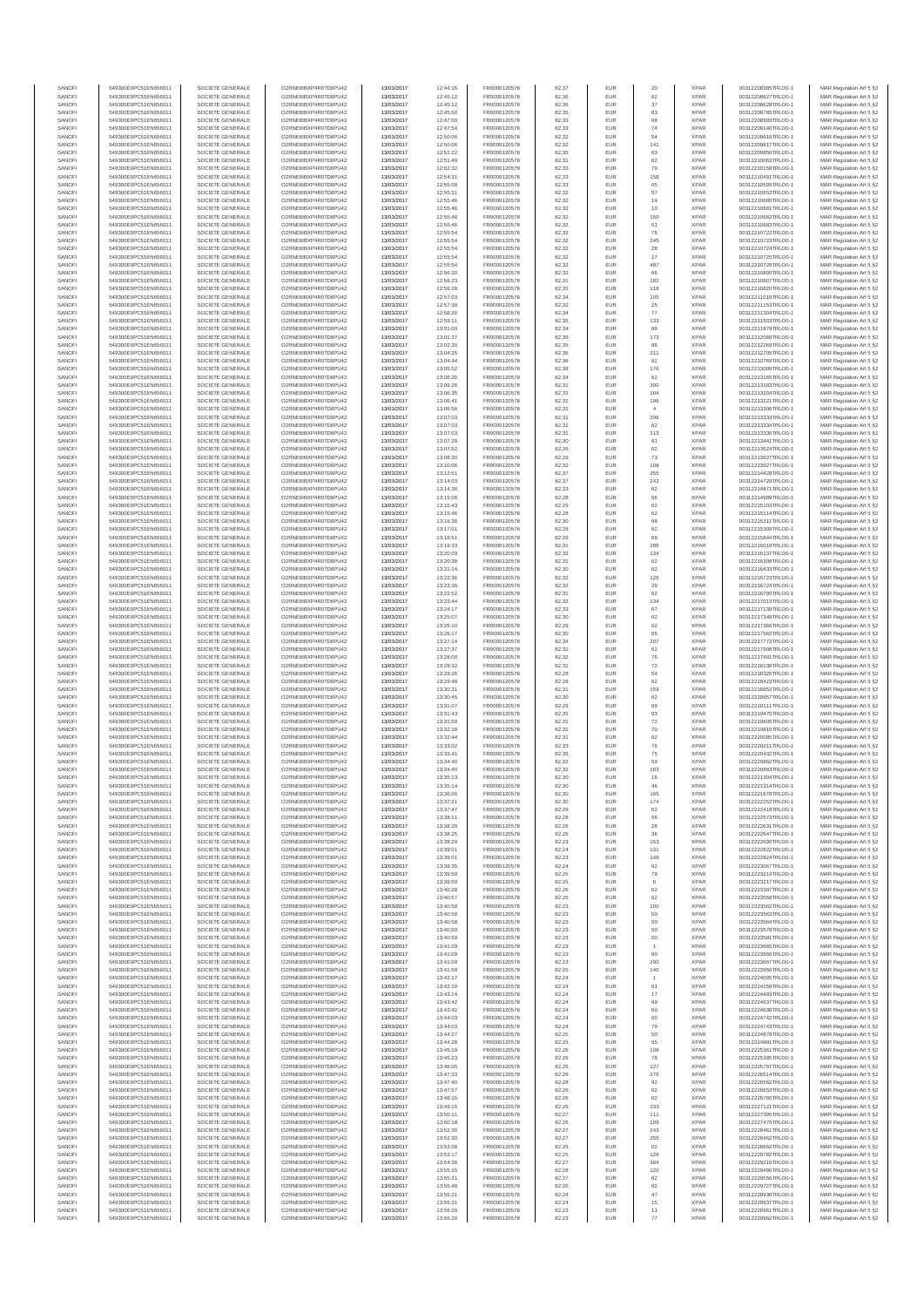| SANOFI           | 549300E9PC51EN656011                         | SOCIETE GENERALE                     | O2RNE8IBXP4R0TD8PU42                         | 13/03/2017               | 13:56:29             | FR0000120578                 | 82.23          | EUR               | 35             | <b>XPAR</b>                | 00312229963TRLO0-1                       | MAR Regulation Art 5 §2                            |
|------------------|----------------------------------------------|--------------------------------------|----------------------------------------------|--------------------------|----------------------|------------------------------|----------------|-------------------|----------------|----------------------------|------------------------------------------|----------------------------------------------------|
| SANOFI<br>SANOFI | 549300E9PC51EN656011<br>549300E9PC51EN656011 | SOCIETE GENERALE<br>SOCIETE GENERALE | O2RNE8IBXP4R0TD8PU42<br>O2RNE8IBXP4R0TD8PU42 | 13/03/2017<br>13/03/2017 | 13:56:29<br>13:56:29 | FR0000120578<br>FR0000120578 | 82.23          | EUR<br>EUR        | 204<br>97      | <b>XPAR</b><br><b>XPAR</b> | 00312229964TRLO0-1<br>00312229965TRLO0-1 | MAR Regulation Art 5 §2                            |
| SANOFI           | 549300E9PC51EN656011                         | SOCIETE GENERALE                     | O2RNE8IBXP4R0TD8PU42                         | 13/03/2017               | 13:56:29             | FR0000120578                 | 82.23<br>82.23 | EUR               | $23\,$         | <b>XPAR</b>                | 00312229966TRLO0-1                       | MAR Regulation Art 5 §2<br>MAR Regulation Art 5 §2 |
| SANOFI           | 549300E9PC51EN656011                         | SOCIETE GENERALE                     | O2RNE8IBXP4R0TD8PU42                         | 13/03/2017               | 13:56:29             | FR0000120578                 | 82.23          | EUR               | 120            | <b>XPAR</b>                | 00312229967TRLO0-1                       | MAR Regulation Art 5 §2                            |
| SANOFI           | 549300E9PC51EN656011                         | SOCIETE GENERALE                     | O2RNE8IBXP4R0TD8PU42                         | 13/03/2017               | 13:56:29             | FR0000120578                 | 82.23          | EUR               | 100            | <b>XPAR</b>                | 00312229968TRLO0-1                       | MAR Regulation Art 5 §2                            |
| SANOFI<br>SANOFI | 549300E9PC51EN656011<br>549300E9PC51EN656011 | SOCIETE GENERALE<br>SOCIETE GENERALE | O2RNE8IBXP4R0TD8PU42<br>O2RNE8IBXP4R0TD8PU42 | 13/03/2017<br>13/03/2017 | 13:56:29<br>13:56:29 | FR0000120578<br>FR0000120578 | 82.23<br>82.23 | EUR<br>EUR        | 81<br>220      | <b>XPAR</b><br><b>XPAR</b> | 00312229969TRLO0-1<br>00312229970TRLO0-1 | MAR Regulation Art 5 §2<br>MAR Regulation Art 5 §2 |
| SANOFI           | 549300E9PC51EN656011                         | SOCIETE GENERALE                     | O2RNE8IBXP4R0TD8PU42                         | 13/03/2017               | 13:56:29             | FR0000120578                 | 82.23          | EUR               | 81             | <b>XPAR</b>                | 00312229971TRLO0-1                       | MAR Regulation Art 5 §2                            |
| SANOFI           | 549300E9PC51EN656011                         | SOCIETE GENERALE                     | O2RNE8IBXP4R0TD8PU42                         | 13/03/2017               | 13:56:29             | FR0000120578                 | 82.23          | EUR               | 220            | <b>XPAR</b>                | 00312229972TRLO0-1                       | MAR Regulation Art 5 §2                            |
| SANOFI<br>SANOFI | 549300E9PC51EN656011<br>549300E9PC51EN656011 | SOCIETE GENERALE<br>SOCIETE GENERALE | O2RNE8IBXP4R0TD8PU42<br>O2RNE8IBXP4R0TD8PU42 | 13/03/2017<br>13/03/2017 | 13:56:29<br>13:57:26 | FR0000120578<br>FR0000120578 | 82.23<br>82.21 | EUR<br>EUR        | 451<br>62      | <b>XPAR</b><br><b>XPAR</b> | 00312229973TRLO0-1<br>00312230317TRLO0-1 | MAR Regulation Art 5 §2<br>MAR Regulation Art 5 §2 |
| SANOFI           | 549300E9PC51EN656011                         | SOCIETE GENERALE                     | O2RNE8IBXP4R0TD8PU42                         | 13/03/2017               | 13:57:34             | FR0000120578                 | 82.20          | EUR               | 163            | <b>XPAR</b>                | 00312230344TRLO0-1                       | MAR Regulation Art 5 §2                            |
| SANOFI           | 549300E9PC51EN656011                         | SOCIETE GENERALE                     | O2RNE8IBXP4R0TD8PU42                         | 13/03/2017               | 13:58:09             | FR0000120578                 | 82.20          | EUR               | $71\,$         | <b>XPAR</b>                | 00312230645TRLO0-1                       | MAR Regulation Art 5 §2                            |
| SANOFI           | 549300E9PC51EN656011                         | SOCIETE GENERALE                     | O2RNE8IBXP4R0TD8PU42                         | 13/03/2017               | 13:58:19             | FR0000120578                 | 82.18          | EUR               | 62             | <b>XPAR</b>                | 00312230707TRLO0-1                       | MAR Regulation Art 5 §2                            |
| SANOFI<br>SANOFI | 549300E9PC51EN656011<br>549300E9PC51EN656011 | SOCIETE GENERALE<br>SOCIETE GENERALE | O2RNE8IBXP4R0TD8PU42<br>O2RNE8IBXP4R0TD8PU42 | 13/03/2017<br>13/03/2017 | 13:58:37<br>13:59:27 | FR0000120578<br>FR0000120578 | 82.17<br>82.19 | EUR<br>EUR        | 62<br>101      | <b>XPAR</b><br><b>XPAR</b> | 00312230953TRLO0-1<br>00312231193TRLO0-1 | MAR Regulation Art 5 §2<br>MAR Regulation Art 5 §2 |
| SANOFI           | 549300E9PC51EN656011                         | SOCIETE GENERALE                     | O2RNE8IBXP4R0TD8PU42                         | 13/03/2017               | 13:59:27             | FR0000120578                 | 82.19          | EUR               | 13             | <b>XPAR</b>                | 00312231194TRLO0-1                       | MAR Regulation Art 5 §2                            |
| SANOFI           | 549300E9PC51EN656011                         | SOCIETE GENERALE                     | O2RNE8IBXP4R0TD8PU42                         | 13/03/2017               | 13:59:29             | FR0000120578                 | 82.15          | EUR               | 80             | <b>XPAR</b>                | 00312231248TRLO0-1                       | MAR Regulation Art 5 §2                            |
| SANOFI           | 549300E9PC51EN656011                         | SOCIETE GENERALE                     | O2RNE8IBXP4R0TD8PU42                         | 13/03/2017               | 14:00:24             | FR0000120578                 | 82.17          | EUR               | 229            | <b>XPAR</b>                | 00312231607TRLO0-1                       | MAR Regulation Art 5 §2                            |
| SANOFI<br>SANOFI | 549300E9PC51EN656011<br>549300E9PC51EN656011 | SOCIETE GENERALE<br>SOCIETE GENERALE | O2RNE8IBXP4R0TD8PU42<br>O2RNE8IBXP4R0TD8PU42 | 13/03/2017<br>13/03/2017 | 14:00:45<br>14:01:11 | FR0000120578<br>FR0000120578 | 82.17<br>82.16 | EUR<br>EUR        | 109<br>512     | <b>XPAR</b><br><b>XPAR</b> | 00312231787TRLO0-1<br>00312231997TRLO0-1 | MAR Regulation Art 5 §2<br>MAR Regulation Art 5 §2 |
| SANOFI           | 549300E9PC51EN656011                         | SOCIETE GENERALE                     | O2RNE8IBXP4R0TD8PU42                         | 13/03/2017               | 14:01:11             | FR0000120578                 | 82.16          | EUR               | 62             | <b>XPAR</b>                | 00312231998TRLO0-1                       | MAR Regulation Art 5 §2                            |
| SANOFI           | 549300E9PC51EN656011                         | SOCIETE GENERALE                     | O2RNE8IBXP4R0TD8PU42                         | 13/03/2017               | 14:01:11             | FR0000120578                 | 82.16          | EUR               | 206            | <b>XPAR</b>                | 00312231999TRLO0-1                       | MAR Regulation Art 5 §2                            |
| SANOFI<br>SANOFI | 549300E9PC51EN656011<br>549300E9PC51EN656011 | SOCIETE GENERALE<br>SOCIETE GENERALE | O2RNE8IBXP4R0TD8PU42<br>O2RNE8IBXP4R0TD8PU42 | 13/03/2017<br>13/03/2017 | 14:01:11<br>14:01:11 | FR0000120578<br>FR0000120578 | 82.16<br>82.16 | EUR<br>EUR        | 512<br>298     | <b>XPAR</b><br><b>XPAR</b> | 00312232000TRLO0-1<br>00312232001TRLO0-1 | MAR Regulation Art 5 §2<br>MAR Regulation Art 5 §2 |
| SANOFI           | 549300E9PC51EN656011                         | SOCIETE GENERALE                     | O2RNE8IBXP4R0TD8PU42                         | 13/03/2017               | 14:01:11             | FR0000120578                 | 82.16          | EUR               | 120            | <b>XPAR</b>                | 00312232002TRLO0-1                       | MAR Regulation Art 5 62                            |
| SANOFI           | 549300E9PC51EN656011                         | SOCIETE GENERALE                     | O2RNE8IBXP4R0TD8PU42                         | 13/03/2017               | 14:01:11             | FR0000120578                 | 82.16          | EUR               | 392            | <b>XPAR</b>                | 00312232003TRLO0-1                       | MAR Regulation Art 5 §2                            |
| SANOFI           | 549300E9PC51EN656011                         | SOCIETE GENERALE                     | O2RNE8IBXP4R0TD8PU42                         | 13/03/2017               | 14:01:11             | FR0000120578                 | 82.16          | EUR               | 512            | <b>XPAR</b>                | 00312232004TRLO0-1                       | MAR Regulation Art 5 §2                            |
| SANOFI<br>SANOFI | 549300E9PC51EN656011<br>549300E9PC51EN656011 | SOCIETE GENERALE<br>SOCIETE GENERALE | O2RNE8IBXP4R0TD8PU42<br>O2RNE8IBXP4R0TD8PU42 | 13/03/2017<br>13/03/2017 | 14:01:11<br>14:01:11 | FR0000120578<br>FR0000120578 | 82.16<br>82.16 | EUR<br>EUR        | 512<br>371     | <b>XPAR</b><br><b>XPAR</b> | 00312232005TRLO0-1<br>00312232006TRLO0-1 | MAR Regulation Art 5 §2<br>MAR Regulation Art 5 §2 |
| SANOFI           | 549300E9PC51EN656011                         | SOCIETE GENERALE                     | O2RNE8IBXP4R0TD8PU42                         | 13/03/2017               | 14:01:11             | FR0000120578                 | 82.16          | EUR               | 65             | <b>XPAR</b>                | 00312232009TRLO0-1                       | MAR Regulation Art 5 §2                            |
| SANOFI           | 549300E9PC51EN656011                         | SOCIETE GENERALE                     | O2RNE8IBXP4R0TD8PU42                         | 13/03/2017               | 14:01:11             | FR0000120578                 | 82.16          | EUR               | $37\,$         | <b>XPAR</b>                | 00312232010TRLO0-1                       | MAR Regulation Art 5 §2                            |
| SANOFI<br>SANOFI | 549300E9PC51EN656011<br>549300E9PC51EN656011 | SOCIETE GENERALE<br>SOCIETE GENERALE | O2RNE8IBXP4R0TD8PU42<br>O2RNE8IBXP4R0TD8PU42 | 13/03/2017<br>13/03/2017 | 14:01:15<br>14:01:24 | FR0000120578<br>FR0000120578 | 82.16<br>82.15 | EUR<br>EUR        | 34<br>62       | <b>XPAR</b><br><b>XPAR</b> | 00312232041TRLO0-1<br>00312232134TRLO0-1 | MAR Regulation Art 5 \$2                           |
| SANOFI           | 549300E9PC51EN656011                         | SOCIETE GENERALE                     | O2RNE8IBXP4R0TD8PU42                         | 13/03/2017               | 14:01:37             | FR0000120578                 | 82.14          | EUR               | 62             | <b>XPAR</b>                | 00312232267TRLO0-1                       | MAR Regulation Art 5 §2<br>MAR Regulation Art 5 §2 |
| SANOFI           | 549300E9PC51EN656011                         | SOCIETE GENERALE                     | O2RNE8IBXP4R0TD8PU42                         | 13/03/2017               | 14:02:04             | FR0000120578                 | 82.16          | EUR               | $20\,$         | <b>XPAR</b>                | 00312232459TRLO0-1                       | MAR Regulation Art 5 §2                            |
| SANOFI           | 549300E9PC51EN656011                         | SOCIETE GENERALE                     | O2RNE8IBXP4R0TD8PU42                         | 13/03/2017               | 14:02:07             | FR0000120578                 | 82.16          | EUR               | 24             | <b>XPAR</b>                | 00312232468TRLO0-1                       | MAR Regulation Art 5 §2                            |
| SANOFI<br>SANOFI | 549300E9PC51EN656011<br>549300E9PC51EN656011 | SOCIETE GENERALE<br>SOCIETE GENERALE | O2RNE8IBXP4R0TD8PU42<br>O2RNE8IBXP4R0TD8PU42 | 13/03/2017<br>13/03/2017 | 14:02:50<br>14:03:30 | FR0000120578<br>FR0000120578 | 82.17<br>82.16 | EUR<br>EUR        | 102<br>62      | <b>XPAR</b><br><b>XPAR</b> | 00312232749TRLO0-1<br>00312233064TRLO0-1 | MAR Regulation Art 5 §2<br>MAR Regulation Art 5 §2 |
| SANOFI           | 549300E9PC51EN656011                         | SOCIETE GENERALE                     | O2RNE8IBXP4R0TD8PU42                         | 13/03/2017               | 14:03:48             | FR0000120578                 | 82.15          | EUR               | 62             | <b>XPAR</b>                | 00312233170TRLO0-1                       | MAR Regulation Art 5 §2                            |
| SANOFI           | 549300E9PC51EN656011                         | SOCIETE GENERALE                     | O2RNE8IBXP4R0TD8PU42                         | 13/03/2017               | 14:04:11             | FR0000120578                 | 82.15          | EUR               | 62             | <b>XPAR</b>                | 00312233321TRLO0-1                       | MAR Regulation Art 5 §2                            |
| SANOFI           | 549300E9PC51EN656011                         | SOCIETE GENERALE<br>SOCIETE GENERALE | O2RNE8IBXP4R0TD8PU42                         | 13/03/2017               | 14:05:43             | FR0000120578<br>FR0000120578 | 82.14          | EUR               | 432            | <b>XPAR</b>                | 00312233985TRLO0-1                       | MAR Regulation Art 5 §2                            |
| SANOFI<br>SANOFI | 549300E9PC51EN656011<br>549300E9PC51EN656011 | SOCIETE GENERALE                     | O2RNE8IBXP4R0TD8PU42<br>O2RNE8IBXP4R0TD8PU42 | 13/03/2017<br>13/03/2017 | 14:06:30<br>14:06:31 | FR0000120578                 | 82.14<br>82.13 | EUR<br>EUR        | 334<br>353     | <b>XPAR</b><br><b>XPAR</b> | 00312234313TRLO0-1<br>00312234314TRLO0-1 | MAR Regulation Art 5 §2<br>MAR Regulation Art 5 §2 |
| SANOFI           | 549300E9PC51EN656011                         | SOCIETE GENERALE                     | O2RNE8IBXP4R0TD8PU42                         | 13/03/2017               | 14:06:31             | FR0000120578                 | 82.13          | EUR               | 112            | <b>XPAR</b>                | 00312234316TRLO0-1                       | MAR Regulation Art 5 §2                            |
| SANOFI           | 549300E9PC51EN656011                         | SOCIETE GENERALE                     | O2RNE8IBXP4R0TD8PU42                         | 13/03/2017               | 14:06:31             | FR0000120578                 | 82.13          | EUR               | 46             | <b>XPAR</b>                | 00312234317TRLO0-1                       | MAR Regulation Art 5 §2                            |
| SANOFI           | 549300E9PC51EN656011                         | SOCIETE GENERALE                     | O2RNE8IBXP4R0TD8PU42<br>O2RNE8IBXP4R0TD8PU42 | 13/03/2017               | 14:06:31             | FR0000120578<br>FR0000120578 | 82.13          | EUR               | 511            | <b>XPAR</b>                | 00312234318TRLO0-1<br>00312234416TRLO0-1 | MAR Regulation Art 5 §2                            |
| SANOFI<br>SANOFI | 549300E9PC51EN656011<br>549300E9PC51EN656011 | SOCIETE GENERALE<br>SOCIETE GENERALE | O2RNE8IBXP4R0TD8PU42                         | 13/03/2017<br>13/03/2017 | 14:06:45<br>14:08:07 | FR0000120578                 | 82.13<br>82.20 | EUR<br>EUR        | 68<br>162      | <b>XPAR</b><br><b>XPAR</b> | 00312234921TRLO0-1                       | MAR Regulation Art 5 §2<br>MAR Regulation Art 5 §2 |
| SANOFI           | 549300E9PC51EN656011                         | SOCIETE GENERALE                     | O2RNE8IBXP4R0TD8PU42                         | 13/03/2017               | 14:08:45             | FR0000120578                 | 82.20          | EUR               | 19             | <b>XPAR</b>                | 00312235106TRLO0-1                       | MAR Regulation Art 5 §2                            |
| SANOFI           | 549300E9PC51EN656011                         | SOCIETE GENERALE                     | O2RNE8IBXP4R0TD8PU42                         | 13/03/2017               | 14:08:45             | FR0000120578                 | 82.20          | EUR               | $\overline{7}$ | <b>XPAR</b>                | 00312235107TRLO0-1                       | MAR Regulation Art 5 §2                            |
| SANOFI<br>SANOFI | 549300E9PC51EN656011<br>549300E9PC51EN656011 | SOCIETE GENERALE<br>SOCIETE GENERALE | O2RNE8IBXP4R0TD8PU42<br>O2RNE8IBXP4R0TD8PU42 | 13/03/2017               | 14:08:50             | FR0000120578<br>FR0000120578 | 82.20<br>82.20 | EUR<br>EUR        | 79<br>88       | <b>XPAR</b><br><b>XPAR</b> | 00312235138TRLO0-1                       | MAR Regulation Art 5 §2<br>MAR Regulation Art 5 §2 |
| SANOFI           | 549300E9PC51EN656011                         | SOCIETE GENERALE                     | O2RNE8IBXP4R0TD8PU42                         | 13/03/2017<br>13/03/2017 | 14:09:06<br>14:09:15 | FR0000120578                 | 82.19          | EUR               | 73             | <b>XPAR</b>                | 00312235265TRLO0-1<br>00312235356TRLO0-1 | MAR Regulation Art 5 §2                            |
| SANOFI           | 549300E9PC51EN656011                         | SOCIETE GENERALE                     | O2RNE8IBXP4R0TD8PU42                         | 13/03/2017               | 14:10:24             | FR0000120578                 | 82.22          | EUR               | 269            | <b>XPAR</b>                | 00312236068TRLO0-1                       | MAR Regulation Art 5 §2                            |
| SANOFI           | 549300E9PC51EN656011                         | SOCIETE GENERALE                     | O2RNE8IBXP4R0TD8PU42                         | 13/03/2017               | 14:10:48             | FR0000120578                 | 82.21          | EUR               | 74             | <b>XPAR</b>                | 00312236215TRLO0-1                       | MAR Regulation Art 5 §2                            |
| SANOFI<br>SANOFI | 549300E9PC51EN656011<br>549300E9PC51EN656011 | SOCIETE GENERALE<br>SOCIETE GENERALE | O2RNE8IBXP4R0TD8PU42<br>O2RNE8IBXP4R0TD8PU42 | 13/03/2017<br>13/03/2017 | 14:10:59<br>14:11:33 | FR0000120578<br>FR0000120578 | 82.21<br>82.23 | EUR<br>EUR        | 62<br>104      | <b>XPAR</b><br><b>XPAR</b> | 00312236309TRLO0-1<br>00312236486TRLO0-1 | MAR Regulation Art 5 §2<br>MAR Regulation Art 5 §2 |
| SANOFI           | 549300E9PC51EN656011                         | SOCIETE GENERALE                     | O2RNE8IBXP4R0TD8PU42                         | 13/03/2017               | 14:12:14             | FR0000120578                 | 82.21          | EUR               | 62             | <b>XPAR</b>                | 00312236712TRLO0-1                       | MAR Regulation Art 5 §2                            |
| SANOFI           | 549300E9PC51EN656011                         | SOCIETE GENERALE                     | O2RNE8IBXP4R0TD8PU42                         | 13/03/2017               | 14:14:06             | FR0000120578                 | 82.24          | EUR               | 489            | <b>XPAR</b>                | 00312237333TRLO0-1                       | MAR Regulation Art 5 §2                            |
| SANOFI           | 549300E9PC51EN656011                         | SOCIETE GENERALE                     | O2RNE8IBXP4R0TD8PU42                         | 13/03/2017               | 14:16:00             | FR0000120578                 | 82.24          | EUR               | 65             | <b>XPAR</b>                | 00312238026TRLO0-1                       | MAR Regulation Art 5 §2                            |
| SANOFI<br>SANOFI | 549300E9PC51EN656011<br>549300E9PC51EN656011 | SOCIETE GENERALE<br>SOCIETE GENERALE | O2RNE8IBXP4R0TD8PU42<br>O2RNE8IBXP4R0TD8PU42 | 13/03/2017<br>13/03/2017 | 14:16:03<br>14:16:36 | FR0000120578<br>FR0000120578 | 82.24<br>82.28 | EUR<br>EUR        | 70<br>154      | <b>XPAR</b><br><b>XPAR</b> | 00312238070TRLO0-1<br>00312238378TRLO0-1 | MAR Regulation Art 5 §2<br>MAR Regulation Art 5 §2 |
| SANOFI           | 549300E9PC51EN656011                         | SOCIETE GENERALE                     | O2RNE8IBXP4R0TD8PU42                         | 13/03/2017               | 14:16:51             | FR0000120578                 | 82.28          | EUR               | 69             | <b>XPAR</b>                | 00312238536TRLO0-1                       | MAR Regulation Art 5 §2                            |
| SANOFI           | 549300E9PC51EN656011                         | SOCIETE GENERALE                     | O2RNE8IBXP4R0TD8PU42                         | 13/03/2017               | 14:17:33             | FR0000120578                 | 82.28          | EUR               | 111            | <b>XPAR</b>                | 00312238898TRLO0-1                       | MAR Regulation Art 5 §2                            |
| SANOFI           | 549300E9PC51EN656011                         | SOCIETE GENERALE                     | O2RNE8IBXP4R0TD8PU42                         | 13/03/2017               | 14:18:19             | FR0000120578                 | 82.28          | EUR<br>EUR        | 93<br>82       | <b>XPAR</b>                | 00312239242TRLO0-1                       | MAR Regulation Art 5 §2                            |
| SANOFI<br>SANOFI | 549300E9PC51EN656011<br>549300E9PC51EN656011 | SOCIETE GENERALE<br>SOCIETE GENERALE | O2RNE8IBXP4R0TD8PU42<br>O2RNE8IBXP4R0TD8PU42 | 13/03/2017<br>13/03/2017 | 14:18:32<br>14:19:22 | FR0000120578<br>FR0000120578 | 82.27<br>82.28 | EUR               | 87             | <b>XPAR</b><br><b>XPAR</b> | 00312239294TRLO0-1<br>00312239620TRLO0-1 | MAR Regulation Art 5 §2<br>MAR Regulation Art 5 §2 |
| SANOFI           | 549300E9PC51EN656011                         | SOCIETE GENERALE                     | O2RNE8IBXP4R0TD8PU42                         | 13/03/2017               | 14:19:35             | FR0000120578                 | 82.27          | EUR               | 105            | <b>XPAR</b>                | 00312239767TRLO0-1                       | MAR Regulation Art 5 §2                            |
| SANOFI           | 549300E9PC51EN656011                         | SOCIETE GENERALE                     | O2RNE8IBXP4R0TD8PU42                         | 13/03/2017               | 14:20:46             | FR0000120578                 | 82.26          | EUR               | 261            | <b>XPAR</b>                | 00312240165TRLO0-1                       | MAR Regulation Art 5 §2                            |
| SANOFI<br>SANOFI | 549300E9PC51EN656011<br>549300E9PC51EN656011 | SOCIETE GENERALE<br>SOCIETE GENERALE | O2RNE8IBXP4R0TD8PU42<br>O2RNE8IBXP4R0TD8PU42 | 13/03/2017<br>13/03/2017 | 14:21:36<br>14:22:16 | FR0000120578<br>FR0000120578 | 82.26<br>82.25 | EUR<br>EUR        | 111<br>91      | <b>XPAR</b><br><b>XPAR</b> | 00312240647TRLO0-1<br>00312240952TRLO0-1 | MAR Regulation Art 5 §2<br>MAR Regulation Art 5 §2 |
| SANOFI           | 549300E9PC51EN656011                         | SOCIETE GENERALE                     | O2RNE8IBXP4R0TD8PU42                         | 13/03/2017               | 14:22:23             | FR0000120578                 | 82.24          | EUR               | 139            | <b>XPAR</b>                | 00312241019TRLO0-1                       | MAR Regulation Art 5 §2                            |
| SANOFI           | 549300E9PC51EN656011                         | SOCIETE GENERALE                     | O2RNE8IBXP4R0TD8PU42                         | 13/03/2017               | 14:23:15             | FR0000120578                 | 82.25          | EUR               | 150            | <b>XPAR</b>                | 00312241395TRLO0-1                       | MAR Regulation Art 5 §2                            |
| SANOFI           | 549300E9PC51EN656011                         | SOCIETE GENERALE                     | O2RNE8IBXP4R0TD8PU42                         | 13/03/2017               | 14:23:39             | FR0000120578                 | 82.24          | EUR               | 55             | <b>XPAR</b>                | 00312241530TRLO0-1                       | MAR Regulation Art 5 §2                            |
| SANOFI<br>SANOFI | 549300E9PC51EN656011<br>549300E9PC51EN656011 | SOCIETE GENERALE<br>SOCIETE GENERALE | O2RNE8IBXP4R0TD8PU42<br>O2RNE8IBXP4R0TD8PU42 | 13/03/2017<br>13/03/2017 | 14:24:25<br>14:24:42 | FR0000120578<br>FR0000120578 | 82.27<br>82.27 | EUR<br>EUR        | 220<br>62      | <b>XPAR</b><br><b>XPAR</b> | 00312241849TRLO0-1<br>00312241972TRLO0-1 | MAR Regulation Art 5 §2<br>MAR Regulation Art 5 §2 |
| SANOFI           | 549300E9PC51EN656011                         | SOCIETE GENERALE                     | O2RNE8IBXP4R0TD8PU42                         | 13/03/2017               | 14:24:57             | FR0000120578                 | 82.26          | EUR               | 62             | <b>XPAR</b>                | 00312242128TRLO0-1                       | MAR Regulation Art 5 §2                            |
| SANOFI           | 549300E9PC51EN656011                         | SOCIETE GENERALE                     | O2RNE8IBXP4R0TD8PU42                         | 13/03/2017               | 14:25:20             | FR0000120578                 | 82.22          | EUR               | 65             | <b>XPAR</b>                | 00312242273TRLO0-1                       | MAR Regulation Art 5 §2                            |
| SANOFI           | 549300E9PC51EN656011                         | SOCIETE GENERALE                     | O2RNE8IBXP4R0TD8PU42                         | 13/03/2017               | 14:25:20             | FR0000120578                 | 82.22          | EUR               | 22             | <b>XPAR</b>                | 00312242275TRLO0-1                       | MAR Regulation Art 5 §2                            |
| SANOFI<br>SANOFI | 549300E9PC51EN656011<br>549300E9PC51EN656011 | SOCIETE GENERALE<br>SOCIETE GENERALE | O2RNE8IBXP4R0TD8PU42<br>O2RNE8IBXP4R0TD8PU42 | 13/03/2017<br>13/03/2017 | 14:26:18<br>14:27:55 | FR0000120578<br>FR0000120578 | 82.23<br>82.26 | EUR<br>EUR        | 275<br>64      | <b>XPAR</b><br><b>XPAR</b> | 00312242678TRLO0-1<br>00312243317TRLO0-1 | MAR Regulation Art 5 §2<br>MAR Regulation Art 5 §2 |
| SANOFI           | 549300E9PC51EN656011                         | SOCIETE GENERALE                     | O2RNE8IBXP4R0TD8PU42                         | 13/03/2017               | 14:28:01             | FR0000120578                 | 82.25          | EUR               | 78             | <b>XPAR</b>                | 00312243353TRLO0-1                       | MAR Regulation Art 5 \$2                           |
| SANOFI           | 549300E9PC51EN656011                         | SOCIETE GENERALE                     | O2RNE8IBXP4R0TD8PU42                         | 13/03/2017               | 14:28:46             | FR0000120578                 | 82.23          | EUR               | 62             | <b>XPAR</b>                | 00312243676TRLO0-1                       | MAR Regulation Art 5 §2                            |
| SANOFI<br>SANOFI | 549300E9PC51EN656011<br>549300E9PC51EN656011 | SOCIETE GENERALE<br>SOCIETE GENERALE | O2RNE8IBXP4R0TD8PU42<br>O2RNE8IBXP4R0TD8PU42 | 13/03/2017<br>13/03/2017 | 14:29:09<br>14:29:09 | FR0000120578<br>FR0000120578 | 82.22<br>82.22 | <b>EUR</b><br>EUR | 164<br>80      | <b>XPAR</b><br><b>XPAR</b> | 00312243829TRLO0-1<br>00312243830TRLO0-1 | MAR Regulation Art 5 §2<br>MAR Regulation Art 5 §2 |
| SANOFI           | 549300E9PC51EN656011                         | SOCIETE GENERALE                     | O2RNE8IBXP4R0TD8PU42                         | 13/03/2017               | 14:30:01             | FR0000120578                 | 82.23          | EUR               | 147            | <b>XPAR</b>                | 00312244331TRLO0-1                       | MAR Regulation Art 5 §2                            |
| SANOFI           | 549300E9PC51EN656011                         | SOCIETE GENERALE                     | O2RNE8IBXP4R0TD8PU42                         | 13/03/2017               | 14:30:01             | FR0000120578                 | 82.23          | EUR               | 91             | <b>XPAR</b>                | 00312244335TRLO0-1                       | MAR Regulation Art 5 §2                            |
| SANOFI           | 549300E9PC51EN656011                         | SOCIETE GENERALE                     | O2RNE8IBXP4R0TD8PU42                         | 13/03/2017               | 14:30:33             | FR0000120578                 | 82.20          | EUR               | 134            | <b>XPAR</b>                | 00312244650TRLO0-1                       | MAR Regulation Art 5 §2                            |
| SANOFI<br>SANOFI | 549300E9PC51EN656011<br>549300E9PC51EN656011 | SOCIETE GENERALE<br>SOCIETE GENERALE | O2RNE8IBXP4R0TD8PU42<br>O2RNE8IBXP4R0TD8PU42 | 13/03/2017<br>13/03/2017 | 14:30:39<br>14:31:45 | FR0000120578<br>FR0000120578 | 82.19<br>82.20 | EUR<br>EUR        | 24<br>336      | <b>XPAR</b><br><b>XPAR</b> | 00312244718TRLO0-1<br>00312245191TRLO0-1 | MAR Regulation Art 5 §2<br>MAR Regulation Art 5 §2 |
| SANOFI           | 549300E9PC51EN656011                         | SOCIETE GENERALE                     | O2RNE8IBXP4R0TD8PU42                         | 13/03/2017               | 14:31:45             | FR0000120578                 | 82.20          | EUR               | 130            | <b>XPAR</b>                | 00312245199TRLO0-1                       | MAR Regulation Art 5 §2                            |
| SANOFI           | 549300E9PC51EN656011                         | SOCIETE GENERALE                     | O2RNE8IBXP4R0TD8PU42                         | 13/03/2017               | 14:31:54             | FR0000120578                 | 82.18          | EUR               | 214            | <b>XPAR</b>                | 00312245381TRLO0-1                       | MAR Regulation Art 5 §2                            |
| SANOFI<br>SANOFI | 549300E9PC51EN656011                         | SOCIETE GENERALE                     | O2RNE8IBXP4R0TD8PU42                         | 13/03/2017               | 14:33:03             | FR0000120578                 | 82.19          | EUR               | 334            | <b>XPAR</b><br><b>XPAR</b> | 00312245855TRLO0-1                       | MAR Regulation Art 5 \$2                           |
| SANOFI           | 549300E9PC51EN656011<br>549300E9PC51EN656011 | SOCIETE GENERALE<br>SOCIETE GENERALE | O2RNE8IBXP4R0TD8PU42<br>O2RNE8IBXP4R0TD8PU42 | 13/03/2017<br>13/03/2017 | 14:33:04<br>14:33:04 | FR0000120578<br>FR0000120578 | 82.18<br>82.18 | EUR<br>EUR        | 71<br>276      | <b>XPAR</b>                | 00312245893TRLO0-1<br>00312245897TRLO0-1 | MAR Regulation Art 5 §2<br>MAR Regulation Art 5 §2 |
| SANOFI           | 549300E9PC51EN656011                         | SOCIETE GENERALE                     | O2RNE8IBXP4R0TD8PU42                         | 13/03/2017               | 14:33:13             | FR0000120578                 | 82.18          | EUR               | 90             | <b>XPAR</b>                | 00312246028TRLO0-1                       | MAR Regulation Art 5 §2                            |
| SANOFI           | 549300E9PC51EN656011                         | SOCIETE GENERALE                     | O2RNE8IBXP4R0TD8PU42                         | 13/03/2017               | 14:33:21             | FR0000120578                 | 82.18          | EUR               | 63             | <b>XPAR</b>                | 00312246075TRLO0-1                       | MAR Regulation Art 5 §2                            |
| SANOFI<br>SANOFI | 549300E9PC51EN656011<br>549300E9PC51EN656011 | SOCIETE GENERALE<br>SOCIETE GENERALE | O2RNE8IBXP4R0TD8PU42<br>O2RNE8IBXP4R0TD8PU42 | 13/03/2017<br>13/03/2017 | 14:34:19<br>14:34:24 | FR0000120578<br>FR0000120578 | 82.18<br>82.17 | EUR<br>EUR        | 64<br>139      | <b>XPAR</b><br><b>XPAR</b> | 00312246504TRLO0-1<br>00312246547TRLO0-1 | MAR Regulation Art 5 §2<br>MAR Regulation Art 5 §2 |
| SANOFI           | 549300E9PC51EN656011                         | SOCIETE GENERALE                     | O2RNE8IBXP4R0TD8PU42                         | 13/03/2017               | 14:34:56             | FR0000120578                 | 82.17          | EUR               | 192            | <b>XPAR</b>                | 00312246775TRLO0-1                       | MAR Regulation Art 5 §2                            |
| SANOFI           | 549300E9PC51EN656011                         | SOCIETE GENERALE                     | O2RNE8IBXP4R0TD8PU42                         | 13/03/2017               | 14:35:05             | FR0000120578                 | 82.16          | EUR               | 193            | <b>XPAR</b>                | 00312246821TRLO0-1                       | MAR Regulation Art 5 §2                            |
| SANOFI<br>SANOFI | 549300E9PC51EN656011<br>549300E9PC51EN656011 | SOCIETE GENERALE<br>SOCIETE GENERALE | O2RNE8IBXP4R0TD8PU42<br>O2RNE8IBXP4R0TD8PU42 | 13/03/2017<br>13/03/2017 | 14:35:23<br>14:35:23 | FR0000120578<br>FR0000120578 | 82.17<br>82.17 | EUR<br>EUR        | 88<br>51       | <b>XPAR</b><br><b>XPAR</b> | 00312247019TRLO0-1<br>00312247021TRLO0-1 | MAR Regulation Art 5 §2<br>MAR Regulation Art 5 §2 |
| SANOFI           | 549300E9PC51EN656011                         | SOCIETE GENERALE                     | O2RNE8IBXP4R0TD8PU42                         | 13/03/2017               | 14:36:07             | FR0000120578                 | 82.15          | EUR               | 230            | <b>XPAR</b>                | 00312247384TRLO0-1                       | MAR Regulation Art 5 §2                            |
| SANOFI           | 549300E9PC51EN656011                         | SOCIETE GENERALE                     | O2RNESIBXP4R0TD8PLI42                        | 13/03/2017               | 14:36:19             | FR0000120578                 | 82.13          | EUR               | 245            | <b>XPAR</b>                | 00312247508TRLO0-1                       | MAR Regulation Art 5 §2                            |
| SANOFI<br>SANOFI | 549300E9PC51EN656011<br>549300E9PC51EN656011 | SOCIETE GENERALE<br>SOCIETE GENERALE | O2RNE8IBXP4R0TD8PU42<br>O2RNE8IBXP4R0TD8PU42 | 13/03/2017<br>13/03/2017 | 14:36:22<br>14:36:22 | FR0000120578<br>FR0000120578 | 82.12<br>82.12 | EUR<br>EUR        | 511<br>78      | <b>XPAR</b><br><b>XPAR</b> | 00312247557TRLO0-1<br>00312247558TRLO0-1 | MAR Regulation Art 5 §2<br>MAR Regulation Art 5 §2 |
| SANOFI           | 549300E9PC51EN656011                         | SOCIETE GENERALE                     | O2RNE8IBXP4R0TD8PU42                         | 13/03/2017               | 14:36:22             | FR0000120578                 | 82.12          | EUR               |                | <b>XPAR</b>                | 00312247559TRLO0-1                       | MAR Regulation Art 5 §2                            |
| SANOFI           | 549300E9PC51EN656011                         | SOCIETE GENERALE                     | O2RNE8IBXP4R0TD8PU42                         | 13/03/2017               | 14:36:23             | FR0000120578                 | 82.12          | EUR               | 208            | <b>XPAR</b>                | 00312247564TRLO0-1                       | MAR Regulation Art 5 §2                            |
| SANOFI           | 549300E9PC51EN656011                         | SOCIETE GENERALE                     | O2RNE8IBXP4R0TD8PU42                         | 13/03/2017               | 14:36:24             | FR0000120578                 | 82.12          | EUR               | 76             | <b>XPAR</b>                | 00312247583TRLO0-1                       | MAR Regulation Art 5 §2                            |
| SANOFI<br>SANOFI | 549300E9PC51EN656011<br>549300E9PC51EN656011 | SOCIETE GENERALE<br>SOCIETE GENERALE | O2RNE8IBXP4R0TD8PU42<br>O2RNE8IBXP4R0TD8PU42 | 13/03/2017<br>13/03/2017 | 14:36:25<br>14:36:25 | FR0000120578<br>FR0000120578 | 82.12<br>82.12 | EUR<br>EUR        | 167<br>60      | <b>XPAR</b><br><b>XPAR</b> | 00312247586TRLO0-1<br>00312247587TRLO0-1 | MAR Regulation Art 5 §2<br>MAR Regulation Art 5 §2 |
| SANOFI           | 549300E9PC51EN656011                         | SOCIETE GENERALE                     | O2RNE8IBXP4R0TD8PU42                         | 13/03/2017               | 14:36:25             | FR0000120578                 | 82.12          | EUR               | 167            | <b>XPAR</b>                | 00312247588TRLO0-1                       | MAR Regulation Art 5 §2                            |
| SANOFI           | 549300E9PC51EN656011                         | SOCIETE GENERALE                     | O2RNE8IBXP4R0TD8PU42                         | 13/03/2017               | 14:36:53             | FR0000120578                 | 82.13          | EUR               | 144            | <b>XPAR</b>                | 00312247801TRLO0-1                       | MAR Regulation Art 5 §2                            |
| SANOFI<br>SANOFI | 549300E9PC51EN656011<br>549300E9PC51EN656011 | SOCIETE GENERALE<br>SOCIETE GENERALE | O2RNE8IBXP4R0TD8PU42<br>O2RNE8IBXP4R0TD8PU42 | 13/03/2017<br>13/03/2017 | 14:36:54<br>14:37:16 | FR0000120578<br>FR0000120578 | 82.12<br>82.13 | EUR<br>EUR        | 60<br>324      | <b>XPAR</b><br><b>XPAR</b> | 00312247816TRLO0-1<br>00312247987TRLO0-1 | MAR Regulation Art 5 §2                            |
| SANOFI           | 549300E9PC51EN656011                         | SOCIETE GENERALE                     | O2RNE8IBXP4R0TD8PU42                         | 13/03/2017               | 14:37:41             | FR0000120578                 | 82.13          | EUR               | 33             | <b>XPAR</b>                | 00312248215TRLO0-1                       | MAR Regulation Art 5 §2<br>MAR Regulation Art 5 §2 |
| SANOFI           | 549300E9PC51EN656011                         | SOCIETE GENERALE                     | O2RNE8IBXP4R0TD8PU42                         | 13/03/2017               | 14:37:41             | FR0000120578                 | 82.13          | EUR               | 191            | <b>XPAR</b>                | 00312248217TRLO0-1                       | MAR Regulation Art 5 §2                            |
| SANOFI           | 549300E9PC51EN656011                         | SOCIETE GENERALE                     | O2RNE8IBXP4R0TD8PU42                         | 13/03/2017               | 14:38:07             | FR0000120578                 | 82.13          | EUR               | 221            | <b>XPAR</b>                | 00312248439TRLO0-1                       | MAR Regulation Art 5 §2                            |
| SANOFI<br>SANOFI | 549300E9PC51EN656011<br>549300E9PC51EN656011 | SOCIETE GENERALE<br>SOCIETE GENERALE | O2RNE8IBXP4R0TD8PU42<br>O2RNE8IBXP4R0TD8PU42 | 13/03/2017<br>13/03/2017 | 14:38:15<br>14:38:15 | FR0000120578<br>FR0000120578 | 82.12<br>82.12 | EUR<br>EUR        | 451<br>63      | <b>XPAR</b><br><b>XPAR</b> | 00312248527TRLO0-1<br>00312248529TRLO0-1 | MAR Regulation Art 5 §2<br>MAR Regulation Art 5 §2 |
| SANOFI           | 549300E9PC51EN656011                         | SOCIETE GENERALE                     | O2RNE8IBXP4R0TD8PU42                         | 13/03/2017               | 14:38:15             | FR0000120578                 | 82.12          | EUR               | 511            | <b>XPAR</b>                | 00312248530TRLO0-1                       | MAR Regulation Art 5 §2                            |
| SANOFI           | 549300E9PC51EN656011                         | SOCIETE GENERALE                     | O2RNE8IBXP4R0TD8PU42                         | 13/03/2017               | 14:38:15             | FR0000120578                 | 82.12          | EUR               | 330            | <b>XPAR</b>                | 00312248531TRLO0-1                       | MAR Regulation Art 5 §2                            |
| SANOFI           | 549300E9PC51EN656011                         | SOCIETE GENERALE                     | O2RNE8IBXP4R0TD8PU42                         | 13/03/2017               | 14:38:15             | FR0000120578                 | 82.12          | EUR               | 110            | <b>XPAR</b>                | 00312248532TRLO0-1                       | MAR Regulation Art 5 §2                            |
| SANOFI<br>SANOFI | 549300E9PC51EN656011<br>549300E9PC51EN656011 | SOCIETE GENERALE<br>SOCIETE GENERALE | O2RNE8IBXP4R0TD8PU42<br>O2RNE8IBXP4R0TD8PU42 | 13/03/2017<br>13/03/2017 | 14:38:15<br>14:38:15 | FR0000120578<br>FR0000120578 | 82.12<br>82.12 | EUR<br>EUR        | 401<br>562     | <b>XPAR</b><br><b>XPAR</b> | 00312248533TRLO0-1<br>00312248534TRLO0-1 | MAR Regulation Art 5 §2<br>MAR Regulation Art 5 §2 |
| SANOFI           | 549300E9PC51EN656011                         | SOCIETE GENERALE                     | O2RNE8IBXP4R0TD8PU42                         | 13/03/2017               | 14:38:15             | FR0000120578                 | 82.12          | EUR               | 357            | <b>XPAR</b>                | 00312248535TRLO0-1                       | MAR Regulation Art 5 §2                            |
| SANOFI           | 549300E9PC51EN656011                         | SOCIETE GENERALE                     | O2RNE8IBXP4R0TD8PU42                         | 13/03/2017               | 14:38:24             | FR0000120578                 | 82.10          | EUR               | 54             | <b>XPAR</b>                | 00312248597TRLO0-1                       | MAR Regulation Art 5 §2                            |
| SANOFI<br>SANOFI | 549300E9PC51EN656011<br>549300E9PC51EN656011 | SOCIETE GENERALE<br>SOCIETE GENERALE | O2RNE8IBXP4R0TD8PU42<br>O2RNE8IBXP4R0TD8PU42 | 13/03/2017<br>13/03/2017 | 14:38:24<br>14:38:51 | FR0000120578<br>FR0000120578 | 82.10<br>82.08 | EUR<br>EUR        | 31<br>119      | <b>XPAR</b><br><b>XPAR</b> | 00312248606TRLO0-1<br>00312248782TRLO0-1 | MAR Regulation Art 5 §2                            |
| SANOFI           | 549300E9PC51EN656011                         | SOCIETE GENERALE                     | O2RNE8IBXP4R0TD8PU42                         | 13/03/2017               | 14:39:04             | FR0000120578                 | 82.06          | EUR               | 62             | <b>XPAR</b>                | 00312248879TRLO0-1                       | MAR Regulation Art 5 §2<br>MAR Regulation Art 5 §2 |
| SANOFI           | 549300E9PC51EN656011                         | SOCIETE GENERALE                     | O2RNE8IBXP4R0TD8PU42                         | 13/03/2017               | 14:39:09             | FR0000120578                 | 82.06          | EUR               | 121            | <b>XPAR</b>                | 00312248927TRLO0-1                       | MAR Regulation Art 5 §2                            |
| SANOFI           | 549300E9PC51EN656011                         | SOCIETE GENERALE                     | O2RNE8IBXP4R0TD8PU42                         | 13/03/2017               | 14:39:46             | FR0000120578                 | 82.08          | EUR               | 224            | <b>XPAR</b>                | 00312249186TRLO0-1                       | MAR Regulation Art 5 §2                            |
| SANOFI<br>SANOFI | 549300E9PC51EN656011<br>549300E9PC51EN656011 | SOCIETE GENERALE<br>SOCIETE GENERALE | O2RNE8IBXP4R0TD8PU42<br>O2RNE8IBXP4R0TD8PU42 | 13/03/2017<br>13/03/2017 | 14:40:24<br>14:40:33 | FR0000120578<br>FR0000120578 | 82.11<br>82.09 | EUR<br>EUR        | 528<br>63      | <b>XPAR</b><br><b>XPAR</b> | 00312249532TRLO0-1<br>00312249593TRLO0-1 | MAR Regulation Art 5 §2<br>MAR Regulation Art 5 §2 |
| SANOFI           | 549300E9PC51EN656011                         | SOCIETE GENERALE                     | O2RNE8IBXP4R0TD8PU42                         | 13/03/2017               | 14:40:54             | FR0000120578                 | 82.08          | EUR               | 62             | <b>XPAR</b>                | 00312249757TRLO0-1                       | MAR Regulation Art 5 §2                            |
| SANOFI           | 549300E9PC51EN656011                         | SOCIETE GENERALE                     | O2RNE8IBXP4R0TD8PU42                         | 13/03/2017               | 14:41:04             | FR0000120578                 | 82.07          | EUR               | 196            | <b>XPAR</b>                | 00312249827TRLO0-1                       | MAR Regulation Art 5 §2                            |
| SANOFI           | 549300E9PC51EN656011                         | SOCIETE GENERALE                     | O2RNE8IBXP4R0TD8PU42                         | 13/03/2017               | 14:41:43             | FR0000120578                 | 82.08          | EUR               | 100            | <b>XPAR</b>                | 00312250103TRLO0-1                       | MAR Regulation Art 5 §2                            |
| SANOFI<br>SANOFI | 549300E9PC51EN656011<br>549300E9PC51EN656011 | SOCIETE GENERALE<br>SOCIETE GENERALE | O2RNE8IBXP4R0TD8PU42<br>O2RNE8IBXP4R0TD8PU42 | 13/03/2017<br>13/03/2017 | 14:42:49<br>14:42:49 | FR0000120578<br>FR0000120578 | 82.10<br>82.10 | EUR<br>EUR        | 156<br>29      | <b>XPAR</b><br><b>XPAR</b> | 00312250626TRLO0-1<br>00312250627TRLO0-1 | MAR Regulation Art 5 §2<br>MAR Regulation Art 5 §2 |
|                  |                                              |                                      |                                              |                          |                      |                              |                |                   |                |                            |                                          |                                                    |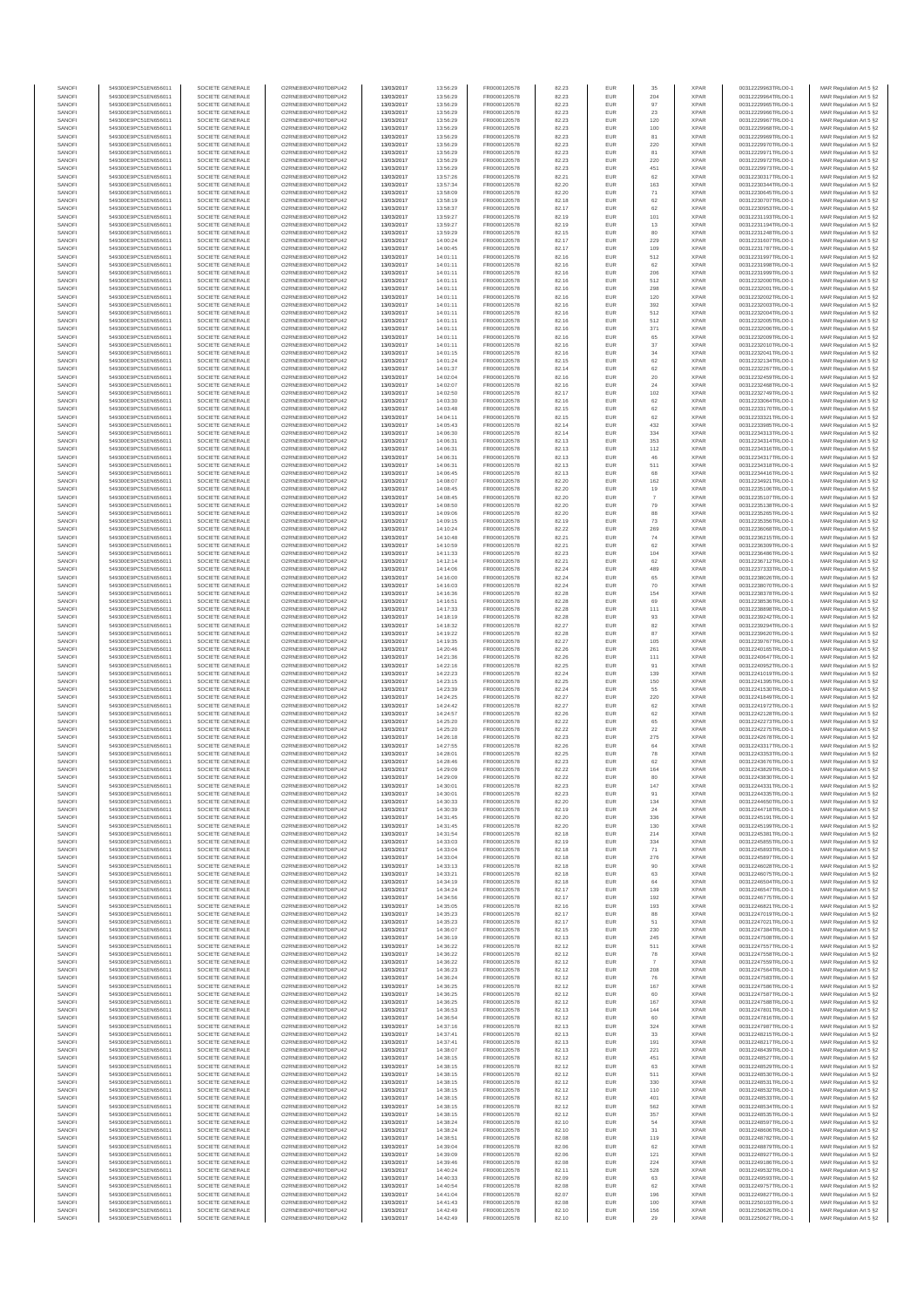| SANOFI           | 549300E9PC51EN656011                         | SOCIETE GENERALE                     | O2RNE8IBXP4R0TD8PU42                         | 13/03/2017               | 14:42:49             | FR0000120578                 | 82.10          | EUR               | 310        | <b>XPAR</b>                | 00312250628TRLO0-1                       | MAR Regulation Art 5 §2                             |
|------------------|----------------------------------------------|--------------------------------------|----------------------------------------------|--------------------------|----------------------|------------------------------|----------------|-------------------|------------|----------------------------|------------------------------------------|-----------------------------------------------------|
| SANOFI<br>SANOFI | 549300E9PC51EN656011<br>549300E9PC51EN656011 | SOCIETE GENERALE<br>SOCIETE GENERALE | O2RNE8IBXP4R0TD8PU42<br>O2RNE8IBXP4R0TD8PU42 | 13/03/2017<br>13/03/2017 | 14:42:49<br>14:43:07 | FR0000120578<br>FR0000120578 | 82.10          | EUR<br>EUR        | 187<br>240 | <b>XPAR</b><br><b>XPAR</b> | 00312250629TRLO0-1<br>00312250843TRLO0-1 | MAR Regulation Art 5 §2                             |
| SANOFI           | 549300E9PC51EN656011                         | SOCIETE GENERALE                     | O2RNE8IBXP4R0TD8PU42                         | 13/03/2017               | 14:43:11             | FR0000120578                 | 82.10<br>82.09 | EUR               | 148        | <b>XPAR</b>                | 00312250894TRLO0-1                       | MAR Regulation Art 5 §2<br>MAR Regulation Art 5 §2  |
| SANOFI           | 549300E9PC51EN656011                         | SOCIETE GENERALE                     | O2RNE8IBXP4R0TD8PU42                         | 13/03/2017               | 14:44:56             | FR0000120578                 | 82.08          | EUR               | 245        | <b>XPAR</b>                | 00312251631TRLO0-1                       | MAR Regulation Art 5 §2                             |
| SANOFI           | 549300E9PC51EN656011                         | SOCIETE GENERALE                     | O2RNE8IBXP4R0TD8PU42                         | 13/03/2017               | 14:45:46             | FR0000120578                 | 82.08          | EUR               | 29         | <b>XPAR</b>                | 00312251999TRLO0-1                       | MAR Regulation Art 5 §2                             |
| SANOFI<br>SANOFI | 549300E9PC51EN656011<br>549300E9PC51EN656011 | SOCIETE GENERALE<br>SOCIETE GENERALE | O2RNE8IBXP4R0TD8PU42<br>O2RNE8IBXP4R0TD8PU42 | 13/03/2017<br>13/03/2017 | 14:45:46<br>14:45:46 | FR0000120578<br>FR0000120578 | 82.08<br>82.08 | EUR<br>EUR        | 177<br>555 | <b>XPAR</b><br><b>XPAR</b> | 00312252000TRLO0-1<br>00312252001TRLO0-1 | MAR Regulation Art 5 §2<br>MAR Regulation Art 5 §2  |
| SANOFI           | 549300E9PC51EN656011                         | SOCIETE GENERALE                     | O2RNE8IBXP4R0TD8PU42                         | 13/03/2017               | 14:45:58             | FR0000120578                 | 82.08          | EUR               | 77         | <b>XPAR</b>                | 00312252075TRLO0-1                       | MAR Regulation Art 5 §2                             |
| SANOFI           | 549300E9PC51EN656011                         | SOCIETE GENERALE                     | O2RNE8IBXP4R0TD8PU42                         | 13/03/2017               | 14:45:59             | FR0000120578                 | 82.08          | EUR               | 439        | <b>XPAR</b>                | 00312252080TRLO0-1                       | MAR Regulation Art 5 §2                             |
| SANOFI<br>SANOFI | 549300E9PC51EN656011<br>549300E9PC51EN656011 | SOCIETE GENERALE<br>SOCIETE GENERALE | O2RNE8IBXP4R0TD8PU42<br>O2RNE8IBXP4R0TD8PU42 | 13/03/2017<br>13/03/2017 | 14:46:11<br>14:46:14 | FR0000120578<br>FR0000120578 | 82.07<br>82.08 | EUR<br>EUR        | 62<br>62   | <b>XPAR</b><br><b>XPAR</b> | 00312252171TRLO0-1<br>00312252180TRLO0-1 | MAR Regulation Art 5 §2<br>MAR Regulation Art 5 §2  |
| SANOFI           | 549300E9PC51EN656011                         | SOCIETE GENERALE                     | O2RNE8IBXP4R0TD8PU42                         | 13/03/2017               | 14:46:27             | FR0000120578                 | 82.08          | EUR               | 101        | <b>XPAR</b>                | 00312252253TRLO0-1                       | MAR Regulation Art 5 §2                             |
| SANOFI           | 549300E9PC51EN656011                         | SOCIETE GENERALE                     | O2RNE8IBXP4R0TD8PU42                         | 13/03/2017               | 14:46:54             | FR0000120578                 | 82.09          | EUR               | 231        | <b>XPAR</b>                | 00312252379TRLO0-1                       | MAR Regulation Art 5 §2                             |
| SANOFI           | 549300E9PC51EN656011                         | SOCIETE GENERALE                     | O2RNE8IBXP4R0TD8PU42                         | 13/03/2017               | 14:48:16             | FR0000120578                 | 82.11          | EUR               | 460        | <b>XPAR</b>                | 00312252888TRLO0-1                       | MAR Regulation Art 5 §2                             |
| SANOFI<br>SANOFI | 549300E9PC51EN656011<br>549300E9PC51EN656011 | SOCIETE GENERALE<br>SOCIETE GENERALE | O2RNE8IBXP4R0TD8PU42<br>O2RNE8IBXP4R0TD8PU42 | 13/03/2017<br>13/03/2017 | 14:48:16<br>14:48:16 | FR0000120578<br>FR0000120578 | 82.11<br>82.11 | EUR<br>EUR        | 63<br>92   | <b>XPAR</b><br><b>XPAR</b> | 00312252889TRLO0-1<br>00312252890TRLO0-1 | MAR Regulation Art 5 §2<br>MAR Regulation Art 5 §2  |
| SANOFI           | 549300E9PC51EN656011                         | SOCIETE GENERALE                     | O2RNE8IBXP4R0TD8PU42                         | 13/03/2017               | 14:48:19             | FR0000120578                 | 82.10          | EUR               | 21         | <b>XPAR</b>                | 00312252898TRLO0-1                       | MAR Regulation Art 5 §2                             |
| SANOFI           | 549300E9PC51EN656011                         | SOCIETE GENERALE                     | O2RNE8IBXP4R0TD8PU42                         | 13/03/2017               | 14:48:41             | FR0000120578                 | 82.11          | EUR               | 257        | <b>XPAR</b>                | 00312253024TRLO0-1                       | MAR Regulation Art 5 §2                             |
| SANOFI           | 549300E9PC51EN656011                         | SOCIETE GENERALE                     | O2RNE8IBXP4R0TD8PU42                         | 13/03/2017               | 14:48:41             | FR0000120578                 | 82.11          | EUR               | 84         | <b>XPAR</b>                | 00312253028TRLO0-1                       | MAR Regulation Art 5 §2                             |
| SANOFI<br>SANOFI | 549300E9PC51EN656011<br>549300E9PC51EN656011 | SOCIETE GENERALE<br>SOCIETE GENERALE | O2RNE8IBXP4R0TD8PU42<br>O2RNE8IBXP4R0TD8PU42 | 13/03/2017<br>13/03/2017 | 14:48:41<br>14:49:09 | FR0000120578<br>FR0000120578 | 82.11<br>82.11 | EUR<br>EUR        | 95<br>66   | <b>XPAR</b><br><b>XPAR</b> | 00312253033TRLO0-1<br>00312253195TRLO0-1 | MAR Regulation Art 5 §2<br>MAR Regulation Art 5 §2  |
| SANOFI           | 549300E9PC51EN656011                         | SOCIETE GENERALE                     | O2RNE8IBXP4R0TD8PU42                         | 13/03/2017               | 14:49:09             | FR0000120578                 | 82.11          | EUR               | 110        | <b>XPAR</b>                | 00312253196TRLO0-1                       | MAR Regulation Art 5 §2                             |
| SANOFI           | 549300E9PC51EN656011                         | SOCIETE GENERALE                     | O2RNE8IBXP4R0TD8PU42                         | 13/03/2017               | 14:49:52             | FR0000120578                 | 82.11          | EUR               | 126        | <b>XPAR</b>                | 00312253491TRLO0-1                       | MAR Regulation Art 5 §2                             |
| SANOFI<br>SANOFI | 549300E9PC51EN656011<br>549300E9PC51EN656011 | SOCIETE GENERALE<br>SOCIETE GENERALE | O2RNE8IBXP4R0TD8PU42<br>O2RNE8IBXP4R0TD8PU42 | 13/03/2017<br>13/03/2017 | 14:49:58<br>14:50:09 | FR0000120578<br>FR0000120578 | 82.10<br>82.09 | EUR<br>EUR        | 433<br>46  | <b>XPAR</b><br><b>XPAR</b> | 00312253543TRLO0-1<br>00312253646TRLO0-1 | MAR Regulation Art 5 §2<br>MAR Regulation Art 5 §2  |
| SANOFI           | 549300E9PC51EN656011                         | SOCIETE GENERALE                     | O2RNE8IBXP4R0TD8PU42                         | 13/03/2017               | 14:50:09             | FR0000120578                 | 82.09          | EUR               | 16         | <b>XPAR</b>                | 00312253648TRLO0-1                       | MAR Regulation Art 5 62                             |
| SANOFI           | 549300E9PC51EN656011                         | SOCIETE GENERALE                     | O2RNE8IBXP4R0TD8PU42                         | 13/03/2017               | 14:50:13             | FR0000120578                 | 82.09          | EUR               | 102        | <b>XPAR</b>                | 00312253680TRLO0-1                       | MAR Regulation Art 5 §2                             |
| SANOFI           | 549300E9PC51EN656011                         | SOCIETE GENERALE                     | O2RNE8IBXP4R0TD8PU42                         | 13/03/2017               | 14:51:15             | FR0000120578                 | 82.09          | EUR               | 258        | <b>XPAR</b>                | 00312254022TRLO0-1                       | MAR Regulation Art 5 §2                             |
| SANOFI<br>SANOFI | 549300E9PC51EN656011<br>549300E9PC51EN656011 | SOCIETE GENERALE<br>SOCIETE GENERALE | O2RNE8IBXP4R0TD8PU42<br>O2RNE8IBXP4R0TD8PU42 | 13/03/2017<br>13/03/2017 | 14:51:23<br>14:51:26 | FR0000120578<br>FR0000120578 | 82.06<br>82.06 | EUR<br>EUR        | 363<br>62  | <b>XPAR</b><br><b>XPAR</b> | 00312254139TRLO0-1<br>00312254160TRLO0-1 | MAR Regulation Art 5 §2<br>MAR Regulation Art 5 §2  |
| SANOFI           | 549300E9PC51EN656011                         | SOCIETE GENERALE                     | O2RNE8IBXP4R0TD8PU42                         | 13/03/2017               | 14:51:46             | FR0000120578                 | 82.04          | EUR               | 63         | <b>XPAR</b>                | 00312254272TRLO0-1                       | MAR Regulation Art 5 §2                             |
| SANOFI           | 549300E9PC51EN656011                         | SOCIETE GENERALE                     | O2RNE8IBXP4R0TD8PU42                         | 13/03/2017               | 14:52:07             | FR0000120578                 | 82.05          | EUR               | 173        | <b>XPAR</b>                | 00312254404TRLO0-1                       | MAR Regulation Art 5 §2                             |
| SANOFI<br>SANOFI | 549300E9PC51EN656011<br>549300E9PC51EN656011 | SOCIETE GENERALE<br>SOCIETE GENERALE | O2RNE8IBXP4R0TD8PU42<br>O2RNE8IBXP4R0TD8PU42 | 13/03/2017<br>13/03/2017 | 14:52:07<br>14:52:41 | FR0000120578<br>FR0000120578 | 82.05<br>82.07 | EUR<br>EUR        | 68<br>257  | <b>XPAR</b><br><b>XPAR</b> | 00312254407TRLO0-1<br>00312254642TRLO0-1 | MAR Regulation Art 5 \$2                            |
| SANOFI           | 549300E9PC51EN656011                         | SOCIETE GENERALE                     | O2RNE8IBXP4R0TD8PU42                         | 13/03/2017               | 14:52:54             | FR0000120578                 | 82.07          | EUR               | 170        | <b>XPAR</b>                | 00312254725TRLO0-1                       | MAR Regulation Art 5 §2<br>MAR Regulation Art 5 §2  |
| SANOFI           | 549300E9PC51EN656011                         | SOCIETE GENERALE                     | O2RNE8IBXP4R0TD8PU42                         | 13/03/2017               | 14:52:54             | FR0000120578                 | 82.07          | EUR               | 46         | <b>XPAR</b>                | 00312254728TRLO0-1                       | MAR Regulation Art 5 §2                             |
| SANOFI           | 549300E9PC51EN656011                         | SOCIETE GENERALE                     | O2RNE8IBXP4R0TD8PU42                         | 13/03/2017               | 14:53:19             | FR0000120578                 | 82.04          | EUR               | 207        | <b>XPAR</b>                | 00312254896TRLO0-1                       | MAR Regulation Art 5 §2                             |
| SANOFI<br>SANOFI | 549300E9PC51EN656011<br>549300E9PC51EN656011 | SOCIETE GENERALE<br>SOCIETE GENERALE | O2RNE8IBXP4R0TD8PU42<br>O2RNE8IBXP4R0TD8PU42 | 13/03/2017<br>13/03/2017 | 14:53:19<br>14:53:19 | FR0000120578<br>FR0000120578 | 82.04<br>82.04 | EUR<br>EUR        | 501<br>106 | <b>XPAR</b><br><b>XPAR</b> | 00312254897TRLO0-1<br>00312254898TRLO0-1 | MAR Regulation Art 5 §2<br>MAR Regulation Art 5 §2  |
| SANOFI           | 549300E9PC51EN656011                         | SOCIETE GENERALE                     | O2RNE8IBXP4R0TD8PU42                         | 13/03/2017               | 14:53:19             | FR0000120578                 | 82.04          | EUR               | 207        | <b>XPAR</b>                | 00312254899TRLO0-1                       | MAR Regulation Art 5 §2                             |
| SANOFI           | 549300E9PC51EN656011                         | SOCIETE GENERALE                     | O2RNE8IBXP4R0TD8PU42                         | 13/03/2017               | 14:53:19             | FR0000120578                 | 82.04          | EUR               | 607        | <b>XPAR</b>                | 00312254900TRLO0-1                       | MAR Regulation Art 5 §2                             |
| SANOFI           | 549300E9PC51EN656011                         | SOCIETE GENERALE<br>SOCIETE GENERALE | O2RNE8IBXP4R0TD8PU42                         | 13/03/2017               | 14:53:19             | FR0000120578<br>FR0000120578 | 82.04          | EUR               | 101        | <b>XPAR</b>                | 00312254901TRLO0-1                       | MAR Regulation Art 5 §2                             |
| SANOFI<br>SANOFI | 549300E9PC51EN656011<br>549300E9PC51EN656011 | SOCIETE GENERALE                     | O2RNE8IBXP4R0TD8PU42<br>O2RNE8IBXP4R0TD8PU42 | 13/03/2017<br>13/03/2017 | 14:53:19<br>14:53:19 | FR0000120578                 | 82.04<br>82.04 | EUR<br>EUR        | 5<br>110   | <b>XPAR</b><br><b>XPAR</b> | 00312254902TRLO0-1<br>00312254903TRLO0-1 | MAR Regulation Art 5 §2<br>MAR Regulation Art 5 §2  |
| SANOFI           | 549300E9PC51EN656011                         | SOCIETE GENERALE                     | O2RNE8IBXP4R0TD8PU42                         | 13/03/2017               | 14:53:19             | FR0000120578                 | 82.04          | EUR               | 598        | <b>XPAR</b>                | 00312254904TRLO0-1                       | MAR Regulation Art 5 §2                             |
| SANOFI           | 549300E9PC51EN656011                         | SOCIETE GENERALE                     | O2RNE8IBXP4R0TD8PU42                         | 13/03/2017               | 14:53:19             | FR0000120578                 | 82.04          | EUR               | 106        | <b>XPAR</b>                | 00312254905TRLO0-1                       | MAR Regulation Art 5 §2                             |
| SANOFI<br>SANOFI | 549300E9PC51EN656011<br>549300E9PC51EN656011 | SOCIETE GENERALE<br>SOCIETE GENERALE | O2RNE8IBXP4R0TD8PU42<br>O2RNE8IBXP4R0TD8PU42 | 13/03/2017<br>13/03/2017 | 14:53:19<br>14:53:21 | FR0000120578<br>FR0000120578 | 82.04<br>82.04 | EUR<br>EUR        | 57<br>317  | <b>XPAR</b><br><b>XPAR</b> | 00312254906TRLO0-1<br>00312254910TRLO0-1 | MAR Regulation Art 5 §2                             |
| SANOFI           | 549300E9PC51EN656011                         | SOCIETE GENERALE                     | O2RNE8IBXP4R0TD8PLI42                        | 13/03/2017               | 14:53:21             | FR0000120578                 | 82.04          | EUR               | 228        | <b>XPAR</b>                | 00312254911TRLO0-1                       | MAR Regulation Art 5 §2<br>MAR Regulation Art 5 §2  |
| SANOFI           | 549300E9PC51EN656011                         | SOCIETE GENERALE                     | O2RNE8IBXP4R0TD8PU42                         | 13/03/2017               | 14:53:21             | FR0000120578                 | 82.04          | EUR               | 207        | <b>XPAR</b>                | 00312254912TRLO0-1                       | MAR Regulation Art 5 §2                             |
| SANOFI           | 549300E9PC51EN656011                         | SOCIETE GENERALE                     | O2RNE8IBXP4R0TD8PU42                         | 13/03/2017               | 14:53:21             | FR0000120578                 | 82.04          | EUR               | 317        | <b>XPAR</b>                | 00312254913TRLO0-1                       | MAR Regulation Art 5 §2                             |
| SANOFI<br>SANOFI | 549300E9PC51EN656011<br>549300E9PC51EN656011 | SOCIETE GENERALE<br>SOCIETE GENERALE | O2RNE8IBXP4R0TD8PU42<br>O2RNE8IBXP4R0TD8PU42 | 13/03/2017               | 14:53:21             | FR0000120578<br>FR0000120578 | 82.04<br>82.04 | EUR<br>EUR        | 293<br>415 | <b>XPAR</b><br><b>XPAR</b> | 00312254914TRLO0-1<br>00312254915TRLO0-1 | MAR Regulation Art 5 §2<br>MAR Regulation Art 5 §2  |
| SANOFI           | 549300E9PC51EN656011                         | SOCIETE GENERALE                     | O2RNE8IBXP4R0TD8PU42                         | 13/03/2017<br>13/03/2017 | 14:53:21<br>14:53:24 | FR0000120578                 | 82.04          | EUR               | 65         | <b>XPAR</b>                | 00312254933TRLO0-1                       | MAR Regulation Art 5 §2                             |
| SANOFI           | 549300E9PC51EN656011                         | SOCIETE GENERALE                     | O2RNE8IBXP4R0TD8PU42                         | 13/03/2017               | 14:53:36             | FR0000120578                 | 82.05          | EUR               | 118        | <b>XPAR</b>                | 00312255015TRLO0-1                       | MAR Regulation Art 5 §2                             |
| SANOFI           | 549300E9PC51EN656011                         | SOCIETE GENERALE                     | O2RNE8IBXP4R0TD8PU42                         | 13/03/2017               | 14:53:45             | FR0000120578                 | 82.05          | EUR               | 121        | <b>XPAR</b>                | 00312255079TRLO0-1                       | MAR Regulation Art 5 §2                             |
| SANOFI<br>SANOFI | 549300E9PC51EN656011<br>549300E9PC51EN656011 | SOCIETE GENERALE<br>SOCIETE GENERALE | O2RNE8IBXP4R0TD8PU42<br>O2RNE8IBXP4R0TD8PU42 | 13/03/2017<br>13/03/2017 | 14:53:51<br>14:54:06 | FR0000120578<br>FR0000120578 | 82.06<br>82.06 | EUR<br>EUR        | 63<br>67   | <b>XPAR</b><br><b>XPAR</b> | 00312255123TRLO0-1<br>00312255182TRLO0-1 | MAR Regulation Art 5 §2<br>MAR Regulation Art 5 §2  |
| SANOFI           | 549300E9PC51EN656011                         | SOCIETE GENERALE                     | O2RNE8IBXP4R0TD8PU42                         | 13/03/2017               | 14:54:06             | FR0000120578                 | 82.06          | EUR               | 70         | <b>XPAR</b>                | 00312255184TRLO0-1                       | MAR Regulation Art 5 §2                             |
| SANOFI           | 549300E9PC51EN656011                         | SOCIETE GENERALE                     | O2RNE8IBXP4R0TD8PU42                         | 13/03/2017               | 14:54:24             | FR0000120578                 | 82.06          | EUR               | 50         | <b>XPAR</b>                | 00312255350TRLO0-1                       | MAR Regulation Art 5 §2                             |
| SANOFI           | 549300E9PC51EN656011                         | SOCIETE GENERALE                     | O2RNE8IBXP4R0TD8PU42                         | 13/03/2017               | 14:54:40             | FR0000120578                 | 82.07          | EUR               | 129        | <b>XPAR</b>                | 00312255476TRLO0-1                       | MAR Regulation Art 5 §2                             |
| SANOFI<br>SANOFI | 549300E9PC51EN656011<br>549300E9PC51EN656011 | SOCIETE GENERALE<br>SOCIETE GENERALE | O2RNE8IBXP4R0TD8PU42<br>O2RNE8IBXP4R0TD8PU42 | 13/03/2017<br>13/03/2017 | 14:54:40<br>14:54:46 | FR0000120578<br>FR0000120578 | 82.07<br>82.06 | EUR<br>EUR        | 67<br>62   | <b>XPAR</b><br><b>XPAR</b> | 00312255477TRLO0-1<br>00312255515TRLO0-1 | MAR Regulation Art 5 §2<br>MAR Regulation Art 5 §2  |
| SANOFI           | 549300E9PC51EN656011                         | SOCIETE GENERALE                     | O2RNE8IBXP4R0TD8PU42                         | 13/03/2017               | 14:55:27             | FR0000120578                 | 82.04          | EUR               | $47\,$     | <b>XPAR</b>                | 00312255747TRLO0-1                       | MAR Regulation Art 5 §2                             |
| SANOFI           | 549300E9PC51EN656011                         | SOCIETE GENERALE                     | O2RNE8IBXP4R0TD8PU42                         | 13/03/2017               | 14:55:27             | FR0000120578                 | 82.04          | EUR               | 15         | <b>XPAR</b>                | 00312255748TRLO0-1                       | MAR Regulation Art 5 §2                             |
| SANOFI           | 549300E9PC51EN656011                         | SOCIETE GENERALE                     | O2RNE8IBXP4R0TD8PU42                         | 13/03/2017               | 14:55:31             | FR0000120578                 | 82.04          | EUR<br>EUR        | 220        | <b>XPAR</b>                | 00312255772TRLO0-1                       | MAR Regulation Art 5 §2                             |
| SANOFI<br>SANOFI | 549300E9PC51EN656011<br>549300E9PC51EN656011 | SOCIETE GENERALE<br>SOCIETE GENERALE | O2RNE8IBXP4R0TD8PU42<br>O2RNE8IBXP4R0TD8PU42 | 13/03/2017<br>13/03/2017 | 14:55:43<br>14:55:56 | FR0000120578<br>FR0000120578 | 82.04<br>82.01 | EUR               | 63<br>62   | <b>XPAR</b><br><b>XPAR</b> | 00312255811TRLO0-1<br>00312255871TRLO0-1 | MAR Regulation Art 5 §2<br>MAR Regulation Art 5 §2  |
| SANOFI           | 549300E9PC51EN656011                         | SOCIETE GENERALE                     | O2RNE8IBXP4R0TD8PU42                         | 13/03/2017               | 14:55:59             | FR0000120578                 | 81.99          | EUR               | 80         | <b>XPAR</b>                | 00312255889TRLO0-1                       | MAR Regulation Art 5 §2                             |
| SANOFI           | 549300E9PC51EN656011                         | SOCIETE GENERALE                     | O2RNE8IBXP4R0TD8PU42                         | 13/03/2017               | 14:56:11             | FR0000120578                 | 81.98          | EUR               | 62         | <b>XPAR</b>                | 00312255957TRLO0-1                       | MAR Regulation Art 5 §2                             |
| SANOFI<br>SANOFI | 549300E9PC51EN656011<br>549300E9PC51EN656011 | SOCIETE GENERALE<br>SOCIETE GENERALE | O2RNE8IBXP4R0TD8PU42<br>O2RNE8IBXP4R0TD8PU42 | 13/03/2017<br>13/03/2017 | 14:56:25<br>14:56:25 | FR0000120578<br>FR0000120578 | 81.98<br>81.98 | EUR<br>EUR        | $17$<br>46 | <b>XPAR</b><br><b>XPAR</b> | 00312256105TRLO0-1<br>00312256106TRLO0-1 | MAR Regulation Art 5 §2<br>MAR Regulation Art 5 §2  |
| SANOFI           | 549300E9PC51EN656011                         | SOCIETE GENERALE                     | O2RNE8IBXP4R0TD8PU42                         | 13/03/2017               | 14:56:34             | FR0000120578                 | 81.95          | EUR               | 63         | <b>XPAR</b>                | 00312256181TRLO0-1                       | MAR Regulation Art 5 §2                             |
| SANOFI           | 549300E9PC51EN656011                         | SOCIETE GENERALE                     | O2RNE8IBXP4R0TD8PU42                         | 13/03/2017               | 14:56:42             | FR0000120578                 | 81.95          | EUR               | 100        | <b>XPAR</b>                | 00312256206TRLO0-1                       | MAR Regulation Art 5 §2                             |
| SANOFI           | 549300E9PC51EN656011                         | SOCIETE GENERALE                     | O2RNE8IBXP4R0TD8PU42                         | 13/03/2017               | 14:57:30             | FR0000120578                 | 81.98          | EUR               | 125        | <b>XPAR</b>                | 00312256570TRLO0-1                       | MAR Regulation Art 5 §2                             |
| SANOFI<br>SANOFI | 549300E9PC51EN656011<br>549300E9PC51EN656011 | SOCIETE GENERALE<br>SOCIETE GENERALE | O2RNE8IBXP4R0TD8PU42<br>O2RNE8IBXP4R0TD8PU42 | 13/03/2017<br>13/03/2017 | 14:57:31<br>14:57:57 | FR0000120578<br>FR0000120578 | 81.98<br>82.01 | EUR<br>EUR        | 159<br>353 | <b>XPAR</b><br><b>XPAR</b> | 00312256576TRLO0-1<br>00312256866TRLO0-1 | MAR Regulation Art 5 §2<br>MAR Regulation Art 5 §2  |
| SANOFI           | 549300E9PC51EN656011                         | SOCIETE GENERALE                     | O2RNE8IBXP4R0TD8PU42                         | 13/03/2017               | 14:58:13             | FR0000120578                 | 82.00          | EUR               | 137        | <b>XPAR</b>                | 00312256927TRLO0-1                       | MAR Regulation Art 5 §2                             |
| SANOFI           | 549300E9PC51EN656011                         | SOCIETE GENERALE                     | O2RNE8IBXP4R0TD8PU42                         | 13/03/2017               | 14:58:32             | FR0000120578                 | 82.00          | EUR               | 26         | <b>XPAR</b>                | 00312257041TRLO0-1                       | MAR Regulation Art 5 §2                             |
| SANOFI           | 549300E9PC51EN656011                         | SOCIETE GENERALE                     | O2RNE8IBXP4R0TD8PU42                         | 13/03/2017               | 14:58:39             | FR0000120578                 | 81.99          | EUR               | 221        | <b>XPAR</b>                | 00312257068TRLO0-1                       | MAR Regulation Art 5 §2                             |
| SANOFI<br>SANOFI | 549300E9PC51EN656011<br>549300E9PC51EN656011 | SOCIETE GENERALE<br>SOCIETE GENERALE | O2RNE8IBXP4R0TD8PU42<br>O2RNE8IBXP4R0TD8PU42 | 13/03/2017<br>13/03/2017 | 14:58:53<br>14:59:14 | FR0000120578<br>FR0000120578 | 81.99<br>81.99 | EUR<br>EUR        | 142<br>90  | <b>XPAR</b><br><b>XPAR</b> | 00312257190TRLO0-1<br>00312257350TRLO0-1 | MAR Regulation Art 5 §2<br>MAR Regulation Art 5 §2  |
| SANOFI           | 549300E9PC51EN656011                         | SOCIETE GENERALE                     | O2RNE8IBXP4R0TD8PU42                         | 13/03/2017               | 14:59:28             | FR0000120578                 | 81.99          | EUR               | 138        | <b>XPAR</b>                | 00312257459TRLO0-1                       | MAR Regulation Art 5 \$2                            |
| SANOFI           | 549300E9PC51EN656011                         | SOCIETE GENERALE                     | O2RNE8IBXP4R0TD8PU42                         | 13/03/2017               | 15:00:00             | FR0000120578                 | 81.99          | EUR               | 290        | <b>XPAR</b>                | 00312257777TRLO0-1                       | MAR Regulation Art 5 §2                             |
| SANOFI<br>SANOFI | 549300E9PC51EN656011<br>549300E9PC51EN656011 | SOCIETE GENERALE<br>SOCIETE GENERALE | O2RNE8IBXP4R0TD8PU42<br>O2RNE8IBXP4R0TD8PU42 | 13/03/2017<br>13/03/2017 | 15:00:39<br>15:00:39 | FR0000120578<br>FR0000120578 | 82.00<br>82.00 | <b>EUR</b><br>EUR | 61<br>85   | <b>XPAR</b><br><b>XPAR</b> | 00312258075TRLO0-1<br>00312258079TRLO0-1 | MAR Regulation Art 5 §2<br>MAR Regulation Art 5 §2  |
| SANOFI           | 549300E9PC51EN656011                         | SOCIETE GENERALE                     | O2RNE8IBXP4R0TD8PU42                         | 13/03/2017               | 15:00:53             | FR0000120578                 | 81.99          | EUR               | 117        | <b>XPAR</b>                | 00312258200TRLO0-1                       | MAR Regulation Art 5 §2                             |
| SANOFI           | 549300E9PC51EN656011                         | SOCIETE GENERALE                     | O2RNE8IBXP4R0TD8PU42                         | 13/03/2017               | 15:00:53             | FR0000120578                 | 81.99          | EUR               | 167        | <b>XPAR</b>                | 00312258204TRLO0-1                       | MAR Regulation Art 5 §2                             |
| SANOFI           | 549300E9PC51EN656011                         | SOCIETE GENERALE                     | O2RNE8IBXP4R0TD8PU42                         | 13/03/2017               | 15:00:53             | FR0000120578                 | 81.99          | EUR               | 81         | <b>XPAR</b>                | 00312258208TRLO0-1                       | MAR Regulation Art 5 §2                             |
| SANOFI<br>SANOFI | 549300E9PC51EN656011<br>549300E9PC51EN656011 | SOCIETE GENERALE<br>SOCIETE GENERALE | O2RNE8IBXP4R0TD8PU42<br>O2RNE8IBXP4R0TD8PU42 | 13/03/2017<br>13/03/2017 | 15:01:04<br>15:02:14 | FR0000120578<br>FR0000120578 | 81.98<br>81.99 | EUR<br>EUR        | 133<br>573 | <b>XPAR</b><br><b>XPAR</b> | 00312258350TRLO0-1<br>00312258827TRLO0-1 | MAR Regulation Art 5 §2<br>MAR Regulation Art 5 §2  |
| SANOFI           | 549300E9PC51EN656011                         | SOCIETE GENERALE                     | O2RNE8IBXP4R0TD8PU42                         | 13/03/2017               | 15:02:21             | FR0000120578                 | 81.98          | EUR               | 223        | <b>XPAR</b>                | 00312258869TRLO0-1                       | MAR Regulation Art 5 §2                             |
| SANOFI           | 549300E9PC51EN656011                         | SOCIETE GENERALE                     | O2RNE8IBXP4R0TD8PU42                         | 13/03/2017               | 15:02:37             | FR0000120578                 | 81.98          | EUR               | 107        | <b>XPAR</b>                | 00312259020TRLO0-1                       | MAR Regulation Art 5 §2                             |
| SANOFI<br>SANOFI | 549300E9PC51EN656011<br>549300E9PC51EN656011 | SOCIETE GENERALE<br>SOCIETE GENERALE | O2RNE8IBXP4R0TD8PU42<br>O2RNE8IBXP4R0TD8PU42 | 13/03/2017               | 15:02:48<br>15:02:54 | FR0000120578                 | 81.98<br>81.98 | EUR<br>EUR        | 20<br>51   | <b>XPAR</b><br><b>XPAR</b> | 00312259085TRLO0-1<br>00312259118TRLO0-1 | MAR Regulation Art 5 \$2<br>MAR Regulation Art 5 §2 |
| SANOFI           | 549300E9PC51EN656011                         | SOCIETE GENERALE                     | O2RNE8IBXP4R0TD8PU42                         | 13/03/2017<br>13/03/2017 | 15:03:18             | FR0000120578<br>FR0000120578 | 81.99          | EUR               | 249        | <b>XPAR</b>                | 00312259408TRLO0-1                       | MAR Regulation Art 5 §2                             |
| SANOFI           | 549300E9PC51EN656011                         | SOCIETE GENERALE                     | O2RNE8IBXP4R0TD8PU42                         | 13/03/2017               | 15:03:32             | FR0000120578                 | 81.98          | EUR               | 67         | <b>XPAR</b>                | 00312259485TRLO0-1                       | MAR Regulation Art 5 §2                             |
| SANOFI           | 549300E9PC51EN656011                         | SOCIETE GENERALE                     | O2RNE8IBXP4R0TD8PU42                         | 13/03/2017               | 15:03:32             | FR0000120578                 | 81.98          | EUR               | 139        | <b>XPAR</b>                | 00312259488TRLO0-1                       | MAR Regulation Art 5 §2                             |
| SANOFI<br>SANOFI | 549300E9PC51EN656011<br>549300E9PC51EN656011 | SOCIETE GENERALE<br>SOCIETE GENERALE | O2RNE8IBXP4R0TD8PU42<br>O2RNE8IBXP4R0TD8PU42 | 13/03/2017<br>13/03/2017 | 15:03:47<br>15:03:54 | FR0000120578<br>FR0000120578 | 81.96<br>81.96 | EUR<br>EUR        | 56<br>61   | <b>XPAR</b><br><b>XPAR</b> | 00312259626TRLO0-1<br>00312259688TRLO0-1 | MAR Regulation Art 5 §2<br>MAR Regulation Art 5 §2  |
| SANOFI           | 549300E9PC51EN656011                         | SOCIETE GENERALE                     | O2RNE8IBXP4R0TD8PU42                         | 13/03/2017               | 15:04:01             | FR0000120578                 | 81.96          | EUR               | 45         | <b>XPAR</b>                | 00312259795TRLO0-1                       | MAR Regulation Art 5 §2                             |
| SANOFI           | 549300E9PC51EN656011                         | SOCIETE GENERALE                     | O2RNE8IBXP4R0TD8PU42                         | 13/03/2017               | 15:04:34             | FR0000120578                 | 81.96          | EUR               |            | <b>XPAR</b>                | 00312260044TRLO0-1                       | MAR Regulation Art 5 §2                             |
| SANOFI<br>SANOFI | 549300E9PC51EN656011<br>549300E9PC51EN656011 | SOCIETE GENERALE<br>SOCIETE GENERALE | O2RNE8IBXP4R0TD8PU42<br>O2RNE8IBXP4R0TD8PU42 | 13/03/2017<br>13/03/2017 | 15:04:45<br>15:04:55 | FR0000120578<br>FR0000120578 | 81.96<br>81.96 | EUR<br>EUR        | 267<br>504 | <b>XPAR</b><br><b>XPAR</b> | 00312260187TRLO0-1<br>00312260252TRLO0-1 | MAR Regulation Art 5 §2<br>MAR Regulation Art 5 §2  |
| SANOFI           | 549300E9PC51EN656011                         | SOCIETE GENERALE                     | O2RNE8IBXP4R0TD8PU42                         | 13/03/2017               | 15:05:23             | FR0000120578                 | 81.95          | EUR               | 62         | <b>XPAR</b>                | 00312260475TRLO0-1                       | MAR Regulation Art 5 §2                             |
| SANOFI           | 549300E9PC51EN656011                         | SOCIETE GENERALE                     | O2RNE8IBXP4R0TD8PU42                         | 13/03/2017               | 15:06:43             | FR0000120578                 | 81.97          | EUR               | 668        | <b>XPAR</b>                | 00312261096TRLO0-1                       | MAR Regulation Art 5 §2                             |
| SANOFI<br>SANOFI | 549300E9PC51EN656011<br>549300E9PC51EN656011 | SOCIETE GENERALE<br>SOCIETE GENERALE | O2RNE8IBXP4R0TD8PU42<br>O2RNE8IBXP4R0TD8PU42 | 13/03/2017<br>13/03/2017 | 15:06:51<br>15:07:31 | FR0000120578<br>FR0000120578 | 81.97<br>81.97 | EUR<br>EUR        | 46<br>182  | <b>XPAR</b><br><b>XPAR</b> | 00312261134TRLO0-1<br>00312261360TRLO0-1 | MAR Regulation Art 5 §2<br>MAR Regulation Art 5 §2  |
| SANOFI           | 549300E9PC51EN656011                         | SOCIETE GENERALE                     | O2RNE8IBXP4R0TD8PU42                         | 13/03/2017               | 15:07:31             | FR0000120578                 | 81.97          | EUR               | 71         | <b>XPAR</b>                | 00312261366TRLO0-1                       | MAR Regulation Art 5 §2                             |
| SANOFI           | 549300E9PC51EN656011                         | SOCIETE GENERALE                     | O2RNE8IBXP4R0TD8PU42                         | 13/03/2017               | 15:07:31             | FR0000120578                 | 81.97          | EUR               | 109        | <b>XPAR</b>                | 00312261370TRLO0-1                       | MAR Regulation Art 5 §2                             |
| SANOFI           | 549300E9PC51EN656011                         | SOCIETE GENERALE                     | O2RNE8IBXP4R0TD8PU42                         | 13/03/2017               | 15:07:37             | FR0000120578                 | 81.96          | EUR               | 87         | <b>XPAR</b>                | 00312261438TRLO0-1                       | MAR Regulation Art 5 §2                             |
| SANOFI<br>SANOFI | 549300E9PC51EN656011<br>549300E9PC51EN656011 | SOCIETE GENERALE<br>SOCIETE GENERALE | O2RNE8IBXP4R0TD8PU42<br>O2RNE8IBXP4R0TD8PU42 | 13/03/2017<br>13/03/2017 | 15:07:37<br>15:08:12 | FR0000120578<br>FR0000120578 | 81.96<br>81.96 | EUR<br>EUR        | 264<br>321 | <b>XPAR</b><br><b>XPAR</b> | 00312261440TRLO0-1<br>00312261701TRLO0-1 | MAR Regulation Art 5 §2<br>MAR Regulation Art 5 §2  |
| SANOFI           | 549300E9PC51EN656011                         | SOCIETE GENERALE                     | O2RNE8IBXP4R0TD8PU42                         | 13/03/2017               | 15:09:01             | FR0000120578                 | 81.98          | EUR               | 214        | <b>XPAR</b>                | 00312261943TRLO0-1                       | MAR Regulation Art 5 §2                             |
| SANOFI           | 549300E9PC51EN656011                         | SOCIETE GENERALE                     | O2RNE8IBXP4R0TD8PU42                         | 13/03/2017               | 15:09:19             | FR0000120578                 | 81.97          | EUR               | 328        | <b>XPAR</b>                | 00312262073TRLO0-1                       | MAR Regulation Art 5 §2                             |
| SANOFI<br>SANOFI | 549300E9PC51EN656011<br>549300E9PC51EN656011 | SOCIETE GENERALE<br>SOCIETE GENERALE | O2RNE8IBXP4R0TD8PU42<br>O2RNE8IBXP4R0TD8PU42 | 13/03/2017<br>13/03/2017 | 15:09:47<br>15:09:52 | FR0000120578<br>FR0000120578 | 81.97<br>81.96 | EUR<br>EUR        | 344<br>89  | <b>XPAR</b><br><b>XPAR</b> | 00312262285TRLO0-1<br>00312262305TRLO0-1 | MAR Regulation Art 5 §2<br>MAR Regulation Art 5 §2  |
| SANOFI           | 549300E9PC51EN656011                         | SOCIETE GENERALE                     | O2RNE8IBXP4R0TD8PU42                         | 13/03/2017               | 15:11:09             | FR0000120578                 | 81.98          | EUR               | 144        | <b>XPAR</b>                | 00312262798TRLO0-1                       | MAR Regulation Art 5 §2                             |
| SANOFI           | 549300E9PC51EN656011                         | SOCIETE GENERALE                     | O2RNE8IBXP4R0TD8PU42                         | 13/03/2017               | 15:11:43             | FR0000120578                 | 81.98          | EUR               | 196        | <b>XPAR</b>                | 00312262958TRLO0-1                       | MAR Regulation Art 5 §2                             |
| SANOFI           | 549300E9PC51EN656011                         | SOCIETE GENERALE                     | O2RNE8IBXP4R0TD8PU42                         | 13/03/2017               | 15:11:43             | FR0000120578                 | 81.98          | EUR               | 298        | <b>XPAR</b>                | 00312262959TRLO0-1                       | MAR Regulation Art 5 §2                             |
| SANOFI<br>SANOFI | 549300E9PC51EN656011<br>549300E9PC51EN656011 | SOCIETE GENERALE<br>SOCIETE GENERALE | O2RNE8IBXP4R0TD8PU42<br>O2RNE8IBXP4R0TD8PU42 | 13/03/2017<br>13/03/2017 | 15:12:35<br>15:12:35 | FR0000120578<br>FR0000120578 | 82.00<br>82.00 | EUR<br>EUR        | 100<br>120 | <b>XPAR</b><br><b>XPAR</b> | 00312263397TRLO0-1<br>00312263398TRLO0-1 | MAR Regulation Art 5 §2<br>MAR Regulation Art 5 §2  |
| SANOFI           | 549300E9PC51EN656011                         | SOCIETE GENERALE                     | O2RNE8IBXP4R0TD8PU42                         | 13/03/2017               | 15:12:35             | FR0000120578                 | 82.00          | EUR               | 171        | <b>XPAR</b>                | 00312263399TRLO0-1                       | MAR Regulation Art 5 §2                             |
| SANOFI           | 549300E9PC51EN656011                         | SOCIETE GENERALE                     | O2RNE8IBXP4R0TD8PU42                         | 13/03/2017               | 15:12:35             | FR0000120578                 | 82.00          | EUR               | 218        | <b>XPAR</b>                | 00312263400TRLO0-1                       | MAR Regulation Art 5 §2                             |
| SANOFI           | 549300E9PC51EN656011                         | SOCIETE GENERALE                     | O2RNE8IBXP4R0TD8PU42                         | 13/03/2017               | 15:12:38             | FR0000120578                 | 82.00          | EUR               | 188        | <b>XPAR</b>                | 00312263417TRLO0-1                       | MAR Regulation Art 5 §2                             |
| SANOFI<br>SANOFI | 549300E9PC51EN656011<br>549300E9PC51EN656011 | SOCIETE GENERALE<br>SOCIETE GENERALE | O2RNE8IBXP4R0TD8PU42<br>O2RNE8IBXP4R0TD8PU42 | 13/03/2017<br>13/03/2017 | 15:12:39<br>15:12:39 | FR0000120578<br>FR0000120578 | 82.00<br>82.00 | EUR<br>EUR        | 421<br>704 | <b>XPAR</b><br><b>XPAR</b> | 00312263425TRLO0-1<br>00312263427TRLO0-1 | MAR Regulation Art 5 §2<br>MAR Regulation Art 5 §2  |
| SANOFI           | 549300E9PC51EN656011                         | SOCIETE GENERALE                     | O2RNE8IBXP4R0TD8PU42                         | 13/03/2017               | 15:12:39             | FR0000120578                 | 82.00          | EUR               | 415        | <b>XPAR</b>                | 00312263428TRLO0-1                       | MAR Regulation Art 5 §2                             |
| SANOFI           | 549300E9PC51EN656011                         | SOCIETE GENERALE                     | O2RNE8IBXP4R0TD8PU42                         | 13/03/2017               | 15:12:39             | FR0000120578                 | 82.00          | EUR               | 622        | <b>XPAR</b>                | 00312263429TRLO0-1                       | MAR Regulation Art 5 §2                             |
| SANOFI<br>SANOFI | 549300E9PC51EN656011<br>549300E9PC51EN656011 | SOCIETE GENERALE<br>SOCIETE GENERALE | O2RNE8IBXP4R0TD8PU42<br>O2RNE8IBXP4R0TD8PU42 | 13/03/2017<br>13/03/2017 | 15:12:39<br>15:12:39 | FR0000120578<br>FR0000120578 | 82.00<br>82.00 | EUR<br>EUR        | 609<br>510 | <b>XPAR</b><br><b>XPAR</b> | 00312263430TRLO0-1<br>00312263431TRLO0-1 | MAR Regulation Art 5 §2                             |
| SANOFI           | 549300E9PC51EN656011                         | SOCIETE GENERALE                     | O2RNE8IBXP4R0TD8PU42                         | 13/03/2017               | 15:12:39             | FR0000120578                 | 82.00          | EUR               | 8          | <b>XPAR</b>                | 00312263433TRLO0-1                       | MAR Regulation Art 5 §2<br>MAR Regulation Art 5 §2  |
| SANOFI           | 549300E9PC51EN656011                         | SOCIETE GENERALE                     | O2RNE8IBXP4R0TD8PU42                         | 13/03/2017               | 15:12:42             | FR0000120578                 | 82.00          | EUR               | 601        | <b>XPAR</b>                | 00312263458TRLO0-1                       | MAR Regulation Art 5 §2                             |
| SANOFI           | 549300E9PC51EN656011                         | SOCIETE GENERALE                     | O2RNE8IBXP4R0TD8PU42                         | 13/03/2017               | 15:12:42             | FR0000120578                 | 82.00          | EUR               | 235        | <b>XPAR</b>                | 00312263459TRLO0-1                       | MAR Regulation Art 5 §2                             |
| SANOFI<br>SANOFI | 549300E9PC51EN656011<br>549300E9PC51EN656011 | SOCIETE GENERALE<br>SOCIETE GENERALE | O2RNE8IBXP4R0TD8PU42<br>O2RNE8IBXP4R0TD8PU42 | 13/03/2017<br>13/03/2017 | 15:12:48<br>15:12:48 | FR0000120578<br>FR0000120578 | 82.00<br>82.00 | EUR<br>EUR        | 63<br>149  | <b>XPAR</b><br><b>XPAR</b> | 00312263481TRLO0-1<br>00312263482TRLO0-1 | MAR Regulation Art 5 §2<br>MAR Regulation Art 5 §2  |
| SANOFI           | 549300E9PC51EN656011                         | SOCIETE GENERALE                     | O2RNE8IBXP4R0TD8PU42                         | 13/03/2017               | 15:13:17             | FR0000120578                 | 82.03          | EUR               | 316        | <b>XPAR</b>                | 00312263624TRLO0-1                       | MAR Regulation Art 5 §2                             |
| SANOFI           | 549300E9PC51EN656011                         | SOCIETE GENERALE                     | O2RNE8IBXP4R0TD8PU42                         | 13/03/2017               | 15:13:17             | FR0000120578                 | 82.03          | EUR               | 291        | <b>XPAR</b>                | 00312263625TRLO0-1                       | MAR Regulation Art 5 §2                             |
| SANOFI           | 549300E9PC51EN656011                         | SOCIETE GENERALE                     | O2RNE8IBXP4R0TD8PU42                         | 13/03/2017               | 15:13:51             | FR0000120578                 | 82.02          | EUR               | 102        | <b>XPAR</b>                | 00312263888TRLO0-1                       | MAR Regulation Art 5 §2                             |
| SANOFI<br>SANOFI | 549300E9PC51EN656011<br>549300E9PC51EN656011 | SOCIETE GENERALE<br>SOCIETE GENERALE | O2RNE8IBXP4R0TD8PU42<br>O2RNE8IBXP4R0TD8PU42 | 13/03/2017<br>13/03/2017 | 15:13:51<br>15:13:58 | FR0000120578<br>FR0000120578 | 82.02<br>82.02 | EUR<br>EUR        | 103<br>276 | <b>XPAR</b><br><b>XPAR</b> | 00312263890TRLO0-1<br>00312264102TRLO0-1 | MAR Regulation Art 5 §2<br>MAR Regulation Art 5 §2  |
|                  |                                              |                                      |                                              |                          |                      |                              |                |                   |            |                            |                                          |                                                     |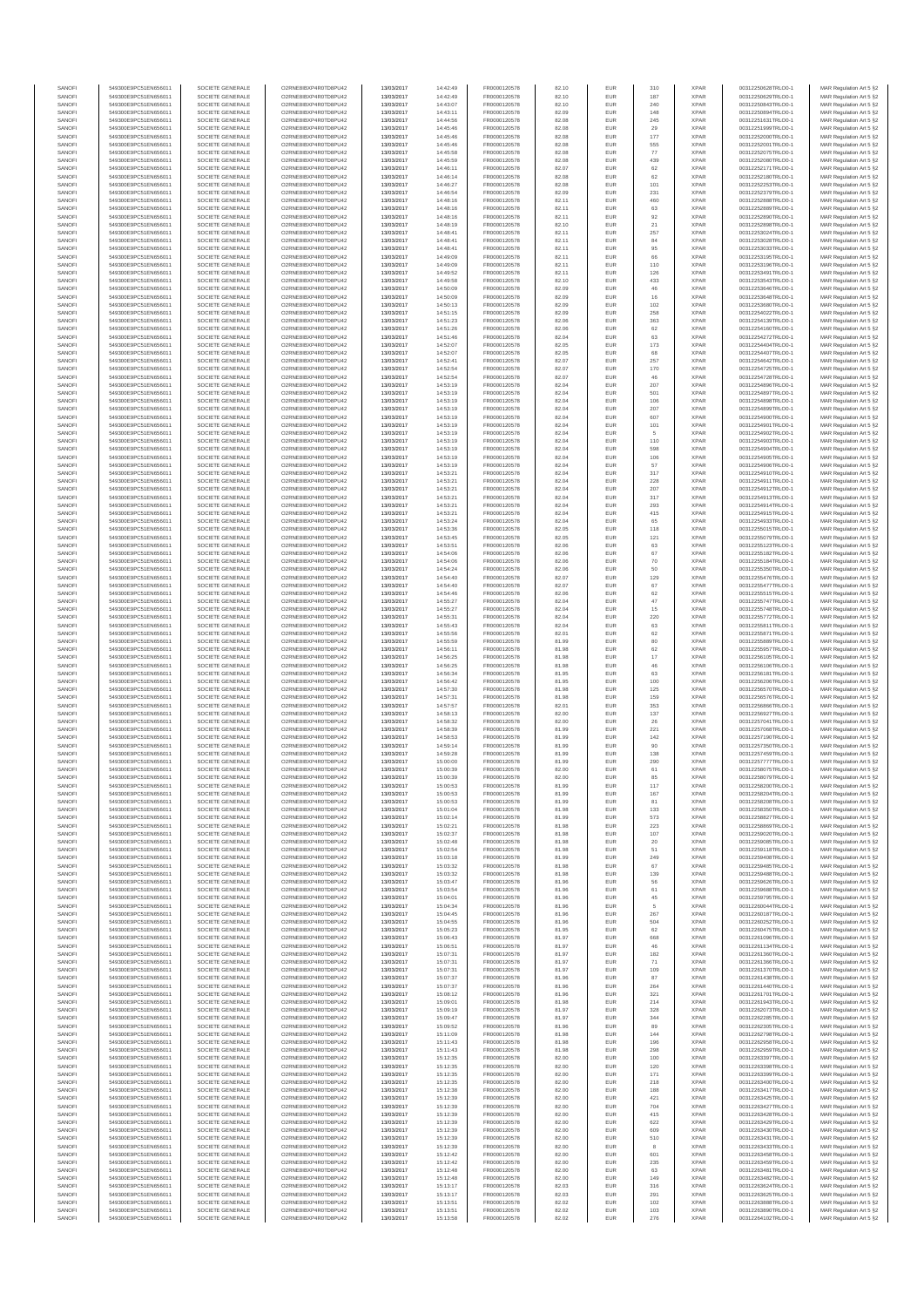| SANOFI           | 549300E9PC51EN656011                         | SOCIETE GENERALE                     | O2RNE8IBXP4R0TD8PU42                         | 13/03/2017               | 15:13:58             | FR0000120578                 | 82.02          | EUR               | 279                   | <b>XPAR</b>                | 00312264104TRLO0-1                       | MAR Regulation Art 5 §2                             |
|------------------|----------------------------------------------|--------------------------------------|----------------------------------------------|--------------------------|----------------------|------------------------------|----------------|-------------------|-----------------------|----------------------------|------------------------------------------|-----------------------------------------------------|
| SANOFI<br>SANOFI | 549300E9PC51EN656011<br>549300E9PC51EN656011 | SOCIETE GENERALE<br>SOCIETE GENERALE | O2RNE8IBXP4R0TD8PU42<br>O2RNE8IBXP4R0TD8PU42 | 13/03/2017<br>13/03/2017 | 15:14:46<br>15:14:57 | FR0000120578<br>FR0000120578 | 82.02<br>82.02 | EUR<br>EUR        | 208<br>88             | <b>XPAR</b><br><b>XPAR</b> | 00312264520TRLO0-1<br>00312264617TRLO0-1 | MAR Regulation Art 5 §2                             |
| SANOFI           | 549300E9PC51EN656011                         | SOCIETE GENERALE                     | O2RNE8IBXP4R0TD8PU42                         | 13/03/2017               | 15:14:57             | FR0000120578                 | 82.02          | EUR               | 298                   | <b>XPAR</b>                | 00312264618TRLO0-1                       | MAR Regulation Art 5 §2<br>MAR Regulation Art 5 §2  |
| SANOFI           | 549300E9PC51EN656011                         | SOCIETE GENERALE                     | O2RNE8IBXP4R0TD8PU42                         | 13/03/2017               | 15:15:05             | FR0000120578                 | 82.01          | EUR               | 101                   | <b>XPAR</b>                | 00312264679TRLO0-1                       | MAR Regulation Art 5 §2                             |
| SANOFI           | 549300E9PC51EN656011                         | SOCIETE GENERALE                     | O2RNE8IBXP4R0TD8PU42                         | 13/03/2017               | 15:15:07             | FR0000120578                 | 82.01          | EUR               | 63                    | <b>XPAR</b>                | 00312264695TRLO0-1                       | MAR Regulation Art 5 §2                             |
| SANOFI<br>SANOFI | 549300E9PC51EN656011<br>549300E9PC51EN656011 | SOCIETE GENERALE<br>SOCIETE GENERALE | O2RNE8IBXP4R0TD8PU42<br>O2RNE8IBXP4R0TD8PU42 | 13/03/2017<br>13/03/2017 | 15:15:26<br>15:15:26 | FR0000120578<br>FR0000120578 | 82.01<br>82.01 | EUR<br>EUR        | 189<br>56             | <b>XPAR</b><br><b>XPAR</b> | 00312264847TRLO0-1<br>00312264848TRLO0-1 | MAR Regulation Art 5 §2<br>MAR Regulation Art 5 §2  |
| SANOFI           | 549300E9PC51EN656011                         | SOCIETE GENERALE                     | O2RNE8IBXP4R0TD8PU42                         | 13/03/2017               | 15:15:31             | FR0000120578                 | 82.01          | EUR               | 302                   | <b>XPAR</b>                | 00312264880TRLO0-1                       | MAR Regulation Art 5 §2                             |
| SANOFI           | 549300E9PC51EN656011                         | SOCIETE GENERALE                     | O2RNE8IBXP4R0TD8PU42                         | 13/03/2017               | 15:15:31             | FR0000120578                 | 82.01          | EUR               | 174                   | <b>XPAR</b>                | 00312264881TRLO0-1                       | MAR Regulation Art 5 §2                             |
| SANOFI<br>SANOFI | 549300E9PC51EN656011<br>549300E9PC51EN656011 | SOCIETE GENERALE<br>SOCIETE GENERALE | O2RNE8IBXP4R0TD8PU42<br>O2RNE8IBXP4R0TD8PU42 | 13/03/2017<br>13/03/2017 | 15:16:24<br>15:16:48 | FR0000120578<br>FR0000120578 | 82.01<br>82.01 | EUR<br>EUR        | 39<br>122             | <b>XPAR</b><br><b>XPAR</b> | 00312265203TRLO0-1<br>00312265376TRLO0-1 | MAR Regulation Art 5 §2<br>MAR Regulation Art 5 §2  |
| SANOFI           | 549300E9PC51EN656011                         | SOCIETE GENERALE                     | O2RNE8IBXP4R0TD8PU42                         | 13/03/2017               | 15:16:48             | FR0000120578                 | 82.01          | EUR               | 338                   | <b>XPAR</b>                | 00312265377TRLO0-1                       | MAR Regulation Art 5 §2                             |
| SANOFI           | 549300E9PC51EN656011                         | SOCIETE GENERALE                     | O2RNE8IBXP4R0TD8PU42                         | 13/03/2017               | 15:17:00             | FR0000120578                 | 82.00          | EUR               | 149                   | <b>XPAR</b>                | 00312265462TRLO0-1                       | MAR Regulation Art 5 §2                             |
| SANOFI           | 549300E9PC51EN656011                         | SOCIETE GENERALE                     | O2RNE8IBXP4R0TD8PU42                         | 13/03/2017               | 15:17:00             | FR0000120578                 | 82.00          | EUR               | 351                   | <b>XPAR</b>                | 00312265470TRLO0-1                       | MAR Regulation Art 5 §2                             |
| SANOFI<br>SANOFI | 549300E9PC51EN656011<br>549300E9PC51EN656011 | SOCIETE GENERALE<br>SOCIETE GENERALE | O2RNE8IBXP4R0TD8PU42<br>O2RNE8IBXP4R0TD8PU42 | 13/03/2017<br>13/03/2017 | 15:17:00<br>15:17:01 | FR0000120578<br>FR0000120578 | 82.00<br>81.99 | EUR<br>EUR        | 497<br>472            | <b>XPAR</b><br><b>XPAR</b> | 00312265473TRLO0-1<br>00312265520TRLO0-1 | MAR Regulation Art 5 §2<br>MAR Regulation Art 5 §2  |
| SANOFI           | 549300E9PC51EN656011                         | SOCIETE GENERALE                     | O2RNE8IBXP4R0TD8PU42                         | 13/03/2017               | 15:17:06             | FR0000120578                 | 81.99          | EUR               | 137                   | <b>XPAR</b>                | 00312265566TRLO0-1                       | MAR Regulation Art 5 §2                             |
| SANOFI           | 549300E9PC51EN656011                         | SOCIETE GENERALE                     | O2RNE8IBXP4R0TD8PU42                         | 13/03/2017               | 15:17:06             | FR0000120578                 | 81.99          | EUR               | 74                    | <b>XPAR</b>                | 00312265567TRLO0-1                       | MAR Regulation Art 5 §2                             |
| SANOFI           | 549300E9PC51EN656011                         | SOCIETE GENERALE                     | O2RNE8IBXP4R0TD8PU42                         | 13/03/2017               | 15:17:06             | FR0000120578                 | 81.99          | EUR               | 77                    | <b>XPAR</b>                | 00312265568TRLO0-1                       | MAR Regulation Art 5 §2                             |
| SANOFI<br>SANOFI | 549300E9PC51EN656011<br>549300E9PC51EN656011 | SOCIETE GENERALE<br>SOCIETE GENERALE | O2RNE8IBXP4R0TD8PU42<br>O2RNE8IBXP4R0TD8PU42 | 13/03/2017<br>13/03/2017 | 15:17:32<br>15:17:32 | FR0000120578<br>FR0000120578 | 81.99<br>81.99 | EUR<br>EUR        | 609<br>62             | <b>XPAR</b><br><b>XPAR</b> | 00312265694TRLO0-1<br>00312265695TRLO0-1 | MAR Regulation Art 5 §2<br>MAR Regulation Art 5 §2  |
| SANOFI           | 549300E9PC51EN656011                         | SOCIETE GENERALE                     | O2RNE8IBXP4R0TD8PU42                         | 13/03/2017               | 15:17:32             | FR0000120578                 | 81.99          | EUR               | 63                    | <b>XPAR</b>                | 00312265697TRLO0-1                       | MAR Regulation Art 5 §2                             |
| SANOFI           | 549300E9PC51EN656011                         | SOCIETE GENERALE                     | O2RNE8IBXP4R0TD8PU42                         | 13/03/2017               | 15:17:32             | FR0000120578                 | 81.99          | EUR               | 609                   | <b>XPAR</b>                | 00312265698TRLO0-1                       | MAR Regulation Art 5 §2                             |
| SANOFI<br>SANOFI | 549300E9PC51EN656011<br>549300E9PC51EN656011 | SOCIETE GENERALE<br>SOCIETE GENERALE | O2RNE8IBXP4R0TD8PU42<br>O2RNE8IBXP4R0TD8PU42 | 13/03/2017<br>13/03/2017 | 15:17:32<br>15:17:32 | FR0000120578<br>FR0000120578 | 81.99<br>81.99 | EUR<br>EUR        | 685<br>125            | <b>XPAR</b><br><b>XPAR</b> | 00312265699TRLO0-1<br>00312265700TRLO0-1 | MAR Regulation Art 5 §2<br>MAR Regulation Art 5 §2  |
| SANOFI           | 549300E9PC51EN656011                         | SOCIETE GENERALE                     | O2RNE8IBXP4R0TD8PU42                         | 13/03/2017               | 15:17:32             | FR0000120578                 | 81.99          | EUR               | 438                   | <b>XPAR</b>                | 00312265701TRLO0-1                       | MAR Regulation Art 5 62                             |
| SANOFI           | 549300E9PC51EN656011                         | SOCIETE GENERALE                     | O2RNE8IBXP4R0TD8PU42                         | 13/03/2017               | 15:17:32             | FR0000120578                 | 81.99          | EUR               | 46                    | <b>XPAR</b>                | 00312265702TRLO0-1                       | MAR Regulation Art 5 §2                             |
| SANOFI           | 549300E9PC51EN656011                         | SOCIETE GENERALE                     | O2RNE8IBXP4R0TD8PU42                         | 13/03/2017               | 15:17:32             | FR0000120578                 | 81.99          | EUR               | 54                    | <b>XPAR</b>                | 00312265703TRLO0-1                       | MAR Regulation Art 5 §2                             |
| SANOFI<br>SANOFI | 549300E9PC51EN656011<br>549300E9PC51EN656011 | SOCIETE GENERALE<br>SOCIETE GENERALE | O2RNE8IBXP4R0TD8PU42<br>O2RNE8IBXP4R0TD8PU42 | 13/03/2017<br>13/03/2017 | 15:17:32<br>15:17:34 | FR0000120578<br>FR0000120578 | 81.99<br>81.99 | EUR<br>EUR        | 315<br>294            | <b>XPAR</b><br><b>XPAR</b> | 00312265704TRLO0-1<br>00312265720TRLO0-1 | MAR Regulation Art 5 §2<br>MAR Regulation Art 5 §2  |
| SANOFI           | 549300E9PC51EN656011                         | SOCIETE GENERALE                     | O2RNE8IBXP4R0TD8PU42                         | 13/03/2017               | 15:17:34             | FR0000120578                 | 81.99          | EUR               | 97                    | <b>XPAR</b>                | 00312265723TRLO0-1                       | MAR Regulation Art 5 §2                             |
| SANOFI           | 549300E9PC51EN656011                         | SOCIETE GENERALE                     | O2RNE8IBXP4R0TD8PU42                         | 13/03/2017               | 15:17:34             | FR0000120578                 | 81.99          | EUR               | 94                    | <b>XPAR</b>                | 00312265724TRLO0-1                       | MAR Regulation Art 5 §2                             |
| SANOFI<br>SANOFI | 549300E9PC51EN656011<br>549300E9PC51EN656011 | SOCIETE GENERALE<br>SOCIETE GENERALE | O2RNE8IBXP4R0TD8PU42<br>O2RNE8IBXP4R0TD8PU42 | 13/03/2017<br>13/03/2017 | 15:17:34<br>15:17:34 | FR0000120578<br>FR0000120578 | 81.99<br>81.99 | EUR<br>EUR        | 195<br>217            | <b>XPAR</b><br><b>XPAR</b> | 00312265725TRLO0-1<br>00312265726TRLO0-1 | MAR Regulation Art 5 \$2                            |
| SANOFI           | 549300E9PC51EN656011                         | SOCIETE GENERALE                     | O2RNE8IBXP4R0TD8PU42                         | 13/03/2017               | 15:17:47             | FR0000120578                 | 82.00          | EUR               | 82                    | <b>XPAR</b>                | 00312265791TRLO0-1                       | MAR Regulation Art 5 §2<br>MAR Regulation Art 5 §2  |
| SANOFI           | 549300E9PC51EN656011                         | SOCIETE GENERALE                     | O2RNE8IBXP4R0TD8PU42                         | 13/03/2017               | 15:17:47             | FR0000120578                 | 82.00          | EUR               | 86                    | <b>XPAR</b>                | 00312265792TRLO0-1                       | MAR Regulation Art 5 §2                             |
| SANOFI           | 549300E9PC51EN656011                         | SOCIETE GENERALE                     | O2RNE8IBXP4R0TD8PU42                         | 13/03/2017               | 15:18:07             | FR0000120578                 | 82.00          | EUR               | 62                    | <b>XPAR</b>                | 00312265901TRLO0-1                       | MAR Regulation Art 5 §2                             |
| SANOFI<br>SANOFI | 549300E9PC51EN656011<br>549300E9PC51EN656011 | SOCIETE GENERALE<br>SOCIETE GENERALE | O2RNE8IBXP4R0TD8PU42<br>O2RNE8IBXP4R0TD8PU42 | 13/03/2017<br>13/03/2017 | 15:18:07<br>15:18:32 | FR0000120578<br>FR0000120578 | 82.00<br>81.99 | EUR<br>EUR        | 62<br>144             | <b>XPAR</b><br><b>XPAR</b> | 00312265903TRLO0-1<br>00312266059TRLO0-1 | MAR Regulation Art 5 §2<br>MAR Regulation Art 5 §2  |
| SANOFI           | 549300E9PC51EN656011                         | SOCIETE GENERALE                     | O2RNE8IBXP4R0TD8PU42                         | 13/03/2017               | 15:18:32             | FR0000120578                 | 81.99          | EUR               | 100                   | <b>XPAR</b>                | 00312266063TRLO0-1                       | MAR Regulation Art 5 §2                             |
| SANOFI           | 549300E9PC51EN656011                         | SOCIETE GENERALE                     | O2RNE8IBXP4R0TD8PU42                         | 13/03/2017               | 15:18:35             | FR0000120578                 | 81.99          | EUR               | 42                    | <b>XPAR</b>                | 00312266077TRLO0-1                       | MAR Regulation Art 5 §2                             |
| SANOFI           | 549300E9PC51EN656011                         | SOCIETE GENERALE<br>SOCIETE GENERALE | O2RNE8IBXP4R0TD8PU42                         | 13/03/2017               | 15:18:35             | FR0000120578<br>FR0000120578 | 81.99          | EUR               | $\overline{1}$        | <b>XPAR</b>                | 00312266078TRLO0-1                       | MAR Regulation Art 5 §2                             |
| SANOFI<br>SANOFI | 549300E9PC51EN656011<br>549300E9PC51EN656011 | SOCIETE GENERALE                     | O2RNE8IBXP4R0TD8PU42<br>O2RNE8IBXP4R0TD8PU42 | 13/03/2017<br>13/03/2017 | 15:18:35<br>15:18:40 | FR0000120578                 | 81.99<br>81.98 | EUR<br>EUR        | 172<br>216            | <b>XPAR</b><br><b>XPAR</b> | 00312266079TRLO0-1<br>00312266114TRLO0-1 | MAR Regulation Art 5 §2<br>MAR Regulation Art 5 §2  |
| SANOFI           | 549300E9PC51EN656011                         | SOCIETE GENERALE                     | O2RNE8IBXP4R0TD8PU42                         | 13/03/2017               | 15:18:40             | FR0000120578                 | 81.98          | EUR               | 62                    | <b>XPAR</b>                | 00312266116TRLO0-1                       | MAR Regulation Art 5 §2                             |
| SANOFI           | 549300E9PC51EN656011                         | SOCIETE GENERALE                     | O2RNE8IBXP4R0TD8PU42                         | 13/03/2017               | 15:18:46             | FR0000120578                 | 81.97          | EUR               | 245                   | <b>XPAR</b>                | 00312266153TRLO0-1                       | MAR Regulation Art 5 §2                             |
| SANOFI<br>SANOFI | 549300E9PC51EN656011<br>549300E9PC51EN656011 | SOCIETE GENERALE<br>SOCIETE GENERALE | O2RNE8IBXP4R0TD8PU42<br>O2RNE8IBXP4R0TD8PU42 | 13/03/2017<br>13/03/2017 | 15:18:46<br>15:18:54 | FR0000120578<br>FR0000120578 | 81.97<br>81.97 | EUR<br>EUR        | 364<br>53             | <b>XPAR</b><br><b>XPAR</b> | 00312266154TRLO0-1<br>00312266200TRLO0-1 | MAR Regulation Art 5 §2                             |
| SANOFI           | 549300E9PC51EN656011                         | SOCIETE GENERALE                     | O2RNE8IBXP4R0TD8PLI42                        | 13/03/2017               | 15:19:01             | FR0000120578                 | 81.97          | EUR               | 9                     | <b>XPAR</b>                | 00312266260TRLO0-1                       | MAR Regulation Art 5 §2<br>MAR Regulation Art 5 §2  |
| SANOFI           | 549300E9PC51EN656011                         | SOCIETE GENERALE                     | O2RNE8IBXP4R0TD8PU42                         | 13/03/2017               | 15:19:21             | FR0000120578                 | 81.97          | EUR               | 164                   | <b>XPAR</b>                | 00312266442TRLO0-1                       | MAR Regulation Art 5 §2                             |
| SANOFI           | 549300E9PC51EN656011                         | SOCIETE GENERALE                     | O2RNE8IBXP4R0TD8PU42                         | 13/03/2017               | 15:19:21             | FR0000120578                 | 81.97          | EUR               | 33                    | <b>XPAR</b>                | 00312266443TRLO0-1                       | MAR Regulation Art 5 \$2                            |
| SANOFI<br>SANOFI | 549300E9PC51EN656011<br>549300E9PC51EN656011 | SOCIETE GENERALE<br>SOCIETE GENERALE | O2RNE8IBXP4R0TD8PU42<br>O2RNE8IBXP4R0TD8PU42 | 13/03/2017               | 15:19:56             | FR0000120578<br>FR0000120578 | 81.98<br>81.98 | EUR<br>EUR        | 172<br>46             | <b>XPAR</b><br><b>XPAR</b> | 00312266707TRLO0-1<br>00312266708TRLO0-1 | MAR Regulation Art 5 §2<br>MAR Regulation Art 5 §2  |
| SANOFI           | 549300E9PC51EN656011                         | SOCIETE GENERALE                     | O2RNE8IBXP4R0TD8PU42                         | 13/03/2017<br>13/03/2017 | 15:19:56<br>15:19:56 | FR0000120578                 | 81.98          | EUR               | 313                   | <b>XPAR</b>                | 00312266709TRLO0-1                       | MAR Regulation Art 5 §2                             |
| SANOFI           | 549300E9PC51EN656011                         | SOCIETE GENERALE                     | O2RNE8IBXP4R0TD8PU42                         | 13/03/2017               | 15:20:21             | FR0000120578                 | 81.99          | EUR               | 60                    | <b>XPAR</b>                | 00312266862TRLO0-1                       | MAR Regulation Art 5 §2                             |
| SANOFI           | 549300E9PC51EN656011                         | SOCIETE GENERALE                     | O2RNE8IBXP4R0TD8PU42                         | 13/03/2017               | 15:20:23             | FR0000120578                 | 81.99          | EUR               | 377                   | <b>XPAR</b>                | 00312266871TRLO0-1                       | MAR Regulation Art 5 §2                             |
| SANOFI<br>SANOFI | 549300E9PC51EN656011<br>549300E9PC51EN656011 | SOCIETE GENERALE<br>SOCIETE GENERALE | O2RNE8IBXP4R0TD8PU42<br>O2RNE8IBXP4R0TD8PU42 | 13/03/2017<br>13/03/2017 | 15:20:23<br>15:20:23 | FR0000120578<br>FR0000120578 | 81.99<br>81.99 | EUR<br>EUR        | 85<br>356             | <b>XPAR</b><br><b>XPAR</b> | 00312266874TRLO0-1<br>00312266875TRLO0-1 | MAR Regulation Art 5 §2<br>MAR Regulation Art 5 §2  |
| SANOFI           | 549300E9PC51EN656011                         | SOCIETE GENERALE                     | O2RNE8IBXP4R0TD8PU42                         | 13/03/2017               | 15:20:32             | FR0000120578                 | 81.99          | EUR               | 91                    | <b>XPAR</b>                | 00312266905TRLO0-1                       | MAR Regulation Art 5 §2                             |
| SANOFI           | 549300E9PC51EN656011                         | SOCIETE GENERALE                     | O2RNE8IBXP4R0TD8PU42                         | 13/03/2017               | 15:20:32             | FR0000120578                 | 81.99          | EUR               | 29                    | <b>XPAR</b>                | 00312266906TRLO0-1                       | MAR Regulation Art 5 §2                             |
| SANOFI           | 549300E9PC51EN656011                         | SOCIETE GENERALE                     | O2RNE8IBXP4R0TD8PU42                         | 13/03/2017               | 15:21:24             | FR0000120578                 | 81.99          | EUR               | 51                    | <b>XPAR</b>                | 00312267429TRLO0-1                       | MAR Regulation Art 5 §2                             |
| SANOFI<br>SANOFI | 549300E9PC51EN656011<br>549300E9PC51EN656011 | SOCIETE GENERALE<br>SOCIETE GENERALE | O2RNE8IBXP4R0TD8PU42<br>O2RNE8IBXP4R0TD8PU42 | 13/03/2017<br>13/03/2017 | 15:21:32<br>15:21:32 | FR0000120578<br>FR0000120578 | 81.99<br>81.99 | EUR<br>EUR        | ${\bf 72}$<br>16      | <b>XPAR</b><br><b>XPAR</b> | 00312267472TRLO0-1<br>00312267473TRLO0-1 | MAR Regulation Art 5 §2<br>MAR Regulation Art 5 §2  |
| SANOFI           | 549300E9PC51EN656011                         | SOCIETE GENERALE                     | O2RNE8IBXP4R0TD8PU42                         | 13/03/2017               | 15:22:14             | FR0000120578                 | 81.99          | EUR               | 47                    | <b>XPAR</b>                | 00312267865TRLO0-1                       | MAR Regulation Art 5 §2                             |
| SANOFI           | 549300E9PC51EN656011                         | SOCIETE GENERALE                     | O2RNE8IBXP4R0TD8PU42                         | 13/03/2017               | 15:22:14             | FR0000120578                 | 81.99          | EUR               | 527                   | <b>XPAR</b>                | 00312267866TRLO0-1                       | MAR Regulation Art 5 §2                             |
| SANOFI           | 549300E9PC51EN656011                         | SOCIETE GENERALE                     | O2RNE8IBXP4R0TD8PU42                         | 13/03/2017               | 15:24:29             | FR0000120578                 | 81.99          | EUR<br>EUR        | 1,150                 | <b>XPAR</b>                | 00312268774TRLO0-1                       | MAR Regulation Art 5 §2                             |
| SANOFI<br>SANOFI | 549300E9PC51EN656011<br>549300E9PC51EN656011 | SOCIETE GENERALE<br>SOCIETE GENERALE | O2RNE8IBXP4R0TD8PU42<br>O2RNE8IBXP4R0TD8PU42 | 13/03/2017<br>13/03/2017 | 15:24:29<br>15:25:15 | FR0000120578<br>FR0000120578 | 81.99<br>81.99 | EUR               | 1.220<br>243          | <b>XPAR</b><br><b>XPAR</b> | 00312268776TRLO0-1<br>00312269106TRLO0-1 | MAR Regulation Art 5 §2<br>MAR Regulation Art 5 §2  |
| SANOFI           | 549300E9PC51EN656011                         | SOCIETE GENERALE                     | O2RNE8IBXP4R0TD8PU42                         | 13/03/2017               | 15:25:15             | FR0000120578                 | 81.99          | EUR               | 744                   | <b>XPAR</b>                | 00312269110TRLO0-1                       | MAR Regulation Art 5 §2                             |
| SANOFI           | 549300E9PC51EN656011                         | SOCIETE GENERALE                     | O2RNE8IBXP4R0TD8PU42                         | 13/03/2017               | 15:25:15             | FR0000120578                 | 81.99          | EUR               | 156                   | <b>XPAR</b>                | 00312269113TRLO0-1                       | MAR Regulation Art 5 §2                             |
| SANOFI<br>SANOFI | 549300E9PC51EN656011<br>549300E9PC51EN656011 | SOCIETE GENERALE<br>SOCIETE GENERALE | O2RNE8IBXP4R0TD8PU42<br>O2RNE8IBXP4R0TD8PU42 | 13/03/2017<br>13/03/2017 | 15:25:15<br>15:25:15 | FR0000120578<br>FR0000120578 | 81.99<br>81.99 | EUR<br>EUR        | 400<br>512            | <b>XPAR</b><br><b>XPAR</b> | 00312269116TRLO0-1<br>00312269119TRLO0-1 | MAR Regulation Art 5 §2<br>MAR Regulation Art 5 §2  |
| SANOFI           | 549300E9PC51EN656011                         | SOCIETE GENERALE                     | O2RNE8IBXP4R0TD8PU42                         | 13/03/2017               | 15:25:15             | FR0000120578                 | 81.99          | EUR               | 97                    | <b>XPAR</b>                | 00312269123TRLO0-1                       | MAR Regulation Art 5 §2                             |
| SANOFI           | 549300E9PC51EN656011                         | SOCIETE GENERALE                     | O2RNE8IBXP4R0TD8PU42                         | 13/03/2017               | 15:25:15             | FR0000120578                 | 81.99          | EUR               | 24                    | <b>XPAR</b>                | 00312269124TRLO0-1                       | MAR Regulation Art 5 §2                             |
| SANOFI           | 549300E9PC51EN656011                         | SOCIETE GENERALE                     | O2RNE8IBXP4R0TD8PU42                         | 13/03/2017               | 15:25:15             | FR0000120578                 | 81.99          | EUR               | 300                   | <b>XPAR</b>                | 00312269128TRLO0-1                       | MAR Regulation Art 5 §2                             |
| SANOFI<br>SANOFI | 549300E9PC51EN656011<br>549300E9PC51EN656011 | SOCIETE GENERALE<br>SOCIETE GENERALE | O2RNE8IBXP4R0TD8PU42<br>O2RNE8IBXP4R0TD8PU42 | 13/03/2017<br>13/03/2017 | 15:25:15<br>15:25:15 | FR0000120578<br>FR0000120578 | 81.99<br>81.99 | EUR<br>EUR        | 200<br>109            | <b>XPAR</b><br><b>XPAR</b> | 00312269129TRLO0-1<br>00312269133TRLO0-1 | MAR Regulation Art 5 §2<br>MAR Regulation Art 5 §2  |
| SANOFI           | 549300E9PC51EN656011                         | SOCIETE GENERALE                     | O2RNE8IBXP4R0TD8PU42                         | 13/03/2017               | 15:25:15             | FR0000120578                 | 81.99          | EUR               | 431                   | <b>XPAR</b>                | 00312269135TRLO0-1                       | MAR Regulation Art 5 §2                             |
| SANOFI           | 549300E9PC51EN656011                         | SOCIETE GENERALE                     | O2RNE8IBXP4R0TD8PU42                         | 13/03/2017               | 15:25:15             | FR0000120578                 | 81.98          | EUR               | 147                   | <b>XPAR</b>                | 00312269167TRLO0-1                       | MAR Regulation Art 5 §2                             |
| SANOFI           | 549300E9PC51EN656011                         | SOCIETE GENERALE                     | O2RNE8IBXP4R0TD8PU42                         | 13/03/2017               | 15:25:15             | FR0000120578                 | 81.98          | EUR               | 150                   | <b>XPAR</b>                | 00312269168TRLO0-1                       | MAR Regulation Art 5 §2                             |
| SANOFI<br>SANOFI | 549300E9PC51EN656011<br>549300E9PC51EN656011 | SOCIETE GENERALE<br>SOCIETE GENERALE | O2RNE8IBXP4R0TD8PU42<br>O2RNE8IBXP4R0TD8PU42 | 13/03/2017<br>13/03/2017 | 15:25:15<br>15:25:15 | FR0000120578<br>FR0000120578 | 81.98<br>81.98 | EUR<br>EUR        | 100<br>74             | <b>XPAR</b><br><b>XPAR</b> | 00312269169TRLO0-1<br>00312269170TRLO0-1 | MAR Regulation Art 5 §2<br>MAR Regulation Art 5 §2  |
| SANOFI           | 549300E9PC51EN656011                         | SOCIETE GENERALE                     | O2RNE8IBXP4R0TD8PU42                         | 13/03/2017               | 15:25:15             | FR0000120578                 | 81.98          | EUR               | 100                   | <b>XPAR</b>                | 00312269175TRLO0-1                       | MAR Regulation Art 5 \$2                            |
| SANOFI           | 549300E9PC51EN656011                         | SOCIETE GENERALE                     | O2RNE8IBXP4R0TD8PU42                         | 13/03/2017               | 15:25:15             | FR0000120578                 | 81.98          | EUR               | 100                   | <b>XPAR</b>                | 00312269176TRLO0-1                       | MAR Regulation Art 5 §2                             |
| SANOFI<br>SANOFI | 549300E9PC51EN656011<br>549300E9PC51EN656011 | SOCIETE GENERALE<br>SOCIETE GENERALE | O2RNE8IBXP4R0TD8PU42<br>O2RNE8IBXP4R0TD8PU42 | 13/03/2017<br>13/03/2017 | 15:25:15<br>15:25:24 | FR0000120578<br>FR0000120578 | 81.98<br>81.97 | <b>EUR</b><br>EUR | 135<br>54             | <b>XPAR</b><br><b>XPAR</b> | 00312269177TRLO0-1                       | MAR Regulation Art 5 §2                             |
| SANOFI           | 549300E9PC51EN656011                         | SOCIETE GENERALE                     | O2RNE8IBXP4R0TD8PU42                         | 13/03/2017               | 15:25:24             | FR0000120578                 | 81.97          | EUR               | 8                     | <b>XPAR</b>                | 00312269291TRLO0-1<br>00312269292TRLO0-1 | MAR Regulation Art 5 §2<br>MAR Regulation Art 5 §2  |
| SANOFI           | 549300E9PC51EN656011                         | SOCIETE GENERALE                     | O2RNE8IBXP4R0TD8PU42                         | 13/03/2017               | 15:25:24             | FR0000120578                 | 81.97          | EUR               | 63                    | <b>XPAR</b>                | 00312269298TRLO0-1                       | MAR Regulation Art 5 §2                             |
| SANOFI           | 549300E9PC51EN656011                         | SOCIETE GENERALE                     | O2RNE8IBXP4R0TD8PU42                         | 13/03/2017               | 15:25:39             | FR0000120578                 | 81.97          | EUR               | 112                   | <b>XPAR</b>                | 00312269452TRLO0-1                       | MAR Regulation Art 5 §2                             |
| SANOFI<br>SANOFI | 549300E9PC51EN656011<br>549300E9PC51EN656011 | SOCIETE GENERALE<br>SOCIETE GENERALE | O2RNE8IBXP4R0TD8PU42<br>O2RNE8IBXP4R0TD8PU42 | 13/03/2017<br>13/03/2017 | 15:25:39<br>15:25:50 | FR0000120578<br>FR0000120578 | 81.97<br>81.96 | EUR<br>EUR        | 114<br>63             | <b>XPAR</b><br><b>XPAR</b> | 00312269453TRLO0-1<br>00312269522TRLO0-1 | MAR Regulation Art 5 §2<br>MAR Regulation Art 5 §2  |
| SANOFI           | 549300E9PC51EN656011                         | SOCIETE GENERALE                     | O2RNE8IBXP4R0TD8PU42                         | 13/03/2017               | 15:25:50             | FR0000120578                 | 81.96          | EUR               | 19                    | <b>XPAR</b>                | 00312269525TRLO0-1                       | MAR Regulation Art 5 §2                             |
| SANOFI           | 549300E9PC51EN656011                         | SOCIETE GENERALE                     | O2RNE8IBXP4R0TD8PU42                         | 13/03/2017               | 15:25:50             | FR0000120578                 | 81.96          | EUR               | 43                    | <b>XPAR</b>                | 00312269527TRLO0-1                       | MAR Regulation Art 5 §2                             |
| SANOFI<br>SANOFI | 549300E9PC51EN656011<br>549300E9PC51EN656011 | SOCIETE GENERALE<br>SOCIETE GENERALE | O2RNE8IBXP4R0TD8PU42<br>O2RNE8IBXP4R0TD8PU42 | 13/03/2017               | 15:26:13<br>15:26:13 | FR0000120578                 | 81.97<br>81.97 | EUR<br>EUR        | 159<br>161            | <b>XPAR</b><br><b>XPAR</b> | 00312269682TRLO0-1                       | MAR Regulation Art 5 \$2<br>MAR Regulation Art 5 §2 |
| SANOFI           | 549300E9PC51EN656011                         | SOCIETE GENERALE                     | O2RNE8IBXP4R0TD8PU42                         | 13/03/2017<br>13/03/2017 | 15:26:19             | FR0000120578<br>FR0000120578 | 81.96          | EUR               | 119                   | <b>XPAR</b>                | 00312269685TRLO0-1<br>00312269784TRLO0-1 | MAR Regulation Art 5 §2                             |
| SANOFI           | 549300E9PC51EN656011                         | SOCIETE GENERALE                     | O2RNE8IBXP4R0TD8PU42                         | 13/03/2017               | 15:26:19             | FR0000120578                 | 81.96          | EUR               | 121                   | <b>XPAR</b>                | 00312269785TRLO0-1                       | MAR Regulation Art 5 §2                             |
| SANOFI           | 549300E9PC51EN656011                         | SOCIETE GENERALE                     | O2RNE8IBXP4R0TD8PU42                         | 13/03/2017               | 15:26:26             | FR0000120578                 | 81.96          | EUR               | 22                    | <b>XPAR</b>                | 00312269860TRLO0-1                       | MAR Regulation Art 5 §2                             |
| SANOFI<br>SANOFI | 549300E9PC51EN656011<br>549300E9PC51EN656011 | SOCIETE GENERALE<br>SOCIETE GENERALE | O2RNE8IBXP4R0TD8PU42<br>O2RNE8IBXP4R0TD8PU42 | 13/03/2017<br>13/03/2017 | 15:26:26<br>15:26:26 | FR0000120578<br>FR0000120578 | 81.96<br>81.96 | EUR<br>EUR        | 60<br>87              | <b>XPAR</b><br><b>XPAR</b> | 00312269861TRLO0-1<br>00312269862TRLO0-1 | MAR Regulation Art 5 §2<br>MAR Regulation Art 5 §2  |
| SANOFI           | 549300E9PC51EN656011                         | SOCIETE GENERALE                     | O2RNE8IBXP4R0TD8PU42                         | 13/03/2017               | 15:27:00             | FR0000120578                 | 81.96          | EUR               | 63                    | <b>XPAR</b>                | 00312270160TRLO0-1                       | MAR Regulation Art 5 §2                             |
| SANOFI           | 549300E9PC51EN656011                         | SOCIETE GENERALE                     | O2RNE8IBXP4R0TD8PU42                         | 13/03/2017               | 15:27:00             | FR0000120578                 | 81.96          | EUR               | 63                    | <b>XPAR</b>                | 00312270162TRLO0-1                       | MAR Regulation Art 5 §2                             |
| SANOFI<br>SANOFI | 549300E9PC51EN656011<br>549300E9PC51EN656011 | SOCIETE GENERALE<br>SOCIETE GENERALE | O2RNE8IBXP4R0TD8PU42<br>O2RNE8IBXP4R0TD8PU42 | 13/03/2017<br>13/03/2017 | 15:27:10<br>15:27:10 | FR0000120578<br>FR0000120578 | 81.95<br>81.95 | EUR<br>EUR        | 230<br>232            | <b>XPAR</b><br><b>XPAR</b> | 00312270253TRLO0-1<br>00312270254TRLO0-1 | MAR Regulation Art 5 §2<br>MAR Regulation Art 5 §2  |
| SANOFI           | 549300E9PC51EN656011                         | SOCIETE GENERALE                     | O2RNE8IBXP4R0TD8PU42                         | 13/03/2017               | 15:28:13             | FR0000120578                 | 81.93          | EUR               | 178                   | <b>XPAR</b>                | 00312270654TRLO0-1                       | MAR Regulation Art 5 §2                             |
| SANOFI           | 549300E9PC51EN656011                         | SOCIETE GENERALE                     | O2RNESIBXP4R0TD8PLI42                        | 13/03/2017               | 15:28:13             | FR0000120578                 | 81.93          | EUR               | 84                    | <b>XPAR</b>                | 00312270655TRLO0-1                       | MAR Regulation Art 5 §2                             |
| SANOFI<br>SANOFI | 549300E9PC51EN656011<br>549300E9PC51EN656011 | SOCIETE GENERALE<br>SOCIETE GENERALE | O2RNE8IBXP4R0TD8PU42<br>O2RNE8IBXP4R0TD8PU42 | 13/03/2017<br>13/03/2017 | 15:28:14<br>15:28:19 | FR0000120578<br>FR0000120578 | 81.93<br>81.93 | EUR<br>EUR        | 96<br>442             | <b>XPAR</b><br><b>XPAR</b> | 00312270656TRLO0-1<br>00312270720TRLO0-1 | MAR Regulation Art 5 §2<br>MAR Regulation Art 5 §2  |
| SANOFI           | 549300E9PC51EN656011                         | SOCIETE GENERALE                     | O2RNE8IBXP4R0TD8PU42                         | 13/03/2017               | 15:28:19             | FR0000120578                 | 81.93          | EUR               | $\boldsymbol{7}$      | <b>XPAR</b>                | 00312270723TRLO0-1                       | MAR Regulation Art 5 §2                             |
| SANOFI           | 549300E9PC51EN656011                         | SOCIETE GENERALE                     | O2RNE8IBXP4R0TD8PU42                         | 13/03/2017               | 15:28:19             | FR0000120578                 | 81.93          | EUR               | 93                    | <b>XPAR</b>                | 00312270725TRLO0-1                       | MAR Regulation Art 5 §2                             |
| SANOFI<br>SANOFI | 549300E9PC51EN656011<br>549300E9PC51EN656011 | SOCIETE GENERALE                     | O2RNE8IBXP4R0TD8PU42<br>O2RNE8IBXP4R0TD8PU42 | 13/03/2017               | 15:28:19             | FR0000120578                 | 81.93<br>81.93 | EUR               | 366<br>116            | <b>XPAR</b><br><b>XPAR</b> | 00312270726TRLO0-1                       | MAR Regulation Art 5 §2<br>MAR Regulation Art 5 §2  |
| SANOFI           | 549300E9PC51EN656011                         | SOCIETE GENERALE<br>SOCIETE GENERALE | O2RNE8IBXP4R0TD8PU42                         | 13/03/2017<br>13/03/2017 | 15:28:31<br>15:28:31 | FR0000120578<br>FR0000120578 | 81.93          | EUR<br>EUR        | 112                   | <b>XPAR</b>                | 00312270853TRLO0-1<br>00312270855TRLO0-1 | MAR Regulation Art 5 §2                             |
| SANOFI           | 549300E9PC51EN656011                         | SOCIETE GENERALE                     | O2RNE8IBXP4R0TD8PU42                         | 13/03/2017               | 15:29:09             | FR0000120578                 | 81.92          | EUR               | 62                    | <b>XPAR</b>                | 00312271068TRLO0-1                       | MAR Regulation Art 5 §2                             |
| SANOFI           | 549300E9PC51EN656011                         | SOCIETE GENERALE                     | O2RNE8IBXP4R0TD8PU42                         | 13/03/2017               | 15:29:09             | FR0000120578                 | 81.92          | EUR               | 63                    | <b>XPAR</b>                | 00312271069TRLO0-1                       | MAR Regulation Art 5 §2                             |
| SANOFI<br>SANOFI | 549300E9PC51EN656011<br>549300E9PC51EN656011 | SOCIETE GENERALE<br>SOCIETE GENERALE | O2RNE8IBXP4R0TD8PU42<br>O2RNE8IBXP4R0TD8PU42 | 13/03/2017<br>13/03/2017 | 15:29:14<br>15:29:14 | FR0000120578<br>FR0000120578 | 81.92<br>81.92 | EUR<br>EUR        | 292<br>82             | <b>XPAR</b><br><b>XPAR</b> | 00312271102TRLO0-1<br>00312271103TRLO0-1 | MAR Regulation Art 5 §2                             |
| SANOFI           | 549300E9PC51EN656011                         | SOCIETE GENERALE                     | O2RNE8IBXP4R0TD8PU42                         | 13/03/2017               | 15:29:15             | FR0000120578                 | 81.92          | EUR               | 100                   | <b>XPAR</b>                | 00312271109TRLO0-1                       | MAR Regulation Art 5 §2<br>MAR Regulation Art 5 §2  |
| SANOFI           | 549300E9PC51EN656011                         | SOCIETE GENERALE                     | O2RNE8IBXP4R0TD8PU42                         | 13/03/2017               | 15:29:15             | FR0000120578                 | 81.92          | EUR               | 113                   | <b>XPAR</b>                | 00312271112TRLO0-1                       | MAR Regulation Art 5 §2                             |
| SANOFI           | 549300E9PC51EN656011                         | SOCIETE GENERALE                     | O2RNE8IBXP4R0TD8PU42                         | 13/03/2017               | 15:29:30             | FR0000120578                 | 81.93          | EUR               | 159                   | <b>XPAR</b>                | 00312271205TRLO0-1                       | MAR Regulation Art 5 §2                             |
| SANOFI<br>SANOFI | 549300E9PC51EN656011<br>549300E9PC51EN656011 | SOCIETE GENERALE<br>SOCIETE GENERALE | O2RNE8IBXP4R0TD8PU42<br>O2RNE8IBXP4R0TD8PU42 | 13/03/2017<br>13/03/2017 | 15:29:30<br>15:30:04 | FR0000120578<br>FR0000120578 | 81.93<br>81.95 | EUR<br>EUR        | 160<br>300            | <b>XPAR</b><br><b>XPAR</b> | 00312271207TRLO0-1<br>00312271459TRLO0-1 | MAR Regulation Art 5 §2<br>MAR Regulation Art 5 §2  |
| SANOFI           | 549300E9PC51EN656011                         | SOCIETE GENERALE                     | O2RNE8IBXP4R0TD8PU42                         | 13/03/2017               | 15:30:04             | FR0000120578                 | 81.95          | EUR               | $\overline{7}$        | <b>XPAR</b>                | 00312271465TRLO0-1                       | MAR Regulation Art 5 §2                             |
| SANOFI           | 549300E9PC51EN656011                         | SOCIETE GENERALE                     | O2RNE8IBXP4R0TD8PU42                         | 13/03/2017               | 15:30:11             | FR0000120578                 | 81.96          | EUR               | 97                    | <b>XPAR</b>                | 00312271528TRLO0-1                       | MAR Regulation Art 5 §2                             |
| SANOFI           | 549300E9PC51EN656011                         | SOCIETE GENERALE                     | O2RNE8IBXP4R0TD8PU42                         | 13/03/2017               | 15:30:11             | FR0000120578                 | 81.96          | EUR               | 100                   | <b>XPAR</b>                | 00312271529TRLO0-1                       | MAR Regulation Art 5 §2                             |
| SANOFI<br>SANOFI | 549300E9PC51EN656011<br>549300E9PC51EN656011 | SOCIETE GENERALE<br>SOCIETE GENERALE | O2RNE8IBXP4R0TD8PU42<br>O2RNE8IBXP4R0TD8PU42 | 13/03/2017<br>13/03/2017 | 15:30:24<br>15:30:24 | FR0000120578<br>FR0000120578 | 81.96<br>81.96 | EUR<br>EUR        | 171<br>62             | <b>XPAR</b><br><b>XPAR</b> | 00312271619TRLO0-1<br>00312271620TRLO0-1 | MAR Regulation Art 5 §2<br>MAR Regulation Art 5 §2  |
| SANOFI           | 549300E9PC51EN656011                         | SOCIETE GENERALE                     | O2RNE8IBXP4R0TD8PU42                         | 13/03/2017               | 15:30:42             | FR0000120578                 | 81.95          | EUR               | 124                   | <b>XPAR</b>                | 00312271723TRLO0-1                       | MAR Regulation Art 5 §2                             |
| SANOFI           | 549300E9PC51EN656011                         | SOCIETE GENERALE                     | O2RNE8IBXP4R0TD8PU42                         | 13/03/2017               | 15:30:42             | FR0000120578                 | 81.95          | EUR               | 69                    | <b>XPAR</b>                | 00312271725TRLO0-1                       | MAR Regulation Art 5 §2                             |
| SANOFI<br>SANOFI | 549300E9PC51EN656011                         | SOCIETE GENERALE                     | O2RNE8IBXP4R0TD8PU42                         | 13/03/2017               | 15:30:54             | FR0000120578                 | 81.95          | EUR               | 51                    | <b>XPAR</b><br><b>XPAR</b> | 00312271797TRLO0-1                       | MAR Regulation Art 5 §2                             |
| SANOFI           | 549300E9PC51EN656011<br>549300E9PC51EN656011 | SOCIETE GENERALE<br>SOCIETE GENERALE | O2RNE8IBXP4R0TD8PU42<br>O2RNE8IBXP4R0TD8PU42 | 13/03/2017<br>13/03/2017 | 15:31:41<br>15:31:41 | FR0000120578<br>FR0000120578 | 81.96<br>81.96 | EUR<br>EUR        | $\overline{4}$<br>530 | <b>XPAR</b>                | 00312272127TRLO0-1<br>00312272131TRLO0-1 | MAR Regulation Art 5 §2<br>MAR Regulation Art 5 §2  |
| SANOFI           | 549300E9PC51EN656011                         | SOCIETE GENERALE                     | O2RNE8IBXP4R0TD8PU42                         | 13/03/2017               | 15:31:41             | FR0000120578                 | 81.96          | EUR               | 550                   | <b>XPAR</b>                | 00312272133TRLO0-1                       | MAR Regulation Art 5 §2                             |
| SANOFI           | 549300E9PC51EN656011                         | SOCIETE GENERALE                     | O2RNE8IBXP4R0TD8PU42                         | 13/03/2017               | 15:31:41             | FR0000120578                 | 81.96          | EUR               | 90                    | <b>XPAR</b>                | 00312272145TRLO0-1                       | MAR Regulation Art 5 §2                             |
| SANOFI<br>SANOFI | 549300E9PC51EN656011<br>549300E9PC51EN656011 | SOCIETE GENERALE<br>SOCIETE GENERALE | O2RNE8IBXP4R0TD8PU42<br>O2RNE8IBXP4R0TD8PU42 | 13/03/2017<br>13/03/2017 | 15:31:41<br>15:32:39 | FR0000120578<br>FR0000120578 | 81.96<br>81.98 | EUR<br>EUR        | 91<br>136             | <b>XPAR</b><br><b>XPAR</b> | 00312272147TRLO0-1<br>00312272521TRLO0-1 | MAR Regulation Art 5 §2<br>MAR Regulation Art 5 §2  |
| SANOFI           | 549300E9PC51EN656011                         | SOCIETE GENERALE                     | O2RNE8IBXP4R0TD8PU42                         | 13/03/2017               | 15:32:39             | FR0000120578                 | 81.98          | EUR               | 256                   | <b>XPAR</b>                | 00312272524TRLO0-1                       | MAR Regulation Art 5 §2                             |
| SANOFI           | 549300E9PC51EN656011                         | SOCIETE GENERALE                     | O2RNE8IBXP4R0TD8PU42                         | 13/03/2017               | 15:32:39             | FR0000120578                 | 81.98          | EUR               | 396                   | <b>XPAR</b>                | 00312272526TRLO0-1                       | MAR Regulation Art 5 §2                             |
| SANOFI           | 549300E9PC51EN656011                         | SOCIETE GENERALE                     | O2RNE8IBXP4R0TD8PU42                         | 13/03/2017               | 15:32:50             | FR0000120578                 | 81.98          | EUR               | 87                    | <b>XPAR</b>                | 00312272614TRLO0-1                       | MAR Regulation Art 5 §2                             |
| SANOFI<br>SANOFI | 549300E9PC51EN656011<br>549300E9PC51EN656011 | SOCIETE GENERALE<br>SOCIETE GENERALE | O2RNE8IBXP4R0TD8PU42<br>O2RNE8IBXP4R0TD8PU42 | 13/03/2017<br>13/03/2017 | 15:32:50<br>15:33:02 | FR0000120578<br>FR0000120578 | 81.98<br>81.98 | EUR<br>EUR        | 88<br>94              | <b>XPAR</b><br><b>XPAR</b> | 00312272615TRLO0-1<br>00312272668TRLO0-1 | MAR Regulation Art 5 §2<br>MAR Regulation Art 5 §2  |
|                  |                                              |                                      |                                              |                          |                      |                              |                |                   |                       |                            |                                          |                                                     |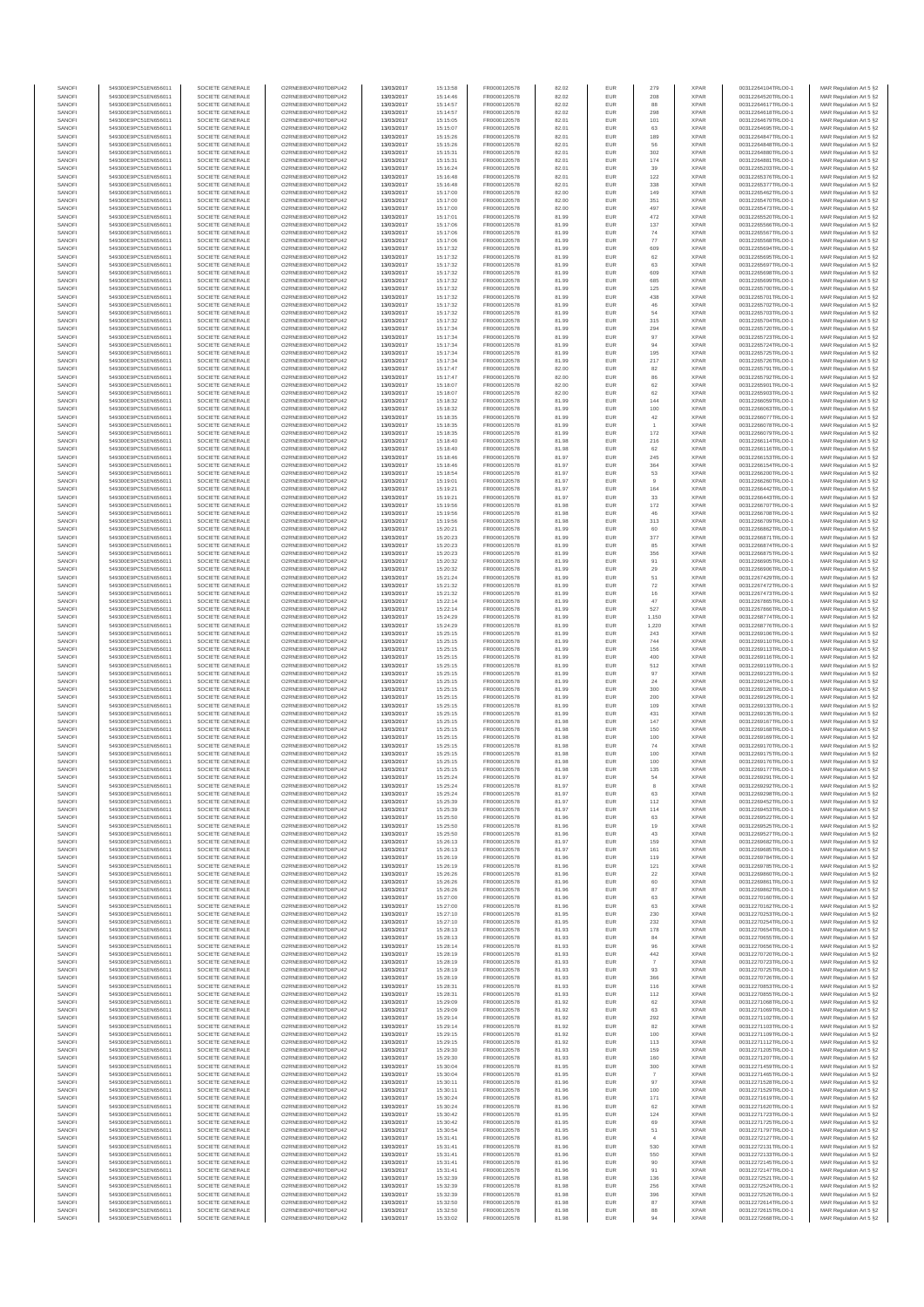| SANOF            | 549300E9PC51EN656011                         | SOCIETE GENERALE                     | O2RNE8IBXP4R0TD8PU42                          | 13/03/2017               | 15:33:02             | FR0000120578                 | 81.98          | EUR               | 95                    | <b>XPAR</b>                | 00312272669TRLO0-1                       | MAR Regulation Art 5 §2                            |
|------------------|----------------------------------------------|--------------------------------------|-----------------------------------------------|--------------------------|----------------------|------------------------------|----------------|-------------------|-----------------------|----------------------------|------------------------------------------|----------------------------------------------------|
| SANOFI<br>SANOFI | 549300E9PC51EN656011<br>549300E9PC51EN656011 | SOCIETE GENERALE<br>SOCIETE GENERALE | O2RNE8IBXP4R0TD8PU42                          | 13/03/2017<br>13/03/2017 | 15:33:19             | FR0000120578<br>FR0000120578 | 81.98          | EUR<br>EUR        | 92<br>93              | <b>XPAR</b><br><b>XPAR</b> | 00312272870TRLO0-1                       | MAR Regulation Art 5 §2                            |
| SANOFI           | 549300E9PC51EN656011                         | SOCIETE GENERALE                     | O2RNE8IBXP4R0TD8PU42<br>O2RNE8IBXP4R0TD8PU42  | 13/03/2017               | 15:33:19<br>15:33:19 | FR0000120578                 | 81.98<br>81.97 | EUR               | 90                    | <b>XPAR</b>                | 00312272874TRLO0-1<br>00312272949TRLO0-1 | MAR Regulation Art 5 §2<br>MAR Regulation Art 5 §2 |
| SANOFI           | 549300E9PC51EN656011                         | SOCIETE GENERALE                     | O2RNE8IBXP4R0TD8PU42                          | 13/03/2017               | 15:33:19             | FR0000120578                 | 81.97          | EUR               | 55                    | <b>XPAR</b>                | 00312272953TRLO0-1                       | MAR Regulation Art 5 §2                            |
| SANOFI           | 549300E9PC51EN656011                         | SOCIETE GENERALE                     | O2RNE8IBXP4R0TD8PU42                          | 13/03/2017               | 15:33:19             | FR0000120578                 | 81.97          | EUR               | 45                    | <b>XPAR</b>                | 00312272954TRLO0-1                       | MAR Regulation Art 5 §2                            |
| SANOFI<br>SANOFI | 549300E9PC51EN656011<br>549300E9PC51EN656011 | SOCIETE GENERALE<br>SOCIETE GENERALE | O2RNE8IBXP4R0TD8PLI42<br>O2RNE8IBXP4R0TD8PU42 | 13/03/2017<br>13/03/2017 | 15:33:19<br>15:34:39 | FR0000120578<br>FR0000120578 | 81.97<br>81.96 | EUR<br>EUR        | 101<br>13             | <b>XPAR</b><br><b>XPAR</b> | 00312272955TRLO0-1<br>00312273795TRLO0-1 | MAR Regulation Art 5 §2<br>MAR Regulation Art 5 §2 |
| SANOFI           | 549300E9PC51EN656011                         | SOCIETE GENERALE                     | O2RNE8IBXP4R0TD8PU42                          | 13/03/2017               | 15:34:41             | FR0000120578                 | 81.96          | EUR               | 49                    | <b>XPAR</b>                | 00312273806TRLO0-1                       | MAR Regulation Art 5 §2                            |
| SANOFI           | 549300E9PC51EN656011                         | SOCIETE GENERALE                     | O2RNE8IBXP4R0TD8PU42                          | 13/03/2017               | 15:34:41             | FR0000120578                 | 81.96          | EUR               | 63                    | <b>XPAR</b>                | 00312273807TRLO0-1                       | MAR Regulation Art 5 §2                            |
| SANOFI<br>SANOFI | 549300E9PC51EN656011<br>549300E9PC51EN656011 | SOCIETE GENERALE<br>SOCIETE GENERALE | O2RNE8IBXP4R0TD8PU42<br>O2RNE8IBXP4R0TD8PU42  | 13/03/2017<br>13/03/2017 | 15:36:05<br>15:36:05 | FR0000120578<br>FR0000120578 | 81.97<br>81.97 | EUR<br>EUR        | 250<br>441            | <b>XPAR</b><br><b>XPAR</b> | 00312274592TRLO0-1<br>00312274597TRLO0-1 | MAR Regulation Art 5 §2<br>MAR Regulation Art 5 §2 |
| SANOFI           | 549300E9PC51EN656011                         | SOCIETE GENERALE                     | O2RNE8IBXP4R0TD8PU42                          | 13/03/2017               | 15:36:05             | FR0000120578                 | 81.97          | EUR               | 89                    | <b>XPAR</b>                | 00312274600TRLO0-1                       | MAR Regulation Art 5 §2                            |
| SANOFI           | 549300E9PC51EN656011                         | SOCIETE GENERALE                     | O2RNE8IBXP4R0TD8PU42                          | 13/03/2017               | 15:36:05             | FR0000120578                 | 81.97          | EUR               | 609                   | <b>XPAR</b>                | 00312274602TRLO0-1                       | MAR Regulation Art 5 §2                            |
| SANOFI           | 549300E9PC51EN656011                         | SOCIETE GENERALE                     | O2RNE8IBXP4R0TD8PU42                          | 13/03/2017               | 15:38:12             | FR0000120578                 | 81.98          | EUR               | 538                   | <b>XPAR</b>                | 00312275814TRLO0-1                       | MAR Regulation Art 5 §2                            |
| SANOFI<br>SANOFI | 549300E9PC51EN656011<br>549300E9PC51EN656011 | SOCIETE GENERALE<br>SOCIETE GENERALE | O2RNE8IBXP4R0TD8PU42<br>O2RNE8IBXP4R0TD8PU42  | 13/03/2017<br>13/03/2017 | 15:38:12<br>15:38:12 | FR0000120578<br>FR0000120578 | 81.98<br>81.98 | <b>EUR</b><br>EUR | 372<br>428            | <b>XPAR</b><br><b>XPAR</b> | 00312275817TRLO0-1<br>00312275818TRLO0-1 | MAR Regulation Art 5 §2<br>MAR Regulation Art 5 §2 |
| SANOFI           | 549300E9PC51EN656011                         | SOCIETE GENERALE                     | O2RNE8IBXP4R0TD8PU42                          | 13/03/2017               | 15:38:12             | FR0000120578                 | 81.98          | EUR               | 125                   | <b>XPAR</b>                | 00312275820TRLO0-1                       | MAR Regulation Art 5 §2                            |
| SANOFI           | 549300E9PC51EN656011                         | SOCIETE GENERALE                     | O2RNE8IBXP4R0TD8PU42                          | 13/03/2017               | 15:38:12             | FR0000120578                 | 81.98          | EUR               | 114                   | <b>XPAR</b>                | 00312275824TRLO0-1                       | MAR Regulation Art 5 §2                            |
| SANOFI           | 549300E9PC51EN656011                         | SOCIETE GENERALE                     | O2RNE8IBXP4R0TD8PU42                          | 13/03/2017               | 15:38:12             | FR0000120578                 | 81.98          | EUR               | 223                   | <b>XPAR</b>                | 00312275827TRLO0-1                       | MAR Regulation Art 5 §2                            |
| SANOFI<br>SANOFI | 549300E9PC51EN656011<br>549300E9PC51EN656011 | SOCIETE GENERALE<br>SOCIETE GENERALE | O2RNE8IBXP4R0TD8PU42<br>O2RNE8IBXP4R0TD8PU42  | 13/03/2017<br>13/03/2017 | 15:38:12<br>15:38:28 | FR0000120578<br>FR0000120578 | 81.98<br>81.97 | EUR<br>EUR        | 106<br>938            | <b>XPAR</b><br><b>XPAR</b> | 00312275829TRLO0-1<br>00312275941TRLO0-1 | MAR Regulation Art 5 §2<br>MAR Regulation Art 5 §2 |
| SANOFI           | 549300E9PC51EN656011                         | SOCIETE GENERALE                     | O2RNE8IBXP4R0TD8PU42                          | 13/03/2017               | 15:38:28             | FR0000120578                 | 81.97          | <b>EUR</b>        | 641                   | <b>XPAR</b>                | 00312275945TRLO0-1                       | MAR Regulation Art 5 §2                            |
| SANOFI           | 549300E9PC51EN656011                         | SOCIETE GENERALE                     | O2RNE8IBXP4R0TD8PU42                          | 13/03/2017               | 15:38:28             | FR0000120578                 | 81.97          | EUR               | 122                   | <b>XPAR</b>                | 00312275951TRLO0-1                       | MAR Regulation Art 5 §2                            |
| SANOFI<br>SANOFI | 549300E9PC51EN656011<br>549300E9PC51EN656011 | SOCIETE GENERALE<br>SOCIETE GENERALE | O2RNE8IBXP4R0TD8PU42<br>O2RNE8IBXP4R0TD8PU42  | 13/03/2017<br>13/03/2017 | 15:38:28<br>15:40:07 | FR0000120578<br>FR0000120578 | 81.97<br>81.97 | EUR<br>EUR        | 72<br>707             | <b>XPAR</b><br><b>XPAR</b> | 00312275955TRLO0-1<br>00312276686TRLO0-1 | MAR Regulation Art 5 §2<br>MAR Regulation Art 5 §2 |
| SANOFI           | 549300E9PC51EN656011                         | SOCIETE GENERALE                     | O2RNE8IBXP4R0TD8PU42                          | 13/03/2017               | 15:40:08             | FR0000120578                 | 81.97          | EUR               | 716                   | <b>XPAR</b>                | 00312276688TRLO0-1                       | MAR Regulation Art 5 §2                            |
| SANOFI           | 549300E9PC51EN656011                         | SOCIETE GENERALE                     | O2RNE8IBXP4R0TD8PU42                          | 13/03/2017               | 15:40:37             | FR0000120578                 | 81.94          | EUR               | 339                   | <b>XPAR</b>                | 00312276887TRLO0-1                       | MAR Regulation Art 5 §2                            |
| SANOFI           | 549300E9PC51EN656011                         | SOCIETE GENERALE                     | O2RNE8IBXP4R0TD8PU42                          | 13/03/2017               | 15:40:37             | FR0000120578                 | 81.94          | EUR               | $45\,$                | <b>XPAR</b>                | 00312276888TRLO0-1                       | MAR Regulation Art 5 §2                            |
| SANOFI<br>SANOFI | 549300E9PC51EN656011<br>549300E9PC51EN656011 | SOCIETE GENERALE<br>SOCIETE GENERALE | O2RNE8IBXP4R0TD8PU42<br>O2RNE8IBXP4R0TD8PU42  | 13/03/2017<br>13/03/2017 | 15:40:41<br>15:40:41 | FR0000120578<br>FR0000120578 | 81.94<br>81.94 | EUR<br>EUR        | 302<br>82             | <b>XPAR</b><br><b>XPAR</b> | 00312276907TRLO0-1<br>00312276909TRLO0-1 | MAR Regulation Art 5 §2<br>MAR Regulation Art 5 §2 |
| SANOFI           | 549300E9PC51EN656011                         | SOCIETE GENERALE                     | O2RNE8IBXP4R0TD8PU42                          | 13/03/2017               | 15:44:09             | FR0000120578                 | 81.99          | <b>EUR</b>        | 299                   | <b>XPAR</b>                | 00312278478TRLO0-1                       | MAR Regulation Art 5 §2                            |
| SANOFI           | 549300E9PC51EN656011                         | SOCIETE GENERALE                     | O2RNE8IBXP4R0TD8PU42                          | 13/03/2017               | 15:44:09             | FR0000120578                 | 81.99          | EUR               | 728                   | <b>XPAR</b>                | 00312278480TRLO0-1                       | MAR Regulation Art 5 §2                            |
| SANOFI<br>SANOFI | 549300E9PC51EN656011<br>549300E9PC51EN656011 | SOCIETE GENERALE<br>SOCIETE GENERALE | O2RNE8IBXP4R0TD8PU42<br>O2RNE8IBXP4R0TD8PU42  | 13/03/2017<br>13/03/2017 | 15:44:09<br>15:44:39 | FR0000120578<br>FR0000120578 | 81.99<br>82.02 | EUR<br>EUR        | 1,014<br>1,424        | <b>XPAR</b><br><b>XPAR</b> | 00312278481TRLO0-1<br>00312278672TRLO0-1 | MAR Regulation Art 5 §2                            |
| SANOFI           | 549300E9PC51EN656011                         | SOCIETE GENERALE                     | O2RNE8IBXP4R0TD8PU42                          | 13/03/2017               | 15:45:12             | FR0000120578                 | 82.04          | EUR               | 226                   | <b>XPAR</b>                | 00312278928TRLO0-1                       | MAR Regulation Art 5 §2<br>MAR Regulation Art 5 §2 |
| SANOFI           | 549300E9PC51EN656011                         | SOCIETE GENERALE                     | O2RNE8IBXP4R0TD8PU42                          | 13/03/2017               | 15:45:12             | FR0000120578                 | 82.04          | EUR               | 346                   | <b>XPAR</b>                | 00312278929TRLO0-1                       | MAR Regulation Art 5 §2                            |
| SANOFI           | 549300E9PC51EN656011                         | SOCIETE GENERALE                     | O2RNE8IBXP4R0TD8PU42                          | 13/03/2017               | 15:45:12             | FR0000120578                 | 82.04          | EUR               | 243                   | <b>XPAR</b>                | 00312278930TRLO0-1                       | MAR Regulation Art 5 §2                            |
| SANOFI<br>SANOFI | 549300E9PC51EN656011<br>549300E9PC51EN656011 | SOCIETE GENERALE<br>SOCIETE GENERALE | O2RNE8IBXP4R0TD8PU42<br>O2RNE8IBXP4R0TD8PU42  | 13/03/2017<br>13/03/2017 | 15:45:12<br>15:45:58 | FR0000120578<br>FR0000120578 | 82.04<br>82.03 | EUR<br>EUR        | 940<br>243            | <b>XPAR</b><br><b>XPAR</b> | 00312278931TRLO0-1<br>00312279210TRLO0-1 | MAR Regulation Art 5 §2<br>MAR Regulation Art 5 §2 |
| SANOFI           | 549300E9PC51EN656011                         | SOCIETE GENERALE                     | O2RNE8IBXP4R0TD8PU42                          | 13/03/2017               | 15:45:58             | FR0000120578                 | 82.03          | EUR               | 167                   | <b>XPAR</b>                | 00312279211TRLO0-1                       | MAR Regulation Art 5 §2                            |
| SANOFI           | 549300E9PC51EN656011                         | SOCIETE GENERALE                     | O2RNE8IBXP4R0TD8PU42                          | 13/03/2017               | 15:45:58             | FR0000120578                 | 82.03          | EUR               | 76                    | <b>XPAR</b>                | 00312279212TRLO0-1                       | MAR Regulation Art 5 §2                            |
| SANOFI           | 549300E9PC51EN656011                         | SOCIETE GENERALE<br>SOCIETE GENERALE | O2RNE8IBXP4R0TD8PU42                          | 13/03/2017               | 15:45:58             | FR0000120578                 | 82.03          | EUR               | 97                    | <b>XPAR</b>                | 00312279213TRLO0-1                       | MAR Regulation Art 5 §2                            |
| SANOFI<br>SANOFI | 549300E9PC51EN656011<br>549300E9PC51EN656011 | SOCIETE GENERALE                     | O2RNE8IBXP4R0TD8PU42<br>O2RNE8IBXP4R0TD8PU42  | 13/03/2017<br>13/03/2017 | 15:46:00<br>15:46:00 | FR0000120578<br>FR0000120578 | 82.02<br>82.02 | EUR<br>EUR        | 54<br>274             | <b>XPAR</b><br><b>XPAR</b> | 00312279247TRLO0-1<br>00312279248TRLO0-1 | MAR Regulation Art 5 §2<br>MAR Regulation Art 5 §2 |
| SANOFI           | 549300E9PC51EN656011                         | SOCIETE GENERALE                     | O2RNE8IBXP4R0TD8PU42                          | 13/03/2017               | 15:46:00             | FR0000120578                 | 82.02          | EUR               | 333                   | <b>XPAR</b>                | 00312279249TRLO0-1                       | MAR Regulation Art 5 §2                            |
| SANOFI           | 549300E9PC51EN656011                         | SOCIETE GENERALE                     | O2RNE8IBXP4R0TD8PU42                          | 13/03/2017               | 15:46:00             | FR0000120578                 | 82.02          | EUR               | 3                     | <b>XPAR</b>                | 00312279250TRLO0-1                       | MAR Regulation Art 5 §2                            |
| SANOFI           | 549300E9PC51EN656011                         | SOCIETE GENERALE                     | O2RNE8IBXP4R0TD8PU42<br>O2RNE8IBXP4R0TD8PU42  | 13/03/2017               | 15:46:34             | FR0000120578<br>FR0000120578 | 82.02          | EUR               | 200                   | <b>XPAR</b>                | 00312279475TRLO0-1                       | MAR Regulation Art 5 §2                            |
| SANOFI<br>SANOFI | 549300E9PC51EN656011<br>549300E9PC51EN656011 | SOCIETE GENERALE<br>SOCIETE GENERALE | O2RNE8IBXP4R0TD8PU42                          | 13/03/2017<br>13/03/2017 | 15:46:39<br>15:46:43 | FR0000120578                 | 82.02<br>82.02 | EUR<br>EUR        | 61<br>51              | <b>XPAR</b><br><b>XPAR</b> | 00312279504TRLO0-1<br>00312279543TRLO0-1 | MAR Regulation Art 5 §2<br>MAR Regulation Art 5 §2 |
| SANOFI           | 549300E9PC51EN656011                         | SOCIETE GENERALE                     | O2RNE8IBXP4R0TD8PU42                          | 13/03/2017               | 15:46:43             | FR0000120578                 | 82.02          | EUR               | 315                   | <b>XPAR</b>                | 00312279544TRLO0-1                       | MAR Regulation Art 5 §2                            |
| SANOFI           | 549300E9PC51EN656011                         | SOCIETE GENERALE                     | O2RNE8IBXP4R0TD8PU42                          | 13/03/2017               | 15:47:39             | FR0000120578                 | 82.02          | <b>EUR</b>        | 151                   | <b>XPAR</b>                | 00312279981TRLO0-1                       | MAR Regulation Art 5 §2                            |
| SANOFI<br>SANOFI | 549300E9PC51EN656011                         | SOCIETE GENERALE                     | O2RNE8IBXP4R0TD8PU42<br>O2RNE8IBXP4R0TD8PU42  | 13/03/2017               | 15:47:39             | FR0000120578<br>FR0000120578 | 82.02<br>82.02 | EUR<br>EUR        | 446<br>105            | <b>XPAR</b><br><b>XPAR</b> | 00312279982TRLO0-1                       | MAR Regulation Art 5 §2<br>MAR Regulation Art 5 §2 |
| SANOFI           | 549300E9PC51EN656011<br>549300E9PC51EN656011 | SOCIETE GENERALE<br>SOCIETE GENERALE | O2RNESIBXP4R0TD8PLI42                         | 13/03/2017<br>13/03/2017 | 15:47:52<br>15:47:52 | FR0000120578                 | 82.02          | EUR               | 63                    | <b>XPAR</b>                | 00312280081TRLO0-1<br>00312280083TRLO0-1 | MAR Regulation Art 5 §2                            |
| SANOFI           | 549300E9PC51EN656011                         | SOCIETE GENERALE                     | O2RNE8IBXP4R0TD8PU42                          | 13/03/2017               | 15:48:00             | FR0000120578                 | 82.01          | EUR               | 127                   | <b>XPAR</b>                | 00312280160TRLO0-1                       | MAR Regulation Art 5 §2                            |
| SANOFI           | 549300E9PC51EN656011                         | SOCIETE GENERALE                     | O2RNE8IBXP4R0TD8PU42                          | 13/03/2017               | 15:48:00             | FR0000120578                 | 82.01          | EUR               | 170                   | <b>XPAR</b>                | 00312280164TRLO0-1                       | MAR Regulation Art 5 §2                            |
| SANOFI<br>SANOFI | 549300E9PC51EN656011<br>549300E9PC51EN656011 | SOCIETE GENERALE<br>SOCIETE GENERALE | O2RNE8IBXP4R0TD8PU42<br>O2RNE8IBXP4R0TD8PU42  | 13/03/2017<br>13/03/2017 | 15:48:08<br>15:48:08 | FR0000120578<br>FR0000120578 | 82.00<br>82.00 | EUR<br>EUR        | 65<br>86              | <b>XPAR</b><br><b>XPAR</b> | 00312280250TRLO0-1<br>00312280251TRLO0-1 | MAR Regulation Art 5 §2<br>MAR Regulation Art 5 §2 |
| SANOFI           | 549300E9PC51EN656011                         | SOCIETE GENERALE                     | O2RNE8IBXP4R0TD8PU42                          | 13/03/2017               | 15:48:39             | FR0000120578                 | 81.97          | EUR               | 49                    | <b>XPAR</b>                | 00312280487TRLO0-1                       | MAR Regulation Art 5 §2                            |
| SANOFI           | 549300E9PC51EN656011                         | SOCIETE GENERALE                     | O2RNE8IBXP4R0TD8PU42                          | 13/03/2017               | 15:49:39             | FR0000120578                 | 81.97          | EUR               | 74                    | <b>XPAR</b>                | 00312280897TRLO0-1                       | MAR Regulation Art 5 §2                            |
| SANOFI           | 549300E9PC51EN656011                         | SOCIETE GENERALE                     | O2RNE8IBXP4R0TD8PU42                          | 13/03/2017               | 15:49:56             | FR0000120578                 | 81.97          | EUR               | 5                     | <b>XPAR</b>                | 00312281017TRLO0-1                       | MAR Regulation Art 5 §2                            |
| SANOFI<br>SANOFI | 549300E9PC51EN656011<br>549300E9PC51EN656011 | SOCIETE GENERALE<br>SOCIETE GENERALE | O2RNE8IBXP4R0TD8PU42<br>O2RNE8IBXP4R0TD8PU42  | 13/03/2017<br>13/03/2017 | 15:49:56<br>15:51:04 | FR0000120578<br>FR0000120578 | 81.97<br>81.99 | EUR<br>EUR        | 53<br>154             | <b>XPAR</b><br><b>XPAR</b> | 00312281018TRLO0-1<br>00312281724TRLO0-1 | MAR Regulation Art 5 §2<br>MAR Regulation Art 5 §2 |
| SANOFI           | 549300E9PC51EN656011                         | SOCIETE GENERALE                     | O2RNE8IBXP4R0TD8PU42                          | 13/03/2017               | 15:51:04             | FR0000120578                 | 81.99          | EUR               | 34                    | <b>XPAR</b>                | 00312281725TRLO0-1                       | MAR Regulation Art 5 §2                            |
| SANOFI           | 549300E9PC51EN656011                         | SOCIETE GENERALE                     | O2RNE8IBXP4R0TD8PU42                          | 13/03/2017               | 15:51:44             | FR0000120578                 | 82.00          | <b>EUR</b>        | 105                   | <b>XPAR</b>                | 00312282049TRLO0-1                       | MAR Regulation Art 5 §2                            |
| SANOFI           | 549300E9PC51EN656011                         | SOCIETE GENERALE                     | O2RNE8IBXP4R0TD8PU42                          | 13/03/2017               | 15:51:44             | FR0000120578                 | 82.00          | EUR               | 100                   | <b>XPAR</b>                | 00312282051TRLO0-1                       | MAR Regulation Art 5 §2                            |
| SANOFI<br>SANOFI | 549300E9PC51EN656011<br>549300E9PC51EN656011 | SOCIETE GENERALE<br>SOCIETE GENERALE | O2RNE8IBXP4R0TD8PU42<br>O2RNE8IBXP4R0TD8PU42  | 13/03/2017<br>13/03/2017 | 15:51:44<br>15:51:44 | FR0000120578<br>FR0000120578 | 82.00<br>82.00 | EUR<br>EUR        | 100<br>195            | <b>XPAR</b><br><b>XPAR</b> | 00312282052TRLO0-1<br>00312282053TRLO0-1 | MAR Regulation Art 5 §2<br>MAR Regulation Art 5 §2 |
| SANOFI           | 549300E9PC51EN656011                         | SOCIETE GENERALE                     | O2RNE8IBXP4R0TD8PU42                          | 13/03/2017               | 15:51:44             | FR0000120578                 | 82.00          | EUR               | 15                    | <b>XPAR</b>                | 00312282054TRLO0-1                       | MAR Regulation Art 5 §2                            |
| SANOFI           | 549300E9PC51EN656011                         | SOCIETE GENERALE                     | O2RNE8IBXP4R0TD8PU42                          | 13/03/2017               | 15:51:44             | FR0000120578                 | 82.00          | EUR               | $15\,$                | <b>XPAR</b>                | 00312282056TRLO0-1                       | MAR Regulation Art 5 §2                            |
| SANOFI<br>SANOFI | 549300E9PC51EN656011<br>549300E9PC51EN656011 | SOCIETE GENERALE<br>SOCIETE GENERALE | O2RNE8IBXP4R0TD8PU42<br>O2RNE8IBXP4R0TD8PU42  | 13/03/2017<br>13/03/2017 | 15:51:44<br>15:51:44 | FR0000120578<br>FR0000120578 | 82.00<br>82.00 | EUR<br>EUR        | 336                   | <b>XPAR</b><br><b>XPAR</b> | 00312282057TRLO0-1<br>00312282059TRLO0-1 | MAR Regulation Art 5 §2<br>MAR Regulation Art 5 §2 |
| SANOFI           | 549300E9PC51EN656011                         | SOCIETE GENERALE                     | O2RNE8IBXP4R0TD8PU42                          | 13/03/2017               | 15:51:44             | FR0000120578                 | 82.00          | EUR               | 157                   | <b>XPAR</b>                | 00312282060TRLO0-1                       | MAR Regulation Art 5 §2                            |
| SANOFI           | 549300E9PC51EN656011                         | SOCIETE GENERALE                     | O2RNE8IBXP4R0TD8PU42                          | 13/03/2017               | 15:51:44             | FR0000120578                 | 82.00          | <b>EUR</b>        | 438                   | <b>XPAR</b>                | 00312282061TRLO0-1                       | MAR Regulation Art 5 §2                            |
| SANOFI<br>SANOFI | 549300E9PC51EN656011<br>549300E9PC51EN656011 | SOCIETE GENERALE<br>SOCIETE GENERALE | O2RNE8IBXP4R0TD8PU42<br>O2RNE8IBXP4R0TD8PU42  | 13/03/2017<br>13/03/2017 | 15:51:44<br>15:51:44 | FR0000120578<br>FR0000120578 | 82.00<br>82.00 | EUR<br><b>EUR</b> | 201                   | <b>XPAR</b><br><b>XPAR</b> | 00312282062TRLO0-1<br>00312282063TRLO0-1 | MAR Regulation Art 5 §2                            |
| SANOFI           | 549300E9PC51EN656011                         | SOCIETE GENERALE                     | O2RNE8IBXP4R0TD8PU42                          | 13/03/2017               | 15:51:44             | FR0000120578                 | 82.00          | EUR               | 132<br>182            | <b>XPAR</b>                | 00312282064TRLO0-1                       | MAR Regulation Art 5 §2<br>MAR Regulation Art 5 §2 |
| SANOFI           | 549300E9PC51EN656011                         | SOCIETE GENERALE                     | O2RNE8IBXP4R0TD8PU42                          | 13/03/2017               | 15:51:44             | FR0000120578                 | 82.00          | EUR               | 83                    | <b>XPAR</b>                | 00312282065TRLO0-1                       | MAR Regulation Art 5 §2                            |
| SANOFI           | 549300E9PC51EN656011                         | SOCIETE GENERALE                     | O2RNE8IBXP4R0TD8PU42                          | 13/03/2017               | 15:51:44             | FR0000120578                 | 82.00          | EUR               | 246                   | <b>XPAR</b>                | 00312282066TRLO0-1                       | MAR Regulation Art 5 §2                            |
| SANOFI<br>SANOFI | 549300E9PC51EN656011<br>549300E9PC51EN656011 | SOCIETE GENERALE<br>SOCIETE GENERALE | O2RNE8IBXP4R0TD8PU42<br>O2RNE8IBXP4R0TD8PU42  | 13/03/2017<br>13/03/2017 | 15:51:44<br>15:52:01 | FR0000120578<br>FR0000120578 | 82.00<br>82.00 | EUR<br>EUR        | 164                   | <b>XPAR</b><br><b>XPAR</b> | 00312282067TRLO0-1<br>00312282204TRLO0-1 | MAR Regulation Art 5 §2<br>MAR Regulation Art 5 §2 |
| SANOFI           | 549300E9PC51EN656011                         | SOCIETE GENERALE                     | O2RNE8IBXP4R0TD8PU42                          | 13/03/2017               | 15:52:02             | FR0000120578                 | 82.00          | EUR               | 100<br>$\overline{5}$ | <b>XPAR</b>                | 00312282207TRLO0-1                       | MAR Regulation Art 5 §2                            |
| SANOFI           | 549300E9PC51EN656011                         | SOCIETE GENERALE                     | O2RNE8IBXP4R0TD8PU42                          | 13/03/2017               | 15:52:02             | FR0000120578                 | 82.00          | EUR               | 95                    | <b>XPAR</b>                | 00312282208TRLO0-1                       | MAR Regulation Art 5 §2                            |
| SANOFI           | 549300E9PC51EN656011                         | SOCIETE GENERALE                     | O2RNE8IBXP4R0TD8PU42                          | 13/03/2017               | 15:52:02             | FR0000120578                 | 82.00          | EUR               | 100                   | <b>XPAR</b>                | 00312282209TRLO0-1                       | MAR Regulation Art 5 §2                            |
| SANOFI<br>SANOFI | 549300E9PC51EN656011<br>549300E9PC51EN656011 | SOCIETE GENERALE<br>SOCIETE GENERALE | O2RNE8IBXP4R0TD8PU42<br>O2RNE8IBXP4R0TD8PU42  | 13/03/2017<br>13/03/2017 | 15:52:02<br>15:52:45 | FR0000120578<br>FR0000120578 | 82.00<br>82.01 | EUR<br>EUR        | 100<br>1,165          | <b>XPAR</b><br><b>XPAR</b> | 00312282211TRLO0-1<br>00312282552TRLO0-1 | MAR Regulation Art 5 §2<br>MAR Regulation Art 5 §2 |
| SANOFI           | 549300E9PC51EN656011                         | SOCIETE GENERALE                     | O2RNE8IBXP4R0TD8PU42                          | 13/03/2017               | 15:52:45             | FR0000120578                 | 82.01          | EUR               | 31                    | <b>XPAR</b>                | 00312282554TRLO0-1                       | MAR Regulation Art 5 §2                            |
| SANOFI           | 549300E9PC51EN656011                         | SOCIETE GENERALE                     | O2RNE8IBXP4R0TD8PU42                          | 13/03/2017               | 15:52:45             | FR0000120578                 | 82.01          | EUR               | 1,220                 | <b>XPAR</b>                | 00312282555TRLO0-1                       | MAR Regulation Art 5 §2                            |
| SANOFI<br>SANOFI | 549300E9PC51EN656011<br>549300E9PC51EN656011 | SOCIETE GENERALE<br>SOCIETE GENERALE | O2RNE8IBXP4R0TD8PU42<br>O2RNE8IBXP4R0TD8PU42  | 13/03/2017               | 15:52:47<br>15:52:47 | FR0000120578                 | 82.00          | EUR<br>EUR        | 468<br>47             | <b>XPAR</b><br><b>XPAR</b> | 00312282564TRLO0-1                       | MAR Regulation Art 5 §2                            |
| SANOFI           | 549300E9PC51EN656011                         | SOCIETE GENERALE                     | O2RNE8IBXP4R0TD8PU42                          | 13/03/2017<br>13/03/2017 | 15:52:47             | FR0000120578<br>FR0000120578 | 82.00<br>82.00 | EUR               | 226                   | <b>XPAR</b>                | 00312282567TRLO0-1<br>00312282568TRLO0-1 | MAR Regulation Art 5 §2<br>MAR Regulation Art 5 §2 |
| SANOFI           | 549300E9PC51EN656011                         | SOCIETE GENERALE                     | O2RNE8IBXP4R0TD8PU42                          | 13/03/2017               | 15:52:47             | FR0000120578                 | 82.00          | <b>EUR</b>        | 250                   | <b>XPAR</b>                | 00312282569TRLO0-1                       | MAR Regulation Art 5 §2                            |
| SANOFI           | 549300E9PC51EN656011                         | SOCIETE GENERALE                     | O2RNE8IBXP4R0TD8PU42                          | 13/03/2017               | 15:53:09             | FR0000120578                 | 82.00          | EUR               | 58                    | <b>XPAR</b>                | 00312282731TRLO0-1                       | MAR Regulation Art 5 §2                            |
| SANOFI<br>SANOFI | 549300E9PC51EN656011<br>549300E9PC51EN656011 | SOCIETE GENERALE<br>SOCIETE GENERALE | O2RNE8IBXP4R0TD8PLI42<br>O2RNE8IBXP4R0TD8PU42 | 13/03/2017<br>13/03/2017 | 15:53:34<br>15:54:04 | FR0000120578<br>FR0000120578 | 82.00<br>82.01 | <b>EUR</b><br>EUR | 100<br>277            | <b>XPAR</b><br><b>XPAR</b> | 00312282893TRLO0-1<br>00312283157TRLO0-1 | MAR Regulation Art 5 §2<br>MAR Regulation Art 5 §2 |
| SANOFI           | 549300E9PC51EN656011                         | SOCIETE GENERALE                     | O2RNE8IBXP4R0TD8PU42                          | 13/03/2017               | 15:54:04             | FR0000120578                 | 82.01          | EUR               | 1,126                 | <b>XPAR</b>                | 00312283162TRLO0-1                       | MAR Regulation Art 5 §2                            |
| SANOFI           | 549300E9PC51EN656011                         | SOCIETE GENERALE                     | O2RNE8IBXP4R0TD8PU42                          | 13/03/2017               | 15:54:04             | FR0000120578                 | 82.01          | EUR               | 521                   | <b>XPAR</b>                | 00312283166TRLO0-1                       | MAR Regulation Art 5 §2                            |
| SANOFI<br>SANOFI | 549300E9PC51EN656011<br>549300E9PC51EN656011 | SOCIETE GENERALE<br>SOCIETE GENERALE | O2RNE8IBXP4R0TD8PU42<br>O2RNE8IBXP4R0TD8PU42  | 13/03/2017<br>13/03/2017 | 15:54:04<br>15:54:04 | FR0000120578<br>FR0000120578 | 82.01<br>82.00 | EUR<br><b>EUR</b> | 798<br>107            | <b>XPAR</b><br><b>XPAR</b> | 00312283167TRLO0-1<br>00312283169TRLO0-1 | MAR Regulation Art 5 §2<br>MAR Regulation Art 5 §2 |
| SANOFI           | 549300E9PC51EN656011                         | SOCIETE GENERALE                     | O2RNE8IBXP4R0TD8PU42                          | 13/03/2017               | 15:54:05             | FR0000120578                 | 82.01          | EUR               | 100                   | <b>XPAR</b>                | 00312283172TRLO0-1                       | MAR Regulation Art 5 §2                            |
| SANOFI           | 549300E9PC51EN656011                         | SOCIETE GENERALE                     | O2RNE8IBXP4R0TD8PU42                          | 13/03/2017               | 15:54:05             | FR0000120578                 | 82.01          | <b>EUR</b>        | 100                   | <b>XPAR</b>                | 00312283176TRLO0-1                       | MAR Regulation Art 5 §2                            |
| SANOFI<br>SANOFI | 549300E9PC51EN656011<br>549300E9PC51EN656011 | SOCIETE GENERALE<br>SOCIETE GENERALE | O2RNE8IBXP4R0TD8PU42<br>O2RNE8IBXP4R0TD8PU42  | 13/03/2017<br>13/03/2017 | 15:54:05<br>15:54:09 | FR0000120578<br>FR0000120578 | 82.01<br>82.01 | EUR<br>EUR        | 100<br>53             | <b>XPAR</b><br><b>XPAR</b> | 00312283179TRLO0-1<br>00312283216TRLO0-1 | MAR Regulation Art 5 §2<br>MAR Regulation Art 5 §2 |
| SANOFI           | 549300E9PC51EN656011                         | SOCIETE GENERALE                     | O2RNE8IBXP4R0TD8PU42                          | 13/03/2017               | 15:54:59             | FR0000120578                 | 82.02          | EUR               | 240                   | <b>XPAR</b>                | 00312283635TRLO0-1                       | MAR Regulation Art 5 §2                            |
| SANOFI           | 549300E9PC51EN656011                         | SOCIETE GENERALE                     | O2RNE8IBXP4R0TD8PU42                          | 13/03/2017               | 15:55:05             | FR0000120578                 | 82.02          | EUR               | 675                   | <b>XPAR</b>                | 00312283687TRLO0-1                       | MAR Regulation Art 5 §2                            |
| SANOFI<br>SANOFI | 549300E9PC51EN656011<br>549300E9PC51EN656011 | SOCIETE GENERALE<br>SOCIETE GENERALE | O2RNE8IBXP4R0TD8PU42<br>O2RNE8IBXP4R0TD8PU42  | 13/03/2017<br>13/03/2017 | 15:55:09<br>15:55:13 | FR0000120578<br>FR0000120578 | 82.02<br>82.02 | EUR<br>EUR        | 73<br>533             | <b>XPAR</b><br><b>XPAR</b> | 00312283706TRLO0-1<br>00312283725TRLO0-1 | MAR Regulation Art 5 §2<br>MAR Regulation Art 5 §2 |
| SANOFI           | 549300E9PC51EN656011                         | SOCIETE GENERALE                     | O2RNE8IBXP4R0TD8PU42                          | 13/03/2017               | 15:55:13             | FR0000120578                 | 82.02          | <b>EUR</b>        | 79                    | <b>XPAR</b>                | 00312283728TRLO0-1                       | MAR Regulation Art 5 §2                            |
| SANOFI           | 549300E9PC51EN656011                         | SOCIETE GENERALE                     | O2RNE8IBXP4R0TD8PU42                          | 13/03/2017               | 15:56:02             | FR0000120578                 | 82.05          | EUR               | 54                    | <b>XPAR</b>                | 00312284165TRLO0-1                       | MAR Regulation Art 5 §2                            |
| SANOFI           | 549300E9PC51EN656011                         | SOCIETE GENERALE                     | O2RNE8IBXP4R0TD8PU42                          | 13/03/2017               | 15:56:02             | FR0000120578                 | 82.05          | <b>EUR</b>        | 1.460                 | <b>XPAR</b>                | 00312284167TRLO0-1                       | MAR Regulation Art 5 §2                            |
| SANOFI<br>SANOFI | 549300E9PC51EN656011<br>549300E9PC51EN656011 | SOCIETE GENERALE<br>SOCIETE GENERALE | O2RNE8IBXP4R0TD8PU42<br>O2RNE8IBXP4R0TD8PU42  | 13/03/2017<br>13/03/2017 | 15:56:02<br>15:56:02 | FR0000120578<br>FR0000120578 | 82.05<br>82.05 | EUR<br>EUR        | 280<br>104            | <b>XPAR</b><br><b>XPAR</b> | 00312284170TRLO0-1<br>00312284171TRLO0-1 | MAR Regulation Art 5 §2<br>MAR Regulation Art 5 §2 |
| SANOFI           | 549300E9PC51EN656011                         | SOCIETE GENERALE                     | O2RNE8IBXP4R0TD8PU42                          | 13/03/2017               | 15:56:02             | FR0000120578                 | 82.05          | EUR               | 164                   | <b>XPAR</b>                | 00312284172TRLO0-1                       | MAR Regulation Art 5 §2                            |
| SANOFI           | 549300E9PC51EN656011                         | SOCIETE GENERALE                     | O2RNE8IBXP4R0TD8PU42                          | 13/03/2017               | 15:56:54             | FR0000120578                 | 82.05          | EUR               | 1,719                 | XPAR                       | 00312284509TRLO0-1                       | MAR Regulation Art 5 §2                            |
| SANOFI           | 549300E9PC51EN656011                         | SOCIETE GENERALE                     | O2RNE8IBXP4R0TD8PU42                          | 13/03/2017               | 15:56:54             | FR0000120578                 | 82.05          | EUR               | 829                   | <b>XPAR</b>                | 00312284510TRLO0-1                       | MAR Regulation Art 5 §2                            |
| SANOFI<br>SANOFI | 549300E9PC51EN656011<br>549300E9PC51EN656011 | SOCIETE GENERALE<br>SOCIETE GENERALE | O2RNE8IBXP4R0TD8PU42<br>O2RNE8IBXP4R0TD8PU42  | 13/03/2017<br>13/03/2017 | 15:57:59<br>15:58:00 | FR0000120578<br>FR0000120578 | 82.04<br>82.04 | EUR<br><b>EUR</b> | 105<br>125            | <b>XPAR</b><br><b>XPAR</b> | 00312284944TRLO0-1<br>00312284949TRLO0-1 | MAR Regulation Art 5 §2<br>MAR Regulation Art 5 §2 |
| SANOFI           | 549300E9PC51EN656011                         | SOCIETE GENERALE                     | O2RNE8IBXP4R0TD8PU42                          | 13/03/2017               | 15:58:00             | FR0000120578                 | 82.04          | EUR               | 250                   | <b>XPAR</b>                | 00312284950TRLO0-1                       | MAR Regulation Art 5 §2                            |
| SANOFI           | 549300E9PC51EN656011                         | SOCIETE GENERALE                     | O2RNE8IBXP4R0TD8PU42                          | 13/03/2017               | 15:58:00             | FR0000120578                 | 82.04          | <b>EUR</b>        | 1.031                 | <b>XPAR</b>                | 00312284951TRLO0-1                       | MAR Regulation Art 5 §2                            |
| SANOFI<br>SANOFI | 549300E9PC51EN656011<br>549300E9PC51EN656011 | SOCIETE GENERALE<br>SOCIETE GENERALE | O2RNE8IBXP4R0TD8PU42<br>O2RNE8IBXP4R0TD8PU42  | 13/03/2017<br>13/03/2017 | 15:58:00<br>15:58:12 | FR0000120578<br>FR0000120578 | 82.04<br>82.02 | EUR<br>EUR        | 245<br>406            | <b>XPAR</b><br>XPAR        | 00312284952TRLO0-1<br>00312285096TRLO0-1 | MAR Regulation Art 5 §2                            |
| SANOFI           | 549300E9PC51EN656011                         | SOCIETE GENERALE                     | O2RNE8IBXP4R0TD8PU42                          | 13/03/2017               | 15:58:12             | FR0000120578                 | 82.02          | EUR               | 700                   | <b>XPAR</b>                | 00312285100TRLO0-1                       | MAR Regulation Art 5 §2<br>MAR Regulation Art 5 §2 |
| SANOFI           | 549300E9PC51EN656011                         | SOCIETE GENERALE                     | O2RNE8IBXP4R0TD8PU42                          | 13/03/2017               | 15:58:12             | FR0000120578                 | 82.02          | EUR               | 127                   | <b>XPAR</b>                | 00312285102TRLO0-1                       | MAR Regulation Art 5 §2                            |
| SANOFI           | 549300E9PC51EN656011                         | SOCIETE GENERALE                     | O2RNE8IBXP4R0TD8PU42                          | 13/03/2017               | 15:58:17             | FR0000120578                 | 82.02          | EUR               | 368                   | <b>XPAR</b>                | 00312285137TRLO0-1                       | MAR Regulation Art 5 §2                            |
| SANOFI<br>SANOFI | 549300E9PC51EN656011<br>549300E9PC51EN656011 | SOCIETE GENERALE<br>SOCIETE GENERALE | O2RNE8IBXP4R0TD8PU42<br>O2RNE8IBXP4R0TD8PU42  | 13/03/2017<br>13/03/2017 | 15:58:17<br>15:58:57 | FR0000120578<br>FR0000120578 | 82.02<br>82.06 | EUR<br><b>EUR</b> | 149<br>413            | <b>XPAR</b><br><b>XPAR</b> | 00312285140TRLO0-1<br>00312285397TRLO0-1 | MAR Regulation Art 5 §2<br>MAR Regulation Art 5 §2 |
| SANOFI           | 549300E9PC51EN656011                         | SOCIETE GENERALE                     | O2RNE8IBXP4R0TD8PU42                          | 13/03/2017               | 15:58:57             | FR0000120578                 | 82.06          | EUR               | 448                   | <b>XPAR</b>                | 00312285398TRLO0-1                       | MAR Regulation Art 5 §2                            |
| SANOFI           | 549300E9PC51EN656011                         | SOCIETE GENERALE                     | O2RNE8IBXP4R0TD8PU42                          | 13/03/2017               | 15:58:57             | FR0000120578                 | 82.06          | <b>EUR</b>        | 675                   | <b>XPAR</b>                | 00312285399TRLO0-1                       | MAR Regulation Art 5 §2                            |
| SANOFI           | 549300E9PC51EN656011                         | SOCIETE GENERALE                     | O2RNE8IBXP4R0TD8PU42                          | 13/03/2017               | 15:58:57<br>15:58:57 | FR0000120578                 | 82.06<br>82.06 | EUR<br>EUR        | 838                   | <b>XPAR</b>                | 00312285400TRLO0-1                       | MAR Regulation Art 5 §2                            |
| SANOFI<br>SANOFI | 549300E9PC51EN656011<br>549300E9PC51EN656011 | SOCIETE GENERALE<br>SOCIETE GENERALE | O2RNE8IBXP4R0TD8PU42<br>O2RNE8IBXP4R0TD8PU42  | 13/03/2017<br>13/03/2017 | 15:58:57             | FR0000120578<br>FR0000120578 | 82.06          | EUR               | 125<br>11             | <b>XPAR</b><br><b>XPAR</b> | 00312285401TRLO0-1<br>00312285402TRLO0-1 | MAR Regulation Art 5 §2<br>MAR Regulation Art 5 §2 |
| SANOFI           | 549300E9PC51EN656011                         | SOCIETE GENERALE                     | O2RNE8IBXP4R0TD8PU42                          | 13/03/2017               | 15:58:57             | FR0000120578                 | 82.06          | EUR               | 218                   | <b>XPAR</b>                | 00312285403TRLO0-1                       | MAR Regulation Art 5 §2                            |
| SANOFI           | 549300E9PC51EN656011                         | SOCIETE GENERALE                     | O2RNE8IBXP4R0TD8PU42                          | 13/03/2017               | 15:58:58             | FR0000120578                 | 82.06          | <b>EUR</b>        | -5                    | <b>XPAR</b>                | 00312285406TRLO0-1                       | MAR Regulation Art 5 §2                            |
| SANOFI<br>SANOFI | 549300E9PC51EN656011<br>549300E9PC51EN656011 | SOCIETE GENERALE<br>SOCIETE GENERALE | O2RNE8IBXP4R0TD8PU42<br>O2RNE8IBXP4R0TD8PU42  | 13/03/2017<br>13/03/2017 | 15:59:04<br>15:59:43 | FR0000120578<br>FR0000120578 | 82.06<br>82.06 | EUR<br><b>EUR</b> | 88<br>694             | <b>XPAR</b><br><b>XPAR</b> | 00312285483TRLO0-1<br>00312285811TRLO0-1 | MAR Regulation Art 5 §2                            |
| SANOFI           | 549300E9PC51EN656011                         | SOCIETE GENERALE                     | O2RNE8IBXP4R0TD8PU42                          | 13/03/2017               | 15:59:43             | FR0000120578                 | 82.06          | EUR               | 457                   | <b>XPAR</b>                | 00312285812TRLO0-1                       | MAR Regulation Art 5 §2<br>MAR Regulation Art 5 §2 |
| SANOFI           | 549300E9PC51EN656011                         | SOCIETE GENERALE                     | O2RNE8IBXP4R0TD8PU42                          | 13/03/2017               | 16:00:18             | FR0000120578                 | 82.08          | EUR               | 716                   | <b>XPAR</b>                | 00312286205TRLO0-1                       | MAR Regulation Art 5 §2                            |
| SANOFI<br>SANOFI | 549300E9PC51EN656011                         | SOCIETE GENERALE                     | O2RNE8IBXP4R0TD8PU42<br>O2RNE8IBXP4R0TD8PU42  | 13/03/2017               | 16:00:20             | FR0000120578                 | 82.08          | EUR<br>EUR        | 691                   | <b>XPAR</b><br><b>XPAR</b> | 00312286219TRLO0-1                       | MAR Regulation Art 5 §2                            |
| SANOFI           | 549300E9PC51EN656011<br>549300E9PC51EN656011 | SOCIETE GENERALE<br>SOCIETE GENERALE | O2RNE8IBXP4R0TD8PU42                          | 13/03/2017<br>13/03/2017 | 16:00:20<br>16:00:20 | FR0000120578<br>FR0000120578 | 82.08<br>82.08 | EUR               | 416<br>952            | <b>XPAR</b>                | 00312286220TRLO0-1<br>00312286221TRLO0-1 | MAR Regulation Art 5 §2<br>MAR Regulation Art 5 §2 |
| SANOFI           | 549300E9PC51EN656011                         | SOCIETE GENERALE                     | O2RNE8IBXP4R0TD8PU42                          | 13/03/2017               | 16:00:56             | FR0000120578                 | 82.06          | EUR               | 1,362                 | <b>XPAR</b>                | 00312286489TRLO0-1                       | MAR Regulation Art 5 §2                            |
|                  |                                              |                                      |                                               |                          |                      |                              |                |                   |                       |                            |                                          |                                                    |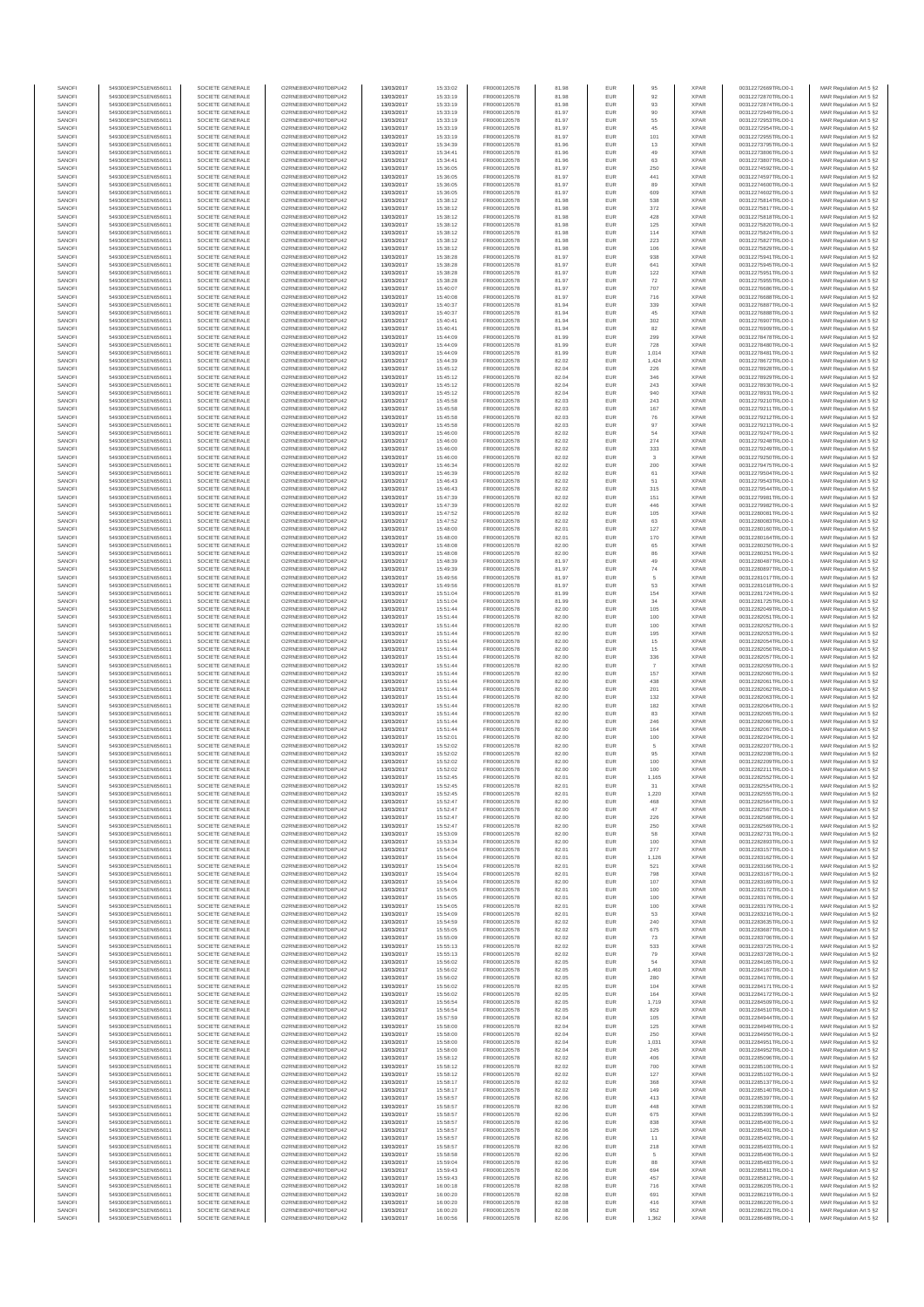| SANOF            | 549300E9PC51EN656011                         | SOCIETE GENERALE                     | O2RNE8IBXP4R0TD8PU42                          | 13/03/2017               | 16:00:56             | FR0000120578                 | 82.06          | EUR               | 284           | <b>XPAR</b>                | 00312286492TRLO0-1                       | MAR Regulation Art 5 §2                            |
|------------------|----------------------------------------------|--------------------------------------|-----------------------------------------------|--------------------------|----------------------|------------------------------|----------------|-------------------|---------------|----------------------------|------------------------------------------|----------------------------------------------------|
| SANOFI<br>SANOFI | 549300E9PC51EN656011<br>549300E9PC51EN656011 | SOCIETE GENERALE<br>SOCIETE GENERALE | O2RNE8IBXP4R0TD8PU42                          | 13/03/2017<br>13/03/2017 | 16:00:56<br>16:00:56 | FR0000120578<br>FR0000120578 | 82.06          | EUR<br>EUR        | 331<br>120    | <b>XPAR</b><br><b>XPAR</b> | 00312286493TRLO0-1                       | MAR Regulation Art 5 §2                            |
| SANOFI           | 549300E9PC51EN656011                         | SOCIETE GENERALE                     | O2RNE8IBXP4R0TD8PU42<br>O2RNE8IBXP4R0TD8PU42  | 13/03/2017               | 16:00:56             | FR0000120578                 | 82.06<br>82.06 | EUR               | 80            | <b>XPAR</b>                | 00312286494TRLO0-1<br>00312286496TRLO0-1 | MAR Regulation Art 5 §2<br>MAR Regulation Art 5 §2 |
| SANOFI           | 549300E9PC51EN656011                         | SOCIETE GENERALE                     | O2RNE8IBXP4R0TD8PU42                          | 13/03/2017               | 16:00:56             | FR0000120578                 | 82.06          | EUR               | 745           | <b>XPAR</b>                | 00312286497TRLO0-1                       | MAR Regulation Art 5 §2                            |
| SANOFI           | 549300E9PC51EN656011                         | SOCIETE GENERALE                     | O2RNE8IBXP4R0TD8PU42                          | 13/03/2017               | 16:00:56             | FR0000120578                 | 82.06          | EUR               | 95            | <b>XPAR</b>                | 00312286504TRLO0-1                       | MAR Regulation Art 5 §2                            |
| SANOFI<br>SANOFI | 549300E9PC51EN656011<br>549300E9PC51EN656011 | SOCIETE GENERALE<br>SOCIETE GENERALE | O2RNE8IBXP4R0TD8PLI42<br>O2RNE8IBXP4R0TD8PU42 | 13/03/2017<br>13/03/2017 | 16:02:50<br>16:04:03 | FR0000120578<br>FR0000120578 | 82.11<br>82.16 | EUR<br>EUR        | 1.426<br>911  | <b>XPAR</b><br><b>XPAR</b> | 00312287467TRLO0-1<br>00312288067TRLO0-1 | MAR Regulation Art 5 §2<br>MAR Regulation Art 5 §2 |
| SANOFI           | 549300E9PC51EN656011                         | SOCIETE GENERALE                     | O2RNE8IBXP4R0TD8PU42                          | 13/03/2017               | 16:04:03             | FR0000120578                 | 82.16          | EUR               | 74            | <b>XPAR</b>                | 00312288069TRLO0-1                       | MAR Regulation Art 5 §2                            |
| SANOFI           | 549300E9PC51EN656011                         | SOCIETE GENERALE                     | O2RNE8IBXP4R0TD8PU42                          | 13/03/2017               | 16:04:03             | FR0000120578                 | 82.16          | EUR               | 250           | <b>XPAR</b>                | 00312288070TRLO0-1                       | MAR Regulation Art 5 §2                            |
| SANOFI<br>SANOFI | 549300E9PC51EN656011<br>549300E9PC51EN656011 | SOCIETE GENERALE<br>SOCIETE GENERALE | O2RNE8IBXP4R0TD8PU42<br>O2RNE8IBXP4R0TD8PU42  | 13/03/2017<br>13/03/2017 | 16:04:03<br>16:04:24 | FR0000120578<br>FR0000120578 | 82.16<br>82.19 | EUR<br>EUR        | 208<br>1,019  | <b>XPAR</b><br><b>XPAR</b> | 00312288071TRLO0-1<br>00312288232TRLO0-1 | MAR Regulation Art 5 §2<br>MAR Regulation Art 5 §2 |
| SANOFI           | 549300E9PC51EN656011                         | SOCIETE GENERALE                     | O2RNE8IBXP4R0TD8PU42                          | 13/03/2017               | 16:04:24             | FR0000120578                 | 82.19          | EUR               | 43            | <b>XPAR</b>                | 00312288233TRLO0-1                       | MAR Regulation Art 5 §2                            |
| SANOFI           | 549300E9PC51EN656011                         | SOCIETE GENERALE                     | O2RNE8IBXP4R0TD8PU42                          | 13/03/2017               | 16:22:02             | FR0000120578                 | 82.12          | EUR               | 78            | <b>XPAR</b>                | 00312299418TRLO0-1                       | MAR Regulation Art 5 §2                            |
| SANOFI           | 549300E9PC51EN656011                         | SOCIETE GENERALE                     | O2RNE8IBXP4R0TD8PU42                          | 00/01/1900               | 08:00:33             | FR0000120578                 | 82.40          | EUR               | 224           | #REF                       | 00312328954TRLO0-1                       | MAR Regulation Art 5 §2                            |
| SANOFI<br>SANOFI | 549300E9PC51EN656011<br>549300E9PC51EN656011 | SOCIETE GENERALE<br>SOCIETE GENERALE | O2RNE8IBXP4R0TD8PU42<br>O2RNE8IBXP4R0TD8PU42  | 00/01/1900<br>00/01/1900 | 08:01:39<br>08:01:43 | FR0000120578<br>FR0000120578 | 82.37<br>82.30 | EUR<br>EUR        | 111<br>83     | #REF!<br>#REF              | 00312329277TRLO0-1<br>00312329290TRLO0-1 | MAR Regulation Art 5 §2<br>MAR Regulation Art 5 §2 |
| SANOFI           | 549300E9PC51EN656011                         | SOCIETE GENERALE                     | O2RNE8IBXP4R0TD8PU42                          | 00/01/1900               | 08:02:32             | FR0000120578                 | 82.26          | EUR               | 68            | #REF                       | 00312329491TRLO0-1                       | MAR Regulation Art 5 §2                            |
| SANOFI           | 549300E9PC51EN656011                         | SOCIETE GENERALE                     | O2RNE8IBXP4R0TD8PU42                          | 14/03/2017               | 08:04:44             | FR0000120578                 | 82.25          | EUR               | 108           | <b>XPAR</b>                | 00312330182TRLO0-1                       | MAR Regulation Art 5 §2                            |
| SANOFI           | 549300E9PC51EN656011                         | SOCIETE GENERALE                     | O2RNE8IBXP4R0TD8PU42                          | 14/03/2017               | 08:05:28             | FR0000120578                 | 82.28          | EUR               | 54            | <b>XPAR</b>                | 00312330459TRLO0-1                       | MAR Regulation Art 5 §2                            |
| SANOFI<br>SANOFI | 549300E9PC51EN656011<br>549300E9PC51EN656011 | SOCIETE GENERALE<br>SOCIETE GENERALE | O2RNE8IBXP4R0TD8PU42<br>O2RNE8IBXP4R0TD8PU42  | 14/03/2017<br>14/03/2017 | 08:05:44<br>08:06:28 | FR0000120578<br>FR0000120578 | 82.29<br>82.31 | EUR<br>EUR        | 103<br>70     | <b>XPAR</b><br><b>XPAR</b> | 00312330591TRLO0-1<br>00312330860TRLO0-1 | MAR Regulation Art 5 §2<br>MAR Regulation Art 5 §2 |
| SANOFI           | 549300E9PC51EN656011                         | SOCIETE GENERALE                     | O2RNE8IBXP4R0TD8PU42                          | 14/03/2017               | 08:06:46             | FR0000120578                 | 82.33          | EUR               | 137           | <b>XPAR</b>                | 00312330957TRLO0-1                       | MAR Regulation Art 5 §2                            |
| SANOFI           | 549300E9PC51EN656011                         | SOCIETE GENERALE                     | O2RNE8IBXP4R0TD8PU42                          | 14/03/2017               | 08:07:26             | FR0000120578                 | 82.32          | EUR               | 71            | <b>XPAR</b>                | 00312331241TRLO0-1                       | MAR Regulation Art 5 §2                            |
| SANOFI<br>SANOFI | 549300E9PC51EN656011<br>549300E9PC51EN656011 | SOCIETE GENERALE<br>SOCIETE GENERALE | O2RNE8IBXP4R0TD8PU42<br>O2RNE8IBXP4R0TD8PU42  | 14/03/2017<br>14/03/2017 | 08:07:42<br>08:08:24 | FR0000120578<br>FR0000120578 | 82.32<br>82.38 | EUR<br>EUR        | 119<br>35     | <b>XPAR</b><br><b>XPAR</b> | 00312331337TRLO0-1<br>00312331563TRLO0-1 | MAR Regulation Art 5 §2<br>MAR Regulation Art 5 §2 |
| SANOFI           | 549300E9PC51EN656011                         | SOCIETE GENERALE                     | O2RNE8IBXP4R0TD8PU42                          | 14/03/2017               | 08:08:24             | FR0000120578                 | 82.38          | EUR               | 123           | <b>XPAR</b>                | 00312331564TRLO0-1                       | MAR Regulation Art 5 §2                            |
| SANOFI           | 549300E9PC51EN656011                         | SOCIETE GENERALE                     | O2RNE8IBXP4R0TD8PU42                          | 14/03/2017               | 08:08:42             | FR0000120578                 | 82.33          | EUR               | 62            | <b>XPAR</b>                | 00312331647TRLO0-1                       | MAR Regulation Art 5 §2                            |
| SANOFI           | 549300E9PC51EN656011                         | SOCIETE GENERALE                     | O2RNE8IBXP4R0TD8PU42                          | 14/03/2017               | 08:09:19             | FR0000120578                 | 82.29          | EUR               | $62\,$        | <b>XPAR</b>                | 00312331816TRLO0-1                       | MAR Regulation Art 5 §2                            |
| SANOFI<br>SANOFI | 549300E9PC51EN656011<br>549300E9PC51EN656011 | SOCIETE GENERALE<br>SOCIETE GENERALE | O2RNE8IBXP4R0TD8PU42<br>O2RNE8IBXP4R0TD8PU42  | 14/03/2017<br>14/03/2017 | 08:09:59<br>08:10:23 | FR0000120578<br>FR0000120578 | 82.30<br>82.28 | EUR<br>EUR        | $175\,$<br>86 | <b>XPAR</b><br><b>XPAR</b> | 00312331961TRLO0-1<br>00312332089TRLO0-1 | MAR Regulation Art 5 §2<br>MAR Regulation Art 5 §2 |
| SANOFI           | 549300E9PC51EN656011                         | SOCIETE GENERALE                     | O2RNE8IBXP4R0TD8PU42                          | 14/03/2017               | 08:11:08             | FR0000120578                 | 82.26          | EUR               | 57            | <b>XPAR</b>                | 00312332245TRLO0-1                       | MAR Regulation Art 5 §2                            |
| SANOFI           | 549300E9PC51EN656011                         | SOCIETE GENERALE                     | O2RNE8IBXP4R0TD8PU42                          | 14/03/2017               | 08:11:29             | FR0000120578                 | 82.21          | EUR               | 209           | <b>XPAR</b>                | 00312332378TRLO0-1                       | MAR Regulation Art 5 §2                            |
| SANOFI<br>SANOFI | 549300E9PC51EN656011<br>549300E9PC51EN656011 | SOCIETE GENERALE<br>SOCIETE GENERALE | O2RNE8IBXP4R0TD8PU42<br>O2RNE8IBXP4R0TD8PU42  | 14/03/2017<br>14/03/2017 | 08:11:45<br>08:12:04 | FR0000120578<br>FR0000120578 | 82.12<br>82.09 | EUR<br>EUR        | 62<br>64      | <b>XPAR</b><br><b>XPAR</b> | 00312332421TRLO0-1<br>00312332515TRLO0-1 | MAR Regulation Art 5 §2<br>MAR Regulation Art 5 §2 |
| SANOFI           | 549300E9PC51EN656011                         | SOCIETE GENERALE                     | O2RNE8IBXP4R0TD8PU42                          | 14/03/2017               | 08:12:14             | FR0000120578                 | 82.08          | EUR               | 62            | <b>XPAR</b>                | 00312332566TRLO0-1                       | MAR Regulation Art 5 §2                            |
| SANOFI           | 549300E9PC51EN656011                         | SOCIETE GENERALE                     | O2RNE8IBXP4R0TD8PU42                          | 14/03/2017               | 08:12:55             | FR0000120578                 | 82.09          | EUR               | 161           | <b>XPAR</b>                | 00312332754TRLO0-1                       | MAR Regulation Art 5 §2                            |
| SANOFI           | 549300E9PC51EN656011                         | SOCIETE GENERALE                     | O2RNE8IBXP4R0TD8PU42                          | 14/03/2017               | 08:12:55             | FR0000120578                 | 82.09          | EUR               | 23            | <b>XPAR</b>                | 00312332755TRLO0-1                       | MAR Regulation Art 5 §2                            |
| SANOFI<br>SANOFI | 549300E9PC51EN656011<br>549300E9PC51EN656011 | SOCIETE GENERALE<br>SOCIETE GENERALE | O2RNE8IBXP4R0TD8PU42<br>O2RNE8IBXP4R0TD8PU42  | 14/03/2017<br>14/03/2017 | 08:13:02<br>08:13:21 | FR0000120578<br>FR0000120578 | 82.09<br>82.05 | EUR<br>EUR        | $12\,$<br>62  | <b>XPAR</b><br><b>XPAR</b> | 00312332774TRLO0-1<br>00312332835TRLO0-1 | MAR Regulation Art 5 §2<br>MAR Regulation Art 5 §2 |
| SANOFI           | 549300E9PC51EN656011                         | SOCIETE GENERALE                     | O2RNE8IBXP4R0TD8PU42                          | 14/03/2017               | 08:13:34             | FR0000120578                 | 82.07          | EUR               | 117           | <b>XPAR</b>                | 00312332861TRLO0-1                       | MAR Regulation Art 5 §2                            |
| SANOFI           | 549300E9PC51EN656011                         | SOCIETE GENERALE                     | O2RNE8IBXP4R0TD8PU42                          | 14/03/2017               | 08:14:12             | FR0000120578                 | 82.08          | EUR               | 150           | <b>XPAR</b>                | 00312333036TRLO0-1                       | MAR Regulation Art 5 §2                            |
| SANOFI           | 549300E9PC51EN656011                         | SOCIETE GENERALE                     | O2RNE8IBXP4R0TD8PU42<br>O2RNE8IBXP4R0TD8PU42  | 14/03/2017               | 08:14:22             | FR0000120578                 | 82.05          | EUR               | 195           | <b>XPAR</b>                | 00312333077TRLO0-1                       | MAR Regulation Art 5 §2                            |
| SANOFI<br>SANOFI | 549300E9PC51EN656011<br>549300E9PC51EN656011 | SOCIETE GENERALE<br>SOCIETE GENERALE | O2RNE8IBXP4R0TD8PU42                          | 14/03/2017<br>14/03/2017 | 08:14:38<br>08:15:05 | FR0000120578<br>FR0000120578 | 82.06<br>82.06 | EUR<br>EUR        | 85<br>48      | <b>XPAR</b><br><b>XPAR</b> | 00312333128TRLO0-1<br>00312333231TRLO0-1 | MAR Regulation Art 5 §2<br>MAR Regulation Art 5 §2 |
| SANOFI           | 549300E9PC51EN656011                         | SOCIETE GENERALE                     | O2RNE8IBXP4R0TD8PU42                          | 14/03/2017               | 08:15:05             | FR0000120578                 | 82.06          | EUR               | 142           | <b>XPAR</b>                | 00312333233TRLO0-1                       | MAR Regulation Art 5 §2                            |
| SANOFI           | 549300E9PC51EN656011                         | SOCIETE GENERALE                     | O2RNE8IBXP4R0TD8PU42                          | 14/03/2017               | 08:15:35             | FR0000120578                 | 82.07          | EUR               | 326           | <b>XPAR</b>                | 00312333364TRLO0-1                       | MAR Regulation Art 5 §2                            |
| SANOFI           | 549300E9PC51EN656011<br>549300E9PC51EN656011 | SOCIETE GENERALE                     | O2RNE8IBXP4R0TD8PU42<br>O2RNE8IBXP4R0TD8PU42  | 14/03/2017               | 08:15:41             | FR0000120578<br>FR0000120578 | 82.06          | EUR               | 100           | <b>XPAR</b>                | 00312333379TRLO0-1<br>00312333394TRLO0-1 | MAR Regulation Art 5 §2                            |
| SANOFI<br>SANOFI | 549300E9PC51EN656011                         | SOCIETE GENERALE<br>SOCIETE GENERALE | O2RNE8IBXP4R0TD8PU42                          | 14/03/2017<br>14/03/2017 | 08:15:45<br>08:15:45 | FR0000120578                 | 82.03<br>82.03 | EUR<br>EUR        | 54<br>$12\,$  | <b>XPAR</b><br><b>XPAR</b> | 00312333395TRLO0-1                       | MAR Regulation Art 5 §2<br>MAR Regulation Art 5 §2 |
| SANOFI           | 549300E9PC51EN656011                         | SOCIETE GENERALE                     | O2RNE8IBXP4R0TD8PU42                          | 14/03/2017               | 08:16:04             | FR0000120578                 | 82.00          | EUR               | 64            | <b>XPAR</b>                | 00312333450TRLO0-1                       | MAR Regulation Art 5 §2                            |
| SANOFI           | 549300E9PC51EN656011                         | SOCIETE GENERALE                     | O2RNE8IBXP4R0TD8PU42                          | 14/03/2017               | 08:16:33             | FR0000120578                 | 82.01          | EUR               | 269           | <b>XPAR</b>                | 00312333611TRLO0-1                       | MAR Regulation Art 5 §2                            |
| SANOFI<br>SANOFI | 549300E9PC51EN656011                         | SOCIETE GENERALE<br>SOCIETE GENERALE | O2RNE8IBXP4R0TD8PU42<br>O2RNE8IBXP4R0TD8PU42  | 14/03/2017               | 08:16:38             | FR0000120578<br>FR0000120578 | 81.98          | EUR<br>EUR        | 110<br>64     | <b>XPAR</b><br><b>XPAR</b> | 00312333650TRLO0-1                       | MAR Regulation Art 5 §2                            |
| SANOFI           | 549300E9PC51EN656011<br>549300E9PC51EN656011 | SOCIETE GENERALE                     | O2RNESIBXP4R0TD8PLI42                         | 14/03/2017<br>14/03/2017 | 08:16:58<br>08:19:20 | FR0000120578                 | 81.98<br>82.02 | EUR               | 403           | <b>XPAR</b>                | 00312333793TRLO0-1<br>00312334407TRLO0-1 | MAR Regulation Art 5 §2<br>MAR Regulation Art 5 §2 |
| SANOFI           | 549300E9PC51EN656011                         | SOCIETE GENERALE                     | O2RNE8IBXP4R0TD8PU42                          | 14/03/2017               | 08:19:28             | FR0000120578                 | 82.01          | EUR               | 346           | <b>XPAR</b>                | 00312334424TRLO0-1                       | MAR Regulation Art 5 §2                            |
| SANOFI           | 549300E9PC51EN656011                         | SOCIETE GENERALE                     | O2RNE8IBXP4R0TD8PU42                          | 14/03/2017               | 08:21:14             | FR0000120578                 | 82.05          | EUR               | 115           | <b>XPAR</b>                | 00312334804TRLO0-1                       | MAR Regulation Art 5 §2                            |
| SANOFI<br>SANOFI | 549300E9PC51EN656011<br>549300E9PC51EN656011 | SOCIETE GENERALE<br>SOCIETE GENERALE | O2RNE8IBXP4R0TD8PU42<br>O2RNE8IBXP4R0TD8PU42  | 14/03/2017<br>14/03/2017 | 08:21:40<br>08:21:47 | FR0000120578<br>FR0000120578 | 82.05<br>82.02 | EUR<br>EUR        | 376<br>363    | <b>XPAR</b><br><b>XPAR</b> | 00312334899TRLO0-1<br>00312334940TRLO0-1 | MAR Regulation Art 5 §2<br>MAR Regulation Art 5 §2 |
| SANOFI           | 549300E9PC51EN656011                         | SOCIETE GENERALE                     | O2RNE8IBXP4R0TD8PU42                          | 14/03/2017               | 08:22:04             | FR0000120578                 | 82.05          | EUR               | 157           | <b>XPAR</b>                | 00312335007TRLO0-1                       | MAR Regulation Art 5 §2                            |
| SANOFI           | 549300E9PC51EN656011                         | SOCIETE GENERALE                     | O2RNE8IBXP4R0TD8PU42                          | 14/03/2017               | 08:22:05             | FR0000120578                 | 82.05          | EUR               | 77            | <b>XPAR</b>                | 00312335011TRLO0-1                       | MAR Regulation Art 5 §2                            |
| SANOFI           | 549300E9PC51EN656011                         | SOCIETE GENERALE                     | O2RNE8IBXP4R0TD8PU42                          | 14/03/2017               | 08:22:18             | FR0000120578                 | 82.05          | EUR               | 63            | <b>XPAR</b>                | 00312335074TRLO0-1                       | MAR Regulation Art 5 §2                            |
| SANOFI<br>SANOFI | 549300E9PC51EN656011<br>549300E9PC51EN656011 | SOCIETE GENERALE<br>SOCIETE GENERALE | O2RNE8IBXP4R0TD8PU42<br>O2RNE8IBXP4R0TD8PU42  | 14/03/2017<br>14/03/2017 | 08:22:32<br>08:22:33 | FR0000120578<br>FR0000120578 | 82.02<br>82.01 | EUR<br>EUR        | 67<br>$23\,$  | <b>XPAR</b><br><b>XPAR</b> | 00312335183TRLO0-1<br>00312335190TRLO0-1 | MAR Regulation Art 5 §2<br>MAR Regulation Art 5 §2 |
| SANOFI           | 549300E9PC51EN656011                         | SOCIETE GENERALE                     | O2RNE8IBXP4R0TD8PU42                          | 14/03/2017               | 08:22:33             | FR0000120578                 | 82.01          | EUR               | 112           | <b>XPAR</b>                | 00312335191TRLO0-1                       | MAR Regulation Art 5 §2                            |
| SANOFI           | 549300E9PC51EN656011                         | SOCIETE GENERALE                     | O2RNE8IBXP4R0TD8PU42                          | 14/03/2017               | 08:24:02             | FR0000120578                 | 82.07          | <b>EUR</b>        | 232           | <b>XPAR</b>                | 00312335567TRLO0-1                       | MAR Regulation Art 5 §2                            |
| SANOFI           | 549300E9PC51EN656011                         | SOCIETE GENERALE                     | O2RNE8IBXP4R0TD8PU42                          | 14/03/2017               | 08:24:06             | FR0000120578                 | 82.06          | EUR               | 62<br>334     | <b>XPAR</b>                | 00312335588TRLO0-1                       | MAR Regulation Art 5 §2                            |
| SANOFI<br>SANOFI | 549300E9PC51EN656011<br>549300E9PC51EN656011 | SOCIETE GENERALE<br>SOCIETE GENERALE | O2RNE8IBXP4R0TD8PU42<br>O2RNE8IBXP4R0TD8PU42  | 14/03/2017<br>14/03/2017 | 08:25:06<br>08:25:35 | FR0000120578<br>FR0000120578 | 82.03<br>82.01 | EUR<br>EUR        | 227           | <b>XPAR</b><br><b>XPAR</b> | 00312335838TRLO0-1<br>00312335947TRLO0-1 | MAR Regulation Art 5 §2<br>MAR Regulation Art 5 §2 |
| SANOFI           | 549300E9PC51EN656011                         | SOCIETE GENERALE                     | O2RNE8IBXP4R0TD8PU42                          | 14/03/2017               | 08:25:40             | FR0000120578                 | 81.99          | EUR               | 171           | <b>XPAR</b>                | 00312335975TRLO0-1                       | MAR Regulation Art 5 §2                            |
| SANOFI           | 549300E9PC51EN656011                         | SOCIETE GENERALE                     | O2RNE8IBXP4R0TD8PU42                          | 14/03/2017               | 08:25:48             | FR0000120578                 | 82.00          | EUR               | 88            | <b>XPAR</b>                | 00312335994TRLO0-1                       | MAR Regulation Art 5 §2                            |
| SANOFI<br>SANOFI | 549300E9PC51EN656011<br>549300E9PC51EN656011 | SOCIETE GENERALE<br>SOCIETE GENERALE | O2RNE8IBXP4R0TD8PU42<br>O2RNE8IBXP4R0TD8PU42  | 14/03/2017<br>14/03/2017 | 08:25:55<br>08:26:14 | FR0000120578<br>FR0000120578 | 81.97<br>81.98 | EUR<br>EUR        | 62<br>91      | <b>XPAR</b><br><b>XPAR</b> | 00312336048TRLO0-1<br>00312336177TRLO0-1 | MAR Regulation Art 5 §2<br>MAR Regulation Art 5 §2 |
| SANOFI           | 549300E9PC51EN656011                         | SOCIETE GENERALE                     | O2RNE8IBXP4R0TD8PU42                          | 14/03/2017               | 08:26:23             | FR0000120578                 | 81.97          | EUR               | 64            | <b>XPAR</b>                | 00312336259TRLO0-1                       | MAR Regulation Art 5 §2                            |
| SANOFI           | 549300E9PC51EN656011                         | SOCIETE GENERALE                     | O2RNE8IBXP4R0TD8PU42                          | 14/03/2017               | 08:26:58             | FR0000120578                 | 81.96          | EUR               | 11            | <b>XPAR</b>                | 00312336454TRLO0-1                       | MAR Regulation Art 5 §2                            |
| SANOFI<br>SANOFI | 549300E9PC51EN656011<br>549300E9PC51EN656011 | SOCIETE GENERALE<br>SOCIETE GENERALE | O2RNE8IBXP4R0TD8PU42<br>O2RNE8IBXP4R0TD8PU42  | 14/03/2017<br>14/03/2017 | 08:26:58<br>08:26:58 | FR0000120578<br>FR0000120578 | 81.96<br>81.96 | EUR<br>EUR        | 167<br>171    | <b>XPAR</b><br><b>XPAR</b> | 00312336457TRLO0-1<br>00312336461TRLO0-1 | MAR Regulation Art 5 §2                            |
| SANOFI           | 549300E9PC51EN656011                         | SOCIETE GENERALE                     | O2RNE8IBXP4R0TD8PU42                          | 14/03/2017               | 08:27:15             | FR0000120578                 | 81.95          | EUR               | 25            | <b>XPAR</b>                | 00312336542TRLO0-1                       | MAR Regulation Art 5 §2<br>MAR Regulation Art 5 §2 |
| SANOFI           | 549300E9PC51EN656011                         | SOCIETE GENERALE                     | O2RNE8IBXP4R0TD8PU42                          | 14/03/2017               | 08:27:16             | FR0000120578                 | 81.95          | EUR               | 37            | <b>XPAR</b>                | 00312336546TRLO0-1                       | MAR Regulation Art 5 §2                            |
| SANOFI           | 549300E9PC51EN656011                         | SOCIETE GENERALE                     | O2RNE8IBXP4R0TD8PU42                          | 14/03/2017               | 08:27:16             | FR0000120578                 | 81.95          | EUR               | 29            | <b>XPAR</b>                | 00312336548TRLO0-1                       | MAR Regulation Art 5 §2                            |
| SANOFI<br>SANOFI | 549300E9PC51EN656011<br>549300E9PC51EN656011 | SOCIETE GENERALE<br>SOCIETE GENERALE | O2RNE8IBXP4R0TD8PU42<br>O2RNE8IBXP4R0TD8PU42  | 14/03/2017<br>14/03/2017 | 08:27:17<br>08:27:18 | FR0000120578<br>FR0000120578 | 81.95<br>81.95 | EUR<br>EUR        | 72<br>6       | <b>XPAR</b><br><b>XPAR</b> | 00312336549TRLO0-1<br>00312336560TRLO0-1 | MAR Regulation Art 5 §2                            |
| SANOFI           | 549300E9PC51EN656011                         | SOCIETE GENERALE                     | O2RNE8IBXP4R0TD8PU42                          | 14/03/2017               | 08:27:30             | FR0000120578                 | 81.94          | EUR               | $23\,$        | <b>XPAR</b>                | 00312336593TRLO0-1                       | MAR Regulation Art 5 §2<br>MAR Regulation Art 5 §2 |
| SANOFI           | 549300E9PC51EN656011                         | SOCIETE GENERALE                     | O2RNE8IBXP4R0TD8PU42                          | 14/03/2017               | 08:27:30             | FR0000120578                 | 81.94          | <b>EUR</b>        | 23            | <b>XPAR</b>                | 00312336594TRLO0-1                       | MAR Regulation Art 5 §2                            |
| SANOFI           | 549300E9PC51EN656011                         | SOCIETE GENERALE                     | O2RNE8IBXP4R0TD8PU42                          | 14/03/2017               | 08:27:30             | FR0000120578                 | 81.94          | EUR               | 23            | <b>XPAR</b>                | 00312336595TRLO0-1                       | MAR Regulation Art 5 §2                            |
| SANOFI<br>SANOFI | 549300E9PC51EN656011<br>549300E9PC51EN656011 | SOCIETE GENERALE<br>SOCIETE GENERALE | O2RNE8IBXP4R0TD8PU42<br>O2RNE8IBXP4R0TD8PU42  | 14/03/2017<br>14/03/2017 | 08:27:30<br>08:27:30 | FR0000120578<br>FR0000120578 | 81.94<br>81.94 | EUR<br>EUR        | 23<br>30      | <b>XPAR</b><br><b>XPAR</b> | 00312336596TRLO0-1<br>00312336597TRLO0-1 | MAR Regulation Art 5 §2<br>MAR Regulation Art 5 §2 |
| SANOFI           | 549300E9PC51EN656011                         | SOCIETE GENERALE                     | O2RNE8IBXP4R0TD8PU42                          | 14/03/2017               | 08:27:35             | FR0000120578                 | 81.93          | EUR               | 65            | <b>XPAR</b>                | 00312336616TRLO0-1                       | MAR Regulation Art 5 §2                            |
| SANOFI           | 549300E9PC51EN656011                         | SOCIETE GENERALE                     | O2RNE8IBXP4R0TD8PU42                          | 14/03/2017               | 08:28:14             | FR0000120578                 | 81.96          | EUR               | 399           | <b>XPAR</b>                | 00312336783TRLO0-1                       | MAR Regulation Art 5 §2                            |
| SANOFI<br>SANOFI | 549300E9PC51EN656011<br>549300E9PC51EN656011 | SOCIETE GENERALE<br>SOCIETE GENERALE | O2RNE8IBXP4R0TD8PU42<br>O2RNE8IBXP4R0TD8PU42  | 14/03/2017               | 08:30:18             | FR0000120578                 | 82.02          | EUR<br>EUR        | 243           | <b>XPAR</b><br><b>XPAR</b> | 00312337310TRLO0-1                       | MAR Regulation Art 5 §2                            |
| SANOFI           | 549300E9PC51EN656011                         | SOCIETE GENERALE                     | O2RNE8IBXP4R0TD8PU42                          | 14/03/2017<br>14/03/2017 | 08:30:18<br>08:31:25 | FR0000120578<br>FR0000120578 | 82.02<br>82.02 | EUR               | 182<br>116    | <b>XPAR</b>                | 00312337312TRLO0-1<br>00312337625TRLO0-1 | MAR Regulation Art 5 §2<br>MAR Regulation Art 5 §2 |
| SANOFI           | 549300E9PC51EN656011                         | SOCIETE GENERALE                     | O2RNE8IBXP4R0TD8PU42                          | 14/03/2017               | 08:31:27             | FR0000120578                 | 82.02          | EUR               | 322           | <b>XPAR</b>                | 00312337644TRLO0-1                       | MAR Regulation Art 5 §2                            |
| SANOFI           | 549300E9PC51EN656011                         | SOCIETE GENERALE                     | O2RNE8IBXP4R0TD8PU42                          | 14/03/2017               | 08:32:58             | FR0000120578                 | 82.02          | EUR               | 497           | <b>XPAR</b>                | 00312337991TRLO0-1                       | MAR Regulation Art 5 §2                            |
| SANOFI<br>SANOFI | 549300E9PC51EN656011<br>549300E9PC51EN656011 | SOCIETE GENERALE<br>SOCIETE GENERALE | O2RNE8IBXP4R0TD8PU42<br>O2RNE8IBXP4R0TD8PU42  | 14/03/2017<br>14/03/2017 | 08:33:37<br>08:33:37 | FR0000120578<br>FR0000120578 | 82.00<br>82.00 | <b>EUR</b><br>EUR | 217<br>290    | <b>XPAR</b><br><b>XPAR</b> | 00312338316TRLO0-1<br>00312338332TRLO0-1 | MAR Regulation Art 5 §2<br>MAR Regulation Art 5 §2 |
| SANOFI           | 549300E9PC51EN656011                         | SOCIETE GENERALE                     | O2RNE8IBXP4R0TD8PU42                          | 14/03/2017               | 08:33:40             | FR0000120578                 | 82.00          | EUR               | $_{\rm 38}$   | <b>XPAR</b>                | 00312338349TRLO0-1                       | MAR Regulation Art 5 §2                            |
| SANOFI           | 549300E9PC51EN656011                         | SOCIETE GENERALE                     | O2RNE8IBXP4R0TD8PU42                          | 14/03/2017               | 08:33:40             | FR0000120578                 | 82.00          | EUR               | 76            | <b>XPAR</b>                | 00312338351TRLO0-1                       | MAR Regulation Art 5 §2                            |
| SANOFI<br>SANOFI | 549300E9PC51EN656011<br>549300E9PC51EN656011 | SOCIETE GENERALE<br>SOCIETE GENERALE | O2RNE8IBXP4R0TD8PU42<br>O2RNE8IBXP4R0TD8PU42  | 14/03/2017<br>14/03/2017 | 08:33:40<br>08:33:40 | FR0000120578<br>FR0000120578 | 82.00<br>82.00 | EUR<br><b>EUR</b> | 247<br>183    | <b>XPAR</b><br><b>XPAR</b> | 00312338353TRLO0-1<br>00312338354TRLO0-1 | MAR Regulation Art 5 §2<br>MAR Regulation Art 5 §2 |
| SANOFI           | 549300E9PC51EN656011                         | SOCIETE GENERALE                     | O2RNE8IBXP4R0TD8PU42                          | 14/03/2017               | 08:34:09             | FR0000120578                 | 81.97          | EUR               | 243           | <b>XPAR</b>                | 00312338437TRLO0-1                       | MAR Regulation Art 5 §2                            |
| SANOFI           | 549300E9PC51EN656011                         | SOCIETE GENERALE                     | O2RNE8IBXP4R0TD8PU42                          | 14/03/2017               | 08:34:09             | FR0000120578                 | 81.97          | <b>EUR</b>        | 298           | <b>XPAR</b>                | 00312338439TRLO0-1                       | MAR Regulation Art 5 §2                            |
| SANOFI<br>SANOFI | 549300E9PC51EN656011<br>549300E9PC51EN656011 | SOCIETE GENERALE<br>SOCIETE GENERALE | O2RNE8IBXP4R0TD8PU42<br>O2RNE8IBXP4R0TD8PU42  | 14/03/2017<br>14/03/2017 | 08:35:00<br>08:35:00 | FR0000120578<br>FR0000120578 | 81.99<br>81.99 | EUR<br>EUR        | 365           | <b>XPAR</b><br><b>XPAR</b> | 00312338650TRLO0-1<br>00312338651TRLO0-1 | MAR Regulation Art 5 §2<br>MAR Regulation Art 5 §2 |
| SANOFI           | 549300E9PC51EN656011                         | SOCIETE GENERALE                     | O2RNE8IBXP4R0TD8PU42                          | 14/03/2017               | 08:35:17             | FR0000120578                 | 81.97          | EUR               | 178           | <b>XPAR</b>                | 00312338699TRLO0-1                       | MAR Regulation Art 5 §2                            |
| SANOFI           | 549300E9PC51EN656011                         | SOCIETE GENERALE                     | O2RNE8IBXP4R0TD8PU42                          | 14/03/2017               | 08:35:28             | FR0000120578                 | 81.96          | EUR               | 19            | <b>XPAR</b>                | 00312338774TRLO0-1                       | MAR Regulation Art 5 §2                            |
| SANOFI<br>SANOFI | 549300E9PC51EN656011<br>549300E9PC51EN656011 | SOCIETE GENERALE<br>SOCIETE GENERALE | O2RNE8IBXP4R0TD8PU42<br>O2RNE8IBXP4R0TD8PU42  | 14/03/2017<br>14/03/2017 | 08:35:28<br>08:35:29 | FR0000120578<br>FR0000120578 | 81.96<br>81.96 | EUR<br>EUR        | 128<br>84     | <b>XPAR</b><br><b>XPAR</b> | 00312338776TRLO0-1<br>00312338780TRLO0-1 | MAR Regulation Art 5 §2                            |
| SANOFI           | 549300E9PC51EN656011                         | SOCIETE GENERALE                     | O2RNE8IBXP4R0TD8PU42                          | 14/03/2017               | 08:35:51             | FR0000120578                 | 81.95          | <b>EUR</b>        | 191           | <b>XPAR</b>                | 00312338964TRLO0-1                       | MAR Regulation Art 5 §2<br>MAR Regulation Art 5 §2 |
| SANOFI           | 549300E9PC51EN656011                         | SOCIETE GENERALE                     | O2RNE8IBXP4R0TD8PU42                          | 14/03/2017               | 08:36:00             | FR0000120578                 | 81.91          | EUR               | 62            | <b>XPAR</b>                | 00312339070TRLO0-1                       | MAR Regulation Art 5 §2                            |
| SANOFI           | 549300E9PC51EN656011                         | SOCIETE GENERALE                     | O2RNE8IBXP4R0TD8PU42                          | 14/03/2017               | 08:36:15             | FR0000120578                 | 81.88          | <b>EUR</b>        | 63            | <b>XPAR</b>                | 00312339188TRLO0-1                       | MAR Regulation Art 5 §2                            |
| SANOFI<br>SANOFI | 549300E9PC51EN656011<br>549300E9PC51EN656011 | SOCIETE GENERALE<br>SOCIETE GENERALE | O2RNE8IBXP4R0TD8PU42<br>O2RNE8IBXP4R0TD8PU42  | 14/03/2017<br>14/03/2017 | 08:36:31<br>08:40:29 | FR0000120578<br>FR0000120578 | 81.88<br>81.97 | EUR<br>EUR        | 163<br>82     | <b>XPAR</b><br><b>XPAR</b> | 00312339298TRLO0-1<br>00312340183TRLO0-1 | MAR Regulation Art 5 §2<br>MAR Regulation Art 5 §2 |
| SANOFI           | 549300E9PC51EN656011                         | SOCIETE GENERALE                     | O2RNE8IBXP4R0TD8PU42                          | 14/03/2017               | 08:40:33             | FR0000120578                 | 81.96          | EUR               | 91            | <b>XPAR</b>                | 00312340202TRLO0-1                       | MAR Regulation Art 5 §2                            |
| SANOFI           | 549300E9PC51EN656011                         | SOCIETE GENERALE                     | O2RNE8IBXP4R0TD8PU42                          | 14/03/2017               | 08:42:17             | FR0000120578                 | 82.01          | EUR               | 281           | XPAR                       | 00312340553TRLO0-1                       | MAR Regulation Art 5 §2                            |
| SANOFI<br>SANOFI | 549300E9PC51EN656011<br>549300E9PC51EN656011 | SOCIETE GENERALE<br>SOCIETE GENERALE | O2RNE8IBXP4R0TD8PU42<br>O2RNE8IBXP4R0TD8PU42  | 14/03/2017<br>14/03/2017 | 08:42:17<br>08:42:17 | FR0000120578<br>FR0000120578 | 82.01<br>82.01 | EUR<br>EUR        | 137<br>44     | <b>XPAR</b><br><b>XPAR</b> | 00312340554TRLO0-1<br>00312340555TRLO0-1 | MAR Regulation Art 5 §2                            |
| SANOFI           | 549300E9PC51EN656011                         | SOCIETE GENERALE                     | O2RNE8IBXP4R0TD8PU42                          | 14/03/2017               | 08:42:35             | FR0000120578                 | 82.01          | <b>EUR</b>        | 363           | <b>XPAR</b>                | 00312340651TRLO0-1                       | MAR Regulation Art 5 §2<br>MAR Regulation Art 5 §2 |
| SANOFI           | 549300E9PC51EN656011                         | SOCIETE GENERALE                     | O2RNE8IBXP4R0TD8PU42                          | 14/03/2017               | 08:42:51             | FR0000120578                 | 81.98          | EUR               |               | <b>XPAR</b>                | 00312340734TRLO0-1                       | MAR Regulation Art 5 §2                            |
| SANOFI           | 549300E9PC51EN656011                         | SOCIETE GENERALE                     | O2RNE8IBXP4R0TD8PU42                          | 14/03/2017               | 08:43:46             | FR0000120578                 | 81.99          | <b>EUR</b>        | 200           | <b>XPAR</b>                | 00312340951TRLO0-1                       | MAR Regulation Art 5 §2                            |
| SANOFI<br>SANOFI | 549300E9PC51EN656011<br>549300E9PC51EN656011 | SOCIETE GENERALE<br>SOCIETE GENERALE | O2RNE8IBXP4R0TD8PU42<br>O2RNE8IBXP4R0TD8PU42  | 14/03/2017<br>14/03/2017 | 08:43:51<br>08:44:06 | FR0000120578<br>FR0000120578 | 81.98<br>81.94 | EUR<br>EUR        | 357<br>$62\,$ | <b>XPAR</b><br><b>XPAR</b> | 00312340993TRLO0-1<br>00312341084TRLO0-1 | MAR Regulation Art 5 §2<br>MAR Regulation Art 5 §2 |
| SANOFI           | 549300E9PC51EN656011                         | SOCIETE GENERALE                     | O2RNE8IBXP4R0TD8PU42                          | 14/03/2017               | 08:44:23             | FR0000120578                 | 81.93          | EUR               | 88            | <b>XPAR</b>                | 00312341135TRLO0-1                       | MAR Regulation Art 5 §2                            |
| SANOFI           | 549300E9PC51EN656011                         | SOCIETE GENERALE                     | O2RNE8IBXP4R0TD8PU42                          | 14/03/2017               | 08:45:00             | FR0000120578                 | 81.97          | EUR               | 356           | <b>XPAR</b>                | 00312341256TRLO0-1                       | MAR Regulation Art 5 §2                            |
| SANOFI           | 549300E9PC51EN656011                         | SOCIETE GENERALE                     | O2RNE8IBXP4R0TD8PU42                          | 14/03/2017               | 08:45:30             | FR0000120578                 | 81.93          | EUR               | 204           | <b>XPAR</b>                | 00312341374TRLO0-1                       | MAR Regulation Art 5 §2                            |
| SANOFI<br>SANOFI | 549300E9PC51EN656011<br>549300E9PC51EN656011 | SOCIETE GENERALE<br>SOCIETE GENERALE | O2RNE8IBXP4R0TD8PU42<br>O2RNE8IBXP4R0TD8PU42  | 14/03/2017<br>14/03/2017 | 08:45:53<br>08:45:53 | FR0000120578<br>FR0000120578 | 81.94<br>81.94 | EUR<br><b>EUR</b> | 87<br>114     | <b>XPAR</b><br><b>XPAR</b> | 00312341506TRLO0-1<br>00312341510TRLO0-1 | MAR Regulation Art 5 §2<br>MAR Regulation Art 5 §2 |
| SANOFI           | 549300E9PC51EN656011                         | SOCIETE GENERALE                     | O2RNE8IBXP4R0TD8PU42                          | 14/03/2017               | 08:46:16             | FR0000120578                 | 81.95          | EUR               | 142           | <b>XPAR</b>                | 00312341628TRLO0-1                       | MAR Regulation Art 5 §2                            |
| SANOFI           | 549300E9PC51EN656011                         | SOCIETE GENERALE                     | O2RNE8IBXP4R0TD8PU42                          | 14/03/2017               | 08:46:36             | FR0000120578                 | 81.93          | <b>EUR</b>        | 62            | <b>XPAR</b>                | 00312341692TRLO0-1                       | MAR Regulation Art 5 §2                            |
| SANOFI<br>SANOFI | 549300E9PC51EN656011<br>549300E9PC51EN656011 | SOCIETE GENERALE<br>SOCIETE GENERALE | O2RNE8IBXP4R0TD8PU42<br>O2RNE8IBXP4R0TD8PU42  | 14/03/2017<br>14/03/2017 | 08:47:16<br>08:47:18 | FR0000120578<br>FR0000120578 | 81.95<br>81.94 | EUR<br>EUR        | 325<br>86     | <b>XPAR</b><br><b>XPAR</b> | 00312341823TRLO0-1<br>00312341831TRLO0-1 | MAR Regulation Art 5 §2<br>MAR Regulation Art 5 §2 |
| SANOFI           | 549300E9PC51EN656011                         | SOCIETE GENERALE                     | O2RNE8IBXP4R0TD8PU42                          | 14/03/2017               | 08:47:18             | FR0000120578                 | 81.94          | EUR               | 20            | <b>XPAR</b>                | 00312341832TRLO0-1                       | MAR Regulation Art 5 §2                            |
| SANOFI           | 549300E9PC51EN656011                         | SOCIETE GENERALE                     | O2RNE8IBXP4R0TD8PU42                          | 14/03/2017               | 08:48:56             | FR0000120578                 | 81.99          | EUR               | 474           | <b>XPAR</b>                | 00312342198TRLO0-1                       | MAR Regulation Art 5 §2                            |
| SANOFI           | 549300E9PC51EN656011                         | SOCIETE GENERALE                     | O2RNE8IBXP4R0TD8PU42                          | 14/03/2017               | 08:49:11             | FR0000120578                 | 81.98          | <b>EUR</b>        | 294           | <b>XPAR</b>                | 00312342251TRLO0-1                       | MAR Regulation Art 5 §2                            |
| SANOFI<br>SANOFI | 549300E9PC51EN656011<br>549300E9PC51EN656011 | SOCIETE GENERALE<br>SOCIETE GENERALE | O2RNE8IBXP4R0TD8PU42<br>O2RNE8IBXP4R0TD8PU42  | 14/03/2017<br>14/03/2017 | 08:49:44<br>08:50:06 | FR0000120578<br>FR0000120578 | 81.98<br>81.97 | EUR<br><b>EUR</b> | 221<br>151    | <b>XPAR</b><br><b>XPAR</b> | 00312342418TRLO0-1<br>00312342477TRLO0-1 | MAR Regulation Art 5 §2                            |
| SANOFI           | 549300E9PC51EN656011                         | SOCIETE GENERALE                     | O2RNE8IBXP4R0TD8PU42                          | 14/03/2017               | 08:51:08             | FR0000120578                 | 81.98          | EUR               | 148           | <b>XPAR</b>                | 00312342842TRLO0-1                       | MAR Regulation Art 5 §2<br>MAR Regulation Art 5 §2 |
| SANOFI           | 549300E9PC51EN656011                         | SOCIETE GENERALE                     | O2RNE8IBXP4R0TD8PU42                          | 14/03/2017               | 08:51:52             | FR0000120578                 | 81.96          | EUR               | 195           | <b>XPAR</b>                | 00312343073TRLO0-1                       | MAR Regulation Art 5 §2                            |
| SANOFI<br>SANOFI | 549300E9PC51EN656011                         | SOCIETE GENERALE                     | O2RNE8IBXP4R0TD8PU42<br>O2RNE8IBXP4R0TD8PU42  | 14/03/2017               | 08:52:25<br>08:52:25 | FR0000120578                 | 81.99          | EUR<br>EUR        | 101           | <b>XPAR</b><br><b>XPAR</b> | 00312343238TRLO0-1                       | MAR Regulation Art 5 §2                            |
| SANOFI           | 549300E9PC51EN656011<br>549300E9PC51EN656011 | SOCIETE GENERALE<br>SOCIETE GENERALE | O2RNE8IBXP4R0TD8PU42                          | 14/03/2017<br>14/03/2017 | 08:52:25             | FR0000120578<br>FR0000120578 | 81.99<br>81.99 | EUR               | 81<br>$275\,$ | <b>XPAR</b>                | 00312343239TRLO0-1<br>00312343240TRLO0-1 | MAR Regulation Art 5 §2<br>MAR Regulation Art 5 §2 |
| SANOFI           | 549300E9PC51EN656011                         | SOCIETE GENERALE                     | O2RNE8IBXP4R0TD8PU42                          | 14/03/2017               | 08:53:01             | FR0000120578                 | 82.01          | EUR               | 33            | <b>XPAR</b>                | 00312343444TRLO0-1                       | MAR Regulation Art 5 §2                            |
|                  |                                              |                                      |                                               |                          |                      |                              |                |                   |               |                            |                                          |                                                    |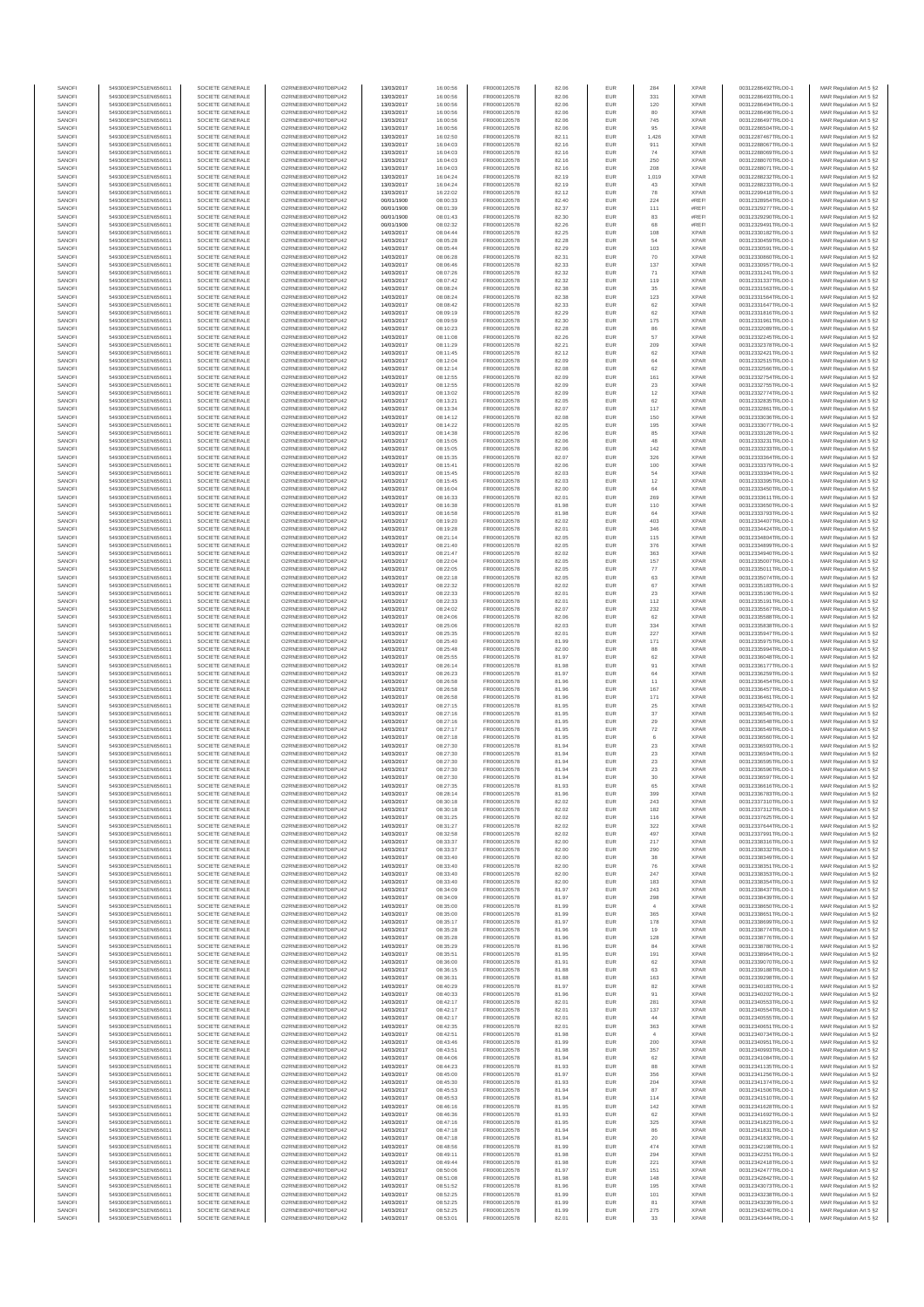| SANOFI<br>SANOFI | 549300E9PC51EN656011<br>549300E9PC51EN656011 | SOCIETE GENERALE<br>SOCIETE GENERALE | O2RNE8IBXP4R0TD8PU42<br>O2RNE8IBXP4R0TD8PU42 | 14/03/2017<br>14/03/2017 | 08:53:01<br>08:53:05 | FR0000120578<br>FR0000120578 | 82.01<br>82.01 | EUR<br>EUR        | 23<br>242            | <b>XPAR</b><br><b>XPAR</b> | 00312343445TRLO0-1<br>00312343468TRLO0-1 | MAR Regulation Art 5 §2<br>MAR Regulation Art 5 §2  |
|------------------|----------------------------------------------|--------------------------------------|----------------------------------------------|--------------------------|----------------------|------------------------------|----------------|-------------------|----------------------|----------------------------|------------------------------------------|-----------------------------------------------------|
| SANOFI           | 549300E9PC51EN656011                         | SOCIETE GENERALE                     | O2RNE8IBXP4R0TD8PU42                         | 14/03/2017               | 08:53:05             | FR0000120578                 | 82.01          | EUR               | 11                   | <b>XPAR</b>                | 00312343469TRLO0-1                       | MAR Regulation Art 5 §2                             |
| SANOFI           | 549300E9PC51EN656011                         | SOCIETE GENERALE                     | O2RNE8IBXP4R0TD8PU42                         | 14/03/2017               | 08:53:12             | FR0000120578                 | 82.01          | EUR               | 84                   | <b>XPAR</b>                | 00312343537TRLO0-1                       | MAR Regulation Art 5 §2                             |
| SANOFI<br>SANOFI | 549300E9PC51EN656011<br>549300E9PC51EN656011 | SOCIETE GENERALE<br>SOCIETE GENERALE | O2RNE8IBXP4R0TD8PU42<br>O2RNE8IBXP4R0TD8PU42 | 14/03/2017<br>14/03/2017 | 08:53:47<br>08:54:00 | FR0000120578<br>FR0000120578 | 82.00<br>81.99 | <b>EUR</b><br>EUR | 202<br>54            | <b>XPAR</b><br><b>XPAR</b> | 00312343709TRLO0-1<br>00312343810TRLO0-1 | MAR Regulation Art 5 §2<br>MAR Regulation Art 5 §2  |
| SANOFI           | 549300E9PC51EN656011                         | SOCIETE GENERALE                     | O2RNE8IBXP4R0TD8PU42                         | 14/03/2017               | 08:54:00             | FR0000120578                 | 81.99          | EUR               | $30\,$               | <b>XPAR</b>                | 00312343811TRLO0-1                       | MAR Regulation Art 5 §2                             |
| SANOFI<br>SANOFI | 549300E9PC51EN656011<br>549300E9PC51EN656011 | SOCIETE GENERALE<br>SOCIETE GENERALE | O2RNE8IBXP4R0TD8PU42<br>O2RNE8IBXP4R0TD8PU42 | 14/03/2017               | 08:54:04<br>08:54:57 | FR0000120578<br>FR0000120578 | 81.97          | EUR<br>EUR        | 94<br>243            | <b>XPAR</b><br><b>XPAR</b> | 00312343837TRLO0-1<br>00312344066TRLO0-1 | MAR Regulation Art 5 §2<br>MAR Regulation Art 5 §2  |
| SANOFI           | 549300E9PC51EN656011                         | SOCIETE GENERALE                     | O2RNE8IBXP4R0TD8PU42                         | 14/03/2017<br>14/03/2017 | 08:54:57             | FR0000120578                 | 81.99<br>81.99 | <b>EUR</b>        | 116                  | <b>XPAR</b>                | 00312344067TRLO0-1                       | MAR Regulation Art 5 §2                             |
| SANOFI           | 549300E9PC51EN656011                         | SOCIETE GENERALE                     | O2RNE8IBXP4R0TD8PU42                         | 14/03/2017               | 08:55:51             | FR0000120578<br>FR0000120578 | 82.02          | EUR               | 359                  | <b>XPAR</b>                | 00312344271TRLO0-1                       | MAR Regulation Art 5 §2                             |
| SANOFI<br>SANOFI | 549300E9PC51EN656011<br>549300E9PC51EN656011 | SOCIETE GENERALE<br>SOCIETE GENERALE | O2RNE8IBXP4R0TD8PU42<br>O2RNE8IBXP4R0TD8PU42 | 14/03/2017<br>14/03/2017 | 08:56:16<br>08:56:16 | FR0000120578                 | 81.99<br>81.99 | <b>EUR</b><br>EUR | 50<br>20             | <b>XPAR</b><br><b>XPAR</b> | 00312344398TRLO0-1<br>00312344399TRLO0-1 | MAR Regulation Art 5 §2<br>MAR Regulation Art 5 §2  |
| SANOFI           | 549300E9PC51EN656011                         | SOCIETE GENERALE                     | O2RNE8IBXP4R0TD8PU42                         | 14/03/2017               | 08:56:38             | FR0000120578                 | 81.98          | EUR               | 171                  | <b>XPAR</b>                | 00312344506TRLO0-1                       | MAR Regulation Art 5 §2                             |
| SANOFI<br>SANOFI | 549300E9PC51EN656011<br>549300E9PC51EN656011 | SOCIETE GENERALE<br>SOCIETE GENERALE | O2RNE8IBXP4R0TD8PU42<br>O2RNE8IBXP4R0TD8PU42 | 14/03/2017<br>14/03/2017 | 08:56:59<br>08:56:59 | FR0000120578<br>FR0000120578 | 81.97<br>81.97 | EUR<br>EUR        | 118<br>26            | <b>XPAR</b><br><b>XPAR</b> | 00312344592TRLO0-1<br>00312344593TRLO0-1 | MAR Regulation Art 5 §2<br>MAR Regulation Art 5 §2  |
| SANOFI           | 549300E9PC51EN656011                         | SOCIETE GENERALE                     | O2RNE8IBXP4R0TD8PU42                         | 14/03/2017               | 08:56:59             | FR0000120578                 | 81.97          | EUR               | 22                   | <b>XPAR</b>                | 00312344594TRLO0-1                       | MAR Regulation Art 5 §2                             |
| SANOFI           | 549300E9PC51EN656011                         | SOCIETE GENERALE                     | O2RNE8IBXP4R0TD8PU42                         | 14/03/2017               | 08:57:05             | FR0000120578                 | 81.97          | EUR               | 100                  | <b>XPAR</b>                | 00312344623TRLO0-1                       | MAR Regulation Art 5 §2                             |
| SANOFI<br>SANOFI | 549300E9PC51EN656011<br>549300E9PC51EN656011 | SOCIETE GENERALE<br>SOCIETE GENERALE | O2RNE8IBXP4R0TD8PU42<br>O2RNE8IBXP4R0TD8PU42 | 14/03/2017<br>14/03/2017 | 08:57:05<br>08:57:14 | FR0000120578<br>FR0000120578 | 81.97<br>81.97 | <b>EUR</b><br>EUR | 30<br>62             | <b>XPAR</b><br><b>XPAR</b> | 00312344625TRLO0-1<br>00312344673TRLO0-1 | MAR Regulation Art 5 §2<br>MAR Regulation Art 5 §2  |
| SANOFI           | 549300E9PC51EN656011                         | SOCIETE GENERALE                     | O2RNE8IBXP4R0TD8PU42                         | 14/03/2017               | 08:58:11             | FR0000120578                 | 82.00          | EUR               | 79                   | <b>XPAR</b>                | 00312344915TRLO0-1                       | MAR Regulation Art 5 §2                             |
| SANOFI<br>SANOFI | 549300E9PC51EN656011<br>549300E9PC51EN656011 | SOCIETE GENERALE<br>SOCIETE GENERALE | O2RNE8IBXP4R0TD8PU42<br>O2RNE8IBXP4R0TD8PU42 | 14/03/2017<br>14/03/2017 | 08:58:11<br>08:58:11 | FR0000120578<br>FR0000120578 | 82.00<br>82.00 | EUR<br>EUR        | 100<br>157           | <b>XPAR</b><br><b>XPAR</b> | 00312344919TRLO0-1<br>00312344922TRLO0-1 | MAR Regulation Art 5 §2<br>MAR Regulation Art 5 §2  |
| SANOFI           | 549300E9PC51EN656011                         | SOCIETE GENERALE                     | O2RNE8IBXP4R0TD8PU42                         | 14/03/2017               | 08:58:12             | FR0000120578                 | 81.99          | EUR               | 112                  | <b>XPAR</b>                | 00312344952TRLO0-1                       | MAR Regulation Art 5 §2                             |
| SANOFI           | 549300E9PC51EN656011                         | SOCIETE GENERALE                     | O2RNE8IBXP4R0TD8PU42                         | 14/03/2017               | 08:58:21             | FR0000120578                 | 82.00          | EUR               | $62\,$               | <b>XPAR</b>                | 00312345002TRLO0-1                       | MAR Regulation Art 5 §2                             |
| SANOFI<br>SANOFI | 549300E9PC51EN656011<br>549300E9PC51EN656011 | SOCIETE GENERALE<br>SOCIETE GENERALE | O2RNE8IBXP4R0TD8PU42<br>O2RNE8IBXP4R0TD8PU42 | 14/03/2017<br>14/03/2017 | 08:58:49<br>08:58:49 | FR0000120578<br>FR0000120578 | 81.99<br>81.99 | EUR<br>EUR        | $21\,$<br>60         | <b>XPAR</b><br><b>XPAR</b> | 00312345148TRLO0-1<br>00312345149TRLO0-1 | MAR Regulation Art 5 §2<br>MAR Regulation Art 5 §2  |
| SANOFI           | 549300E9PC51EN656011                         | SOCIETE GENERALE                     | O2RNE8IBXP4R0TD8PU42                         | 14/03/2017               | 08:59:17             | FR0000120578                 | 81.99          | EUR               | 291                  | <b>XPAR</b>                | 00312345337TRLO0-1                       | MAR Regulation Art 5 §2                             |
| SANOFI<br>SANOFI | 549300E9PC51EN656011<br>549300E9PC51EN656011 | SOCIETE GENERALE<br>SOCIETE GENERALE | O2RNE8IBXP4R0TD8PU42<br>O2RNE8IBXP4R0TD8PU42 | 14/03/2017<br>14/03/2017 | 08:59:47<br>08:59:58 | FR0000120578<br>FR0000120578 | 81.98<br>81.97 | EUR<br>EUR        | 162<br>150           | <b>XPAR</b><br><b>XPAR</b> | 00312345808TRLO0-1<br>00312345866TRLO0-1 | MAR Regulation Art 5 §2<br>MAR Regulation Art 5 §2  |
| SANOFI           | 549300E9PC51EN656011                         | SOCIETE GENERALE                     | O2RNE8IBXP4R0TD8PU42                         | 14/03/2017               | 08:59:58             | FR0000120578                 | 81.97          | EUR               | 18                   | <b>XPAR</b>                | 00312345867TRLO0-1                       | MAR Regulation Art 5 §2                             |
| SANOFI           | 549300E9PC51EN656011                         | SOCIETE GENERALE                     | O2RNE8IBXP4R0TD8PU42                         | 14/03/2017               | 09:00:39             | FR0000120578                 | 81.96          | EUR               | 109                  | <b>XPAR</b>                | 00312346115TRLO0-1                       | MAR Regulation Art 5 §2                             |
| SANOFI<br>SANOFI | 549300E9PC51EN656011<br>549300E9PC51EN656011 | SOCIETE GENERALE<br>SOCIETE GENERALE | O2RNE8IBXP4R0TD8PU42<br>O2RNE8IBXP4R0TD8PU42 | 14/03/2017<br>14/03/2017 | 09:00:52<br>09:01:05 | FR0000120578<br>FR0000120578 | 81.96<br>81.92 | EUR<br>EUR        | 112<br>63            | <b>XPAR</b><br><b>XPAR</b> | 00312346168TRLO0-1<br>00312346231TRLO0-1 | MAR Regulation Art 5 §2<br>MAR Regulation Art 5 §2  |
| SANOFI           | 549300E9PC51EN656011                         | SOCIETE GENERALE                     | O2RNE8IBXP4R0TD8PU42                         | 14/03/2017               | 09:01:15             | FR0000120578                 | 81.91          | EUR               | 63                   | <b>XPAR</b>                | 00312346281TRLO0-1                       | MAR Regulation Art 5 §2                             |
| SANOFI<br>SANOFI | 549300E9PC51EN656011<br>549300E9PC51EN656011 | SOCIETE GENERALE<br>SOCIETE GENERALE | O2RNE8IBXP4R0TD8PU42<br>O2RNE8IBXP4R0TD8PU42 | 14/03/2017<br>14/03/2017 | 09:01:35<br>09:01:48 | FR0000120578<br>FR0000120578 | 81.90<br>81.92 | EUR<br>EUR        | 97<br>185            | <b>XPAR</b><br><b>XPAR</b> | 00312346346TRLO0-1<br>00312346421TRLO0-1 | MAR Regulation Art 5 §2<br>MAR Regulation Art 5 §2  |
| SANOFI           | 549300E9PC51EN656011                         | SOCIETE GENERALE                     | O2RNE8IBXP4R0TD8PU42                         | 14/03/2017               | 09:01:56             | FR0000120578                 | 81.93          | EUR               | 62                   | <b>XPAR</b>                | 00312346445TRLO0-1                       | MAR Regulation Art 5 §2                             |
| SANOFI           | 549300E9PC51EN656011                         | SOCIETE GENERALE                     | O2RNE8IBXP4R0TD8PU42                         | 14/03/2017               | 09:03:21             | FR0000120578                 | 81.97          | EUR               | 60                   | <b>XPAR</b>                | 00312346818TRLO0-1                       | MAR Regulation Art 5 §2                             |
| SANOFI<br>SANOFI | 549300E9PC51EN656011<br>549300E9PC51EN656011 | SOCIETE GENERALE<br>SOCIETE GENERALE | O2RNE8IBXP4R0TD8PU42<br>O2RNE8IBXP4R0TD8PU42 | 14/03/2017<br>14/03/2017 | 09:05:00<br>09:05:34 | FR0000120578<br>FR0000120578 | 81.99<br>81.98 | EUR<br>EUR        | 64<br>383            | <b>XPAR</b><br><b>XPAR</b> | 00312347329TRLO0-1<br>00312347498TRLO0-1 | MAR Regulation Art 5 §2<br>MAR Regulation Art 5 §2  |
| SANOFI           | 549300E9PC51EN656011                         | SOCIETE GENERALE                     | O2RNE8IBXP4R0TD8PU42                         | 14/03/2017               | 09:05:38             | FR0000120578                 | 81.95          | EUR               | 117                  | <b>XPAR</b>                | 00312347511TRLO0-1                       | MAR Regulation Art 5 §2                             |
| SANOFI<br>SANOFI | 549300E9PC51EN656011<br>549300E9PC51EN656011 | SOCIETE GENERALE                     | O2RNE8IBXP4R0TD8PU42<br>O2RNE8IBXP4R0TD8PU42 | 14/03/2017<br>14/03/2017 | 09:06:06<br>09:06:34 | FR0000120578<br>FR0000120578 | 81.98<br>81.97 | EUR<br>EUR        | 141<br>187           | <b>XPAR</b><br><b>XPAR</b> | 00312347652TRLO0-1                       | MAR Regulation Art 5 §2                             |
| SANOFI           | 549300E9PC51EN656011                         | SOCIETE GENERALE<br>SOCIETE GENERALE | O2RNE8IBXP4R0TD8PU42                         | 14/03/2017               | 09:06:41             | FR0000120578                 | 81.95          | EUR               | 62                   | <b>XPAR</b>                | 00312347770TRLO0-1<br>00312347819TRLO0-1 | MAR Regulation Art 5 §2<br>MAR Regulation Art 5 §2  |
| SANOFI           | 549300E9PC51EN656011                         | SOCIETE GENERALE                     | O2RNE8IBXP4R0TD8PU42                         | 14/03/2017               | 09:06:58             | FR0000120578                 | 81.96          | EUR               | 134                  | <b>XPAR</b>                | 00312347948TRLO0-1                       | MAR Regulation Art 5 §2                             |
| SANOFI<br>SANOFI | 549300E9PC51EN656011<br>549300E9PC51EN656011 | SOCIETE GENERALE<br>SOCIETE GENERALE | O2RNE8IBXP4R0TD8PU42<br>O2RNE8IBXP4R0TD8PU42 | 14/03/2017<br>14/03/2017 | 09:08:05<br>09:08:24 | FR0000120578<br>FR0000120578 | 81.99<br>81.97 | EUR<br>EUR        | 361<br>148           | <b>XPAR</b><br><b>XPAR</b> | 00312348227TRLO0-1<br>00312348306TRLO0-1 | MAR Regulation Art 5 §2<br>MAR Regulation Art 5 §2  |
| SANOFI           | 549300E9PC51EN656011                         | SOCIETE GENERALE                     | O2RNE8IBXP4R0TD8PU42                         | 14/03/2017               | 09:09:53             | FR0000120578                 | 82.01          | EUR               | 79                   | <b>XPAR</b>                | 00312348750TRLO0-1                       | MAR Regulation Art 5 §2                             |
| SANOFI           | 549300E9PC51EN656011                         | SOCIETE GENERALE                     | O2RNE8IBXP4R0TD8PU42<br>O2RNE8IBXP4R0TD8PU42 | 14/03/2017               | 09:09:53             | FR0000120578                 | 82.02          | EUR               | 100                  | <b>XPAR</b>                | 00312348753TRLO0-1                       | MAR Regulation Art 5 §2                             |
| SANOFI<br>SANOFI | 549300E9PC51EN656011<br>549300E9PC51EN656011 | SOCIETE GENERALE<br>SOCIETE GENERALE | O2RNE8IBXP4R0TD8PU42                         | 14/03/2017<br>14/03/2017 | 09:09:53<br>09:10:32 | FR0000120578<br>FR0000120578 | 82.02<br>82.02 | EUR<br>EUR        | 137<br>321           | <b>XPAR</b><br><b>XPAR</b> | 00312348755TRLO0-1<br>00312349012TRLO0-1 | MAR Regulation Art 5 §2<br>MAR Regulation Art 5 §2  |
| SANOFI           | 549300E9PC51EN656011                         | SOCIETE GENERALE                     | O2RNE8IBXP4R0TD8PU42                         | 14/03/2017               | 09:10:49             | FR0000120578                 | 82.03          | EUR               | 329                  | <b>XPAR</b>                | 00312349071TRLO0-1                       | MAR Regulation Art 5 §2                             |
| SANOFI<br>SANOFI | 549300E9PC51EN656011<br>549300E9PC51EN656011 | SOCIETE GENERALE<br>SOCIETE GENERALE | O2RNE8IBXP4R0TD8PU42<br>O2RNE8IBXP4R0TD8PU42 | 14/03/2017<br>14/03/2017 | 09:10:58<br>09:11:12 | FR0000120578<br>FR0000120578 | 82.02<br>82.02 | EUR<br>EUR        | 247<br>62            | <b>XPAR</b><br><b>XPAR</b> | 00312349117TRLO0-1<br>00312349166TRLO0-1 | MAR Regulation Art 5 §2<br>MAR Regulation Art 5 §2  |
| SANOFI           | 549300E9PC51EN656011                         | SOCIETE GENERALE                     | O2RNE8IBXP4R0TD8PU42                         | 14/03/2017               | 09:11:50             | FR0000120578                 | 82.02          | EUR               | 315                  | <b>XPAR</b>                | 00312349324TRLO0-1                       | MAR Regulation Art 5 §2                             |
| SANOFI           | 549300E9PC51EN656011                         | SOCIETE GENERALE                     | O2RNE8IBXP4R0TD8PU42                         | 14/03/2017               | 09:12:04             | FR0000120578                 | 82.01          | EUR               | 88                   | <b>XPAR</b>                | 00312349402TRLO0-1                       | MAR Regulation Art 5 §2                             |
| SANOFI<br>SANOFI | 549300E9PC51EN656011<br>549300E9PC51EN656011 | SOCIETE GENERALE<br>SOCIETE GENERALE | O2RNE8IBXP4R0TD8PU42<br>O2RNE8IBXP4R0TD8PU42 | 14/03/2017<br>14/03/2017 | 09:12:19<br>09:12:34 | FR0000120578<br>FR0000120578 | 81.99<br>81.99 | EUR<br>EUR        | $23\,$<br>64         | <b>XPAR</b><br><b>XPAR</b> | 00312349486TRLO0-1<br>00312349579TRLO0-1 | MAR Regulation Art 5 §2<br>MAR Regulation Art 5 §2  |
| SANOFI           | 549300E9PC51EN656011                         | SOCIETE GENERALE                     | O2RNE8IBXP4R0TD8PU42                         | 14/03/2017               | 09:12:50             | FR0000120578                 | 81.97          | EUR               | 62                   | <b>XPAR</b>                | 00312349640TRLO0-1                       | MAR Regulation Art 5 §2                             |
| SANOFI<br>SANOFI | 549300E9PC51EN656011<br>549300E9PC51EN656011 | SOCIETE GENERALE<br>SOCIETE GENERALE | O2RNE8IBXP4R0TD8PU42<br>O2RNE8IBXP4R0TD8PU42 | 14/03/2017<br>14/03/2017 | 09:12:53<br>09:13:07 | FR0000120578<br>FR0000120578 | 81.97<br>81.93 | EUR<br><b>EUR</b> | 97<br>97             | <b>XPAR</b><br><b>XPAR</b> | 00312349658TRLO0-1<br>00312349778TRLO0-1 | MAR Regulation Art 5 §2<br>MAR Regulation Art 5 §2  |
| SANOFI           | 549300E9PC51EN656011                         | SOCIETE GENERALE                     | O2RNE8IBXP4R0TD8PU42                         | 14/03/2017               | 09:13:16             | FR0000120578                 | 81.90          | EUR               | 62                   | <b>XPAR</b>                | 00312349862TRLO0-1                       | MAR Regulation Art 5 §2                             |
| SANOFI           | 549300E9PC51EN656011                         | SOCIETE GENERALE                     | O2RNE8IBXP4R0TD8PU42                         | 14/03/2017               | 09:14:07             | FR0000120578                 | 81.88          | EUR               | 21                   | <b>XPAR</b>                | 00312350036TRLO0-1                       | MAR Regulation Art 5 §2                             |
| SANOFI<br>SANOFI | 549300E9PC51EN656011<br>549300E9PC51EN656011 | SOCIETE GENERALE<br>SOCIETE GENERALE | O2RNE8IBXP4R0TD8PU42<br>O2RNE8IBXP4R0TD8PU42 | 14/03/2017<br>14/03/2017 | 09:14:07<br>09:14:07 | FR0000120578<br>FR0000120578 | 81.88<br>81.88 | EUR<br>EUR        | 16<br>26             | <b>XPAR</b><br><b>XPAR</b> | 00312350037TRLO0-1<br>00312350038TRLO0-1 | MAR Regulation Art 5 §2<br>MAR Regulation Art 5 §2  |
| SANOFI           | 549300E9PC51EN656011                         | SOCIETE GENERALE                     | O2RNE8IBXP4R0TD8PU42                         | 14/03/2017               | 09:14:49             | FR0000120578                 | 81.89          | EUR               | 322                  | <b>XPAR</b>                | 00312350222TRLO0-1                       | MAR Regulation Art 5 §2                             |
| SANOFI<br>SANOFI | 549300E9PC51EN656011<br>549300E9PC51EN656011 | SOCIETE GENERALE<br>SOCIETE GENERALE | O2RNE8IBXP4R0TD8PU42<br>O2RNE8IBXP4R0TD8PU42 | 14/03/2017<br>14/03/2017 | 09:14:57<br>09:15:01 | FR0000120578<br>FR0000120578 | 81.89<br>81.87 | EUR<br>EUR        | 313<br>62            | <b>XPAR</b><br><b>XPAR</b> | 00312350245TRLO0-1<br>00312350273TRLO0-1 | MAR Regulation Art 5 §2<br>MAR Regulation Art 5 §2  |
| SANOFI           | 549300E9PC51EN656011                         | SOCIETE GENERALE                     | O2RNE8IBXP4R0TD8PU42                         | 14/03/2017               | 09:15:24             | FR0000120578                 | 81.88          | EUR               | 84                   | <b>XPAR</b>                | 00312350334TRLO0-1                       | MAR Regulation Art 5 §2                             |
| SANOFI<br>SANOFI | 549300E9PC51EN656011<br>549300E9PC51EN656011 | SOCIETE GENERALE<br>SOCIETE GENERALE | O2RNE8IBXP4R0TD8PU42<br>O2RNE8IBXP4R0TD8PU42 | 14/03/2017<br>14/03/2017 | 09:16:26<br>09:16:26 | FR0000120578<br>FR0000120578 | 81.89<br>81.89 | EUR<br>EUR        | 178<br>126           | <b>XPAR</b><br><b>XPAR</b> | 00312350674TRLO0-1<br>00312350675TRLO0-1 | MAR Regulation Art 5 §2                             |
| SANOFI           | 549300E9PC51EN656011                         | SOCIETE GENERALE                     | O2RNE8IBXP4R0TD8PU42                         | 14/03/2017               | 09:16:26             | FR0000120578                 | 81.89          | EUR               | 171                  | <b>XPAR</b>                | 00312350676TRLO0-1                       | MAR Regulation Art 5 §2<br>MAR Regulation Art 5 §2  |
| SANOFI           | 549300E9PC51EN656011                         | SOCIETE GENERALE                     | O2RNE8IBXP4R0TD8PU42                         | 14/03/2017               | 09:16:31             | FR0000120578                 | 81.86          | EUR               | 100                  | <b>XPAR</b>                | 00312350702TRLO0-1                       | MAR Regulation Art 5 §2                             |
| SANOFI<br>SANOFI | 549300E9PC51EN656011<br>549300E9PC51EN656011 | SOCIETE GENERALE<br>SOCIETE GENERALE | O2RNE8IBXP4R0TD8PU42<br>O2RNE8IBXP4R0TD8PU42 | 14/03/2017<br>14/03/2017 | 09:16:37<br>09:16:51 | FR0000120578<br>FR0000120578 | 81.86<br>81.83 | EUR<br>EUR        | $77\,$<br>62         | <b>XPAR</b><br><b>XPAR</b> | 00312350746TRLO0-1<br>00312350856TRLO0-1 | MAR Regulation Art 5 §2<br>MAR Regulation Art 5 §2  |
| SANOFI           | 549300E9PC51EN656011                         | SOCIETE GENERALE                     | O2RNE8IBXP4R0TD8PU42                         | 14/03/2017               | 09:17:00             | FR0000120578                 | 81.82          | EUR               | 88                   | <b>XPAR</b>                | 00312350900TRLO0-1                       | MAR Regulation Art 5 §2                             |
| SANOFI<br>SANOFI | 549300E9PC51EN656011<br>549300E9PC51EN656011 | SOCIETE GENERALE<br>SOCIETE GENERALE | O2RNE8IBXP4R0TD8PU42<br>O2RNE8IBXP4R0TD8PU42 | 14/03/2017<br>14/03/2017 | 09:17:21<br>09:17:46 | FR0000120578<br>FR0000120578 | 81.81<br>81.80 | EUR<br>EUR        | 123<br>110           | <b>XPAR</b><br><b>XPAR</b> | 00312350978TRLO0-1<br>00312351095TRLO0-1 | MAR Regulation Art 5 §2                             |
| SANOFI           | 549300E9PC51EN656011                         | SOCIETE GENERALE                     | O2RNE8IBXP4R0TD8PU42                         | 14/03/2017               | 09:18:08             | FR0000120578                 | 81.83          | EUR               | 369                  | <b>XPAR</b>                | 00312351211TRLO0-1                       | MAR Regulation Art 5 §2<br>MAR Regulation Art 5 \$2 |
| SANOFI           | 549300E9PC51EN656011                         | SOCIETE GENERALE                     | O2RNE8IBXP4R0TD8PU42                         | 14/03/2017               | 09:18:28             | FR0000120578                 | 81.83          | EUR               | 106                  | <b>XPAR</b>                | 00312351305TRLO0-1                       | MAR Regulation Art 5 §2                             |
| SANOFI<br>SANOFI | 549300E9PC51EN656011<br>549300E9PC51EN656011 | SOCIETE GENERALE<br>SOCIETE GENERALE | O2RNE8IBXP4R0TD8PU42<br>O2RNE8IBXP4R0TD8PU42 | 14/03/2017<br>14/03/2017 | 09:18:31<br>09:19:24 | FR0000120578<br>FR0000120578 | 81.83<br>81.82 | EUR<br>EUR        | 81<br>67             | <b>XPAR</b><br><b>XPAR</b> | 00312351338TRLO0-1<br>00312351508TRLO0-1 | MAR Regulation Art 5 §2<br>MAR Regulation Art 5 §2  |
| SANOFI           | 549300E9PC51EN656011                         | SOCIETE GENERALE                     | O2RNE8IBXP4R0TD8PU42                         | 14/03/2017               | 09:19:32             | FR0000120578                 | 81.82          | EUR               | 337                  | <b>XPAR</b>                | 00312351546TRLO0-1                       | MAR Regulation Art 5 §2                             |
| SANOFI<br>SANOFI | 549300E9PC51EN656011<br>549300E9PC51EN656011 | SOCIETE GENERALE<br>SOCIETE GENERALE | O2RNE8IBXP4R0TD8PU42<br>O2RNE8IBXP4R0TD8PU42 | 14/03/2017<br>14/03/2017 | 09:19:35<br>09:20:59 | FR0000120578<br>FR0000120578 | 81.81<br>81.87 | EUR<br>EUR        | $\overline{1}$<br>63 | <b>XPAR</b><br><b>XPAR</b> | 00312351557TRLO0-1<br>00312351810TRLO0-1 | MAR Regulation Art 5 §2<br>MAR Regulation Art 5 §2  |
| SANOFI           | 549300E9PC51EN656011                         | SOCIETE GENERALE                     | O2RNE8IBXP4R0TD8PU42                         | 14/03/2017               | 09:21:15             | FR0000120578                 | 81.85          | <b>EUR</b>        | 60                   | <b>XPAR</b>                | 00312351874TRLO0-1                       | MAR Regulation Art 5 §2                             |
| SANOF            | 549300E9PC51EN656011                         | SOCIETE GENERALE                     | O2RNE8IBXP4R0TD8PU42                         | 14/03/2017               | 09:21:15             | FR0000120578                 | 81.85          |                   |                      | <b>XPAF</b>                | 00312351876TRLO0-1                       | MAR Regulation Art 5 §2                             |
| SANOFI<br>SANOFI | 549300E9PC51EN656011<br>549300E9PC51EN656011 | SOCIETE GENERALE<br>SOCIETE GENERALE | O2RNE8IBXP4R0TD8PU42<br>O2RNE8IBXP4R0TD8PU42 | 14/03/2017<br>14/03/2017 | 09:21:57<br>09:23:16 | FR0000120578<br>FR0000120578 | 81.85<br>81.87 | <b>EUR</b><br>EUR | 157<br>504           | <b>XPAR</b><br><b>XPAR</b> | 00312352013TRLO0-1<br>00312352329TRLO0-1 | MAR Regulation Art 5 §2<br>MAR Regulation Art 5 §2  |
| SANOFI           | 549300E9PC51EN656011                         | SOCIETE GENERALE                     | O2RNE8IBXP4R0TD8PU42                         | 14/03/2017               | 09:23:18             | FR0000120578                 | 81.85          | <b>EUR</b>        | 24                   | <b>XPAR</b>                | 00312352335TRLO0-1                       | MAR Regulation Art 5 §2                             |
| SANOFI<br>SANOFI | 549300E9PC51EN656011<br>549300E9PC51EN656011 | SOCIETE GENERALE<br>SOCIETE GENERALE | O2RNE8IBXP4R0TD8PU42<br>O2RNE8IBXP4R0TD8PU42 | 14/03/2017<br>14/03/2017 | 09:23:41<br>09:23:41 | FR0000120578<br>FR0000120578 | 81.85<br>81.85 | EUR<br>EUR        | 120<br>332           | <b>XPAR</b><br><b>XPAR</b> | 00312352428TRLO0-1<br>00312352429TRLO0-1 | MAR Regulation Art 5 §2<br>MAR Regulation Art 5 §2  |
| SANOFI           | 549300E9PC51EN656011                         | SOCIETE GENERALE                     | O2RNE8IBXP4R0TD8PU42                         | 14/03/2017               | 09:24:24             | FR0000120578                 | 81.86          | EUR               | 436                  | <b>XPAR</b>                | 00312352553TRLO0-1                       | MAR Regulation Art 5 §2                             |
| SANOFI           | 549300E9PC51EN656011                         | SOCIETE GENERALE                     | O2RNE8IBXP4R0TD8PU42                         | 14/03/2017               | 09:25:33             | FR0000120578                 | 81.87          | EUR               | 487                  | <b>XPAR</b>                | 00312352865TRLO0-1                       | MAR Regulation Art 5 §2                             |
| SANOFI<br>SANOFI | 549300E9PC51EN656011<br>549300E9PC51EN656011 | SOCIETE GENERALE<br>SOCIETE GENERALE | O2RNE8IBXP4R0TD8PU42<br>O2RNE8IBXP4R0TD8PU42 | 14/03/2017<br>14/03/2017 | 09:25:33<br>09:26:15 | FR0000120578<br>FR0000120578 | 81.87<br>81.84 | <b>EUR</b><br>EUR | 23<br>330            | <b>XPAR</b><br><b>XPAR</b> | 00312352866TRLO0-1<br>00312352984TRLO0-1 | MAR Regulation Art 5 §2<br>MAR Regulation Art 5 §2  |
| SANOFI           | 549300E9PC51EN656011                         | SOCIETE GENERALE                     | O2RNE8IBXP4R0TD8PU42                         | 14/03/2017               | 09:26:15             | FR0000120578                 | 81.84          | <b>EUR</b>        | 28                   | <b>XPAR</b>                | 00312352985TRLO0-1                       | MAR Regulation Art 5 §2                             |
| SANOFI<br>SANOFI | 549300E9PC51EN656011<br>549300E9PC51EN656011 | SOCIETE GENERALE<br>SOCIETE GENERALE | O2RNE8IBXP4R0TD8PU42<br>O2RNE8IBXP4R0TD8PU42 | 14/03/2017<br>14/03/2017 | 09:26:15<br>09:26:21 | FR0000120578<br>FR0000120578 | 81.84<br>81.84 | EUR<br>EUR        | 136<br>298           | <b>XPAR</b><br><b>XPAR</b> | 00312352986TRLO0-1<br>00312353008TRLO0-1 | MAR Regulation Art 5 §2<br>MAR Regulation Art 5 §2  |
| SANOFI           | 549300E9PC51EN656011                         | SOCIETE GENERALE                     | O2RNE8IBXP4R0TD8PU42                         | 14/03/2017               | 09:26:39             | FR0000120578                 | 81.84          | EUR               | 79                   | <b>XPAR</b>                | 00312353064TRLO0-1                       | MAR Regulation Art 5 §2                             |
| SANOFI<br>SANOFI | 549300E9PC51EN656011<br>549300E9PC51EN656011 | SOCIETE GENERALE<br>SOCIETE GENERALE | O2RNE8IBXP4R0TD8PU42<br>O2RNE8IBXP4R0TD8PU42 | 14/03/2017<br>14/03/2017 | 09:26:56<br>09:27:05 | FR0000120578<br>FR0000120578 | 81.83<br>81.73 | EUR<br>EUR        | 70<br>157            | <b>XPAR</b><br><b>XPAR</b> | 00312353125TRLO0-1<br>00312353154TRLO0-1 | MAR Regulation Art 5 §2                             |
| SANOFI           | 549300E9PC51EN656011                         | SOCIETE GENERALE                     | O2RNE8IBXP4R0TD8PU42                         | 14/03/2017               | 09:27:05             | FR0000120578                 | 81.73          | EUR               | 19                   | <b>XPAR</b>                | 00312353155TRLO0-1                       | MAR Regulation Art 5 §2<br>MAR Regulation Art 5 §2  |
| SANOFI           | 549300E9PC51EN656011                         | SOCIETE GENERALE                     | O2RNE8IBXP4R0TD8PU42                         | 14/03/2017               | 09:29:15             | FR0000120578                 | 81.78          | <b>EUR</b>        | 255                  | <b>XPAR</b>                | 00312353593TRLO0-1                       | MAR Regulation Art 5 §2                             |
| SANOFI<br>SANOFI | 549300E9PC51EN656011<br>549300E9PC51EN656011 | SOCIETE GENERALE<br>SOCIETE GENERALE | O2RNE8IBXP4R0TD8PU42<br>O2RNE8IBXP4R0TD8PU42 | 14/03/2017<br>14/03/2017 | 09:29:15<br>09:29:37 | FR0000120578<br>FR0000120578 | 81.78<br>81.77 | EUR<br><b>EUR</b> | 144<br>308           | <b>XPAR</b><br><b>XPAR</b> | 00312353594TRLO0-1<br>00312353669TRLO0-1 | MAR Regulation Art 5 §2<br>MAR Regulation Art 5 §2  |
| SANOFI           | 549300E9PC51EN656011                         | SOCIETE GENERALE                     | O2RNE8IBXP4R0TD8PU42                         | 14/03/2017               | 09:29:37             | FR0000120578                 | 81.77          | EUR               | 63                   | <b>XPAR</b>                | 00312353671TRLO0-1                       | MAR Regulation Art 5 §2                             |
| SANOFI<br>SANOFI | 549300E9PC51EN656011<br>549300E9PC51EN656011 | SOCIETE GENERALE<br>SOCIETE GENERALE | O2RNE8IBXP4R0TD8PU42<br>O2RNE8IBXP4R0TD8PU42 | 14/03/2017<br>14/03/2017 | 09:29:37<br>09:29:37 | FR0000120578<br>FR0000120578 | 81.77<br>81.77 | EUR<br>EUR        | 308<br>123           | <b>XPAR</b><br><b>XPAR</b> | 00312353672TRLO0-1<br>00312353673TRLO0-1 | MAR Regulation Art 5 §2<br>MAR Regulation Art 5 §2  |
| SANOFI           | 549300E9PC51EN656011                         | SOCIETE GENERALE                     | O2RNE8IBXP4R0TD8PU42                         | 14/03/2017               | 09:29:37             | FR0000120578                 | 81.77          | EUR               | 308                  | XPAR                       | 00312353674TRLO0-1                       | MAR Regulation Art 5 §2                             |
| SANOFI<br>SANOFI | 549300E9PC51EN656011<br>549300E9PC51EN656011 | SOCIETE GENERALE<br>SOCIETE GENERALE | O2RNE8IBXP4R0TD8PU42<br>O2RNE8IBXP4R0TD8PU42 | 14/03/2017<br>14/03/2017 | 09:29:37<br>09:29:37 | FR0000120578<br>FR0000120578 | 81.77<br>81.77 | EUR<br>EUR        | 492<br>308           | <b>XPAR</b><br><b>XPAR</b> | 00312353675TRLO0-1<br>00312353676TRLO0-1 | MAR Regulation Art 5 §2                             |
| SANOFI           | 549300E9PC51EN656011                         | SOCIETE GENERALE                     | O2RNE8IBXP4R0TD8PU42                         | 14/03/2017               | 09:29:37             | FR0000120578                 | 81.77          | <b>EUR</b>        | 308                  | <b>XPAR</b>                | 00312353677TRLO0-1                       | MAR Regulation Art 5 §2<br>MAR Regulation Art 5 §2  |
| SANOFI           | 549300E9PC51EN656011                         | SOCIETE GENERALE                     | O2RNE8IBXP4R0TD8PU42                         | 14/03/2017               | 09:29:38             | FR0000120578                 | 81.77          | EUR               | 308                  | <b>XPAR</b>                | 00312353689TRLO0-1                       | MAR Regulation Art 5 §2                             |
| SANOFI<br>SANOFI | 549300E9PC51EN656011<br>549300E9PC51EN656011 | SOCIETE GENERALE<br>SOCIETE GENERALE | O2RNE8IBXP4R0TD8PU42<br>O2RNE8IBXP4R0TD8PU42 | 14/03/2017<br>14/03/2017 | 09:29:38<br>09:30:57 | FR0000120578<br>FR0000120578 | 81.77<br>81.81 | <b>EUR</b><br>EUR | 166<br>467           | <b>XPAR</b><br><b>XPAR</b> | 00312353691TRLO0-1<br>00312354008TRLO0-1 | MAR Regulation Art 5 §2<br>MAR Regulation Art 5 §2  |
| SANOFI           | 549300E9PC51EN656011                         | SOCIETE GENERALE                     | O2RNE8IBXP4R0TD8PU42                         | 14/03/2017               | 09:32:07             | FR0000120578                 | 81.83          | EUR               | 398                  | <b>XPAR</b>                | 00312354332TRLO0-1                       | MAR Regulation Art 5 §2                             |
| SANOFI           | 549300E9PC51EN656011                         | SOCIETE GENERALE                     | O2RNE8IBXP4R0TD8PU42                         | 14/03/2017               | 09:32:07             | FR0000120578                 | 81.83          | EUR               | $23\,$               | <b>XPAR</b>                | 00312354333TRLO0-1                       | MAR Regulation Art 5 §2                             |
| SANOFI<br>SANOFI | 549300E9PC51EN656011<br>549300E9PC51EN656011 | SOCIETE GENERALE<br>SOCIETE GENERALE | O2RNE8IBXP4R0TD8PU42<br>O2RNE8IBXP4R0TD8PU42 | 14/03/2017<br>14/03/2017 | 09:33:27<br>09:33:28 | FR0000120578<br>FR0000120578 | 81.82<br>81.82 | EUR<br><b>EUR</b> | 49<br>313            | <b>XPAR</b><br><b>XPAR</b> | 00312354743TRLO0-1<br>00312354747TRLO0-1 | MAR Regulation Art 5 §2<br>MAR Regulation Art 5 §2  |
| SANOFI           | 549300E9PC51EN656011                         | SOCIETE GENERALE                     | O2RNE8IBXP4R0TD8PU42                         | 14/03/2017               | 09:33:28             | FR0000120578                 | 81.82          | EUR               | 48                   | <b>XPAR</b>                | 00312354748TRLO0-1                       | MAR Regulation Art 5 §2                             |
| SANOFI<br>SANOFI | 549300E9PC51EN656011<br>549300E9PC51EN656011 | SOCIETE GENERALE<br>SOCIETE GENERALE | O2RNE8IBXP4R0TD8PU42<br>O2RNE8IBXP4R0TD8PU42 | 14/03/2017<br>14/03/2017 | 09:33:57<br>09:33:57 | FR0000120578<br>FR0000120578 | 81.84<br>81.84 | <b>EUR</b><br>EUR | 203<br>85            | <b>XPAR</b><br><b>XPAR</b> | 00312354865TRLO0-1<br>00312354866TRLO0-1 | MAR Regulation Art 5 §2<br>MAR Regulation Art 5 §2  |
| SANOFI           | 549300E9PC51EN656011                         | SOCIETE GENERALE                     | O2RNE8IBXP4R0TD8PU42                         | 14/03/2017               | 09:33:57             | FR0000120578                 | 81.84          | <b>EUR</b>        | 127                  | <b>XPAR</b>                | 00312354867TRLO0-1                       | MAR Regulation Art 5 §2                             |
| SANOFI           | 549300E9PC51EN656011                         | SOCIETE GENERALE                     | O2RNE8IBXP4R0TD8PU42                         | 14/03/2017               | 09:35:50             | FR0000120578                 | 81.88          | EUR               | 361                  | <b>XPAR</b>                | 00312355471TRLO0-1                       | MAR Regulation Art 5 §2                             |
| SANOFI<br>SANOFI | 549300E9PC51EN656011<br>549300E9PC51EN656011 | SOCIETE GENERALE<br>SOCIETE GENERALE | O2RNE8IBXP4R0TD8PU42<br>O2RNE8IBXP4R0TD8PU42 | 14/03/2017<br>14/03/2017 | 09:35:50<br>09:35:54 | FR0000120578<br>FR0000120578 | 81.88<br>81.86 | EUR<br>EUR        | 134<br>466           | <b>XPAR</b><br><b>XPAR</b> | 00312355472TRLO0-1<br>00312355521TRLO0-1 | MAR Regulation Art 5 §2<br>MAR Regulation Art 5 §2  |
| SANOFI           | 549300E9PC51EN656011                         | SOCIETE GENERALE                     | O2RNE8IBXP4R0TD8PU42                         | 14/03/2017               | 09:36:26             | FR0000120578                 | 81.87          | EUR               | 339                  | XPAR                       | 00312355691TRLO0-1                       | MAR Regulation Art 5 §2                             |
| SANOFI<br>SANOFI | 549300E9PC51EN656011<br>549300E9PC51EN656011 | SOCIETE GENERALE<br>SOCIETE GENERALE | O2RNE8IBXP4R0TD8PU42<br>O2RNE8IBXP4R0TD8PU42 | 14/03/2017<br>14/03/2017 | 09:36:35<br>09:36:47 | FR0000120578<br>FR0000120578 | 81.87<br>81.87 | <b>EUR</b><br>EUR | 45<br>219            | <b>XPAR</b><br><b>XPAR</b> | 00312355728TRLO0-1<br>00312355760TRLO0-1 | MAR Regulation Art 5 §2<br>MAR Regulation Art 5 §2  |
| SANOFI           | 549300E9PC51EN656011                         | SOCIETE GENERALE                     | O2RNE8IBXP4R0TD8PU42                         | 14/03/2017               | 09:36:47             | FR0000120578                 | 81.87          | <b>EUR</b>        | 317                  | <b>XPAR</b>                | 00312355761TRLO0-1                       | MAR Regulation Art 5 §2                             |
| SANOFI           | 549300E9PC51EN656011                         | SOCIETE GENERALE                     | O2RNE8IBXP4R0TD8PU42                         | 14/03/2017               | 09:37:48             | FR0000120578                 | 81.89          | EUR               | 376                  | <b>XPAR</b>                | 00312355996TRLO0-1                       | MAR Regulation Art 5 §2                             |
| SANOFI<br>SANOFI | 549300E9PC51EN656011<br>549300E9PC51EN656011 | SOCIETE GENERALE<br>SOCIETE GENERALE | O2RNE8IBXP4R0TD8PU42<br>O2RNE8IBXP4R0TD8PU42 | 14/03/2017<br>14/03/2017 | 09:41:44<br>09:41:44 | FR0000120578<br>FR0000120578 | 81.88<br>81.88 | EUR<br>EUR        | 109<br>244           | <b>XPAR</b><br><b>XPAR</b> | 00312356789TRLO0-1<br>00312356792TRLO0-1 | MAR Regulation Art 5 §2<br>MAR Regulation Art 5 §2  |
| SANOFI           | 549300E9PC51EN656011                         | SOCIETE GENERALE                     | O2RNE8IBXP4R0TD8PU42                         | 14/03/2017               | 09:41:44             | FR0000120578                 | 81.88          | EUR               | 221                  | XPAR                       | 00312356793TRLO0-1                       | MAR Regulation Art 5 §2                             |
| SANOFI<br>SANOFI | 549300E9PC51EN656011<br>549300E9PC51EN656011 | SOCIETE GENERALE<br>SOCIETE GENERALE | O2RNE8IBXP4R0TD8PU42<br>O2RNE8IBXP4R0TD8PU42 | 14/03/2017<br>14/03/2017 | 09:41:44<br>09:41:44 | FR0000120578<br>FR0000120578 | 81.88<br>81.88 | EUR<br>EUR        | 100<br>100           | <b>XPAR</b><br><b>XPAR</b> | 00312356798TRLO0-1<br>00312356799TRLO0-1 | MAR Regulation Art 5 §2<br>MAR Regulation Art 5 §2  |
| SANOFI           | 549300E9PC51EN656011                         | SOCIETE GENERALE                     | O2RNE8IBXP4R0TD8PU42                         | 14/03/2017               | 09:41:44             | FR0000120578                 | 81.88          | EUR               | 94                   | <b>XPAR</b>                | 00312356800TRLO0-1                       | MAR Regulation Art 5 §2                             |
| SANOFI           | 549300E9PC51EN656011                         | SOCIETE GENERALE                     | O2RNE8IBXP4R0TD8PU42                         | 14/03/2017               | 09:41:49             | FR0000120578                 | 81.87          | EUR               | 37                   | <b>XPAR</b><br><b>XPAR</b> | 00312356827TRLO0-1                       | MAR Regulation Art 5 §2                             |
| SANOFI<br>SANOFI | 549300E9PC51EN656011<br>549300E9PC51EN656011 | SOCIETE GENERALE<br>SOCIETE GENERALE | O2RNE8IBXP4R0TD8PU42<br>O2RNE8IBXP4R0TD8PU42 | 14/03/2017<br>14/03/2017 | 09:42:22<br>09:42:30 | FR0000120578<br>FR0000120578 | 81.85<br>81.83 | <b>EUR</b><br>EUR | 63<br>194            | <b>XPAR</b>                | 00312357041TRLO0-1<br>00312357067TRLO0-1 | MAR Regulation Art 5 §2<br>MAR Regulation Art 5 §2  |
|                  |                                              |                                      |                                              |                          |                      |                              |                |                   |                      |                            |                                          |                                                     |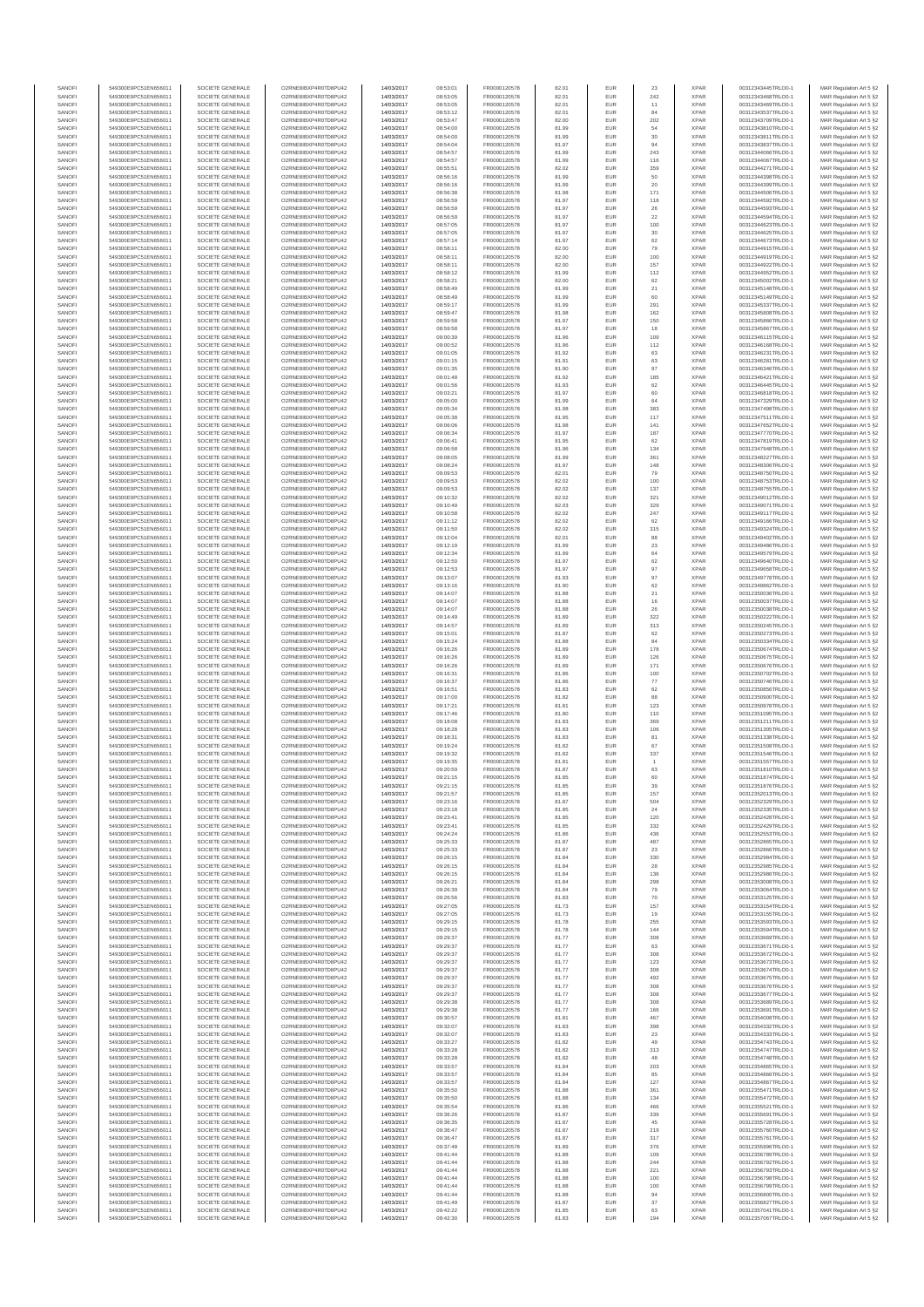| SANOFI           | 549300E9PC51EN656011                         | SOCIETE GENERALE                     | O2RNE8IBXP4R0TD8PU42                         | 14/03/2017               | 09:43:29             | FR0000120578                 | 81.85          | EUR               | 301                   | <b>XPAR</b>                | 00312357240TRLO0-1                       | MAR Regulation Art 5 §2                            |
|------------------|----------------------------------------------|--------------------------------------|----------------------------------------------|--------------------------|----------------------|------------------------------|----------------|-------------------|-----------------------|----------------------------|------------------------------------------|----------------------------------------------------|
| SANOFI<br>SANOFI | 549300E9PC51EN656011<br>549300E9PC51EN656011 | SOCIETE GENERALE<br>SOCIETE GENERALE | O2RNE8IBXP4R0TD8PU42<br>O2RNE8IBXP4R0TD8PU42 | 14/03/2017<br>14/03/2017 | 09:44:52<br>09:44:52 | FR0000120578<br>FR0000120578 | 81.92<br>81.92 | EUR<br>EUR        | 100<br>394            | <b>XPAR</b><br><b>XPAR</b> | 00312357600TRLO0-1<br>00312357601TRLO0-1 | MAR Regulation Art 5 §2                            |
| SANOFI           | 549300E9PC51EN656011                         | SOCIETE GENERALE                     | O2RNE8IBXP4R0TD8PU42                         | 14/03/2017               | 09:46:24             | FR0000120578                 | 81.99          | EUR               | 62                    | <b>XPAR</b>                | 00312358105TRLO0-1                       | MAR Regulation Art 5 §2<br>MAR Regulation Art 5 §2 |
| SANOFI           | 549300E9PC51EN656011                         | SOCIETE GENERALE                     | O2RNE8IBXP4R0TD8PU42                         | 14/03/2017               | 09:46:35             | FR0000120578                 | 81.98          | EUR               | 150                   | <b>XPAR</b>                | 00312358140TRLO0-1                       | MAR Regulation Art 5 §2                            |
| SANOFI           | 549300E9PC51EN656011                         | SOCIETE GENERALE                     | O2RNE8IBXP4R0TD8PU42                         | 14/03/2017               | 09:46:48             | FR0000120578                 | 81.98          | EUR               | 123                   | <b>XPAR</b>                | 00312358181TRLO0-1                       | MAR Regulation Art 5 §2                            |
| SANOFI<br>SANOFI | 549300E9PC51EN656011<br>549300E9PC51EN656011 | SOCIETE GENERALE<br>SOCIETE GENERALE | O2RNE8IBXP4R0TD8PU42<br>O2RNE8IBXP4R0TD8PU42 | 14/03/2017<br>14/03/2017 | 09:47:30<br>09:48:06 | FR0000120578<br>FR0000120578 | 81.96<br>81.99 | EUR<br>EUR        | 63<br>409             | <b>XPAR</b><br><b>XPAR</b> | 00312358377TRLO0-1<br>00312358583TRLO0-1 | MAR Regulation Art 5 §2<br>MAR Regulation Art 5 §2 |
| SANOFI           | 549300E9PC51EN656011                         | SOCIETE GENERALE                     | O2RNE8IBXP4R0TD8PU42                         | 14/03/2017               | 09:48:49             | FR0000120578                 | 81.98          | EUR               | 196                   | <b>XPAR</b>                | 00312358735TRLO0-1                       | MAR Regulation Art 5 §2                            |
| SANOFI           | 549300E9PC51EN656011                         | SOCIETE GENERALE                     | O2RNE8IBXP4R0TD8PU42                         | 14/03/2017               | 09:49:28             | FR0000120578                 | 81.99          | EUR               | 118                   | <b>XPAR</b>                | 00312358876TRLO0-1                       | MAR Regulation Art 5 §2                            |
| SANOFI<br>SANOFI | 549300E9PC51EN656011<br>549300E9PC51EN656011 | SOCIETE GENERALE<br>SOCIETE GENERALE | O2RNE8IBXP4R0TD8PU42<br>O2RNE8IBXP4R0TD8PU42 | 14/03/2017<br>14/03/2017 | 09:49:28<br>09:50:03 | FR0000120578<br>FR0000120578 | 81.99<br>81.97 | EUR<br>EUR        | 302<br>62             | <b>XPAR</b><br><b>XPAR</b> | 00312358877TRLO0-1<br>00312359005TRLO0-1 | MAR Regulation Art 5 §2<br>MAR Regulation Art 5 §2 |
| SANOFI           | 549300E9PC51EN656011                         | SOCIETE GENERALE                     | O2RNE8IBXP4R0TD8PU42                         | 14/03/2017               | 09:50:29             | FR0000120578                 | 82.00          | EUR               | 327                   | <b>XPAR</b>                | 00312359156TRLO0-1                       | MAR Regulation Art 5 §2                            |
| SANOFI           | 549300E9PC51EN656011                         | SOCIETE GENERALE                     | O2RNE8IBXP4R0TD8PU42                         | 14/03/2017               | 09:51:15             | FR0000120578                 | 81.97          | EUR               | 146                   | <b>XPAR</b>                | 00312359388TRLO0-1                       | MAR Regulation Art 5 §2                            |
| SANOFI           | 549300E9PC51EN656011                         | SOCIETE GENERALE                     | O2RNE8IBXP4R0TD8PU42                         | 14/03/2017               | 09:51:35             | FR0000120578                 | 81.98          | EUR               | 164                   | <b>XPAR</b>                | 00312359519TRLO0-1                       | MAR Regulation Art 5 §2                            |
| SANOFI<br>SANOFI | 549300E9PC51EN656011<br>549300E9PC51EN656011 | SOCIETE GENERALE<br>SOCIETE GENERALE | O2RNE8IBXP4R0TD8PU42<br>O2RNE8IBXP4R0TD8PU42 | 14/03/2017<br>14/03/2017 | 09:51:35<br>09:52:39 | FR0000120578<br>FR0000120578 | 81.98<br>82.02 | EUR<br>EUR        | 83<br>400             | <b>XPAR</b><br><b>XPAR</b> | 00312359523TRLO0-1<br>00312359843TRLO0-1 | MAR Regulation Art 5 §2<br>MAR Regulation Art 5 §2 |
| SANOFI           | 549300E9PC51EN656011                         | SOCIETE GENERALE                     | O2RNE8IBXP4R0TD8PU42                         | 14/03/2017               | 09:52:39             | FR0000120578                 | 82.02          | EUR               | 70                    | <b>XPAR</b>                | 00312359844TRLO0-1                       | MAR Regulation Art 5 §2                            |
| SANOFI           | 549300E9PC51EN656011                         | SOCIETE GENERALE                     | O2RNE8IBXP4R0TD8PU42                         | 14/03/2017               | 09:52:40             | FR0000120578                 | 82.02          | EUR               | 58                    | <b>XPAR</b>                | 00312359845TRLO0-1                       | MAR Regulation Art 5 §2                            |
| SANOFI           | 549300E9PC51EN656011                         | SOCIETE GENERALE                     | O2RNE8IBXP4R0TD8PU42                         | 14/03/2017               | 09:54:30             | FR0000120578                 | 82.03          | EUR               | 197                   | <b>XPAR</b>                | 00312360238TRLO0-1                       | MAR Regulation Art 5 §2                            |
| SANOFI<br>SANOFI | 549300E9PC51EN656011<br>549300E9PC51EN656011 | SOCIETE GENERALE<br>SOCIETE GENERALE | O2RNE8IBXP4R0TD8PU42<br>O2RNE8IBXP4R0TD8PU42 | 14/03/2017<br>14/03/2017 | 09:54:31<br>09:55:00 | FR0000120578<br>FR0000120578 | 82.03<br>82.01 | EUR<br>EUR        | 146<br>87             | <b>XPAR</b><br><b>XPAR</b> | 00312360239TRLO0-1<br>00312360367TRLO0-1 | MAR Regulation Art 5 §2<br>MAR Regulation Art 5 §2 |
| SANOFI           | 549300E9PC51EN656011                         | SOCIETE GENERALE                     | O2RNE8IBXP4R0TD8PU42                         | 14/03/2017               | 09:56:06             | FR0000120578                 | 82.01          | EUR               | 458                   | <b>XPAR</b>                | 00312360655TRLO0-1                       | MAR Regulation Art 5 §2                            |
| SANOFI           | 549300E9PC51EN656011                         | SOCIETE GENERALE                     | O2RNE8IBXP4R0TD8PU42                         | 14/03/2017               | 09:57:46             | FR0000120578                 | 82.04          | EUR               | 466                   | <b>XPAR</b>                | 00312361107TRLO0-1                       | MAR Regulation Art 5 §2                            |
| SANOFI<br>SANOFI | 549300E9PC51EN656011<br>549300E9PC51EN656011 | SOCIETE GENERALE<br>SOCIETE GENERALE | O2RNE8IBXP4R0TD8PU42<br>O2RNE8IBXP4R0TD8PU42 | 14/03/2017<br>14/03/2017 | 09:57:58<br>09:57:58 | FR0000120578<br>FR0000120578 | 82.02<br>82.02 | EUR<br>EUR        | 432<br>27             | <b>XPAR</b><br><b>XPAR</b> | 00312361131TRLO0-1<br>00312361132TRLO0-1 | MAR Regulation Art 5 §2<br>MAR Regulation Art 5 §2 |
| SANOFI           | 549300E9PC51EN656011                         | SOCIETE GENERALE                     | O2RNE8IBXP4R0TD8PU42                         | 14/03/2017               | 09:58:32             | FR0000120578                 | 82.01          | EUR               | 80                    | <b>XPAR</b>                | 00312361237TRLO0-1                       | MAR Regulation Art 5 62                            |
| SANOFI           | 549300E9PC51EN656011                         | SOCIETE GENERALE                     | O2RNE8IBXP4R0TD8PU42                         | 14/03/2017               | 09:58:44             | FR0000120578                 | 82.01          | EUR               | 216                   | <b>XPAR</b>                | 00312361300TRLO0-1                       | MAR Regulation Art 5 §2                            |
| SANOFI           | 549300E9PC51EN656011                         | SOCIETE GENERALE                     | O2RNE8IBXP4R0TD8PU42                         | 14/03/2017               | 09:59:11             | FR0000120578                 | 82.01          | EUR               | 50                    | <b>XPAR</b>                | 00312361359TRLO0-1                       | MAR Regulation Art 5 §2                            |
| SANOFI<br>SANOFI | 549300E9PC51EN656011<br>549300E9PC51EN656011 | SOCIETE GENERALE<br>SOCIETE GENERALE | O2RNE8IBXP4R0TD8PU42<br>O2RNE8IBXP4R0TD8PU42 | 14/03/2017<br>14/03/2017 | 09:59:20<br>09:59:56 | FR0000120578<br>FR0000120578 | 82.01<br>82.01 | EUR<br>EUR        | 136<br>6              | <b>XPAR</b><br><b>XPAR</b> | 00312361408TRLO0-1<br>00312361526TRLO0-1 | MAR Regulation Art 5 §2<br>MAR Regulation Art 5 §2 |
| SANOFI           | 549300E9PC51EN656011                         | SOCIETE GENERALE                     | O2RNE8IBXP4R0TD8PU42                         | 14/03/2017               | 09:59:57             | FR0000120578                 | 82.01          | EUR               | 90                    | <b>XPAR</b>                | 00312361539TRLO0-1                       | MAR Regulation Art 5 §2                            |
| SANOFI           | 549300E9PC51EN656011                         | SOCIETE GENERALE                     | O2RNE8IBXP4R0TD8PU42                         | 14/03/2017               | 10:00:00             | FR0000120578                 | 82.01          | EUR               | 57                    | <b>XPAR</b>                | 00312361543TRLO0-1                       | MAR Regulation Art 5 §2                            |
| SANOFI<br>SANOFI | 549300E9PC51EN656011<br>549300E9PC51EN656011 | SOCIETE GENERALE<br>SOCIETE GENERALE | O2RNE8IBXP4R0TD8PU42<br>O2RNE8IBXP4R0TD8PU42 | 14/03/2017<br>14/03/2017 | 10:00:00<br>10:00:00 | FR0000120578<br>FR0000120578 | 82.01<br>82.01 | EUR<br>EUR        | 167<br>105            | <b>XPAR</b><br><b>XPAR</b> | 00312361544TRLO0-1<br>00312361545TRLO0-1 | MAR Regulation Art 5 \$2                           |
| SANOFI           | 549300E9PC51EN656011                         | SOCIETE GENERALE                     | O2RNE8IBXP4R0TD8PU42                         | 14/03/2017               | 10:00:40             | FR0000120578                 | 82.01          | EUR               | 230                   | <b>XPAR</b>                | 00312361702TRLO0-1                       | MAR Regulation Art 5 §2<br>MAR Regulation Art 5 §2 |
| SANOFI           | 549300E9PC51EN656011                         | SOCIETE GENERALE                     | O2RNE8IBXP4R0TD8PU42                         | 14/03/2017               | 10:01:48             | FR0000120578                 | 82.04          | EUR               | 315                   | <b>XPAR</b>                | 00312361925TRLO0-1                       | MAR Regulation Art 5 §2                            |
| SANOFI           | 549300E9PC51EN656011                         | SOCIETE GENERALE                     | O2RNE8IBXP4R0TD8PU42                         | 14/03/2017               | 10:02:02             | FR0000120578                 | 82.03          | EUR               | 63                    | <b>XPAR</b>                | 00312361973TRLO0-1                       | MAR Regulation Art 5 §2                            |
| SANOFI<br>SANOFI | 549300E9PC51EN656011<br>549300E9PC51EN656011 | SOCIETE GENERALE<br>SOCIETE GENERALE | O2RNE8IBXP4R0TD8PU42<br>O2RNE8IBXP4R0TD8PU42 | 14/03/2017<br>14/03/2017 | 10:02:44<br>10:04:23 | FR0000120578<br>FR0000120578 | 82.03<br>82.01 | EUR<br>EUR        | 229<br>71             | <b>XPAR</b><br><b>XPAR</b> | 00312362164TRLO0-1<br>00312362535TRLO0-1 | MAR Regulation Art 5 §2<br>MAR Regulation Art 5 §2 |
| SANOFI           | 549300E9PC51EN656011                         | SOCIETE GENERALE                     | O2RNE8IBXP4R0TD8PU42                         | 14/03/2017               | 10:05:41             | FR0000120578                 | 82.02          | EUR               | 550                   | <b>XPAR</b>                | 00312362977TRLO0-1                       | MAR Regulation Art 5 §2                            |
| SANOFI           | 549300E9PC51EN656011                         | SOCIETE GENERALE                     | O2RNE8IBXP4R0TD8PU42                         | 14/03/2017               | 10:06:13             | FR0000120578                 | 82.01          | EUR               | 243                   | <b>XPAR</b>                | 00312363130TRLO0-1                       | MAR Regulation Art 5 §2                            |
| SANOFI           | 549300E9PC51EN656011                         | SOCIETE GENERALE<br>SOCIETE GENERALE | O2RNE8IBXP4R0TD8PU42                         | 14/03/2017               | 10:06:13             | FR0000120578<br>FR0000120578 | 82.01          | EUR               | 221                   | <b>XPAR</b>                | 00312363131TRLO0-1                       | MAR Regulation Art 5 §2                            |
| SANOFI<br>SANOFI | 549300E9PC51EN656011<br>549300E9PC51EN656011 | SOCIETE GENERALE                     | O2RNE8IBXP4R0TD8PU42<br>O2RNE8IBXP4R0TD8PU42 | 14/03/2017<br>14/03/2017 | 10:06:15<br>10:06:26 | FR0000120578                 | 82.00<br>81.99 | EUR<br>EUR        | 150<br>62             | <b>XPAR</b><br><b>XPAR</b> | 00312363157TRLO0-1<br>00312363213TRLO0-1 | MAR Regulation Art 5 §2<br>MAR Regulation Art 5 §2 |
| SANOFI           | 549300E9PC51EN656011                         | SOCIETE GENERALE                     | O2RNE8IBXP4R0TD8PU42                         | 14/03/2017               | 10:06:40             | FR0000120578                 | 81.98          | EUR               | 14                    | <b>XPAR</b>                | 00312363281TRLO0-1                       | MAR Regulation Art 5 §2                            |
| SANOFI           | 549300E9PC51EN656011                         | SOCIETE GENERALE                     | O2RNE8IBXP4R0TD8PU42                         | 14/03/2017               | 10:06:40             | FR0000120578                 | 81.98          | EUR               | 19                    | <b>XPAR</b>                | 00312363282TRLO0-1                       | MAR Regulation Art 5 §2                            |
| SANOFI           | 549300E9PC51EN656011                         | SOCIETE GENERALE                     | O2RNE8IBXP4R0TD8PU42<br>O2RNE8IBXP4R0TD8PU42 | 14/03/2017               | 10:06:40             | FR0000120578<br>FR0000120578 | 81.98          | EUR               | $23\,$                | <b>XPAR</b>                | 00312363283TRLO0-1<br>00312363284TRLO0-1 | MAR Regulation Art 5 §2                            |
| SANOFI<br>SANOFI | 549300E9PC51EN656011<br>549300E9PC51EN656011 | SOCIETE GENERALE<br>SOCIETE GENERALE | O2RNE8IBXP4R0TD8PLI42                        | 14/03/2017<br>14/03/2017 | 10:06:40<br>10:06:52 | FR0000120578                 | 81.98<br>81.98 | EUR<br>EUR        | 6<br>95               | <b>XPAR</b><br><b>XPAR</b> | 00312363322TRLO0-1                       | MAR Regulation Art 5 §2<br>MAR Regulation Art 5 §2 |
| SANOFI           | 549300E9PC51EN656011                         | SOCIETE GENERALE                     | O2RNE8IBXP4R0TD8PU42                         | 14/03/2017               | 10:06:59             | FR0000120578                 | 81.97          | EUR               | 62                    | <b>XPAR</b>                | 00312363340TRLO0-1                       | MAR Regulation Art 5 §2                            |
| SANOFI           | 549300E9PC51EN656011                         | SOCIETE GENERALE                     | O2RNE8IBXP4R0TD8PU42                         | 14/03/2017               | 10:07:25             | FR0000120578                 | 81.96          | EUR               | 63                    | <b>XPAR</b>                | 00312363413TRLO0-1                       | MAR Regulation Art 5 §2                            |
| SANOFI<br>SANOFI | 549300E9PC51EN656011<br>549300E9PC51EN656011 | SOCIETE GENERALE<br>SOCIETE GENERALE | O2RNE8IBXP4R0TD8PU42<br>O2RNE8IBXP4R0TD8PU42 | 14/03/2017<br>14/03/2017 | 10:08:35             | FR0000120578<br>FR0000120578 | 81.96<br>81.94 | EUR<br>EUR        | 399<br>50             | <b>XPAR</b><br><b>XPAR</b> | 00312363670TRLO0-1<br>00312363782TRLO0-1 | MAR Regulation Art 5 §2<br>MAR Regulation Art 5 §2 |
| SANOFI           | 549300E9PC51EN656011                         | SOCIETE GENERALE                     | O2RNE8IBXP4R0TD8PU42                         | 14/03/2017               | 10:09:08<br>10:09:08 | FR0000120578                 | 81.94          | EUR               | 153                   | <b>XPAR</b>                | 00312363783TRLO0-1                       | MAR Regulation Art 5 §2                            |
| SANOFI           | 549300E9PC51EN656011                         | SOCIETE GENERALE                     | O2RNE8IBXP4R0TD8PU42                         | 14/03/2017               | 10:09:34             | FR0000120578                 | 81.93          | EUR               |                       | <b>XPAR</b>                | 00312363873TRLO0-1                       | MAR Regulation Art 5 §2                            |
| SANOFI           | 549300E9PC51EN656011                         | SOCIETE GENERALE                     | O2RNE8IBXP4R0TD8PU42                         | 14/03/2017               | 10:11:01             | FR0000120578                 | 81.95          | EUR               | 209                   | <b>XPAR</b>                | 00312364207TRLO0-1                       | MAR Regulation Art 5 §2                            |
| SANOFI<br>SANOFI | 549300E9PC51EN656011<br>549300E9PC51EN656011 | SOCIETE GENERALE<br>SOCIETE GENERALE | O2RNE8IBXP4R0TD8PU42<br>O2RNE8IBXP4R0TD8PU42 | 14/03/2017<br>14/03/2017 | 10:11:01<br>10:11:57 | FR0000120578<br>FR0000120578 | 81.95<br>81.94 | EUR<br>EUR        | 38<br>83              | <b>XPAR</b><br><b>XPAR</b> | 00312364209TRLO0-1<br>00312364536TRLO0-1 | MAR Regulation Art 5 §2<br>MAR Regulation Art 5 §2 |
| SANOFI           | 549300E9PC51EN656011                         | SOCIETE GENERALE                     | O2RNE8IBXP4R0TD8PU42                         | 14/03/2017               | 10:11:59             | FR0000120578                 | 81.92          | EUR               | 174                   | <b>XPAR</b>                | 00312364555TRLO0-1                       | MAR Regulation Art 5 §2                            |
| SANOFI           | 549300E9PC51EN656011                         | SOCIETE GENERALE                     | O2RNE8IBXP4R0TD8PU42                         | 14/03/2017               | 10:12:22             | FR0000120578                 | 81.92          | EUR               | 55                    | <b>XPAR</b>                | 00312364643TRLO0-1                       | MAR Regulation Art 5 §2                            |
| SANOFI           | 549300E9PC51EN656011                         | SOCIETE GENERALE                     | O2RNE8IBXP4R0TD8PU42                         | 14/03/2017               | 10:12:23             | FR0000120578                 | 81.92          | EUR               | 42                    | <b>XPAR</b>                | 00312364654TRLO0-1                       | MAR Regulation Art 5 §2                            |
| SANOFI<br>SANOFI | 549300E9PC51EN656011<br>549300E9PC51EN656011 | SOCIETE GENERALE<br>SOCIETE GENERALE | O2RNE8IBXP4R0TD8PU42<br>O2RNE8IBXP4R0TD8PU42 | 14/03/2017<br>14/03/2017 | 10:12:31<br>10:12:32 | FR0000120578<br>FR0000120578 | 81.93<br>81.93 | EUR<br>EUR        | 109<br>152            | <b>XPAR</b><br><b>XPAR</b> | 00312364687TRLO0-1<br>00312364694TRLO0-1 | MAR Regulation Art 5 §2<br>MAR Regulation Art 5 §2 |
| SANOFI           | 549300E9PC51EN656011                         | SOCIETE GENERALE                     | O2RNE8IBXP4R0TD8PU42                         | 14/03/2017               | 10:12:32             | FR0000120578                 | 81.93          | EUR               | $30\,$                | <b>XPAR</b>                | 00312364696TRLO0-1                       | MAR Regulation Art 5 §2                            |
| SANOFI           | 549300E9PC51EN656011                         | SOCIETE GENERALE                     | O2RNE8IBXP4R0TD8PU42                         | 14/03/2017               | 10:12:39             | FR0000120578                 | 81.92          | EUR               | 63                    | <b>XPAR</b>                | 00312364731TRLO0-1                       | MAR Regulation Art 5 §2                            |
| SANOFI           | 549300E9PC51EN656011                         | SOCIETE GENERALE                     | O2RNE8IBXP4R0TD8PU42                         | 14/03/2017               | 10:12:54             | FR0000120578                 | 81.91          | EUR<br>EUR        | 62<br>492             | <b>XPAR</b>                | 00312364805TRLO0-1                       | MAR Regulation Art 5 §2                            |
| SANOFI<br>SANOFI | 549300E9PC51EN656011<br>549300E9PC51EN656011 | SOCIETE GENERALE<br>SOCIETE GENERALE | O2RNE8IBXP4R0TD8PU42<br>O2RNE8IBXP4R0TD8PU42 | 14/03/2017<br>14/03/2017 | 10:16:47<br>10:19:51 | FR0000120578<br>FR0000120578 | 81.98<br>82.02 | EUR               | 593                   | <b>XPAR</b><br><b>XPAR</b> | 00312365784TRLO0-1<br>00312366417TRLO0-1 | MAR Regulation Art 5 §2<br>MAR Regulation Art 5 §2 |
| SANOFI           | 549300E9PC51EN656011                         | SOCIETE GENERALE                     | O2RNE8IBXP4R0TD8PU42                         | 14/03/2017               | 10:20:28             | FR0000120578                 | 81.99          | EUR               | 10                    | <b>XPAR</b>                | 00312366543TRLO0-1                       | MAR Regulation Art 5 §2                            |
| SANOFI           | 549300E9PC51EN656011                         | SOCIETE GENERALE                     | O2RNE8IBXP4R0TD8PU42                         | 14/03/2017               | 10:21:01             | FR0000120578                 | 81.99          | EUR               | 256                   | <b>XPAR</b>                | 00312366729TRLO0-1                       | MAR Regulation Art 5 §2                            |
| SANOFI<br>SANOFI | 549300E9PC51EN656011<br>549300E9PC51EN656011 | SOCIETE GENERALE<br>SOCIETE GENERALE | O2RNE8IBXP4R0TD8PU42<br>O2RNE8IBXP4R0TD8PU42 | 14/03/2017<br>14/03/2017 | 10:21:12<br>10:21:30 | FR0000120578<br>FR0000120578 | 81.98<br>81.98 | EUR<br>EUR        | $21\,$                | <b>XPAR</b><br><b>XPAR</b> | 00312366787TRLO0-1<br>00312366880TRLO0-1 | MAR Regulation Art 5 §2<br>MAR Regulation Art 5 §2 |
| SANOFI           | 549300E9PC51EN656011                         | SOCIETE GENERALE                     | O2RNE8IBXP4R0TD8PU42                         | 14/03/2017               | 10:21:40             | FR0000120578                 | 81.98          | EUR               | 119<br>48             | <b>XPAR</b>                | 00312366911TRLO0-1                       | MAR Regulation Art 5 §2                            |
| SANOFI           | 549300E9PC51EN656011                         | SOCIETE GENERALE                     | O2RNE8IBXP4R0TD8PU42                         | 14/03/2017               | 10:22:03             | FR0000120578                 | 81.98          | EUR               | 151                   | <b>XPAR</b>                | 00312367016TRLO0-1                       | MAR Regulation Art 5 §2                            |
| SANOFI           | 549300E9PC51EN656011                         | SOCIETE GENERALE                     | O2RNE8IBXP4R0TD8PU42                         | 14/03/2017               | 10:23:00             | FR0000120578                 | 81.99          | EUR               | 298                   | <b>XPAR</b>                | 00312367305TRLO0-1                       | MAR Regulation Art 5 §2                            |
| SANOFI<br>SANOFI | 549300E9PC51EN656011<br>549300E9PC51EN656011 | SOCIETE GENERALE<br>SOCIETE GENERALE | O2RNE8IBXP4R0TD8PU42<br>O2RNE8IBXP4R0TD8PU42 | 14/03/2017<br>14/03/2017 | 10:23:00<br>10:25:41 | FR0000120578<br>FR0000120578 | 81.99<br>81.99 | EUR<br>EUR        | 232<br>341            | <b>XPAR</b><br><b>XPAR</b> | 00312367306TRLO0-1<br>00312367891TRLO0-1 | MAR Regulation Art 5 §2<br>MAR Regulation Art 5 §2 |
| SANOFI           | 549300E9PC51EN656011                         | SOCIETE GENERALE                     | O2RNE8IBXP4R0TD8PU42                         | 14/03/2017               | 10:26:39             | FR0000120578                 | 81.97          | EUR               | 10                    | <b>XPAR</b>                | 00312368160TRLO0-1                       | MAR Regulation Art 5 §2                            |
| SANOFI           | 549300E9PC51EN656011                         | SOCIETE GENERALE                     | O2RNE8IBXP4R0TD8PU42                         | 14/03/2017               | 10:27:10             | FR0000120578                 | 81.98          | EUR               | 134                   | <b>XPAR</b>                | 00312368281TRLO0-1                       | MAR Regulation Art 5 §2                            |
| SANOFI           | 549300E9PC51EN656011                         | SOCIETE GENERALE                     | O2RNE8IBXP4R0TD8PU42                         | 14/03/2017               | 10:27:10             | FR0000120578                 | 81.98          | EUR               | 39                    | <b>XPAR</b>                | 00312368282TRLO0-1                       | MAR Regulation Art 5 §2                            |
| SANOFI<br>SANOFI | 549300E9PC51EN656011<br>549300E9PC51EN656011 | SOCIETE GENERALE<br>SOCIETE GENERALE | O2RNE8IBXP4R0TD8PU42<br>O2RNE8IBXP4R0TD8PU42 | 14/03/2017<br>14/03/2017 | 10:27:25<br>10:27:42 | FR0000120578<br>FR0000120578 | 81.97<br>81.96 | EUR<br>EUR        | 109<br>91             | <b>XPAR</b><br><b>XPAR</b> | 00312368372TRLO0-1<br>00312368453TRLO0-1 | MAR Regulation Art 5 §2<br>MAR Regulation Art 5 §2 |
| SANOFI           | 549300E9PC51EN656011                         | SOCIETE GENERALE                     | O2RNE8IBXP4R0TD8PU42                         | 14/03/2017               | 10:28:06             | FR0000120578                 | 81.95          | EUR               | 152                   | <b>XPAR</b>                | 00312368527TRLO0-1                       | MAR Regulation Art 5 \$2                           |
| SANOFI           | 549300E9PC51EN656011                         | SOCIETE GENERALE                     | O2RNE8IBXP4R0TD8PU42                         | 14/03/2017               | 10:28:29             | FR0000120578                 | 81.95          | EUR               | 180                   | <b>XPAR</b>                | 00312368612TRLO0-1                       | MAR Regulation Art 5 §2                            |
| SANOFI<br>SANOFI | 549300E9PC51EN656011<br>549300E9PC51EN656011 | SOCIETE GENERALE<br>SOCIETE GENERALE | O2RNE8IBXP4R0TD8PU42<br>O2RNE8IBXP4R0TD8PU42 | 14/03/2017<br>14/03/2017 | 10:29:51<br>10:29:51 | FR0000120578<br>FR0000120578 | 81.94<br>81.94 | <b>EUR</b><br>EUR | 47<br>151             | <b>XPAR</b><br><b>XPAR</b> | 00312368960TRLO0-1<br>00312368963TRLO0-1 | MAR Regulation Art 5 §2<br>MAR Regulation Art 5 §2 |
| SANOFI           | 549300E9PC51EN656011                         | SOCIETE GENERALE                     | O2RNE8IBXP4R0TD8PU42                         | 14/03/2017               | 10:29:51             | FR0000120578                 | 81.94          | EUR               | 125                   | <b>XPAR</b>                | 00312368965TRLO0-1                       | MAR Regulation Art 5 §2                            |
| SANOFI           | 549300E9PC51EN656011                         | SOCIETE GENERALE                     | O2RNE8IBXP4R0TD8PU42                         | 14/03/2017               | 10:29:51             | FR0000120578                 | 81.94          | EUR               | 119                   | <b>XPAR</b>                | 00312368966TRLO0-1                       | MAR Regulation Art 5 §2                            |
| SANOFI           | 549300E9PC51EN656011                         | SOCIETE GENERALE                     | O2RNE8IBXP4R0TD8PU42                         | 14/03/2017               | 10:30:15             | FR0000120578                 | 81.93          | EUR               | 229                   | <b>XPAR</b>                | 00312369105TRLO0-1                       | MAR Regulation Art 5 §2                            |
| SANOFI<br>SANOFI | 549300E9PC51EN656011<br>549300E9PC51EN656011 | SOCIETE GENERALE<br>SOCIETE GENERALE | O2RNE8IBXP4R0TD8PU42<br>O2RNE8IBXP4R0TD8PU42 | 14/03/2017<br>14/03/2017 | 10:30:16<br>10:30:16 | FR0000120578<br>FR0000120578 | 81.93<br>81.93 | EUR<br>EUR        | 84<br>63              | <b>XPAR</b><br><b>XPAR</b> | 00312369107TRLO0-1<br>00312369108TRLO0-1 | MAR Regulation Art 5 §2<br>MAR Regulation Art 5 §2 |
| SANOFI           | 549300E9PC51EN656011                         | SOCIETE GENERALE                     | O2RNE8IBXP4R0TD8PU42                         | 14/03/2017               | 10:30:33             | FR0000120578                 | 81.91          | EUR               | 62                    | <b>XPAR</b>                | 00312369248TRLO0-1                       | MAR Regulation Art 5 §2                            |
| SANOFI           | 549300E9PC51EN656011                         | SOCIETE GENERALE                     | O2RNE8IBXP4R0TD8PU42                         | 14/03/2017               | 10:30:46             | FR0000120578                 | 81.91          | EUR               | 62                    | <b>XPAR</b>                | 00312369323TRLO0-1                       | MAR Regulation Art 5 §2                            |
| SANOFI<br>SANOFI | 549300E9PC51EN656011<br>549300E9PC51EN656011 | SOCIETE GENERALE                     | O2RNE8IBXP4R0TD8PU42                         | 14/03/2017               | 10:31:03             | FR0000120578                 | 81.90          | EUR               | 6                     | <b>XPAR</b><br><b>XPAR</b> | 00312369381TRLO0-1                       | MAR Regulation Art 5 \$2                           |
| SANOFI           | 549300E9PC51EN656011                         | SOCIETE GENERALE<br>SOCIETE GENERALE | O2RNE8IBXP4R0TD8PU42<br>O2RNE8IBXP4R0TD8PU42 | 14/03/2017<br>14/03/2017 | 10:31:08<br>10:31:11 | FR0000120578<br>FR0000120578 | 81.90<br>81.90 | EUR<br>EUR        | 39<br>296             | <b>XPAR</b>                | 00312369402TRLO0-1<br>00312369413TRLO0-1 | MAR Regulation Art 5 §2<br>MAR Regulation Art 5 §2 |
| SANOFI           | 549300E9PC51EN656011                         | SOCIETE GENERALE                     | O2RNE8IBXP4R0TD8PU42                         | 14/03/2017               | 10:31:11             | FR0000120578                 | 81.90          | EUR               | 100                   | <b>XPAR</b>                | 00312369416TRLO0-1                       | MAR Regulation Art 5 §2                            |
| SANOFI<br>SANOFI | 549300E9PC51EN656011<br>549300E9PC51EN656011 | SOCIETE GENERALE<br>SOCIETE GENERALE | O2RNE8IBXP4R0TD8PU42<br>O2RNE8IBXP4R0TD8PU42 | 14/03/2017<br>14/03/2017 | 10:31:30<br>10:31:30 | FR0000120578<br>FR0000120578 | 81.89<br>81.89 | EUR<br>EUR        | $\overline{9}$<br>156 | <b>XPAR</b><br><b>XPAR</b> | 00312369528TRLO0-1<br>00312369531TRLO0-1 | MAR Regulation Art 5 §2                            |
| SANOFI           | 549300E9PC51EN656011                         | SOCIETE GENERALE                     | O2RNE8IBXP4R0TD8PU42                         | 14/03/2017               | 10:32:41             | FR0000120578                 | 81.88          | EUR               | 461                   | <b>XPAR</b>                | 00312369728TRLO0-1                       | MAR Regulation Art 5 §2<br>MAR Regulation Art 5 §2 |
| SANOFI           | 549300E9PC51EN656011                         | SOCIETE GENERALE                     | O2RNE8IBXP4R0TD8PU42                         | 14/03/2017               | 10:32:41             | FR0000120578                 | 81.88          | EUR               | 72                    | <b>XPAR</b>                | 00312369732TRLO0-1                       | MAR Regulation Art 5 §2                            |
| SANOFI<br>SANOFI | 549300E9PC51EN656011<br>549300E9PC51EN656011 | SOCIETE GENERALE<br>SOCIETE GENERALE | O2RNE8IBXP4R0TD8PU42<br>O2RNE8IBXP4R0TD8PU42 | 14/03/2017               | 10:33:18             | FR0000120578<br>FR0000120578 | 81.86<br>81.86 | EUR<br>EUR        | 267<br>58             | <b>XPAR</b><br><b>XPAR</b> | 00312369954TRLO0-1                       | MAR Regulation Art 5 §2<br>MAR Regulation Art 5 §2 |
| SANOFI           | 549300E9PC51EN656011                         | SOCIETE GENERALE                     | O2RNE8IBXP4R0TD8PU42                         | 14/03/2017<br>14/03/2017 | 10:33:18<br>10:33:21 | FR0000120578                 | 81.84          | EUR               | 113                   | <b>XPAR</b>                | 00312369956TRLO0-1<br>00312369999TRLO0-1 | MAR Regulation Art 5 §2                            |
| SANOFI           | 549300E9PC51EN656011                         | SOCIETE GENERALE                     | O2RNE8IBXP4R0TD8PU42                         | 14/03/2017               | 10:36:18             | FR0000120578                 | 81.88          | EUR               | 93                    | <b>XPAR</b>                | 00312370718TRLO0-1                       | MAR Regulation Art 5 §2                            |
| SANOFI           | 549300E9PC51EN656011                         | SOCIETE GENERALE                     | O2RNE8IBXP4R0TD8PU42                         | 14/03/2017               | 10:37:51             | FR0000120578                 | 81.91          | EUR               | 598                   | <b>XPAR</b>                | 00312371068TRLO0-1                       | MAR Regulation Art 5 §2                            |
| SANOFI<br>SANOFI | 549300E9PC51EN656011<br>549300E9PC51EN656011 | SOCIETE GENERALE<br>SOCIETE GENERALE | O2RNE8IBXP4R0TD8PU42<br>O2RNE8IBXP4R0TD8PU42 | 14/03/2017<br>14/03/2017 | 10:37:51<br>10:37:54 | FR0000120578<br>FR0000120578 | 81.90<br>81.89 | EUR<br>EUR        | 268<br>129            | <b>XPAR</b><br><b>XPAR</b> | 00312371069TRLO0-1<br>00312371079TRLO0-1 | MAR Regulation Art 5 §2<br>MAR Regulation Art 5 §2 |
| SANOFI           | 549300E9PC51EN656011                         | SOCIETE GENERALE                     | O2RNE8IBXP4R0TD8PU42                         | 14/03/2017               | 10:40:11             | FR0000120578                 | 81.93          | EUR               | 408                   | <b>XPAR</b>                | 00312371643TRLO0-1                       | MAR Regulation Art 5 §2                            |
| SANOFI           | 549300E9PC51EN656011                         | SOCIETE GENERALE                     | O2RNE8IBXP4R0TD8PU42                         | 14/03/2017               | 10:40:11             | FR0000120578                 | 81.93          | EUR               | 166                   | <b>XPAR</b>                | 00312371646TRLO0-1                       | MAR Regulation Art 5 §2                            |
| SANOFI<br>SANOFI | 549300E9PC51EN656011<br>549300E9PC51EN656011 | SOCIETE GENERALE<br>SOCIETE GENERALE | O2RNE8IBXP4R0TD8PU42<br>O2RNE8IBXP4R0TD8PU42 | 14/03/2017<br>14/03/2017 | 10:40:11<br>10:40:23 | FR0000120578<br>FR0000120578 | 81.93<br>81.91 | EUR<br>EUR        | 34<br>425             | <b>XPAR</b><br><b>XPAR</b> | 00312371648TRLO0-1<br>00312371738TRLO0-1 | MAR Regulation Art 5 §2<br>MAR Regulation Art 5 §2 |
| SANOFI           | 549300E9PC51EN656011                         | SOCIETE GENERALE                     | O2RNE8IBXP4R0TD8PU42                         | 14/03/2017               | 10:40:23             | FR0000120578                 | 81.91          | EUR               | 161                   | <b>XPAR</b>                | 00312371739TRLO0-1                       | MAR Regulation Art 5 §2                            |
| SANOFI           | 549300E9PC51EN656011                         | SOCIETE GENERALE                     | O2RNE8IBXP4R0TD8PU42                         | 14/03/2017               | 10:40:23             | FR0000120578                 | 81.90          | EUR               | 102                   | <b>XPAR</b>                | 00312371740TRLO0-1                       | MAR Regulation Art 5 §2                            |
| SANOFI           | 549300E9PC51EN656011                         | SOCIETE GENERALE                     | O2RNE8IBXP4R0TD8PU42                         | 14/03/2017               | 10:40:45             | FR0000120578                 | 81.90          | EUR               | 291                   | <b>XPAR</b>                | 00312371814TRLO0-1                       | MAR Regulation Art 5 §2                            |
| SANOFI<br>SANOFI | 549300E9PC51EN656011<br>549300E9PC51EN656011 | SOCIETE GENERALE<br>SOCIETE GENERALE | O2RNE8IBXP4R0TD8PU42<br>O2RNE8IBXP4R0TD8PU42 | 14/03/2017<br>14/03/2017 | 10:40:45<br>10:40:45 | FR0000120578<br>FR0000120578 | 81.90<br>81.90 | EUR<br>EUR        | 40<br>205             | <b>XPAR</b><br><b>XPAR</b> | 00312371815TRLO0-1<br>00312371816TRLO0-1 | MAR Regulation Art 5 §2<br>MAR Regulation Art 5 §2 |
| SANOFI           | 549300E9PC51EN656011                         | SOCIETE GENERALE                     | O2RNE8IBXP4R0TD8PU42                         | 14/03/2017               | 10:40:45             | FR0000120578                 | 81.90          | EUR               | 129                   | <b>XPAR</b>                | 00312371817TRLO0-1                       | MAR Regulation Art 5 §2                            |
| SANOFI           | 549300E9PC51EN656011                         | SOCIETE GENERALE                     | O2RNE8IBXP4R0TD8PU42                         | 14/03/2017               | 10:40:55             | FR0000120578                 | 81.88          | EUR               | 78                    | <b>XPAR</b>                | 00312371833TRLO0-1                       | MAR Regulation Art 5 §2                            |
| SANOFI           | 549300E9PC51EN656011                         | SOCIETE GENERALE                     | O2RNE8IBXP4R0TD8PU42                         | 14/03/2017               | 10:41:00             | FR0000120578                 | 81.88          | EUR               | 358                   | <b>XPAR</b>                | 00312371848TRLO0-1                       | MAR Regulation Art 5 §2                            |
| SANOFI<br>SANOFI | 549300E9PC51EN656011<br>549300E9PC51EN656011 | SOCIETE GENERALE<br>SOCIETE GENERALE | O2RNE8IBXP4R0TD8PU42<br>O2RNE8IBXP4R0TD8PU42 | 14/03/2017<br>14/03/2017 | 10:42:59<br>10:43:06 | FR0000120578<br>FR0000120578 | 81.92<br>81.92 | EUR<br>EUR        | 292<br>550            | <b>XPAR</b><br><b>XPAR</b> | 00312372311TRLO0-1<br>00312372341TRLO0-1 | MAR Regulation Art 5 §2<br>MAR Regulation Art 5 §2 |
| SANOFI           | 549300E9PC51EN656011                         | SOCIETE GENERALE                     | O2RNE8IBXP4R0TD8PU42                         | 14/03/2017               | 10:43:13             | FR0000120578                 | 81.92          | EUR               | 14                    | <b>XPAR</b>                | 00312372364TRLO0-1                       | MAR Regulation Art 5 §2                            |
| SANOFI           | 549300E9PC51EN656011                         | SOCIETE GENERALE                     | O2RNE8IBXP4R0TD8PU42                         | 14/03/2017               | 10:43:31             | FR0000120578                 | 81.92          | EUR               | 22                    | <b>XPAR</b>                | 00312372440TRLO0-1                       | MAR Regulation Art 5 §2                            |
| SANOFI           | 549300E9PC51EN656011                         | SOCIETE GENERALE                     | O2RNE8IBXP4R0TD8PU42                         | 14/03/2017               | 10:45:25             | FR0000120578                 | 81.95          | EUR               | 548                   | <b>XPAR</b>                | 00312372922TRLO0-1                       | MAR Regulation Art 5 §2                            |
| SANOFI<br>SANOFI | 549300E9PC51EN656011<br>549300E9PC51EN656011 | SOCIETE GENERALE<br>SOCIETE GENERALE | O2RNE8IBXP4R0TD8PU42<br>O2RNE8IBXP4R0TD8PU42 | 14/03/2017<br>14/03/2017 | 10:48:13<br>10:48:54 | FR0000120578<br>FR0000120578 | 81.96<br>81.95 | EUR<br>EUR        | 642<br>12             | <b>XPAR</b><br><b>XPAR</b> | 00312373443TRLO0-1<br>00312373571TRLO0-1 | MAR Regulation Art 5 §2<br>MAR Regulation Art 5 §2 |
| SANOFI           | 549300E9PC51EN656011                         | SOCIETE GENERALE                     | O2RNE8IBXP4R0TD8PU42                         | 14/03/2017               | 10:49:49             | FR0000120578                 | 81.95          | EUR               | 320                   | <b>XPAR</b>                | 00312373751TRLO0-1                       | MAR Regulation Art 5 §2                            |
| SANOFI           | 549300E9PC51EN656011                         | SOCIETE GENERALE                     | O2RNE8IBXP4R0TD8PU42                         | 14/03/2017               | 10:52:19             | FR0000120578                 | 82.00          | EUR               | 630                   | <b>XPAR</b>                | 00312374336TRLO0-1                       | MAR Regulation Art 5 §2                            |
| SANOFI<br>SANOFI | 549300E9PC51EN656011<br>549300E9PC51EN656011 | SOCIETE GENERALE<br>SOCIETE GENERALE | O2RNE8IBXP4R0TD8PU42<br>O2RNE8IBXP4R0TD8PU42 | 14/03/2017<br>14/03/2017 | 10:52:31<br>10:53:51 | FR0000120578<br>FR0000120578 | 81.99<br>81.99 | EUR<br>EUR        | 568<br>548            | <b>XPAR</b><br><b>XPAR</b> | 00312374423TRLO0-1<br>00312374857TRLO0-1 | MAR Regulation Art 5 §2                            |
| SANOFI           | 549300E9PC51EN656011                         | SOCIETE GENERALE                     | O2RNE8IBXP4R0TD8PU42                         | 14/03/2017               | 10:55:12             | FR0000120578                 | 82.02          | EUR               | 601                   | <b>XPAR</b>                | 00312375186TRLO0-1                       | MAR Regulation Art 5 §2<br>MAR Regulation Art 5 §2 |
| SANOFI           | 549300E9PC51EN656011                         | SOCIETE GENERALE                     | O2RNE8IBXP4R0TD8PU42                         | 14/03/2017               | 10:55:12             | FR0000120578                 | 82.02          | EUR               | 43                    | <b>XPAR</b>                | 00312375187TRLO0-1                       | MAR Regulation Art 5 §2                            |
| SANOFI           | 549300E9PC51EN656011                         | SOCIETE GENERALE                     | O2RNE8IBXP4R0TD8PU42                         | 14/03/2017               | 10:55:43             | FR0000120578                 | 82.02          | EUR               | 653                   | <b>XPAR</b>                | 00312375277TRLO0-1                       | MAR Regulation Art 5 §2                            |
| SANOFI<br>SANOFI | 549300E9PC51EN656011<br>549300E9PC51EN656011 | SOCIETE GENERALE<br>SOCIETE GENERALE | O2RNE8IBXP4R0TD8PU42<br>O2RNE8IBXP4R0TD8PU42 | 14/03/2017<br>14/03/2017 | 10:56:55<br>10:57:20 | FR0000120578<br>FR0000120578 | 82.02<br>82.02 | EUR<br>EUR        | 688<br>670            | <b>XPAR</b><br><b>XPAR</b> | 00312375487TRLO0-1<br>00312375562TRLO0-1 | MAR Regulation Art 5 §2<br>MAR Regulation Art 5 §2 |
| SANOFI           | 549300E9PC51EN656011                         | SOCIETE GENERALE                     | O2RNE8IBXP4R0TD8PU42                         | 14/03/2017               | 10:57:46             | FR0000120578                 | 82.02          | EUR               | 83                    | <b>XPAR</b>                | 00312375669TRLO0-1                       | MAR Regulation Art 5 §2                            |
| SANOFI           | 549300E9PC51EN656011                         | SOCIETE GENERALE                     | O2RNE8IBXP4R0TD8PU42                         | 14/03/2017               | 10:57:46             | FR0000120578                 | 82.02          | EUR               | 589                   | <b>XPAR</b>                | 00312375670TRLO0-1                       | MAR Regulation Art 5 §2                            |
| SANOFI           | 549300E9PC51EN656011                         | SOCIETE GENERALE                     | O2RNE8IBXP4R0TD8PU42                         | 14/03/2017               | 10:58:57             | FR0000120578                 | 82.06          | EUR               | 665                   | <b>XPAR</b>                | 00312376063TRLO0-1                       | MAR Regulation Art 5 §2                            |
| SANOFI<br>SANOFI | 549300E9PC51EN656011<br>549300E9PC51EN656011 | SOCIETE GENERALE<br>SOCIETE GENERALE | O2RNE8IBXP4R0TD8PU42<br>O2RNE8IBXP4R0TD8PU42 | 14/03/2017<br>14/03/2017 | 10:59:46<br>11:00:00 | FR0000120578<br>FR0000120578 | 82.09<br>82.09 | EUR<br>EUR        | 289<br>722            | <b>XPAR</b><br><b>XPAR</b> | 00312376247TRLO0-1<br>00312376307TRLO0-1 | MAR Regulation Art 5 §2<br>MAR Regulation Art 5 §2 |
|                  |                                              |                                      |                                              |                          |                      |                              |                |                   |                       |                            |                                          |                                                    |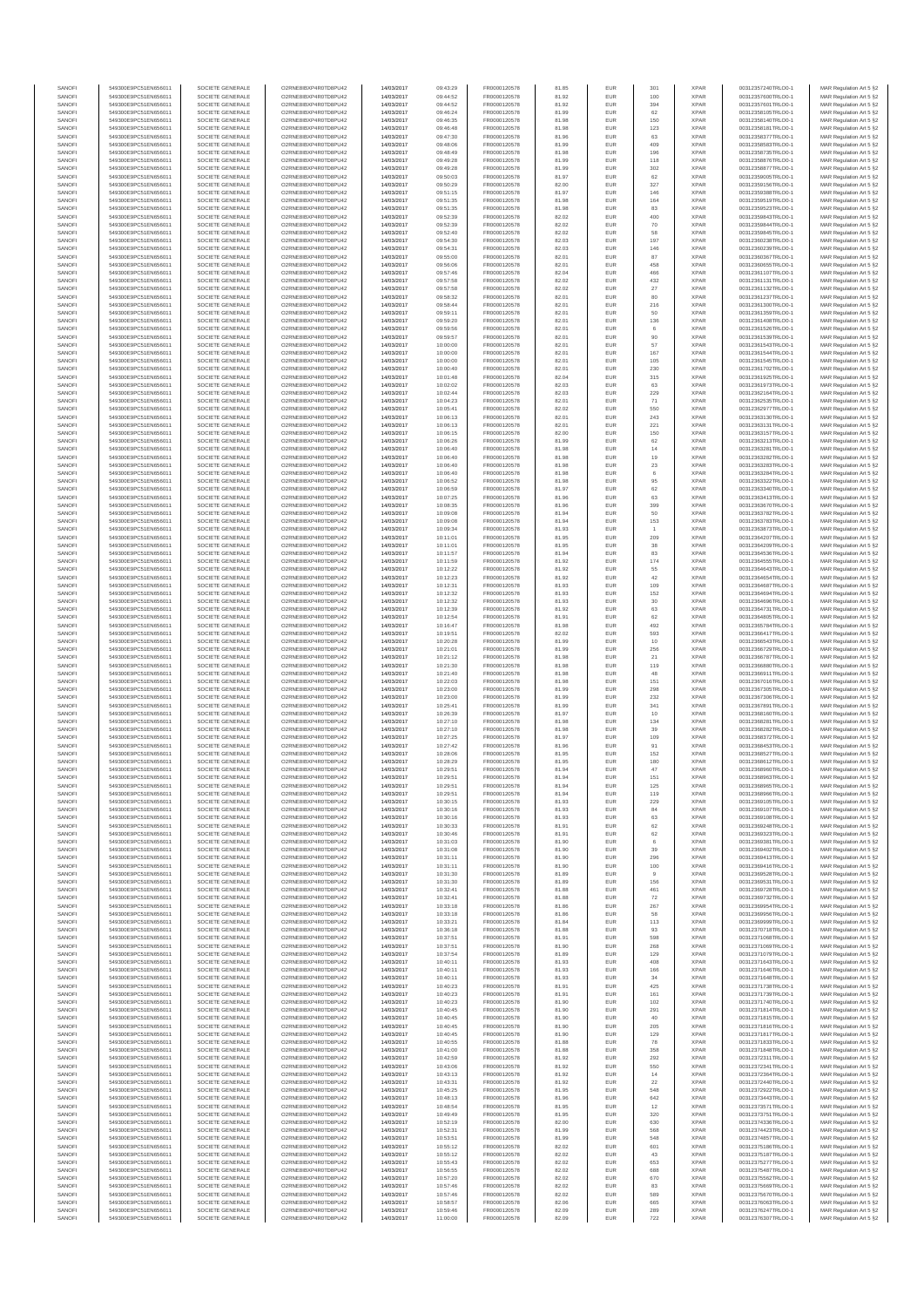| SANOFI           | 549300E9PC51EN656011                         | SOCIETE GENERALE                     | O2RNE8IBXP4R0TD8PU42                         | 14/03/2017               | 11:00:14             | FR0000120578                 | 82.07          | EUR               | 167               | <b>XPAR</b>                | 00312376422TRLO0-1                       | MAR Regulation Art 5 §2                             |
|------------------|----------------------------------------------|--------------------------------------|----------------------------------------------|--------------------------|----------------------|------------------------------|----------------|-------------------|-------------------|----------------------------|------------------------------------------|-----------------------------------------------------|
| SANOFI<br>SANOFI | 549300E9PC51EN656011<br>549300E9PC51EN656011 | SOCIETE GENERALE<br>SOCIETE GENERALE | O2RNE8IBXP4R0TD8PU42<br>O2RNE8IBXP4R0TD8PU42 | 14/03/2017<br>14/03/2017 | 11:00:32             | FR0000120578<br>FR0000120578 | 82.06<br>82.07 | EUR<br>EUR        | 114<br>243        | <b>XPAR</b><br><b>XPAR</b> | 00312376499TRLO0-1<br>00312376609TRLO0-1 | MAR Regulation Art 5 §2                             |
| SANOFI           | 549300E9PC51EN656011                         | SOCIETE GENERALE                     | O2RNE8IBXP4R0TD8PU42                         | 14/03/2017               | 11:01:06<br>11:01:06 | FR0000120578                 | 82.07          | EUR               | $6\phantom{.}6$   | <b>XPAR</b>                | 00312376611TRLO0-1                       | MAR Regulation Art 5 §2<br>MAR Regulation Art 5 §2  |
| SANOFI           | 549300E9PC51EN656011                         | SOCIETE GENERALE                     | O2RNE8IBXP4R0TD8PU42                         | 14/03/2017               | 11:01:39             | FR0000120578                 | 82.06          | EUR               | 86                | <b>XPAR</b>                | 00312376701TRLO0-1                       | MAR Regulation Art 5 §2                             |
| SANOFI           | 549300E9PC51EN656011                         | SOCIETE GENERALE                     | O2RNE8IBXP4R0TD8PU42                         | 14/03/2017               | 11:01:48             | FR0000120578                 | 82.04          | EUR               | 254               | <b>XPAR</b>                | 00312376725TRLO0-1                       | MAR Regulation Art 5 §2                             |
| SANOFI<br>SANOFI | 549300E9PC51EN656011<br>549300E9PC51EN656011 | SOCIETE GENERALE<br>SOCIETE GENERALE | O2RNE8IBXP4R0TD8PU42<br>O2RNE8IBXP4R0TD8PU42 | 14/03/2017<br>14/03/2017 | 11:02:17<br>11:03:20 | FR0000120578<br>FR0000120578 | 82.04<br>82.06 | EUR<br>EUR        | 62<br>89          | <b>XPAR</b><br><b>XPAR</b> | 00312376797TRLO0-1<br>00312377003TRLO0-1 | MAR Regulation Art 5 §2<br>MAR Regulation Art 5 §2  |
| SANOFI           | 549300E9PC51EN656011                         | SOCIETE GENERALE                     | O2RNE8IBXP4R0TD8PU42                         | 14/03/2017               | 11:03:53             | FR0000120578                 | 82.06          | EUR               | 63                | <b>XPAR</b>                | 00312377094TRLO0-1                       | MAR Regulation Art 5 §2                             |
| SANOFI           | 549300E9PC51EN656011                         | SOCIETE GENERALE                     | O2RNE8IBXP4R0TD8PU42                         | 14/03/2017               | 11:03:53             | FR0000120578                 | 82.06          | EUR               | 25                | <b>XPAR</b>                | 00312377095TRLO0-1                       | MAR Regulation Art 5 §2                             |
| SANOFI<br>SANOFI | 549300E9PC51EN656011<br>549300E9PC51EN656011 | SOCIETE GENERALE<br>SOCIETE GENERALE | O2RNE8IBXP4R0TD8PU42<br>O2RNE8IBXP4R0TD8PU42 | 14/03/2017<br>14/03/2017 | 11:06:49<br>11:08:38 | FR0000120578<br>FR0000120578 | 82.12<br>82.09 | EUR<br>EUR        | 762<br>678        | <b>XPAR</b><br><b>XPAR</b> | 00312377776TRLO0-1<br>00312378221TRLO0-1 | MAR Regulation Art 5 §2<br>MAR Regulation Art 5 §2  |
| SANOFI           | 549300E9PC51EN656011                         | SOCIETE GENERALE                     | O2RNE8IBXP4R0TD8PU42                         | 14/03/2017               | 11:08:38             | FR0000120578                 | 82.09          | EUR               | 200               | <b>XPAR</b>                | 00312378225TRLO0-1                       | MAR Regulation Art 5 §2                             |
| SANOFI           | 549300E9PC51EN656011                         | SOCIETE GENERALE                     | O2RNE8IBXP4R0TD8PU42                         | 14/03/2017               | 11:08:38             | FR0000120578                 | 82.09          | EUR               | 34                | <b>XPAR</b>                | 00312378228TRLO0-1                       | MAR Regulation Art 5 §2                             |
| SANOFI           | 549300E9PC51EN656011                         | SOCIETE GENERALE                     | O2RNE8IBXP4R0TD8PU42                         | 14/03/2017               | 11:12:04             | FR0000120578                 | 82.12          | EUR               | $\boldsymbol{7}$  | <b>XPAR</b>                | 00312378984TRLO0-1                       | MAR Regulation Art 5 §2                             |
| SANOFI<br>SANOFI | 549300E9PC51EN656011<br>549300E9PC51EN656011 | SOCIETE GENERALE<br>SOCIETE GENERALE | O2RNE8IBXP4R0TD8PU42<br>O2RNE8IBXP4R0TD8PU42 | 14/03/2017<br>14/03/2017 | 11:12:19<br>11:12:26 | FR0000120578<br>FR0000120578 | 82.12<br>82.12 | EUR<br>EUR        | 400<br>32         | <b>XPAR</b><br><b>XPAR</b> | 00312379032TRLO0-1<br>00312379053TRLO0-1 | MAR Regulation Art 5 §2<br>MAR Regulation Art 5 §2  |
| SANOFI           | 549300E9PC51EN656011                         | SOCIETE GENERALE                     | O2RNE8IBXP4R0TD8PU42                         | 14/03/2017               | 11:12:37             | FR0000120578                 | 82.12          | EUR               | 422               | <b>XPAR</b>                | 00312379095TRLO0-1                       | MAR Regulation Art 5 §2                             |
| SANOFI           | 549300E9PC51EN656011                         | SOCIETE GENERALE                     | O2RNE8IBXP4R0TD8PU42                         | 14/03/2017               | 11:12:37             | FR0000120578                 | 82.12          | EUR               | 222               | <b>XPAR</b>                | 00312379099TRLO0-1                       | MAR Regulation Art 5 §2                             |
| SANOFI           | 549300E9PC51EN656011                         | SOCIETE GENERALE                     | O2RNE8IBXP4R0TD8PU42                         | 14/03/2017               | 11:14:50             | FR0000120578                 | 82.11          | EUR               | 136               | <b>XPAR</b>                | 00312379545TRLO0-1                       | MAR Regulation Art 5 §2                             |
| SANOFI<br>SANOFI | 549300E9PC51EN656011<br>549300E9PC51EN656011 | SOCIETE GENERALE<br>SOCIETE GENERALE | O2RNE8IBXP4R0TD8PU42<br>O2RNE8IBXP4R0TD8PU42 | 14/03/2017<br>14/03/2017 | 11:15:51<br>11:15:51 | FR0000120578<br>FR0000120578 | 82.15<br>82.15 | EUR<br>EUR        | 493<br>358        | <b>XPAR</b><br><b>XPAR</b> | 00312379745TRLO0-1<br>00312379746TRLO0-1 | MAR Regulation Art 5 §2<br>MAR Regulation Art 5 §2  |
| SANOFI           | 549300E9PC51EN656011                         | SOCIETE GENERALE                     | O2RNE8IBXP4R0TD8PU42                         | 14/03/2017               | 11:15:51             | FR0000120578                 | 82.15          | EUR               | 158               | <b>XPAR</b>                | 00312379747TRLO0-1                       | MAR Regulation Art 5 §2                             |
| SANOFI           | 549300E9PC51EN656011                         | SOCIETE GENERALE                     | O2RNE8IBXP4R0TD8PU42                         | 14/03/2017               | 11:15:51             | FR0000120578                 | 82.15          | EUR               | 33                | <b>XPAR</b>                | 00312379748TRLO0-1                       | MAR Regulation Art 5 §2                             |
| SANOFI<br>SANOFI | 549300E9PC51EN656011<br>549300E9PC51EN656011 | SOCIETE GENERALE<br>SOCIETE GENERALE | O2RNE8IBXP4R0TD8PU42<br>O2RNE8IBXP4R0TD8PU42 | 14/03/2017<br>14/03/2017 | 11:17:11<br>11:17:34 | FR0000120578<br>FR0000120578 | 82.14<br>82.13 | EUR<br>EUR        | 610<br>355        | <b>XPAR</b><br><b>XPAR</b> | 00312380038TRLO0-1<br>00312380171TRLO0-1 | MAR Regulation Art 5 §2<br>MAR Regulation Art 5 §2  |
| SANOFI           | 549300E9PC51EN656011                         | SOCIETE GENERALE                     | O2RNE8IBXP4R0TD8PU42                         | 14/03/2017               | 11:17:34             | FR0000120578                 | 82.13          | EUR               | 123               | <b>XPAR</b>                | 00312380174TRLO0-1                       | MAR Regulation Art 5 62                             |
| SANOFI           | 549300E9PC51EN656011                         | SOCIETE GENERALE                     | O2RNE8IBXP4R0TD8PU42                         | 14/03/2017               | 11:19:17             | FR0000120578                 | 82.11          | EUR               | 118               | <b>XPAR</b>                | 00312380525TRLO0-1                       | MAR Regulation Art 5 §2                             |
| SANOFI           | 549300E9PC51EN656011                         | SOCIETE GENERALE                     | O2RNE8IBXP4R0TD8PU42                         | 14/03/2017               | 11:19:54             | FR0000120578                 | 82.10          | EUR               | 210               | <b>XPAR</b>                | 00312380596TRLO0-1                       | MAR Regulation Art 5 §2                             |
| SANOFI<br>SANOFI | 549300E9PC51EN656011<br>549300E9PC51EN656011 | SOCIETE GENERALE<br>SOCIETE GENERALE | O2RNE8IBXP4R0TD8PU42<br>O2RNE8IBXP4R0TD8PU42 | 14/03/2017<br>14/03/2017 | 11:19:54<br>11:19:54 | FR0000120578<br>FR0000120578 | 82.10<br>82.10 | EUR<br>EUR        | 243<br>157        | <b>XPAR</b><br><b>XPAR</b> | 00312380597TRLO0-1<br>00312380598TRLO0-1 | MAR Regulation Art 5 §2<br>MAR Regulation Art 5 §2  |
| SANOFI           | 549300E9PC51EN656011                         | SOCIETE GENERALE                     | O2RNE8IBXP4R0TD8PU42                         | 14/03/2017               | 11:23:07             | FR0000120578                 | 82.10          | EUR               | 795               | <b>XPAR</b>                | 00312381207TRLO0-1                       | MAR Regulation Art 5 §2                             |
| SANOFI           | 549300E9PC51EN656011                         | SOCIETE GENERALE                     | O2RNE8IBXP4R0TD8PU42                         | 14/03/2017               | 11:23:24             | FR0000120578                 | 82.09          | EUR               | 262               | <b>XPAR</b>                | 00312381256TRLO0-1                       | MAR Regulation Art 5 §2                             |
| SANOFI<br>SANOFI | 549300E9PC51EN656011<br>549300E9PC51EN656011 | SOCIETE GENERALE<br>SOCIETE GENERALE | O2RNE8IBXP4R0TD8PU42<br>O2RNE8IBXP4R0TD8PU42 | 14/03/2017<br>14/03/2017 | 11:24:00<br>11:25:26 | FR0000120578<br>FR0000120578 | 82.09<br>82.10 | EUR<br>EUR        | 172<br>481        | <b>XPAR</b><br><b>XPAR</b> | 00312381338TRLO0-1<br>00312381584TRLO0-1 | MAR Regulation Art 5 \$2                            |
| SANOFI           | 549300E9PC51EN656011                         | SOCIETE GENERALE                     | O2RNE8IBXP4R0TD8PU42                         | 14/03/2017               | 11:25:47             | FR0000120578                 | 82.09          | EUR               | 63                | <b>XPAR</b>                | 00312381629TRLO0-1                       | MAR Regulation Art 5 §2<br>MAR Regulation Art 5 §2  |
| SANOFI           | 549300E9PC51EN656011                         | SOCIETE GENERALE                     | O2RNE8IBXP4R0TD8PU42                         | 14/03/2017               | 11:26:09             | FR0000120578                 | 82.08          | EUR               | 122               | <b>XPAR</b>                | 00312381665TRLO0-1                       | MAR Regulation Art 5 §2                             |
| SANOFI           | 549300E9PC51EN656011                         | SOCIETE GENERALE                     | O2RNE8IBXP4R0TD8PU42                         | 14/03/2017               | 11:26:15             | FR0000120578                 | 82.07          | EUR               | 38                | <b>XPAR</b>                | 00312381690TRLO0-1                       | MAR Regulation Art 5 §2                             |
| SANOFI<br>SANOFI | 549300E9PC51EN656011<br>549300E9PC51EN656011 | SOCIETE GENERALE<br>SOCIETE GENERALE | O2RNE8IBXP4R0TD8PU42<br>O2RNE8IBXP4R0TD8PU42 | 14/03/2017<br>14/03/2017 | 11:26:15<br>11:26:25 | FR0000120578<br>FR0000120578 | 82.07<br>82.06 | EUR<br>EUR        | 83<br>62          | <b>XPAR</b><br><b>XPAR</b> | 00312381691TRLO0-1<br>00312381741TRLO0-1 | MAR Regulation Art 5 §2<br>MAR Regulation Art 5 §2  |
| SANOFI           | 549300E9PC51EN656011                         | SOCIETE GENERALE                     | O2RNE8IBXP4R0TD8PU42                         | 14/03/2017               | 11:26:33             | FR0000120578                 | 82.03          | EUR               | 62                | <b>XPAR</b>                | 00312381849TRLO0-1                       | MAR Regulation Art 5 §2                             |
| SANOFI           | 549300E9PC51EN656011                         | SOCIETE GENERALE                     | O2RNE8IBXP4R0TD8PU42                         | 14/03/2017               | 11:29:06             | FR0000120578                 | 82.03          | EUR               | 195               | <b>XPAR</b>                | 00312382324TRLO0-1                       | MAR Regulation Art 5 §2                             |
| SANOFI           | 549300E9PC51EN656011                         | SOCIETE GENERALE<br>SOCIETE GENERALE | O2RNE8IBXP4R0TD8PU42                         | 14/03/2017               | 11:29:06             | FR0000120578<br>FR0000120578 | 82.03          | EUR               | 516               | <b>XPAR</b>                | 00312382325TRLO0-1                       | MAR Regulation Art 5 §2                             |
| SANOFI<br>SANOFI | 549300E9PC51EN656011<br>549300E9PC51EN656011 | SOCIETE GENERALE                     | O2RNE8IBXP4R0TD8PU42<br>O2RNE8IBXP4R0TD8PU42 | 14/03/2017<br>14/03/2017 | 11:29:43<br>11:30:17 | FR0000120578                 | 82.02<br>82.03 | EUR<br>EUR        | 179<br>29         | <b>XPAR</b><br><b>XPAR</b> | 00312382526TRLO0-1<br>00312382661TRLO0-1 | MAR Regulation Art 5 §2<br>MAR Regulation Art 5 §2  |
| SANOFI           | 549300E9PC51EN656011                         | SOCIETE GENERALE                     | O2RNE8IBXP4R0TD8PU42                         | 14/03/2017               | 11:30:42             | FR0000120578                 | 82.03          | EUR               | 56                | <b>XPAR</b>                | 00312382705TRLO0-1                       | MAR Regulation Art 5 §2                             |
| SANOFI           | 549300E9PC51EN656011                         | SOCIETE GENERALE                     | O2RNE8IBXP4R0TD8PU42                         | 14/03/2017               | 11:30:42             | FR0000120578                 | 82.03          | EUR               | 175               | <b>XPAR</b>                | 00312382706TRLO0-1                       | MAR Regulation Art 5 §2                             |
| SANOFI           | 549300E9PC51EN656011                         | SOCIETE GENERALE                     | O2RNE8IBXP4R0TD8PU42<br>O2RNE8IBXP4R0TD8PU42 | 14/03/2017               | 11:31:10             | FR0000120578<br>FR0000120578 | 82.01          | EUR               | 326               | <b>XPAR</b>                | 00312382762TRLO0-1                       | MAR Regulation Art 5 §2                             |
| SANOFI<br>SANOFI | 549300E9PC51EN656011<br>549300E9PC51EN656011 | SOCIETE GENERALE<br>SOCIETE GENERALE | O2RNE8IBXP4R0TD8PLI42                        | 14/03/2017<br>14/03/2017 | 11:31:12<br>11:31:12 | FR0000120578                 | 82.00<br>82.00 | EUR<br>EUR        | 16<br>136         | <b>XPAR</b><br><b>XPAR</b> | 00312382770TRLO0-1<br>00312382774TRLO0-1 | MAR Regulation Art 5 §2<br>MAR Regulation Art 5 §2  |
| SANOFI           | 549300E9PC51EN656011                         | SOCIETE GENERALE                     | O2RNE8IBXP4R0TD8PU42                         | 14/03/2017               | 11:31:26             | FR0000120578                 | 82.01          | EUR               | 62                | <b>XPAR</b>                | 00312382830TRLO0-1                       | MAR Regulation Art 5 §2                             |
| SANOFI           | 549300E9PC51EN656011                         | SOCIETE GENERALE                     | O2RNE8IBXP4R0TD8PU42                         | 14/03/2017               | 11:32:42             | FR0000120578                 | 82.00          | EUR               | 22                | <b>XPAR</b>                | 00312383017TRLO0-1                       | MAR Regulation Art 5 \$2                            |
| SANOFI<br>SANOFI | 549300E9PC51EN656011<br>549300E9PC51EN656011 | SOCIETE GENERALE<br>SOCIETE GENERALE | O2RNE8IBXP4R0TD8PU42<br>O2RNE8IBXP4R0TD8PU42 | 14/03/2017<br>14/03/2017 | 11:32:50             | FR0000120578<br>FR0000120578 | 82.00<br>81.99 | EUR<br>EUR        | 40<br>554         | <b>XPAR</b><br><b>XPAR</b> | 00312383034TRLO0-1                       | MAR Regulation Art 5 §2<br>MAR Regulation Art 5 §2  |
| SANOFI           | 549300E9PC51EN656011                         | SOCIETE GENERALE                     | O2RNE8IBXP4R0TD8PU42                         | 14/03/2017               | 11:33:09<br>11:33:45 | FR0000120578                 | 81.96          | EUR               | 103               | <b>XPAR</b>                | 00312383060TRLO0-1<br>00312383119TRLO0-1 | MAR Regulation Art 5 §2                             |
| SANOFI           | 549300E9PC51EN656011                         | SOCIETE GENERALE                     | O2RNE8IBXP4R0TD8PU42                         | 14/03/2017               | 11:37:02             | FR0000120578                 | 82.00          | EUR               | 660               | <b>XPAR</b>                | 00312383621TRLO0-1                       | MAR Regulation Art 5 §2                             |
| SANOFI           | 549300E9PC51EN656011                         | SOCIETE GENERALE                     | O2RNE8IBXP4R0TD8PU42                         | 14/03/2017               | 11:42:50             | FR0000120578                 | 82.12          | EUR               | 894               | <b>XPAR</b>                | 00312384523TRLO0-1                       | MAR Regulation Art 5 §2                             |
| SANOFI<br>SANOFI | 549300E9PC51EN656011<br>549300E9PC51EN656011 | SOCIETE GENERALE<br>SOCIETE GENERALE | O2RNE8IBXP4R0TD8PU42<br>O2RNE8IBXP4R0TD8PU42 | 14/03/2017<br>14/03/2017 | 11:45:43<br>11:45:43 | FR0000120578<br>FR0000120578 | 82.14<br>82.14 | EUR<br>EUR        | $^{\rm 8}$<br>487 | <b>XPAR</b><br><b>XPAR</b> | 00312385087TRLO0-1<br>00312385089TRLO0-1 | MAR Regulation Art 5 §2<br>MAR Regulation Art 5 §2  |
| SANOFI           | 549300E9PC51EN656011                         | SOCIETE GENERALE                     | O2RNE8IBXP4R0TD8PU42                         | 14/03/2017               | 11:45:43             | FR0000120578                 | 82.14          | EUR               | 100               | <b>XPAR</b>                | 00312385092TRLO0-1                       | MAR Regulation Art 5 §2                             |
| SANOFI           | 549300E9PC51EN656011                         | SOCIETE GENERALE                     | O2RNE8IBXP4R0TD8PU42                         | 14/03/2017               | 11:45:43             | FR0000120578                 | 82.14          | EUR               | 228               | <b>XPAR</b>                | 00312385094TRLO0-1                       | MAR Regulation Art 5 §2                             |
| SANOFI           | 549300E9PC51EN656011                         | SOCIETE GENERALE                     | O2RNE8IBXP4R0TD8PU42                         | 14/03/2017               | 11:45:43             | FR0000120578                 | 82.14          | EUR               | 90                | <b>XPAR</b>                | 00312385097TRLO0-1                       | MAR Regulation Art 5 §2                             |
| SANOFI<br>SANOFI | 549300E9PC51EN656011<br>549300E9PC51EN656011 | SOCIETE GENERALE<br>SOCIETE GENERALE | O2RNE8IBXP4R0TD8PU42<br>O2RNE8IBXP4R0TD8PU42 | 14/03/2017<br>14/03/2017 | 11:45:43<br>11:45:43 | FR0000120578<br>FR0000120578 | 82.15<br>82.15 | EUR<br>EUR        | 210<br>18         | <b>XPAR</b><br><b>XPAR</b> | 00312385100TRLO0-1<br>00312385103TRLO0-1 | MAR Regulation Art 5 §2<br>MAR Regulation Art 5 §2  |
| SANOFI           | 549300E9PC51EN656011                         | SOCIETE GENERALE                     | O2RNE8IBXP4R0TD8PU42                         | 14/03/2017               | 11:46:35             | FR0000120578                 | 82.13          | EUR               | 58                | <b>XPAR</b>                | 00312385304TRLO0-1                       | MAR Regulation Art 5 §2                             |
| SANOFI           | 549300E9PC51EN656011                         | SOCIETE GENERALE                     | O2RNE8IBXP4R0TD8PU42                         | 14/03/2017               | 11:46:35             | FR0000120578                 | 82.13          | EUR               | 1,145             | <b>XPAR</b>                | 00312385305TRLO0-1                       | MAR Regulation Art 5 §2                             |
| SANOFI           | 549300E9PC51EN656011                         | SOCIETE GENERALE                     | O2RNE8IBXP4R0TD8PU42                         | 14/03/2017               | 11:46:44             | FR0000120578                 | 82.12          | EUR<br>EUR        | 168<br>50         | <b>XPAR</b>                | 00312385327TRLO0-1                       | MAR Regulation Art 5 §2                             |
| SANOFI<br>SANOFI | 549300E9PC51EN656011<br>549300E9PC51EN656011 | SOCIETE GENERALE<br>SOCIETE GENERALE | O2RNE8IBXP4R0TD8PU42<br>O2RNE8IBXP4R0TD8PU42 | 14/03/2017<br>14/03/2017 | 11:46:44<br>11:47:03 | FR0000120578<br>FR0000120578 | 82.12<br>82.12 | EUR               | 21                | <b>XPAR</b><br><b>XPAR</b> | 00312385328TRLO0-1<br>00312385369TRLO0-1 | MAR Regulation Art 5 §2<br>MAR Regulation Art 5 §2  |
| SANOFI           | 549300E9PC51EN656011                         | SOCIETE GENERALE                     | O2RNE8IBXP4R0TD8PU42                         | 14/03/2017               | 11:47:43             | FR0000120578                 | 82.12          | EUR               | 178               | <b>XPAR</b>                | 00312385509TRLO0-1                       | MAR Regulation Art 5 §2                             |
| SANOFI           | 549300E9PC51EN656011                         | SOCIETE GENERALE                     | O2RNE8IBXP4R0TD8PU42                         | 14/03/2017               | 11:49:40             | FR0000120578                 | 82.14          | EUR               | 336               | <b>XPAR</b>                | 00312385869TRLO0-1                       | MAR Regulation Art 5 §2                             |
| SANOFI<br>SANOFI | 549300E9PC51EN656011<br>549300E9PC51EN656011 | SOCIETE GENERALE<br>SOCIETE GENERALE | O2RNE8IBXP4R0TD8PU42<br>O2RNE8IBXP4R0TD8PU42 | 14/03/2017<br>14/03/2017 | 11:50:05<br>11:50:16 | FR0000120578<br>FR0000120578 | 82.12<br>82.10 | EUR<br>EUR        | 207<br>104        | <b>XPAR</b><br><b>XPAR</b> | 00312385943TRLO0-1<br>00312385971TRLO0-1 | MAR Regulation Art 5 §2<br>MAR Regulation Art 5 §2  |
| SANOFI           | 549300E9PC51EN656011                         | SOCIETE GENERALE                     | O2RNE8IBXP4R0TD8PU42                         | 14/03/2017               | 11:50:48             | FR0000120578                 | 82.10          | EUR               | 139               | <b>XPAR</b>                | 00312386039TRLO0-1                       | MAR Regulation Art 5 §2                             |
| SANOFI           | 549300E9PC51EN656011                         | SOCIETE GENERALE                     | O2RNE8IBXP4R0TD8PU42                         | 14/03/2017               | 11:50:53             | FR0000120578                 | 82.10          | EUR               | 62                | <b>XPAR</b>                | 00312386067TRLO0-1                       | MAR Regulation Art 5 §2                             |
| SANOFI           | 549300E9PC51EN656011                         | SOCIETE GENERALE                     | O2RNE8IBXP4R0TD8PU42                         | 14/03/2017               | 11:51:12             | FR0000120578                 | 82.09          | EUR               | 62                | <b>XPAR</b>                | 00312386164TRLO0-1                       | MAR Regulation Art 5 §2                             |
| SANOFI<br>SANOFI | 549300E9PC51EN656011<br>549300E9PC51EN656011 | SOCIETE GENERALE<br>SOCIETE GENERALE | O2RNE8IBXP4R0TD8PU42<br>O2RNE8IBXP4R0TD8PU42 | 14/03/2017<br>14/03/2017 | 11:51:48<br>11:51:48 | FR0000120578<br>FR0000120578 | 82.10<br>82.10 | EUR<br>EUR        | 144<br>26         | <b>XPAR</b><br><b>XPAR</b> | 00312386305TRLO0-1<br>00312386306TRLO0-1 | MAR Regulation Art 5 §2<br>MAR Regulation Art 5 §2  |
| SANOFI           | 549300E9PC51EN656011                         | SOCIETE GENERALE                     | O2RNE8IBXP4R0TD8PU42                         | 14/03/2017               | 11:53:46             | FR0000120578                 | 82.10          | EUR               | 188               | <b>XPAR</b>                | 00312386723TRLO0-1                       | MAR Regulation Art 5 §2                             |
| SANOFI           | 549300E9PC51EN656011                         | SOCIETE GENERALE                     | O2RNE8IBXP4R0TD8PU42                         | 14/03/2017               | 11:54:00             | FR0000120578                 | 82.09          | EUR               | 88                | <b>XPAR</b>                | 00312386766TRLO0-1                       | MAR Regulation Art 5 §2                             |
| SANOFI           | 549300E9PC51EN656011                         | SOCIETE GENERALE                     | O2RNE8IBXP4R0TD8PU42                         | 14/03/2017               | 11:54:00             | FR0000120578                 | 82.09          | EUR               | 317               | <b>XPAR</b>                | 00312386767TRLO0-1                       | MAR Regulation Art 5 §2                             |
| SANOFI<br>SANOFI | 549300E9PC51EN656011<br>549300E9PC51EN656011 | SOCIETE GENERALE<br>SOCIETE GENERALE | O2RNE8IBXP4R0TD8PU42<br>O2RNE8IBXP4R0TD8PU42 | 14/03/2017<br>14/03/2017 | 11:54:05<br>11:54:30 | FR0000120578<br>FR0000120578 | 82.09<br>82.08 | EUR<br>EUR        | 62<br>77          | <b>XPAR</b><br><b>XPAR</b> | 00312386793TRLO0-1<br>00312386861TRLO0-1 | MAR Regulation Art 5 §2<br>MAR Regulation Art 5 §2  |
| SANOFI           | 549300E9PC51EN656011                         | SOCIETE GENERALE                     | O2RNE8IBXP4R0TD8PU42                         | 14/03/2017               | 12:02:34             | FR0000120578                 | 81.95          | EUR               | 585               | <b>XPAR</b>                | 00312388731TRLO0-1                       | MAR Regulation Art 5 \$2                            |
| SANOFI           | 549300E9PC51EN656011                         | SOCIETE GENERALE                     | O2RNE8IBXP4R0TD8PU42                         | 14/03/2017               | 12:02:56             | FR0000120578                 | 81.94          | EUR               | 62                | <b>XPAR</b>                | 00312388822TRLO0-1                       | MAR Regulation Art 5 §2                             |
| SANOFI<br>SANOFI | 549300E9PC51EN656011<br>549300E9PC51EN656011 | SOCIETE GENERALE<br>SOCIETE GENERALE | O2RNE8IBXP4R0TD8PU42<br>O2RNE8IBXP4R0TD8PU42 | 14/03/2017<br>14/03/2017 | 12:03:28<br>12:06:32 | FR0000120578<br>FR0000120578 | 81.95<br>81.95 | <b>EUR</b><br>EUR | 101<br>452        | <b>XPAR</b><br><b>XPAR</b> | 00312388925TRLO0-1<br>00312389523TRLO0-1 | MAR Regulation Art 5 §2<br>MAR Regulation Art 5 §2  |
| SANOFI           | 549300E9PC51EN656011                         | SOCIETE GENERALE                     | O2RNE8IBXP4R0TD8PU42                         | 14/03/2017               | 12:06:55             | FR0000120578                 | 81.93          | EUR               | 62                | <b>XPAR</b>                | 00312389578TRLO0-1                       | MAR Regulation Art 5 §2                             |
| SANOFI           | 549300E9PC51EN656011                         | SOCIETE GENERALE                     | O2RNE8IBXP4R0TD8PU42                         | 14/03/2017               | 12:07:13             | FR0000120578                 | 81.91          | EUR               | 62                | <b>XPAR</b>                | 00312389656TRLO0-1                       | MAR Regulation Art 5 §2                             |
| SANOFI           | 549300E9PC51EN656011                         | SOCIETE GENERALE                     | O2RNE8IBXP4R0TD8PU42                         | 14/03/2017               | 12:07:49             | FR0000120578                 | 81.92          | EUR               | 148               | <b>XPAR</b>                | 00312389795TRLO0-1                       | MAR Regulation Art 5 §2                             |
| SANOFI<br>SANOFI | 549300E9PC51EN656011<br>549300E9PC51EN656011 | SOCIETE GENERALE<br>SOCIETE GENERALE | O2RNE8IBXP4R0TD8PU42<br>O2RNE8IBXP4R0TD8PU42 | 14/03/2017<br>14/03/2017 | 12:08:34<br>12:08:34 | FR0000120578<br>FR0000120578 | 81.91<br>81.91 | EUR<br>EUR        | 38<br>98          | <b>XPAR</b><br><b>XPAR</b> | 00312389951TRLO0-1<br>00312389953TRLO0-1 | MAR Regulation Art 5 §2<br>MAR Regulation Art 5 §2  |
| SANOFI           | 549300E9PC51EN656011                         | SOCIETE GENERALE                     | O2RNE8IBXP4R0TD8PU42                         | 14/03/2017               | 12:08:55             | FR0000120578                 | 81.90          | EUR               | 106               | <b>XPAR</b>                | 00312390052TRLO0-1                       | MAR Regulation Art 5 §2                             |
| SANOFI           | 549300E9PC51EN656011                         | SOCIETE GENERALE                     | O2RNE8IBXP4R0TD8PU42                         | 14/03/2017               | 12:09:30             | FR0000120578                 | 81.90          | EUR               | 167               | <b>XPAR</b>                | 00312390136TRLO0-1                       | MAR Regulation Art 5 §2                             |
| SANOFI<br>SANOFI | 549300E9PC51EN656011<br>549300E9PC51EN656011 | SOCIETE GENERALE<br>SOCIETE GENERALE | O2RNE8IBXP4R0TD8PU42<br>O2RNE8IBXP4R0TD8PU42 | 14/03/2017               | 12:09:51<br>12:09:51 | FR0000120578                 | 81.84<br>81.84 | EUR<br>EUR        | 86                | <b>XPAR</b><br><b>XPAR</b> | 00312390375TRLO0-1                       | MAR Regulation Art 5 \$2<br>MAR Regulation Art 5 §2 |
| SANOFI           | 549300E9PC51EN656011                         | SOCIETE GENERALE                     | O2RNE8IBXP4R0TD8PU42                         | 14/03/2017<br>14/03/2017 | 12:10:16             | FR0000120578<br>FR0000120578 | 81.78          | EUR               | 9<br>65           | <b>XPAR</b>                | 00312390378TRLO0-1<br>00312390625TRLO0-1 | MAR Regulation Art 5 §2                             |
| SANOFI           | 549300E9PC51EN656011                         | SOCIETE GENERALE                     | O2RNE8IBXP4R0TD8PU42                         | 14/03/2017               | 12:10:29             | FR0000120578                 | 81.76          | EUR               | 93                | <b>XPAR</b>                | 00312390730TRLO0-1                       | MAR Regulation Art 5 §2                             |
| SANOFI<br>SANOFI | 549300E9PC51EN656011<br>549300E9PC51EN656011 | SOCIETE GENERALE<br>SOCIETE GENERALE | O2RNE8IBXP4R0TD8PU42<br>O2RNE8IBXP4R0TD8PU42 | 14/03/2017<br>14/03/2017 | 12:10:54<br>12:11:01 | FR0000120578<br>FR0000120578 | 81.73<br>81.72 | EUR<br>EUR        | 62<br>112         | <b>XPAR</b><br><b>XPAR</b> | 00312390914TRLO0-1<br>00312390958TRLO0-1 | MAR Regulation Art 5 §2                             |
| SANOFI           | 549300E9PC51EN656011                         | SOCIETE GENERALE                     | O2RNE8IBXP4R0TD8PU42                         | 14/03/2017               | 12:11:14             | FR0000120578                 | 81.72          | EUR               | 62                | <b>XPAR</b>                | 00312391034TRLO0-1                       | MAR Regulation Art 5 §2<br>MAR Regulation Art 5 §2  |
| SANOFI           | 549300E9PC51EN656011                         | SOCIETE GENERALE                     | O2RNE8IBXP4R0TD8PU42                         | 14/03/2017               | 12:11:27             | FR0000120578                 | 81.71          | EUR               | 62                | <b>XPAR</b>                | 00312391105TRLO0-1                       | MAR Regulation Art 5 §2                             |
| SANOFI<br>SANOFI | 549300E9PC51EN656011<br>549300E9PC51EN656011 | SOCIETE GENERALE<br>SOCIETE GENERALE | O2RNE8IBXP4R0TD8PU42<br>O2RNE8IBXP4R0TD8PU42 | 14/03/2017               | 12:12:03             | FR0000120578<br>FR0000120578 | 81.75<br>81.73 | EUR<br>EUR        | 134<br>237        | <b>XPAR</b><br><b>XPAR</b> | 00312391243TRLO0-1                       | MAR Regulation Art 5 §2<br>MAR Regulation Art 5 §2  |
| SANOFI           | 549300E9PC51EN656011                         | SOCIETE GENERALE                     | O2RNE8IBXP4R0TD8PU42                         | 14/03/2017<br>14/03/2017 | 12:12:43<br>12:13:01 | FR0000120578                 | 81.71          | EUR               | 82                | <b>XPAR</b>                | 00312391372TRLO0-1<br>00312391432TRLO0-1 | MAR Regulation Art 5 §2                             |
| SANOFI           | 549300E9PC51EN656011                         | SOCIETE GENERALE                     | O2RNE8IBXP4R0TD8PU42                         | 14/03/2017               | 12:13:03             | FR0000120578                 | 81.71          | EUR               | 87                | <b>XPAR</b>                | 00312391439TRLO0-1                       | MAR Regulation Art 5 §2                             |
| SANOFI           | 549300E9PC51EN656011                         | SOCIETE GENERALE                     | O2RNE8IBXP4R0TD8PU42                         | 14/03/2017               | 12:13:37             | FR0000120578                 | 81.70          | EUR               | 62                | <b>XPAR</b>                | 00312391595TRLO0-1                       | MAR Regulation Art 5 §2                             |
| SANOFI<br>SANOFI | 549300E9PC51EN656011<br>549300E9PC51EN656011 | SOCIETE GENERALE<br>SOCIETE GENERALE | O2RNE8IBXP4R0TD8PU42<br>O2RNE8IBXP4R0TD8PU42 | 14/03/2017<br>14/03/2017 | 12:13:37<br>12:13:40 | FR0000120578<br>FR0000120578 | 81.70<br>81.70 | EUR<br>EUR        | 609<br>609        | <b>XPAR</b><br><b>XPAR</b> | 00312391599TRLO0-1<br>00312391625TRLO0-1 | MAR Regulation Art 5 §2<br>MAR Regulation Art 5 §2  |
| SANOFI           | 549300E9PC51EN656011                         | SOCIETE GENERALE                     | O2RNE8IBXP4R0TD8PU42                         | 14/03/2017               | 12:13:40             | FR0000120578                 | 81.70          | EUR               | 172               | <b>XPAR</b>                | 00312391626TRLO0-1                       | MAR Regulation Art 5 §2                             |
| SANOFI           | 549300E9PC51EN656011                         | SOCIETE GENERALE                     | O2RNE8IBXP4R0TD8PU42                         | 14/03/2017               | 12:13:42             | FR0000120578                 | 81.70          | EUR               | 416               | <b>XPAR</b>                | 00312391632TRLO0-1                       | MAR Regulation Art 5 §2                             |
| SANOFI<br>SANOFI | 549300E9PC51EN656011<br>549300E9PC51EN656011 | SOCIETE GENERALE                     | O2RNE8IBXP4R0TD8PU42<br>O2RNE8IBXP4R0TD8PU42 | 14/03/2017               | 12:15:07             | FR0000120578                 | 81.81          | EUR               | 22                | <b>XPAR</b><br><b>XPAR</b> | 00312391827TRLO0-1                       | MAR Regulation Art 5 §2<br>MAR Regulation Art 5 §2  |
| SANOFI           | 549300E9PC51EN656011                         | SOCIETE GENERALE<br>SOCIETE GENERALE | O2RNE8IBXP4R0TD8PU42                         | 14/03/2017<br>14/03/2017 | 12:15:07<br>12:15:42 | FR0000120578<br>FR0000120578 | 81.81<br>81.82 | EUR<br>EUR        | 355<br>105        | <b>XPAR</b>                | 00312391829TRLO0-1<br>00312391956TRLO0-1 | MAR Regulation Art 5 §2                             |
| SANOFI           | 549300E9PC51EN656011                         | SOCIETE GENERALE                     | O2RNE8IBXP4R0TD8PU42                         | 14/03/2017               | 12:15:51             | FR0000120578                 | 81.79          | EUR               | 57                | <b>XPAR</b>                | 00312392035TRLO0-1                       | MAR Regulation Art 5 §2                             |
| SANOFI           | 549300E9PC51EN656011                         | SOCIETE GENERALE                     | O2RNE8IBXP4R0TD8PU42                         | 14/03/2017               | 12:16:16             | FR0000120578                 | 81.75          | EUR               | 62                | <b>XPAR</b>                | 00312392263TRLO0-1                       | MAR Regulation Art 5 §2                             |
| SANOFI<br>SANOFI | 549300E9PC51EN656011<br>549300E9PC51EN656011 | SOCIETE GENERALE<br>SOCIETE GENERALE | O2RNE8IBXP4R0TD8PU42<br>O2RNE8IBXP4R0TD8PU42 | 14/03/2017<br>14/03/2017 | 12:18:59<br>12:19:05 | FR0000120578<br>FR0000120578 | 81.84<br>81.83 | EUR<br>EUR        | 525<br>350        | <b>XPAR</b><br><b>XPAR</b> | 00312392818TRLO0-1<br>00312392862TRLO0-1 | MAR Regulation Art 5 §2<br>MAR Regulation Art 5 §2  |
| SANOFI           | 549300E9PC51EN656011                         | SOCIETE GENERALE                     | O2RNE8IBXP4R0TD8PU42                         | 14/03/2017               | 12:19:59             | FR0000120578                 | 81.84          | EUR               | 75                | <b>XPAR</b>                | 00312393085TRLO0-1                       | MAR Regulation Art 5 §2                             |
| SANOFI           | 549300E9PC51EN656011                         | SOCIETE GENERALE                     | O2RNE8IBXP4R0TD8PU42                         | 14/03/2017               | 12:19:59             | FR0000120578                 | 81.84          | EUR               | 184               | <b>XPAR</b>                | 00312393086TRLO0-1                       | MAR Regulation Art 5 §2                             |
| SANOFI           | 549300E9PC51EN656011                         | SOCIETE GENERALE                     | O2RNE8IBXP4R0TD8PU42                         | 14/03/2017               | 12:20:15             | FR0000120578                 | 81.83          | EUR               | 62                | <b>XPAR</b>                | 00312393145TRLO0-1                       | MAR Regulation Art 5 §2                             |
| SANOFI<br>SANOFI | 549300E9PC51EN656011<br>549300E9PC51EN656011 | SOCIETE GENERALE<br>SOCIETE GENERALE | O2RNE8IBXP4R0TD8PU42<br>O2RNE8IBXP4R0TD8PU42 | 14/03/2017<br>14/03/2017 | 12:20:31<br>12:22:45 | FR0000120578<br>FR0000120578 | 81.82<br>81.87 | EUR<br>EUR        | 78<br>521         | <b>XPAR</b><br><b>XPAR</b> | 00312393215TRLO0-1<br>00312393628TRLO0-1 | MAR Regulation Art 5 §2<br>MAR Regulation Art 5 §2  |
| SANOFI           | 549300E9PC51EN656011                         | SOCIETE GENERALE                     | O2RNE8IBXP4R0TD8PU42                         | 14/03/2017               | 12:23:11             | FR0000120578                 | 81.85          | EUR               | 419               | <b>XPAR</b>                | 00312393750TRLO0-1                       | MAR Regulation Art 5 §2                             |
| SANOFI           | 549300E9PC51EN656011                         | SOCIETE GENERALE                     | O2RNE8IBXP4R0TD8PU42                         | 14/03/2017               | 12:23:46             | FR0000120578                 | 81.85          | EUR               | 78                | <b>XPAR</b>                | 00312393879TRLO0-1                       | MAR Regulation Art 5 §2                             |
| SANOFI           | 549300E9PC51EN656011                         | SOCIETE GENERALE                     | O2RNE8IBXP4R0TD8PU42                         | 14/03/2017               | 12:24:04             | FR0000120578                 | 81.83          | EUR               | 213               | <b>XPAR</b>                | 00312393987TRLO0-1                       | MAR Regulation Art 5 §2                             |
| SANOFI<br>SANOFI | 549300E9PC51EN656011<br>549300E9PC51EN656011 | SOCIETE GENERALE<br>SOCIETE GENERALE | O2RNE8IBXP4R0TD8PU42<br>O2RNE8IBXP4R0TD8PU42 | 14/03/2017<br>14/03/2017 | 12:24:35<br>12:24:46 | FR0000120578<br>FR0000120578 | 81.82<br>81.80 | EUR<br>EUR        | 154<br>75         | <b>XPAR</b><br><b>XPAR</b> | 00312394190TRLO0-1<br>00312394262TRLO0-1 | MAR Regulation Art 5 §2<br>MAR Regulation Art 5 §2  |
| SANOFI           | 549300E9PC51EN656011                         | SOCIETE GENERALE                     | O2RNE8IBXP4R0TD8PU42                         | 14/03/2017               | 12:25:28             | FR0000120578                 | 81.78          | EUR               | 197               | <b>XPAR</b>                | 00312394444TRLO0-1                       | MAR Regulation Art 5 §2                             |
| SANOFI           | 549300E9PC51EN656011                         | SOCIETE GENERALE                     | O2RNE8IBXP4R0TD8PU42                         | 14/03/2017               | 12:26:25             | FR0000120578                 | 81.80          | EUR               | 183               | <b>XPAR</b>                | 00312394566TRLO0-1                       | MAR Regulation Art 5 §2                             |
| SANOFI           | 549300E9PC51EN656011                         | SOCIETE GENERALE                     | O2RNE8IBXP4R0TD8PU42                         | 14/03/2017               | 12:26:35             | FR0000120578                 | 81.78          | EUR               | 135               | <b>XPAR</b>                | 00312394599TRLO0-1                       | MAR Regulation Art 5 §2                             |
| SANOFI<br>SANOFI | 549300E9PC51EN656011<br>549300E9PC51EN656011 | SOCIETE GENERALE<br>SOCIETE GENERALE | O2RNE8IBXP4R0TD8PU42<br>O2RNE8IBXP4R0TD8PU42 | 14/03/2017<br>14/03/2017 | 12:28:40<br>12:28:40 | FR0000120578<br>FR0000120578 | 81.82<br>81.82 | EUR<br>EUR        | 94<br>165         | <b>XPAR</b><br><b>XPAR</b> | 00312394930TRLO0-1<br>00312394931TRLO0-1 | MAR Regulation Art 5 §2<br>MAR Regulation Art 5 §2  |
| SANOFI           | 549300E9PC51EN656011                         | SOCIETE GENERALE                     | O2RNE8IBXP4R0TD8PU42                         | 14/03/2017               | 12:29:35             | FR0000120578                 | 81.81          | EUR               | 159               | <b>XPAR</b>                | 00312395148TRLO0-1                       | MAR Regulation Art 5 §2                             |
| SANOFI           | 549300E9PC51EN656011                         | SOCIETE GENERALE                     | O2RNE8IBXP4R0TD8PU42                         | 14/03/2017               | 12:29:50             | FR0000120578                 | 81.82          | EUR               | 178               | <b>XPAR</b>                | 00312395208TRLO0-1                       | MAR Regulation Art 5 §2                             |
| SANOFI<br>SANOFI | 549300E9PC51EN656011<br>549300E9PC51EN656011 | SOCIETE GENERALE<br>SOCIETE GENERALE | O2RNE8IBXP4R0TD8PU42<br>O2RNE8IBXP4R0TD8PU42 | 14/03/2017<br>14/03/2017 | 12:30:44<br>12:31:43 | FR0000120578<br>FR0000120578 | 81.82<br>81.85 | EUR<br>EUR        | 285<br>168        | <b>XPAR</b><br><b>XPAR</b> | 00312395460TRLO0-1<br>00312395794TRLO0-1 | MAR Regulation Art 5 §2<br>MAR Regulation Art 5 §2  |
| SANOFI           | 549300E9PC51EN656011                         | SOCIETE GENERALE                     | O2RNE8IBXP4R0TD8PU42                         | 14/03/2017               | 12:33:42             | FR0000120578                 | 81.89          | EUR               | 441               | <b>XPAR</b>                | 00312396227TRLO0-1                       | MAR Regulation Art 5 §2                             |
| SANOFI           | 549300E9PC51EN656011                         | SOCIETE GENERALE                     | O2RNE8IBXP4R0TD8PU42                         | 14/03/2017               | 12:34:01             | FR0000120578                 | 81.89          | EUR               | 64                | <b>XPAR</b>                | 00312396269TRLO0-1                       | MAR Regulation Art 5 §2                             |
| SANOFI           | 549300E9PC51EN656011                         | SOCIETE GENERALE                     | O2RNE8IBXP4R0TD8PU42                         | 14/03/2017               | 12:34:19             | FR0000120578                 | 81.88          | EUR               | 76                | <b>XPAR</b>                | 00312396343TRLO0-1                       | MAR Regulation Art 5 §2                             |
| SANOFI<br>SANOFI | 549300E9PC51EN656011<br>549300E9PC51EN656011 | SOCIETE GENERALE<br>SOCIETE GENERALE | O2RNE8IBXP4R0TD8PU42<br>O2RNE8IBXP4R0TD8PU42 | 14/03/2017<br>14/03/2017 | 12:34:59<br>12:35:16 | FR0000120578<br>FR0000120578 | 81.91<br>81.89 | EUR<br>EUR        | 178<br>62         | <b>XPAR</b><br><b>XPAR</b> | 00312396472TRLO0-1<br>00312396522TRLO0-1 | MAR Regulation Art 5 §2<br>MAR Regulation Art 5 §2  |
|                  |                                              |                                      |                                              |                          |                      |                              |                |                   |                   |                            |                                          |                                                     |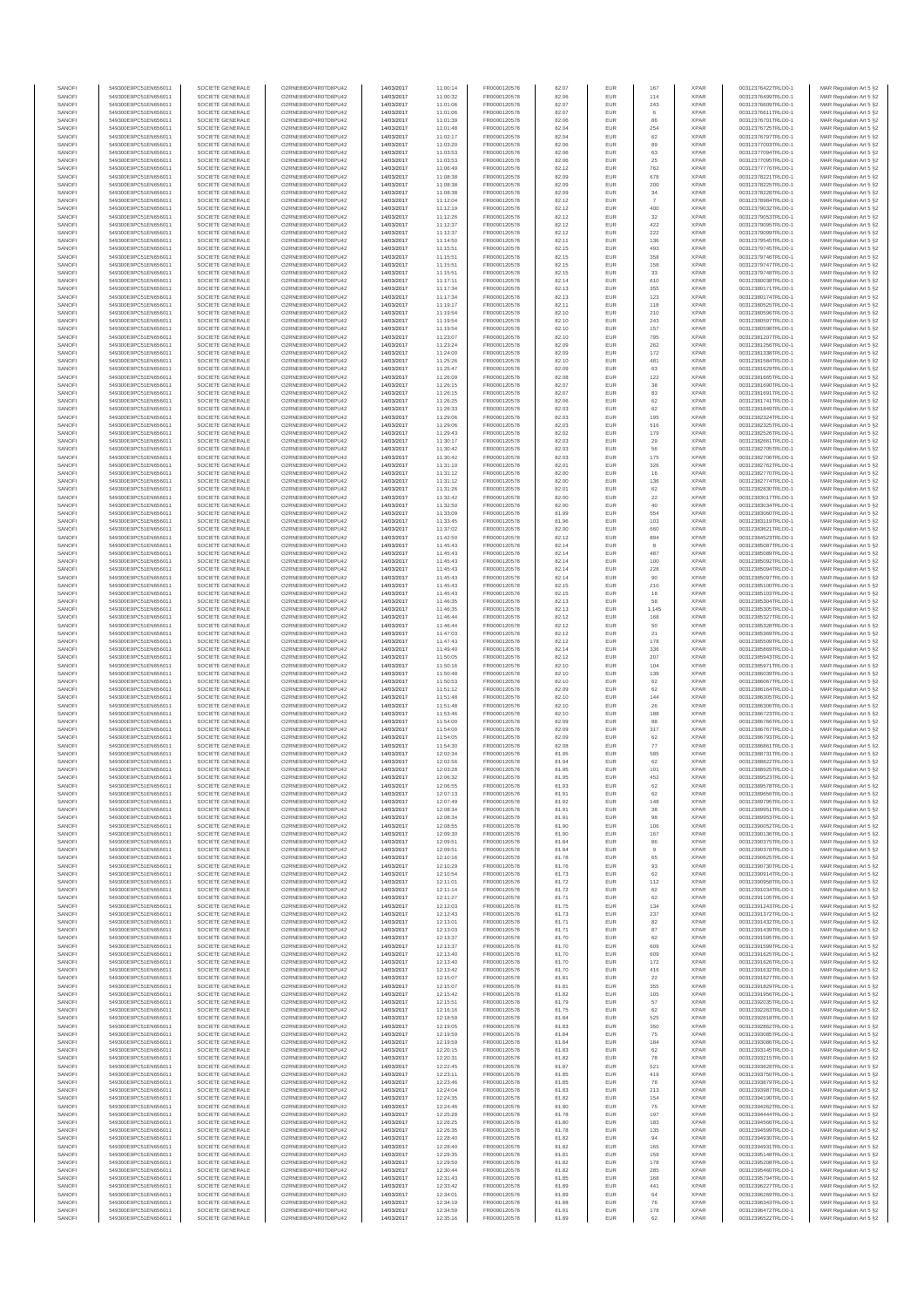| SANOFI           | 549300E9PC51EN656011                         | SOCIETE GENERALE                     | O2RNE8IBXP4R0TD8PU42                         | 14/03/2017               | 12:35:23             | FR0000120578                 | 81.89          | EUR               | 71                   | <b>XPAR</b>                | 00312396543TRLO0-1                       | MAR Regulation Art 5 §2                             |
|------------------|----------------------------------------------|--------------------------------------|----------------------------------------------|--------------------------|----------------------|------------------------------|----------------|-------------------|----------------------|----------------------------|------------------------------------------|-----------------------------------------------------|
| SANOFI<br>SANOFI | 549300E9PC51EN656011<br>549300E9PC51EN656011 | SOCIETE GENERALE<br>SOCIETE GENERALE | O2RNE8IBXP4R0TD8PU42<br>O2RNE8IBXP4R0TD8PU42 | 14/03/2017<br>14/03/2017 | 12:36:00<br>12:36:36 | FR0000120578<br>FR0000120578 | 81.86<br>81.88 | EUR<br>EUR        | 62                   | <b>XPAR</b><br><b>XPAR</b> | 00312396635TRLO0-1<br>00312396768TRLO0-1 | MAR Regulation Art 5 §2                             |
| SANOFI           | 549300E9PC51EN656011                         | SOCIETE GENERALE                     | O2RNE8IBXP4R0TD8PU42                         | 14/03/2017               | 12:38:20             | FR0000120578                 | 81.89          | EUR               | 270<br>50            | <b>XPAR</b>                | 00312397067TRLO0-1                       | MAR Regulation Art 5 §2<br>MAR Regulation Art 5 §2  |
| SANOFI           | 549300E9PC51EN656011                         | SOCIETE GENERALE                     | O2RNE8IBXP4R0TD8PU42                         | 14/03/2017               | 12:39:32             | FR0000120578                 | 81.91          | EUR               | 416                  | <b>XPAR</b>                | 00312397227TRLO0-1                       | MAR Regulation Art 5 §2                             |
| SANOFI           | 549300E9PC51EN656011                         | SOCIETE GENERALE                     | O2RNE8IBXP4R0TD8PU42                         | 14/03/2017               | 12:40:05             | FR0000120578                 | 81.90          | EUR               | 63                   | <b>XPAR</b>                | 00312397331TRLO0-1                       | MAR Regulation Art 5 §2                             |
| SANOFI<br>SANOFI | 549300E9PC51EN656011<br>549300E9PC51EN656011 | SOCIETE GENERALE<br>SOCIETE GENERALE | O2RNE8IBXP4R0TD8PU42<br>O2RNE8IBXP4R0TD8PU42 | 14/03/2017<br>14/03/2017 | 12:40:27<br>12:40:37 | FR0000120578<br>FR0000120578 | 81.90<br>81.90 | EUR<br>EUR        | 49<br>100            | <b>XPAR</b><br><b>XPAR</b> | 00312397381TRLO0-1<br>00312397404TRLO0-1 | MAR Regulation Art 5 §2<br>MAR Regulation Art 5 §2  |
| SANOFI           | 549300E9PC51EN656011                         | SOCIETE GENERALE                     | O2RNE8IBXP4R0TD8PU42                         | 14/03/2017               | 12:42:03             | FR0000120578                 | 81.93          | EUR               | 62                   | <b>XPAR</b>                | 00312397710TRLO0-1                       | MAR Regulation Art 5 §2                             |
| SANOFI           | 549300E9PC51EN656011                         | SOCIETE GENERALE                     | O2RNE8IBXP4R0TD8PU42                         | 14/03/2017               | 12:44:07             | FR0000120578                 | 81.95          | EUR               | 336                  | <b>XPAR</b>                | 00312398190TRLO0-1                       | MAR Regulation Art 5 §2                             |
| SANOFI<br>SANOFI | 549300E9PC51EN656011<br>549300E9PC51EN656011 | SOCIETE GENERALE<br>SOCIETE GENERALE | O2RNE8IBXP4R0TD8PU42<br>O2RNE8IBXP4R0TD8PU42 | 14/03/2017<br>14/03/2017 | 12:44:07<br>12:44:23 | FR0000120578<br>FR0000120578 | 81.95<br>81.94 | EUR<br>EUR        | 216<br>78            | <b>XPAR</b><br><b>XPAR</b> | 00312398191TRLO0-1<br>00312398232TRLO0-1 | MAR Regulation Art 5 §2<br>MAR Regulation Art 5 §2  |
| SANOFI           | 549300E9PC51EN656011                         | SOCIETE GENERALE                     | O2RNE8IBXP4R0TD8PU42                         | 14/03/2017               | 12:44:23             | FR0000120578                 | 81.94          | EUR               | 126                  | <b>XPAR</b>                | 00312398233TRLO0-1                       | MAR Regulation Art 5 §2                             |
| SANOFI           | 549300E9PC51EN656011                         | SOCIETE GENERALE                     | O2RNE8IBXP4R0TD8PU42                         | 14/03/2017               | 12:44:50             | FR0000120578                 | 81.94          | EUR               | 187                  | <b>XPAR</b>                | 00312398383TRLO0-1                       | MAR Regulation Art 5 §2                             |
| SANOFI           | 549300E9PC51EN656011                         | SOCIETE GENERALE                     | O2RNE8IBXP4R0TD8PU42                         | 14/03/2017               | 12:46:27             | FR0000120578                 | 81.94          | EUR               | 16                   | <b>XPAR</b>                | 00312398727TRLO0-1                       | MAR Regulation Art 5 §2                             |
| SANOFI<br>SANOFI | 549300E9PC51EN656011<br>549300E9PC51EN656011 | SOCIETE GENERALE<br>SOCIETE GENERALE | O2RNE8IBXP4R0TD8PU42<br>O2RNE8IBXP4R0TD8PU42 | 14/03/2017<br>14/03/2017 | 12:46:27<br>12:47:13 | FR0000120578<br>FR0000120578 | 81.94<br>81.95 | EUR<br>EUR        | 437<br>89            | <b>XPAR</b><br><b>XPAR</b> | 00312398728TRLO0-1<br>00312398919TRLO0-1 | MAR Regulation Art 5 §2<br>MAR Regulation Art 5 §2  |
| SANOFI           | 549300E9PC51EN656011                         | SOCIETE GENERALE                     | O2RNE8IBXP4R0TD8PU42                         | 14/03/2017               | 12:47:15             | FR0000120578                 | 81.94          | EUR               | 38                   | <b>XPAR</b>                | 00312398937TRLO0-1                       | MAR Regulation Art 5 §2                             |
| SANOFI           | 549300E9PC51EN656011                         | SOCIETE GENERALE                     | O2RNE8IBXP4R0TD8PU42                         | 14/03/2017               | 12:47:40             | FR0000120578                 | 81.94          | EUR               | 175                  | <b>XPAR</b>                | 00312399026TRLO0-1                       | MAR Regulation Art 5 §2                             |
| SANOFI           | 549300E9PC51EN656011                         | SOCIETE GENERALE                     | O2RNE8IBXP4R0TD8PU42                         | 14/03/2017               | 13:41:51             | FR0000120578                 | 82.30          | EUR               | 58                   | <b>XPAR</b>                | 00312413708TRLO0-1                       | MAR Regulation Art 5 §2                             |
| SANOFI<br>SANOFI | 549300E9PC51EN656011<br>549300E9PC51EN656011 | SOCIETE GENERALE<br>SOCIETE GENERALE | O2RNE8IBXP4R0TD8PU42<br>O2RNE8IBXP4R0TD8PU42 | 14/03/2017<br>14/03/2017 | 13:43:58<br>13:44:00 | FR0000120578<br>FR0000120578 | 82.30<br>82.30 | EUR<br>EUR        | 18<br>93             | <b>XPAR</b><br><b>XPAR</b> | 00312414233TRLO0-1<br>00312414254TRLO0-1 | MAR Regulation Art 5 §2<br>MAR Regulation Art 5 §2  |
| SANOFI           | 549300E9PC51EN656011                         | SOCIETE GENERALE                     | O2RNE8IBXP4R0TD8PU42                         | 14/03/2017               | 13:44:00             | FR0000120578                 | 82.30          | EUR               | 233                  | <b>XPAR</b>                | 00312414256TRLO0-1                       | MAR Regulation Art 5 §2                             |
| SANOFI           | 549300E9PC51EN656011                         | SOCIETE GENERALE                     | O2RNE8IBXP4R0TD8PU42                         | 14/03/2017               | 13:45:15             | FR0000120578                 | 82.29          | EUR               | 62                   | <b>XPAR</b>                | 00312414601TRLO0-1                       | MAR Regulation Art 5 §2                             |
| SANOFI<br>SANOFI | 549300E9PC51EN656011<br>549300E9PC51EN656011 | SOCIETE GENERALE<br>SOCIETE GENERALE | O2RNE8IBXP4R0TD8PU42<br>O2RNE8IBXP4R0TD8PU42 | 14/03/2017<br>14/03/2017 | 13:55:03<br>13:55:45 | FR0000120578<br>FR0000120578 | 82.30<br>82.28 | EUR<br>EUR        | 465<br>62            | <b>XPAR</b><br><b>XPAR</b> | 00312417967TRLO0-1<br>00312418209TRLO0-1 | MAR Regulation Art 5 §2<br>MAR Regulation Art 5 §2  |
| SANOFI           | 549300E9PC51EN656011                         | SOCIETE GENERALE                     | O2RNE8IBXP4R0TD8PU42                         | 14/03/2017               | 13:57:07             | FR0000120578                 | 82.25          | EUR               | 64                   | <b>XPAR</b>                | 00312418887TRLO0-1                       | MAR Regulation Art 5 62                             |
| SANOFI           | 549300E9PC51EN656011                         | SOCIETE GENERALE                     | O2RNE8IBXP4R0TD8PU42                         | 14/03/2017               | 14:00:05             | FR0000120578                 | 82.30          | EUR               | 90                   | <b>XPAR</b>                | 00312419895TRLO0-1                       | MAR Regulation Art 5 §2                             |
| SANOFI           | 549300E9PC51EN656011                         | SOCIETE GENERALE                     | O2RNE8IBXP4R0TD8PU42                         | 14/03/2017               | 14:00:18             | FR0000120578                 | 82.28          | EUR               | 62                   | <b>XPAR</b>                | 00312419968TRLO0-1                       | MAR Regulation Art 5 §2                             |
| SANOFI<br>SANOFI | 549300E9PC51EN656011<br>549300E9PC51EN656011 | SOCIETE GENERALE<br>SOCIETE GENERALE | O2RNE8IBXP4R0TD8PU42<br>O2RNE8IBXP4R0TD8PU42 | 14/03/2017<br>14/03/2017 | 14:02:08<br>14:03:24 | FR0000120578<br>FR0000120578 | 82.23<br>82.28 | EUR<br>EUR        | 85<br>127            | <b>XPAR</b><br><b>XPAR</b> | 00312420764TRLO0-1<br>00312421128TRLO0-1 | MAR Regulation Art 5 §2<br>MAR Regulation Art 5 §2  |
| SANOFI           | 549300E9PC51EN656011                         | SOCIETE GENERALE                     | O2RNE8IBXP4R0TD8PU42                         | 14/03/2017               | 14:04:22             | FR0000120578                 | 82.30          | EUR               | 87                   | <b>XPAR</b>                | 00312421398TRLO0-1                       | MAR Regulation Art 5 §2                             |
| SANOFI           | 549300E9PC51EN656011                         | SOCIETE GENERALE                     | O2RNE8IBXP4R0TD8PU42                         | 14/03/2017               | 14:04:59             | FR0000120578                 | 82.21          | EUR               | 62                   | <b>XPAR</b>                | 00312421622TRLO0-1                       | MAR Regulation Art 5 §2                             |
| SANOFI<br>SANOFI | 549300E9PC51EN656011<br>549300E9PC51EN656011 | SOCIETE GENERALE<br>SOCIETE GENERALE | O2RNE8IBXP4R0TD8PU42<br>O2RNE8IBXP4R0TD8PU42 | 14/03/2017<br>14/03/2017 | 14:05:39<br>14:06:25 | FR0000120578<br>FR0000120578 | 82.18<br>82.20 | EUR<br>EUR        | 62<br>62             | <b>XPAR</b><br><b>XPAR</b> | 00312421904TRLO0-1<br>00312422116TRLO0-1 | MAR Regulation Art 5 \$2<br>MAR Regulation Art 5 §2 |
| SANOFI           | 549300E9PC51EN656011                         | SOCIETE GENERALE                     | O2RNE8IBXP4R0TD8PU42                         | 14/03/2017               | 14:06:59             | FR0000120578                 | 82.18          | EUR               | 39                   | <b>XPAR</b>                | 00312422298TRLO0-1                       | MAR Regulation Art 5 §2                             |
| SANOFI           | 549300E9PC51EN656011                         | SOCIETE GENERALE                     | O2RNE8IBXP4R0TD8PU42                         | 14/03/2017               | 14:06:59             | FR0000120578                 | 82.18          | EUR               | $23\,$               | <b>XPAR</b>                | 00312422300TRLO0-1                       | MAR Regulation Art 5 §2                             |
| SANOFI           | 549300E9PC51EN656011                         | SOCIETE GENERALE                     | O2RNE8IBXP4R0TD8PU42                         | 14/03/2017               | 14:07:55             | FR0000120578                 | 82.20          | EUR               | 60                   | <b>XPAR</b>                | 00312422558TRLO0-1<br>00312422752TRLO0-1 | MAR Regulation Art 5 §2                             |
| SANOFI<br>SANOFI | 549300E9PC51EN656011<br>549300E9PC51EN656011 | SOCIETE GENERALE<br>SOCIETE GENERALE | O2RNE8IBXP4R0TD8PU42<br>O2RNE8IBXP4R0TD8PU42 | 14/03/2017<br>14/03/2017 | 14:08:32<br>14:09:10 | FR0000120578<br>FR0000120578 | 82.16<br>82.16 | EUR<br>EUR        | 62<br>87             | <b>XPAR</b><br><b>XPAR</b> | 00312422960TRLO0-1                       | MAR Regulation Art 5 §2<br>MAR Regulation Art 5 §2  |
| SANOFI           | 549300E9PC51EN656011                         | SOCIETE GENERALE                     | O2RNE8IBXP4R0TD8PU42                         | 14/03/2017               | 14:09:54             | FR0000120578                 | 82.20          | EUR               | 42                   | <b>XPAR</b>                | 00312423284TRLO0-1                       | MAR Regulation Art 5 §2                             |
| SANOFI           | 549300E9PC51EN656011                         | SOCIETE GENERALE                     | O2RNE8IBXP4R0TD8PU42                         | 14/03/2017               | 14:10:13             | FR0000120578                 | 82.21          | EUR               | 62                   | <b>XPAR</b>                | 00312423414TRLO0-1                       | MAR Regulation Art 5 §2                             |
| SANOFI<br>SANOFI | 549300E9PC51EN656011<br>549300E9PC51EN656011 | SOCIETE GENERALE<br>SOCIETE GENERALE | O2RNE8IBXP4R0TD8PU42<br>O2RNE8IBXP4R0TD8PU42 | 14/03/2017<br>14/03/2017 | 14:10:45<br>14:12:06 | FR0000120578<br>FR0000120578 | 82.21<br>82.23 | EUR<br>EUR        | 67<br>150            | <b>XPAR</b><br><b>XPAR</b> | 00312423638TRLO0-1<br>00312424029TRLO0-1 | MAR Regulation Art 5 §2<br>MAR Regulation Art 5 §2  |
| SANOFI           | 549300E9PC51EN656011                         | SOCIETE GENERALE                     | O2RNE8IBXP4R0TD8PU42                         | 14/03/2017               | 14:13:04             | FR0000120578                 | 82.24          | EUR               | 66                   | <b>XPAR</b>                | 00312424309TRLO0-1                       | MAR Regulation Art 5 §2                             |
| SANOFI           | 549300E9PC51EN656011                         | SOCIETE GENERALE                     | O2RNE8IBXP4R0TD8PU42                         | 14/03/2017               | 14:13:37             | FR0000120578                 | 82.20          | EUR               | $71\,$               | <b>XPAR</b>                | 00312424566TRLO0-1                       | MAR Regulation Art 5 §2                             |
| SANOFI<br>SANOFI | 549300E9PC51EN656011                         | SOCIETE GENERALE                     | O2RNE8IBXP4R0TD8PU42<br>O2RNE8IBXP4R0TD8PU42 | 14/03/2017               | 14:14:00             | FR0000120578                 | 82.18          | EUR               | 62                   | <b>XPAR</b><br><b>XPAR</b> | 00312424695TRLO0-1<br>00312425160TRLO0-1 | MAR Regulation Art 5 §2                             |
| SANOFI           | 549300E9PC51EN656011<br>549300E9PC51EN656011 | SOCIETE GENERALE<br>SOCIETE GENERALE | O2RNE8IBXP4R0TD8PU42                         | 14/03/2017<br>14/03/2017 | 14:15:09<br>14:15:31 | FR0000120578<br>FR0000120578 | 82.22<br>82.25 | EUR<br>EUR        | ${\bf 76}$<br>77     | <b>XPAR</b>                | 00312425361TRLO0-1                       | MAR Regulation Art 5 §2<br>MAR Regulation Art 5 §2  |
| SANOFI           | 549300E9PC51EN656011                         | SOCIETE GENERALE                     | O2RNE8IBXP4R0TD8PLI42                        | 14/03/2017               | 14:16:10             | FR0000120578                 | 82.16          | EUR               | 70                   | <b>XPAR</b>                | 00312425638TRLO0-1                       | MAR Regulation Art 5 §2                             |
| SANOFI           | 549300E9PC51EN656011                         | SOCIETE GENERALE                     | O2RNE8IBXP4R0TD8PU42                         | 14/03/2017               | 14:16:23             | FR0000120578                 | 82.13          | EUR               | 57                   | <b>XPAR</b>                | 00312425697TRLO0-1                       | MAR Regulation Art 5 §2                             |
| SANOFI<br>SANOFI | 549300E9PC51EN656011<br>549300E9PC51EN656011 | SOCIETE GENERALE<br>SOCIETE GENERALE | O2RNE8IBXP4R0TD8PU42<br>O2RNE8IBXP4R0TD8PU42 | 14/03/2017<br>14/03/2017 | 14:17:28<br>14:17:34 | FR0000120578<br>FR0000120578 | 82.12<br>82.11 | EUR<br>EUR        | 106<br>106           | <b>XPAR</b><br><b>XPAR</b> | 00312426055TRLO0-1<br>00312426074TRLO0-1 | MAR Regulation Art 5 §2<br>MAR Regulation Art 5 §2  |
| SANOFI           | 549300E9PC51EN656011                         | SOCIETE GENERALE                     | O2RNE8IBXP4R0TD8PU42                         | 14/03/2017               | 14:17:58             | FR0000120578                 | 82.08          | EUR               | 62                   | <b>XPAR</b>                | 00312426218TRLO0-1                       | MAR Regulation Art 5 §2                             |
| SANOFI           | 549300E9PC51EN656011                         | SOCIETE GENERALE                     | O2RNE8IBXP4R0TD8PU42                         | 14/03/2017               | 14:18:39             | FR0000120578                 | 82.08          | EUR               | 68                   | <b>XPAR</b>                | 00312426488TRLO0-1                       | MAR Regulation Art 5 §2                             |
| SANOFI           | 549300E9PC51EN656011                         | SOCIETE GENERALE                     | O2RNE8IBXP4R0TD8PU42                         | 14/03/2017               | 14:18:42             | FR0000120578                 | 82.06          | EUR               | 75                   | <b>XPAR</b>                | 00312426515TRLO0-1                       | MAR Regulation Art 5 §2                             |
| SANOFI<br>SANOFI | 549300E9PC51EN656011<br>549300E9PC51EN656011 | SOCIETE GENERALE<br>SOCIETE GENERALE | O2RNE8IBXP4R0TD8PU42<br>O2RNE8IBXP4R0TD8PU42 | 14/03/2017<br>14/03/2017 | 14:19:06<br>14:19:10 | FR0000120578<br>FR0000120578 | 82.01<br>82.01 | EUR<br>EUR        | 40<br>$22\,$         | <b>XPAR</b><br><b>XPAR</b> | 00312426779TRLO0-1<br>00312426847TRLO0-1 | MAR Regulation Art 5 §2<br>MAR Regulation Art 5 §2  |
| SANOFI           | 549300E9PC51EN656011                         | SOCIETE GENERALE                     | O2RNE8IBXP4R0TD8PU42                         | 14/03/2017               | 14:19:36             | FR0000120578                 | 82.00          | EUR               | 77                   | <b>XPAR</b>                | 00312427022TRLO0-1                       | MAR Regulation Art 5 §2                             |
| SANOFI           | 549300E9PC51EN656011                         | SOCIETE GENERALE                     | O2RNE8IBXP4R0TD8PU42                         | 14/03/2017               | 14:19:53             | FR0000120578                 | 82.02          | EUR               | 62                   | <b>XPAR</b>                | 00312427154TRLO0-1                       | MAR Regulation Art 5 §2                             |
| SANOFI           | 549300E9PC51EN656011                         | SOCIETE GENERALE                     | O2RNE8IBXP4R0TD8PU42                         | 14/03/2017               | 14:21:27             | FR0000120578                 | 82.06          | EUR               | 397                  | <b>XPAR</b>                | 00312427756TRLO0-1                       | MAR Regulation Art 5 §2                             |
| SANOFI<br>SANOFI | 549300E9PC51EN656011<br>549300E9PC51EN656011 | SOCIETE GENERALE<br>SOCIETE GENERALE | O2RNE8IBXP4R0TD8PU42<br>O2RNE8IBXP4R0TD8PU42 | 14/03/2017<br>14/03/2017 | 14:21:46<br>14:24:22 | FR0000120578<br>FR0000120578 | 82.05<br>82.16 | EUR<br>EUR        | 147<br>439           | <b>XPAR</b><br><b>XPAR</b> | 00312427885TRLO0-1<br>00312428824TRLO0-1 | MAR Regulation Art 5 §2<br>MAR Regulation Art 5 §2  |
| SANOFI           | 549300E9PC51EN656011                         | SOCIETE GENERALE                     | O2RNE8IBXP4R0TD8PU42                         | 14/03/2017               | 14:24:49             | FR0000120578                 | 82.15          | EUR               | 15                   | <b>XPAR</b>                | 00312429012TRLO0-1                       | MAR Regulation Art 5 §2                             |
| SANOFI           | 549300E9PC51EN656011                         | SOCIETE GENERALE                     | O2RNE8IBXP4R0TD8PU42                         | 14/03/2017               | 14:24:49             | FR0000120578                 | 82.15          | EUR               | 118                  | <b>XPAR</b>                | 00312429016TRLO0-1                       | MAR Regulation Art 5 §2                             |
| SANOFI<br>SANOFI | 549300E9PC51EN656011<br>549300E9PC51EN656011 | SOCIETE GENERALE<br>SOCIETE GENERALE | O2RNE8IBXP4R0TD8PU42<br>O2RNE8IBXP4R0TD8PU42 | 14/03/2017<br>14/03/2017 | 14:24:49<br>14:25:17 | FR0000120578<br>FR0000120578 | 82.15<br>82.14 | EUR<br>EUR        | -7<br>62             | <b>XPAR</b><br><b>XPAR</b> | 00312429018TRLO0-1<br>00312429141TRLO0-1 | MAR Regulation Art 5 §2                             |
| SANOFI           | 549300E9PC51EN656011                         | SOCIETE GENERALE                     | O2RNE8IBXP4R0TD8PU42                         | 14/03/2017               | 14:25:17             | FR0000120578                 | 82.13          | EUR               | 181                  | <b>XPAR</b>                | 00312429153TRLO0-1                       | MAR Regulation Art 5 §2<br>MAR Regulation Art 5 §2  |
| SANOFI           | 549300E9PC51EN656011                         | SOCIETE GENERALE                     | O2RNE8IBXP4R0TD8PU42                         | 14/03/2017               | 14:25:50             | FR0000120578                 | 82.15          | EUR               | 140                  | <b>XPAR</b>                | 00312429292TRLO0-1                       | MAR Regulation Art 5 §2                             |
| SANOFI           | 549300E9PC51EN656011                         | SOCIETE GENERALE                     | O2RNE8IBXP4R0TD8PU42                         | 14/03/2017               | 14:25:50             | FR0000120578                 | 82.15          | EUR               | 122                  | <b>XPAR</b>                | 00312429293TRLO0-1                       | MAR Regulation Art 5 §2                             |
| SANOFI<br>SANOFI | 549300E9PC51EN656011<br>549300E9PC51EN656011 | SOCIETE GENERALE<br>SOCIETE GENERALE | O2RNE8IBXP4R0TD8PU42<br>O2RNE8IBXP4R0TD8PU42 | 14/03/2017<br>14/03/2017 | 14:26:35<br>14:26:35 | FR0000120578<br>FR0000120578 | 82.14<br>82.14 | EUR<br>EUR        | 95<br>19             | <b>XPAR</b><br><b>XPAR</b> | 00312429463TRLO0-1<br>00312429465TRLO0-1 | MAR Regulation Art 5 §2<br>MAR Regulation Art 5 §2  |
| SANOFI           | 549300E9PC51EN656011                         | SOCIETE GENERALE                     | O2RNE8IBXP4R0TD8PU42                         | 14/03/2017               | 14:26:59             | FR0000120578                 | 82.15          | EUR               | 355                  | <b>XPAR</b>                | 00312429639TRLO0-1                       | MAR Regulation Art 5 §2                             |
| SANOFI           | 549300E9PC51EN656011                         | SOCIETE GENERALE                     | O2RNE8IBXP4R0TD8PU42                         | 14/03/2017               | 14:27:11             | FR0000120578                 | 82.14          | EUR               | 111                  | <b>XPAR</b>                | 00312429690TRLO0-1                       | MAR Regulation Art 5 §2                             |
| SANOFI           | 549300E9PC51EN656011                         | SOCIETE GENERALE                     | O2RNE8IBXP4R0TD8PU42                         | 14/03/2017               | 14:27:23             | FR0000120578                 | 82.12          | EUR               | 39                   | <b>XPAR</b>                | 00312429795TRLO0-1                       | MAR Regulation Art 5 §2                             |
| SANOFI<br>SANOFI | 549300E9PC51EN656011<br>549300E9PC51EN656011 | SOCIETE GENERALE<br>SOCIETE GENERALE | O2RNE8IBXP4R0TD8PU42<br>O2RNE8IBXP4R0TD8PU42 | 14/03/2017<br>14/03/2017 | 14:27:49<br>14:27:50 | FR0000120578<br>FR0000120578 | 82.12<br>82.12 | EUR<br>EUR        | 56<br>289            | <b>XPAR</b><br><b>XPAR</b> | 00312429895TRLO0-1<br>00312429898TRLO0-1 | MAR Regulation Art 5 §2<br>MAR Regulation Art 5 §2  |
| SANOFI           | 549300E9PC51EN656011                         | SOCIETE GENERALE                     | O2RNE8IBXP4R0TD8PU42                         | 14/03/2017               | 14:28:01             | FR0000120578                 | 82.11          | EUR               | 85                   | <b>XPAR</b>                | 00312429978TRLO0-1                       | MAR Regulation Art 5 §2                             |
| SANOFI           | 549300E9PC51EN656011                         | SOCIETE GENERALE                     | O2RNE8IBXP4R0TD8PU42                         | 14/03/2017               | 14:28:34             | FR0000120578                 | 82.07          | EUR               | $41\,$               | <b>XPAR</b>                | 00312430206TRLO0-1                       | MAR Regulation Art 5 §2                             |
| SANOFI           | 549300E9PC51EN656011                         | SOCIETE GENERALE                     | O2RNE8IBXP4R0TD8PU42                         | 14/03/2017               | 14:28:43             | FR0000120578                 | 82.07          | EUR               | 21                   | <b>XPAR</b>                | 00312430248TRLO0-1                       | MAR Regulation Art 5 §2                             |
| SANOFI<br>SANOFI | 549300E9PC51EN656011<br>549300E9PC51EN656011 | SOCIETE GENERALE<br>SOCIETE GENERALE | O2RNE8IBXP4R0TD8PU42<br>O2RNE8IBXP4R0TD8PU42 | 14/03/2017<br>14/03/2017 | 14:29:09<br>14:29:23 | FR0000120578<br>FR0000120578 | 82.06<br>82.04 | EUR<br>EUR        | 474<br>26            | <b>XPAR</b><br><b>XPAR</b> | 00312430459TRLO0-1<br>00312430514TRLO0-1 | MAR Regulation Art 5 §2<br>MAR Regulation Art 5 §2  |
| SANOFI           | 549300E9PC51EN656011                         | SOCIETE GENERALE                     | O2RNE8IBXP4R0TD8PU42                         | 14/03/2017               | 14:29:25             | FR0000120578                 | 82.04          | EUR               | 109                  | <b>XPAR</b>                | 00312430521TRLO0-1                       | MAR Regulation Art 5 §2                             |
| SANOFI           | 549300E9PC51EN656011                         | SOCIETE GENERALE                     | O2RNE8IBXP4R0TD8PU42                         | 14/03/2017               | 14:29:39             | FR0000120578                 | 82.03          | EUR               | 62                   | <b>XPAR</b>                | 00312430582TRLO0-1                       | MAR Regulation Art 5 \$2                            |
| SANOFI<br>SANOFI | 549300E9PC51EN656011<br>549300E9PC51EN656011 | SOCIETE GENERALE<br>SOCIETE GENERALE | O2RNE8IBXP4R0TD8PU42<br>O2RNE8IBXP4R0TD8PU42 | 14/03/2017<br>14/03/2017 | 14:29:53<br>14:30:00 | FR0000120578<br>FR0000120578 | 82.03<br>82.03 | EUR<br><b>EUR</b> | 62<br>117            | <b>XPAR</b><br><b>XPAR</b> | 00312430678TRLO0-1<br>00312430741TRLO0-1 | MAR Regulation Art 5 §2<br>MAR Regulation Art 5 §2  |
| SANOFI           | 549300E9PC51EN656011                         | SOCIETE GENERALE                     | O2RNE8IBXP4R0TD8PU42                         | 14/03/2017               | 14:30:07             | FR0000120578                 | 82.03          | EUR               | 126                  | <b>XPAR</b>                | 00312430806TRLO0-1                       | MAR Regulation Art 5 §2                             |
| SANOFI           | 549300E9PC51EN656011                         | SOCIETE GENERALE                     | O2RNE8IBXP4R0TD8PU42                         | 14/03/2017               | 14:30:11             | FR0000120578                 | 82.02          | EUR               | 62                   | <b>XPAR</b>                | 00312430920TRLO0-1                       | MAR Regulation Art 5 §2                             |
| SANOFI           | 549300E9PC51EN656011                         | SOCIETE GENERALE                     | O2RNE8IBXP4R0TD8PU42                         | 14/03/2017               | 14:30:19             | FR0000120578                 | 82.00          | EUR               | 102                  | <b>XPAR</b>                | 00312431135TRLO0-1                       | MAR Regulation Art 5 §2                             |
| SANOFI<br>SANOFI | 549300E9PC51EN656011<br>549300E9PC51EN656011 | SOCIETE GENERALE<br>SOCIETE GENERALE | O2RNE8IBXP4R0TD8PU42<br>O2RNE8IBXP4R0TD8PU42 | 14/03/2017<br>14/03/2017 | 14:30:22<br>14:30:58 | FR0000120578<br>FR0000120578 | 81.98<br>81.98 | EUR<br>EUR        | 62<br>49             | <b>XPAR</b><br><b>XPAR</b> | 00312431194TRLO0-1<br>00312431459TRLO0-1 | MAR Regulation Art 5 §2<br>MAR Regulation Art 5 §2  |
| SANOFI           | 549300E9PC51EN656011                         | SOCIETE GENERALE                     | O2RNE8IBXP4R0TD8PU42                         | 14/03/2017               | 14:31:43             | FR0000120578                 | 82.03          | EUR               | 470                  | <b>XPAR</b>                | 00312431803TRLO0-1                       | MAR Regulation Art 5 §2                             |
| SANOFI           | 549300E9PC51EN656011                         | SOCIETE GENERALE                     | O2RNE8IBXP4R0TD8PU42                         | 14/03/2017               | 14:31:54             | FR0000120578                 | 82.02          | EUR               | 562                  | <b>XPAR</b>                | 00312431855TRLO0-1                       | MAR Regulation Art 5 §2                             |
| SANOFI<br>SANOFI | 549300E9PC51EN656011<br>549300E9PC51EN656011 | SOCIETE GENERALE<br>SOCIETE GENERALE | O2RNE8IBXP4R0TD8PU42<br>O2RNE8IBXP4R0TD8PU42 | 14/03/2017<br>14/03/2017 | 14:32:16<br>14:32:25 | FR0000120578<br>FR0000120578 | 81.99<br>81.98 | EUR<br>EUR        | 67<br>55             | <b>XPAR</b><br><b>XPAR</b> | 00312431980TRLO0-1<br>00312432035TRLO0-1 | MAR Regulation Art 5 §2<br>MAR Regulation Art 5 \$2 |
| SANOFI           | 549300E9PC51EN656011                         | SOCIETE GENERALE                     | O2RNE8IBXP4R0TD8PU42                         | 14/03/2017               | 14:32:32             | FR0000120578                 | 81.98          | EUR               | 51                   | <b>XPAR</b>                | 00312432069TRLO0-1                       | MAR Regulation Art 5 §2                             |
| SANOFI           | 549300E9PC51EN656011                         | SOCIETE GENERALE                     | O2RNE8IBXP4R0TD8PU42                         | 14/03/2017               | 14:32:46             | FR0000120578                 | 82.01          | EUR               | 355                  | <b>XPAR</b>                | 00312432142TRLO0-1                       | MAR Regulation Art 5 §2                             |
| SANOFI<br>SANOFI | 549300E9PC51EN656011<br>549300E9PC51EN656011 | SOCIETE GENERALE<br>SOCIETE GENERALE | O2RNE8IBXP4R0TD8PU42<br>O2RNE8IBXP4R0TD8PU42 | 14/03/2017<br>14/03/2017 | 14:33:18<br>14:33:35 | FR0000120578<br>FR0000120578 | 81.99<br>81.98 | EUR<br>EUR        | 457<br>192           | <b>XPAR</b><br><b>XPAR</b> | 00312432355TRLO0-1<br>00312432439TRLO0-1 | MAR Regulation Art 5 §2<br>MAR Regulation Art 5 §2  |
| SANOFI           | 549300E9PC51EN656011                         | SOCIETE GENERALE                     | O2RNE8IBXP4R0TD8PU42                         | 14/03/2017               | 14:34:49             | FR0000120578                 | 82.03          | EUR               | 568                  | <b>XPAR</b>                | 00312433012TRLO0-1                       | MAR Regulation Art 5 §2                             |
| SANOFI           | 549300E9PC51EN656011                         | SOCIETE GENERALE                     | O2RNE8IBXP4R0TD8PU42                         | 14/03/2017               | 14:35:12             | FR0000120578                 | 82.04          | EUR               | 189                  | <b>XPAR</b>                | 00312433139TRLO0-1                       | MAR Regulation Art 5 §2                             |
| SANOFI<br>SANOFI | 549300E9PC51EN656011<br>549300E9PC51EN656011 | SOCIETE GENERALE<br>SOCIETE GENERALE | O2RNE8IBXP4R0TD8PU42<br>O2RNE8IBXP4R0TD8PU42 | 14/03/2017<br>14/03/2017 | 14:35:21<br>14:35:36 | FR0000120578<br>FR0000120578 | 82.06<br>82.07 | EUR<br>EUR        | 256<br>575           | <b>XPAR</b><br><b>XPAR</b> | 00312433249TRLO0-1<br>00312433337TRLO0-1 | MAR Regulation Art 5 §2<br>MAR Regulation Art 5 §2  |
| SANOFI           | 549300E9PC51EN656011                         | SOCIETE GENERALE                     | O2RNE8IBXP4R0TD8PU42                         | 14/03/2017               | 14:35:48             | FR0000120578                 | 82.05          | EUR               | 507                  | <b>XPAR</b>                | 00312433405TRLO0-1                       | MAR Regulation Art 5 §2                             |
| SANOFI           | 549300E9PC51EN656011                         | SOCIETE GENERALE                     | O2RNE8IBXP4R0TD8PU42                         | 14/03/2017               | 14:36:00             | FR0000120578                 | 82.04          | EUR               | 403                  | <b>XPAR</b>                | 00312433461TRLO0-1                       | MAR Regulation Art 5 §2                             |
| SANOFI<br>SANOFI | 549300E9PC51EN656011<br>549300E9PC51EN656011 | SOCIETE GENERALE<br>SOCIETE GENERALE | O2RNE8IBXP4R0TD8PU42<br>O2RNE8IBXP4R0TD8PU42 | 14/03/2017<br>14/03/2017 | 14:36:19<br>14:37:29 | FR0000120578<br>FR0000120578 | 82.03<br>82.02 | EUR<br>EUR        | 192<br>387           | <b>XPAR</b><br><b>XPAR</b> | 00312433595TRLO0-1<br>00312433962TRLO0-1 | MAR Regulation Art 5 §2                             |
| SANOFI           | 549300E9PC51EN656011                         | SOCIETE GENERALE                     | O2RNE8IBXP4R0TD8PU42                         | 14/03/2017               | 14:38:47             | FR0000120578                 | 82.06          | EUR               | 522                  | <b>XPAR</b>                | 00312434633TRLO0-1                       | MAR Regulation Art 5 §2<br>MAR Regulation Art 5 §2  |
| SANOFI           | 549300E9PC51EN656011                         | SOCIETE GENERALE                     | O2RNE8IBXP4R0TD8PU42                         | 14/03/2017               | 14:38:59             | FR0000120578                 | 82.06          | EUR               | 567                  | <b>XPAR</b>                | 00312434765TRLO0-1                       | MAR Regulation Art 5 §2                             |
| SANOFI           | 549300E9PC51EN656011                         | SOCIETE GENERALE                     | O2RNE8IBXP4R0TD8PU42                         | 14/03/2017               | 14:38:59             | FR0000120578                 | 82.06          | EUR               | 87                   | <b>XPAR</b>                | 00312434776TRLO0-1                       | MAR Regulation Art 5 §2                             |
| SANOFI<br>SANOFI | 549300E9PC51EN656011<br>549300E9PC51EN656011 | SOCIETE GENERALE<br>SOCIETE GENERALE | O2RNE8IBXP4R0TD8PU42<br>O2RNE8IBXP4R0TD8PU42 | 14/03/2017<br>14/03/2017 | 14:39:11<br>14:39:28 | FR0000120578<br>FR0000120578 | 82.06<br>82.07 | EUR<br>EUR        | 349<br>634           | <b>XPAR</b><br><b>XPAR</b> | 00312434892TRLO0-1<br>00312435004TRLO0-1 | MAR Regulation Art 5 §2<br>MAR Regulation Art 5 §2  |
| SANOFI           | 549300E9PC51EN656011                         | SOCIETE GENERALE                     | O2RNE8IBXP4R0TD8PU42                         | 14/03/2017               | 14:39:32             | FR0000120578                 | 82.06          | EUR               | 345                  | <b>XPAR</b>                | 00312435019TRLO0-1                       | MAR Regulation Art 5 §2                             |
| SANOFI           | 549300E9PC51EN656011                         | SOCIETE GENERALE                     | O2RNE8IBXP4R0TD8PU42                         | 14/03/2017               | 14:40:03             | FR0000120578                 | 82.05          | EUR               | 66                   | <b>XPAR</b>                | 00312435174TRLO0-1                       | MAR Regulation Art 5 §2                             |
| SANOFI           | 549300E9PC51EN656011                         | SOCIETE GENERALE                     | O2RNE8IBXP4R0TD8PU42                         | 14/03/2017               | 14:40:08             | FR0000120578                 | 82.05          | EUR               | 255                  | <b>XPAR</b>                | 00312435207TRLO0-1                       | MAR Regulation Art 5 §2                             |
| SANOFI<br>SANOFI | 549300E9PC51EN656011<br>549300E9PC51EN656011 | SOCIETE GENERALE<br>SOCIETE GENERALE | O2RNE8IBXP4R0TD8PU42<br>O2RNE8IBXP4R0TD8PU42 | 14/03/2017<br>14/03/2017 | 14:40:28<br>14:40:32 | FR0000120578<br>FR0000120578 | 82.04<br>82.03 | EUR<br>EUR        | 76<br>184            | <b>XPAR</b><br><b>XPAR</b> | 00312435382TRLO0-1<br>00312435413TRLO0-1 | MAR Regulation Art 5 §2<br>MAR Regulation Art 5 §2  |
| SANOFI           | 549300E9PC51EN656011                         | SOCIETE GENERALE                     | O2RNE8IBXP4R0TD8PU42                         | 14/03/2017               | 14:40:47             | FR0000120578                 | 82.03          | EUR               | 76                   | <b>XPAR</b>                | 00312435518TRLO0-1                       | MAR Regulation Art 5 §2                             |
| SANOFI           | 549300E9PC51EN656011                         | SOCIETE GENERALE                     | O2RNE8IBXP4R0TD8PU42                         | 14/03/2017               | 14:40:47             | FR0000120578                 | 82.03          | EUR               | 56                   | <b>XPAR</b>                | 00312435521TRLO0-1                       | MAR Regulation Art 5 §2                             |
| SANOFI<br>SANOFI | 549300E9PC51EN656011<br>549300E9PC51EN656011 | SOCIETE GENERALE<br>SOCIETE GENERALE | O2RNE8IBXP4R0TD8PU42<br>O2RNE8IBXP4R0TD8PU42 | 14/03/2017<br>14/03/2017 | 14:41:32<br>14:41:33 | FR0000120578<br>FR0000120578 | 82.00<br>82.00 | EUR<br>EUR        | 63<br>208            | <b>XPAR</b><br><b>XPAR</b> | 00312435757TRLO0-1<br>00312435779TRLO0-1 | MAR Regulation Art 5 §2<br>MAR Regulation Art 5 §2  |
| SANOFI           | 549300E9PC51EN656011                         | SOCIETE GENERALE                     | O2RNE8IBXP4R0TD8PU42                         | 14/03/2017               | 14:41:53             | FR0000120578                 | 81.99          | EUR               | 63                   | <b>XPAR</b>                | 00312435870TRLO0-1                       | MAR Regulation Art 5 §2                             |
| SANOFI           | 549300E9PC51EN656011                         | SOCIETE GENERALE                     | O2RNE8IBXP4R0TD8PU42                         | 14/03/2017               | 14:42:12             | FR0000120578                 | 82.00          | EUR               | 274                  | <b>XPAR</b>                | 00312436017TRLO0-1                       | MAR Regulation Art 5 §2                             |
| SANOFI           | 549300E9PC51EN656011                         | SOCIETE GENERALE                     | O2RNE8IBXP4R0TD8PU42                         | 14/03/2017               | 14:42:16             | FR0000120578                 | 81.99          | EUR               | 81                   | <b>XPAR</b>                | 00312436047TRLO0-1                       | MAR Regulation Art 5 §2                             |
| SANOFI<br>SANOFI | 549300E9PC51EN656011<br>549300E9PC51EN656011 | SOCIETE GENERALE<br>SOCIETE GENERALE | O2RNE8IBXP4R0TD8PU42<br>O2RNE8IBXP4R0TD8PU42 | 14/03/2017<br>14/03/2017 | 14:42:33<br>14:43:57 | FR0000120578<br>FR0000120578 | 82.01<br>82.03 | EUR<br>EUR        | 87<br>544            | <b>XPAR</b><br><b>XPAR</b> | 00312436268TRLO0-1<br>00312436807TRLO0-1 | MAR Regulation Art 5 §2<br>MAR Regulation Art 5 §2  |
| SANOFI           | 549300E9PC51EN656011                         | SOCIETE GENERALE                     | O2RNE8IBXP4R0TD8PU42                         | 14/03/2017               | 14:44:30             | FR0000120578                 | 82.01          | EUR               | 393                  | <b>XPAR</b>                | 00312437077TRLO0-1                       | MAR Regulation Art 5 §2                             |
| SANOFI           | 549300E9PC51EN656011                         | SOCIETE GENERALE                     | O2RNE8IBXP4R0TD8PU42                         | 14/03/2017               | 14:45:03             | FR0000120578                 | 82.01          | EUR               | 64                   | <b>XPAR</b>                | 00312437309TRLO0-1                       | MAR Regulation Art 5 §2                             |
| SANOFI<br>SANOFI | 549300E9PC51EN656011<br>549300E9PC51EN656011 | SOCIETE GENERALE<br>SOCIETE GENERALE | O2RNE8IBXP4R0TD8PU42<br>O2RNE8IBXP4R0TD8PU42 | 14/03/2017<br>14/03/2017 | 14:45:23<br>14:45:42 | FR0000120578<br>FR0000120578 | 82.00<br>82.02 | EUR<br>EUR        | $\overline{4}$<br>12 | <b>XPAR</b><br><b>XPAR</b> | 00312437513TRLO0-1<br>00312437681TRLO0-1 | MAR Regulation Art 5 §2<br>MAR Regulation Art 5 §2  |
| SANOFI           | 549300E9PC51EN656011                         | SOCIETE GENERALE                     | O2RNE8IBXP4R0TD8PU42                         | 14/03/2017               | 14:45:42             | FR0000120578                 | 82.02          | EUR               | 100                  | <b>XPAR</b>                | 00312437682TRLO0-1                       | MAR Regulation Art 5 §2                             |
| SANOFI           | 549300E9PC51EN656011                         | SOCIETE GENERALE                     | O2RNE8IBXP4R0TD8PU42                         | 14/03/2017               | 14:45:52             | FR0000120578                 | 82.02          | EUR               | 489                  | <b>XPAR</b>                | 00312437753TRLO0-1                       | MAR Regulation Art 5 §2                             |
| SANOFI<br>SANOFI | 549300E9PC51EN656011<br>549300E9PC51EN656011 | SOCIETE GENERALE<br>SOCIETE GENERALE | O2RNE8IBXP4R0TD8PU42<br>O2RNE8IBXP4R0TD8PU42 | 14/03/2017<br>14/03/2017 | 14:47:07<br>14:47:07 | FR0000120578<br>FR0000120578 | 82.02<br>82.02 | EUR<br>EUR        | 250<br>189           | <b>XPAR</b><br><b>XPAR</b> | 00312438230TRLO0-1<br>00312438232TRLO0-1 | MAR Regulation Art 5 §2                             |
| SANOFI           | 549300E9PC51EN656011                         | SOCIETE GENERALE                     | O2RNE8IBXP4R0TD8PU42                         | 14/03/2017               | 14:47:49             | FR0000120578                 | 82.01          | EUR               | 619                  | <b>XPAR</b>                | 00312438440TRLO0-1                       | MAR Regulation Art 5 §2<br>MAR Regulation Art 5 §2  |
| SANOFI           | 549300E9PC51EN656011                         | SOCIETE GENERALE                     | O2RNE8IBXP4R0TD8PU42                         | 14/03/2017               | 14:47:49             | FR0000120578                 | 82.01          | EUR               | 75                   | <b>XPAR</b>                | 00312438441TRLO0-1                       | MAR Regulation Art 5 §2                             |
| SANOFI           | 549300E9PC51EN656011                         | SOCIETE GENERALE                     | O2RNE8IBXP4R0TD8PU42                         | 14/03/2017               | 14:48:17             | FR0000120578                 | 82.03          | EUR               | 645                  | <b>XPAR</b>                | 00312438688TRLO0-1                       | MAR Regulation Art 5 §2                             |
| SANOFI<br>SANOFI | 549300E9PC51EN656011<br>549300E9PC51EN656011 | SOCIETE GENERALE<br>SOCIETE GENERALE | O2RNE8IBXP4R0TD8PU42<br>O2RNE8IBXP4R0TD8PU42 | 14/03/2017<br>14/03/2017 | 14:48:49<br>14:49:00 | FR0000120578<br>FR0000120578 | 82.01<br>82.01 | EUR<br>EUR        | 250<br>144           | <b>XPAR</b><br><b>XPAR</b> | 00312438977TRLO0-1<br>00312439088TRLO0-1 | MAR Regulation Art 5 §2<br>MAR Regulation Art 5 §2  |
| SANOFI           | 549300E9PC51EN656011                         | SOCIETE GENERALE                     | O2RNE8IBXP4R0TD8PU42                         | 14/03/2017               | 14:49:32             | FR0000120578                 | 82.03          | EUR               | 461                  | <b>XPAR</b>                | 00312439326TRLO0-1                       | MAR Regulation Art 5 §2                             |
| SANOFI           | 549300E9PC51EN656011                         | SOCIETE GENERALE                     | O2RNE8IBXP4R0TD8PU42                         | 14/03/2017               | 14:49:32             | FR0000120578                 | 82.03          | EUR               | 240                  | <b>XPAR</b>                | 00312439328TRLO0-1                       | MAR Regulation Art 5 §2                             |
| SANOFI           | 549300E9PC51EN656011                         | SOCIETE GENERALE                     | O2RNE8IBXP4R0TD8PU42                         | 14/03/2017               | 14:49:40             | FR0000120578                 | 82.01          | EUR               | 106                  | <b>XPAR</b>                | 00312439364TRLO0-1                       | MAR Regulation Art 5 §2                             |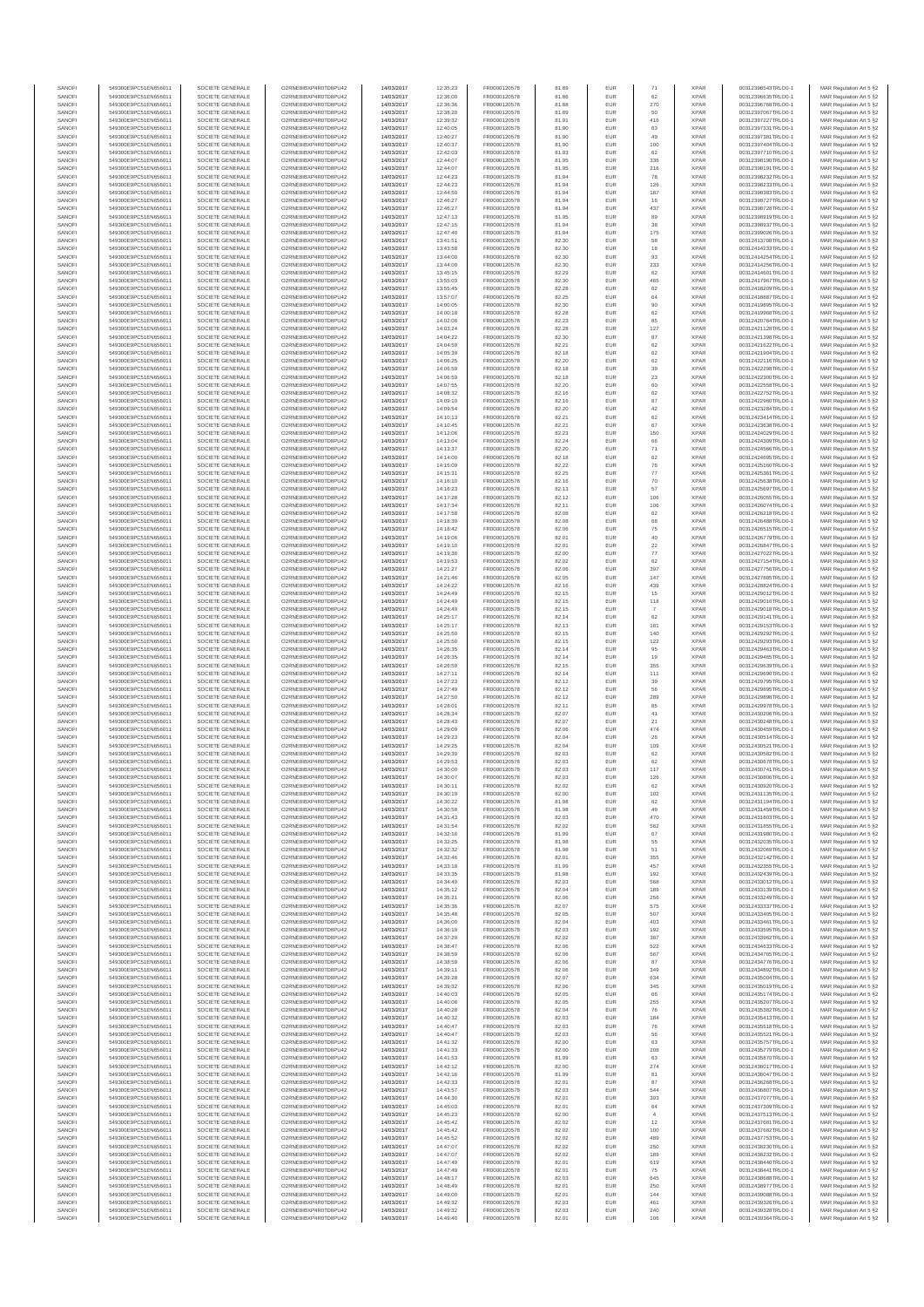| SANOF            | 549300E9PC51EN656011                         | SOCIETE GENERALE                     | O2RNE8IBXP4R0TD8PU42                          | 14/03/2017               | 14:49:40             | FR0000120578                 | 82.01          | EUR               | 166              | <b>XPAR</b>                | 00312439365TRLO0-1                       | MAR Regulation Art 5 §2                            |
|------------------|----------------------------------------------|--------------------------------------|-----------------------------------------------|--------------------------|----------------------|------------------------------|----------------|-------------------|------------------|----------------------------|------------------------------------------|----------------------------------------------------|
| SANOFI<br>SANOFI | 549300E9PC51EN656011<br>549300E9PC51EN656011 | SOCIETE GENERALE<br>SOCIETE GENERALE | O2RNE8IBXP4R0TD8PU42                          | 14/03/2017<br>14/03/2017 | 14:50:21<br>14:50:21 | FR0000120578<br>FR0000120578 | 82.03          | EUR<br>EUR        | 14<br>21         | <b>XPAR</b><br><b>XPAR</b> | 00312439737TRLO0-1                       | MAR Regulation Art 5 §2                            |
| SANOFI           | 549300E9PC51EN656011                         | SOCIETE GENERALE                     | O2RNE8IBXP4R0TD8PU42<br>O2RNE8IBXP4R0TD8PU42  | 14/03/2017               | 14:50:21             | FR0000120578                 | 82.03<br>82.03 | EUR               | 48               | <b>XPAR</b>                | 00312439738TRLO0-1<br>00312439739TRLO0-1 | MAR Regulation Art 5 §2<br>MAR Regulation Art 5 §2 |
| SANOFI           | 549300E9PC51EN656011                         | SOCIETE GENERALE                     | O2RNE8IBXP4R0TD8PU42                          | 14/03/2017               | 14:50:21             | FR0000120578                 | 82.03          | EUR               | 454              | <b>XPAR</b>                | 00312439740TRLO0-1                       | MAR Regulation Art 5 §2                            |
| SANOFI           | 549300E9PC51EN656011                         | SOCIETE GENERALE                     | O2RNE8IBXP4R0TD8PU42                          | 14/03/2017               | 14:51:14             | FR0000120578                 | 82.02          | EUR               | 25               | <b>XPAR</b>                | 00312440095TRLO0-1                       | MAR Regulation Art 5 §2                            |
| SANOFI<br>SANOFI | 549300E9PC51EN656011<br>549300E9PC51EN656011 | SOCIETE GENERALE<br>SOCIETE GENERALE | O2RNE8IBXP4R0TD8PLI42<br>O2RNE8IBXP4R0TD8PU42 | 14/03/2017<br>14/03/2017 | 14:51:14<br>14:51:14 | FR0000120578<br>FR0000120578 | 82.02<br>82.02 | EUR<br>EUR        | $62\,$<br>5      | <b>XPAR</b><br><b>XPAR</b> | 00312440097TRLO0-1<br>00312440098TRLO0-1 | MAR Regulation Art 5 §2<br>MAR Regulation Art 5 §2 |
| SANOFI           | 549300E9PC51EN656011                         | SOCIETE GENERALE                     | O2RNE8IBXP4R0TD8PU42                          | 14/03/2017               | 14:51:31             | FR0000120578                 | 82.01          | EUR               | 15               | <b>XPAR</b>                | 00312440209TRLO0-1                       | MAR Regulation Art 5 §2                            |
| SANOFI           | 549300E9PC51EN656011                         | SOCIETE GENERALE                     | O2RNE8IBXP4R0TD8PU42                          | 14/03/2017               | 14:51:46             | FR0000120578                 | 82.01          | EUR               | 428              | <b>XPAR</b>                | 00312440346TRLO0-1                       | MAR Regulation Art 5 §2                            |
| SANOFI<br>SANOFI | 549300E9PC51EN656011<br>549300E9PC51EN656011 | SOCIETE GENERALE<br>SOCIETE GENERALE | O2RNE8IBXP4R0TD8PU42<br>O2RNE8IBXP4R0TD8PU42  | 14/03/2017<br>14/03/2017 | 14:51:50<br>14:51:51 | FR0000120578<br>FR0000120578 | 82.02<br>82.02 | EUR<br>EUR        | 99<br>538        | <b>XPAR</b><br><b>XPAR</b> | 00312440402TRLO0-1<br>00312440411TRLO0-1 | MAR Regulation Art 5 §2<br>MAR Regulation Art 5 §2 |
| SANOFI           | 549300E9PC51EN656011                         | SOCIETE GENERALE                     | O2RNE8IBXP4R0TD8PU42                          | 14/03/2017               | 14:51:52             | FR0000120578                 | 82.02          | EUR               | 121              | <b>XPAR</b>                | 00312440439TRLO0-1                       | MAR Regulation Art 5 §2                            |
| SANOFI           | 549300E9PC51EN656011                         | SOCIETE GENERALE                     | O2RNE8IBXP4R0TD8PU42                          | 14/03/2017               | 14:52:03             | FR0000120578                 | 82.02          | EUR               | 62               | <b>XPAR</b>                | 00312440528TRLO0-1                       | MAR Regulation Art 5 §2                            |
| SANOFI           | 549300E9PC51EN656011                         | SOCIETE GENERALE                     | O2RNE8IBXP4R0TD8PU42                          | 14/03/2017               | 14:52:54             | FR0000120578                 | 82.04          | EUR               | 710              | <b>XPAR</b>                | 00312441092TRLO0-1                       | MAR Regulation Art 5 §2                            |
| SANOFI<br>SANOFI | 549300E9PC51EN656011<br>549300E9PC51EN656011 | SOCIETE GENERALE<br>SOCIETE GENERALE | O2RNE8IBXP4R0TD8PU42<br>O2RNE8IBXP4R0TD8PU42  | 14/03/2017<br>14/03/2017 | 14:53:04<br>14:53:21 | FR0000120578<br>FR0000120578 | 82.03<br>82.02 | EUR<br>EUR        | 145<br>196       | <b>XPAR</b><br><b>XPAR</b> | 00312441199TRLO0-1<br>00312441360TRLO0-1 | MAR Regulation Art 5 §2<br>MAR Regulation Art 5 §2 |
| SANOFI           | 549300E9PC51EN656011                         | SOCIETE GENERALE                     | O2RNE8IBXP4R0TD8PU42                          | 14/03/2017               | 14:53:23             | FR0000120578                 | 82.02          | EUR               | 173              | <b>XPAR</b>                | 00312441363TRLO0-1                       | MAR Regulation Art 5 §2                            |
| SANOFI           | 549300E9PC51EN656011                         | SOCIETE GENERALE                     | O2RNE8IBXP4R0TD8PU42                          | 14/03/2017               | 14:53:33             | FR0000120578                 | 82.02          | EUR               | 68               | <b>XPAR</b>                | 00312441455TRLO0-1                       | MAR Regulation Art 5 §2                            |
| SANOFI           | 549300E9PC51EN656011                         | SOCIETE GENERALE                     | O2RNE8IBXP4R0TD8PU42                          | 14/03/2017               | 14:53:33             | FR0000120578                 | 82.02          | EUR               | 71               | <b>XPAR</b>                | 00312441456TRLO0-1                       | MAR Regulation Art 5 §2                            |
| SANOFI<br>SANOFI | 549300E9PC51EN656011<br>549300E9PC51EN656011 | SOCIETE GENERALE<br>SOCIETE GENERALE | O2RNE8IBXP4R0TD8PU42<br>O2RNE8IBXP4R0TD8PU42  | 14/03/2017<br>14/03/2017 | 14:53:57<br>14:53:57 | FR0000120578<br>FR0000120578 | 81.99<br>81.99 | EUR<br>EUR        | 63<br>100        | <b>XPAR</b><br><b>XPAR</b> | 00312441602TRLO0-1<br>00312441615TRLO0-1 | MAR Regulation Art 5 §2<br>MAR Regulation Art 5 §2 |
| SANOFI           | 549300E9PC51EN656011                         | SOCIETE GENERALE                     | O2RNE8IBXP4R0TD8PU42                          | 14/03/2017               | 14:53:57             | FR0000120578                 | 81.99          | <b>EUR</b>        | 100              | <b>XPAR</b>                | 00312441616TRLO0-1                       | MAR Regulation Art 5 §2                            |
| SANOFI           | 549300E9PC51EN656011                         | SOCIETE GENERALE                     | O2RNE8IBXP4R0TD8PU42                          | 14/03/2017               | 14:53:57             | FR0000120578                 | 81.99          | EUR               | 64               | <b>XPAR</b>                | 00312441617TRLO0-1                       | MAR Regulation Art 5 §2                            |
| SANOFI<br>SANOFI | 549300E9PC51EN656011<br>549300E9PC51EN656011 | SOCIETE GENERALE<br>SOCIETE GENERALE | O2RNE8IBXP4R0TD8PU42<br>O2RNE8IBXP4R0TD8PU42  | 14/03/2017<br>14/03/2017 | 14:54:38<br>14:55:05 | FR0000120578<br>FR0000120578 | 82.00<br>82.01 | EUR<br>EUR        | 197<br>580       | <b>XPAR</b><br><b>XPAR</b> | 00312441866TRLO0-1<br>00312442046TRLO0-1 | MAR Regulation Art 5 §2<br>MAR Regulation Art 5 §2 |
| SANOFI           | 549300E9PC51EN656011                         | SOCIETE GENERALE                     | O2RNE8IBXP4R0TD8PU42                          | 14/03/2017               | 14:55:30             | FR0000120578                 | 82.01          | EUR               | 40               | <b>XPAR</b>                | 00312442194TRLO0-1                       | MAR Regulation Art 5 §2                            |
| SANOFI           | 549300E9PC51EN656011                         | SOCIETE GENERALE                     | O2RNE8IBXP4R0TD8PU42                          | 14/03/2017               | 14:56:01             | FR0000120578                 | 82.04          | EUR               | 136              | <b>XPAR</b>                | 00312442469TRLO0-1                       | MAR Regulation Art 5 §2                            |
| SANOFI           | 549300E9PC51EN656011                         | SOCIETE GENERALE                     | O2RNE8IBXP4R0TD8PU42                          | 14/03/2017               | 14:56:01             | FR0000120578                 | 82.04          | EUR               | 667              | <b>XPAR</b>                | 00312442470TRLO0-1                       | MAR Regulation Art 5 §2                            |
| SANOFI<br>SANOFI | 549300E9PC51EN656011<br>549300E9PC51EN656011 | SOCIETE GENERALE<br>SOCIETE GENERALE | O2RNE8IBXP4R0TD8PU42<br>O2RNE8IBXP4R0TD8PU42  | 14/03/2017<br>14/03/2017 | 14:56:52<br>14:56:57 | FR0000120578<br>FR0000120578 | 82.07<br>82.06 | EUR<br>EUR        | 727<br>62        | <b>XPAR</b><br><b>XPAR</b> | 00312442790TRLO0-1<br>00312442825TRLO0-1 | MAR Regulation Art 5 §2<br>MAR Regulation Art 5 §2 |
| SANOFI           | 549300E9PC51EN656011                         | SOCIETE GENERALE                     | O2RNE8IBXP4R0TD8PU42                          | 14/03/2017               | 14:57:58             | FR0000120578                 | 82.09          | EUR               | 64               | <b>XPAR</b>                | 00312443169TRLO0-1                       | MAR Regulation Art 5 §2                            |
| SANOFI           | 549300E9PC51EN656011                         | SOCIETE GENERALE                     | O2RNE8IBXP4R0TD8PU42                          | 14/03/2017               | 14:58:05             | FR0000120578                 | 82.08          | EUR               | 227              | <b>XPAR</b>                | 00312443229TRLO0-1                       | MAR Regulation Art 5 §2                            |
| SANOFI<br>SANOFI | 549300E9PC51EN656011<br>549300E9PC51EN656011 | SOCIETE GENERALE<br>SOCIETE GENERALE | O2RNE8IBXP4R0TD8PU42<br>O2RNE8IBXP4R0TD8PU42  | 14/03/2017<br>14/03/2017 | 14:58:33<br>14:58:40 | FR0000120578<br>FR0000120578 | 82.09<br>82.08 | EUR<br>EUR        | 217<br>148       | <b>XPAR</b><br><b>XPAR</b> | 00312443395TRLO0-1<br>00312443465TRLO0-1 | MAR Regulation Art 5 §2                            |
| SANOFI           | 549300E9PC51EN656011                         | SOCIETE GENERALE                     | O2RNE8IBXP4R0TD8PU42                          | 14/03/2017               | 14:59:02             | FR0000120578                 | 82.07          | EUR               | 90               | <b>XPAR</b>                | 00312443800TRLO0-1                       | MAR Regulation Art 5 §2<br>MAR Regulation Art 5 §2 |
| SANOFI           | 549300E9PC51EN656011                         | SOCIETE GENERALE                     | O2RNE8IBXP4R0TD8PU42                          | 14/03/2017               | 14:59:30             | FR0000120578                 | 82.06          | EUR               | 246              | <b>XPAR</b>                | 00312444187TRLO0-1                       | MAR Regulation Art 5 §2                            |
| SANOFI           | 549300E9PC51EN656011                         | SOCIETE GENERALE                     | O2RNE8IBXP4R0TD8PU42                          | 14/03/2017               | 15:00:06             | FR0000120578                 | 82.07          | EUR               | 444              | <b>XPAR</b>                | 00312444843TRLO0-1                       | MAR Regulation Art 5 §2                            |
| SANOFI<br>SANOFI | 549300E9PC51EN656011<br>549300E9PC51EN656011 | SOCIETE GENERALE<br>SOCIETE GENERALE | O2RNE8IBXP4R0TD8PU42<br>O2RNE8IBXP4R0TD8PU42  | 14/03/2017<br>14/03/2017 | 15:00:06<br>15:00:15 | FR0000120578<br>FR0000120578 | 82.07<br>82.06 | EUR<br>EUR        | 40<br>135        | <b>XPAR</b><br><b>XPAR</b> | 00312444844TRLO0-1<br>00312444944TRLO0-1 | MAR Regulation Art 5 §2<br>MAR Regulation Art 5 §2 |
| SANOFI           | 549300E9PC51EN656011                         | SOCIETE GENERALE                     | O2RNE8IBXP4R0TD8PU42                          | 14/03/2017               | 15:00:15             | FR0000120578                 | 82.06          | <b>EUR</b>        | 73               | <b>XPAR</b>                | 00312444947TRLO0-1                       | MAR Regulation Art 5 §2                            |
| SANOFI           | 549300E9PC51EN656011                         | SOCIETE GENERALE                     | O2RNE8IBXP4R0TD8PU42                          | 14/03/2017               | 15:00:41             | FR0000120578                 | 82.06          | EUR               | 102              | <b>XPAR</b>                | 00312445133TRLO0-1                       | MAR Regulation Art 5 §2                            |
| SANOFI           | 549300E9PC51EN656011                         | SOCIETE GENERALE<br>SOCIETE GENERALE | O2RNE8IBXP4R0TD8PU42<br>O2RNE8IBXP4R0TD8PU42  | 14/03/2017               | 15:01:14             | FR0000120578                 | 82.06          | EUR               | 59               | <b>XPAR</b>                | 00312445350TRLO0-1                       | MAR Regulation Art 5 §2                            |
| SANOFI<br>SANOFI | 549300E9PC51EN656011<br>549300E9PC51EN656011 | SOCIETE GENERALE                     | O2RNE8IBXP4R0TD8PU42                          | 14/03/2017<br>14/03/2017 | 15:01:17<br>15:02:19 | FR0000120578<br>FR0000120578 | 82.06<br>82.07 | EUR<br>EUR        | 132<br>528       | <b>XPAR</b><br><b>XPAR</b> | 00312445372TRLO0-1<br>00312445770TRLO0-1 | MAR Regulation Art 5 §2<br>MAR Regulation Art 5 §2 |
| SANOFI           | 549300E9PC51EN656011                         | SOCIETE GENERALE                     | O2RNE8IBXP4R0TD8PU42                          | 14/03/2017               | 15:02:19             | FR0000120578                 | 82.07          | EUR               | 84               | <b>XPAR</b>                | 00312445774TRLO0-1                       | MAR Regulation Art 5 §2                            |
| SANOFI           | 549300E9PC51EN656011                         | SOCIETE GENERALE                     | O2RNE8IBXP4R0TD8PU42                          | 14/03/2017               | 15:02:19             | FR0000120578                 | 82.07          | EUR               | 106              | <b>XPAR</b>                | 00312445776TRLO0-1                       | MAR Regulation Art 5 §2                            |
| SANOFI           | 549300E9PC51EN656011                         | SOCIETE GENERALE                     | O2RNE8IBXP4R0TD8PU42<br>O2RNE8IBXP4R0TD8PU42  | 14/03/2017               | 15:02:19             | FR0000120578<br>FR0000120578 | 82.07          | EUR               | 100              | <b>XPAR</b>                | 00312445798TRLO0-1                       | MAR Regulation Art 5 §2                            |
| SANOFI<br>SANOFI | 549300E9PC51EN656011<br>549300E9PC51EN656011 | SOCIETE GENERALE<br>SOCIETE GENERALE | O2RNE8IBXP4R0TD8PU42                          | 14/03/2017<br>14/03/2017 | 15:02:19<br>15:02:19 | FR0000120578                 | 82.07<br>82.07 | EUR<br>EUR        | 100<br>147       | <b>XPAR</b><br><b>XPAR</b> | 00312445801TRLO0-1<br>00312445802TRLO0-1 | MAR Regulation Art 5 §2<br>MAR Regulation Art 5 §2 |
| SANOFI           | 549300E9PC51EN656011                         | SOCIETE GENERALE                     | O2RNE8IBXP4R0TD8PU42                          | 14/03/2017               | 15:02:19             | FR0000120578                 | 82.07          | EUR               | 38               | <b>XPAR</b>                | 00312445803TRLO0-1                       | MAR Regulation Art 5 §2                            |
| SANOFI           | 549300E9PC51EN656011                         | SOCIETE GENERALE                     | O2RNE8IBXP4R0TD8PU42                          | 14/03/2017               | 15:02:38             | FR0000120578                 | 82.06          | EUR               | 62               | <b>XPAR</b>                | 00312445951TRLO0-1                       | MAR Regulation Art 5 §2                            |
| SANOFI<br>SANOFI | 549300E9PC51EN656011                         | SOCIETE GENERALE                     | O2RNE8IBXP4R0TD8PU42                          | 14/03/2017               | 15:02:39             | FR0000120578<br>FR0000120578 | 82.05          | EUR<br>EUR        | 155<br>59        | <b>XPAR</b><br><b>XPAR</b> | 00312445961TRLO0-1                       | MAR Regulation Art 5 §2                            |
| SANOFI           | 549300E9PC51EN656011<br>549300E9PC51EN656011 | SOCIETE GENERALE<br>SOCIETE GENERALE | O2RNE8IBXP4R0TD8PU42<br>O2RNESIBXP4R0TD8PLI42 | 14/03/2017<br>14/03/2017 | 15:04:12<br>15:04:19 | FR0000120578                 | 82.06<br>82.06 | EUR               | 375              | <b>XPAR</b>                | 00312446600TRLO0-1<br>00312446632TRLO0-1 | MAR Regulation Art 5 §2<br>MAR Regulation Art 5 §2 |
| SANOFI           | 549300E9PC51EN656011                         | SOCIETE GENERALE                     | O2RNE8IBXP4R0TD8PU42                          | 14/03/2017               | 15:04:55             | FR0000120578                 | 82.06          | EUR               | 284              | <b>XPAR</b>                | 00312446888TRLO0-1                       | MAR Regulation Art 5 §2                            |
| SANOFI           | 549300E9PC51EN656011                         | SOCIETE GENERALE                     | O2RNE8IBXP4R0TD8PU42                          | 14/03/2017               | 15:04:58             | FR0000120578                 | 82.04          | EUR               | 681              | <b>XPAR</b>                | 00312446902TRLO0-1                       | MAR Regulation Art 5 §2                            |
| SANOFI<br>SANOFI | 549300E9PC51EN656011<br>549300E9PC51EN656011 | SOCIETE GENERALE<br>SOCIETE GENERALE | O2RNE8IBXP4R0TD8PU42<br>O2RNE8IBXP4R0TD8PU42  | 14/03/2017<br>14/03/2017 | 15:05:26<br>15:05:36 | FR0000120578<br>FR0000120578 | 82.04<br>82.03 | EUR<br><b>EUR</b> | 212<br>296       | <b>XPAR</b><br><b>XPAR</b> | 00312447058TRLO0-1<br>00312447109TRLO0-1 | MAR Regulation Art 5 §2<br>MAR Regulation Art 5 §2 |
| SANOFI           | 549300E9PC51EN656011                         | SOCIETE GENERALE                     | O2RNE8IBXP4R0TD8PU42                          | 14/03/2017               | 15:05:40             | FR0000120578                 | 82.03          | EUR               | 115              | <b>XPAR</b>                | 00312447168TRLO0-1                       | MAR Regulation Art 5 §2                            |
| SANOFI           | 549300E9PC51EN656011                         | SOCIETE GENERALE                     | O2RNE8IBXP4R0TD8PU42                          | 14/03/2017               | 15:06:31             | FR0000120578                 | 82.05          | EUR               | 235              | <b>XPAR</b>                | 00312447595TRLO0-1                       | MAR Regulation Art 5 §2                            |
| SANOFI           | 549300E9PC51EN656011                         | SOCIETE GENERALE                     | O2RNE8IBXP4R0TD8PU42                          | 14/03/2017               | 15:06:32             | FR0000120578                 | 82.05          | EUR               | 276              | <b>XPAR</b>                | 00312447599TRLO0-1                       | MAR Regulation Art 5 §2                            |
| SANOFI<br>SANOFI | 549300E9PC51EN656011<br>549300E9PC51EN656011 | SOCIETE GENERALE<br>SOCIETE GENERALE | O2RNE8IBXP4R0TD8PU42<br>O2RNE8IBXP4R0TD8PU42  | 14/03/2017<br>14/03/2017 | 15:06:46             | FR0000120578                 | 82.05          | EUR<br>EUR        | 202<br>145       | <b>XPAR</b><br><b>XPAR</b> | 00312447666TRLO0-1<br>00312447967TRLO0-1 | MAR Regulation Art 5 §2                            |
| SANOFI           | 549300E9PC51EN656011                         | SOCIETE GENERALE                     | O2RNE8IBXP4R0TD8PU42                          | 14/03/2017               | 15:07:21<br>15:08:12 | FR0000120578<br>FR0000120578 | 82.05<br>82.07 | EUR               | 627              | <b>XPAR</b>                | 00312448232TRLO0-1                       | MAR Regulation Art 5 §2<br>MAR Regulation Art 5 §2 |
| SANOFI           | 549300E9PC51EN656011                         | SOCIETE GENERALE                     | O2RNE8IBXP4R0TD8PU42                          | 14/03/2017               | 15:09:13             | FR0000120578                 | 82.07          | <b>EUR</b>        | 552              | <b>XPAR</b>                | 00312448635TRLO0-1                       | MAR Regulation Art 5 §2                            |
| SANOFI           | 549300E9PC51EN656011                         | SOCIETE GENERALE                     | O2RNE8IBXP4R0TD8PU42                          | 14/03/2017               | 15:10:03             | FR0000120578                 | 82.07          | EUR               | 64               | <b>XPAR</b>                | 00312448990TRLO0-1                       | MAR Regulation Art 5 §2                            |
| SANOFI<br>SANOFI | 549300E9PC51EN656011<br>549300E9PC51EN656011 | SOCIETE GENERALE<br>SOCIETE GENERALE | O2RNE8IBXP4R0TD8PU42<br>O2RNE8IBXP4R0TD8PU42  | 14/03/2017<br>14/03/2017 | 15:10:53<br>15:12:18 | FR0000120578<br>FR0000120578 | 82.08<br>82.15 | EUR<br>EUR        | 713<br>197       | <b>XPAR</b><br><b>XPAR</b> | 00312449367TRLO0-1<br>00312449910TRLO0-1 | MAR Regulation Art 5 §2<br>MAR Regulation Art 5 §2 |
| SANOFI           | 549300E9PC51EN656011                         | SOCIETE GENERALE                     | O2RNE8IBXP4R0TD8PU42                          | 14/03/2017               | 15:13:25             | FR0000120578                 | 82.13          | EUR               | 65               | <b>XPAR</b>                | 00312450412TRLO0-1                       | MAR Regulation Art 5 §2                            |
| SANOFI           | 549300E9PC51EN656011                         | SOCIETE GENERALE                     | O2RNE8IBXP4R0TD8PU42                          | 14/03/2017               | 15:13:37             | FR0000120578                 | 82.14          | EUR               | 262              | <b>XPAR</b>                | 00312450521TRLO0-1                       | MAR Regulation Art 5 §2                            |
| SANOFI<br>SANOFI | 549300E9PC51EN656011<br>549300E9PC51EN656011 | SOCIETE GENERALE<br>SOCIETE GENERALE | O2RNE8IBXP4R0TD8PU42<br>O2RNE8IBXP4R0TD8PU42  | 14/03/2017<br>14/03/2017 | 15:13:37             | FR0000120578<br>FR0000120578 | 82.14<br>82.18 | EUR<br>EUR        | 229<br>295       | <b>XPAR</b><br><b>XPAR</b> | 00312450525TRLO0-1<br>00312450804TRLO0-1 | MAR Regulation Art 5 §2                            |
| SANOFI           | 549300E9PC51EN656011                         | SOCIETE GENERALE                     | O2RNE8IBXP4R0TD8PU42                          | 14/03/2017               | 15:14:12<br>15:14:56 | FR0000120578                 | 82.19          | EUR               | 371              | <b>XPAR</b>                | 00312451048TRLO0-1                       | MAR Regulation Art 5 §2<br>MAR Regulation Art 5 §2 |
| SANOFI           | 549300E9PC51EN656011                         | SOCIETE GENERALE                     | O2RNE8IBXP4R0TD8PU42                          | 14/03/2017               | 15:15:19             | FR0000120578                 | 82.18          | EUR               | 147              | <b>XPAR</b>                | 00312451219TRLO0-1                       | MAR Regulation Art 5 §2                            |
| SANOFI           | 549300E9PC51EN656011                         | SOCIETE GENERALE                     | O2RNE8IBXP4R0TD8PU42                          | 14/03/2017               | 15:15:35             | FR0000120578                 | 82.20          | EUR               | 100              | <b>XPAR</b>                | 00312451442TRLO0-1                       | MAR Regulation Art 5 §2                            |
| SANOFI<br>SANOFI | 549300E9PC51EN656011<br>549300E9PC51EN656011 | SOCIETE GENERALE<br>SOCIETE GENERALE | O2RNE8IBXP4R0TD8PU42<br>O2RNE8IBXP4R0TD8PU42  | 14/03/2017<br>14/03/2017 | 15:15:35<br>15:15:46 | FR0000120578<br>FR0000120578 | 82.20<br>82.20 | <b>EUR</b><br>EUR | 53<br>77         | <b>XPAR</b><br><b>XPAR</b> | 00312451443TRLO0-1<br>00312451609TRLO0-1 | MAR Regulation Art 5 §2<br>MAR Regulation Art 5 §2 |
| SANOFI           | 549300E9PC51EN656011                         | SOCIETE GENERALE                     | O2RNE8IBXP4R0TD8PU42                          | 14/03/2017               | 15:16:02             | FR0000120578                 | 82.20          | EUR               | $93\,$           | <b>XPAR</b>                | 00312451891TRLO0-1                       | MAR Regulation Art 5 §2                            |
| SANOFI           | 549300E9PC51EN656011                         | SOCIETE GENERALE                     | O2RNE8IBXP4R0TD8PU42                          | 14/03/2017               | 15:16:21             | FR0000120578                 | 82.20          | EUR               | 97               | <b>XPAR</b>                | 00312451987TRLO0-1                       | MAR Regulation Art 5 §2                            |
| SANOFI           | 549300E9PC51EN656011                         | SOCIETE GENERALE                     | O2RNE8IBXP4R0TD8PU42                          | 14/03/2017               | 15:16:36             | FR0000120578                 | 82.21          | EUR               | 89               | <b>XPAR</b>                | 00312452090TRLO0-1                       | MAR Regulation Art 5 §2                            |
| SANOFI<br>SANOFI | 549300E9PC51EN656011<br>549300E9PC51EN656011 | SOCIETE GENERALE<br>SOCIETE GENERALE | O2RNE8IBXP4R0TD8PU42<br>O2RNE8IBXP4R0TD8PU42  | 14/03/2017<br>14/03/2017 | 15:16:55<br>15:17:05 | FR0000120578<br>FR0000120578 | 82.21<br>82.19 | EUR<br>EUR        | ${\bf 78}$<br>62 | <b>XPAR</b><br><b>XPAR</b> | 00312452253TRLO0-1<br>00312452319TRLO0-1 | MAR Regulation Art 5 §2<br>MAR Regulation Art 5 §2 |
| SANOFI           | 549300E9PC51EN656011                         | SOCIETE GENERALE                     | O2RNE8IBXP4R0TD8PU42                          | 14/03/2017               | 15:17:16             | FR0000120578                 | 82.18          | EUR               | 62               | <b>XPAR</b>                | 00312452364TRLO0-1                       | MAR Regulation Art 5 §2                            |
| SANOFI           | 549300E9PC51EN656011                         | SOCIETE GENERALE                     | O2RNE8IBXP4R0TD8PU42                          | 14/03/2017               | 15:17:47             | FR0000120578                 | 82.18          | EUR               | 139              | <b>XPAR</b>                | 00312452583TRLO0-1                       | MAR Regulation Art 5 §2                            |
| SANOFI<br>SANOFI | 549300E9PC51EN656011<br>549300E9PC51EN656011 | SOCIETE GENERALE<br>SOCIETE GENERALE | O2RNE8IBXP4R0TD8PU42<br>O2RNE8IBXP4R0TD8PU42  | 14/03/2017<br>14/03/2017 | 15:18:18<br>15:18:18 | FR0000120578<br>FR0000120578 | 82.19<br>82.19 | EUR<br>EUR        | 143<br>151       | <b>XPAR</b><br><b>XPAR</b> | 00312452813TRLO0-1<br>00312452814TRLO0-1 | MAR Regulation Art 5 §2<br>MAR Regulation Art 5 §2 |
| SANOFI           | 549300E9PC51EN656011                         | SOCIETE GENERALE                     | O2RNE8IBXP4R0TD8PU42                          | 14/03/2017               | 15:19:09             | FR0000120578                 | 82.19          | EUR               | 179              | <b>XPAR</b>                | 00312453221TRLO0-1                       | MAR Regulation Art 5 §2                            |
| SANOFI           | 549300E9PC51EN656011                         | SOCIETE GENERALE                     | O2RNE8IBXP4R0TD8PU42                          | 14/03/2017               | 15:19:20             | FR0000120578                 | 82.16          | EUR               | 206              | <b>XPAR</b>                | 00312453288TRLO0-1                       | MAR Regulation Art 5 §2                            |
| SANOFI           | 549300E9PC51EN656011                         | SOCIETE GENERALE                     | O2RNE8IBXP4R0TD8PU42                          | 14/03/2017               | 15:19:35             | FR0000120578                 | 82.13          | EUR               | 80               | <b>XPAR</b>                | 00312453528TRLO0-1                       | MAR Regulation Art 5 §2                            |
| SANOFI<br>SANOFI | 549300E9PC51EN656011<br>549300E9PC51EN656011 | SOCIETE GENERALE<br>SOCIETE GENERALE | O2RNE8IBXP4R0TD8PU42<br>O2RNE8IBXP4R0TD8PU42  | 14/03/2017<br>14/03/2017 | 15:19:49<br>15:19:49 | FR0000120578<br>FR0000120578 | 82.12<br>82.12 | EUR<br>EUR        | 126<br>21        | <b>XPAR</b><br><b>XPAR</b> | 00312453677TRLO0-1<br>00312453680TRLO0-1 | MAR Regulation Art 5 §2<br>MAR Regulation Art 5 §2 |
| SANOFI           | 549300E9PC51EN656011                         | SOCIETE GENERALE                     | O2RNE8IBXP4R0TD8PU42                          | 14/03/2017               | 15:19:58             | FR0000120578                 | 82.09          | EUR               | 84               | <b>XPAR</b>                | 00312453837TRLO0-1                       | MAR Regulation Art 5 §2                            |
| SANOFI           | 549300E9PC51EN656011                         | SOCIETE GENERALE                     | O2RNE8IBXP4R0TD8PU42                          | 14/03/2017               | 15:20:22             | FR0000120578                 | 82.09          | EUR               | 139              | <b>XPAR</b>                | 00312453977TRLO0-1                       | MAR Regulation Art 5 §2                            |
| SANOFI<br>SANOFI | 549300E9PC51EN656011                         | SOCIETE GENERALE<br>SOCIETE GENERALE | O2RNE8IBXP4R0TD8PU42<br>O2RNE8IBXP4R0TD8PU42  | 14/03/2017               | 15:20:38             | FR0000120578                 | 82.10          | <b>EUR</b><br>EUR | 146<br>72        | <b>XPAR</b><br><b>XPAR</b> | 00312454045TRLO0-1                       | MAR Regulation Art 5 §2                            |
| SANOFI           | 549300E9PC51EN656011<br>549300E9PC51EN656011 | SOCIETE GENERALE                     | O2RNE8IBXP4R0TD8PU42                          | 14/03/2017<br>14/03/2017 | 15:20:57<br>15:21:02 | FR0000120578<br>FR0000120578 | 82.09<br>82.08 | EUR               | $50\,$           | <b>XPAR</b>                | 00312454202TRLO0-1<br>00312454248TRLO0-1 | MAR Regulation Art 5 §2<br>MAR Regulation Art 5 §2 |
| SANOFI           | 549300E9PC51EN656011                         | SOCIETE GENERALE                     | O2RNE8IBXP4R0TD8PU42                          | 14/03/2017               | 15:21:02             | FR0000120578                 | 82.08          | EUR               | 50               | <b>XPAR</b>                | 00312454249TRLO0-1                       | MAR Regulation Art 5 §2                            |
| SANOFI<br>SANOFI | 549300E9PC51EN656011<br>549300E9PC51EN656011 | SOCIETE GENERALE<br>SOCIETE GENERALE | O2RNE8IBXP4R0TD8PU42<br>O2RNE8IBXP4R0TD8PU42  | 14/03/2017<br>14/03/2017 | 15:21:02<br>15:21:13 | FR0000120578<br>FR0000120578 | 82.08<br>82.06 | EUR<br><b>EUR</b> | 42<br>86         | <b>XPAR</b><br><b>XPAR</b> | 00312454250TRLO0-1<br>00312454318TRLO0-1 | MAR Regulation Art 5 §2                            |
| SANOFI           | 549300E9PC51EN656011                         | SOCIETE GENERALE                     | O2RNE8IBXP4R0TD8PU42                          | 14/03/2017               | 15:22:19             | FR0000120578                 | 82.11          | EUR               | 65               | <b>XPAR</b>                | 00312454621TRLO0-1                       | MAR Regulation Art 5 §2<br>MAR Regulation Art 5 §2 |
| SANOFI           | 549300E9PC51EN656011                         | SOCIETE GENERALE                     | O2RNE8IBXP4R0TD8PU42                          | 14/03/2017               | 15:22:43             | FR0000120578                 | 82.12          | <b>EUR</b>        | 63               | <b>XPAR</b>                | 00312454751TRLO0-1                       | MAR Regulation Art 5 §2                            |
| SANOFI<br>SANOFI | 549300E9PC51EN656011<br>549300E9PC51EN656011 | SOCIETE GENERALE<br>SOCIETE GENERALE | O2RNE8IBXP4R0TD8PU42<br>O2RNE8IBXP4R0TD8PU42  | 14/03/2017               | 15:22:43             | FR0000120578<br>FR0000120578 | 82.12          | EUR<br>EUR        | 490<br>94        | <b>XPAR</b><br><b>XPAR</b> | 00312454752TRLO0-1<br>00312454843TRLO0-1 | MAR Regulation Art 5 §2                            |
| SANOFI           | 549300E9PC51EN656011                         | SOCIETE GENERALE                     | O2RNE8IBXP4R0TD8PU42                          | 14/03/2017<br>14/03/2017 | 15:22:54<br>15:23:18 | FR0000120578                 | 82.09<br>82.08 | EUR               | 62               | <b>XPAR</b>                | 00312454972TRLO0-1                       | MAR Regulation Art 5 §2<br>MAR Regulation Art 5 §2 |
| SANOFI           | 549300E9PC51EN656011                         | SOCIETE GENERALE                     | O2RNE8IBXP4R0TD8PU42                          | 14/03/2017               | 15:23:18             | FR0000120578                 | 82.08          | EUR               | 144              | <b>XPAR</b>                | 00312454973TRLO0-1                       | MAR Regulation Art 5 §2                            |
| SANOFI           | 549300E9PC51EN656011                         | SOCIETE GENERALE                     | O2RNE8IBXP4R0TD8PU42                          | 14/03/2017               | 15:23:35             | FR0000120578                 | 82.09          | EUR               | 24               | <b>XPAR</b>                | 00312455078TRLO0-1                       | MAR Regulation Art 5 §2                            |
| SANOFI<br>SANOFI | 549300E9PC51EN656011<br>549300E9PC51EN656011 | SOCIETE GENERALE<br>SOCIETE GENERALE | O2RNE8IBXP4R0TD8PU42<br>O2RNE8IBXP4R0TD8PU42  | 14/03/2017<br>14/03/2017 | 15:23:35<br>15:23:41 | FR0000120578<br>FR0000120578 | 82.09<br>82.08 | EUR<br><b>EUR</b> | 112<br>126       | <b>XPAR</b><br><b>XPAR</b> | 00312455079TRLO0-1<br>00312455115TRLO0-1 | MAR Regulation Art 5 §2<br>MAR Regulation Art 5 §2 |
| SANOFI           | 549300E9PC51EN656011                         | SOCIETE GENERALE                     | O2RNE8IBXP4R0TD8PU42                          | 14/03/2017               | 15:23:50             | FR0000120578                 | 82.07          | EUR               | 63               | <b>XPAR</b>                | 00312455166TRLO0-1                       | MAR Regulation Art 5 §2                            |
| SANOFI           | 549300E9PC51EN656011                         | SOCIETE GENERALE                     | O2RNE8IBXP4R0TD8PU42                          | 14/03/2017               | 15:24:12             | FR0000120578                 | 82.07          | <b>EUR</b>        | 118              | <b>XPAR</b>                | 00312455347TRLO0-1                       | MAR Regulation Art 5 §2                            |
| SANOFI           | 549300E9PC51EN656011                         | SOCIETE GENERALE                     | O2RNE8IBXP4R0TD8PU42                          | 14/03/2017               | 15:24:25             | FR0000120578                 | 82.05          | EUR               | 193              | <b>XPAR</b>                | 00312455499TRLO0-1                       | MAR Regulation Art 5 §2                            |
| SANOFI<br>SANOFI | 549300E9PC51EN656011<br>549300E9PC51EN656011 | SOCIETE GENERALE<br>SOCIETE GENERALE | O2RNE8IBXP4R0TD8PU42<br>O2RNE8IBXP4R0TD8PU42  | 14/03/2017<br>14/03/2017 | 15:26:01<br>15:26:01 | FR0000120578<br>FR0000120578 | 82.08<br>82.08 | EUR<br>EUR        | 141<br>243       | <b>XPAR</b><br><b>XPAR</b> | 00312456448TRLO0-1<br>00312456450TRLO0-1 | MAR Regulation Art 5 §2<br>MAR Regulation Art 5 §2 |
| SANOFI           | 549300E9PC51EN656011                         | SOCIETE GENERALE                     | O2RNE8IBXP4R0TD8PU42                          | 14/03/2017               | 15:26:01             | FR0000120578                 | 82.08          | EUR               | 188              | <b>XPAR</b>                | 00312456451TRLO0-1                       | MAR Regulation Art 5 §2                            |
| SANOFI           | 549300E9PC51EN656011                         | SOCIETE GENERALE                     | O2RNE8IBXP4R0TD8PU42                          | 14/03/2017               | 15:26:23             | FR0000120578                 | 82.06          | EUR               | 204              | <b>XPAR</b>                | 00312456573TRLO0-1                       | MAR Regulation Art 5 §2                            |
| SANOFI<br>SANOFI | 549300E9PC51EN656011<br>549300E9PC51EN656011 | SOCIETE GENERALE<br>SOCIETE GENERALE | O2RNE8IBXP4R0TD8PU42<br>O2RNE8IBXP4R0TD8PU42  | 14/03/2017<br>14/03/2017 | 15:26:23<br>15:26:31 | FR0000120578<br>FR0000120578 | 82.06<br>82.09 | EUR<br><b>EUR</b> | 322<br>96        | <b>XPAR</b><br><b>XPAR</b> | 00312456575TRLO0-1<br>00312456629TRLO0-1 | MAR Regulation Art 5 §2                            |
| SANOFI           | 549300E9PC51EN656011                         | SOCIETE GENERALE                     | O2RNE8IBXP4R0TD8PU42                          | 14/03/2017               | 15:26:31             | FR0000120578                 | 82.09          | EUR               | 134              | <b>XPAR</b>                | 00312456630TRLO0-1                       | MAR Regulation Art 5 §2<br>MAR Regulation Art 5 §2 |
| SANOFI           | 549300E9PC51EN656011                         | SOCIETE GENERALE                     | O2RNE8IBXP4R0TD8PU42                          | 14/03/2017               | 15:27:03             | FR0000120578                 | 82.09          | <b>EUR</b>        | 268              | <b>XPAR</b>                | 00312457056TRLO0-1                       | MAR Regulation Art 5 §2                            |
| SANOFI           | 549300E9PC51EN656011                         | SOCIETE GENERALE                     | O2RNE8IBXP4R0TD8PU42                          | 14/03/2017               | 15:27:22             | FR0000120578                 | 82.07          | EUR               | 92               | <b>XPAR</b>                | 00312457227TRLO0-1                       | MAR Regulation Art 5 §2                            |
| SANOFI<br>SANOFI | 549300E9PC51EN656011<br>549300E9PC51EN656011 | SOCIETE GENERALE<br>SOCIETE GENERALE | O2RNE8IBXP4R0TD8PU42<br>O2RNE8IBXP4R0TD8PU42  | 14/03/2017<br>14/03/2017 | 15:28:09<br>15:28:15 | FR0000120578<br>FR0000120578 | 82.09<br>82.07 | EUR<br>EUR        | 430<br>203       | XPAR<br><b>XPAR</b>        | 00312457549TRLO0-1<br>00312457598TRLO0-1 | MAR Regulation Art 5 §2<br>MAR Regulation Art 5 §2 |
| SANOFI           | 549300E9PC51EN656011                         | SOCIETE GENERALE                     | O2RNE8IBXP4R0TD8PU42                          | 14/03/2017               | 15:29:08             | FR0000120578                 | 82.07          | EUR               | 92               | <b>XPAR</b>                | 00312458004TRLO0-1                       | MAR Regulation Art 5 §2                            |
| SANOFI           | 549300E9PC51EN656011                         | SOCIETE GENERALE                     | O2RNE8IBXP4R0TD8PU42                          | 14/03/2017               | 15:29:19             | FR0000120578                 | 82.08          | EUR               | 481              | <b>XPAR</b>                | 00312458095TRLO0-1                       | MAR Regulation Art 5 §2                            |
| SANOFI           | 549300E9PC51EN656011                         | SOCIETE GENERALE                     | O2RNE8IBXP4R0TD8PU42                          | 14/03/2017               | 15:29:48             | FR0000120578                 | 82.08          | EUR               | 58               | <b>XPAR</b>                | 00312458277TRLO0-1                       | MAR Regulation Art 5 §2                            |
| SANOFI<br>SANOFI | 549300E9PC51EN656011<br>549300E9PC51EN656011 | SOCIETE GENERALE<br>SOCIETE GENERALE | O2RNE8IBXP4R0TD8PU42<br>O2RNE8IBXP4R0TD8PU42  | 14/03/2017<br>14/03/2017 | 15:29:48<br>15:30:26 | FR0000120578<br>FR0000120578 | 82.08<br>82.09 | <b>EUR</b><br>EUR | 270<br>230       | <b>XPAR</b><br><b>XPAR</b> | 00312458278TRLO0-1<br>00312458527TRLO0-1 | MAR Regulation Art 5 §2<br>MAR Regulation Art 5 §2 |
| SANOFI           | 549300E9PC51EN656011                         | SOCIETE GENERALE                     | O2RNE8IBXP4R0TD8PU42                          | 14/03/2017               | 15:30:28             | FR0000120578                 | 82.08          | <b>EUR</b>        | 150              | <b>XPAR</b>                | 00312458547TRLO0-1                       | MAR Regulation Art 5 §2                            |
| SANOFI           | 549300E9PC51EN656011                         | SOCIETE GENERALE                     | O2RNE8IBXP4R0TD8PU42                          | 14/03/2017               | 15:30:39             | FR0000120578                 | 82.08          | EUR               | 29               | <b>XPAR</b>                | 00312458615TRLO0-1                       | MAR Regulation Art 5 §2                            |
| SANOFI<br>SANOFI | 549300E9PC51EN656011<br>549300E9PC51EN656011 | SOCIETE GENERALE<br>SOCIETE GENERALE | O2RNE8IBXP4R0TD8PU42<br>O2RNE8IBXP4R0TD8PU42  | 14/03/2017<br>14/03/2017 | 15:30:39<br>15:31:02 | FR0000120578                 | 82.08          | EUR<br>EUR        | 81<br>188        | <b>XPAR</b><br><b>XPAR</b> | 00312458616TRLO0-1<br>00312458777TRLO0-1 | MAR Regulation Art 5 §2                            |
| SANOFI           | 549300E9PC51EN656011                         | SOCIETE GENERALE                     | O2RNE8IBXP4R0TD8PU42                          | 14/03/2017               | 15:31:10             | FR0000120578<br>FR0000120578 | 82.09<br>82.09 | EUR               | $62\,$           | <b>XPAR</b>                | 00312458835TRLO0-1                       | MAR Regulation Art 5 §2<br>MAR Regulation Art 5 §2 |
| SANOFI           | 549300E9PC51EN656011                         | SOCIETE GENERALE                     | O2RNE8IBXP4R0TD8PU42                          | 14/03/2017               | 15:31:30             | FR0000120578                 | 82.09          | <b>EUR</b>        | 95               | <b>XPAR</b>                | 00312458944TRLO0-1                       | MAR Regulation Art 5 §2                            |
| SANOFI           | 549300E9PC51EN656011                         | SOCIETE GENERALE                     | O2RNE8IBXP4R0TD8PU42                          | 14/03/2017               | 15:32:14             | FR0000120578                 | 82.09          | EUR               | 179              | <b>XPAR</b>                | 00312459241TRLO0-1                       | MAR Regulation Art 5 §2                            |
| SANOFI<br>SANOFI | 549300E9PC51EN656011<br>549300E9PC51EN656011 | SOCIETE GENERALE<br>SOCIETE GENERALE | O2RNE8IBXP4R0TD8PU42<br>O2RNE8IBXP4R0TD8PU42  | 14/03/2017<br>14/03/2017 | 15:32:58<br>15:33:21 | FR0000120578<br>FR0000120578 | 82.09<br>82.08 | <b>EUR</b><br>EUR | 494<br>336       | <b>XPAR</b><br><b>XPAR</b> | 00312459514TRLO0-1<br>00312459679TRLO0-1 | MAR Regulation Art 5 §2<br>MAR Regulation Art 5 §2 |
| SANOFI           | 549300E9PC51EN656011                         | SOCIETE GENERALE                     | O2RNE8IBXP4R0TD8PU42                          | 14/03/2017               | 15:34:35             | FR0000120578                 | 82.07          | EUR               | 112              | <b>XPAR</b>                | 00312460184TRLO0-1                       | MAR Regulation Art 5 §2                            |
| SANOFI           | 549300E9PC51EN656011                         | SOCIETE GENERALE                     | O2RNE8IBXP4R0TD8PU42                          | 14/03/2017               | 15:35:22             | FR0000120578                 | 82.11          | EUR               | 253              | <b>XPAR</b>                | 00312460565TRLO0-1                       | MAR Regulation Art 5 §2                            |
| SANOFI           | 549300E9PC51EN656011                         | SOCIETE GENERALE                     | O2RNE8IBXP4R0TD8PU42                          | 14/03/2017               | 15:35:22             | FR0000120578                 | 82.11          | EUR               | 367              | <b>XPAR</b>                | 00312460567TRLO0-1                       | MAR Regulation Art 5 §2                            |
| SANOFI<br>SANOFI | 549300E9PC51EN656011<br>549300E9PC51EN656011 | SOCIETE GENERALE<br>SOCIETE GENERALE | O2RNE8IBXP4R0TD8PU42<br>O2RNE8IBXP4R0TD8PU42  | 14/03/2017<br>14/03/2017 | 15:37:07<br>15:39:45 | FR0000120578<br>FR0000120578 | 82.14<br>82.13 | EUR<br>EUR        | 686<br>768       | <b>XPAR</b><br><b>XPAR</b> | 00312461417TRLO0-1<br>00312462588TRLO0-1 | MAR Regulation Art 5 §2<br>MAR Regulation Art 5 §2 |
|                  |                                              |                                      |                                               |                          |                      |                              |                |                   |                  |                            |                                          |                                                    |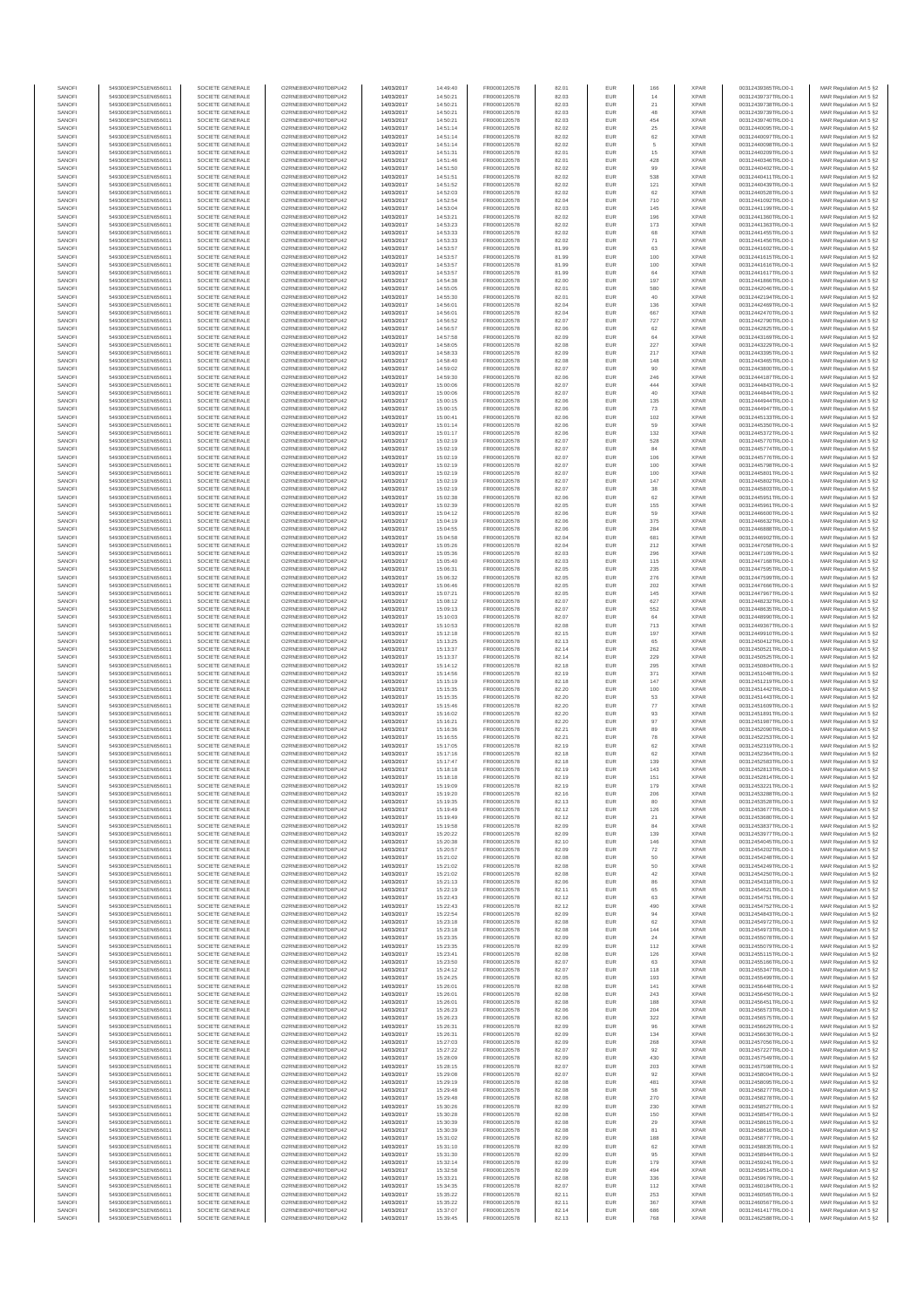| SANOF            | 549300E9PC51EN656011                         | SOCIETE GENERALE                     | O2RNE8IBXP4R0TD8PU42                          | 14/03/2017               | 15:40:18             | FR0000120578                 | 82.12          | EUR               |               | <b>XPAR</b>                | 00312462954TRLO0-1                       | MAR Regulation Art 5 §2                            |
|------------------|----------------------------------------------|--------------------------------------|-----------------------------------------------|--------------------------|----------------------|------------------------------|----------------|-------------------|---------------|----------------------------|------------------------------------------|----------------------------------------------------|
| SANOFI<br>SANOFI | 549300E9PC51EN656011<br>549300E9PC51EN656011 | SOCIETE GENERALE<br>SOCIETE GENERALE | O2RNE8IBXP4R0TD8PU42                          | 14/03/2017<br>14/03/2017 | 15:41:25<br>15:41:48 | FR0000120578<br>FR0000120578 | 82.16          | EUR<br>EUR        | 977           | <b>XPAR</b><br><b>XPAR</b> | 00312463462TRLO0-1                       | MAR Regulation Art 5 §2                            |
| SANOFI           | 549300E9PC51EN656011                         | SOCIETE GENERALE                     | O2RNE8IBXP4R0TD8PU42<br>O2RNE8IBXP4R0TD8PU42  | 14/03/2017               | 15:42:04             | FR0000120578                 | 82.15<br>82.17 | EUR               | 250           | <b>XPAR</b>                | 00312463640TRLO0-1<br>00312463921TRLO0-1 | MAR Regulation Art 5 §2<br>MAR Regulation Art 5 §2 |
| SANOFI           | 549300E9PC51EN656011                         | SOCIETE GENERALE                     | O2RNE8IBXP4R0TD8PU42                          | 14/03/2017               | 15:42:04             | FR0000120578                 | 82.17          | EUR               | 649           | <b>XPAR</b>                | 00312463927TRLO0-1                       | MAR Regulation Art 5 §2                            |
| SANOFI           | 549300E9PC51EN656011                         | SOCIETE GENERALE                     | O2RNE8IBXP4R0TD8PU42                          | 14/03/2017               | 15:42:43             | FR0000120578                 | 82.18          | EUR               | 695           | <b>XPAR</b>                | 00312464222TRLO0-1                       | MAR Regulation Art 5 §2                            |
| SANOFI<br>SANOFI | 549300E9PC51EN656011<br>549300E9PC51EN656011 | SOCIETE GENERALE<br>SOCIETE GENERALE | O2RNE8IBXP4R0TD8PLI42<br>O2RNE8IBXP4R0TD8PU42 | 14/03/2017<br>14/03/2017 | 15:43:00<br>15:44:02 | FR0000120578<br>FR0000120578 | 82.17<br>82.17 | EUR<br>EUR        | 62<br>609     | <b>XPAR</b><br><b>XPAR</b> | 00312464372TRLO0-1<br>00312464934TRLO0-1 | MAR Regulation Art 5 §2<br>MAR Regulation Art 5 §2 |
| SANOFI           | 549300E9PC51EN656011                         | SOCIETE GENERALE                     | O2RNE8IBXP4R0TD8PU42                          | 14/03/2017               | 15:44:03             | FR0000120578                 | 82.17          | EUR               | 100           | <b>XPAR</b>                | 00312464942TRLO0-1                       | MAR Regulation Art 5 §2                            |
| SANOFI           | 549300E9PC51EN656011                         | SOCIETE GENERALE                     | O2RNE8IBXP4R0TD8PU42                          | 14/03/2017               | 15:44:03             | FR0000120578                 | 82.17          | EUR               | $77$          | <b>XPAR</b>                | 00312464944TRLO0-1                       | MAR Regulation Art 5 §2                            |
| SANOFI<br>SANOFI | 549300E9PC51EN656011<br>549300E9PC51EN656011 | SOCIETE GENERALE<br>SOCIETE GENERALE | O2RNE8IBXP4R0TD8PU42<br>O2RNE8IBXP4R0TD8PU42  | 14/03/2017<br>14/03/2017 | 15:44:15<br>15:44:23 | FR0000120578<br>FR0000120578 | 82.15<br>82.14 | EUR<br>EUR        | 62<br>119     | <b>XPAR</b><br><b>XPAR</b> | 00312464999TRLO0-1<br>00312465073TRLO0-1 | MAR Regulation Art 5 §2<br>MAR Regulation Art 5 §2 |
| SANOFI           | 549300E9PC51EN656011                         | SOCIETE GENERALE                     | O2RNE8IBXP4R0TD8PU42                          | 14/03/2017               | 15:44:47             | FR0000120578                 | 82.13          | EUR               | 126           | <b>XPAR</b>                | 00312465349TRLO0-1                       | MAR Regulation Art 5 §2                            |
| SANOFI           | 549300E9PC51EN656011                         | SOCIETE GENERALE                     | O2RNE8IBXP4R0TD8PU42                          | 14/03/2017               | 15:44:48             | FR0000120578                 | 82.13          | EUR               | 89            | <b>XPAR</b>                | 00312465362TRLO0-1                       | MAR Regulation Art 5 §2                            |
| SANOFI           | 549300E9PC51EN656011                         | SOCIETE GENERALE                     | O2RNE8IBXP4R0TD8PU42                          | 14/03/2017               | 15:44:48             | FR0000120578                 | 82.13          | EUR               | 75            | <b>XPAR</b>                | 00312465363TRLO0-1                       | MAR Regulation Art 5 §2                            |
| SANOFI<br>SANOFI | 549300E9PC51EN656011<br>549300E9PC51EN656011 | SOCIETE GENERALE<br>SOCIETE GENERALE | O2RNE8IBXP4R0TD8PU42<br>O2RNE8IBXP4R0TD8PU42  | 14/03/2017<br>14/03/2017 | 15:45:56<br>15:46:08 | FR0000120578<br>FR0000120578 | 82.14<br>82.13 | EUR<br>EUR        | 533<br>174    | <b>XPAR</b><br><b>XPAR</b> | 00312465899TRLO0-1<br>00312465954TRLO0-1 | MAR Regulation Art 5 §2<br>MAR Regulation Art 5 §2 |
| SANOFI           | 549300E9PC51EN656011                         | SOCIETE GENERALE                     | O2RNE8IBXP4R0TD8PU42                          | 14/03/2017               | 15:46:15             | FR0000120578                 | 82.12          | EUR               | 94            | <b>XPAR</b>                | 00312466019TRLO0-1                       | MAR Regulation Art 5 §2                            |
| SANOFI           | 549300E9PC51EN656011                         | SOCIETE GENERALE                     | O2RNE8IBXP4R0TD8PU42                          | 14/03/2017               | 15:46:26             | FR0000120578                 | 82.11          | EUR               | 115           | <b>XPAR</b>                | 00312466100TRLO0-1                       | MAR Regulation Art 5 §2                            |
| SANOFI           | 549300E9PC51EN656011                         | SOCIETE GENERALE                     | O2RNE8IBXP4R0TD8PU42                          | 14/03/2017               | 15:47:09             | FR0000120578                 | 82.11          | EUR               | 244           | <b>XPAR</b>                | 00312466482TRLO0-1                       | MAR Regulation Art 5 §2                            |
| SANOFI<br>SANOFI | 549300E9PC51EN656011<br>549300E9PC51EN656011 | SOCIETE GENERALE<br>SOCIETE GENERALE | O2RNE8IBXP4R0TD8PU42<br>O2RNE8IBXP4R0TD8PU42  | 14/03/2017<br>14/03/2017 | 15:47:26<br>15:48:08 | FR0000120578<br>FR0000120578 | 82.11<br>82.09 | EUR<br>EUR        | 229<br>156    | <b>XPAR</b><br><b>XPAR</b> | 00312466579TRLO0-1<br>00312466910TRLO0-1 | MAR Regulation Art 5 §2<br>MAR Regulation Art 5 §2 |
| SANOFI           | 549300E9PC51EN656011                         | SOCIETE GENERALE                     | O2RNE8IBXP4R0TD8PU42                          | 14/03/2017               | 15:48:14             | FR0000120578                 | 82.09          | <b>EUR</b>        | 366           | <b>XPAR</b>                | 00312466945TRLO0-1                       | MAR Regulation Art 5 §2                            |
| SANOFI           | 549300E9PC51EN656011                         | SOCIETE GENERALE                     | O2RNE8IBXP4R0TD8PU42                          | 14/03/2017               | 15:48:37             | FR0000120578                 | 82.10          | EUR               | 226           | <b>XPAR</b>                | 00312467087TRLO0-1                       | MAR Regulation Art 5 §2                            |
| SANOFI<br>SANOFI | 549300E9PC51EN656011<br>549300E9PC51EN656011 | SOCIETE GENERALE<br>SOCIETE GENERALE | O2RNE8IBXP4R0TD8PU42<br>O2RNE8IBXP4R0TD8PU42  | 14/03/2017<br>14/03/2017 | 15:48:51<br>15:48:51 | FR0000120578<br>FR0000120578 | 82.10<br>82.10 | EUR<br>EUR        | 23<br>161     | <b>XPAR</b><br><b>XPAR</b> | 00312467203TRLO0-1<br>00312467205TRLO0-1 | MAR Regulation Art 5 §2<br>MAR Regulation Art 5 §2 |
| SANOFI           | 549300E9PC51EN656011                         | SOCIETE GENERALE                     | O2RNE8IBXP4R0TD8PU42                          | 14/03/2017               | 15:48:58             | FR0000120578                 | 82.10          | EUR               | 64            | <b>XPAR</b>                | 00312467283TRLO0-1                       | MAR Regulation Art 5 §2                            |
| SANOFI           | 549300E9PC51EN656011                         | SOCIETE GENERALE                     | O2RNE8IBXP4R0TD8PU42                          | 14/03/2017               | 15:49:53             | FR0000120578                 | 82.11          | EUR               | 512           | <b>XPAR</b>                | 00312467691TRLO0-1                       | MAR Regulation Art 5 §2                            |
| SANOFI           | 549300E9PC51EN656011                         | SOCIETE GENERALE                     | O2RNE8IBXP4R0TD8PU42                          | 14/03/2017               | 15:50:58             | FR0000120578                 | 82.12          | EUR               | 655           | <b>XPAR</b>                | 00312468572TRLO0-1                       | MAR Regulation Art 5 §2                            |
| SANOFI<br>SANOFI | 549300E9PC51EN656011<br>549300E9PC51EN656011 | SOCIETE GENERALE<br>SOCIETE GENERALE | O2RNE8IBXP4R0TD8PU42<br>O2RNE8IBXP4R0TD8PU42  | 14/03/2017<br>14/03/2017 | 15:51:32<br>15:51:32 | FR0000120578<br>FR0000120578 | 82.12<br>82.12 | EUR<br>EUR        | 201<br>38     | <b>XPAR</b><br><b>XPAR</b> | 00312469125TRLO0-1<br>00312469128TRLO0-1 | MAR Regulation Art 5 §2<br>MAR Regulation Art 5 §2 |
| SANOFI           | 549300E9PC51EN656011                         | SOCIETE GENERALE                     | O2RNE8IBXP4R0TD8PU42                          | 14/03/2017               | 15:51:36             | FR0000120578                 | 82.09          | EUR               | 192           | <b>XPAR</b>                | 00312469253TRLO0-1                       | MAR Regulation Art 5 §2                            |
| SANOFI           | 549300E9PC51EN656011                         | SOCIETE GENERALE                     | O2RNE8IBXP4R0TD8PU42                          | 14/03/2017               | 15:52:00             | FR0000120578                 | 82.09          | EUR               | 39            | <b>XPAR</b>                | 00312469621TRLO0-1                       | MAR Regulation Art 5 §2                            |
| SANOFI<br>SANOFI | 549300E9PC51EN656011<br>549300E9PC51EN656011 | SOCIETE GENERALE<br>SOCIETE GENERALE | O2RNE8IBXP4R0TD8PU42<br>O2RNE8IBXP4R0TD8PU42  | 14/03/2017<br>14/03/2017 | 15:52:01<br>15:52:22 | FR0000120578<br>FR0000120578 | 82.09<br>82.09 | EUR<br>EUR        | 74<br>155     | <b>XPAR</b><br><b>XPAR</b> | 00312469629TRLO0-1<br>00312469705TRLO0-1 | MAR Regulation Art 5 §2                            |
| SANOFI           | 549300E9PC51EN656011                         | SOCIETE GENERALE                     | O2RNE8IBXP4R0TD8PU42                          | 14/03/2017               | 15:52:33             | FR0000120578                 | 82.08          | EUR               | 213           | <b>XPAR</b>                | 00312469859TRLO0-1                       | MAR Regulation Art 5 §2<br>MAR Regulation Art 5 §2 |
| SANOFI           | 549300E9PC51EN656011                         | SOCIETE GENERALE                     | O2RNE8IBXP4R0TD8PU42                          | 14/03/2017               | 15:52:59             | FR0000120578                 | 82.07          | EUR               | 129           | <b>XPAR</b>                | 00312470098TRLO0-1                       | MAR Regulation Art 5 §2                            |
| SANOFI           | 549300E9PC51EN656011                         | SOCIETE GENERALE                     | O2RNE8IBXP4R0TD8PU42                          | 14/03/2017               | 15:53:16             | FR0000120578                 | 82.07          | EUR               | 302           | <b>XPAR</b>                | 00312470237TRLO0-1                       | MAR Regulation Art 5 §2                            |
| SANOFI<br>SANOFI | 549300E9PC51EN656011<br>549300E9PC51EN656011 | SOCIETE GENERALE<br>SOCIETE GENERALE | O2RNE8IBXP4R0TD8PU42<br>O2RNE8IBXP4R0TD8PU42  | 14/03/2017<br>14/03/2017 | 15:53:26<br>15:53:49 | FR0000120578<br>FR0000120578 | 82.06<br>82.06 | EUR<br>EUR        | 25<br>100     | <b>XPAR</b><br><b>XPAR</b> | 00312470274TRLO0-1<br>00312470537TRLO0-1 | MAR Regulation Art 5 §2<br>MAR Regulation Art 5 §2 |
| SANOFI           | 549300E9PC51EN656011                         | SOCIETE GENERALE                     | O2RNE8IBXP4R0TD8PU42                          | 14/03/2017               | 15:54:07             | FR0000120578                 | 82.07          | <b>EUR</b>        | 325           | <b>XPAR</b>                | 00312470651TRLO0-1                       | MAR Regulation Art 5 §2                            |
| SANOFI           | 549300E9PC51EN656011                         | SOCIETE GENERALE                     | O2RNE8IBXP4R0TD8PU42                          | 14/03/2017               | 15:54:48             | FR0000120578                 | 82.06          | EUR               | 78            | <b>XPAR</b>                | 00312470911TRLO0-1                       | MAR Regulation Art 5 §2                            |
| SANOFI           | 549300E9PC51EN656011                         | SOCIETE GENERALE                     | O2RNE8IBXP4R0TD8PU42<br>O2RNE8IBXP4R0TD8PU42  | 14/03/2017               | 15:54:48             | FR0000120578                 | 82.06          | EUR               | 229           | <b>XPAR</b>                | 00312470912TRLO0-1                       | MAR Regulation Art 5 §2                            |
| SANOFI<br>SANOFI | 549300E9PC51EN656011<br>549300E9PC51EN656011 | SOCIETE GENERALE<br>SOCIETE GENERALE | O2RNE8IBXP4R0TD8PU42                          | 14/03/2017<br>14/03/2017 | 15:55:02<br>15:55:03 | FR0000120578<br>FR0000120578 | 82.05<br>82.05 | EUR<br>EUR        | 114<br>33     | <b>XPAR</b><br><b>XPAR</b> | 00312470975TRLO0-1<br>00312470990TRLO0-1 | MAR Regulation Art 5 §2<br>MAR Regulation Art 5 §2 |
| SANOFI           | 549300E9PC51EN656011                         | SOCIETE GENERALE                     | O2RNE8IBXP4R0TD8PU42                          | 14/03/2017               | 15:55:07             | FR0000120578                 | 82.05          | EUR               | $10$          | <b>XPAR</b>                | 00312471021TRLO0-1                       | MAR Regulation Art 5 §2                            |
| SANOFI           | 549300E9PC51EN656011                         | SOCIETE GENERALE                     | O2RNE8IBXP4R0TD8PU42                          | 14/03/2017               | 15:55:08             | FR0000120578                 | 82.04          | EUR               | 176           | <b>XPAR</b>                | 00312471023TRLO0-1                       | MAR Regulation Art 5 §2                            |
| SANOFI           | 549300E9PC51EN656011                         | SOCIETE GENERALE                     | O2RNE8IBXP4R0TD8PU42<br>O2RNE8IBXP4R0TD8PU42  | 14/03/2017               | 15:55:37             | FR0000120578<br>FR0000120578 | 82.03          | EUR               | 138           | <b>XPAR</b>                | 00312471221TRLO0-1                       | MAR Regulation Art 5 §2                            |
| SANOFI<br>SANOFI | 549300E9PC51EN656011<br>549300E9PC51EN656011 | SOCIETE GENERALE<br>SOCIETE GENERALE | O2RNE8IBXP4R0TD8PU42                          | 14/03/2017<br>14/03/2017 | 15:55:40<br>15:56:31 | FR0000120578                 | 82.03<br>82.06 | EUR<br>EUR        | 35<br>736     | <b>XPAR</b><br><b>XPAR</b> | 00312471235TRLO0-1<br>00312471567TRLO0-1 | MAR Regulation Art 5 §2<br>MAR Regulation Art 5 §2 |
| SANOFI           | 549300E9PC51EN656011                         | SOCIETE GENERALE                     | O2RNE8IBXP4R0TD8PU42                          | 14/03/2017               | 15:57:25             | FR0000120578                 | 82.06          | EUR               | 462           | <b>XPAR</b>                | 00312471987TRLO0-1                       | MAR Regulation Art 5 §2                            |
| SANOFI           | 549300E9PC51EN656011                         | SOCIETE GENERALE                     | O2RNE8IBXP4R0TD8PU42                          | 14/03/2017               | 15:57:57             | FR0000120578                 | 82.07          | <b>EUR</b>        | 679           | <b>XPAR</b>                | 00312472282TRLO0-1                       | MAR Regulation Art 5 §2                            |
| SANOFI<br>SANOFI | 549300E9PC51EN656011                         | SOCIETE GENERALE                     | O2RNE8IBXP4R0TD8PU42<br>O2RNE8IBXP4R0TD8PU42  | 14/03/2017               | 15:59:05             | FR0000120578<br>FR0000120578 | 82.07<br>82.07 | EUR<br>EUR        | 537<br>$27\,$ | <b>XPAR</b><br><b>XPAR</b> | 00312472796TRLO0-1                       | MAR Regulation Art 5 §2<br>MAR Regulation Art 5 §2 |
| SANOFI           | 549300E9PC51EN656011<br>549300E9PC51EN656011 | SOCIETE GENERALE<br>SOCIETE GENERALE | O2RNESIBXP4R0TD8PLI42                         | 14/03/2017<br>14/03/2017 | 15:59:06<br>15:59:26 | FR0000120578                 | 82.06          | EUR               | 176           | <b>XPAR</b>                | 00312472802TRLO0-1<br>00312472963TRLO0-1 | MAR Regulation Art 5 §2                            |
| SANOFI           | 549300E9PC51EN656011                         | SOCIETE GENERALE                     | O2RNE8IBXP4R0TD8PU42                          | 14/03/2017               | 15:59:33             | FR0000120578                 | 82.06          | EUR               | 122           | <b>XPAR</b>                | 00312473003TRLO0-1                       | MAR Regulation Art 5 §2                            |
| SANOFI           | 549300E9PC51EN656011                         | SOCIETE GENERALE                     | O2RNE8IBXP4R0TD8PU42                          | 14/03/2017               | 15:59:33             | FR0000120578                 | 82.06          | EUR               | 362           | <b>XPAR</b>                | 00312473004TRLO0-1                       | MAR Regulation Art 5 §2                            |
| SANOFI<br>SANOFI | 549300E9PC51EN656011<br>549300E9PC51EN656011 | SOCIETE GENERALE<br>SOCIETE GENERALE | O2RNE8IBXP4R0TD8PU42<br>O2RNE8IBXP4R0TD8PU42  | 14/03/2017<br>14/03/2017 | 15:59:56<br>16:00:12 | FR0000120578<br>FR0000120578 | 82.05<br>82.06 | EUR<br>EUR        | 670<br>376    | <b>XPAR</b><br><b>XPAR</b> | 00312473165TRLO0-1<br>00312473327TRLO0-1 | MAR Regulation Art 5 §2<br>MAR Regulation Art 5 §2 |
| SANOFI           | 549300E9PC51EN656011                         | SOCIETE GENERALE                     | O2RNE8IBXP4R0TD8PU42                          | 14/03/2017               | 16:00:15             | FR0000120578                 | 82.05          | EUR               | 213           | <b>XPAR</b>                | 00312473341TRLO0-1                       | MAR Regulation Art 5 §2                            |
| SANOFI           | 549300E9PC51EN656011                         | SOCIETE GENERALE                     | O2RNE8IBXP4R0TD8PU42                          | 14/03/2017               | 16:01:16             | FR0000120578                 | 82.06          | EUR               | 434           | <b>XPAR</b>                | 00312473867TRLO0-1                       | MAR Regulation Art 5 §2                            |
| SANOFI           | 549300E9PC51EN656011                         | SOCIETE GENERALE                     | O2RNE8IBXP4R0TD8PU42                          | 14/03/2017               | 16:01:16             | FR0000120578                 | 82.06          | EUR               | 100           | <b>XPAR</b>                | 00312473886TRLO0-1                       | MAR Regulation Art 5 §2                            |
| SANOFI<br>SANOFI | 549300E9PC51EN656011<br>549300E9PC51EN656011 | SOCIETE GENERALE<br>SOCIETE GENERALE | O2RNE8IBXP4R0TD8PU42<br>O2RNE8IBXP4R0TD8PU42  | 14/03/2017<br>14/03/2017 | 16:01:16<br>16:01:16 | FR0000120578<br>FR0000120578 | 82.06<br>82.06 | EUR<br>EUR        | 80<br>201     | <b>XPAR</b><br><b>XPAR</b> | 00312473888TRLO0-1<br>00312473889TRLO0-1 | MAR Regulation Art 5 §2<br>MAR Regulation Art 5 §2 |
| SANOFI           | 549300E9PC51EN656011                         | SOCIETE GENERALE                     | O2RNE8IBXP4R0TD8PU42                          | 14/03/2017               | 16:01:16             | FR0000120578                 | 82.06          | EUR               | 100           | <b>XPAR</b>                | 00312473890TRLO0-1                       | MAR Regulation Art 5 §2                            |
| SANOFI           | 549300E9PC51EN656011                         | SOCIETE GENERALE                     | O2RNE8IBXP4R0TD8PU42                          | 14/03/2017               | 16:01:17             | FR0000120578                 | 82.06          | EUR               | 100           | <b>XPAR</b>                | 00312473891TRLO0-1                       | MAR Regulation Art 5 §2                            |
| SANOFI           | 549300E9PC51EN656011                         | SOCIETE GENERALE                     | O2RNE8IBXP4R0TD8PU42                          | 14/03/2017               | 16:01:17             | FR0000120578                 | 82.06          | EUR               | 28            | <b>XPAR</b>                | 00312473892TRLO0-1                       | MAR Regulation Art 5 §2                            |
| SANOFI<br>SANOFI | 549300E9PC51EN656011<br>549300E9PC51EN656011 | SOCIETE GENERALE<br>SOCIETE GENERALE | O2RNE8IBXP4R0TD8PU42<br>O2RNE8IBXP4R0TD8PU42  | 14/03/2017<br>14/03/2017 | 16:01:34<br>16:02:08 | FR0000120578<br>FR0000120578 | 82.04<br>82.03 | EUR<br>EUR        | 64<br>62      | <b>XPAR</b><br><b>XPAR</b> | 00312474041TRLO0-1<br>00312474380TRLO0-1 | MAR Regulation Art 5 §2<br>MAR Regulation Art 5 §2 |
| SANOFI           | 549300E9PC51EN656011                         | SOCIETE GENERALE                     | O2RNE8IBXP4R0TD8PU42                          | 14/03/2017               | 16:02:08             | FR0000120578                 | 82.03          | EUR               | 219           | <b>XPAR</b>                | 00312474381TRLO0-1                       | MAR Regulation Art 5 §2                            |
| SANOFI           | 549300E9PC51EN656011                         | SOCIETE GENERALE                     | O2RNE8IBXP4R0TD8PU42                          | 14/03/2017               | 16:02:10             | FR0000120578                 | 82.03          | EUR               | 522           | <b>XPAR</b>                | 00312474397TRLO0-1                       | MAR Regulation Art 5 §2                            |
| SANOFI<br>SANOFI | 549300E9PC51EN656011<br>549300E9PC51EN656011 | SOCIETE GENERALE<br>SOCIETE GENERALE | O2RNE8IBXP4R0TD8PU42<br>O2RNE8IBXP4R0TD8PU42  | 14/03/2017<br>14/03/2017 | 16:03:19<br>16:04:02 | FR0000120578<br>FR0000120578 | 82.03<br>82.03 | EUR<br>EUR        | 661<br>639    | <b>XPAR</b><br><b>XPAR</b> | 00312475000TRLO0-1<br>00312475356TRLO0-1 | MAR Regulation Art 5 §2<br>MAR Regulation Art 5 §2 |
| SANOFI           | 549300E9PC51EN656011                         | SOCIETE GENERALE                     | O2RNE8IBXP4R0TD8PU42                          | 14/03/2017               | 16:04:18             | FR0000120578                 | 82.02          | EUR               | 633           | <b>XPAR</b>                | 00312475496TRLO0-1                       | MAR Regulation Art 5 §2                            |
| SANOFI           | 549300E9PC51EN656011                         | SOCIETE GENERALE                     | O2RNE8IBXP4R0TD8PU42                          | 14/03/2017               | 16:04:42             | FR0000120578                 | 81.99          | EUR               | 278           | <b>XPAR</b>                | 00312475665TRLO0-1                       | MAR Regulation Art 5 §2                            |
| SANOFI<br>SANOFI | 549300E9PC51EN656011<br>549300E9PC51EN656011 | SOCIETE GENERALE<br>SOCIETE GENERALE | O2RNE8IBXP4R0TD8PU42<br>O2RNE8IBXP4R0TD8PU42  | 14/03/2017<br>14/03/2017 | 16:04:42<br>16:04:42 | FR0000120578<br>FR0000120578 | 81.98<br>81.98 | EUR<br><b>EUR</b> | 13            | <b>XPAR</b><br><b>XPAR</b> | 00312475689TRLO0-1<br>00312475691TRLO0-1 | MAR Regulation Art 5 §2                            |
| SANOFI           | 549300E9PC51EN656011                         | SOCIETE GENERALE                     | O2RNE8IBXP4R0TD8PU42                          | 14/03/2017               | 16:04:42             | FR0000120578                 | 81.98          | EUR               | 100<br>100    | <b>XPAR</b>                | 00312475692TRLO0-1                       | MAR Regulation Art 5 §2<br>MAR Regulation Art 5 §2 |
| SANOFI           | 549300E9PC51EN656011                         | SOCIETE GENERALE                     | O2RNE8IBXP4R0TD8PU42                          | 14/03/2017               | 16:04:42             | FR0000120578                 | 81.98          | EUR               | 146           | <b>XPAR</b>                | 00312475693TRLO0-1                       | MAR Regulation Art 5 §2                            |
| SANOFI           | 549300E9PC51EN656011                         | SOCIETE GENERALE                     | O2RNE8IBXP4R0TD8PU42                          | 14/03/2017               | 16:04:48             | FR0000120578                 | 81.96          | EUR               | 64            | <b>XPAR</b>                | 00312475773TRLO0-1                       | MAR Regulation Art 5 §2                            |
| SANOFI<br>SANOFI | 549300E9PC51EN656011<br>549300E9PC51EN656011 | SOCIETE GENERALE<br>SOCIETE GENERALE | O2RNE8IBXP4R0TD8PU42<br>O2RNE8IBXP4R0TD8PU42  | 14/03/2017<br>14/03/2017 | 16:05:08<br>16:05:08 | FR0000120578<br>FR0000120578 | 81.96          | EUR<br>EUR        | 13            | <b>XPAR</b><br><b>XPAR</b> | 00312475905TRLO0-1<br>00312475906TRLO0-1 | MAR Regulation Art 5 §2                            |
| SANOFI           | 549300E9PC51EN656011                         | SOCIETE GENERALE                     | O2RNE8IBXP4R0TD8PU42                          | 14/03/2017               | 16:05:08             | FR0000120578                 | 81.96<br>81.96 | EUR               | $25\,$<br>45  | <b>XPAR</b>                | 00312475907TRLO0-1                       | MAR Regulation Art 5 §2<br>MAR Regulation Art 5 §2 |
| SANOFI           | 549300E9PC51EN656011                         | SOCIETE GENERALE                     | O2RNE8IBXP4R0TD8PU42                          | 14/03/2017               | 16:05:11             | FR0000120578                 | 81.96          | <b>EUR</b>        | 54            | <b>XPAR</b>                | 00312475930TRLO0-1                       | MAR Regulation Art 5 §2                            |
| SANOFI           | 549300E9PC51EN656011                         | SOCIETE GENERALE                     | O2RNE8IBXP4R0TD8PU42                          | 14/03/2017               | 16:05:14             | FR0000120578                 | 81.96          | EUR               | 54<br>54      | <b>XPAR</b>                | 00312475958TRLO0-1                       | MAR Regulation Art 5 §2                            |
| SANOFI<br>SANOFI | 549300E9PC51EN656011<br>549300E9PC51EN656011 | SOCIETE GENERALE<br>SOCIETE GENERALE | O2RNE8IBXP4R0TD8PU42<br>O2RNE8IBXP4R0TD8PU42  | 14/03/2017<br>14/03/2017 | 16:05:17<br>16:05:25 | FR0000120578<br>FR0000120578 | 81.96<br>81.96 | EUR<br>EUR        | 72            | <b>XPAR</b><br><b>XPAR</b> | 00312475987TRLO0-1<br>00312476025TRLO0-1 | MAR Regulation Art 5 §2<br>MAR Regulation Art 5 §2 |
| SANOFI           | 549300E9PC51EN656011                         | SOCIETE GENERALE                     | O2RNE8IBXP4R0TD8PU42                          | 14/03/2017               | 16:05:46             | FR0000120578                 | 81.95          | EUR               | 300           | <b>XPAR</b>                | 00312476192TRLO0-1                       | MAR Regulation Art 5 §2                            |
| SANOFI           | 549300E9PC51EN656011                         | SOCIETE GENERALE                     | O2RNE8IBXP4R0TD8PU42                          | 14/03/2017               | 16:05:46             | FR0000120578                 | 81.95          | EUR               | 331           | <b>XPAR</b>                | 00312476194TRLO0-1                       | MAR Regulation Art 5 §2                            |
| SANOFI<br>SANOFI | 549300E9PC51EN656011<br>549300E9PC51EN656011 | SOCIETE GENERALE<br>SOCIETE GENERALE | O2RNE8IBXP4R0TD8PU42<br>O2RNE8IBXP4R0TD8PU42  | 14/03/2017               | 16:05:46             | FR0000120578                 | 81.95          | EUR<br>EUR        | 300           | <b>XPAR</b><br><b>XPAR</b> | 00312476195TRLO0-1                       | MAR Regulation Art 5 §2                            |
| SANOFI           | 549300E9PC51EN656011                         | SOCIETE GENERALE                     | O2RNE8IBXP4R0TD8PU42                          | 14/03/2017<br>14/03/2017 | 16:05:46<br>16:06:34 | FR0000120578<br>FR0000120578 | 81.95<br>82.03 | EUR               | 200<br>303    | <b>XPAR</b>                | 00312476196TRLO0-1<br>00312476737TRLO0-1 | MAR Regulation Art 5 §2<br>MAR Regulation Art 5 §2 |
| SANOFI           | 549300E9PC51EN656011                         | SOCIETE GENERALE                     | O2RNE8IBXP4R0TD8PU42                          | 14/03/2017               | 16:06:35             | FR0000120578                 | 82.03          | <b>EUR</b>        | 487           | <b>XPAR</b>                | 00312476739TRLO0-1                       | MAR Regulation Art 5 §2                            |
| SANOFI           | 549300E9PC51EN656011                         | SOCIETE GENERALE                     | O2RNE8IBXP4R0TD8PU42                          | 14/03/2017               | 16:08:01             | FR0000120578                 | 82.04          | EUR               | 200           | <b>XPAR</b>                | 00312477403TRLO0-1                       | MAR Regulation Art 5 §2                            |
| SANOFI<br>SANOFI | 549300E9PC51EN656011<br>549300E9PC51EN656011 | SOCIETE GENERALE<br>SOCIETE GENERALE | O2RNE8IBXP4R0TD8PU42<br>O2RNE8IBXP4R0TD8PU42  | 14/03/2017<br>14/03/2017 | 16:08:01<br>16:08:01 | FR0000120578<br>FR0000120578 | 82.04<br>82.04 | <b>EUR</b><br>EUR | 204<br>155    | <b>XPAR</b><br><b>XPAR</b> | 00312477407TRLO0-1<br>00312477411TRLO0-1 | MAR Regulation Art 5 §2<br>MAR Regulation Art 5 §2 |
| SANOFI           | 549300E9PC51EN656011                         | SOCIETE GENERALE                     | O2RNE8IBXP4R0TD8PU42                          | 14/03/2017               | 16:08:10             | FR0000120578                 | 82.04          | EUR               | 693           | <b>XPAR</b>                | 00312477510TRLO0-1                       | MAR Regulation Art 5 §2                            |
| SANOFI           | 549300E9PC51EN656011                         | SOCIETE GENERALE                     | O2RNE8IBXP4R0TD8PU42                          | 14/03/2017               | 16:08:18             | FR0000120578                 | 82.02          | EUR               | 672           | <b>XPAR</b>                | 00312477571TRLO0-1                       | MAR Regulation Art 5 §2                            |
| SANOFI<br>SANOFI | 549300E9PC51EN656011<br>549300E9PC51EN656011 | SOCIETE GENERALE<br>SOCIETE GENERALE | O2RNE8IBXP4R0TD8PU42<br>O2RNE8IBXP4R0TD8PU42  | 14/03/2017<br>14/03/2017 | 16:08:27<br>16:08:27 | FR0000120578<br>FR0000120578 | 82.02<br>82.02 | EUR<br><b>EUR</b> | 119<br>90     | <b>XPAR</b><br><b>XPAR</b> | 00312477624TRLO0-1<br>00312477626TRLO0-1 | MAR Regulation Art 5 §2<br>MAR Regulation Art 5 §2 |
| SANOFI           | 549300E9PC51EN656011                         | SOCIETE GENERALE                     | O2RNE8IBXP4R0TD8PU42                          | 14/03/2017               | 16:08:49             | FR0000120578                 | 82.01          | EUR               | 173           | <b>XPAR</b>                | 00312477785TRLO0-1                       | MAR Regulation Art 5 §2                            |
| SANOFI           | 549300E9PC51EN656011                         | SOCIETE GENERALE                     | O2RNE8IBXP4R0TD8PU42                          | 14/03/2017               | 16:09:17             | FR0000120578                 | 82.02          | <b>EUR</b>        | 690           | <b>XPAR</b>                | 00312478048TRLO0-1                       | MAR Regulation Art 5 §2                            |
| SANOFI<br>SANOFI | 549300E9PC51EN656011<br>549300E9PC51EN656011 | SOCIETE GENERALE<br>SOCIETE GENERALE | O2RNE8IBXP4R0TD8PU42<br>O2RNE8IBXP4R0TD8PU42  | 14/03/2017<br>14/03/2017 | 16:09:35<br>16:09:51 | FR0000120578<br>FR0000120578 | 82.02<br>82.02 | EUR<br>EUR        | 72<br>491     | <b>XPAR</b><br><b>XPAR</b> | 00312478270TRLO0-1<br>00312478410TRLO0-1 | MAR Regulation Art 5 §2<br>MAR Regulation Art 5 §2 |
| SANOFI           | 549300E9PC51EN656011                         | SOCIETE GENERALE                     | O2RNE8IBXP4R0TD8PU42                          | 14/03/2017               | 16:10:00             | FR0000120578                 | 82.02          | EUR               | 302           | <b>XPAR</b>                | 00312478543TRLO0-1                       | MAR Regulation Art 5 §2                            |
| SANOFI           | 549300E9PC51EN656011                         | SOCIETE GENERALE                     | O2RNE8IBXP4R0TD8PU42                          | 14/03/2017               | 16:10:16             | FR0000120578                 | 82.01          | EUR               | 143           | <b>XPAR</b>                | 00312478723TRLO0-1                       | MAR Regulation Art 5 §2                            |
| SANOFI<br>SANOFI | 549300E9PC51EN656011<br>549300E9PC51EN656011 | SOCIETE GENERALE<br>SOCIETE GENERALE | O2RNE8IBXP4R0TD8PU42<br>O2RNE8IBXP4R0TD8PU42  | 14/03/2017<br>14/03/2017 | 16:10:16<br>16:10:16 | FR0000120578<br>FR0000120578 | 82.01<br>82.01 | EUR<br>EUR        | 243<br>72     | <b>XPAR</b><br><b>XPAR</b> | 00312478724TRLO0-1<br>00312478725TRLO0-1 | MAR Regulation Art 5 §2                            |
| SANOFI           | 549300E9PC51EN656011                         | SOCIETE GENERALE                     | O2RNE8IBXP4R0TD8PU42                          | 14/03/2017               | 16:10:36             | FR0000120578                 | 82.01          | <b>EUR</b>        | 205           | <b>XPAR</b>                | 00312478876TRLO0-1                       | MAR Regulation Art 5 §2<br>MAR Regulation Art 5 §2 |
| SANOFI           | 549300E9PC51EN656011                         | SOCIETE GENERALE                     | O2RNE8IBXP4R0TD8PU42                          | 14/03/2017               | 16:11:28             | FR0000120578                 | 82.01          | EUR               | 228           | <b>XPAR</b>                | 00312479341TRLO0-1                       | MAR Regulation Art 5 §2                            |
| SANOFI           | 549300E9PC51EN656011                         | SOCIETE GENERALE                     | O2RNE8IBXP4R0TD8PU42                          | 14/03/2017               | 16:12:47             | FR0000120578                 | 82.04          | <b>EUR</b>        | 22            | <b>XPAR</b>                | 00312480097TRLO0-1                       | MAR Regulation Art 5 §2                            |
| SANOFI<br>SANOFI | 549300E9PC51EN656011<br>549300E9PC51EN656011 | SOCIETE GENERALE<br>SOCIETE GENERALE | O2RNE8IBXP4R0TD8PU42<br>O2RNE8IBXP4R0TD8PU42  | 14/03/2017<br>14/03/2017 | 16:12:47<br>16:13:04 | FR0000120578<br>FR0000120578 | 82.04<br>82.03 | EUR<br>EUR        | 693<br>43     | <b>XPAR</b><br><b>XPAR</b> | 00312480098TRLO0-1<br>00312480266TRLO0-1 | MAR Regulation Art 5 §2<br>MAR Regulation Art 5 §2 |
| SANOFI           | 549300E9PC51EN656011                         | SOCIETE GENERALE                     | O2RNE8IBXP4R0TD8PU42                          | 14/03/2017               | 16:13:04             | FR0000120578                 | 82.03          | EUR               | 243           | <b>XPAR</b>                | 00312480267TRLO0-1                       | MAR Regulation Art 5 §2                            |
| SANOFI           | 549300E9PC51EN656011                         | SOCIETE GENERALE                     | O2RNE8IBXP4R0TD8PU42                          | 14/03/2017               | 16:13:04             | FR0000120578                 | 82.03          | EUR               | 335           | <b>XPAR</b>                | 00312480268TRLO0-1                       | MAR Regulation Art 5 §2                            |
| SANOFI           | 549300E9PC51EN656011                         | SOCIETE GENERALE                     | O2RNE8IBXP4R0TD8PU42                          | 14/03/2017               | 16:13:11             | FR0000120578                 | 82.02          | EUR               | 20            | <b>XPAR</b>                | 00312480347TRLO0-1                       | MAR Regulation Art 5 §2                            |
| SANOFI<br>SANOFI | 549300E9PC51EN656011<br>549300E9PC51EN656011 | SOCIETE GENERALE<br>SOCIETE GENERALE | O2RNE8IBXP4R0TD8PU42<br>O2RNE8IBXP4R0TD8PU42  | 14/03/2017<br>14/03/2017 | 16:13:11<br>16:13:11 | FR0000120578<br>FR0000120578 | 82.02<br>82.02 | EUR<br><b>EUR</b> | 42<br>235     | <b>XPAR</b><br><b>XPAR</b> | 00312480349TRLO0-1<br>00312480350TRLO0-1 | MAR Regulation Art 5 §2<br>MAR Regulation Art 5 §2 |
| SANOFI           | 549300E9PC51EN656011                         | SOCIETE GENERALE                     | O2RNE8IBXP4R0TD8PU42                          | 14/03/2017               | 16:13:11             | FR0000120578                 | 82.02          | EUR               | 177           | <b>XPAR</b>                | 00312480351TRLO0-1                       | MAR Regulation Art 5 §2                            |
| SANOFI           | 549300E9PC51EN656011                         | SOCIETE GENERALE                     | O2RNE8IBXP4R0TD8PU42                          | 14/03/2017               | 16:13:11             | FR0000120578                 | 82.02          | <b>EUR</b>        | 15            | <b>XPAR</b>                | 00312480352TRLO0-1                       | MAR Regulation Art 5 §2                            |
| SANOFI<br>SANOFI | 549300E9PC51EN656011<br>549300E9PC51EN656011 | SOCIETE GENERALE<br>SOCIETE GENERALE | O2RNE8IBXP4R0TD8PU42<br>O2RNE8IBXP4R0TD8PU42  | 14/03/2017<br>14/03/2017 | 16:13:55<br>16:13:55 | FR0000120578<br>FR0000120578 | 82.03<br>82.03 | EUR<br>EUR        | 243<br>340    | <b>XPAR</b><br>XPAR        | 00312480729TRLO0-1<br>00312480731TRLO0-1 | MAR Regulation Art 5 §2                            |
| SANOFI           | 549300E9PC51EN656011                         | SOCIETE GENERALE                     | O2RNE8IBXP4R0TD8PU42                          | 14/03/2017               | 16:14:10             | FR0000120578                 | 82.03          | EUR               | 497           | <b>XPAR</b>                | 00312480825TRLO0-1                       | MAR Regulation Art 5 §2<br>MAR Regulation Art 5 §2 |
| SANOFI           | 549300E9PC51EN656011                         | SOCIETE GENERALE                     | O2RNE8IBXP4R0TD8PU42                          | 14/03/2017               | 16:14:40             | FR0000120578                 | 82.04          | EUR               | 518           | <b>XPAR</b>                | 00312481188TRLO0-1                       | MAR Regulation Art 5 §2                            |
| SANOFI           | 549300E9PC51EN656011                         | SOCIETE GENERALE                     | O2RNE8IBXP4R0TD8PU42                          | 14/03/2017               | 16:15:00             | FR0000120578                 | 82.03          | EUR               | 152           | <b>XPAR</b>                | 00312481415TRLO0-1                       | MAR Regulation Art 5 §2                            |
| SANOFI<br>SANOFI | 549300E9PC51EN656011<br>549300E9PC51EN656011 | SOCIETE GENERALE<br>SOCIETE GENERALE | O2RNE8IBXP4R0TD8PU42<br>O2RNE8IBXP4R0TD8PU42  | 14/03/2017<br>14/03/2017 | 16:15:55<br>16:16:05 | FR0000120578<br>FR0000120578 | 82.04<br>82.02 | EUR<br><b>EUR</b> | 716<br>617    | <b>XPAR</b><br><b>XPAR</b> | 00312481989TRLO0-1<br>00312482113TRLO0-1 | MAR Regulation Art 5 §2<br>MAR Regulation Art 5 §2 |
| SANOFI           | 549300E9PC51EN656011                         | SOCIETE GENERALE                     | O2RNE8IBXP4R0TD8PU42                          | 14/03/2017               | 16:16:49             | FR0000120578                 | 82.02          | EUR               |               | <b>XPAR</b>                | 00312482537TRLO0-1                       | MAR Regulation Art 5 §2                            |
| SANOFI           | 549300E9PC51EN656011                         | SOCIETE GENERALE                     | O2RNE8IBXP4R0TD8PU42                          | 14/03/2017               | 16:16:49             | FR0000120578                 | 82.02          | <b>EUR</b>        | 416           | <b>XPAR</b>                | 00312482541TRLO0-1                       | MAR Regulation Art 5 §2                            |
| SANOFI           | 549300E9PC51EN656011                         | SOCIETE GENERALE                     | O2RNE8IBXP4R0TD8PU42                          | 14/03/2017               | 16:16:49             | FR0000120578                 | 82.02<br>82.02 | EUR<br>EUR        | 62            | <b>XPAR</b>                | 00312482542TRLO0-1                       | MAR Regulation Art 5 §2                            |
| SANOFI<br>SANOFI | 549300E9PC51EN656011<br>549300E9PC51EN656011 | SOCIETE GENERALE<br>SOCIETE GENERALE | O2RNE8IBXP4R0TD8PU42<br>O2RNE8IBXP4R0TD8PU42  | 14/03/2017<br>14/03/2017 | 16:16:53<br>16:17:22 | FR0000120578<br>FR0000120578 | 82.04          | EUR               | 114<br>760    | <b>XPAR</b><br><b>XPAR</b> | 00312482581TRLO0-1<br>00312482926TRLO0-1 | MAR Regulation Art 5 §2<br>MAR Regulation Art 5 §2 |
| SANOFI           | 549300E9PC51EN656011                         | SOCIETE GENERALE                     | O2RNE8IBXP4R0TD8PU42                          | 14/03/2017               | 16:18:27             | FR0000120578                 | 82.06          | EUR               | 354           | <b>XPAR</b>                | 00312483672TRLO0-1                       | MAR Regulation Art 5 §2                            |
| SANOFI           | 549300E9PC51EN656011                         | SOCIETE GENERALE                     | O2RNE8IBXP4R0TD8PU42                          | 14/03/2017               | 16:18:27             | FR0000120578                 | 82.06          | <b>EUR</b>        | 243           | <b>XPAR</b>                | 00312483673TRLO0-1                       | MAR Regulation Art 5 §2                            |
| SANOFI<br>SANOFI | 549300E9PC51EN656011<br>549300E9PC51EN656011 | SOCIETE GENERALE<br>SOCIETE GENERALE | O2RNE8IBXP4R0TD8PU42<br>O2RNE8IBXP4R0TD8PU42  | 14/03/2017<br>14/03/2017 | 16:18:27<br>16:18:39 | FR0000120578<br>FR0000120578 | 82.06<br>82.07 | EUR<br><b>EUR</b> | 56<br>654     | <b>XPAR</b><br><b>XPAR</b> | 00312483674TRLO0-1<br>00312483779TRLO0-1 | MAR Regulation Art 5 §2                            |
| SANOFI           | 549300E9PC51EN656011                         | SOCIETE GENERALE                     | O2RNE8IBXP4R0TD8PU42                          | 14/03/2017               | 16:18:42             | FR0000120578                 | 82.06          | EUR               | 90            | <b>XPAR</b>                | 00312483799TRLO0-1                       | MAR Regulation Art 5 §2<br>MAR Regulation Art 5 §2 |
| SANOFI           | 549300E9PC51EN656011                         | SOCIETE GENERALE                     | O2RNE8IBXP4R0TD8PU42                          | 14/03/2017               | 16:19:17             | FR0000120578                 | 82.09          | EUR               | 126           | <b>XPAR</b>                | 00312484154TRLO0-1                       | MAR Regulation Art 5 §2                            |
| SANOFI<br>SANOFI | 549300E9PC51EN656011                         | SOCIETE GENERALE                     | O2RNE8IBXP4R0TD8PU42<br>O2RNE8IBXP4R0TD8PU42  | 14/03/2017               | 16:19:17             | FR0000120578                 | 82.09          | EUR<br>EUR        | 612           | <b>XPAR</b>                | 00312484155TRLO0-1                       | MAR Regulation Art 5 §2                            |
| SANOFI           | 549300E9PC51EN656011<br>549300E9PC51EN656011 | SOCIETE GENERALE<br>SOCIETE GENERALE | O2RNE8IBXP4R0TD8PU42                          | 14/03/2017<br>14/03/2017 | 16:19:20<br>16:19:25 | FR0000120578<br>FR0000120578 | 82.08<br>82.08 | EUR               | $20\,$<br>106 | <b>XPAR</b><br><b>XPAR</b> | 00312484181TRLO0-1<br>00312484253TRLO0-1 | MAR Regulation Art 5 §2<br>MAR Regulation Art 5 §2 |
| SANOFI           | 549300E9PC51EN656011                         | SOCIETE GENERALE                     | O2RNE8IBXP4R0TD8PU42                          | 14/03/2017               | 16:19:31             | FR0000120578                 | 82.07          | EUR               | 97            | <b>XPAR</b>                | 00312484300TRLO0-1                       | MAR Regulation Art 5 §2                            |
|                  |                                              |                                      |                                               |                          |                      |                              |                |                   |               |                            |                                          |                                                    |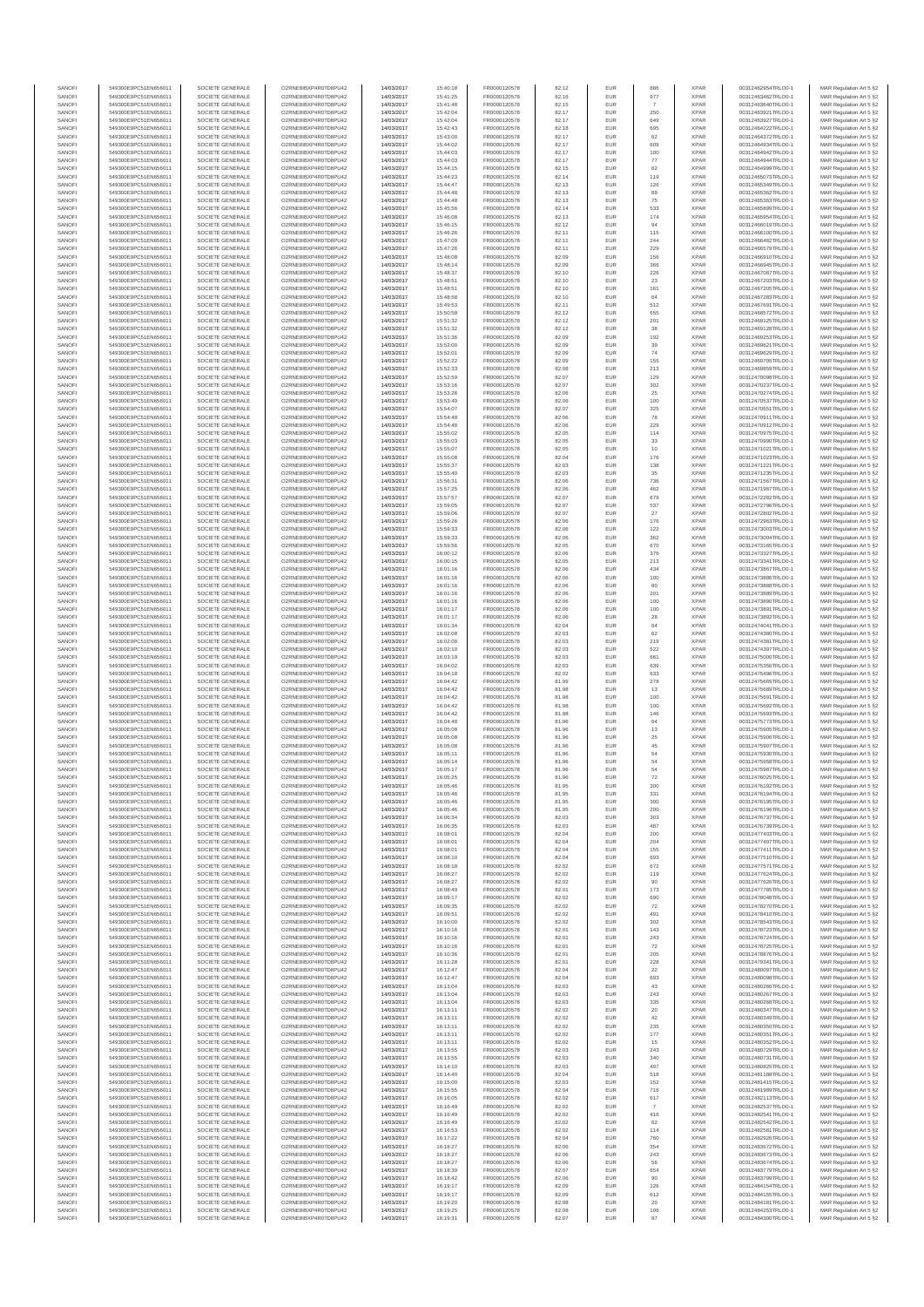| SANOF            | 549300E9PC51EN656011                         | SOCIETE GENERALE                     | O2RNE8IBXP4R0TD8PU42                          | 14/03/2017               | 16:19:50             | FR0000120578                 | 82.06          | EUR               | 243                     | <b>XPAR</b>                | 00312484553TRLO0-1                       | MAR Regulation Art 5 §2                            |
|------------------|----------------------------------------------|--------------------------------------|-----------------------------------------------|--------------------------|----------------------|------------------------------|----------------|-------------------|-------------------------|----------------------------|------------------------------------------|----------------------------------------------------|
| SANOFI<br>SANOFI | 549300E9PC51EN656011<br>549300E9PC51EN656011 | SOCIETE GENERALE<br>SOCIETE GENERALE | O2RNE8IBXP4R0TD8PU42                          | 14/03/2017<br>14/03/2017 | 16:19:50             | FR0000120578<br>FR0000120578 | 82.06<br>82.04 | EUR<br>EUR        | 78<br>50                | <b>XPAR</b><br><b>XPAR</b> | 00312484554TRLO0-1                       | MAR Regulation Art 5 §2                            |
| SANOFI           | 549300E9PC51EN656011                         | SOCIETE GENERALE                     | O2RNE8IBXP4R0TD8PU42<br>O2RNE8IBXP4R0TD8PU42  | 14/03/2017               | 16:20:30<br>16:20:38 | FR0000120578                 | 82.04          | EUR               | 400                     | <b>XPAR</b>                | 00312485078TRLO0-1<br>00312485151TRLO0-1 | MAR Regulation Art 5 §2<br>MAR Regulation Art 5 §2 |
| SANOFI           | 549300E9PC51EN656011                         | SOCIETE GENERALE                     | O2RNE8IBXP4R0TD8PU42                          | 14/03/2017               | 16:20:38             | FR0000120578                 | 82.04          | EUR               | 309                     | <b>XPAR</b>                | 00312485152TRLO0-1                       | MAR Regulation Art 5 §2                            |
| SANOFI           | 549300E9PC51EN656011                         | SOCIETE GENERALE                     | O2RNE8IBXP4R0TD8PU42<br>O2RNE8IBXP4R0TD8PLI42 | 14/03/2017               | 16:20:54             | FR0000120578                 | 82.03          | EUR               | 151                     | <b>XPAR</b>                | 00312485297TRLO0-1                       | MAR Regulation Art 5 §2                            |
| SANOFI<br>SANOFI | 549300E9PC51EN656011<br>549300E9PC51EN656011 | SOCIETE GENERALE<br>SOCIETE GENERALE | O2RNE8IBXP4R0TD8PU42                          | 14/03/2017<br>14/03/2017 | 16:21:05<br>16:21:39 | FR0000120578<br>FR0000120578 | 82.04<br>82.03 | EUR<br>EUR        | 393<br>64               | <b>XPAR</b><br><b>XPAR</b> | 00312485439TRLO0-1<br>00312485802TRLO0-1 | MAR Regulation Art 5 §2<br>MAR Regulation Art 5 §2 |
| SANOFI           | 549300E9PC51EN656011                         | SOCIETE GENERALE                     | O2RNE8IBXP4R0TD8PU42                          | 14/03/2017               | 16:21:40             | FR0000120578                 | 82.03          | EUR               | 262                     | <b>XPAR</b>                | 00312485814TRLO0-1                       | MAR Regulation Art 5 §2                            |
| SANOFI           | 549300E9PC51EN656011                         | SOCIETE GENERALE                     | O2RNE8IBXP4R0TD8PU42                          | 14/03/2017               | 16:21:40             | FR0000120578                 | 82.03          | EUR               | 300                     | <b>XPAR</b>                | 00312485815TRLO0-1                       | MAR Regulation Art 5 §2                            |
| SANOFI<br>SANOFI | 549300E9PC51EN656011<br>549300E9PC51EN656011 | SOCIETE GENERALE<br>SOCIETE GENERALE | O2RNE8IBXP4R0TD8PU42<br>O2RNE8IBXP4R0TD8PU42  | 14/03/2017<br>14/03/2017 | 16:22:05<br>16:22:14 | FR0000120578<br>FR0000120578 | 82.01<br>82.00 | EUR<br>EUR        | 67<br>168               | <b>XPAR</b><br><b>XPAR</b> | 00312486007TRLO0-1<br>00312486121TRLO0-1 | MAR Regulation Art 5 §2<br>MAR Regulation Art 5 §2 |
| SANOFI           | 549300E9PC51EN656011                         | SOCIETE GENERALE                     | O2RNE8IBXP4R0TD8PU42                          | 14/03/2017               | 16:22:14             | FR0000120578                 | 82.00          | EUR               | 8                       | <b>XPAR</b>                | 00312486122TRLO0-1                       | MAR Regulation Art 5 §2                            |
| SANOFI           | 549300E9PC51EN656011                         | SOCIETE GENERALE                     | O2RNE8IBXP4R0TD8PU42                          | 14/03/2017               | 16:22:14             | FR0000120578                 | 81.99          | EUR               | 90                      | <b>XPAR</b>                | 00312486126TRLO0-1                       | MAR Regulation Art 5 §2                            |
| SANOFI           | 549300E9PC51EN656011                         | SOCIETE GENERALE                     | O2RNE8IBXP4R0TD8PU42                          | 14/03/2017               | 16:22:14             | FR0000120578                 | 81.99          | EUR               | 73                      | <b>XPAR</b>                | 00312486128TRLO0-1                       | MAR Regulation Art 5 §2                            |
| SANOFI<br>SANOFI | 549300E9PC51EN656011<br>549300E9PC51EN656011 | SOCIETE GENERALE<br>SOCIETE GENERALE | O2RNE8IBXP4R0TD8PU42<br>O2RNE8IBXP4R0TD8PU42  | 14/03/2017<br>14/03/2017 | 16:22:14<br>16:22:26 | FR0000120578<br>FR0000120578 | 81.99<br>81.99 | EUR<br>EUR        | 5<br>64                 | <b>XPAR</b><br><b>XPAR</b> | 00312486130TRLO0-1<br>00312486229TRLO0-1 | MAR Regulation Art 5 §2<br>MAR Regulation Art 5 §2 |
| SANOFI           | 549300E9PC51EN656011                         | SOCIETE GENERALE                     | O2RNE8IBXP4R0TD8PU42                          | 14/03/2017               | 16:22:44             | FR0000120578                 | 81.99          | <b>EUR</b>        | 135                     | <b>XPAR</b>                | 00312486442TRLO0-1                       | MAR Regulation Art 5 §2                            |
| SANOFI           | 549300E9PC51EN656011                         | SOCIETE GENERALE                     | O2RNE8IBXP4R0TD8PU42                          | 14/03/2017               | 16:22:44             | FR0000120578                 | 81.99          | EUR               | 100                     | <b>XPAR</b>                | 00312486444TRLO0-1                       | MAR Regulation Art 5 §2                            |
| SANOFI           | 549300E9PC51EN656011                         | SOCIETE GENERALE                     | O2RNE8IBXP4R0TD8PU42                          | 14/03/2017               | 16:22:44             | FR0000120578                 | 81.99          | EUR               | 239                     | <b>XPAR</b>                | 00312486445TRLO0-1                       | MAR Regulation Art 5 §2                            |
| SANOFI<br>SANOFI | 549300E9PC51EN656011<br>549300E9PC51EN656011 | SOCIETE GENERALE<br>SOCIETE GENERALE | O2RNE8IBXP4R0TD8PU42<br>O2RNE8IBXP4R0TD8PU42  | 14/03/2017<br>14/03/2017 | 16:22:44<br>16:22:44 | FR0000120578<br>FR0000120578 | 81.99<br>81.99 | EUR<br>EUR        | 140<br>175              | <b>XPAR</b><br><b>XPAR</b> | 00312486446TRLO0-1<br>00312486447TRLO0-1 | MAR Regulation Art 5 §2<br>MAR Regulation Art 5 §2 |
| SANOFI           | 549300E9PC51EN656011                         | SOCIETE GENERALE                     | O2RNE8IBXP4R0TD8PU42                          | 14/03/2017               | 16:22:44             | FR0000120578                 | 81.99          | EUR               | 173                     | <b>XPAR</b>                | 00312486448TRLO0-1                       | MAR Regulation Art 5 §2                            |
| SANOFI           | 549300E9PC51EN656011                         | SOCIETE GENERALE                     | O2RNE8IBXP4R0TD8PU42                          | 14/03/2017               | 16:22:44             | FR0000120578                 | 81.99          | EUR               | 173                     | <b>XPAR</b>                | 00312486449TRLO0-1                       | MAR Regulation Art 5 §2                            |
| SANOFI<br>SANOFI | 549300E9PC51EN656011<br>549300E9PC51EN656011 | SOCIETE GENERALE<br>SOCIETE GENERALE | O2RNE8IBXP4R0TD8PU42<br>O2RNE8IBXP4R0TD8PU42  | 14/03/2017<br>14/03/2017 | 16:22:44<br>16:22:44 | FR0000120578<br>FR0000120578 | 81.99<br>81.99 | EUR<br>EUR        | 79<br>343               | <b>XPAR</b><br><b>XPAR</b> | 00312486450TRLO0-1<br>00312486451TRLO0-1 | MAR Regulation Art 5 §2<br>MAR Regulation Art 5 §2 |
| SANOFI           | 549300E9PC51EN656011                         | SOCIETE GENERALE                     | O2RNE8IBXP4R0TD8PU42                          | 14/03/2017               | 16:22:44             | FR0000120578                 | 81.99          | EUR               | 155                     | <b>XPAR</b>                | 00312486452TRLO0-1                       | MAR Regulation Art 5 §2                            |
| SANOFI           | 549300E9PC51EN656011                         | SOCIETE GENERALE                     | O2RNE8IBXP4R0TD8PU42                          | 14/03/2017               | 16:22:44             | FR0000120578                 | 81.99          | EUR               | 55                      | <b>XPAR</b>                | 00312486453TRLO0-1                       | MAR Regulation Art 5 §2                            |
| SANOFI           | 549300E9PC51EN656011                         | SOCIETE GENERALE                     | O2RNE8IBXP4R0TD8PU42                          | 14/03/2017               | 16:22:44             | FR0000120578                 | 81.99          | EUR               | 157                     | <b>XPAR</b>                | 00312486455TRLO0-1                       | MAR Regulation Art 5 §2                            |
| SANOFI<br>SANOFI | 549300E9PC51EN656011<br>549300E9PC51EN656011 | SOCIETE GENERALE<br>SOCIETE GENERALE | O2RNE8IBXP4R0TD8PU42<br>O2RNE8IBXP4R0TD8PU42  | 14/03/2017<br>14/03/2017 | 16:22:44<br>16:22:54 | FR0000120578<br>FR0000120578 | 81.99<br>81.99 | EUR<br>EUR        | $16\,$<br>60            | <b>XPAR</b><br><b>XPAR</b> | 00312486459TRLO0-1<br>00312486506TRLO0-1 | MAR Regulation Art 5 §2<br>MAR Regulation Art 5 §2 |
| SANOFI           | 549300E9PC51EN656011                         | SOCIETE GENERALE                     | O2RNE8IBXP4R0TD8PU42                          | 14/03/2017               | 16:22:54             | FR0000120578                 | 81.99          | <b>EUR</b>        | 289                     | <b>XPAR</b>                | 00312486507TRLO0-1                       | MAR Regulation Art 5 §2                            |
| SANOFI           | 549300E9PC51EN656011                         | SOCIETE GENERALE                     | O2RNE8IBXP4R0TD8PU42                          | 14/03/2017               | 16:22:54             | FR0000120578                 | 81.99          | EUR               | 243                     | <b>XPAR</b>                | 00312486513TRLO0-1                       | MAR Regulation Art 5 §2                            |
| SANOFI<br>SANOFI | 549300E9PC51EN656011<br>549300E9PC51EN656011 | SOCIETE GENERALE<br>SOCIETE GENERALE | O2RNE8IBXP4R0TD8PU42<br>O2RNE8IBXP4R0TD8PU42  | 14/03/2017<br>14/03/2017 | 16:24:03<br>16:24:21 | FR0000120578<br>FR0000120578 | 82.00<br>81.99 | <b>EUR</b><br>EUR | 447<br>53               | <b>XPAR</b><br><b>XPAR</b> | 00312487102TRLO0-1<br>00312487295TRLO0-1 | MAR Regulation Art 5 §2                            |
| SANOFI           | 549300E9PC51EN656011                         | SOCIETE GENERALE                     | O2RNE8IBXP4R0TD8PU42                          | 14/03/2017               | 16:24:29             | FR0000120578                 | 81.99          | EUR               | 220                     | <b>XPAR</b>                | 00312487354TRLO0-1                       | MAR Regulation Art 5 §2<br>MAR Regulation Art 5 §2 |
| SANOFI           | 549300E9PC51EN656011                         | SOCIETE GENERALE                     | O2RNE8IBXP4R0TD8PU42                          | 14/03/2017               | 16:24:30             | FR0000120578                 | 81.99          | EUR               | 440                     | <b>XPAR</b>                | 00312487363TRLO0-1                       | MAR Regulation Art 5 §2                            |
| SANOFI           | 549300E9PC51EN656011                         | SOCIETE GENERALE                     | O2RNE8IBXP4R0TD8PU42                          | 14/03/2017               | 16:26:38             | FR0000120578                 | 82.04          | EUR               | 851                     | <b>XPAR</b>                | 00312488704TRLO0-1                       | MAR Regulation Art 5 §2                            |
| SANOFI<br>SANOFI | 549300E9PC51EN656011<br>549300E9PC51EN656011 | SOCIETE GENERALE<br>SOCIETE GENERALE | O2RNE8IBXP4R0TD8PU42<br>O2RNE8IBXP4R0TD8PU42  | 14/03/2017<br>14/03/2017 | 16:26:52<br>16:27:07 | FR0000120578<br>FR0000120578 | 82.03<br>82.04 | EUR<br>EUR        | 262<br>55               | <b>XPAR</b><br><b>XPAR</b> | 00312488826TRLO0-1<br>00312489009TRLO0-1 | MAR Regulation Art 5 §2<br>MAR Regulation Art 5 §2 |
| SANOFI           | 549300E9PC51EN656011                         | SOCIETE GENERALE                     | O2RNE8IBXP4R0TD8PU42                          | 14/03/2017               | 16:27:07             | FR0000120578                 | 82.04          | <b>EUR</b>        | 121                     | <b>XPAR</b>                | 00312489010TRLO0-1                       | MAR Regulation Art 5 §2                            |
| SANOFI           | 549300E9PC51EN656011                         | SOCIETE GENERALE                     | O2RNE8IBXP4R0TD8PU42                          | 14/03/2017               | 16:27:07             | FR0000120578                 | 82.04          | EUR               | 310                     | <b>XPAR</b>                | 00312489011TRLO0-1                       | MAR Regulation Art 5 §2                            |
| SANOFI           | 549300E9PC51EN656011                         | SOCIETE GENERALE                     | O2RNE8IBXP4R0TD8PU42<br>O2RNE8IBXP4R0TD8PU42  | 14/03/2017               | 16:27:07             | FR0000120578                 | 82.04          | EUR               | 5                       | <b>XPAR</b>                | 00312489012TRLO0-1                       | MAR Regulation Art 5 §2                            |
| SANOFI<br>SANOFI | 549300E9PC51EN656011<br>549300E9PC51EN656011 | SOCIETE GENERALE<br>SOCIETE GENERALE | O2RNE8IBXP4R0TD8PU42                          | 14/03/2017<br>14/03/2017 | 16:27:23<br>16:27:23 | FR0000120578<br>FR0000120578 | 82.04<br>82.04 | EUR<br>EUR        | 468<br>366              | <b>XPAR</b><br><b>XPAR</b> | 00312489157TRLO0-1<br>00312489159TRLO0-1 | MAR Regulation Art 5 §2<br>MAR Regulation Art 5 §2 |
| SANOFI           | 549300E9PC51EN656011                         | SOCIETE GENERALE                     | O2RNE8IBXP4R0TD8PU42                          | 14/03/2017               | 16:28:17             | FR0000120578                 | 82.04          | EUR               | 609                     | <b>XPAR</b>                | 00312489731TRLO0-1                       | MAR Regulation Art 5 §2                            |
| SANOFI           | 549300E9PC51EN656011                         | SOCIETE GENERALE                     | O2RNE8IBXP4R0TD8PU42                          | 14/03/2017               | 16:28:17             | FR0000120578                 | 82.04          | EUR               | 1,037                   | <b>XPAR</b>                | 00312489732TRLO0-1                       | MAR Regulation Art 5 §2                            |
| SANOFI           | 549300E9PC51EN656011                         | SOCIETE GENERALE                     | O2RNE8IBXP4R0TD8PU42<br>O2RNE8IBXP4R0TD8PU42  | 14/03/2017               | 16:29:07             | FR0000120578<br>FR0000120578 | 82.06          | EUR               | 609                     | <b>XPAR</b>                | 00312490363TRLO0-1                       | MAR Regulation Art 5 §2                            |
| SANOFI<br>SANOFI | 549300E9PC51EN656011<br>549300E9PC51EN656011 | SOCIETE GENERALE<br>SOCIETE GENERALE | O2RNE8IBXP4R0TD8PU42                          | 14/03/2017<br>14/03/2017 | 08:00:42<br>08:01:00 | FR0000120578                 | 82.45<br>82.43 | EUR<br>EUR        | 57<br>117               | <b>XPAR</b><br><b>XPAR</b> | 00312515798TRLO0-1<br>00312515913TRLO0-1 | MAR Regulation Art 5 §2<br>MAR Regulation Art 5 §2 |
| SANOFI           | 549300E9PC51EN656011                         | SOCIETE GENERALE                     | O2RNE8IBXP4R0TD8PU42                          | 14/03/2017               | 08:01:59             | FR0000120578                 | 82.35          | EUR               | 77                      | <b>XPAR</b>                | 00312516389TRLO0-1                       | MAR Regulation Art 5 §2                            |
| SANOFI           | 549300E9PC51EN656011                         | SOCIETE GENERALE                     | O2RNE8IBXP4R0TD8PU42                          | 14/03/2017               | 08:02:08             | FR0000120578                 | 82.25          | EUR               | 98                      | <b>XPAR</b>                | 00312516471TRLO0-1                       | MAR Regulation Art 5 §2                            |
| SANOFI<br>SANOFI | 549300E9PC51EN656011                         | SOCIETE GENERALE                     | O2RNE8IBXP4R0TD8PU42<br>O2RNE8IBXP4R0TD8PU42  | 00/01/1900               | 08:02:10             | FR0000120578<br>FR0000120578 | 82.25<br>82.25 | EUR<br>EUR        | 19                      | #REF<br>#REF               | 00312516492TRLO0-1<br>00312516493TRLO0-1 | MAR Regulation Art 5 §2<br>MAR Regulation Art 5 §2 |
| SANOFI           | 549300E9PC51EN656011<br>549300E9PC51EN656011 | SOCIETE GENERALE<br>SOCIETE GENERALE | O2RNESIBXP4R0TD8PLI42                         | 00/01/1900<br>00/01/1900 | 08:02:10<br>08:02:27 | FR0000120578                 | 82.18          | EUR               | $62\,$                  | #REF                       | 00312516607TRLO0-1                       | MAR Regulation Art 5 §2                            |
| SANOFI           | 549300E9PC51EN656011                         | SOCIETE GENERALE                     | O2RNE8IBXP4R0TD8PU42                          | 00/01/1900               | 08:03:15             | FR0000120578                 | 82.21          | EUR               | 73                      | #REF                       | 00312517066TRLO0-1                       | MAR Regulation Art 5 §2                            |
| SANOFI           | 549300E9PC51EN656011                         | SOCIETE GENERALE                     | O2RNE8IBXP4R0TD8PU42                          | 15/03/2017               | 08:04:03             | FR0000120578                 | 82.18          | EUR               | 62                      | <b>XPAR</b>                | 00312517347TRLO0-1                       | MAR Regulation Art 5 §2                            |
| SANOFI<br>SANOFI | 549300E9PC51EN656011<br>549300E9PC51EN656011 | SOCIETE GENERALE<br>SOCIETE GENERALE | O2RNE8IBXP4R0TD8PU42<br>O2RNE8IBXP4R0TD8PU42  | 15/03/2017<br>15/03/2017 | 08:04:14<br>08:04:57 | FR0000120578<br>FR0000120578 | 82.16<br>82.15 | EUR<br><b>EUR</b> | 118<br>126              | <b>XPAR</b><br><b>XPAR</b> | 00312517383TRLO0-1<br>00312517554TRLO0-1 | MAR Regulation Art 5 §2<br>MAR Regulation Art 5 §2 |
| SANOFI           | 549300E9PC51EN656011                         | SOCIETE GENERALE                     | O2RNE8IBXP4R0TD8PU42                          | 15/03/2017               | 08:04:58             | FR0000120578                 | 82.15          | EUR               | 3                       | <b>XPAR</b>                | 00312517556TRLO0-1                       | MAR Regulation Art 5 §2                            |
| SANOFI           | 549300E9PC51EN656011                         | SOCIETE GENERALE                     | O2RNE8IBXP4R0TD8PU42                          | 15/03/2017               | 08:06:18             | FR0000120578                 | 82.26          | EUR               | 171                     | <b>XPAR</b>                | 00312518118TRLO0-1                       | MAR Regulation Art 5 §2                            |
| SANOFI           | 549300E9PC51EN656011                         | SOCIETE GENERALE                     | O2RNE8IBXP4R0TD8PU42                          | 15/03/2017               | 08:06:52             | FR0000120578                 | 82.23          | EUR               | 91                      | <b>XPAR</b>                | 00312518261TRLO0-1                       | MAR Regulation Art 5 §2                            |
| SANOFI<br>SANOFI | 549300E9PC51EN656011<br>549300E9PC51EN656011 | SOCIETE GENERALE<br>SOCIETE GENERALE | O2RNE8IBXP4R0TD8PU42<br>O2RNE8IBXP4R0TD8PU42  | 15/03/2017               | 08:06:55             | FR0000120578                 | 82.18          | EUR<br>EUR        | 103<br>100              | <b>XPAR</b><br><b>XPAR</b> | 00312518279TRLO0-1                       | MAR Regulation Art 5 §2                            |
| SANOFI           | 549300E9PC51EN656011                         | SOCIETE GENERALE                     | O2RNE8IBXP4R0TD8PU42                          | 15/03/2017<br>15/03/2017 | 08:07:46<br>08:07:47 | FR0000120578<br>FR0000120578 | 82.19<br>82.19 | EUR               | 20                      | <b>XPAR</b>                | 00312518528TRLO0-1<br>00312518529TRLO0-1 | MAR Regulation Art 5 §2<br>MAR Regulation Art 5 §2 |
| SANOFI           | 549300E9PC51EN656011                         | SOCIETE GENERALE                     | O2RNE8IBXP4R0TD8PU42                          | 15/03/2017               | 08:08:26             | FR0000120578                 | 82.24          | <b>EUR</b>        | 100                     | <b>XPAR</b>                | 00312518825TRLO0-1                       | MAR Regulation Art 5 §2                            |
| SANOFI           | 549300E9PC51EN656011                         | SOCIETE GENERALE                     | O2RNE8IBXP4R0TD8PU42                          | 15/03/2017               | 08:08:26             | FR0000120578                 | 82.24          | EUR               | 175                     | <b>XPAR</b>                | 00312518826TRLO0-1                       | MAR Regulation Art 5 §2                            |
| SANOFI<br>SANOFI | 549300E9PC51EN656011<br>549300E9PC51EN656011 | SOCIETE GENERALE<br>SOCIETE GENERALE | O2RNE8IBXP4R0TD8PU42<br>O2RNE8IBXP4R0TD8PU42  | 15/03/2017<br>15/03/2017 | 08:08:26<br>08:09:21 | FR0000120578<br>FR0000120578 | 82.24<br>82.32 | EUR<br>EUR        | 67<br>53                | <b>XPAR</b><br><b>XPAR</b> | 00312518827TRLO0-1<br>00312519172TRLO0-1 | MAR Regulation Art 5 §2<br>MAR Regulation Art 5 §2 |
| SANOFI           | 549300E9PC51EN656011                         | SOCIETE GENERALE                     | O2RNE8IBXP4R0TD8PU42                          | 15/03/2017               | 08:09:21             | FR0000120578                 | 82.32          | EUR               | 203                     | <b>XPAR</b>                | 00312519173TRLO0-1                       | MAR Regulation Art 5 §2                            |
| SANOFI           | 549300E9PC51EN656011                         | SOCIETE GENERALE                     | O2RNE8IBXP4R0TD8PU42                          | 15/03/2017               | 08:09:48             | FR0000120578                 | 82.31          | EUR               | 62                      | <b>XPAR</b>                | 00312519294TRLO0-1                       | MAR Regulation Art 5 §2                            |
| SANOFI<br>SANOFI | 549300E9PC51EN656011<br>549300E9PC51EN656011 | SOCIETE GENERALE<br>SOCIETE GENERALE | O2RNE8IBXP4R0TD8PU42<br>O2RNE8IBXP4R0TD8PU42  | 15/03/2017<br>15/03/2017 | 08:09:57             | FR0000120578<br>FR0000120578 | 82.30<br>82.30 | EUR<br>EUR        | ${\bf 75}$              | <b>XPAR</b><br><b>XPAR</b> | 00312519339TRLO0-1                       | MAR Regulation Art 5 §2                            |
| SANOFI           | 549300E9PC51EN656011                         | SOCIETE GENERALE                     | O2RNE8IBXP4R0TD8PU42                          | 15/03/2017               | 08:10:17<br>08:11:30 | FR0000120578                 | 82.39          | EUR               | 62<br>96                | <b>XPAR</b>                | 00312519418TRLO0-1<br>00312519912TRLO0-1 | MAR Regulation Art 5 §2<br>MAR Regulation Art 5 §2 |
| SANOFI           | 549300E9PC51EN656011                         | SOCIETE GENERALE                     | O2RNE8IBXP4R0TD8PU42                          | 15/03/2017               | 08:12:09             | FR0000120578                 | 82.39          | EUR               | 80                      | <b>XPAR</b>                | 00312520087TRLO0-1                       | MAR Regulation Art 5 §2                            |
| SANOFI           | 549300E9PC51EN656011                         | SOCIETE GENERALE                     | O2RNE8IBXP4R0TD8PU42                          | 15/03/2017               | 08:12:09             | FR0000120578                 | 82.39          | EUR               | 54                      | <b>XPAR</b>                | 00312520088TRLO0-1                       | MAR Regulation Art 5 §2                            |
| SANOFI<br>SANOFI | 549300E9PC51EN656011<br>549300E9PC51EN656011 | SOCIETE GENERALE<br>SOCIETE GENERALE | O2RNE8IBXP4R0TD8PU42<br>O2RNE8IBXP4R0TD8PU42  | 15/03/2017<br>15/03/2017 | 08:12:39<br>08:12:50 | FR0000120578<br>FR0000120578 | 82.33<br>82.33 | EUR<br>EUR        | 62<br>62                | <b>XPAR</b><br><b>XPAR</b> | 00312520157TRLO0-1<br>00312520195TRLO0-1 | MAR Regulation Art 5 §2<br>MAR Regulation Art 5 §2 |
| SANOFI           | 549300E9PC51EN656011                         | SOCIETE GENERALE                     | O2RNE8IBXP4R0TD8PU42                          | 15/03/2017               | 08:13:18             | FR0000120578                 | 82.35          | EUR               | $71\,$                  | <b>XPAR</b>                | 00312520332TRLO0-1                       | MAR Regulation Art 5 §2                            |
| SANOFI           | 549300E9PC51EN656011                         | SOCIETE GENERALE                     | O2RNE8IBXP4R0TD8PU42                          | 15/03/2017               | 08:14:31             | FR0000120578                 | 82.36          | EUR               | 30                      | <b>XPAR</b>                | 00312520673TRLO0-1                       | MAR Regulation Art 5 §2                            |
| SANOFI           | 549300E9PC51EN656011                         | SOCIETE GENERALE                     | O2RNE8IBXP4R0TD8PU42                          | 15/03/2017               | 08:14:38             | FR0000120578                 | 82.36          | EUR               | 250                     | <b>XPAR</b>                | 00312520705TRLO0-1                       | MAR Regulation Art 5 §2                            |
| SANOFI<br>SANOFI | 549300E9PC51EN656011<br>549300E9PC51EN656011 | SOCIETE GENERALE<br>SOCIETE GENERALE | O2RNE8IBXP4R0TD8PU42<br>O2RNE8IBXP4R0TD8PU42  | 15/03/2017<br>15/03/2017 | 08:14:55<br>08:15:17 | FR0000120578<br>FR0000120578 | 82.37<br>82.39 | EUR<br>EUR        | 80<br>62                | <b>XPAR</b><br><b>XPAR</b> | 00312520827TRLO0-1<br>00312520929TRLO0-1 | MAR Regulation Art 5 §2<br>MAR Regulation Art 5 §2 |
| SANOFI           | 549300E9PC51EN656011                         | SOCIETE GENERALE                     | O2RNE8IBXP4R0TD8PU42                          | 15/03/2017               | 08:15:34             | FR0000120578                 | 82.39          | EUR               | 78                      | <b>XPAR</b>                | 00312521034TRLO0-1                       | MAR Regulation Art 5 §2                            |
| SANOFI           | 549300E9PC51EN656011                         | SOCIETE GENERALE                     | O2RNE8IBXP4R0TD8PU42                          | 15/03/2017               | 08:15:52             | FR0000120578                 | 82.38          | EUR               | 70                      | <b>XPAR</b>                | 00312521094TRLO0-1                       | MAR Regulation Art 5 §2                            |
| SANOFI<br>SANOFI | 549300E9PC51EN656011<br>549300E9PC51EN656011 | SOCIETE GENERALE<br>SOCIETE GENERALE | O2RNE8IBXP4R0TD8PU42<br>O2RNE8IBXP4R0TD8PU42  | 15/03/2017<br>15/03/2017 | 08:16:23<br>08:16:49 | FR0000120578<br>FR0000120578 | 82.42<br>82.44 | EUR<br>EUR        | 92<br>15                | <b>XPAR</b><br><b>XPAR</b> | 00312521234TRLO0-1<br>00312521360TRLO0-1 | MAR Regulation Art 5 §2<br>MAR Regulation Art 5 §2 |
| SANOFI           | 549300E9PC51EN656011                         | SOCIETE GENERALE                     | O2RNE8IBXP4R0TD8PU42                          | 15/03/2017               | 08:16:49             | FR0000120578                 | 82.44          | EUR               | 96                      | <b>XPAR</b>                | 00312521361TRLO0-1                       | MAR Regulation Art 5 §2                            |
| SANOFI           | 549300E9PC51EN656011                         | SOCIETE GENERALE                     | O2RNE8IBXP4R0TD8PU42                          | 15/03/2017               | 08:17:07             | FR0000120578                 | 82.35          | EUR               | 62                      | <b>XPAR</b>                | 00312521485TRLO0-1                       | MAR Regulation Art 5 §2                            |
| SANOFI           | 549300E9PC51EN656011                         | SOCIETE GENERALE                     | O2RNE8IBXP4R0TD8PU42                          | 15/03/2017               | 08:17:27             | FR0000120578                 | 82.34          | EUR               | 62                      | <b>XPAR</b>                | 00312521534TRLO0-1                       | MAR Regulation Art 5 §2                            |
| SANOFI<br>SANOFI | 549300E9PC51EN656011<br>549300E9PC51EN656011 | SOCIETE GENERALE<br>SOCIETE GENERALE | O2RNE8IBXP4R0TD8PU42<br>O2RNE8IBXP4R0TD8PU42  | 15/03/2017<br>15/03/2017 | 08:18:07<br>08:18:28 | FR0000120578<br>FR0000120578 | 82.34<br>82.34 | EUR<br>EUR        | 111<br>58               | <b>XPAR</b><br><b>XPAR</b> | 00312521753TRLO0-1<br>00312521820TRLO0-1 | MAR Regulation Art 5 §2<br>MAR Regulation Art 5 §2 |
| SANOFI           | 549300E9PC51EN656011                         | SOCIETE GENERALE                     | O2RNE8IBXP4R0TD8PU42                          | 15/03/2017               | 08:18:28             | FR0000120578                 | 82.34          | EUR               | 26                      | <b>XPAR</b>                | 00312521821TRLO0-1                       | MAR Regulation Art 5 §2                            |
| SANOFI           | 549300E9PC51EN656011                         | SOCIETE GENERALE                     | O2RNE8IBXP4R0TD8PU42                          | 15/03/2017               | 08:18:59             | FR0000120578                 | 82.35          | EUR               | 146                     | <b>XPAR</b>                | 00312521974TRLO0-1                       | MAR Regulation Art 5 §2                            |
| SANOFI<br>SANOFI | 549300E9PC51EN656011                         | SOCIETE GENERALE<br>SOCIETE GENERALE | O2RNE8IBXP4R0TD8PU42<br>O2RNE8IBXP4R0TD8PU42  | 15/03/2017               | 08:19:44<br>08:20:03 | FR0000120578                 | 82.39<br>82.37 | <b>EUR</b><br>EUR | 156<br>62               | <b>XPAR</b><br><b>XPAR</b> | 00312522241TRLO0-1                       | MAR Regulation Art 5 §2                            |
| SANOFI           | 549300E9PC51EN656011<br>549300E9PC51EN656011 | SOCIETE GENERALE                     | O2RNE8IBXP4R0TD8PU42                          | 15/03/2017<br>15/03/2017 | 08:20:26             | FR0000120578<br>FR0000120578 | 82.37          | EUR               | $62\,$                  | <b>XPAR</b>                | 00312522351TRLO0-1<br>00312522485TRLO0-1 | MAR Regulation Art 5 §2<br>MAR Regulation Art 5 §2 |
| SANOFI           | 549300E9PC51EN656011                         | SOCIETE GENERALE                     | O2RNE8IBXP4R0TD8PU42                          | 15/03/2017               | 08:20:43             | FR0000120578                 | 82.36          | EUR               | 62                      | <b>XPAR</b>                | 00312522556TRLO0-1                       | MAR Regulation Art 5 §2                            |
| SANOFI           | 549300E9PC51EN656011                         | SOCIETE GENERALE                     | O2RNE8IBXP4R0TD8PU42                          | 15/03/2017               | 08:20:57             | FR0000120578<br>FR0000120578 | 82.37          | EUR               | 62                      | <b>XPAR</b>                | 00312522608TRLO0-1                       | MAR Regulation Art 5 §2                            |
| SANOFI<br>SANOFI | 549300E9PC51EN656011<br>549300E9PC51EN656011 | SOCIETE GENERALE<br>SOCIETE GENERALE | O2RNE8IBXP4R0TD8PU42<br>O2RNE8IBXP4R0TD8PU42  | 15/03/2017<br>15/03/2017 | 08:21:28<br>08:22:42 | FR0000120578                 | 82.36<br>82.41 | <b>EUR</b><br>EUR | 89<br>274               | <b>XPAR</b><br><b>XPAR</b> | 00312522778TRLO0-1<br>00312523089TRLO0-1 | MAR Regulation Art 5 §2<br>MAR Regulation Art 5 §2 |
| SANOFI           | 549300E9PC51EN656011                         | SOCIETE GENERALE                     | O2RNE8IBXP4R0TD8PU42                          | 15/03/2017               | 08:23:16             | FR0000120578                 | 82.43          | <b>EUR</b>        | 72                      | <b>XPAR</b>                | 00312523252TRLO0-1                       | MAR Regulation Art 5 §2                            |
| SANOFI           | 549300E9PC51EN656011                         | SOCIETE GENERALE                     | O2RNE8IBXP4R0TD8PU42                          | 15/03/2017               | 08:23:47             | FR0000120578                 | 82.38          | EUR               | 81                      | <b>XPAR</b>                | 00312523415TRLO0-1                       | MAR Regulation Art 5 §2                            |
| SANOFI<br>SANOFI | 549300E9PC51EN656011<br>549300E9PC51EN656011 | SOCIETE GENERALE<br>SOCIETE GENERALE | O2RNE8IBXP4R0TD8PU42<br>O2RNE8IBXP4R0TD8PU42  | 15/03/2017<br>15/03/2017 | 08:25:09<br>08:25:48 | FR0000120578<br>FR0000120578 | 82.42<br>82.38 | EUR<br>EUR        | 208<br>62               | <b>XPAR</b><br><b>XPAR</b> | 00312523683TRLO0-1<br>00312523817TRLO0-1 | MAR Regulation Art 5 §2<br>MAR Regulation Art 5 §2 |
| SANOFI           | 549300E9PC51EN656011                         | SOCIETE GENERALE                     | O2RNE8IBXP4R0TD8PU42                          | 15/03/2017               | 08:26:31             | FR0000120578                 | 82.36          | EUR               | 95                      | <b>XPAR</b>                | 00312524022TRLO0-1                       | MAR Regulation Art 5 §2                            |
| SANOFI           | 549300E9PC51EN656011                         | SOCIETE GENERALE                     | O2RNE8IBXP4R0TD8PU42                          | 15/03/2017               | 08:27:29             | FR0000120578                 | 82.38          | EUR               | 27                      | <b>XPAR</b>                | 00312524259TRLO0-1                       | MAR Regulation Art 5 §2                            |
| SANOFI<br>SANOFI | 549300E9PC51EN656011<br>549300E9PC51EN656011 | SOCIETE GENERALE<br>SOCIETE GENERALE | O2RNE8IBXP4R0TD8PU42<br>O2RNE8IBXP4R0TD8PU42  | 15/03/2017<br>15/03/2017 | 08:27:30<br>08:27:57 | FR0000120578<br>FR0000120578 | 82.38<br>82.39 | EUR<br><b>EUR</b> | 111<br>86               | <b>XPAR</b><br><b>XPAR</b> | 00312524261TRLO0-1<br>00312524335TRLO0-1 | MAR Regulation Art 5 §2                            |
| SANOFI           | 549300E9PC51EN656011                         | SOCIETE GENERALE                     | O2RNE8IBXP4R0TD8PU42                          | 15/03/2017               | 08:28:16             | FR0000120578                 | 82.38          | EUR               | 62                      | <b>XPAR</b>                | 00312524385TRLO0-1                       | MAR Regulation Art 5 §2<br>MAR Regulation Art 5 §2 |
| SANOFI           | 549300E9PC51EN656011                         | SOCIETE GENERALE                     | O2RNE8IBXP4R0TD8PU42                          | 15/03/2017               | 08:29:05             | FR0000120578                 | 82.40          | <b>EUR</b>        | 124                     | <b>XPAR</b>                | 00312524611TRLO0-1                       | MAR Regulation Art 5 §2                            |
| SANOFI           | 549300E9PC51EN656011                         | SOCIETE GENERALE                     | O2RNE8IBXP4R0TD8PU42                          | 15/03/2017               | 08:30:08             | FR0000120578                 | 82.46          | EUR               | 197                     | <b>XPAR</b>                | 00312524864TRLO0-1                       | MAR Regulation Art 5 §2                            |
| SANOFI<br>SANOFI | 549300E9PC51EN656011<br>549300E9PC51EN656011 | SOCIETE GENERALE<br>SOCIETE GENERALE | O2RNE8IBXP4R0TD8PU42<br>O2RNE8IBXP4R0TD8PU42  | 15/03/2017<br>15/03/2017 | 08:30:35<br>08:30:35 | FR0000120578<br>FR0000120578 | 82.44<br>82.44 | EUR<br>EUR        | 18<br>44                | <b>XPAR</b><br><b>XPAR</b> | 00312524985TRLO0-1<br>00312524987TRLO0-1 | MAR Regulation Art 5 §2<br>MAR Regulation Art 5 §2 |
| SANOFI           | 549300E9PC51EN656011                         | SOCIETE GENERALE                     | O2RNE8IBXP4R0TD8PU42                          | 15/03/2017               | 08:31:29             | FR0000120578                 | 82.44          | EUR               | 105                     | <b>XPAR</b>                | 00312525130TRLO0-1                       | MAR Regulation Art 5 §2                            |
| SANOFI           | 549300E9PC51EN656011                         | SOCIETE GENERALE                     | O2RNE8IBXP4R0TD8PU42                          | 15/03/2017               | 08:33:34             | FR0000120578                 | 82.50          | EUR               | 220                     | <b>XPAR</b>                | 00312525603TRLO0-1                       | MAR Regulation Art 5 §2                            |
| SANOFI<br>SANOFI | 549300E9PC51EN656011<br>549300E9PC51EN656011 | SOCIETE GENERALE<br>SOCIETE GENERALE | O2RNE8IBXP4R0TD8PU42<br>O2RNE8IBXP4R0TD8PU42  | 15/03/2017<br>15/03/2017 | 08:33:34<br>08:34:01 | FR0000120578<br>FR0000120578 | 82.50<br>82.49 | EUR<br><b>EUR</b> | 52<br>68                | <b>XPAR</b><br><b>XPAR</b> | 00312525604TRLO0-1<br>00312525672TRLO0-1 | MAR Regulation Art 5 §2                            |
| SANOFI           | 549300E9PC51EN656011                         | SOCIETE GENERALE                     | O2RNE8IBXP4R0TD8PU42                          | 15/03/2017               | 08:34:49             | FR0000120578                 | 82.51          | EUR               | 105                     | <b>XPAR</b>                | 00312525797TRLO0-1                       | MAR Regulation Art 5 §2<br>MAR Regulation Art 5 §2 |
| SANOFI           | 549300E9PC51EN656011                         | SOCIETE GENERALE                     | O2RNE8IBXP4R0TD8PU42                          | 15/03/2017               | 08:35:29             | FR0000120578                 | 82.53          | <b>EUR</b>        | 62                      | <b>XPAR</b>                | 00312525926TRLO0-1                       | MAR Regulation Art 5 §2                            |
| SANOFI           | 549300E9PC51EN656011                         | SOCIETE GENERALE                     | O2RNE8IBXP4R0TD8PU42                          | 15/03/2017               | 08:36:02             | FR0000120578                 | 82.50          | EUR               | 62                      | <b>XPAR</b>                | 00312526095TRLO0-1                       | MAR Regulation Art 5 §2                            |
| SANOFI<br>SANOFI | 549300E9PC51EN656011<br>549300E9PC51EN656011 | SOCIETE GENERALE<br>SOCIETE GENERALE | O2RNE8IBXP4R0TD8PU42<br>O2RNE8IBXP4R0TD8PU42  | 15/03/2017<br>15/03/2017 | 08:36:44<br>08:37:25 | FR0000120578<br>FR0000120578 | 82.51<br>82.46 | EUR<br>EUR        | $62\,$<br>$\mathbf{73}$ | <b>XPAR</b><br><b>XPAR</b> | 00312526269TRLO0-1<br>00312526444TRLO0-1 | MAR Regulation Art 5 §2<br>MAR Regulation Art 5 §2 |
| SANOFI           | 549300E9PC51EN656011                         | SOCIETE GENERALE                     | O2RNE8IBXP4R0TD8PU42                          | 15/03/2017               | 08:38:41             | FR0000120578                 | 82.44          | EUR               | 38                      | <b>XPAR</b>                | 00312526909TRLO0-1                       | MAR Regulation Art 5 §2                            |
| SANOFI           | 549300E9PC51EN656011                         | SOCIETE GENERALE                     | O2RNE8IBXP4R0TD8PU42                          | 15/03/2017               | 08:38:44             | FR0000120578                 | 82.44          | EUR               | 35                      | <b>XPAR</b>                | 00312526920TRLO0-1                       | MAR Regulation Art 5 §2                            |
| SANOFI           | 549300E9PC51EN656011                         | SOCIETE GENERALE                     | O2RNE8IBXP4R0TD8PU42                          | 15/03/2017               | 08:39:04             | FR0000120578                 | 82.43          | EUR               | 84                      | <b>XPAR</b>                | 00312527014TRLO0-1                       | MAR Regulation Art 5 §2                            |
| SANOFI<br>SANOFI | 549300E9PC51EN656011<br>549300E9PC51EN656011 | SOCIETE GENERALE<br>SOCIETE GENERALE | O2RNE8IBXP4R0TD8PU42<br>O2RNE8IBXP4R0TD8PU42  | 15/03/2017<br>15/03/2017 | 08:40:50<br>08:41:53 | FR0000120578<br>FR0000120578 | 82.41<br>82.41 | <b>EUR</b><br>EUR | 206<br>62               | <b>XPAR</b><br><b>XPAR</b> | 00312527505TRLO0-1<br>00312527781TRLO0-1 | MAR Regulation Art 5 §2<br>MAR Regulation Art 5 §2 |
| SANOFI           | 549300E9PC51EN656011                         | SOCIETE GENERALE                     | O2RNE8IBXP4R0TD8PU42                          | 15/03/2017               | 08:41:59             | FR0000120578                 | 82.40          | <b>EUR</b>        | 10                      | <b>XPAR</b>                | 00312527817TRLO0-1                       | MAR Regulation Art 5 §2                            |
| SANOFI           | 549300E9PC51EN656011                         | SOCIETE GENERALE                     | O2RNE8IBXP4R0TD8PU42                          | 15/03/2017               | 08:42:09             | FR0000120578                 | 82.40          | EUR               | ${\bf 78}$              | <b>XPAR</b>                | 00312527871TRLO0-1                       | MAR Regulation Art 5 §2                            |
| SANOFI<br>SANOFI | 549300E9PC51EN656011<br>549300E9PC51EN656011 | SOCIETE GENERALE<br>SOCIETE GENERALE | O2RNE8IBXP4R0TD8PU42<br>O2RNE8IBXP4R0TD8PU42  | 15/03/2017<br>15/03/2017 | 08:42:29<br>08:43:03 | FR0000120578                 | 82.37<br>82.37 | EUR<br>EUR        | 62<br>80                | <b>XPAR</b><br><b>XPAR</b> | 00312528074TRLO0-1                       | MAR Regulation Art 5 §2                            |
| SANOFI           | 549300E9PC51EN656011                         | SOCIETE GENERALE                     | O2RNE8IBXP4R0TD8PU42                          | 15/03/2017               | 08:43:35             | FR0000120578<br>FR0000120578 | 82.33          | EUR               | 57                      | <b>XPAR</b>                | 00312528246TRLO0-1<br>00312528373TRLO0-1 | MAR Regulation Art 5 §2<br>MAR Regulation Art 5 §2 |
| SANOFI           | 549300E9PC51EN656011                         | SOCIETE GENERALE                     | O2RNE8IBXP4R0TD8PU42                          | 15/03/2017               | 08:44:22             | FR0000120578                 | 82.36          | <b>EUR</b>        | 103                     | <b>XPAR</b>                | 00312528748TRLO0-1                       | MAR Regulation Art 5 §2                            |
| SANOFI           | 549300E9PC51EN656011                         | SOCIETE GENERALE                     | O2RNE8IBXP4R0TD8PU42                          | 15/03/2017               | 08:45:10             | FR0000120578                 | 82.36          | EUR               | 100                     | <b>XPAR</b>                | 00312528922TRLO0-1                       | MAR Regulation Art 5 §2                            |
| SANOFI<br>SANOFI | 549300E9PC51EN656011<br>549300E9PC51EN656011 | SOCIETE GENERALE<br>SOCIETE GENERALE | O2RNE8IBXP4R0TD8PU42<br>O2RNE8IBXP4R0TD8PU42  | 15/03/2017<br>15/03/2017 | 08:45:14<br>08:48:23 | FR0000120578<br>FR0000120578 | 82.35<br>82.39 | <b>EUR</b><br>EUR | 86<br>242               | <b>XPAR</b><br><b>XPAR</b> | 00312528953TRLO0-1<br>00312529714TRLO0-1 | MAR Regulation Art 5 §2<br>MAR Regulation Art 5 §2 |
| SANOFI           | 549300E9PC51EN656011                         | SOCIETE GENERALE                     | O2RNE8IBXP4R0TD8PU42                          | 15/03/2017               | 08:49:03             | FR0000120578                 | 82.40          | EUR               | 112                     | <b>XPAR</b>                | 00312529954TRLO0-1                       | MAR Regulation Art 5 §2                            |
| SANOFI           | 549300E9PC51EN656011                         | SOCIETE GENERALE                     | O2RNE8IBXP4R0TD8PU42                          | 15/03/2017               | 08:51:10             | FR0000120578                 | 82.42          | EUR               | 60                      | <b>XPAR</b>                | 00312530835TRLO0-1                       | MAR Regulation Art 5 §2                            |
| SANOFI           | 549300E9PC51EN656011                         | SOCIETE GENERALE                     | O2RNE8IBXP4R0TD8PU42                          | 15/03/2017               | 08:51:41             | FR0000120578                 | 82.43          | EUR               | $62\,$                  | <b>XPAR</b>                | 00312531006TRLO0-1                       | MAR Regulation Art 5 §2                            |
| SANOFI<br>SANOFI | 549300E9PC51EN656011<br>549300E9PC51EN656011 | SOCIETE GENERALE<br>SOCIETE GENERALE | O2RNE8IBXP4R0TD8PU42<br>O2RNE8IBXP4R0TD8PU42  | 15/03/2017<br>15/03/2017 | 08:51:55<br>08:52:35 | FR0000120578<br>FR0000120578 | 82.39<br>82.38 | EUR<br>EUR        | $62\,$<br>62            | <b>XPAR</b><br><b>XPAR</b> | 00312531072TRLO0-1<br>00312531293TRLO0-1 | MAR Regulation Art 5 §2<br>MAR Regulation Art 5 §2 |
|                  |                                              |                                      |                                               |                          |                      |                              |                |                   |                         |                            |                                          |                                                    |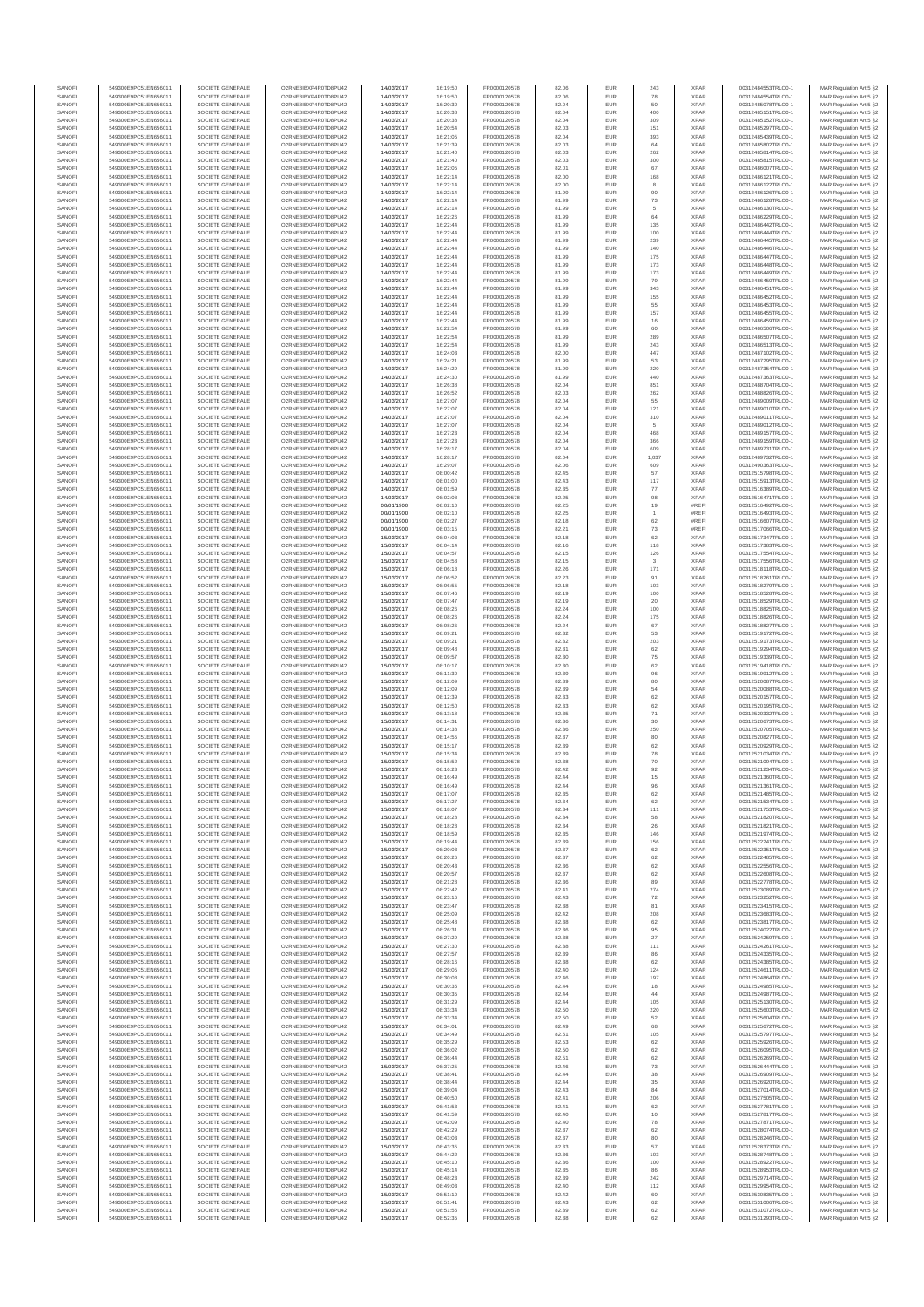| SANOF            | 549300E9PC51EN656011                         | SOCIETE GENERALE                     | O2RNE8IBXP4R0TD8PU42                          | 15/03/2017               | 08:53:40             | FR0000120578                 | 82.38          | EUR               | 76                      | <b>XPAR</b>                | 00312531612TRLO0-1                       | MAR Regulation Art 5 §2                            |
|------------------|----------------------------------------------|--------------------------------------|-----------------------------------------------|--------------------------|----------------------|------------------------------|----------------|-------------------|-------------------------|----------------------------|------------------------------------------|----------------------------------------------------|
| SANOFI<br>SANOFI | 549300E9PC51EN656011<br>549300E9PC51EN656011 | SOCIETE GENERALE<br>SOCIETE GENERALE | O2RNE8IBXP4R0TD8PU42                          | 15/03/2017<br>15/03/2017 | 08:54:35<br>08:54:50 | FR0000120578                 | 82.36          | EUR<br>EUR        | 63<br>100               | <b>XPAR</b><br><b>XPAR</b> | 00312531786TRLO0-1                       | MAR Regulation Art 5 §2                            |
| SANOFI           | 549300E9PC51EN656011                         | SOCIETE GENERALE                     | O2RNE8IBXP4R0TD8PU42<br>O2RNE8IBXP4R0TD8PU42  | 15/03/2017               | 08:57:28             | FR0000120578<br>FR0000120578 | 82.33<br>82.37 | EUR               | 232                     | <b>XPAR</b>                | 00312531901TRLO0-1<br>00312532731TRLO0-1 | MAR Regulation Art 5 §2<br>MAR Regulation Art 5 §2 |
| SANOFI           | 549300E9PC51EN656011                         | SOCIETE GENERALE                     | O2RNE8IBXP4R0TD8PU42                          | 15/03/2017               | 08:57:35             | FR0000120578                 | 82.36          | EUR               | 81                      | <b>XPAR</b>                | 00312532777TRLO0-1                       | MAR Regulation Art 5 §2                            |
| SANOFI           | 549300E9PC51EN656011                         | SOCIETE GENERALE                     | O2RNE8IBXP4R0TD8PU42                          | 15/03/2017               | 08:59:26             | FR0000120578                 | 82.35          | EUR               | 203                     | <b>XPAR</b>                | 00312533277TRLO0-1                       | MAR Regulation Art 5 §2                            |
| SANOFI<br>SANOFI | 549300E9PC51EN656011<br>549300E9PC51EN656011 | SOCIETE GENERALE<br>SOCIETE GENERALE | O2RNE8IBXP4R0TD8PLI42<br>O2RNE8IBXP4R0TD8PU42 | 15/03/2017<br>15/03/2017 | 09:01:09<br>09:01:37 | FR0000120578<br>FR0000120578 | 82.37<br>82.37 | EUR<br>EUR        | 212<br>32               | <b>XPAR</b><br><b>XPAR</b> | 00312533793TRLO0-1<br>00312533934TRLO0-1 | MAR Regulation Art 5 §2<br>MAR Regulation Art 5 §2 |
| SANOFI           | 549300E9PC51EN656011                         | SOCIETE GENERALE                     | O2RNE8IBXP4R0TD8PU42                          | 15/03/2017               | 09:01:37             | FR0000120578                 | 82.37          | EUR               | 30                      | <b>XPAR</b>                | 00312533938TRLO0-1                       | MAR Regulation Art 5 §2                            |
| SANOFI           | 549300E9PC51EN656011                         | SOCIETE GENERALE                     | O2RNE8IBXP4R0TD8PU42                          | 15/03/2017               | 09:02:34             | FR0000120578                 | 82.38          | EUR               | $122\,$                 | <b>XPAR</b>                | 00312534178TRLO0-1                       | MAR Regulation Art 5 §2                            |
| SANOFI<br>SANOFI | 549300E9PC51EN656011<br>549300E9PC51EN656011 | SOCIETE GENERALE<br>SOCIETE GENERALE | O2RNE8IBXP4R0TD8PU42<br>O2RNE8IBXP4R0TD8PU42  | 15/03/2017<br>15/03/2017 | 09:02:34<br>09:03:01 | FR0000120578<br>FR0000120578 | 82.38<br>82.36 | EUR<br>EUR        | 13<br>62                | <b>XPAR</b><br><b>XPAR</b> | 00312534179TRLO0-1<br>00312534287TRLO0-1 | MAR Regulation Art 5 §2<br>MAR Regulation Art 5 §2 |
| SANOFI           | 549300E9PC51EN656011                         | SOCIETE GENERALE                     | O2RNE8IBXP4R0TD8PU42                          | 15/03/2017               | 09:03:25             | FR0000120578                 | 82.38          | EUR               | 95                      | <b>XPAR</b>                | 00312534426TRLO0-1                       | MAR Regulation Art 5 §2                            |
| SANOFI           | 549300E9PC51EN656011                         | SOCIETE GENERALE                     | O2RNE8IBXP4R0TD8PU42                          | 15/03/2017               | 09:03:59             | FR0000120578                 | 82.37          | EUR               | 68                      | <b>XPAR</b>                | 00312534592TRLO0-1                       | MAR Regulation Art 5 §2                            |
| SANOFI           | 549300E9PC51EN656011                         | SOCIETE GENERALE                     | O2RNE8IBXP4R0TD8PU42                          | 15/03/2017               | 09:04:29             | FR0000120578                 | 82.36          | EUR               | 69                      | <b>XPAR</b>                | 00312534730TRLO0-1                       | MAR Regulation Art 5 §2                            |
| SANOFI<br>SANOFI | 549300E9PC51EN656011<br>549300E9PC51EN656011 | SOCIETE GENERALE<br>SOCIETE GENERALE | O2RNE8IBXP4R0TD8PU42<br>O2RNE8IBXP4R0TD8PU42  | 15/03/2017<br>15/03/2017 | 09:04:58<br>09:05:28 | FR0000120578<br>FR0000120578 | 82.33<br>82.33 | EUR<br>EUR        | 62<br>58                | <b>XPAR</b><br><b>XPAR</b> | 00312535009TRLO0-1<br>00312535345TRLO0-1 | MAR Regulation Art 5 §2<br>MAR Regulation Art 5 §2 |
| SANOFI           | 549300E9PC51EN656011                         | SOCIETE GENERALE                     | O2RNE8IBXP4R0TD8PU42                          | 15/03/2017               | 09:06:00             | FR0000120578                 | 82.33          | EUR               | 80                      | <b>XPAR</b>                | 00312535590TRLO0-1                       | MAR Regulation Art 5 §2                            |
| SANOFI           | 549300E9PC51EN656011                         | SOCIETE GENERALE                     | O2RNE8IBXP4R0TD8PU42                          | 15/03/2017               | 09:06:34             | FR0000120578                 | 82.33          | EUR               | 87                      | <b>XPAR</b>                | 00312535901TRLO0-1                       | MAR Regulation Art 5 §2                            |
| SANOFI           | 549300E9PC51EN656011                         | SOCIETE GENERALE                     | O2RNE8IBXP4R0TD8PU42                          | 15/03/2017               | 09:07:14             | FR0000120578                 | 82.32          | EUR               | $71\,$                  | <b>XPAR</b>                | 00312536056TRLO0-1                       | MAR Regulation Art 5 §2                            |
| SANOFI<br>SANOFI | 549300E9PC51EN656011<br>549300E9PC51EN656011 | SOCIETE GENERALE<br>SOCIETE GENERALE | O2RNE8IBXP4R0TD8PU42<br>O2RNE8IBXP4R0TD8PU42  | 15/03/2017<br>15/03/2017 | 09:07:31<br>09:07:55 | FR0000120578<br>FR0000120578 | 82.32<br>82.30 | EUR<br>EUR        | $\overline{7}$<br>89    | <b>XPAR</b><br><b>XPAR</b> | 00312536117TRLO0-1<br>00312536230TRLO0-1 | MAR Regulation Art 5 §2<br>MAR Regulation Art 5 §2 |
| SANOFI           | 549300E9PC51EN656011                         | SOCIETE GENERALE                     | O2RNE8IBXP4R0TD8PU42                          | 15/03/2017               | 09:08:13             | FR0000120578                 | 82.33          | EUR               | 62                      | <b>XPAR</b>                | 00312536308TRLO0-1                       | MAR Regulation Art 5 §2                            |
| SANOFI           | 549300E9PC51EN656011                         | SOCIETE GENERALE                     | O2RNE8IBXP4R0TD8PU42                          | 15/03/2017               | 09:08:35             | FR0000120578                 | 82.31          | EUR               | 62                      | <b>XPAR</b>                | 00312536449TRLO0-1                       | MAR Regulation Art 5 §2                            |
| SANOFI<br>SANOFI | 549300E9PC51EN656011<br>549300E9PC51EN656011 | SOCIETE GENERALE<br>SOCIETE GENERALE | O2RNE8IBXP4R0TD8PU42<br>O2RNE8IBXP4R0TD8PU42  | 15/03/2017<br>15/03/2017 | 09:09:11<br>09:09:35 | FR0000120578<br>FR0000120578 | 82.31<br>82.32 | EUR<br>EUR        | 90<br>67                | <b>XPAR</b><br><b>XPAR</b> | 00312536623TRLO0-1<br>00312536728TRLO0-1 | MAR Regulation Art 5 §2<br>MAR Regulation Art 5 §2 |
| SANOFI           | 549300E9PC51EN656011                         | SOCIETE GENERALE                     | O2RNE8IBXP4R0TD8PU42                          | 15/03/2017               | 09:10:58             | FR0000120578                 | 82.35          | EUR               | 195                     | <b>XPAR</b>                | 00312537047TRLO0-1                       | MAR Regulation Art 5 §2                            |
| SANOFI           | 549300E9PC51EN656011                         | SOCIETE GENERALE                     | O2RNE8IBXP4R0TD8PU42                          | 15/03/2017               | 09:11:59             | FR0000120578                 | 82.35          | EUR               | 151                     | <b>XPAR</b>                | 00312537285TRLO0-1                       | MAR Regulation Art 5 §2                            |
| SANOFI           | 549300E9PC51EN656011                         | SOCIETE GENERALE                     | O2RNE8IBXP4R0TD8PU42                          | 15/03/2017               | 09:12:17             | FR0000120578                 | 82.34          | EUR               | $62\,$                  | <b>XPAR</b>                | 00312537362TRLO0-1                       | MAR Regulation Art 5 §2                            |
| SANOFI<br>SANOFI | 549300E9PC51EN656011<br>549300E9PC51EN656011 | SOCIETE GENERALE<br>SOCIETE GENERALE | O2RNE8IBXP4R0TD8PU42<br>O2RNE8IBXP4R0TD8PU42  | 15/03/2017<br>15/03/2017 | 09:12:50<br>09:12:55 | FR0000120578<br>FR0000120578 | 82.34<br>82.34 | EUR<br>EUR        | 37<br>11                | <b>XPAR</b><br><b>XPAR</b> | 00312537487TRLO0-1<br>00312537503TRLO0-1 | MAR Regulation Art 5 §2<br>MAR Regulation Art 5 §2 |
| SANOFI           | 549300E9PC51EN656011                         | SOCIETE GENERALE                     | O2RNE8IBXP4R0TD8PU42                          | 15/03/2017               | 09:12:55             | FR0000120578                 | 82.34          | EUR               | 38                      | <b>XPAR</b>                | 00312537505TRLO0-1                       | MAR Regulation Art 5 §2                            |
| SANOFI           | 549300E9PC51EN656011                         | SOCIETE GENERALE                     | O2RNE8IBXP4R0TD8PU42                          | 15/03/2017               | 09:13:11             | FR0000120578                 | 82.32          | EUR               | 62                      | <b>XPAR</b>                | 00312537605TRLO0-1                       | MAR Regulation Art 5 §2                            |
| SANOFI<br>SANOFI | 549300E9PC51EN656011<br>549300E9PC51EN656011 | SOCIETE GENERALE<br>SOCIETE GENERALE | O2RNE8IBXP4R0TD8PU42<br>O2RNE8IBXP4R0TD8PU42  | 15/03/2017<br>15/03/2017 | 09:13:35<br>09:14:19 | FR0000120578<br>FR0000120578 | 82.35<br>82.34 | EUR<br>EUR        | 85<br>97                | <b>XPAR</b><br><b>XPAR</b> | 00312537722TRLO0-1<br>00312537893TRLO0-1 | MAR Regulation Art 5 §2<br>MAR Regulation Art 5 §2 |
| SANOFI           | 549300E9PC51EN656011                         | SOCIETE GENERALE                     | O2RNE8IBXP4R0TD8PU42                          | 15/03/2017               | 09:15:23             | FR0000120578                 | 82.34          | EUR               | $20\,$                  | <b>XPAR</b>                | 00312538108TRLO0-1                       | MAR Regulation Art 5 §2                            |
| SANOFI           | 549300E9PC51EN656011                         | SOCIETE GENERALE                     | O2RNE8IBXP4R0TD8PU42                          | 15/03/2017               | 09:16:03             | FR0000120578                 | 82.34          | EUR               | 20                      | <b>XPAR</b>                | 00312538215TRLO0-1                       | MAR Regulation Art 5 §2                            |
| SANOFI           | 549300E9PC51EN656011                         | SOCIETE GENERALE                     | O2RNE8IBXP4R0TD8PU42                          | 15/03/2017               | 09:16:11             | FR0000120578                 | 82.34          | EUR               | 69                      | <b>XPAR</b>                | 00312538243TRLO0-1                       | MAR Regulation Art 5 §2                            |
| SANOFI<br>SANOFI | 549300E9PC51EN656011<br>549300E9PC51EN656011 | SOCIETE GENERALE<br>SOCIETE GENERALE | O2RNE8IBXP4R0TD8PU42<br>O2RNE8IBXP4R0TD8PU42  | 15/03/2017<br>15/03/2017 | 09:16:30<br>09:18:31 | FR0000120578<br>FR0000120578 | 82.34<br>82.32 | EUR<br>EUR        | 228<br>271              | <b>XPAR</b><br><b>XPAR</b> | 00312538336TRLO0-1<br>00312538813TRLO0-1 | MAR Regulation Art 5 §2<br>MAR Regulation Art 5 §2 |
| SANOFI           | 549300E9PC51EN656011                         | SOCIETE GENERALE                     | O2RNE8IBXP4R0TD8PU42                          | 15/03/2017               | 09:19:12             | FR0000120578                 | 82.30          | EUR               | 62                      | <b>XPAR</b>                | 00312539056TRLO0-1                       | MAR Regulation Art 5 §2                            |
| SANOFI           | 549300E9PC51EN656011                         | SOCIETE GENERALE                     | O2RNE8IBXP4R0TD8PU42                          | 15/03/2017               | 09:19:14             | FR0000120578                 | 82.32          | EUR               | 62                      | <b>XPAR</b>                | 00312539095TRLO0-1                       | MAR Regulation Art 5 §2                            |
| SANOFI           | 549300E9PC51EN656011                         | SOCIETE GENERALE<br>SOCIETE GENERALE | O2RNE8IBXP4R0TD8PU42                          | 15/03/2017               | 09:20:19             | FR0000120578                 | 82.35          | EUR               | 100                     | <b>XPAR</b>                | 00312539521TRLO0-1                       | MAR Regulation Art 5 §2                            |
| SANOFI<br>SANOFI | 549300E9PC51EN656011<br>549300E9PC51EN656011 | SOCIETE GENERALE                     | O2RNE8IBXP4R0TD8PU42<br>O2RNE8IBXP4R0TD8PU42  | 15/03/2017<br>15/03/2017 | 09:20:19<br>09:20:36 | FR0000120578<br>FR0000120578 | 82.35<br>82.34 | EUR<br>EUR        | 22<br>78                | <b>XPAR</b><br><b>XPAR</b> | 00312539522TRLO0-1<br>00312539604TRLO0-1 | MAR Regulation Art 5 §2<br>MAR Regulation Art 5 §2 |
| SANOFI           | 549300E9PC51EN656011                         | SOCIETE GENERALE                     | O2RNE8IBXP4R0TD8PU42                          | 15/03/2017               | 09:21:02             | FR0000120578                 | 82.31          | EUR               | 62                      | <b>XPAR</b>                | 00312539741TRLO0-1                       | MAR Regulation Art 5 §2                            |
| SANOFI           | 549300E9PC51EN656011                         | SOCIETE GENERALE                     | O2RNE8IBXP4R0TD8PU42                          | 15/03/2017               | 09:21:27             | FR0000120578                 | 82.30          | EUR               | 78                      | <b>XPAR</b>                | 00312539830TRLO0-1                       | MAR Regulation Art 5 §2                            |
| SANOFI           | 549300E9PC51EN656011                         | SOCIETE GENERALE                     | O2RNE8IBXP4R0TD8PU42<br>O2RNE8IBXP4R0TD8PU42  | 15/03/2017               | 09:23:14             | FR0000120578                 | 82.32          | EUR               | 249                     | <b>XPAR</b>                | 00312540305TRLO0-1<br>00312540419TRLO0-1 | MAR Regulation Art 5 §2                            |
| SANOFI<br>SANOFI | 549300E9PC51EN656011<br>549300E9PC51EN656011 | SOCIETE GENERALE<br>SOCIETE GENERALE | O2RNE8IBXP4R0TD8PU42                          | 15/03/2017<br>15/03/2017 | 09:23:37<br>09:24:13 | FR0000120578<br>FR0000120578 | 82.30<br>82.31 | EUR<br>EUR        | 62<br>30                | <b>XPAR</b><br><b>XPAR</b> | 00312540609TRLO0-1                       | MAR Regulation Art 5 §2<br>MAR Regulation Art 5 §2 |
| SANOFI           | 549300E9PC51EN656011                         | SOCIETE GENERALE                     | O2RNE8IBXP4R0TD8PU42                          | 15/03/2017               | 09:24:30             | FR0000120578                 | 82.31          | EUR               | 71                      | <b>XPAR</b>                | 00312540665TRLO0-1                       | MAR Regulation Art 5 §2                            |
| SANOFI           | 549300E9PC51EN656011                         | SOCIETE GENERALE                     | O2RNE8IBXP4R0TD8PU42                          | 15/03/2017               | 09:25:09             | FR0000120578                 | 82.31          | EUR               | 86                      | <b>XPAR</b>                | 00312540867TRLO0-1                       | MAR Regulation Art 5 §2                            |
| SANOFI<br>SANOFI | 549300E9PC51EN656011                         | SOCIETE GENERALE                     | O2RNE8IBXP4R0TD8PU42<br>O2RNE8IBXP4R0TD8PU42  | 15/03/2017               | 09:25:35             | FR0000120578<br>FR0000120578 | 82.32<br>82.32 | EUR<br>EUR        | 67<br>64                | <b>XPAR</b><br><b>XPAR</b> | 00312541000TRLO0-1                       | MAR Regulation Art 5 §2                            |
| SANOFI           | 549300E9PC51EN656011<br>549300E9PC51EN656011 | SOCIETE GENERALE<br>SOCIETE GENERALE | O2RNE8IBXP4R0TD8PU42                          | 15/03/2017<br>15/03/2017 | 09:25:35<br>09:26:14 | FR0000120578                 | 82.32          | EUR               | 62                      | <b>XPAR</b>                | 00312541001TRLO0-1<br>00312541180TRLO0-1 | MAR Regulation Art 5 §2<br>MAR Regulation Art 5 §2 |
| SANOFI           | 549300E9PC51EN656011                         | SOCIETE GENERALE                     | O2RNE8IBXP4R0TD8PU42                          | 15/03/2017               | 09:27:31             | FR0000120578                 | 82.32          | EUR               | 180                     | <b>XPAR</b>                | 00312541435TRLO0-1                       | MAR Regulation Art 5 §2                            |
| SANOFI           | 549300E9PC51EN656011                         | SOCIETE GENERALE                     | O2RNE8IBXP4R0TD8PU42                          | 15/03/2017               | 09:29:07             | FR0000120578                 | 82.38          | EUR               | 279                     | <b>XPAR</b>                | 00312541994TRLO0-1                       | MAR Regulation Art 5 §2                            |
| SANOFI<br>SANOFI | 549300E9PC51EN656011<br>549300E9PC51EN656011 | SOCIETE GENERALE<br>SOCIETE GENERALE | O2RNE8IBXP4R0TD8PU42<br>O2RNE8IBXP4R0TD8PU42  | 15/03/2017<br>15/03/2017 | 09:29:45<br>09:30:30 | FR0000120578<br>FR0000120578 | 82.37<br>82.36 | EUR<br>EUR        | 78<br>62                | <b>XPAR</b><br><b>XPAR</b> | 00312542120TRLO0-1<br>00312542312TRLO0-1 | MAR Regulation Art 5 §2<br>MAR Regulation Art 5 §2 |
| SANOFI           | 549300E9PC51EN656011                         | SOCIETE GENERALE                     | O2RNE8IBXP4R0TD8PU42                          | 15/03/2017               | 09:31:23             | FR0000120578                 | 82.34          | EUR               | 67                      | <b>XPAR</b>                | 00312542588TRLO0-1                       | MAR Regulation Art 5 §2                            |
| SANOFI           | 549300E9PC51EN656011                         | SOCIETE GENERALE                     | O2RNE8IBXP4R0TD8PU42                          | 15/03/2017               | 09:31:43             | FR0000120578                 | 82.34          | EUR               | 92                      | <b>XPAR</b>                | 00312542663TRLO0-1                       | MAR Regulation Art 5 §2                            |
| SANOFI           | 549300E9PC51EN656011                         | SOCIETE GENERALE                     | O2RNE8IBXP4R0TD8PU42                          | 15/03/2017               | 09:32:22             | FR0000120578                 | 82.33          | EUR               | 62                      | <b>XPAR</b>                | 00312542883TRLO0-1                       | MAR Regulation Art 5 §2                            |
| SANOFI<br>SANOFI | 549300E9PC51EN656011<br>549300E9PC51EN656011 | SOCIETE GENERALE<br>SOCIETE GENERALE | O2RNE8IBXP4R0TD8PU42<br>O2RNE8IBXP4R0TD8PU42  | 15/03/2017<br>15/03/2017 | 09:35:13<br>09:35:50 | FR0000120578<br>FR0000120578 | 82.39<br>82.40 | EUR<br>EUR        | 342<br>36               | <b>XPAR</b><br><b>XPAR</b> | 00312543583TRLO0-1<br>00312543746TRLO0-1 | MAR Regulation Art 5 §2<br>MAR Regulation Art 5 §2 |
| SANOFI           | 549300E9PC51EN656011                         | SOCIETE GENERALE                     | O2RNE8IBXP4R0TD8PU42                          | 15/03/2017               | 09:35:50             | FR0000120578                 | 82.40          | EUR               | $26\,$                  | <b>XPAR</b>                | 00312543747TRLO0-1                       | MAR Regulation Art 5 §2                            |
| SANOFI           | 549300E9PC51EN656011                         | SOCIETE GENERALE                     | O2RNE8IBXP4R0TD8PU42                          | 15/03/2017               | 09:36:03             | FR0000120578                 | 82.40          | <b>EUR</b>        | 67                      | <b>XPAR</b>                | 00312543838TRLO0-1                       | MAR Regulation Art 5 §2                            |
| SANOFI<br>SANOFI | 549300E9PC51EN656011<br>549300E9PC51EN656011 | SOCIETE GENERALE<br>SOCIETE GENERALE | O2RNE8IBXP4R0TD8PU42<br>O2RNE8IBXP4R0TD8PU42  | 15/03/2017<br>15/03/2017 | 09:36:36<br>09:38:01 | FR0000120578<br>FR0000120578 | 82.39<br>82.38 | EUR<br>EUR        | 62<br>157               | <b>XPAR</b><br><b>XPAR</b> | 00312543961TRLO0-1<br>00312544288TRLO0-1 | MAR Regulation Art 5 §2                            |
| SANOFI           | 549300E9PC51EN656011                         | SOCIETE GENERALE                     | O2RNE8IBXP4R0TD8PU42                          | 15/03/2017               | 09:38:36             | FR0000120578                 | 82.34          | EUR               | 62                      | <b>XPAR</b>                | 00312544397TRLO0-1                       | MAR Regulation Art 5 §2<br>MAR Regulation Art 5 §2 |
| SANOFI           | 549300E9PC51EN656011                         | SOCIETE GENERALE                     | O2RNE8IBXP4R0TD8PU42                          | 15/03/2017               | 09:40:26             | FR0000120578                 | 82.36          | EUR               | 84                      | <b>XPAR</b>                | 00312544895TRLO0-1                       | MAR Regulation Art 5 §2                            |
| SANOFI           | 549300E9PC51EN656011                         | SOCIETE GENERALE                     | O2RNE8IBXP4R0TD8PU42                          | 15/03/2017               | 09:40:55             | FR0000120578                 | 82.36          | EUR               | 146                     | <b>XPAR</b>                | 00312545012TRLO0-1                       | MAR Regulation Art 5 §2                            |
| SANOFI<br>SANOFI | 549300E9PC51EN656011<br>549300E9PC51EN656011 | SOCIETE GENERALE<br>SOCIETE GENERALE | O2RNE8IBXP4R0TD8PU42<br>O2RNE8IBXP4R0TD8PU42  | 15/03/2017<br>15/03/2017 | 09:41:14<br>09:41:50 | FR0000120578<br>FR0000120578 | 82.34<br>82.30 | EUR<br>EUR        | 68<br>62                | <b>XPAR</b><br><b>XPAR</b> | 00312545090TRLO0-1<br>00312545320TRLO0-1 | MAR Regulation Art 5 §2<br>MAR Regulation Art 5 §2 |
| SANOFI           | 549300E9PC51EN656011                         | SOCIETE GENERALE                     | O2RNE8IBXP4R0TD8PU42                          | 15/03/2017               | 09:42:06             | FR0000120578                 | 82.29          | EUR               | 23                      | <b>XPAR</b>                | 00312545381TRLO0-1                       | MAR Regulation Art 5 §2                            |
| SANOFI           | 549300E9PC51EN656011                         | SOCIETE GENERALE                     | O2RNE8IBXP4R0TD8PU42                          | 15/03/2017               | 09:42:06             | FR0000120578                 | 82.29          | EUR               | 28                      | <b>XPAR</b>                | 00312545383TRLO0-1                       | MAR Regulation Art 5 §2                            |
| SANOFI<br>SANOFI | 549300E9PC51EN656011<br>549300E9PC51EN656011 | SOCIETE GENERALE<br>SOCIETE GENERALE | O2RNE8IBXP4R0TD8PU42<br>O2RNE8IBXP4R0TD8PU42  | 15/03/2017<br>15/03/2017 | 09:42:06<br>09:43:01 | FR0000120578<br>FR0000120578 | 82.29          | EUR<br>EUR        | 11<br>64                | <b>XPAR</b><br><b>XPAR</b> | 00312545385TRLO0-1<br>00312545601TRLO0-1 | MAR Regulation Art 5 §2                            |
| SANOFI           | 549300E9PC51EN656011                         | SOCIETE GENERALE                     | O2RNE8IBXP4R0TD8PU42                          | 15/03/2017               | 09:43:51             | FR0000120578                 | 82.28<br>82.27 | EUR               | 114                     | <b>XPAR</b>                | 00312545844TRLO0-1                       | MAR Regulation Art 5 §2<br>MAR Regulation Art 5 §2 |
| SANOFI           | 549300E9PC51EN656011                         | SOCIETE GENERALE                     | O2RNE8IBXP4R0TD8PU42                          | 15/03/2017               | 09:44:19             | FR0000120578                 | 82.28          | EUR               | 133                     | <b>XPAR</b>                | 00312545984TRLO0-1                       | MAR Regulation Art 5 §2                            |
| SANOFI           | 549300E9PC51EN656011                         | SOCIETE GENERALE                     | O2RNE8IBXP4R0TD8PU42                          | 15/03/2017               | 09:45:25             | FR0000120578                 | 82.31          | EUR               | 69                      | <b>XPAR</b>                | 00312546298TRLO0-1                       | MAR Regulation Art 5 §2                            |
| SANOFI<br>SANOFI | 549300E9PC51EN656011<br>549300E9PC51EN656011 | SOCIETE GENERALE<br>SOCIETE GENERALE | O2RNE8IBXP4R0TD8PU42<br>O2RNE8IBXP4R0TD8PU42  | 15/03/2017<br>15/03/2017 | 09:45:25<br>09:45:33 | FR0000120578<br>FR0000120578 | 82.31<br>82.29 | EUR<br>EUR        | 47<br>64                | <b>XPAR</b><br><b>XPAR</b> | 00312546300TRLO0-1<br>00312546326TRLO0-1 | MAR Regulation Art 5 §2                            |
| SANOFI           | 549300E9PC51EN656011                         | SOCIETE GENERALE                     | O2RNE8IBXP4R0TD8PU42                          | 15/03/2017               | 09:45:33             | FR0000120578                 | 82.29          | EUR               | 11                      | <b>XPAR</b>                | 00312546328TRLO0-1                       | MAR Regulation Art 5 §2<br>MAR Regulation Art 5 §2 |
| SANOFI           | 549300E9PC51EN656011                         | SOCIETE GENERALE                     | O2RNE8IBXP4R0TD8PU42                          | 15/03/2017               | 09:46:06             | FR0000120578                 | 82.30          | EUR               | 91                      | <b>XPAR</b>                | 00312546510TRLO0-1                       | MAR Regulation Art 5 §2                            |
| SANOFI           | 549300E9PC51EN656011                         | SOCIETE GENERALE                     | O2RNE8IBXP4R0TD8PU42                          | 15/03/2017               | 09:47:05             | FR0000120578                 | 82.28          | EUR               | 62                      | <b>XPAR</b>                | 00312546742TRLO0-1                       | MAR Regulation Art 5 §2                            |
| SANOFI<br>SANOFI | 549300E9PC51EN656011<br>549300E9PC51EN656011 | SOCIETE GENERALE<br>SOCIETE GENERALE | O2RNE8IBXP4R0TD8PU42<br>O2RNE8IBXP4R0TD8PU42  | 15/03/2017<br>15/03/2017 | 09:47:19<br>09:47:31 | FR0000120578<br>FR0000120578 | 82.28<br>82.28 | EUR<br>EUR        | 81<br>82                | <b>XPAR</b><br><b>XPAR</b> | 00312546809TRLO0-1<br>00312546852TRLO0-1 | MAR Regulation Art 5 §2<br>MAR Regulation Art 5 §2 |
| SANOFI           | 549300E9PC51EN656011                         | SOCIETE GENERALE                     | O2RNE8IBXP4R0TD8PU42                          | 15/03/2017               | 09:47:51             | FR0000120578                 | 82.27          | EUR               | 77                      | <b>XPAR</b>                | 00312546918TRLO0-1                       | MAR Regulation Art 5 §2                            |
| SANOFI           | 549300E9PC51EN656011                         | SOCIETE GENERALE                     | O2RNE8IBXP4R0TD8PU42                          | 15/03/2017               | 09:48:07             | FR0000120578                 | 82.26          | EUR               | 62                      | <b>XPAR</b>                | 00312547000TRLO0-1                       | MAR Regulation Art 5 §2                            |
| SANOFI<br>SANOFI | 549300E9PC51EN656011<br>549300E9PC51EN656011 | SOCIETE GENERALE<br>SOCIETE GENERALE | O2RNE8IBXP4R0TD8PU42<br>O2RNE8IBXP4R0TD8PU42  | 15/03/2017               | 09:48:20             | FR0000120578                 | 82.25          | EUR<br>EUR        | $_{32}$                 | <b>XPAR</b><br><b>XPAR</b> | 00312547153TRLO0-1                       | MAR Regulation Art 5 §2                            |
| SANOFI           | 549300E9PC51EN656011                         | SOCIETE GENERALE                     | O2RNE8IBXP4R0TD8PU42                          | 15/03/2017<br>15/03/2017 | 09:48:20<br>09:48:51 | FR0000120578<br>FR0000120578 | 82.25<br>82.26 | EUR               | 30<br>105               | <b>XPAR</b>                | 00312547154TRLO0-1<br>00312547238TRLO0-1 | MAR Regulation Art 5 §2<br>MAR Regulation Art 5 §2 |
| SANOFI           | 549300E9PC51EN656011                         | SOCIETE GENERALE                     | O2RNE8IBXP4R0TD8PU42                          | 15/03/2017               | 09:50:05             | FR0000120578                 | 82.28          | EUR               | 220                     | <b>XPAR</b>                | 00312547543TRLO0-1                       | MAR Regulation Art 5 §2                            |
| SANOFI           | 549300E9PC51EN656011                         | SOCIETE GENERALE                     | O2RNE8IBXP4R0TD8PU42                          | 15/03/2017               | 09:50:05             | FR0000120578                 | 82.28          | EUR               | 44                      | <b>XPAR</b>                | 00312547544TRLO0-1                       | MAR Regulation Art 5 §2                            |
| SANOFI<br>SANOFI | 549300E9PC51EN656011<br>549300E9PC51EN656011 | SOCIETE GENERALE<br>SOCIETE GENERALE | O2RNE8IBXP4R0TD8PU42<br>O2RNE8IBXP4R0TD8PU42  | 15/03/2017<br>15/03/2017 | 09:50:47<br>09:51:04 | FR0000120578<br>FR0000120578 | 82.24<br>82.23 | <b>EUR</b><br>EUR | 130<br>62               | <b>XPAR</b><br><b>XPAR</b> | 00312547742TRLO0-1<br>00312547823TRLO0-1 | MAR Regulation Art 5 §2<br>MAR Regulation Art 5 §2 |
| SANOFI           | 549300E9PC51EN656011                         | SOCIETE GENERALE                     | O2RNE8IBXP4R0TD8PU42                          | 15/03/2017               | 09:51:43             | FR0000120578                 | 82.22          | EUR               | $62\,$                  | <b>XPAR</b>                | 00312547958TRLO0-1                       | MAR Regulation Art 5 §2                            |
| SANOFI           | 549300E9PC51EN656011                         | SOCIETE GENERALE                     | O2RNE8IBXP4R0TD8PU42                          | 15/03/2017               | 09:52:34             | FR0000120578                 | 82.21          | EUR               | 83                      | <b>XPAR</b>                | 00312548198TRLO0-1                       | MAR Regulation Art 5 §2                            |
| SANOFI<br>SANOFI | 549300E9PC51EN656011<br>549300E9PC51EN656011 | SOCIETE GENERALE<br>SOCIETE GENERALE | O2RNE8IBXP4R0TD8PU42<br>O2RNE8IBXP4R0TD8PU42  | 15/03/2017<br>15/03/2017 | 09:52:34<br>09:52:34 | FR0000120578<br>FR0000120578 | 82.21<br>82.21 | EUR<br><b>EUR</b> | 71<br>60                | <b>XPAR</b><br><b>XPAR</b> | 00312548199TRLO0-1<br>00312548200TRLO0-1 | MAR Regulation Art 5 §2<br>MAR Regulation Art 5 §2 |
| SANOFI           | 549300E9PC51EN656011                         | SOCIETE GENERALE                     | O2RNE8IBXP4R0TD8PU42                          | 15/03/2017               | 09:52:54             | FR0000120578                 | 82.20          | EUR               | 62                      | <b>XPAR</b>                | 00312548271TRLO0-1                       | MAR Regulation Art 5 §2                            |
| SANOFI           | 549300E9PC51EN656011                         | SOCIETE GENERALE                     | O2RNE8IBXP4R0TD8PU42                          | 15/03/2017               | 09:53:24             | FR0000120578                 | 82.20          | <b>EUR</b>        | 89                      | <b>XPAR</b>                | 00312548376TRLO0-1                       | MAR Regulation Art 5 §2                            |
| SANOFI<br>SANOFI | 549300E9PC51EN656011<br>549300E9PC51EN656011 | SOCIETE GENERALE<br>SOCIETE GENERALE | O2RNE8IBXP4R0TD8PU42<br>O2RNE8IBXP4R0TD8PU42  | 15/03/2017<br>15/03/2017 | 09:54:07<br>09:54:42 | FR0000120578<br>FR0000120578 | 82.21<br>82.23 | EUR<br>EUR        | 88<br>205               | <b>XPAR</b><br><b>XPAR</b> | 00312548551TRLO0-1<br>00312548737TRLO0-1 | MAR Regulation Art 5 §2<br>MAR Regulation Art 5 §2 |
| SANOFI           | 549300E9PC51EN656011                         | SOCIETE GENERALE                     | O2RNE8IBXP4R0TD8PU42                          | 15/03/2017               | 09:55:19             | FR0000120578                 | 82.20          | EUR               | $\overline{2}$          | <b>XPAR</b>                | 00312548942TRLO0-1                       | MAR Regulation Art 5 §2                            |
| SANOFI           | 549300E9PC51EN656011                         | SOCIETE GENERALE                     | O2RNE8IBXP4R0TD8PU42                          | 15/03/2017               | 09:55:19             | FR0000120578                 | 82.20          | EUR               | 60                      | <b>XPAR</b>                | 00312548943TRLO0-1                       | MAR Regulation Art 5 §2                            |
| SANOFI<br>SANOFI | 549300E9PC51EN656011<br>549300E9PC51EN656011 | SOCIETE GENERALE<br>SOCIETE GENERALE | O2RNE8IBXP4R0TD8PU42<br>O2RNE8IBXP4R0TD8PU42  | 15/03/2017<br>15/03/2017 | 09:55:23<br>09:56:07 | FR0000120578<br>FR0000120578 | 82.18<br>82.15 | EUR<br>EUR        | 81<br>56                | <b>XPAR</b><br><b>XPAR</b> | 00312548965TRLO0-1<br>00312549270TRLO0-1 | MAR Regulation Art 5 §2                            |
| SANOFI           | 549300E9PC51EN656011                         | SOCIETE GENERALE                     | O2RNE8IBXP4R0TD8PU42                          | 15/03/2017               | 09:56:34             | FR0000120578                 | 82.14          | <b>EUR</b>        | 136                     | <b>XPAR</b>                | 00312549334TRLO0-1                       | MAR Regulation Art 5 §2<br>MAR Regulation Art 5 §2 |
| SANOFI           | 549300E9PC51EN656011                         | SOCIETE GENERALE                     | O2RNE8IBXP4R0TD8PU42                          | 15/03/2017               | 09:57:05             | FR0000120578                 | 82.11          | EUR               | 52                      | <b>XPAR</b>                | 00312549457TRLO0-1                       | MAR Regulation Art 5 §2                            |
| SANOFI           | 549300E9PC51EN656011                         | SOCIETE GENERALE                     | O2RNE8IBXP4R0TD8PU42                          | 15/03/2017               | 09:57:05             | FR0000120578                 | 82.11          | <b>EUR</b>        | 10                      | <b>XPAR</b>                | 00312549458TRLO0-1                       | MAR Regulation Art 5 §2                            |
| SANOFI<br>SANOFI | 549300E9PC51EN656011<br>549300E9PC51EN656011 | SOCIETE GENERALE<br>SOCIETE GENERALE | O2RNE8IBXP4R0TD8PU42<br>O2RNE8IBXP4R0TD8PU42  | 15/03/2017<br>15/03/2017 | 09:57:08<br>09:57:27 | FR0000120578<br>FR0000120578 | 82.11<br>82.09 | EUR<br>EUR        | 96<br>74                | <b>XPAR</b><br><b>XPAR</b> | 00312549467TRLO0-1<br>00312549557TRLO0-1 | MAR Regulation Art 5 §2<br>MAR Regulation Art 5 §2 |
| SANOFI           | 549300E9PC51EN656011                         | SOCIETE GENERALE                     | O2RNE8IBXP4R0TD8PU42                          | 15/03/2017               | 09:57:47             | FR0000120578                 | 82.08          | EUR               | 62                      | <b>XPAR</b>                | 00312549632TRLO0-1                       | MAR Regulation Art 5 §2                            |
| SANOFI           | 549300E9PC51EN656011                         | SOCIETE GENERALE                     | O2RNE8IBXP4R0TD8PU42                          | 15/03/2017               | 09:57:52             | FR0000120578                 | 82.08          | EUR               | $^{\rm 58}$             | <b>XPAR</b>                | 00312549640TRLO0-1                       | MAR Regulation Art 5 §2                            |
| SANOFI           | 549300E9PC51EN656011                         | SOCIETE GENERALE                     | O2RNE8IBXP4R0TD8PU42                          | 15/03/2017               | 09:57:52             | FR0000120578                 | 82.08          | EUR               | 100                     | <b>XPAR</b>                | 00312549643TRLO0-1                       | MAR Regulation Art 5 §2                            |
| SANOFI<br>SANOFI | 549300E9PC51EN656011<br>549300E9PC51EN656011 | SOCIETE GENERALE<br>SOCIETE GENERALE | O2RNE8IBXP4R0TD8PU42<br>O2RNE8IBXP4R0TD8PU42  | 15/03/2017<br>15/03/2017 | 09:58:17<br>09:58:26 | FR0000120578<br>FR0000120578 | 82.09<br>82.08 | EUR<br><b>EUR</b> | 82<br>450               | <b>XPAR</b><br><b>XPAR</b> | 00312549732TRLO0-1<br>00312549839TRLO0-1 | MAR Regulation Art 5 §2<br>MAR Regulation Art 5 §2 |
| SANOFI           | 549300E9PC51EN656011                         | SOCIETE GENERALE                     | O2RNE8IBXP4R0TD8PU42                          | 15/03/2017               | 09:58:26             | FR0000120578                 | 82.08          | EUR               | 97                      | <b>XPAR</b>                | 00312549840TRLO0-1                       | MAR Regulation Art 5 §2                            |
| SANOFI           | 549300E9PC51EN656011                         | SOCIETE GENERALE                     | O2RNE8IBXP4R0TD8PU42                          | 15/03/2017               | 09:58:26             | FR0000120578                 | 82.08          | <b>EUR</b>        | 453                     | <b>XPAR</b>                | 00312549841TRLO0-1                       | MAR Regulation Art 5 §2                            |
| SANOFI<br>SANOFI | 549300E9PC51EN656011<br>549300E9PC51EN656011 | SOCIETE GENERALE<br>SOCIETE GENERALE | O2RNE8IBXP4R0TD8PU42<br>O2RNE8IBXP4R0TD8PU42  | 15/03/2017<br>15/03/2017 | 09:58:35<br>09:59:18 | FR0000120578<br>FR0000120578 | 82.08<br>82.10 | EUR<br>EUR        | 75<br>223               | <b>XPAR</b><br><b>XPAR</b> | 00312549885TRLO0-1<br>00312550042TRLO0-1 | MAR Regulation Art 5 §2                            |
| SANOFI           | 549300E9PC51EN656011                         | SOCIETE GENERALE                     | O2RNE8IBXP4R0TD8PU42                          | 15/03/2017               | 09:59:44             | FR0000120578                 | 82.08          | EUR               | 53                      | <b>XPAR</b>                | 00312550158TRLO0-1                       | MAR Regulation Art 5 §2<br>MAR Regulation Art 5 §2 |
| SANOFI           | 549300E9PC51EN656011                         | SOCIETE GENERALE                     | O2RNE8IBXP4R0TD8PU42                          | 15/03/2017               | 09:59:48             | FR0000120578                 | 82.08          | EUR               | 480                     | <b>XPAR</b>                | 00312550184TRLO0-1                       | MAR Regulation Art 5 §2                            |
| SANOFI           | 549300E9PC51EN656011                         | SOCIETE GENERALE                     | O2RNE8IBXP4R0TD8PU42                          | 15/03/2017               | 09:59:48             | FR0000120578                 | 82.08          | EUR               | 62                      | <b>XPAR</b>                | 00312550186TRLO0-1                       | MAR Regulation Art 5 §2                            |
| SANOFI<br>SANOFI | 549300E9PC51EN656011<br>549300E9PC51EN656011 | SOCIETE GENERALE<br>SOCIETE GENERALE | O2RNE8IBXP4R0TD8PU42<br>O2RNE8IBXP4R0TD8PU42  | 15/03/2017<br>15/03/2017 | 09:59:48<br>09:59:49 | FR0000120578<br>FR0000120578 | 82.08<br>82.08 | EUR<br><b>EUR</b> | 542                     | <b>XPAR</b><br><b>XPAR</b> | 00312550188TRLO0-1<br>00312550189TRLO0-1 | MAR Regulation Art 5 §2                            |
| SANOFI           | 549300E9PC51EN656011                         | SOCIETE GENERALE                     | O2RNE8IBXP4R0TD8PU42                          | 15/03/2017               | 09:59:49             | FR0000120578                 | 82.08          | EUR               | 18<br>48                | <b>XPAR</b>                | 00312550191TRLO0-1                       | MAR Regulation Art 5 §2<br>MAR Regulation Art 5 §2 |
| SANOFI           | 549300E9PC51EN656011                         | SOCIETE GENERALE                     | O2RNE8IBXP4R0TD8PU42                          | 15/03/2017               | 09:59:49             | FR0000120578                 | 82.08          | <b>EUR</b>        | 52                      | <b>XPAR</b>                | 00312550193TRLO0-1                       | MAR Regulation Art 5 §2                            |
| SANOFI           | 549300E9PC51EN656011                         | SOCIETE GENERALE                     | O2RNE8IBXP4R0TD8PU42                          | 15/03/2017               | 10:00:00             | FR0000120578                 | 82.08          | EUR               | 65                      | <b>XPAR</b>                | 00312550265TRLO0-1                       | MAR Regulation Art 5 §2                            |
| SANOFI<br>SANOFI | 549300E9PC51EN656011<br>549300E9PC51EN656011 | SOCIETE GENERALE<br>SOCIETE GENERALE | O2RNE8IBXP4R0TD8PU42<br>O2RNE8IBXP4R0TD8PU42  | 15/03/2017<br>15/03/2017 | 10:00:00<br>10:00:00 | FR0000120578<br>FR0000120578 | 82.08<br>82.08 | EUR<br>EUR        | 608<br>115              | <b>XPAR</b><br><b>XPAR</b> | 00312550267TRLO0-1<br>00312550272TRLO0-1 | MAR Regulation Art 5 §2<br>MAR Regulation Art 5 §2 |
| SANOFI           | 549300E9PC51EN656011                         | SOCIETE GENERALE                     | O2RNE8IBXP4R0TD8PU42                          | 15/03/2017               | 10:00:23             | FR0000120578                 | 82.07          | EUR               | 62                      | <b>XPAR</b>                | 00312550395TRLO0-1                       | MAR Regulation Art 5 §2                            |
| SANOFI           | 549300E9PC51EN656011                         | SOCIETE GENERALE                     | O2RNE8IBXP4R0TD8PU42                          | 15/03/2017               | 10:01:16             | FR0000120578                 | 82.07          | <b>EUR</b>        | 205                     | <b>XPAR</b>                | 00312550648TRLO0-1                       | MAR Regulation Art 5 §2                            |
| SANOFI<br>SANOFI | 549300E9PC51EN656011<br>549300E9PC51EN656011 | SOCIETE GENERALE<br>SOCIETE GENERALE | O2RNE8IBXP4R0TD8PU42<br>O2RNE8IBXP4R0TD8PU42  | 15/03/2017<br>15/03/2017 | 10:01:26<br>10:01:26 | FR0000120578<br>FR0000120578 | 82.06<br>82.06 | EUR<br><b>EUR</b> | 32<br>27                | <b>XPAR</b><br><b>XPAR</b> | 00312550744TRLO0-1<br>00312550747TRLO0-1 | MAR Regulation Art 5 §2                            |
| SANOFI           | 549300E9PC51EN656011                         | SOCIETE GENERALE                     | O2RNE8IBXP4R0TD8PU42                          | 15/03/2017               | 10:01:26             | FR0000120578                 | 82.06          | EUR               | $\overline{\mathbf{3}}$ | <b>XPAR</b>                | 00312550748TRLO0-1                       | MAR Regulation Art 5 §2<br>MAR Regulation Art 5 §2 |
| SANOFI           | 549300E9PC51EN656011                         | SOCIETE GENERALE                     | O2RNE8IBXP4R0TD8PU42                          | 15/03/2017               | 10:01:49             | FR0000120578                 | 82.03          | EUR               | 71                      | <b>XPAR</b>                | 00312550868TRLO0-1                       | MAR Regulation Art 5 §2                            |
| SANOFI           | 549300E9PC51EN656011                         | SOCIETE GENERALE                     | O2RNE8IBXP4R0TD8PU42                          | 15/03/2017               | 10:03:15             | FR0000120578                 | 82.07          | EUR<br>EUR        | 307                     | <b>XPAR</b>                | 00312551270TRLO0-1                       | MAR Regulation Art 5 §2                            |
| SANOFI<br>SANOFI | 549300E9PC51EN656011<br>549300E9PC51EN656011 | SOCIETE GENERALE<br>SOCIETE GENERALE | O2RNE8IBXP4R0TD8PU42<br>O2RNE8IBXP4R0TD8PU42  | 15/03/2017<br>15/03/2017 | 10:04:05<br>10:04:05 | FR0000120578<br>FR0000120578 | 82.06<br>82.06 | EUR               | 121<br>89               | <b>XPAR</b><br><b>XPAR</b> | 00312551558TRLO0-1<br>00312551560TRLO0-1 | MAR Regulation Art 5 §2<br>MAR Regulation Art 5 §2 |
| SANOFI           | 549300E9PC51EN656011                         | SOCIETE GENERALE                     | O2RNE8IBXP4R0TD8PU42                          | 15/03/2017               | 10:04:30             | FR0000120578                 | 82.05          | EUR               | 62                      | <b>XPAR</b>                | 00312551658TRLO0-1                       | MAR Regulation Art 5 §2                            |
|                  |                                              |                                      |                                               |                          |                      |                              |                |                   |                         |                            |                                          |                                                    |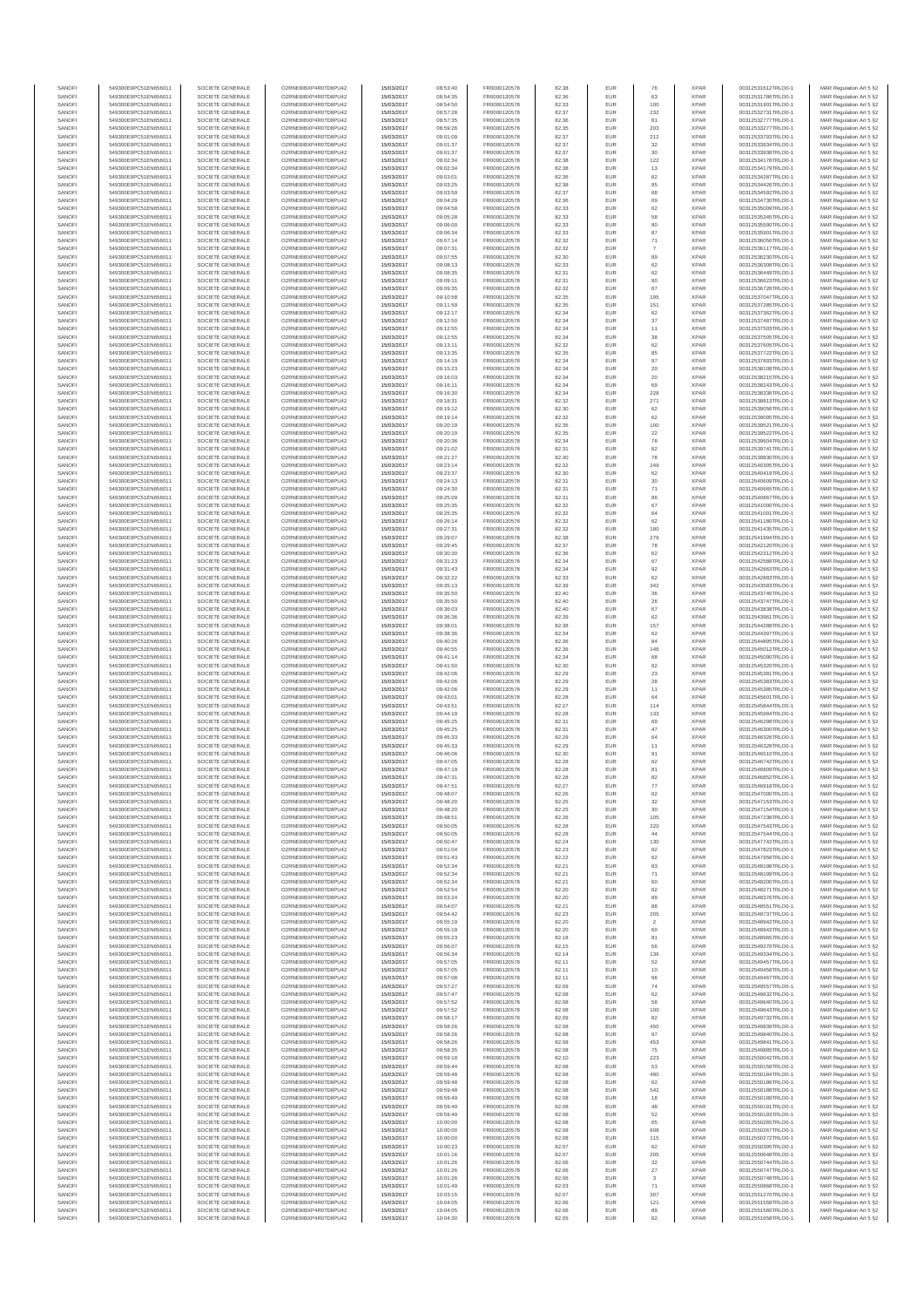| SANOFI           | 549300E9PC51EN656011                         | SOCIETE GENERALE                     | O2RNE8IBXP4R0TD8PU42                         | 15/03/2017               | 10:04:33             | FR0000120578                 | 82.05          | EUR               | 72            | <b>XPAR</b>                | 00312551669TRLO0-1                       | MAR Regulation Art 5 §2                             |
|------------------|----------------------------------------------|--------------------------------------|----------------------------------------------|--------------------------|----------------------|------------------------------|----------------|-------------------|---------------|----------------------------|------------------------------------------|-----------------------------------------------------|
| SANOFI<br>SANOFI | 549300E9PC51EN656011<br>549300E9PC51EN656011 | SOCIETE GENERALE<br>SOCIETE GENERALE | O2RNE8IBXP4R0TD8PU42<br>O2RNE8IBXP4R0TD8PU42 | 15/03/2017<br>15/03/2017 | 10:04:47<br>10:05:55 | FR0000120578<br>FR0000120578 | 82.04<br>82.06 | EUR<br>EUR        | 62<br>189     | <b>XPAR</b><br><b>XPAR</b> | 00312551704TRLO0-1<br>00312551999TRLO0-1 | MAR Regulation Art 5 §2                             |
| SANOFI           | 549300E9PC51EN656011                         | SOCIETE GENERALE                     | O2RNE8IBXP4R0TD8PU42                         | 15/03/2017               | 10:07:03             | FR0000120578                 | 82.08          | EUR               | 403           | <b>XPAR</b>                | 00312552332TRLO0-1                       | MAR Regulation Art 5 §2<br>MAR Regulation Art 5 §2  |
| SANOFI           | 549300E9PC51EN656011                         | SOCIETE GENERALE                     | O2RNE8IBXP4R0TD8PU42                         | 15/03/2017               | 10:08:33             | FR0000120578                 | 82.09          | EUR               | 82            | <b>XPAR</b>                | 00312552659TRLO0-1                       | MAR Regulation Art 5 §2                             |
| SANOFI           | 549300E9PC51EN656011                         | SOCIETE GENERALE                     | O2RNE8IBXP4R0TD8PU42                         | 15/03/2017               | 10:08:35             | FR0000120578                 | 82.09          | EUR               | 343           | <b>XPAR</b>                | 00312552671TRLO0-1                       | MAR Regulation Art 5 §2                             |
| SANOFI<br>SANOFI | 549300E9PC51EN656011<br>549300E9PC51EN656011 | SOCIETE GENERALE<br>SOCIETE GENERALE | O2RNE8IBXP4R0TD8PU42<br>O2RNE8IBXP4R0TD8PU42 | 15/03/2017<br>15/03/2017 | 10:08:51<br>10:09:29 | FR0000120578<br>FR0000120578 | 82.06<br>82.05 | EUR<br>EUR        | 62<br>101     | <b>XPAR</b><br><b>XPAR</b> | 00312552784TRLO0-1<br>00312552921TRLO0-1 | MAR Regulation Art 5 \$2<br>MAR Regulation Art 5 §2 |
| SANOFI           | 549300E9PC51EN656011                         | SOCIETE GENERALE                     | O2RNE8IBXP4R0TD8PU42                         | 15/03/2017               | 10:10:10             | FR0000120578                 | 82.05          | EUR               | 231           | <b>XPAR</b>                | 00312553113TRLO0-1                       | MAR Regulation Art 5 §2                             |
| SANOFI           | 549300E9PC51EN656011                         | SOCIETE GENERALE                     | O2RNE8IBXP4R0TD8PU42                         | 15/03/2017               | 10:10:46             | FR0000120578                 | 82.03          | EUR               | 62            | <b>XPAR</b>                | 00312553266TRLO0-1                       | MAR Regulation Art 5 §2                             |
| SANOFI<br>SANOFI | 549300E9PC51EN656011<br>549300E9PC51EN656011 | SOCIETE GENERALE<br>SOCIETE GENERALE | O2RNE8IBXP4R0TD8PU42<br>O2RNE8IBXP4R0TD8PU42 | 15/03/2017<br>15/03/2017 | 10:10:57<br>10:11:48 | FR0000120578<br>FR0000120578 | 82.02<br>82.02 | EUR<br>EUR        | 155<br>217    | <b>XPAR</b><br><b>XPAR</b> | 00312553314TRLO0-1<br>00312553704TRLO0-1 | MAR Regulation Art 5 §2<br>MAR Regulation Art 5 §2  |
| SANOFI           | 549300E9PC51EN656011                         | SOCIETE GENERALE                     | O2RNE8IBXP4R0TD8PU42                         | 15/03/2017               | 10:12:28             | FR0000120578                 | 82.03          | EUR               | 174           | <b>XPAR</b>                | 00312553805TRLO0-1                       | MAR Regulation Art 5 §2                             |
| SANOFI           | 549300E9PC51EN656011                         | SOCIETE GENERALE                     | O2RNE8IBXP4R0TD8PU42                         | 15/03/2017               | 10:15:23             | FR0000120578                 | 82.04          | EUR               | 419           | <b>XPAR</b>                | 00312554512TRLO0-1                       | MAR Regulation Art 5 §2                             |
| SANOFI           | 549300E9PC51EN656011                         | SOCIETE GENERALE                     | O2RNE8IBXP4R0TD8PU42                         | 15/03/2017               | 10:15:40             | FR0000120578                 | 82.02          | EUR               | 416           | <b>XPAR</b>                | 00312554564TRLO0-1                       | MAR Regulation Art 5 §2                             |
| SANOFI<br>SANOFI | 549300E9PC51EN656011<br>549300E9PC51EN656011 | SOCIETE GENERALE<br>SOCIETE GENERALE | O2RNE8IBXP4R0TD8PU42<br>O2RNE8IBXP4R0TD8PU42 | 15/03/2017<br>15/03/2017 | 10:16:48<br>10:18:06 | FR0000120578<br>FR0000120578 | 82.04<br>82.03 | EUR<br>EUR        | 185<br>62     | <b>XPAR</b><br><b>XPAR</b> | 00312554892TRLO0-1<br>00312555346TRLO0-1 | MAR Regulation Art 5 §2<br>MAR Regulation Art 5 §2  |
| SANOFI           | 549300E9PC51EN656011                         | SOCIETE GENERALE                     | O2RNE8IBXP4R0TD8PU42                         | 15/03/2017               | 10:18:22             | FR0000120578                 | 82.03          | EUR               | 42            | <b>XPAR</b>                | 00312555483TRLO0-1                       | MAR Regulation Art 5 §2                             |
| SANOFI           | 549300E9PC51EN656011                         | SOCIETE GENERALE                     | O2RNE8IBXP4R0TD8PU42                         | 15/03/2017               | 10:18:22             | FR0000120578                 | 82.03          | EUR               | $42\,$        | <b>XPAR</b>                | 00312555484TRLO0-1                       | MAR Regulation Art 5 §2                             |
| SANOFI           | 549300E9PC51EN656011                         | SOCIETE GENERALE                     | O2RNE8IBXP4R0TD8PU42                         | 15/03/2017               | 10:18:22             | FR0000120578                 | 82.03          | EUR               | 33            | <b>XPAR</b>                | 00312555485TRLO0-1                       | MAR Regulation Art 5 §2                             |
| SANOFI<br>SANOFI | 549300E9PC51EN656011<br>549300E9PC51EN656011 | SOCIETE GENERALE<br>SOCIETE GENERALE | O2RNE8IBXP4R0TD8PU42<br>O2RNE8IBXP4R0TD8PU42 | 15/03/2017<br>15/03/2017 | 10:18:22<br>10:18:22 | FR0000120578<br>FR0000120578 | 82.03<br>82.03 | EUR<br>EUR        | 26<br>166     | <b>XPAR</b><br><b>XPAR</b> | 00312555486TRLO0-1<br>00312555487TRLO0-1 | MAR Regulation Art 5 §2<br>MAR Regulation Art 5 §2  |
| SANOFI           | 549300E9PC51EN656011                         | SOCIETE GENERALE                     | O2RNE8IBXP4R0TD8PU42                         | 15/03/2017               | 10:18:43             | FR0000120578                 | 82.02          | EUR               | 62            | <b>XPAR</b>                | 00312555592TRLO0-1                       | MAR Regulation Art 5 §2                             |
| SANOFI           | 549300E9PC51EN656011                         | SOCIETE GENERALE                     | O2RNE8IBXP4R0TD8PU42                         | 15/03/2017               | 10:19:23             | FR0000120578                 | 82.02          | EUR               | 100           | <b>XPAR</b>                | 00312555716TRLO0-1                       | MAR Regulation Art 5 §2                             |
| SANOFI<br>SANOFI | 549300E9PC51EN656011<br>549300E9PC51EN656011 | SOCIETE GENERALE<br>SOCIETE GENERALE | O2RNE8IBXP4R0TD8PU42<br>O2RNE8IBXP4R0TD8PU42 | 15/03/2017<br>15/03/2017 | 10:19:28<br>10:20:07 | FR0000120578<br>FR0000120578 | 82.01<br>82.00 | EUR<br>EUR        | 101<br>62     | <b>XPAR</b><br><b>XPAR</b> | 00312555734TRLO0-1<br>00312555947TRLO0-1 | MAR Regulation Art 5 §2<br>MAR Regulation Art 5 §2  |
| SANOFI           | 549300E9PC51EN656011                         | SOCIETE GENERALE                     | O2RNE8IBXP4R0TD8PU42                         | 15/03/2017               | 10:21:30             | FR0000120578                 | 82.01          | EUR               | 474           | <b>XPAR</b>                | 00312556438TRLO0-1                       | MAR Regulation Art 5 62                             |
| SANOFI           | 549300E9PC51EN656011                         | SOCIETE GENERALE                     | O2RNE8IBXP4R0TD8PU42                         | 15/03/2017               | 10:22:46             | FR0000120578                 | 81.97          | EUR               | 62            | <b>XPAR</b>                | 00312556794TRLO0-1                       | MAR Regulation Art 5 §2                             |
| SANOFI           | 549300E9PC51EN656011                         | SOCIETE GENERALE                     | O2RNE8IBXP4R0TD8PU42                         | 15/03/2017               | 10:23:00             | FR0000120578                 | 81.97          | EUR               | 280           | <b>XPAR</b>                | 00312556842TRLO0-1                       | MAR Regulation Art 5 §2                             |
| SANOFI<br>SANOFI | 549300E9PC51EN656011<br>549300E9PC51EN656011 | SOCIETE GENERALE<br>SOCIETE GENERALE | O2RNE8IBXP4R0TD8PU42<br>O2RNE8IBXP4R0TD8PU42 | 15/03/2017<br>15/03/2017 | 10:23:43<br>10:23:43 | FR0000120578<br>FR0000120578 | 81.98<br>81.98 | EUR<br>EUR        | 165<br>100    | <b>XPAR</b><br><b>XPAR</b> | 00312557065TRLO0-1<br>00312557082TRLO0-1 | MAR Regulation Art 5 §2<br>MAR Regulation Art 5 §2  |
| SANOFI           | 549300E9PC51EN656011                         | SOCIETE GENERALE                     | O2RNE8IBXP4R0TD8PU42                         | 15/03/2017               | 10:23:43             | FR0000120578                 | 81.98          | EUR               | 31            | <b>XPAR</b>                | 00312557084TRLO0-1                       | MAR Regulation Art 5 §2                             |
| SANOFI           | 549300E9PC51EN656011                         | SOCIETE GENERALE                     | O2RNE8IBXP4R0TD8PU42                         | 15/03/2017               | 10:25:11             | FR0000120578                 | 81.97          | EUR               | 144           | <b>XPAR</b>                | 00312557503TRLO0-1                       | MAR Regulation Art 5 §2                             |
| SANOFI<br>SANOFI | 549300E9PC51EN656011<br>549300E9PC51EN656011 | SOCIETE GENERALE<br>SOCIETE GENERALE | O2RNE8IBXP4R0TD8PU42<br>O2RNE8IBXP4R0TD8PU42 | 15/03/2017<br>15/03/2017 | 10:25:14<br>10:25:14 | FR0000120578<br>FR0000120578 | 81.93<br>81.93 | EUR<br>EUR        | 308<br>2,129  | <b>XPAR</b><br><b>XPAR</b> | 00312557666TRLO0-1<br>00312557670TRLO0-1 | MAR Regulation Art 5 \$2<br>MAR Regulation Art 5 §2 |
| SANOFI           | 549300E9PC51EN656011                         | SOCIETE GENERALE                     | O2RNE8IBXP4R0TD8PU42                         | 15/03/2017               | 10:25:14             | FR0000120578                 | 81.93          | EUR               | 308           | <b>XPAR</b>                | 00312557672TRLO0-1                       | MAR Regulation Art 5 §2                             |
| SANOFI           | 549300E9PC51EN656011                         | SOCIETE GENERALE                     | O2RNE8IBXP4R0TD8PU42                         | 15/03/2017               | 10:25:14             | FR0000120578                 | 81.93          | EUR               | 255           | <b>XPAR</b>                | 00312557673TRLO0-1                       | MAR Regulation Art 5 §2                             |
| SANOFI           | 549300E9PC51EN656011                         | SOCIETE GENERALE                     | O2RNE8IBXP4R0TD8PU42                         | 15/03/2017               | 10:25:16             | FR0000120578                 | 81.89          | EUR               | 62            | <b>XPAR</b>                | 00312557697TRLO0-1<br>00312557959TRLO0-1 | MAR Regulation Art 5 §2                             |
| SANOFI<br>SANOFI | 549300E9PC51EN656011<br>549300E9PC51EN656011 | SOCIETE GENERALE<br>SOCIETE GENERALE | O2RNE8IBXP4R0TD8PU42<br>O2RNE8IBXP4R0TD8PU42 | 15/03/2017<br>15/03/2017 | 10:26:04<br>10:27:26 | FR0000120578<br>FR0000120578 | 81.89<br>81.89 | EUR<br>EUR        | 221<br>126    | <b>XPAR</b><br><b>XPAR</b> | 00312558388TRLO0-1                       | MAR Regulation Art 5 §2<br>MAR Regulation Art 5 §2  |
| SANOFI           | 549300E9PC51EN656011                         | SOCIETE GENERALE                     | O2RNE8IBXP4R0TD8PU42                         | 15/03/2017               | 10:27:26             | FR0000120578                 | 81.89          | EUR               | 72            | <b>XPAR</b>                | 00312558389TRLO0-1                       | MAR Regulation Art 5 §2                             |
| SANOFI           | 549300E9PC51EN656011                         | SOCIETE GENERALE                     | O2RNE8IBXP4R0TD8PU42                         | 15/03/2017               | 10:27:26             | FR0000120578                 | 81.89          | EUR               | 32            | <b>XPAR</b>                | 00312558390TRLO0-1                       | MAR Regulation Art 5 §2                             |
| SANOFI<br>SANOFI | 549300E9PC51EN656011<br>549300E9PC51EN656011 | SOCIETE GENERALE<br>SOCIETE GENERALE | O2RNE8IBXP4R0TD8PU42<br>O2RNE8IBXP4R0TD8PU42 | 15/03/2017<br>15/03/2017 | 10:27:31<br>10:27:31 | FR0000120578<br>FR0000120578 | 81.85<br>81.85 | EUR<br>EUR        | 43<br>236     | <b>XPAR</b><br><b>XPAR</b> | 00312558485TRLO0-1<br>00312558486TRLO0-1 | MAR Regulation Art 5 §2<br>MAR Regulation Art 5 §2  |
| SANOFI           | 549300E9PC51EN656011                         | SOCIETE GENERALE                     | O2RNE8IBXP4R0TD8PU42                         | 15/03/2017               | 10:27:43             | FR0000120578                 | 81.86          | EUR               | 62            | <b>XPAR</b>                | 00312558560TRLO0-1                       | MAR Regulation Art 5 §2                             |
| SANOFI           | 549300E9PC51EN656011                         | SOCIETE GENERALE                     | O2RNE8IBXP4R0TD8PU42                         | 15/03/2017               | 10:27:53             | FR0000120578                 | 81.85          | EUR               | 76            | <b>XPAR</b>                | 00312558596TRLO0-1                       | MAR Regulation Art 5 §2                             |
| SANOFI           | 549300E9PC51EN656011                         | SOCIETE GENERALE                     | O2RNE8IBXP4R0TD8PU42                         | 15/03/2017               | 10:28:24             | FR0000120578                 | 81.86          | EUR               | 165           | <b>XPAR</b>                | 00312558702TRLO0-1                       | MAR Regulation Art 5 §2                             |
| SANOFI<br>SANOFI | 549300E9PC51EN656011<br>549300E9PC51EN656011 | SOCIETE GENERALE<br>SOCIETE GENERALE | O2RNE8IBXP4R0TD8PU42<br>O2RNE8IBXP4R0TD8PU42 | 15/03/2017<br>15/03/2017 | 10:29:23<br>10:30:46 | FR0000120578<br>FR0000120578 | 81.86<br>81.88 | EUR<br>EUR        | 85<br>551     | <b>XPAR</b><br><b>XPAR</b> | 00312558889TRLO0-1<br>00312559197TRLO0-1 | MAR Regulation Art 5 §2<br>MAR Regulation Art 5 §2  |
| SANOFI           | 549300E9PC51EN656011                         | SOCIETE GENERALE                     | O2RNE8IBXP4R0TD8PLI42                        | 15/03/2017               | 10:32:33             | FR0000120578                 | 81.88          | EUR               | 535           | <b>XPAR</b>                | 00312559522TRLO0-1                       | MAR Regulation Art 5 §2                             |
| SANOFI           | 549300E9PC51EN656011                         | SOCIETE GENERALE                     | O2RNE8IBXP4R0TD8PU42                         | 15/03/2017               | 10:32:47             | FR0000120578                 | 81.86          | EUR               | 110           | <b>XPAR</b>                | 00312559578TRLO0-1                       | MAR Regulation Art 5 §2                             |
| SANOFI<br>SANOFI | 549300E9PC51EN656011<br>549300E9PC51EN656011 | SOCIETE GENERALE<br>SOCIETE GENERALE | O2RNE8IBXP4R0TD8PU42<br>O2RNE8IBXP4R0TD8PU42 | 15/03/2017<br>15/03/2017 | 10:32:50<br>10:34:33 | FR0000120578<br>FR0000120578 | 81.88<br>81.93 | EUR<br>EUR        | 272<br>527    | <b>XPAR</b><br><b>XPAR</b> | 00312559586TRLO0-1<br>00312559877TRLO0-1 | MAR Regulation Art 5 \$2<br>MAR Regulation Art 5 §2 |
| SANOFI           | 549300E9PC51EN656011                         | SOCIETE GENERALE                     | O2RNE8IBXP4R0TD8PU42                         | 15/03/2017               | 10:34:51             | FR0000120578                 | 81.91          | EUR               | 214           | <b>XPAR</b>                | 00312559947TRLO0-1                       | MAR Regulation Art 5 §2                             |
| SANOFI           | 549300E9PC51EN656011                         | SOCIETE GENERALE                     | O2RNE8IBXP4R0TD8PU42                         | 15/03/2017               | 10:35:49             | FR0000120578                 | 81.92          | EUR               | 73            | <b>XPAR</b>                | 00312560172TRLO0-1                       | MAR Regulation Art 5 §2                             |
| SANOFI           | 549300E9PC51EN656011                         | SOCIETE GENERALE                     | O2RNE8IBXP4R0TD8PU42                         | 15/03/2017               | 10:35:49             | FR0000120578                 | 81.92          | EUR               | 118           | <b>XPAR</b>                | 00312560174TRLO0-1                       | MAR Regulation Art 5 §2                             |
| SANOFI<br>SANOFI | 549300E9PC51EN656011<br>549300E9PC51EN656011 | SOCIETE GENERALE<br>SOCIETE GENERALE | O2RNE8IBXP4R0TD8PU42<br>O2RNE8IBXP4R0TD8PU42 | 15/03/2017<br>15/03/2017 | 10:35:49<br>10:35:49 | FR0000120578<br>FR0000120578 | 81.92<br>81.92 | EUR<br>EUR        | 56<br>100     | <b>XPAR</b><br><b>XPAR</b> | 00312560178TRLO0-1<br>00312560187TRLO0-1 | MAR Regulation Art 5 §2<br>MAR Regulation Art 5 §2  |
| SANOFI           | 549300E9PC51EN656011                         | SOCIETE GENERALE                     | O2RNE8IBXP4R0TD8PU42                         | 15/03/2017               | 10:35:49             | FR0000120578                 | 81.92          | EUR               | 81            | <b>XPAR</b>                | 00312560189TRLO0-1                       | MAR Regulation Art 5 §2                             |
| SANOFI           | 549300E9PC51EN656011                         | SOCIETE GENERALE                     | O2RNE8IBXP4R0TD8PU42                         | 15/03/2017               | 10:36:36             | FR0000120578                 | 81.90          | EUR               | 57            | <b>XPAR</b>                | 00312560406TRLO0-1                       | MAR Regulation Art 5 §2                             |
| SANOFI           | 549300E9PC51EN656011                         | SOCIETE GENERALE                     | O2RNE8IBXP4R0TD8PU42                         | 15/03/2017               | 10:37:08             | FR0000120578                 | 81.90          | EUR               | 5             | <b>XPAR</b>                | 00312560675TRLO0-1                       | MAR Regulation Art 5 §2                             |
| SANOFI<br>SANOFI | 549300E9PC51EN656011<br>549300E9PC51EN656011 | SOCIETE GENERALE<br>SOCIETE GENERALE | O2RNE8IBXP4R0TD8PU42<br>O2RNE8IBXP4R0TD8PU42 | 15/03/2017<br>15/03/2017 | 10:37:34<br>10:38:03 | FR0000120578<br>FR0000120578 | 81.90<br>81.92 | EUR<br>EUR        | $22\,$<br>471 | <b>XPAR</b><br><b>XPAR</b> | 00312560810TRLO0-1<br>00312561041TRLO0-1 | MAR Regulation Art 5 §2<br>MAR Regulation Art 5 §2  |
| SANOFI           | 549300E9PC51EN656011                         | SOCIETE GENERALE                     | O2RNE8IBXP4R0TD8PU42                         | 15/03/2017               | 10:38:49             | FR0000120578                 | 81.90          | EUR               | 227           | <b>XPAR</b>                | 00312561227TRLO0-1                       | MAR Regulation Art 5 §2                             |
| SANOFI           | 549300E9PC51EN656011                         | SOCIETE GENERALE                     | O2RNE8IBXP4R0TD8PU42                         | 15/03/2017               | 10:38:49             | FR0000120578                 | 81.90          | EUR               | 5             | <b>XPAR</b>                | 00312561237TRLO0-1                       | MAR Regulation Art 5 §2                             |
| SANOFI<br>SANOFI | 549300E9PC51EN656011<br>549300E9PC51EN656011 | SOCIETE GENERALE<br>SOCIETE GENERALE | O2RNE8IBXP4R0TD8PU42<br>O2RNE8IBXP4R0TD8PU42 | 15/03/2017<br>15/03/2017 | 10:38:49<br>10:38:49 | FR0000120578<br>FR0000120578 | 81.90<br>81.90 | EUR<br>EUR        | 100<br>145    | <b>XPAR</b><br><b>XPAR</b> | 00312561238TRLO0-1<br>00312561239TRLO0-1 | MAR Regulation Art 5 §2                             |
| SANOFI           | 549300E9PC51EN656011                         | SOCIETE GENERALE                     | O2RNE8IBXP4R0TD8PU42                         | 15/03/2017               | 10:42:07             | FR0000120578                 | 81.99          | EUR               | 12            | <b>XPAR</b>                | 00312562077TRLO0-1                       | MAR Regulation Art 5 §2<br>MAR Regulation Art 5 §2  |
| SANOFI           | 549300E9PC51EN656011                         | SOCIETE GENERALE                     | O2RNE8IBXP4R0TD8PU42                         | 15/03/2017               | 10:42:07             | FR0000120578                 | 81.99          | EUR               | 272           | <b>XPAR</b>                | 00312562078TRLO0-1                       | MAR Regulation Art 5 §2                             |
| SANOFI           | 549300E9PC51EN656011                         | SOCIETE GENERALE                     | O2RNE8IBXP4R0TD8PU42                         | 15/03/2017               | 10:42:16             | FR0000120578                 | 82.00          | EUR               | 238           | <b>XPAR</b>                | 00312562117TRLO0-1                       | MAR Regulation Art 5 §2                             |
| SANOFI<br>SANOFI | 549300E9PC51EN656011<br>549300E9PC51EN656011 | SOCIETE GENERALE<br>SOCIETE GENERALE | O2RNE8IBXP4R0TD8PU42<br>O2RNE8IBXP4R0TD8PU42 | 15/03/2017<br>15/03/2017 | 10:43:20<br>10:43:20 | FR0000120578<br>FR0000120578 | 81.98<br>81.98 | EUR<br>EUR        | 120<br>100    | <b>XPAR</b><br><b>XPAR</b> | 00312562344TRLO0-1<br>00312562347TRLO0-1 | MAR Regulation Art 5 §2<br>MAR Regulation Art 5 §2  |
| SANOFI           | 549300E9PC51EN656011                         | SOCIETE GENERALE                     | O2RNE8IBXP4R0TD8PU42                         | 15/03/2017               | 10:43:20             | FR0000120578                 | 81.98          | EUR               | 122           | <b>XPAR</b>                | 00312562349TRLO0-1                       | MAR Regulation Art 5 §2                             |
| SANOFI           | 549300E9PC51EN656011                         | SOCIETE GENERALE                     | O2RNE8IBXP4R0TD8PU42                         | 15/03/2017               | 10:43:39             | FR0000120578                 | 81.95          | EUR               | 62            | <b>XPAR</b>                | 00312562471TRLO0-1                       | MAR Regulation Art 5 §2                             |
| SANOFI           | 549300E9PC51EN656011                         | SOCIETE GENERALE                     | O2RNE8IBXP4R0TD8PU42                         | 15/03/2017               | 10:43:50             | FR0000120578                 | 81.95          | EUR               | 36            | <b>XPAR</b>                | 00312562502TRLO0-1                       | MAR Regulation Art 5 §2                             |
| SANOFI<br>SANOFI | 549300E9PC51EN656011<br>549300E9PC51EN656011 | SOCIETE GENERALE<br>SOCIETE GENERALE | O2RNE8IBXP4R0TD8PU42<br>O2RNE8IBXP4R0TD8PU42 | 15/03/2017<br>15/03/2017 | 10:43:50<br>10:45:07 | FR0000120578<br>FR0000120578 | 81.95<br>81.95 | EUR<br>EUR        | 26<br>178     | <b>XPAR</b><br><b>XPAR</b> | 00312562504TRLO0-1<br>00312562802TRLO0-1 | MAR Regulation Art 5 §2<br>MAR Regulation Art 5 §2  |
| SANOFI           | 549300E9PC51EN656011                         | SOCIETE GENERALE                     | O2RNE8IBXP4R0TD8PU42                         | 15/03/2017               | 10:45:07             | FR0000120578                 | 81.95          | EUR               | 221           | <b>XPAR</b>                | 00312562806TRLO0-1                       | MAR Regulation Art 5 §2                             |
| SANOFI           | 549300E9PC51EN656011                         | SOCIETE GENERALE                     | O2RNE8IBXP4R0TD8PU42                         | 15/03/2017               | 10:45:20             | FR0000120578                 | 81.93          | EUR               | 62            | <b>XPAR</b>                | 00312562904TRLO0-1                       | MAR Regulation Art 5 §2                             |
| SANOFI           | 549300E9PC51EN656011                         | SOCIETE GENERALE                     | O2RNE8IBXP4R0TD8PU42                         | 15/03/2017               | 10:45:48             | FR0000120578                 | 81.92          | EUR               | 62            | <b>XPAR</b>                | 00312563044TRLO0-1<br>00312563220TRLO0-1 | MAR Regulation Art 5 §2<br>MAR Regulation Art 5 §2  |
| SANOFI<br>SANOFI | 549300E9PC51EN656011<br>549300E9PC51EN656011 | SOCIETE GENERALE<br>SOCIETE GENERALE | O2RNE8IBXP4R0TD8PU42<br>O2RNE8IBXP4R0TD8PU42 | 15/03/2017<br>15/03/2017 | 10:46:21<br>10:46:53 | FR0000120578<br>FR0000120578 | 81.91<br>81.91 | EUR<br>EUR        | 90<br>12      | <b>XPAR</b><br><b>XPAR</b> | 00312563393TRLO0-1                       | MAR Regulation Art 5 §2                             |
| SANOFI           | 549300E9PC51EN656011                         | SOCIETE GENERALE                     | O2RNE8IBXP4R0TD8PU42                         | 15/03/2017               | 10:46:56             | FR0000120578                 | 81.91          | EUR               | 47            | <b>XPAR</b>                | 00312563396TRLO0-1                       | MAR Regulation Art 5 §2                             |
| SANOFI           | 549300E9PC51EN656011                         | SOCIETE GENERALE                     | O2RNE8IBXP4R0TD8PU42                         | 15/03/2017               | 10:47:27             | FR0000120578                 | 81.91          | EUR               | 222           | <b>XPAR</b>                | 00312563476TRLO0-1                       | MAR Regulation Art 5 \$2                            |
| SANOFI<br>SANOFI | 549300E9PC51EN656011<br>549300E9PC51EN656011 | SOCIETE GENERALE<br>SOCIETE GENERALE | O2RNE8IBXP4R0TD8PU42<br>O2RNE8IBXP4R0TD8PU42 | 15/03/2017<br>15/03/2017 | 10:47:52<br>10:47:52 | FR0000120578<br>FR0000120578 | 81.90<br>81.89 | EUR<br><b>EUR</b> | 185<br>90     | <b>XPAR</b><br><b>XPAR</b> | 00312563518TRLO0-1<br>00312563529TRLO0-1 | MAR Regulation Art 5 §2<br>MAR Regulation Art 5 §2  |
| SANOFI           | 549300E9PC51EN656011                         | SOCIETE GENERALE                     | O2RNE8IBXP4R0TD8PU42                         | 15/03/2017               | 10:47:52             | FR0000120578                 | 81.89          | EUR               | 12            | <b>XPAR</b>                | 00312563533TRLO0-1                       | MAR Regulation Art 5 §2                             |
| SANOFI           | 549300E9PC51EN656011                         | SOCIETE GENERALE                     | O2RNE8IBXP4R0TD8PU42                         | 15/03/2017               | 10:48:43             | FR0000120578                 | 81.87          | EUR               | 135           | <b>XPAR</b>                | 00312563717TRLO0-1                       | MAR Regulation Art 5 §2                             |
| SANOFI           | 549300E9PC51EN656011                         | SOCIETE GENERALE                     | O2RNE8IBXP4R0TD8PU42                         | 15/03/2017               | 10:49:39             | FR0000120578                 | 81.87          | EUR               | 312           | <b>XPAR</b>                | 00312563892TRLO0-1                       | MAR Regulation Art 5 §2                             |
| SANOFI<br>SANOFI | 549300E9PC51EN656011<br>549300E9PC51EN656011 | SOCIETE GENERALE<br>SOCIETE GENERALE | O2RNE8IBXP4R0TD8PU42<br>O2RNE8IBXP4R0TD8PU42 | 15/03/2017<br>15/03/2017 | 10:51:06<br>10:51:39 | FR0000120578<br>FR0000120578 | 81.89<br>81.87 | EUR<br>EUR        | 543<br>62     | <b>XPAR</b><br><b>XPAR</b> | 00312564244TRLO0-1<br>00312564331TRLO0-1 | MAR Regulation Art 5 §2<br>MAR Regulation Art 5 §2  |
| SANOFI           | 549300E9PC51EN656011                         | SOCIETE GENERALE                     | O2RNE8IBXP4R0TD8PU42                         | 15/03/2017               | 10:52:36             | FR0000120578                 | 81.88          | EUR               | 249           | <b>XPAR</b>                | 00312564506TRLO0-1                       | MAR Regulation Art 5 §2                             |
| SANOFI           | 549300E9PC51EN656011                         | SOCIETE GENERALE                     | O2RNE8IBXP4R0TD8PU42                         | 15/03/2017               | 10:53:50             | FR0000120578                 | 81.88          | EUR               | 104           | <b>XPAR</b>                | 00312564745TRLO0-1                       | MAR Regulation Art 5 §2                             |
| SANOFI<br>SANOFI | 549300E9PC51EN656011<br>549300E9PC51EN656011 | SOCIETE GENERALE<br>SOCIETE GENERALE | O2RNE8IBXP4R0TD8PU42<br>O2RNE8IBXP4R0TD8PU42 | 15/03/2017<br>15/03/2017 | 10:53:55<br>10:53:55 | FR0000120578<br>FR0000120578 | 81.88<br>81.88 | EUR<br>EUR        | 24<br>547     | <b>XPAR</b><br><b>XPAR</b> | 00312564753TRLO0-1<br>00312564754TRLO0-1 | MAR Regulation Art 5 §2<br>MAR Regulation Art 5 \$2 |
| SANOFI           | 549300E9PC51EN656011                         | SOCIETE GENERALE                     | O2RNE8IBXP4R0TD8PU42                         | 15/03/2017               | 10:54:12             | FR0000120578                 | 81.89          | EUR               | 197           | <b>XPAR</b>                | 00312564856TRLO0-1                       | MAR Regulation Art 5 §2                             |
| SANOFI           | 549300E9PC51EN656011                         | SOCIETE GENERALE                     | O2RNE8IBXP4R0TD8PU42                         | 15/03/2017               | 10:54:12             | FR0000120578                 | 81.89          | EUR               | 65            | <b>XPAR</b>                | 00312564858TRLO0-1                       | MAR Regulation Art 5 §2                             |
| SANOFI<br>SANOFI | 549300E9PC51EN656011<br>549300E9PC51EN656011 | SOCIETE GENERALE<br>SOCIETE GENERALE | O2RNE8IBXP4R0TD8PU42<br>O2RNE8IBXP4R0TD8PU42 | 15/03/2017<br>15/03/2017 | 10:55:00<br>10:57:15 | FR0000120578<br>FR0000120578 | 81.90<br>81.93 | EUR<br>EUR        | 158<br>101    | <b>XPAR</b><br><b>XPAR</b> | 00312565036TRLO0-1<br>00312565508TRLO0-1 | MAR Regulation Art 5 §2<br>MAR Regulation Art 5 §2  |
| SANOFI           | 549300E9PC51EN656011                         | SOCIETE GENERALE                     | O2RNE8IBXP4R0TD8PU42                         | 15/03/2017               | 10:57:15             | FR0000120578                 | 81.93          | EUR               | 440           | <b>XPAR</b>                | 00312565509TRLO0-1                       | MAR Regulation Art 5 §2                             |
| SANOFI           | 549300E9PC51EN656011                         | SOCIETE GENERALE                     | O2RNE8IBXP4R0TD8PU42                         | 15/03/2017               | 10:57:18             | FR0000120578                 | 81.93          | EUR               | 368           | <b>XPAR</b>                | 00312565522TRLO0-1                       | MAR Regulation Art 5 §2                             |
| SANOFI<br>SANOFI | 549300E9PC51EN656011<br>549300E9PC51EN656011 | SOCIETE GENERALE<br>SOCIETE GENERALE | O2RNE8IBXP4R0TD8PU42<br>O2RNE8IBXP4R0TD8PU42 | 15/03/2017<br>15/03/2017 | 10:57:18<br>10:57:20 | FR0000120578<br>FR0000120578 | 81.93<br>81.93 | EUR<br>EUR        | 120<br>14     | <b>XPAR</b><br><b>XPAR</b> | 00312565523TRLO0-1<br>00312565529TRLO0-1 | MAR Regulation Art 5 §2                             |
| SANOFI           | 549300E9PC51EN656011                         | SOCIETE GENERALE                     | O2RNE8IBXP4R0TD8PU42                         | 15/03/2017               | 10:58:25             | FR0000120578                 | 81.95          | EUR               | 585           | <b>XPAR</b>                | 00312565748TRLO0-1                       | MAR Regulation Art 5 §2<br>MAR Regulation Art 5 §2  |
| SANOFI           | 549300E9PC51EN656011                         | SOCIETE GENERALE                     | O2RNE8IBXP4R0TD8PU42                         | 15/03/2017               | 10:58:35             | FR0000120578                 | 81.94          | EUR               | 270           | <b>XPAR</b>                | 00312565780TRLO0-1                       | MAR Regulation Art 5 §2                             |
| SANOFI           | 549300E9PC51EN656011                         | SOCIETE GENERALE<br>SOCIETE GENERALE | O2RNE8IBXP4R0TD8PU42                         | 15/03/2017               | 10:58:49             | FR0000120578                 | 81.97          | EUR               | 86            | <b>XPAR</b>                | 00312565918TRLO0-1                       | MAR Regulation Art 5 §2                             |
| SANOFI<br>SANOFI | 549300E9PC51EN656011<br>549300E9PC51EN656011 | SOCIETE GENERALE                     | O2RNE8IBXP4R0TD8PU42<br>O2RNE8IBXP4R0TD8PU42 | 15/03/2017<br>15/03/2017 | 10:59:07<br>10:59:18 | FR0000120578<br>FR0000120578 | 81.97<br>81.97 | EUR<br>EUR        | 36<br>163     | <b>XPAR</b><br><b>XPAR</b> | 00312565979TRLO0-1<br>00312566002TRLO0-1 | MAR Regulation Art 5 §2<br>MAR Regulation Art 5 §2  |
| SANOFI           | 549300E9PC51EN656011                         | SOCIETE GENERALE                     | O2RNE8IBXP4R0TD8PU42                         | 15/03/2017               | 10:59:29             | FR0000120578                 | 81.97          | EUR               | 90            | <b>XPAR</b>                | 00312566049TRLO0-1                       | MAR Regulation Art 5 §2                             |
| SANOFI           | 549300E9PC51EN656011                         | SOCIETE GENERALE                     | O2RNE8IBXP4R0TD8PU42                         | 15/03/2017               | 10:59:49             | FR0000120578                 | 81.99          | EUR               | 155           | <b>XPAR</b>                | 00312566192TRLO0-1                       | MAR Regulation Art 5 §2                             |
| SANOFI<br>SANOFI | 549300E9PC51EN656011<br>549300E9PC51EN656011 | SOCIETE GENERALE<br>SOCIETE GENERALE | O2RNE8IBXP4R0TD8PU42<br>O2RNE8IBXP4R0TD8PU42 | 15/03/2017<br>15/03/2017 | 11:00:00<br>11:00:07 | FR0000120578<br>FR0000120578 | 81.99<br>81.95 | EUR<br>EUR        | 104<br>29     | <b>XPAR</b><br><b>XPAR</b> | 00312566256TRLO0-1<br>00312566352TRLO0-1 | MAR Regulation Art 5 §2<br>MAR Regulation Art 5 §2  |
| SANOFI           | 549300E9PC51EN656011                         | SOCIETE GENERALE                     | O2RNE8IBXP4R0TD8PU42                         | 15/03/2017               | 11:00:27             | FR0000120578                 | 81.98          | EUR               | 181           | <b>XPAR</b>                | 00312566542TRLO0-1                       | MAR Regulation Art 5 §2                             |
| SANOFI           | 549300E9PC51EN656011                         | SOCIETE GENERALE                     | O2RNE8IBXP4R0TD8PU42                         | 15/03/2017               | 11:00:35             | FR0000120578                 | 81.98          | EUR               | 78            | <b>XPAR</b>                | 00312566564TRLO0-1                       | MAR Regulation Art 5 §2                             |
| SANOFI           | 549300E9PC51EN656011                         | SOCIETE GENERALE                     | O2RNE8IBXP4R0TD8PU42                         | 15/03/2017               | 11:00:55             | FR0000120578                 | 81.97          | EUR               | 411           | <b>XPAR</b>                | 00312566669TRLO0-1                       | MAR Regulation Art 5 §2                             |
| SANOFI<br>SANOFI | 549300E9PC51EN656011<br>549300E9PC51EN656011 | SOCIETE GENERALE<br>SOCIETE GENERALE | O2RNE8IBXP4R0TD8PU42<br>O2RNE8IBXP4R0TD8PU42 | 15/03/2017<br>15/03/2017 | 11:00:55<br>11:00:55 | FR0000120578<br>FR0000120578 | 81.97<br>81.97 | EUR<br>EUR        | 94<br>177     | <b>XPAR</b><br><b>XPAR</b> | 00312566670TRLO0-1<br>00312566671TRLO0-1 | MAR Regulation Art 5 §2<br>MAR Regulation Art 5 §2  |
| SANOFI           | 549300E9PC51EN656011                         | SOCIETE GENERALE                     | O2RNE8IBXP4R0TD8PU42                         | 15/03/2017               | 11:00:55             | FR0000120578                 | 81.97          | EUR               | 100           | <b>XPAR</b>                | 00312566672TRLO0-1                       | MAR Regulation Art 5 §2                             |
| SANOFI           | 549300E9PC51EN656011                         | SOCIETE GENERALE                     | O2RNE8IBXP4R0TD8PU42                         | 15/03/2017               | 11:00:55             | FR0000120578                 | 81.97          | EUR               | 62            | <b>XPAR</b>                | 00312566673TRLO0-1                       | MAR Regulation Art 5 §2                             |
| SANOFI<br>SANOFI | 549300E9PC51EN656011<br>549300E9PC51EN656011 | SOCIETE GENERALE<br>SOCIETE GENERALE | O2RNE8IBXP4R0TD8PU42<br>O2RNE8IBXP4R0TD8PU42 | 15/03/2017               | 11:00:55             | FR0000120578                 | 81.97<br>81.97 | EUR<br>EUR        | 177<br>13     | <b>XPAR</b><br><b>XPAR</b> | 00312566674TRLO0-1<br>00312566675TRLO0-1 | MAR Regulation Art 5 §2                             |
| SANOFI           | 549300E9PC51EN656011                         | SOCIETE GENERALE                     | O2RNE8IBXP4R0TD8PU42                         | 15/03/2017<br>15/03/2017 | 11:00:55<br>11:01:35 | FR0000120578<br>FR0000120578 | 81.99          | EUR               | 82            | <b>XPAR</b>                | 00312566830TRLO0-1                       | MAR Regulation Art 5 §2<br>MAR Regulation Art 5 §2  |
| SANOFI           | 549300E9PC51EN656011                         | SOCIETE GENERALE                     | O2RNE8IBXP4R0TD8PU42                         | 15/03/2017               | 11:01:35             | FR0000120578                 | 81.99          | EUR               | 42            | <b>XPAR</b>                | 00312566831TRLO0-1                       | MAR Regulation Art 5 §2                             |
| SANOFI           | 549300E9PC51EN656011                         | SOCIETE GENERALE                     | O2RNE8IBXP4R0TD8PU42                         | 15/03/2017               | 11:01:43             | FR0000120578                 | 81.98          | EUR               | 68            | <b>XPAR</b>                | 00312566864TRLO0-1                       | MAR Regulation Art 5 §2                             |
| SANOFI<br>SANOFI | 549300E9PC51EN656011<br>549300E9PC51EN656011 | SOCIETE GENERALE<br>SOCIETE GENERALE | O2RNE8IBXP4R0TD8PU42<br>O2RNE8IBXP4R0TD8PU42 | 15/03/2017<br>15/03/2017 | 11:01:43<br>11:02:08 | FR0000120578<br>FR0000120578 | 81.98<br>81.97 | EUR<br>EUR        | 95<br>769     | <b>XPAR</b><br><b>XPAR</b> | 00312566865TRLO0-1<br>00312566991TRLO0-1 | MAR Regulation Art 5 §2                             |
| SANOFI           | 549300E9PC51EN656011                         | SOCIETE GENERALE                     | O2RNE8IBXP4R0TD8PU42                         | 15/03/2017               | 11:02:08             | FR0000120578                 | 81.97          | EUR               | 62            | <b>XPAR</b>                | 00312566992TRLO0-1                       | MAR Regulation Art 5 §2<br>MAR Regulation Art 5 §2  |
| SANOFI           | 549300E9PC51EN656011                         | SOCIETE GENERALE                     | O2RNE8IBXP4R0TD8PU42                         | 15/03/2017               | 11:02:08             | FR0000120578                 | 81.97          | EUR               | 656           | <b>XPAR</b>                | 00312566993TRLO0-1                       | MAR Regulation Art 5 §2                             |
| SANOFI           | 549300E9PC51EN656011                         | SOCIETE GENERALE                     | O2RNE8IBXP4R0TD8PU42                         | 15/03/2017               | 11:02:08             | FR0000120578                 | 81.97          | EUR               | 106           | <b>XPAR</b>                | 00312566994TRLO0-1                       | MAR Regulation Art 5 §2                             |
| SANOFI<br>SANOFI | 549300E9PC51EN656011<br>549300E9PC51EN656011 | SOCIETE GENERALE<br>SOCIETE GENERALE | O2RNE8IBXP4R0TD8PU42<br>O2RNE8IBXP4R0TD8PU42 | 15/03/2017<br>15/03/2017 | 11:02:08<br>11:02:08 | FR0000120578<br>FR0000120578 | 81.97<br>81.97 | EUR<br>EUR        | 20<br>380     | <b>XPAR</b><br><b>XPAR</b> | 00312566995TRLO0-1<br>00312566996TRLO0-1 | MAR Regulation Art 5 §2<br>MAR Regulation Art 5 §2  |
| SANOFI           | 549300E9PC51EN656011                         | SOCIETE GENERALE                     | O2RNE8IBXP4R0TD8PU42                         | 15/03/2017               | 11:02:08             | FR0000120578                 | 81.97          | EUR               | 126           | <b>XPAR</b>                | 00312566997TRLO0-1                       | MAR Regulation Art 5 §2                             |
| SANOFI           | 549300E9PC51EN656011                         | SOCIETE GENERALE                     | O2RNE8IBXP4R0TD8PU42                         | 15/03/2017               | 11:02:08             | FR0000120578                 | 81.97          | EUR               | 120           | <b>XPAR</b>                | 00312566998TRLO0-1                       | MAR Regulation Art 5 §2                             |
| SANOFI<br>SANOFI | 549300E9PC51EN656011<br>549300E9PC51EN656011 | SOCIETE GENERALE<br>SOCIETE GENERALE | O2RNE8IBXP4R0TD8PU42<br>O2RNE8IBXP4R0TD8PU42 | 15/03/2017<br>15/03/2017 | 11:02:08<br>11:02:08 | FR0000120578<br>FR0000120578 | 81.97<br>81.97 | EUR<br>EUR        | 140<br>125    | <b>XPAR</b><br><b>XPAR</b> | 00312566999TRLO0-1<br>00312567000TRLO0-1 | MAR Regulation Art 5 §2                             |
| SANOFI           | 549300E9PC51EN656011                         | SOCIETE GENERALE                     | O2RNE8IBXP4R0TD8PU42                         | 15/03/2017               | 11:02:08             | FR0000120578                 | 81.97          | EUR               | 236           | <b>XPAR</b>                | 00312567001TRLO0-1                       | MAR Regulation Art 5 §2<br>MAR Regulation Art 5 §2  |
| SANOFI           | 549300E9PC51EN656011                         | SOCIETE GENERALE                     | O2RNE8IBXP4R0TD8PU42                         | 15/03/2017               | 11:02:08             | FR0000120578                 | 81.97          | EUR               | 14            | <b>XPAR</b>                | 00312567002TRLO0-1                       | MAR Regulation Art 5 §2                             |
| SANOFI           | 549300E9PC51EN656011                         | SOCIETE GENERALE                     | O2RNE8IBXP4R0TD8PU42                         | 15/03/2017               | 11:02:09             | FR0000120578                 | 81.97          | EUR               | 21            | <b>XPAR</b>                | 00312567005TRLO0-1                       | MAR Regulation Art 5 §2                             |
| SANOFI<br>SANOFI | 549300E9PC51EN656011<br>549300E9PC51EN656011 | SOCIETE GENERALE<br>SOCIETE GENERALE | O2RNE8IBXP4R0TD8PU42<br>O2RNE8IBXP4R0TD8PU42 | 15/03/2017<br>15/03/2017 | 11:02:09<br>11:02:09 | FR0000120578<br>FR0000120578 | 81.97<br>81.97 | EUR<br>EUR        | 107<br>256    | <b>XPAR</b><br><b>XPAR</b> | 00312567006TRLO0-1<br>00312567007TRLO0-1 | MAR Regulation Art 5 §2<br>MAR Regulation Art 5 §2  |
| SANOFI           | 549300E9PC51EN656011                         | SOCIETE GENERALE                     | O2RNE8IBXP4R0TD8PU42                         | 15/03/2017               | 11:02:09             | FR0000120578                 | 81.97          | EUR               | 128           | <b>XPAR</b>                | 00312567008TRLO0-1                       | MAR Regulation Art 5 §2                             |
| SANOFI           | 549300E9PC51EN656011                         | SOCIETE GENERALE                     | O2RNE8IBXP4R0TD8PU42                         | 15/03/2017               | 11:02:09             | FR0000120578                 | 81.97          | EUR               | 100           | <b>XPAR</b>                | 00312567009TRLO0-1                       | MAR Regulation Art 5 §2                             |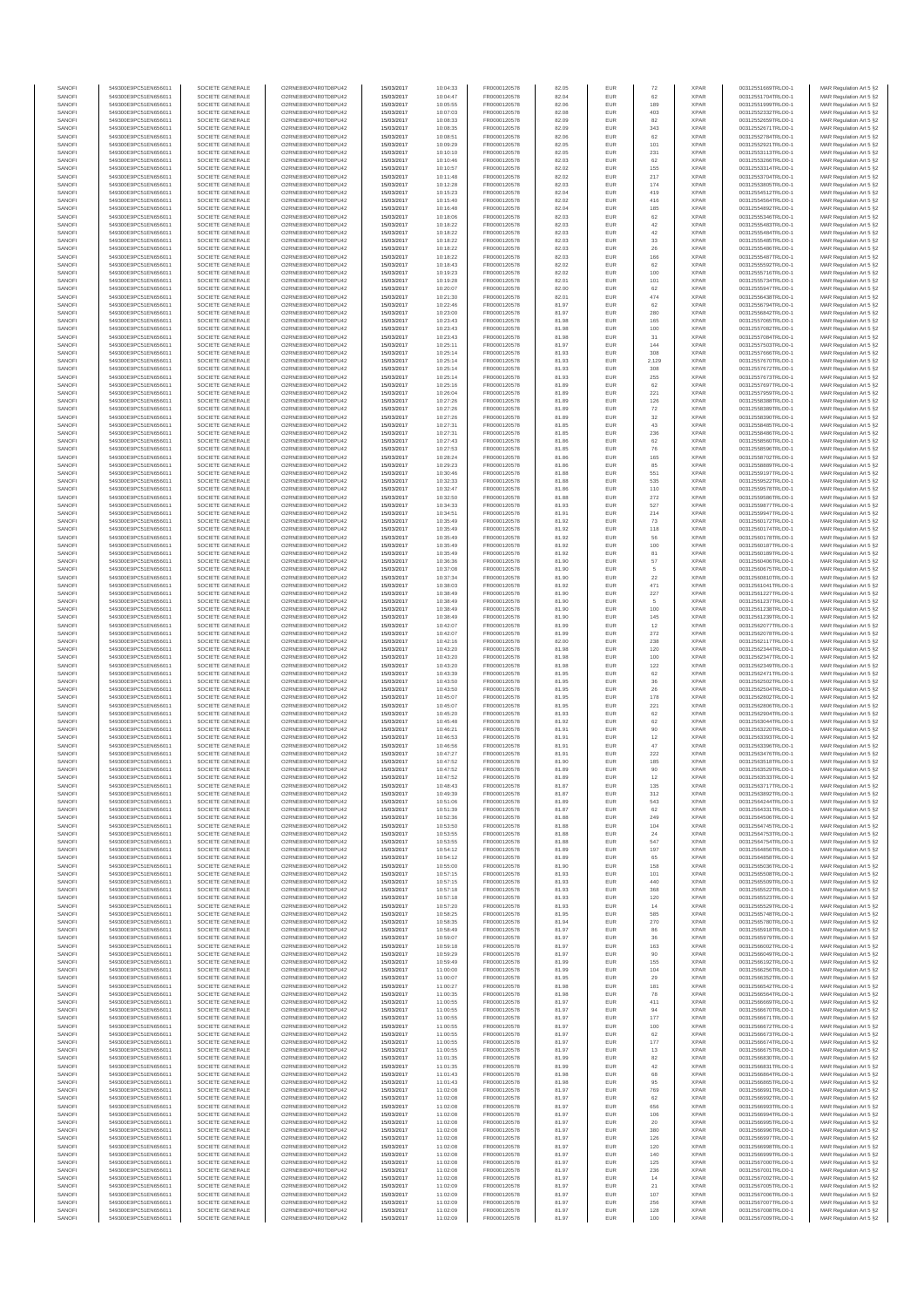| SANOFI           | 549300E9PC51EN656011                         | SOCIETE GENERALE                     | O2RNE8IBXP4R0TD8PU42                         | 15/03/2017               | 11:02:09             | FR0000120578                 | 81.97          | EUR               | 554                  | <b>XPAR</b>                | 00312567010TRLO0-1                       | MAR Regulation Art 5 §2                             |
|------------------|----------------------------------------------|--------------------------------------|----------------------------------------------|--------------------------|----------------------|------------------------------|----------------|-------------------|----------------------|----------------------------|------------------------------------------|-----------------------------------------------------|
| SANOFI<br>SANOFI | 549300E9PC51EN656011<br>549300E9PC51EN656011 | SOCIETE GENERALE<br>SOCIETE GENERALE | O2RNE8IBXP4R0TD8PU42<br>O2RNE8IBXP4R0TD8PU42 | 15/03/2017<br>15/03/2017 | 11:02:09<br>11:02:09 | FR0000120578<br>FR0000120578 | 81.97<br>81.97 | EUR<br>EUR        | 592<br>164           | <b>XPAR</b><br><b>XPAR</b> | 00312567011TRLO0-1<br>00312567012TRLO0-1 | MAR Regulation Art 5 §2                             |
| SANOFI           | 549300E9PC51EN656011                         | SOCIETE GENERALE                     | O2RNE8IBXP4R0TD8PU42                         | 15/03/2017               | 11:02:11             | FR0000120578                 | 81.96          | EUR               | 479                  | <b>XPAR</b>                | 00312567019TRLO0-1                       | MAR Regulation Art 5 §2<br>MAR Regulation Art 5 §2  |
| SANOFI           | 549300E9PC51EN656011                         | SOCIETE GENERALE                     | O2RNE8IBXP4R0TD8PU42                         | 15/03/2017               | 11:02:11             | FR0000120578                 | 81.96          | EUR               | 303                  | <b>XPAR</b>                | 00312567020TRLO0-1                       | MAR Regulation Art 5 §2                             |
| SANOFI           | 549300E9PC51EN656011                         | SOCIETE GENERALE                     | O2RNE8IBXP4R0TD8PU42                         | 15/03/2017               | 11:02:11             | FR0000120578                 | 81.96          | EUR               | 443                  | <b>XPAR</b>                | 00312567021TRLO0-1                       | MAR Regulation Art 5 §2                             |
| SANOFI<br>SANOFI | 549300E9PC51EN656011<br>549300E9PC51EN656011 | SOCIETE GENERALE<br>SOCIETE GENERALE | O2RNE8IBXP4R0TD8PU42<br>O2RNE8IBXP4R0TD8PU42 | 15/03/2017<br>15/03/2017 | 11:02:11<br>11:02:12 | FR0000120578<br>FR0000120578 | 81.96<br>81.96 | EUR<br>EUR        | 131<br>53            | <b>XPAR</b><br><b>XPAR</b> | 00312567022TRLO0-1<br>00312567026TRLO0-1 | MAR Regulation Art 5 §2<br>MAR Regulation Art 5 §2  |
| SANOFI           | 549300E9PC51EN656011                         | SOCIETE GENERALE                     | O2RNE8IBXP4R0TD8PU42                         | 15/03/2017               | 11:02:12             | FR0000120578                 | 81.96          | EUR               | 155                  | <b>XPAR</b>                | 00312567029TRLO0-1                       | MAR Regulation Art 5 \$2                            |
| SANOFI           | 549300E9PC51EN656011                         | SOCIETE GENERALE                     | O2RNE8IBXP4R0TD8PU42                         | 15/03/2017               | 11:02:16             | FR0000120578                 | 81.96          | EUR               | 200                  | <b>XPAR</b>                | 00312567046TRLO0-1                       | MAR Regulation Art 5 §2                             |
| SANOFI<br>SANOFI | 549300E9PC51EN656011<br>549300E9PC51EN656011 | SOCIETE GENERALE<br>SOCIETE GENERALE | O2RNE8IBXP4R0TD8PU42<br>O2RNE8IBXP4R0TD8PU42 | 15/03/2017<br>15/03/2017 | 11:02:16<br>11:02:16 | FR0000120578<br>FR0000120578 | 81.96<br>81.96 | EUR<br>EUR        | 316<br>266           | <b>XPAR</b><br><b>XPAR</b> | 00312567047TRLO0-1<br>00312567048TRLO0-1 | MAR Regulation Art 5 §2<br>MAR Regulation Art 5 §2  |
| SANOFI           | 549300E9PC51EN656011                         | SOCIETE GENERALE                     | O2RNE8IBXP4R0TD8PU42                         | 15/03/2017               | 11:02:16             | FR0000120578                 | 81.96          | EUR               | 107                  | <b>XPAR</b>                | 00312567049TRLO0-1                       | MAR Regulation Art 5 §2                             |
| SANOFI           | 549300E9PC51EN656011                         | SOCIETE GENERALE                     | O2RNE8IBXP4R0TD8PU42                         | 15/03/2017               | 11:02:23             | FR0000120578                 | 81.96          | EUR               | 62                   | <b>XPAR</b>                | 00312567079TRLO0-1                       | MAR Regulation Art 5 §2                             |
| SANOFI           | 549300E9PC51EN656011                         | SOCIETE GENERALE                     | O2RNE8IBXP4R0TD8PU42                         | 15/03/2017               | 11:02:24             | FR0000120578                 | 81.95          | EUR               | 593                  | <b>XPAR</b>                | 00312567096TRLO0-1                       | MAR Regulation Art 5 §2                             |
| SANOFI<br>SANOFI | 549300E9PC51EN656011<br>549300E9PC51EN656011 | SOCIETE GENERALE<br>SOCIETE GENERALE | O2RNE8IBXP4R0TD8PU42<br>O2RNE8IBXP4R0TD8PU42 | 15/03/2017<br>15/03/2017 | 11:02:24<br>11:02:24 | FR0000120578<br>FR0000120578 | 81.95<br>81.95 | EUR<br>EUR        | 189<br>70            | <b>XPAR</b><br><b>XPAR</b> | 00312567097TRLO0-1<br>00312567098TRLO0-1 | MAR Regulation Art 5 §2<br>MAR Regulation Art 5 §2  |
| SANOFI           | 549300E9PC51EN656011                         | SOCIETE GENERALE                     | O2RNE8IBXP4R0TD8PU42                         | 15/03/2017               | 11:02:24             | FR0000120578                 | 81.95          | EUR               | 125                  | <b>XPAR</b>                | 00312567099TRLO0-1                       | MAR Regulation Art 5 §2                             |
| SANOFI           | 549300E9PC51EN656011                         | SOCIETE GENERALE                     | O2RNE8IBXP4R0TD8PU42                         | 15/03/2017               | 11:02:24             | FR0000120578                 | 81.95          | EUR               | 112                  | <b>XPAR</b>                | 00312567100TRLO0-1                       | MAR Regulation Art 5 §2                             |
| SANOFI           | 549300E9PC51EN656011                         | SOCIETE GENERALE                     | O2RNE8IBXP4R0TD8PU42                         | 15/03/2017               | 11:02:35             | FR0000120578                 | 81.95          | EUR               | 62                   | <b>XPAR</b>                | 00312567148TRLO0-1                       | MAR Regulation Art 5 §2                             |
| SANOFI<br>SANOFI | 549300E9PC51EN656011<br>549300E9PC51EN656011 | SOCIETE GENERALE<br>SOCIETE GENERALE | O2RNE8IBXP4R0TD8PU42<br>O2RNE8IBXP4R0TD8PU42 | 15/03/2017<br>15/03/2017 | 11:02:35<br>11:02:42 | FR0000120578<br>FR0000120578 | 81.94<br>81.94 | EUR<br>EUR        | 302<br>100           | <b>XPAR</b><br><b>XPAR</b> | 00312567149TRLO0-1<br>00312567179TRLO0-1 | MAR Regulation Art 5 §2<br>MAR Regulation Art 5 §2  |
| SANOFI           | 549300E9PC51EN656011                         | SOCIETE GENERALE                     | O2RNE8IBXP4R0TD8PU42                         | 15/03/2017               | 11:02:42             | FR0000120578                 | 81.94          | EUR               | 270                  | <b>XPAR</b>                | 00312567180TRLO0-1                       | MAR Regulation Art 5 §2                             |
| SANOFI           | 549300E9PC51EN656011                         | SOCIETE GENERALE                     | O2RNE8IBXP4R0TD8PU42                         | 15/03/2017               | 11:02:42             | FR0000120578                 | 81.94          | EUR               | 110                  | <b>XPAR</b>                | 00312567181TRLO0-1                       | MAR Regulation Art 5 §2                             |
| SANOFI<br>SANOFI | 549300E9PC51EN656011<br>549300E9PC51EN656011 | SOCIETE GENERALE<br>SOCIETE GENERALE | O2RNE8IBXP4R0TD8PU42<br>O2RNE8IBXP4R0TD8PU42 | 15/03/2017<br>15/03/2017 | 11:02:42<br>11:02:42 | FR0000120578<br>FR0000120578 | 81.94<br>81.94 | EUR<br>EUR        | 110<br>204           | <b>XPAR</b><br><b>XPAR</b> | 00312567182TRLO0-1<br>00312567183TRLO0-1 | MAR Regulation Art 5 §2<br>MAR Regulation Art 5 §2  |
| SANOFI           | 549300E9PC51EN656011                         | SOCIETE GENERALE                     | O2RNE8IBXP4R0TD8PU42                         | 15/03/2017               | 11:02:42             | FR0000120578                 | 81.94          | EUR               | 121                  | <b>XPAR</b>                | 00312567184TRLO0-1                       | MAR Regulation Art 5 62                             |
| SANOFI           | 549300E9PC51EN656011                         | SOCIETE GENERALE                     | O2RNE8IBXP4R0TD8PU42                         | 15/03/2017               | 11:02:45             | FR0000120578                 | 81.94          | EUR               | 347                  | <b>XPAR</b>                | 00312567186TRLO0-1                       | MAR Regulation Art 5 §2                             |
| SANOFI           | 549300E9PC51EN656011                         | SOCIETE GENERALE                     | O2RNE8IBXP4R0TD8PU42                         | 15/03/2017               | 11:02:45             | FR0000120578                 | 81.94          | EUR               | 62                   | <b>XPAR</b>                | 00312567187TRLO0-1                       | MAR Regulation Art 5 §2                             |
| SANOFI<br>SANOFI | 549300E9PC51EN656011<br>549300E9PC51EN656011 | SOCIETE GENERALE<br>SOCIETE GENERALE | O2RNE8IBXP4R0TD8PU42<br>O2RNE8IBXP4R0TD8PU42 | 15/03/2017<br>15/03/2017 | 11:02:45<br>11:02:56 | FR0000120578<br>FR0000120578 | 81.94<br>81.94 | EUR<br>EUR        | 257<br>623           | <b>XPAR</b><br><b>XPAR</b> | 00312567188TRLO0-1<br>00312567228TRLO0-1 | MAR Regulation Art 5 §2<br>MAR Regulation Art 5 §2  |
| SANOFI           | 549300E9PC51EN656011                         | SOCIETE GENERALE                     | O2RNE8IBXP4R0TD8PU42                         | 15/03/2017               | 11:02:56             | FR0000120578                 | 81.94          | EUR               | 124                  | <b>XPAR</b>                | 00312567229TRLO0-1                       | MAR Regulation Art 5 §2                             |
| SANOFI           | 549300E9PC51EN656011                         | SOCIETE GENERALE                     | O2RNE8IBXP4R0TD8PU42                         | 15/03/2017               | 11:03:03             | FR0000120578                 | 81.94          | EUR               | 35                   | <b>XPAR</b>                | 00312567240TRLO0-1                       | MAR Regulation Art 5 §2                             |
| SANOFI<br>SANOFI | 549300E9PC51EN656011<br>549300E9PC51EN656011 | SOCIETE GENERALE<br>SOCIETE GENERALE | O2RNE8IBXP4R0TD8PU42<br>O2RNE8IBXP4R0TD8PU42 | 15/03/2017<br>15/03/2017 | 11:03:03<br>11:03:03 | FR0000120578<br>FR0000120578 | 81.94<br>81.94 | EUR<br>EUR        | 62<br>47             | <b>XPAR</b><br><b>XPAR</b> | 00312567241TRLO0-1<br>00312567242TRLO0-1 | MAR Regulation Art 5 \$2<br>MAR Regulation Art 5 §2 |
| SANOFI           | 549300E9PC51EN656011                         | SOCIETE GENERALE                     | O2RNE8IBXP4R0TD8PU42                         | 15/03/2017               | 11:03:03             | FR0000120578                 | 81.94          | EUR               | 25                   | <b>XPAR</b>                | 00312567243TRLO0-1                       | MAR Regulation Art 5 §2                             |
| SANOFI           | 549300E9PC51EN656011                         | SOCIETE GENERALE                     | O2RNE8IBXP4R0TD8PU42                         | 15/03/2017               | 11:03:19             | FR0000120578                 | 81.94          | EUR               | 281                  | <b>XPAR</b>                | 00312567336TRLO0-1                       | MAR Regulation Art 5 §2                             |
| SANOFI           | 549300E9PC51EN656011<br>549300E9PC51EN656011 | SOCIETE GENERALE                     | O2RNE8IBXP4R0TD8PU42                         | 15/03/2017               | 11:03:19             | FR0000120578                 | 81.94          | EUR               | 140                  | <b>XPAR</b>                | 00312567337TRLO0-1                       | MAR Regulation Art 5 §2                             |
| SANOFI<br>SANOFI | 549300E9PC51EN656011                         | SOCIETE GENERALE<br>SOCIETE GENERALE | O2RNE8IBXP4R0TD8PU42<br>O2RNE8IBXP4R0TD8PU42 | 15/03/2017<br>15/03/2017 | 11:03:32<br>11:03:32 | FR0000120578<br>FR0000120578 | 81.94<br>81.94 | EUR<br>EUR        | 281<br>55            | <b>XPAR</b><br><b>XPAR</b> | 00312567385TRLO0-1<br>00312567386TRLO0-1 | MAR Regulation Art 5 §2<br>MAR Regulation Art 5 §2  |
| SANOFI           | 549300E9PC51EN656011                         | SOCIETE GENERALE                     | O2RNE8IBXP4R0TD8PU42                         | 15/03/2017               | 11:03:32             | FR0000120578                 | 81.94          | EUR               | 12                   | <b>XPAR</b>                | 00312567387TRLO0-1                       | MAR Regulation Art 5 §2                             |
| SANOFI           | 549300E9PC51EN656011                         | SOCIETE GENERALE                     | O2RNE8IBXP4R0TD8PU42                         | 15/03/2017               | 11:05:52             | FR0000120578                 | 81.98          | EUR               | 433                  | <b>XPAR</b>                | 00312568026TRLO0-1                       | MAR Regulation Art 5 §2                             |
| SANOFI<br>SANOFI | 549300E9PC51EN656011<br>549300E9PC51EN656011 | SOCIETE GENERALE<br>SOCIETE GENERALE | O2RNE8IBXP4R0TD8PU42<br>O2RNE8IBXP4R0TD8PU42 | 15/03/2017<br>15/03/2017 | 11:05:52<br>11:05:52 | FR0000120578<br>FR0000120578 | 81.98<br>81.98 | EUR<br>EUR        | 54<br>69             | <b>XPAR</b><br><b>XPAR</b> | 00312568027TRLO0-1<br>00312568028TRLO0-1 | MAR Regulation Art 5 §2<br>MAR Regulation Art 5 §2  |
| SANOFI           | 549300E9PC51EN656011                         | SOCIETE GENERALE                     | O2RNE8IBXP4R0TD8PU42                         | 15/03/2017               | 11:06:50             | FR0000120578                 | 81.98          | EUR               | 331                  | <b>XPAR</b>                | 00312568214TRLO0-1                       | MAR Regulation Art 5 §2                             |
| SANOFI           | 549300E9PC51EN656011                         | SOCIETE GENERALE                     | O2RNE8IBXP4R0TD8PU42                         | 15/03/2017               | 11:08:13             | FR0000120578                 | 82.00          | EUR               | 162                  | <b>XPAR</b>                | 00312568510TRLO0-1                       | MAR Regulation Art 5 §2                             |
| SANOFI           | 549300E9PC51EN656011                         | SOCIETE GENERALE                     | O2RNE8IBXP4R0TD8PU42                         | 15/03/2017               | 11:08:13             | FR0000120578                 | 82.00          | EUR               | 384                  | <b>XPAR</b>                | 00312568513TRLO0-1                       | MAR Regulation Art 5 §2                             |
| SANOFI<br>SANOFI | 549300E9PC51EN656011<br>549300E9PC51EN656011 | SOCIETE GENERALE<br>SOCIETE GENERALE | O2RNE8IBXP4R0TD8PU42<br>O2RNE8IBXP4R0TD8PU42 | 15/03/2017<br>15/03/2017 | 11:08:24<br>11:08:24 | FR0000120578<br>FR0000120578 | 81.98<br>81.97 | EUR<br>EUR        | 62<br>170            | <b>XPAR</b><br><b>XPAR</b> | 00312568582TRLO0-1<br>00312568583TRLO0-1 | MAR Regulation Art 5 §2<br>MAR Regulation Art 5 §2  |
| SANOFI           | 549300E9PC51EN656011                         | SOCIETE GENERALE                     | O2RNE8IBXP4R0TD8PLI42                        | 15/03/2017               | 11:08:46             | FR0000120578                 | 81.99          | EUR               | 134                  | <b>XPAR</b>                | 00312568656TRLO0-1                       | MAR Regulation Art 5 §2                             |
| SANOFI           | 549300E9PC51EN656011                         | SOCIETE GENERALE                     | O2RNE8IBXP4R0TD8PU42                         | 15/03/2017               | 11:10:46             | FR0000120578                 | 82.01          | EUR               | 419                  | <b>XPAR</b>                | 00312569094TRLO0-1                       | MAR Regulation Art 5 §2                             |
| SANOFI           | 549300E9PC51EN656011                         | SOCIETE GENERALE                     | O2RNE8IBXP4R0TD8PU42                         | 15/03/2017               | 11:10:46             | FR0000120578                 | 82.01          | EUR               | 35                   | <b>XPAR</b>                | 00312569098TRLO0-1                       | MAR Regulation Art 5 \$2                            |
| SANOFI<br>SANOFI | 549300E9PC51EN656011<br>549300E9PC51EN656011 | SOCIETE GENERALE<br>SOCIETE GENERALE | O2RNE8IBXP4R0TD8PU42<br>O2RNE8IBXP4R0TD8PU42 | 15/03/2017<br>15/03/2017 | 11:10:55<br>11:10:55 | FR0000120578<br>FR0000120578 | 82.01<br>82.01 | EUR<br>EUR        | ${\bf 28}$<br>$34\,$ | <b>XPAR</b><br><b>XPAR</b> | 00312569167TRLO0-1<br>00312569170TRLO0-1 | MAR Regulation Art 5 §2<br>MAR Regulation Art 5 §2  |
| SANOFI           | 549300E9PC51EN656011                         | SOCIETE GENERALE                     | O2RNE8IBXP4R0TD8PU42                         | 15/03/2017               | 11:12:10             | FR0000120578                 | 82.03          | EUR               | 258                  | <b>XPAR</b>                | 00312569455TRLO0-1                       | MAR Regulation Art 5 §2                             |
| SANOFI           | 549300E9PC51EN656011                         | SOCIETE GENERALE                     | O2RNE8IBXP4R0TD8PU42                         | 15/03/2017               | 11:19:21             | FR0000120578                 | 82.10          | EUR               | 55                   | <b>XPAR</b>                | 00312570847TRLO0-1                       | MAR Regulation Art 5 §2                             |
| SANOFI           | 549300E9PC51EN656011                         | SOCIETE GENERALE                     | O2RNE8IBXP4R0TD8PU42                         | 15/03/2017               | 11:19:32             | FR0000120578                 | 82.08          | EUR               | 76                   | <b>XPAR</b>                | 00312570885TRLO0-1                       | MAR Regulation Art 5 §2                             |
| SANOFI<br>SANOFI | 549300E9PC51EN656011<br>549300E9PC51EN656011 | SOCIETE GENERALE<br>SOCIETE GENERALE | O2RNE8IBXP4R0TD8PU42<br>O2RNE8IBXP4R0TD8PU42 | 15/03/2017<br>15/03/2017 | 11:20:57<br>11:24:05 | FR0000120578<br>FR0000120578 | 82.08<br>82.13 | EUR<br>EUR        | 164<br>37            | <b>XPAR</b><br><b>XPAR</b> | 00312571157TRLO0-1<br>00312571926TRLO0-1 | MAR Regulation Art 5 §2<br>MAR Regulation Art 5 §2  |
| SANOFI           | 549300E9PC51EN656011                         | SOCIETE GENERALE                     | O2RNE8IBXP4R0TD8PU42                         | 15/03/2017               | 11:24:06             | FR0000120578                 | 82.13          | EUR               | 81                   | <b>XPAR</b>                | 00312571935TRLO0-1                       | MAR Regulation Art 5 §2                             |
| SANOFI           | 549300E9PC51EN656011                         | SOCIETE GENERALE                     | O2RNE8IBXP4R0TD8PU42                         | 15/03/2017               | 11:24:51             | FR0000120578                 | 82.16          | EUR               | 105                  | <b>XPAR</b>                | 00312572128TRLO0-1                       | MAR Regulation Art 5 §2                             |
| SANOFI           | 549300E9PC51EN656011                         | SOCIETE GENERALE                     | O2RNE8IBXP4R0TD8PU42<br>O2RNE8IBXP4R0TD8PU42 | 15/03/2017               | 11:25:10             | FR0000120578                 | 82.17          | EUR               | 72                   | <b>XPAR</b>                | 00312572183TRLO0-1                       | MAR Regulation Art 5 §2                             |
| SANOFI<br>SANOFI | 549300E9PC51EN656011<br>549300E9PC51EN656011 | SOCIETE GENERALE<br>SOCIETE GENERALE | O2RNE8IBXP4R0TD8PU42                         | 15/03/2017<br>15/03/2017 | 11:26:00<br>11:26:56 | FR0000120578<br>FR0000120578 | 82.17<br>82.14 | EUR<br>EUR        | 71<br>62             | <b>XPAR</b><br><b>XPAR</b> | 00312572358TRLO0-1<br>00312572561TRLO0-1 | MAR Regulation Art 5 §2<br>MAR Regulation Art 5 §2  |
| SANOFI           | 549300E9PC51EN656011                         | SOCIETE GENERALE                     | O2RNE8IBXP4R0TD8PU42                         | 15/03/2017               | 11:27:29             | FR0000120578                 | 82.14          | EUR               | 200                  | <b>XPAR</b>                | 00312572668TRLO0-1                       | MAR Regulation Art 5 §2                             |
| SANOFI           | 549300E9PC51EN656011                         | SOCIETE GENERALE                     | O2RNE8IBXP4R0TD8PU42                         | 15/03/2017               | 11:27:46             | FR0000120578                 | 82.15          | EUR               | 76                   | <b>XPAR</b>                | 00312572703TRLO0-1                       | MAR Regulation Art 5 §2                             |
| SANOFI           | 549300E9PC51EN656011                         | SOCIETE GENERALE                     | O2RNE8IBXP4R0TD8PU42                         | 15/03/2017               | 11:28:50             | FR0000120578                 | 82.15          | EUR<br>EUR        | 62<br>157            | <b>XPAR</b>                | 00312572905TRLO0-1                       | MAR Regulation Art 5 §2                             |
| SANOFI<br>SANOFI | 549300E9PC51EN656011<br>549300E9PC51EN656011 | SOCIETE GENERALE<br>SOCIETE GENERALE | O2RNE8IBXP4R0TD8PU42<br>O2RNE8IBXP4R0TD8PU42 | 15/03/2017<br>15/03/2017 | 11:29:32<br>11:29:59 | FR0000120578<br>FR0000120578 | 82.14<br>82.15 | EUR               | 100                  | <b>XPAR</b><br><b>XPAR</b> | 00312573039TRLO0-1<br>00312573110TRLO0-1 | MAR Regulation Art 5 §2<br>MAR Regulation Art 5 §2  |
| SANOFI           | 549300E9PC51EN656011                         | SOCIETE GENERALE                     | O2RNE8IBXP4R0TD8PU42                         | 15/03/2017               | 11:31:13             | FR0000120578                 | 82.15          | EUR               | 106                  | <b>XPAR</b>                | 00312573324TRLO0-1                       | MAR Regulation Art 5 §2                             |
| SANOFI           | 549300E9PC51EN656011                         | SOCIETE GENERALE                     | O2RNE8IBXP4R0TD8PU42                         | 15/03/2017               | 11:32:21             | FR0000120578                 | 82.13          | EUR               | 268                  | <b>XPAR</b>                | 00312573591TRLO0-1                       | MAR Regulation Art 5 §2                             |
| SANOFI<br>SANOFI | 549300E9PC51EN656011<br>549300E9PC51EN656011 | SOCIETE GENERALE<br>SOCIETE GENERALE | O2RNE8IBXP4R0TD8PU42<br>O2RNE8IBXP4R0TD8PU42 | 15/03/2017<br>15/03/2017 | 11:32:24<br>11:32:24 | FR0000120578<br>FR0000120578 | 82.12<br>82.12 | EUR<br>EUR        | 52<br>180            | <b>XPAR</b><br><b>XPAR</b> | 00312573601TRLO0-1<br>00312573602TRLO0-1 | MAR Regulation Art 5 §2<br>MAR Regulation Art 5 §2  |
| SANOFI           | 549300E9PC51EN656011                         | SOCIETE GENERALE                     | O2RNE8IBXP4R0TD8PU42                         | 15/03/2017               | 11:33:28             | FR0000120578                 | 82.10          | EUR               | 54                   | <b>XPAR</b>                | 00312573822TRLO0-1                       | MAR Regulation Art 5 §2                             |
| SANOFI           | 549300E9PC51EN656011                         | SOCIETE GENERALE                     | O2RNE8IBXP4R0TD8PU42                         | 15/03/2017               | 11:33:28             | FR0000120578                 | 82.10          | EUR               | 8                    | <b>XPAR</b>                | 00312573823TRLO0-1                       | MAR Regulation Art 5 §2                             |
| SANOFI<br>SANOFI | 549300E9PC51EN656011<br>549300E9PC51EN656011 | SOCIETE GENERALE<br>SOCIETE GENERALE | O2RNE8IBXP4R0TD8PU42<br>O2RNE8IBXP4R0TD8PU42 | 15/03/2017<br>15/03/2017 | 11:35:10<br>11:35:15 | FR0000120578<br>FR0000120578 | 82.14<br>82.14 | EUR<br>EUR        | 100<br>55            | <b>XPAR</b><br><b>XPAR</b> | 00312574146TRLO0-1<br>00312574156TRLO0-1 | MAR Regulation Art 5 §2<br>MAR Regulation Art 5 \$2 |
| SANOFI           | 549300E9PC51EN656011                         | SOCIETE GENERALE                     | O2RNE8IBXP4R0TD8PU42                         | 15/03/2017               | 11:35:15             | FR0000120578                 | 82.14          | EUR               | 330                  | <b>XPAR</b>                | 00312574158TRLO0-1                       | MAR Regulation Art 5 §2                             |
| SANOFI           | 549300E9PC51EN656011                         | SOCIETE GENERALE                     | O2RNE8IBXP4R0TD8PU42                         | 15/03/2017               | 11:36:00             | FR0000120578                 | 82.13          | EUR               | 96                   | <b>XPAR</b>                | 00312574315TRLO0-1                       | MAR Regulation Art 5 §2                             |
| SANOFI           | 549300E9PC51EN656011                         | SOCIETE GENERALE                     | O2RNE8IBXP4R0TD8PU42                         | 15/03/2017               | 11:36:03             | FR0000120578                 | 82.12          | EUR               | 80                   | <b>XPAR</b>                | 00312574357TRLO0-1                       | MAR Regulation Art 5 §2                             |
| SANOFI<br>SANOFI | 549300E9PC51EN656011<br>549300E9PC51EN656011 | SOCIETE GENERALE<br>SOCIETE GENERALE | O2RNE8IBXP4R0TD8PU42<br>O2RNE8IBXP4R0TD8PU42 | 15/03/2017<br>15/03/2017 | 11:36:41<br>11:36:49 | FR0000120578<br>FR0000120578 | 82.09<br>82.08 | EUR<br>EUR        | 62<br>69             | <b>XPAR</b><br><b>XPAR</b> | 00312574513TRLO0-1<br>00312574536TRLO0-1 | MAR Regulation Art 5 §2<br>MAR Regulation Art 5 §2  |
| SANOFI           | 549300E9PC51EN656011                         | SOCIETE GENERALE                     | O2RNE8IBXP4R0TD8PU42                         | 15/03/2017               | 11:38:03             | FR0000120578                 | 82.08          | EUR               | 62                   | <b>XPAR</b>                | 00312574799TRLO0-1                       | MAR Regulation Art 5 §2                             |
| SANOFI           | 549300E9PC51EN656011                         | SOCIETE GENERALE                     | O2RNE8IBXP4R0TD8PU42                         | 15/03/2017               | 11:38:18             | FR0000120578                 | 82.07          | EUR               | 180                  | <b>XPAR</b>                | 00312574861TRLO0-1                       | MAR Regulation Art 5 \$2                            |
| SANOFI           | 549300E9PC51EN656011                         | SOCIETE GENERALE                     | O2RNE8IBXP4R0TD8PU42                         | 15/03/2017               | 11:38:34             | FR0000120578                 | 82.03          | EUR               | 62                   | <b>XPAR</b>                | 00312574927TRLO0-1                       | MAR Regulation Art 5 §2                             |
| SANOFI<br>SANOFI | 549300E9PC51EN656011<br>549300E9PC51EN656011 | SOCIETE GENERALE<br>SOCIETE GENERALE | O2RNE8IBXP4R0TD8PU42<br>O2RNE8IBXP4R0TD8PU42 | 15/03/2017<br>15/03/2017 | 11:39:19<br>11:39:19 | FR0000120578<br>FR0000120578 | 82.03<br>82.03 | <b>EUR</b><br>EUR | 108<br>52            | <b>XPAR</b><br><b>XPAR</b> | 00312575122TRLO0-1<br>00312575124TRLO0-1 | MAR Regulation Art 5 §2<br>MAR Regulation Art 5 §2  |
| SANOFI           | 549300E9PC51EN656011                         | SOCIETE GENERALE                     | O2RNE8IBXP4R0TD8PU42                         | 15/03/2017               | 11:41:05             | FR0000120578                 | 82.05          | EUR               | 274                  | <b>XPAR</b>                | 00312575644TRLO0-1                       | MAR Regulation Art 5 §2                             |
| SANOFI           | 549300E9PC51EN656011                         | SOCIETE GENERALE                     | O2RNE8IBXP4R0TD8PU42                         | 15/03/2017               | 11:42:17             | FR0000120578                 | 82.06          | EUR               | 110                  | <b>XPAR</b>                | 00312575927TRLO0-1                       | MAR Regulation Art 5 §2                             |
| SANOFI<br>SANOFI | 549300E9PC51EN656011<br>549300E9PC51EN656011 | SOCIETE GENERALE<br>SOCIETE GENERALE | O2RNE8IBXP4R0TD8PU42<br>O2RNE8IBXP4R0TD8PU42 | 15/03/2017               | 11:42:19<br>11:44:58 | FR0000120578                 | 82.06          | EUR<br>EUR        | 95                   | <b>XPAR</b><br><b>XPAR</b> | 00312575942TRLO0-1                       | MAR Regulation Art 5 §2                             |
| SANOFI           | 549300E9PC51EN656011                         | SOCIETE GENERALE                     | O2RNE8IBXP4R0TD8PU42                         | 15/03/2017<br>15/03/2017 | 11:44:58             | FR0000120578<br>FR0000120578 | 82.13<br>82.13 | EUR               | 27<br>129            | <b>XPAR</b>                | 00312576716TRLO0-1<br>00312576717TRLO0-1 | MAR Regulation Art 5 §2<br>MAR Regulation Art 5 §2  |
| SANOFI           | 549300E9PC51EN656011                         | SOCIETE GENERALE                     | O2RNE8IBXP4R0TD8PU42                         | 15/03/2017               | 11:44:58             | FR0000120578                 | 82.13          | EUR               | 259                  | <b>XPAR</b>                | 00312576718TRLO0-1                       | MAR Regulation Art 5 §2                             |
| SANOFI           | 549300E9PC51EN656011                         | SOCIETE GENERALE                     | O2RNE8IBXP4R0TD8PU42                         | 15/03/2017               | 11:45:27             | FR0000120578                 | 82.10          | EUR               | 62                   | <b>XPAR</b>                | 00312576861TRLO0-1                       | MAR Regulation Art 5 §2                             |
| SANOFI<br>SANOFI | 549300E9PC51EN656011<br>549300E9PC51EN656011 | SOCIETE GENERALE<br>SOCIETE GENERALE | O2RNE8IBXP4R0TD8PU42<br>O2RNE8IBXP4R0TD8PU42 | 15/03/2017<br>15/03/2017 | 11:46:37<br>11:46:43 | FR0000120578<br>FR0000120578 | 82.05<br>82.03 | EUR<br>EUR        | 62<br>106            | <b>XPAR</b><br><b>XPAR</b> | 00312577177TRLO0-1<br>00312577183TRLO0-1 | MAR Regulation Art 5 \$2<br>MAR Regulation Art 5 §2 |
| SANOFI           | 549300E9PC51EN656011                         | SOCIETE GENERALE                     | O2RNE8IBXP4R0TD8PU42                         | 15/03/2017               | 11:47:18             | FR0000120578                 | 82.03          | EUR               | 68                   | <b>XPAR</b>                | 00312577277TRLO0-1                       | MAR Regulation Art 5 §2                             |
| SANOFI           | 549300E9PC51EN656011                         | SOCIETE GENERALE                     | O2RNE8IBXP4R0TD8PU42                         | 15/03/2017               | 11:47:44             | FR0000120578                 | 82.01          | EUR               | 62                   | <b>XPAR</b>                | 00312577347TRLO0-1                       | MAR Regulation Art 5 §2                             |
| SANOFI<br>SANOFI | 549300E9PC51EN656011<br>549300E9PC51EN656011 | SOCIETE GENERALE<br>SOCIETE GENERALE | O2RNE8IBXP4R0TD8PU42<br>O2RNE8IBXP4R0TD8PU42 | 15/03/2017<br>15/03/2017 | 11:47:48<br>11:48:14 | FR0000120578<br>FR0000120578 | 82.00<br>82.00 | EUR<br>EUR        | 782<br>79            | <b>XPAR</b><br><b>XPAR</b> | 00312577353TRLO0-1<br>00312577398TRLO0-1 | MAR Regulation Art 5 §2<br>MAR Regulation Art 5 §2  |
| SANOFI           | 549300E9PC51EN656011                         | SOCIETE GENERALE                     | O2RNE8IBXP4R0TD8PU42                         | 15/03/2017               | 11:48:14             | FR0000120578                 | 82.00          | EUR               | 349                  | <b>XPAR</b>                | 00312577399TRLO0-1                       | MAR Regulation Art 5 §2                             |
| SANOFI           | 549300E9PC51EN656011                         | SOCIETE GENERALE                     | O2RNE8IBXP4R0TD8PU42                         | 15/03/2017               | 11:48:14             | FR0000120578                 | 82.00          | EUR               | 354                  | <b>XPAR</b>                | 00312577400TRLO0-1                       | MAR Regulation Art 5 §2                             |
| SANOFI<br>SANOFI | 549300E9PC51EN656011<br>549300E9PC51EN656011 | SOCIETE GENERALE<br>SOCIETE GENERALE | O2RNE8IBXP4R0TD8PU42<br>O2RNE8IBXP4R0TD8PU42 | 15/03/2017<br>15/03/2017 | 11:48:14<br>11:48:14 | FR0000120578<br>FR0000120578 | 82.00<br>82.00 | EUR<br>EUR        | 62<br>400            | <b>XPAR</b><br><b>XPAR</b> | 00312577401TRLO0-1<br>00312577402TRLO0-1 | MAR Regulation Art 5 §2<br>MAR Regulation Art 5 §2  |
| SANOFI           | 549300E9PC51EN656011                         | SOCIETE GENERALE                     | O2RNE8IBXP4R0TD8PU42                         | 15/03/2017               | 11:48:14             | FR0000120578                 | 82.00          | EUR               | 62                   | <b>XPAR</b>                | 00312577403TRLO0-1                       | MAR Regulation Art 5 §2                             |
| SANOFI           | 549300E9PC51EN656011                         | SOCIETE GENERALE                     | O2RNE8IBXP4R0TD8PU42                         | 15/03/2017               | 11:48:14             | FR0000120578                 | 82.00          | EUR               | 62                   | <b>XPAR</b>                | 00312577404TRLO0-1                       | MAR Regulation Art 5 §2                             |
| SANOFI<br>SANOFI | 549300E9PC51EN656011<br>549300E9PC51EN656011 | SOCIETE GENERALE<br>SOCIETE GENERALE | O2RNE8IBXP4R0TD8PU42<br>O2RNE8IBXP4R0TD8PU42 | 15/03/2017<br>15/03/2017 | 11:48:14<br>11:48:14 | FR0000120578<br>FR0000120578 | 82.00<br>82.00 | EUR<br>EUR        | 62<br>60             | <b>XPAR</b><br><b>XPAR</b> | 00312577405TRLO0-1<br>00312577406TRLO0-1 | MAR Regulation Art 5 §2<br>MAR Regulation Art 5 §2  |
| SANOFI           | 549300E9PC51EN656011                         | SOCIETE GENERALE                     | O2RNE8IBXP4R0TD8PU42                         | 15/03/2017               | 11:48:14             | FR0000120578                 | 82.00          | EUR               | 136                  | <b>XPAR</b>                | 00312577407TRLO0-1                       | MAR Regulation Art 5 §2                             |
| SANOFI           | 549300E9PC51EN656011                         | SOCIETE GENERALE                     | O2RNE8IBXP4R0TD8PU42                         | 15/03/2017               | 11:48:14             | FR0000120578                 | 82.00          | EUR               | 9                    | <b>XPAR</b>                | 00312577408TRLO0-1                       | MAR Regulation Art 5 §2                             |
| SANOFI           | 549300E9PC51EN656011                         | SOCIETE GENERALE<br>SOCIETE GENERALE | O2RNE8IBXP4R0TD8PU42                         | 15/03/2017               | 11:48:14             | FR0000120578                 | 82.00          | EUR               | 143                  | <b>XPAR</b>                | 00312577409TRLO0-1                       | MAR Regulation Art 5 §2                             |
| SANOFI<br>SANOFI | 549300E9PC51EN656011<br>549300E9PC51EN656011 | SOCIETE GENERALE                     | O2RNE8IBXP4R0TD8PU42<br>O2RNE8IBXP4R0TD8PU42 | 15/03/2017<br>15/03/2017 | 11:48:14<br>11:48:14 | FR0000120578<br>FR0000120578 | 82.00<br>82.00 | EUR<br>EUR        | 80<br>42             | <b>XPAR</b><br><b>XPAR</b> | 00312577410TRLO0-1<br>00312577411TRLO0-1 | MAR Regulation Art 5 §2<br>MAR Regulation Art 5 §2  |
| SANOFI           | 549300E9PC51EN656011                         | SOCIETE GENERALE                     | O2RNE8IBXP4R0TD8PU42                         | 15/03/2017               | 11:48:14             | FR0000120578                 | 82.00          | EUR               | 35                   | <b>XPAR</b>                | 00312577412TRLO0-1                       | MAR Regulation Art 5 §2                             |
| SANOFI           | 549300E9PC51EN656011                         | SOCIETE GENERALE                     | O2RNE8IBXP4R0TD8PU42                         | 15/03/2017               | 11:48:49             | FR0000120578                 | 82.02          | EUR               | 94                   | <b>XPAR</b>                | 00312577503TRLO0-1                       | MAR Regulation Art 5 §2                             |
| SANOFI<br>SANOFI | 549300E9PC51EN656011<br>549300E9PC51EN656011 | SOCIETE GENERALE<br>SOCIETE GENERALE | O2RNE8IBXP4R0TD8PU42<br>O2RNE8IBXP4R0TD8PU42 | 15/03/2017<br>15/03/2017 | 11:49:20<br>11:50:34 | FR0000120578<br>FR0000120578 | 82.02<br>82.02 | EUR<br>EUR        | 62<br>61             | <b>XPAR</b><br><b>XPAR</b> | 00312577610TRLO0-1<br>00312577816TRLO0-1 | MAR Regulation Art 5 §2                             |
| SANOFI           | 549300E9PC51EN656011                         | SOCIETE GENERALE                     | O2RNE8IBXP4R0TD8PU42                         | 15/03/2017               | 11:51:39             | FR0000120578                 | 82.01          | EUR               | 183                  | <b>XPAR</b>                | 00312577993TRLO0-1                       | MAR Regulation Art 5 §2<br>MAR Regulation Art 5 §2  |
| SANOFI           | 549300E9PC51EN656011                         | SOCIETE GENERALE                     | O2RNE8IBXP4R0TD8PU42                         | 15/03/2017               | 11:51:54             | FR0000120578                 | 82.00          | EUR               | 482                  | <b>XPAR</b>                | 00312578031TRLO0-1                       | MAR Regulation Art 5 §2                             |
| SANOFI           | 549300E9PC51EN656011                         | SOCIETE GENERALE                     | O2RNE8IBXP4R0TD8PU42                         | 15/03/2017               | 11:51:54             | FR0000120578                 | 82.00          | EUR               | 95                   | <b>XPAR</b>                | 00312578033TRLO0-1                       | MAR Regulation Art 5 §2                             |
| SANOFI<br>SANOFI | 549300E9PC51EN656011<br>549300E9PC51EN656011 | SOCIETE GENERALE<br>SOCIETE GENERALE | O2RNE8IBXP4R0TD8PU42<br>O2RNE8IBXP4R0TD8PU42 | 15/03/2017<br>15/03/2017 | 11:51:54<br>11:51:54 | FR0000120578<br>FR0000120578 | 82.00<br>82.00 | EUR<br>EUR        | 782<br>216           | <b>XPAR</b><br><b>XPAR</b> | 00312578035TRLO0-1<br>00312578036TRLO0-1 | MAR Regulation Art 5 §2<br>MAR Regulation Art 5 §2  |
| SANOFI           | 549300E9PC51EN656011                         | SOCIETE GENERALE                     | O2RNE8IBXP4R0TD8PU42                         | 15/03/2017               | 11:51:54             | FR0000120578                 | 82.00          | EUR               | 600                  | <b>XPAR</b>                | 00312578040TRLO0-1                       | MAR Regulation Art 5 §2                             |
| SANOFI           | 549300E9PC51EN656011                         | SOCIETE GENERALE                     | O2RNE8IBXP4R0TD8PU42                         | 15/03/2017               | 11:51:54             | FR0000120578                 | 82.00          | EUR               | 75                   | <b>XPAR</b>                | 00312578041TRLO0-1                       | MAR Regulation Art 5 §2                             |
| SANOFI           | 549300E9PC51EN656011                         | SOCIETE GENERALE                     | O2RNE8IBXP4R0TD8PU42                         | 15/03/2017               | 11:51:54             | FR0000120578                 | 82.00          | EUR               | 107                  | <b>XPAR</b>                | 00312578042TRLO0-1                       | MAR Regulation Art 5 §2                             |
| SANOFI<br>SANOFI | 549300E9PC51EN656011<br>549300E9PC51EN656011 | SOCIETE GENERALE<br>SOCIETE GENERALE | O2RNE8IBXP4R0TD8PU42<br>O2RNE8IBXP4R0TD8PU42 | 15/03/2017<br>15/03/2017 | 11:51:54<br>11:51:54 | FR0000120578<br>FR0000120578 | 82.00<br>82.00 | EUR<br>EUR        | 111<br>200           | <b>XPAR</b><br><b>XPAR</b> | 00312578043TRLO0-1<br>00312578044TRLO0-1 | MAR Regulation Art 5 §2<br>MAR Regulation Art 5 §2  |
| SANOFI           | 549300E9PC51EN656011                         | SOCIETE GENERALE                     | O2RNE8IBXP4R0TD8PU42                         | 15/03/2017               | 11:51:54             | FR0000120578                 | 82.00          | EUR               | 100                  | <b>XPAR</b>                | 00312578045TRLO0-1                       | MAR Regulation Art 5 §2                             |
| SANOFI           | 549300E9PC51EN656011                         | SOCIETE GENERALE                     | O2RNE8IBXP4R0TD8PU42                         | 15/03/2017               | 11:51:54             | FR0000120578                 | 82.00          | EUR               | 100                  | <b>XPAR</b>                | 00312578046TRLO0-1                       | MAR Regulation Art 5 §2                             |
| SANOFI<br>SANOFI | 549300E9PC51EN656011<br>549300E9PC51EN656011 | SOCIETE GENERALE<br>SOCIETE GENERALE | O2RNE8IBXP4R0TD8PU42<br>O2RNE8IBXP4R0TD8PU42 | 15/03/2017<br>15/03/2017 | 11:51:54<br>11:51:54 | FR0000120578<br>FR0000120578 | 82.00<br>82.00 | EUR<br>EUR        | 26<br>356            | <b>XPAR</b><br><b>XPAR</b> | 00312578047TRLO0-1<br>00312578048TRLO0-1 | MAR Regulation Art 5 §2<br>MAR Regulation Art 5 §2  |
| SANOFI           | 549300E9PC51EN656011                         | SOCIETE GENERALE                     | O2RNE8IBXP4R0TD8PU42                         | 15/03/2017               | 11:51:54             | FR0000120578                 | 82.00          | EUR               | 85                   | <b>XPAR</b>                | 00312578049TRLO0-1                       | MAR Regulation Art 5 §2                             |
| SANOFI           | 549300E9PC51EN656011                         | SOCIETE GENERALE                     | O2RNE8IBXP4R0TD8PU42                         | 15/03/2017               | 11:51:54             | FR0000120578                 | 82.00          | EUR               | 50                   | <b>XPAR</b>                | 00312578050TRLO0-1                       | MAR Regulation Art 5 §2                             |
| SANOFI           | 549300E9PC51EN656011                         | SOCIETE GENERALE                     | O2RNE8IBXP4R0TD8PU42                         | 15/03/2017               | 11:51:54             | FR0000120578                 | 82.00          | EUR               | 732                  | <b>XPAR</b>                | 00312578051TRLO0-1                       | MAR Regulation Art 5 §2                             |
| SANOFI<br>SANOFI | 549300E9PC51EN656011<br>549300E9PC51EN656011 | SOCIETE GENERALE<br>SOCIETE GENERALE | O2RNE8IBXP4R0TD8PU42<br>O2RNE8IBXP4R0TD8PU42 | 15/03/2017<br>15/03/2017 | 11:51:54<br>11:51:54 | FR0000120578<br>FR0000120578 | 82.00<br>82.00 | EUR<br>EUR        | 50<br>305            | <b>XPAR</b><br><b>XPAR</b> | 00312578052TRLO0-1<br>00312578053TRLO0-1 | MAR Regulation Art 5 §2<br>MAR Regulation Art 5 §2  |
| SANOFI           | 549300E9PC51EN656011                         | SOCIETE GENERALE                     | O2RNE8IBXP4R0TD8PU42                         | 15/03/2017               | 11:51:54             | FR0000120578                 | 82.00          | EUR               | 477                  | <b>XPAR</b>                | 00312578054TRLO0-1                       | MAR Regulation Art 5 §2                             |
| SANOFI           | 549300E9PC51EN656011                         | SOCIETE GENERALE                     | O2RNE8IBXP4R0TD8PU42                         | 15/03/2017               | 11:51:54             | FR0000120578                 | 82.00          | EUR               | 2,276                | <b>XPAR</b>                | 00312578055TRLO0-1                       | MAR Regulation Art 5 §2                             |
| SANOFI<br>SANOFI | 549300E9PC51EN656011<br>549300E9PC51EN656011 | SOCIETE GENERALE<br>SOCIETE GENERALE | O2RNE8IBXP4R0TD8PU42<br>O2RNE8IBXP4R0TD8PU42 | 15/03/2017<br>15/03/2017 | 11:51:54<br>11:51:54 | FR0000120578<br>FR0000120578 | 82.00<br>82.00 | EUR<br>EUR        | 134<br>82            | <b>XPAR</b><br><b>XPAR</b> | 00312578056TRLO0-1<br>00312578057TRLO0-1 | MAR Regulation Art 5 §2<br>MAR Regulation Art 5 §2  |
| SANOFI           | 549300E9PC51EN656011                         | SOCIETE GENERALE                     | O2RNE8IBXP4R0TD8PU42                         | 15/03/2017               | 11:51:54             | FR0000120578                 | 82.00          | EUR               | 566                  | <b>XPAR</b>                | 00312578058TRLO0-1                       | MAR Regulation Art 5 §2                             |
| SANOFI           | 549300E9PC51EN656011                         | SOCIETE GENERALE                     | O2RNE8IBXP4R0TD8PU42                         | 15/03/2017               | 11:51:54             | FR0000120578                 | 82.00          | EUR               | 104                  | <b>XPAR</b>                | 00312578059TRLO0-1                       | MAR Regulation Art 5 §2                             |
|                  |                                              |                                      |                                              |                          |                      |                              |                |                   |                      |                            |                                          |                                                     |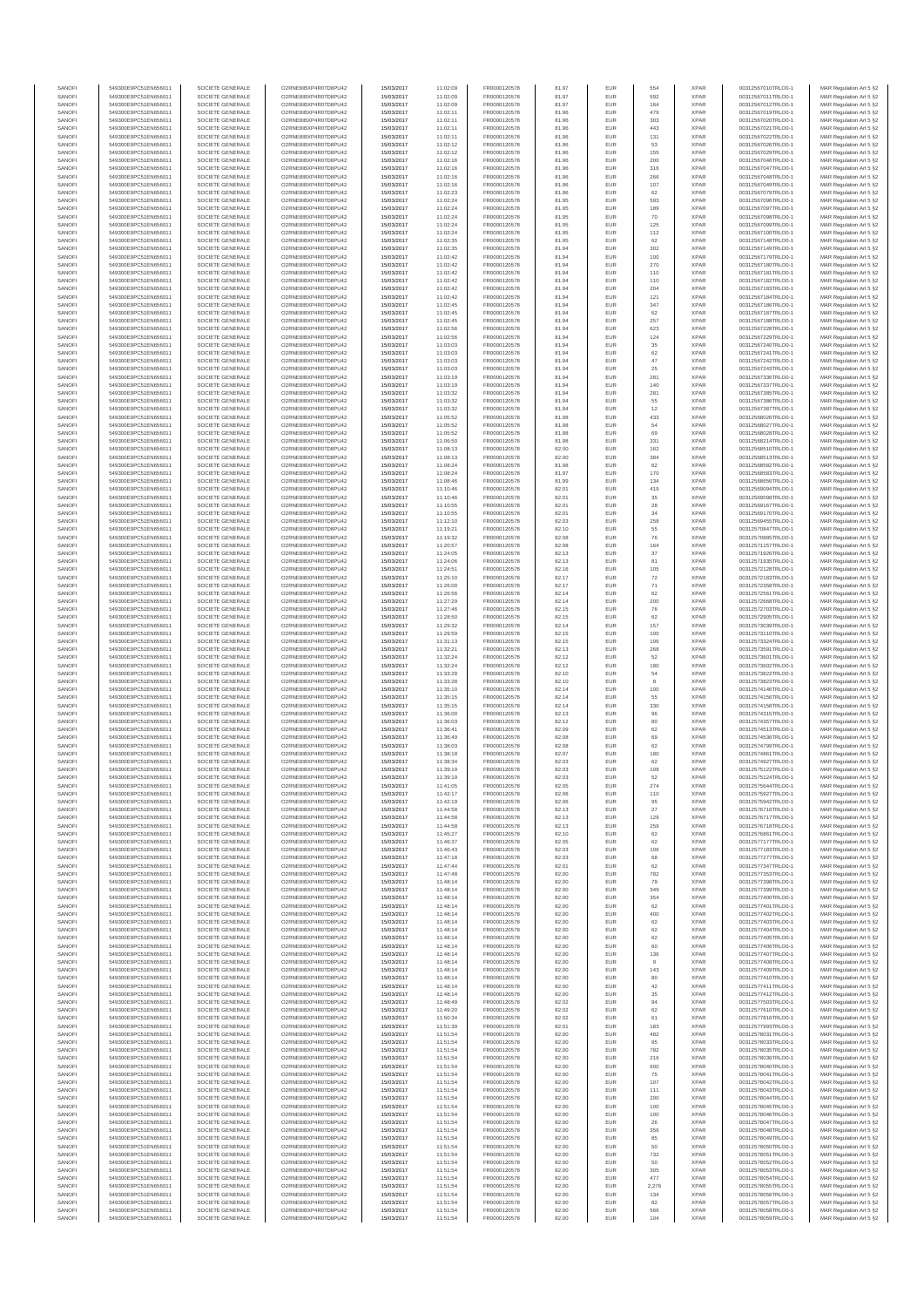| SANOFI           | 549300E9PC51EN656011                         | SOCIETE GENERALE                     | O2RNE8IBXP4R0TD8PU42                         | 15/03/2017               | 11:51:54             | FR0000120578                 | 82.00          | EUR               | 84                    | <b>XPAR</b>                | 00312578060TRLO0-1                       | MAR Regulation Art 5 §2                             |
|------------------|----------------------------------------------|--------------------------------------|----------------------------------------------|--------------------------|----------------------|------------------------------|----------------|-------------------|-----------------------|----------------------------|------------------------------------------|-----------------------------------------------------|
| SANOFI<br>SANOFI | 549300E9PC51EN656011<br>549300E9PC51EN656011 | SOCIETE GENERALE<br>SOCIETE GENERALE | O2RNE8IBXP4R0TD8PU42<br>O2RNE8IBXP4R0TD8PU42 | 15/03/2017<br>15/03/2017 | 11:51:54<br>11:52:02 | FR0000120578<br>FR0000120578 | 82.00<br>82.00 | EUR<br>EUR        | 84<br>62              | <b>XPAR</b><br><b>XPAR</b> | 00312578061TRLO0-1                       | MAR Regulation Art 5 §2                             |
| SANOFI           | 549300E9PC51EN656011                         | SOCIETE GENERALE                     | O2RNE8IBXP4R0TD8PU42                         | 15/03/2017               | 11:52:03             | FR0000120578                 | 81.99          | EUR               | 782                   | <b>XPAR</b>                | 00312578159TRLO0-1<br>00312578174TRLO0-1 | MAR Regulation Art 5 §2<br>MAR Regulation Art 5 §2  |
| SANOFI           | 549300E9PC51EN656011                         | SOCIETE GENERALE                     | O2RNE8IBXP4R0TD8PU42                         | 15/03/2017               | 11:52:03             | FR0000120578                 | 81.99          | EUR               | 213                   | <b>XPAR</b>                | 00312578176TRLO0-1                       | MAR Regulation Art 5 §2                             |
| SANOFI           | 549300E9PC51EN656011                         | SOCIETE GENERALE                     | O2RNE8IBXP4R0TD8PU42                         | 15/03/2017               | 11:52:03             | FR0000120578                 | 81.99          | EUR               | 215                   | <b>XPAR</b>                | 00312578178TRLO0-1                       | MAR Regulation Art 5 §2                             |
| SANOFI<br>SANOFI | 549300E9PC51EN656011<br>549300E9PC51EN656011 | SOCIETE GENERALE<br>SOCIETE GENERALE | O2RNE8IBXP4R0TD8PU42<br>O2RNE8IBXP4R0TD8PU42 | 15/03/2017<br>15/03/2017 | 11:52:03<br>11:52:03 | FR0000120578<br>FR0000120578 | 81.99<br>81.99 | EUR<br>EUR        | 166<br>166            | <b>XPAR</b><br><b>XPAR</b> | 00312578179TRLO0-1<br>00312578180TRLO0-1 | MAR Regulation Art 5 §2<br>MAR Regulation Art 5 §2  |
| SANOFI           | 549300E9PC51EN656011                         | SOCIETE GENERALE                     | O2RNE8IBXP4R0TD8PU42                         | 15/03/2017               | 11:52:03             | FR0000120578                 | 81.99          | EUR               | 22                    | <b>XPAR</b>                | 00312578183TRLO0-1                       | MAR Regulation Art 5 \$2                            |
| SANOFI           | 549300E9PC51EN656011                         | SOCIETE GENERALE                     | O2RNE8IBXP4R0TD8PU42                         | 15/03/2017               | 11:52:03             | FR0000120578                 | 81.99          | EUR               | 144                   | <b>XPAR</b>                | 00312578184TRLO0-1                       | MAR Regulation Art 5 §2                             |
| SANOFI<br>SANOFI | 549300E9PC51EN656011<br>549300E9PC51EN656011 | SOCIETE GENERALE<br>SOCIETE GENERALE | O2RNE8IBXP4R0TD8PU42<br>O2RNE8IBXP4R0TD8PU42 | 15/03/2017<br>15/03/2017 | 11:52:03<br>11:52:03 | FR0000120578<br>FR0000120578 | 81.99<br>81.99 | EUR<br>EUR        | 167<br>62             | <b>XPAR</b><br><b>XPAR</b> | 00312578185TRLO0-1<br>00312578186TRLO0-1 | MAR Regulation Art 5 §2<br>MAR Regulation Art 5 §2  |
| SANOFI           | 549300E9PC51EN656011                         | SOCIETE GENERALE                     | O2RNE8IBXP4R0TD8PU42                         | 15/03/2017               | 11:52:03             | FR0000120578                 | 81.99          | EUR               | 89                    | <b>XPAR</b>                | 00312578187TRLO0-1                       | MAR Regulation Art 5 §2                             |
| SANOFI           | 549300E9PC51EN656011                         | SOCIETE GENERALE                     | O2RNE8IBXP4R0TD8PU42                         | 15/03/2017               | 11:52:03             | FR0000120578                 | 81.99          | EUR               | 54                    | <b>XPAR</b>                | 00312578188TRLO0-1                       | MAR Regulation Art 5 §2                             |
| SANOFI           | 549300E9PC51EN656011                         | SOCIETE GENERALE                     | O2RNE8IBXP4R0TD8PU42                         | 15/03/2017               | 11:52:04             | FR0000120578                 | 81.99          | EUR               | 410                   | <b>XPAR</b>                | 00312578189TRLO0-1                       | MAR Regulation Art 5 §2                             |
| SANOFI<br>SANOFI | 549300E9PC51EN656011<br>549300E9PC51EN656011 | SOCIETE GENERALE<br>SOCIETE GENERALE | O2RNE8IBXP4R0TD8PU42<br>O2RNE8IBXP4R0TD8PU42 | 15/03/2017<br>15/03/2017 | 11:52:04<br>11:52:04 | FR0000120578<br>FR0000120578 | 81.99<br>81.99 | EUR<br>EUR        | 372<br>243            | <b>XPAR</b><br><b>XPAR</b> | 00312578190TRLO0-1<br>00312578191TRLO0-1 | MAR Regulation Art 5 §2<br>MAR Regulation Art 5 §2  |
| SANOFI           | 549300E9PC51EN656011                         | SOCIETE GENERALE                     | O2RNE8IBXP4R0TD8PU42                         | 15/03/2017               | 11:52:04             | FR0000120578                 | 81.99          | EUR               | 243                   | <b>XPAR</b>                | 00312578192TRLO0-1                       | MAR Regulation Art 5 §2                             |
| SANOFI           | 549300E9PC51EN656011                         | SOCIETE GENERALE                     | O2RNE8IBXP4R0TD8PU42                         | 15/03/2017               | 11:52:04             | FR0000120578                 | 81.99          | EUR               | 89                    | <b>XPAR</b>                | 00312578193TRLO0-1                       | MAR Regulation Art 5 §2                             |
| SANOFI           | 549300E9PC51EN656011                         | SOCIETE GENERALE                     | O2RNE8IBXP4R0TD8PU42                         | 15/03/2017               | 11:52:04             | FR0000120578                 | 81.99          | EUR               | 164                   | <b>XPAR</b>                | 00312578194TRLO0-1                       | MAR Regulation Art 5 §2                             |
| SANOFI<br>SANOFI | 549300E9PC51EN656011<br>549300E9PC51EN656011 | SOCIETE GENERALE<br>SOCIETE GENERALE | O2RNE8IBXP4R0TD8PU42<br>O2RNE8IBXP4R0TD8PU42 | 15/03/2017<br>15/03/2017 | 11:52:04<br>11:52:04 | FR0000120578<br>FR0000120578 | 81.99<br>81.99 | EUR<br>EUR        | 43<br>739             | <b>XPAR</b><br><b>XPAR</b> | 00312578195TRLO0-1<br>00312578196TRLO0-1 | MAR Regulation Art 5 §2<br>MAR Regulation Art 5 §2  |
| SANOFI           | 549300E9PC51EN656011                         | SOCIETE GENERALE                     | O2RNE8IBXP4R0TD8PU42                         | 15/03/2017               | 11:52:04             | FR0000120578                 | 81.99          | EUR               | 58                    | <b>XPAR</b>                | 00312578197TRLO0-1                       | MAR Regulation Art 5 §2                             |
| SANOFI           | 549300E9PC51EN656011                         | SOCIETE GENERALE                     | O2RNE8IBXP4R0TD8PU42                         | 15/03/2017               | 11:52:04             | FR0000120578                 | 81.99          | EUR               | 615                   | <b>XPAR</b>                | 00312578198TRLO0-1                       | MAR Regulation Art 5 §2                             |
| SANOFI<br>SANOFI | 549300E9PC51EN656011<br>549300E9PC51EN656011 | SOCIETE GENERALE<br>SOCIETE GENERALE | O2RNE8IBXP4R0TD8PU42<br>O2RNE8IBXP4R0TD8PU42 | 15/03/2017<br>15/03/2017 | 11:52:04<br>11:52:04 | FR0000120578<br>FR0000120578 | 81.99<br>81.99 | EUR<br>EUR        | 109<br>13             | <b>XPAR</b><br><b>XPAR</b> | 00312578199TRLO0-1<br>00312578200TRLO0-1 | MAR Regulation Art 5 §2<br>MAR Regulation Art 5 §2  |
| SANOFI           | 549300E9PC51EN656011                         | SOCIETE GENERALE                     | O2RNE8IBXP4R0TD8PU42                         | 15/03/2017               | 11:52:10             | FR0000120578                 | 81.98          | EUR               | 782                   | <b>XPAR</b>                | 00312578252TRLO0-1                       | MAR Regulation Art 5 62                             |
| SANOFI           | 549300E9PC51EN656011                         | SOCIETE GENERALE                     | O2RNE8IBXP4R0TD8PU42                         | 15/03/2017               | 11:52:10             | FR0000120578                 | 81.98          | EUR               | 57                    | <b>XPAR</b>                | 00312578253TRLO0-1                       | MAR Regulation Art 5 §2                             |
| SANOFI           | 549300E9PC51EN656011                         | SOCIETE GENERALE                     | O2RNE8IBXP4R0TD8PU42                         | 15/03/2017               | 11:52:48             | FR0000120578                 | 81.98          | EUR               | 62                    | <b>XPAR</b>                | 00312578384TRLO0-1                       | MAR Regulation Art 5 §2                             |
| SANOFI<br>SANOFI | 549300E9PC51EN656011<br>549300E9PC51EN656011 | SOCIETE GENERALE<br>SOCIETE GENERALE | O2RNE8IBXP4R0TD8PU42<br>O2RNE8IBXP4R0TD8PU42 | 15/03/2017<br>15/03/2017 | 11:52:53<br>11:53:13 | FR0000120578<br>FR0000120578 | 81.97<br>81.96 | EUR<br>EUR        | 102<br>62             | <b>XPAR</b><br><b>XPAR</b> | 00312578462TRLO0-1<br>00312578514TRLO0-1 | MAR Regulation Art 5 §2<br>MAR Regulation Art 5 §2  |
| SANOFI           | 549300E9PC51EN656011                         | SOCIETE GENERALE                     | O2RNE8IBXP4R0TD8PU42                         | 15/03/2017               | 11:54:52             | FR0000120578                 | 81.95          | EUR               | 62                    | <b>XPAR</b>                | 00312578741TRLO0-1                       | MAR Regulation Art 5 §2                             |
| SANOFI           | 549300E9PC51EN656011                         | SOCIETE GENERALE                     | O2RNE8IBXP4R0TD8PU42                         | 15/03/2017               | 11:55:06             | FR0000120578                 | 81.95          | EUR               | 273                   | <b>XPAR</b>                | 00312578775TRLO0-1                       | MAR Regulation Art 5 §2                             |
| SANOFI<br>SANOFI | 549300E9PC51EN656011<br>549300E9PC51EN656011 | SOCIETE GENERALE<br>SOCIETE GENERALE | O2RNE8IBXP4R0TD8PU42<br>O2RNE8IBXP4R0TD8PU42 | 15/03/2017<br>15/03/2017 | 11:55:09<br>11:55:09 | FR0000120578<br>FR0000120578 | 81.94<br>81.94 | EUR<br>EUR        | 557<br>46             | <b>XPAR</b><br><b>XPAR</b> | 00312578787TRLO0-1<br>00312578789TRLO0-1 | MAR Regulation Art 5 \$2<br>MAR Regulation Art 5 §2 |
| SANOFI           | 549300E9PC51EN656011                         | SOCIETE GENERALE                     | O2RNE8IBXP4R0TD8PU42                         | 15/03/2017               | 11:55:09             | FR0000120578                 | 81.94          | EUR               | $\overline{4}$        | <b>XPAR</b>                | 00312578790TRLO0-1                       | MAR Regulation Art 5 §2                             |
| SANOFI           | 549300E9PC51EN656011                         | SOCIETE GENERALE                     | O2RNE8IBXP4R0TD8PU42                         | 15/03/2017               | 11:55:09             | FR0000120578                 | 81.94          | EUR               | 217                   | <b>XPAR</b>                | 00312578791TRLO0-1                       | MAR Regulation Art 5 §2                             |
| SANOFI           | 549300E9PC51EN656011                         | SOCIETE GENERALE                     | O2RNE8IBXP4R0TD8PU42                         | 15/03/2017               | 11:55:09             | FR0000120578                 | 81.94          | EUR               | 50                    | <b>XPAR</b>                | 00312578792TRLO0-1                       | MAR Regulation Art 5 §2                             |
| SANOFI<br>SANOFI | 549300E9PC51EN656011<br>549300E9PC51EN656011 | SOCIETE GENERALE<br>SOCIETE GENERALE | O2RNE8IBXP4R0TD8PU42<br>O2RNE8IBXP4R0TD8PU42 | 15/03/2017<br>15/03/2017 | 11:55:09<br>11:55:09 | FR0000120578<br>FR0000120578 | 81.94<br>81.94 | EUR<br>EUR        | 116<br>97             | <b>XPAR</b><br><b>XPAR</b> | 00312578793TRLO0-1<br>00312578794TRLO0-1 | MAR Regulation Art 5 §2<br>MAR Regulation Art 5 §2  |
| SANOFI           | 549300E9PC51EN656011                         | SOCIETE GENERALE                     | O2RNE8IBXP4R0TD8PU42                         | 15/03/2017               | 11:55:09             | FR0000120578                 | 81.94          | EUR               | 133                   | <b>XPAR</b>                | 00312578795TRLO0-1                       | MAR Regulation Art 5 §2                             |
| SANOFI           | 549300E9PC51EN656011                         | SOCIETE GENERALE                     | O2RNE8IBXP4R0TD8PU42                         | 15/03/2017               | 11:55:09             | FR0000120578                 | 81.94          | EUR               | 39                    | <b>XPAR</b>                | 00312578796TRLO0-1                       | MAR Regulation Art 5 §2                             |
| SANOFI<br>SANOFI | 549300E9PC51EN656011<br>549300E9PC51EN656011 | SOCIETE GENERALE<br>SOCIETE GENERALE | O2RNE8IBXP4R0TD8PU42<br>O2RNE8IBXP4R0TD8PU42 | 15/03/2017<br>15/03/2017 | 11:55:09<br>11:55:09 | FR0000120578<br>FR0000120578 | 81.94<br>81.94 | EUR<br>EUR        | 53<br>14              | <b>XPAR</b><br><b>XPAR</b> | 00312578797TRLO0-1<br>00312578798TRLO0-1 | MAR Regulation Art 5 §2<br>MAR Regulation Art 5 §2  |
| SANOFI           | 549300E9PC51EN656011                         | SOCIETE GENERALE                     | O2RNE8IBXP4R0TD8PU42                         | 15/03/2017               | 11:55:33             | FR0000120578                 | 81.94          | EUR               | 105                   | <b>XPAR</b>                | 00312578889TRLO0-1                       | MAR Regulation Art 5 §2                             |
| SANOFI           | 549300E9PC51EN656011                         | SOCIETE GENERALE                     | O2RNE8IBXP4R0TD8PU42                         | 15/03/2017               | 11:57:51             | FR0000120578                 | 81.99          | EUR               | 79                    | <b>XPAR</b>                | 00312579253TRLO0-1                       | MAR Regulation Art 5 §2                             |
| SANOFI           | 549300E9PC51EN656011                         | SOCIETE GENERALE                     | O2RNE8IBXP4R0TD8PU42                         | 15/03/2017               | 11:57:51             | FR0000120578                 | 81.99          | EUR               | 161                   | <b>XPAR</b>                | 00312579254TRLO0-1                       | MAR Regulation Art 5 §2                             |
| SANOFI<br>SANOFI | 549300E9PC51EN656011<br>549300E9PC51EN656011 | SOCIETE GENERALE<br>SOCIETE GENERALE | O2RNE8IBXP4R0TD8PU42<br>O2RNE8IBXP4R0TD8PU42 | 15/03/2017<br>15/03/2017 | 11:58:07<br>11:58:07 | FR0000120578<br>FR0000120578 | 81.99<br>81.99 | EUR<br>EUR        | 22<br>84              | <b>XPAR</b><br><b>XPAR</b> | 00312579302TRLO0-1<br>00312579304TRLO0-1 | MAR Regulation Art 5 §2<br>MAR Regulation Art 5 §2  |
| SANOFI           | 549300E9PC51EN656011                         | SOCIETE GENERALE                     | O2RNE8IBXP4R0TD8PLI42                        | 15/03/2017               | 11:58:07             | FR0000120578                 | 81.99          | EUR               | 129                   | <b>XPAR</b>                | 00312579306TRLO0-1                       | MAR Regulation Art 5 §2                             |
| SANOFI           | 549300E9PC51EN656011                         | SOCIETE GENERALE                     | O2RNE8IBXP4R0TD8PU42                         | 15/03/2017               | 11:58:45             | FR0000120578                 | 81.98          | EUR               | 62                    | <b>XPAR</b>                | 00312579424TRLO0-1                       | MAR Regulation Art 5 §2                             |
| SANOFI           | 549300E9PC51EN656011                         | SOCIETE GENERALE                     | O2RNE8IBXP4R0TD8PU42                         | 15/03/2017               | 12:01:00             | FR0000120578                 | 82.08          | EUR               | 5                     | <b>XPAR</b>                | 00312579942TRLO0-1                       | MAR Regulation Art 5 \$2                            |
| SANOFI<br>SANOFI | 549300E9PC51EN656011<br>549300E9PC51EN656011 | SOCIETE GENERALE<br>SOCIETE GENERALE | O2RNE8IBXP4R0TD8PU42<br>O2RNE8IBXP4R0TD8PU42 | 15/03/2017<br>15/03/2017 | 12:02:11<br>12:02:23 | FR0000120578<br>FR0000120578 | 82.10<br>82.10 | EUR<br>EUR        | 365<br>$37\,$         | <b>XPAR</b><br><b>XPAR</b> | 00312580170TRLO0-1<br>00312580249TRLO0-1 | MAR Regulation Art 5 §2<br>MAR Regulation Art 5 §2  |
| SANOFI           | 549300E9PC51EN656011                         | SOCIETE GENERALE                     | O2RNE8IBXP4R0TD8PU42                         | 15/03/2017               | 12:02:23             | FR0000120578                 | 82.10          | EUR               | $25\,$                | <b>XPAR</b>                | 00312580250TRLO0-1                       | MAR Regulation Art 5 §2                             |
| SANOFI           | 549300E9PC51EN656011                         | SOCIETE GENERALE                     | O2RNE8IBXP4R0TD8PU42                         | 15/03/2017               | 12:02:40             | FR0000120578                 | 82.09          | EUR               | 3                     | <b>XPAR</b>                | 00312580335TRLO0-1                       | MAR Regulation Art 5 §2                             |
| SANOFI           | 549300E9PC51EN656011                         | SOCIETE GENERALE                     | O2RNE8IBXP4R0TD8PU42                         | 15/03/2017               | 12:02:40             | FR0000120578                 | 82.09          | EUR               | 53                    | <b>XPAR</b>                | 00312580336TRLO0-1                       | MAR Regulation Art 5 §2                             |
| SANOFI<br>SANOFI | 549300E9PC51EN656011<br>549300E9PC51EN656011 | SOCIETE GENERALE<br>SOCIETE GENERALE | O2RNE8IBXP4R0TD8PU42<br>O2RNE8IBXP4R0TD8PU42 | 15/03/2017<br>15/03/2017 | 12:02:40<br>12:03:12 | FR0000120578<br>FR0000120578 | 82.09<br>82.09 | EUR<br>EUR        | $_{\rm 6}$<br>62      | <b>XPAR</b><br><b>XPAR</b> | 00312580338TRLO0-1<br>00312580456TRLO0-1 | MAR Regulation Art 5 §2<br>MAR Regulation Art 5 §2  |
| SANOFI           | 549300E9PC51EN656011                         | SOCIETE GENERALE                     | O2RNE8IBXP4R0TD8PU42                         | 15/03/2017               | 12:03:53             | FR0000120578                 | 82.12          | EUR               | 184                   | <b>XPAR</b>                | 00312580620TRLO0-1                       | MAR Regulation Art 5 §2                             |
| SANOFI           | 549300E9PC51EN656011                         | SOCIETE GENERALE                     | O2RNE8IBXP4R0TD8PU42                         | 15/03/2017               | 12:04:19             | FR0000120578                 | 82.12          | EUR               | 73                    | <b>XPAR</b>                | 00312580702TRLO0-1                       | MAR Regulation Art 5 §2                             |
| SANOFI           | 549300E9PC51EN656011                         | SOCIETE GENERALE                     | O2RNE8IBXP4R0TD8PU42<br>O2RNE8IBXP4R0TD8PU42 | 15/03/2017               | 12:05:21             | FR0000120578                 | 82.10          | EUR               | 79                    | <b>XPAR</b>                | 00312580882TRLO0-1                       | MAR Regulation Art 5 §2                             |
| SANOFI<br>SANOFI | 549300E9PC51EN656011<br>549300E9PC51EN656011 | SOCIETE GENERALE<br>SOCIETE GENERALE | O2RNE8IBXP4R0TD8PU42                         | 15/03/2017<br>15/03/2017 | 12:05:39<br>12:05:39 | FR0000120578<br>FR0000120578 | 82.09<br>82.09 | EUR<br>EUR        | 150<br>62             | <b>XPAR</b><br><b>XPAR</b> | 00312580960TRLO0-1<br>00312580963TRLO0-1 | MAR Regulation Art 5 §2<br>MAR Regulation Art 5 §2  |
| SANOFI           | 549300E9PC51EN656011                         | SOCIETE GENERALE                     | O2RNE8IBXP4R0TD8PU42                         | 15/03/2017               | 12:06:19             | FR0000120578                 | 82.08          | EUR               | $22\,$                | <b>XPAR</b>                | 00312581114TRLO0-1                       | MAR Regulation Art 5 §2                             |
| SANOFI           | 549300E9PC51EN656011                         | SOCIETE GENERALE                     | O2RNE8IBXP4R0TD8PU42                         | 15/03/2017               | 12:07:05             | FR0000120578                 | 82.08          | EUR               | 134                   | <b>XPAR</b>                | 00312581245TRLO0-1                       | MAR Regulation Art 5 §2                             |
| SANOFI           | 549300E9PC51EN656011                         | SOCIETE GENERALE                     | O2RNE8IBXP4R0TD8PU42                         | 15/03/2017               | 12:08:01             | FR0000120578                 | 82.10          | EUR<br>EUR        | 255<br>62             | <b>XPAR</b>                | 00312581458TRLO0-1                       | MAR Regulation Art 5 §2                             |
| SANOFI<br>SANOFI | 549300E9PC51EN656011<br>549300E9PC51EN656011 | SOCIETE GENERALE<br>SOCIETE GENERALE | O2RNE8IBXP4R0TD8PU42<br>O2RNE8IBXP4R0TD8PU42 | 15/03/2017<br>15/03/2017 | 12:08:23<br>12:08:49 | FR0000120578<br>FR0000120578 | 82.09<br>82.10 | EUR               | 70                    | <b>XPAR</b><br><b>XPAR</b> | 00312581531TRLO0-1<br>00312581612TRLO0-1 | MAR Regulation Art 5 §2<br>MAR Regulation Art 5 §2  |
| SANOFI           | 549300E9PC51EN656011                         | SOCIETE GENERALE                     | O2RNE8IBXP4R0TD8PU42                         | 15/03/2017               | 12:09:32             | FR0000120578                 | 82.10          | EUR               | 16                    | <b>XPAR</b>                | 00312581728TRLO0-1                       | MAR Regulation Art 5 §2                             |
| SANOFI           | 549300E9PC51EN656011                         | SOCIETE GENERALE                     | O2RNE8IBXP4R0TD8PU42                         | 15/03/2017               | 12:09:32             | FR0000120578                 | 82.10          | EUR               | 94                    | <b>XPAR</b>                | 00312581732TRLO0-1                       | MAR Regulation Art 5 §2                             |
| SANOFI<br>SANOFI | 549300E9PC51EN656011<br>549300E9PC51EN656011 | SOCIETE GENERALE<br>SOCIETE GENERALE | O2RNE8IBXP4R0TD8PU42<br>O2RNE8IBXP4R0TD8PU42 | 15/03/2017<br>15/03/2017 | 12:13:16<br>12:13:16 | FR0000120578<br>FR0000120578 | 82.13<br>82.13 | EUR<br>EUR        | 110<br>490            | <b>XPAR</b><br><b>XPAR</b> | 00312582340TRLO0-1<br>00312582342TRLO0-1 | MAR Regulation Art 5 §2<br>MAR Regulation Art 5 §2  |
| SANOFI           | 549300E9PC51EN656011                         | SOCIETE GENERALE                     | O2RNE8IBXP4R0TD8PU42                         | 15/03/2017               | 12:13:37             | FR0000120578                 | 82.12          | EUR               | 154                   | <b>XPAR</b>                | 00312582393TRLO0-1                       | MAR Regulation Art 5 §2                             |
| SANOFI           | 549300E9PC51EN656011                         | SOCIETE GENERALE                     | O2RNE8IBXP4R0TD8PU42                         | 15/03/2017               | 12:14:02             | FR0000120578                 | 82.14          | EUR               | 80                    | <b>XPAR</b>                | 00312582438TRLO0-1                       | MAR Regulation Art 5 §2                             |
| SANOFI           | 549300E9PC51EN656011                         | SOCIETE GENERALE                     | O2RNE8IBXP4R0TD8PU42                         | 15/03/2017               | 12:14:41             | FR0000120578                 | 82.13          | EUR               | 71                    | <b>XPAR</b>                | 00312582505TRLO0-1                       | MAR Regulation Art 5 §2                             |
| SANOFI<br>SANOFI | 549300E9PC51EN656011<br>549300E9PC51EN656011 | SOCIETE GENERALE<br>SOCIETE GENERALE | O2RNE8IBXP4R0TD8PU42<br>O2RNE8IBXP4R0TD8PU42 | 15/03/2017<br>15/03/2017 | 12:15:02<br>12:15:34 | FR0000120578<br>FR0000120578 | 82.14<br>82.13 | EUR<br>EUR        | 181<br>62             | <b>XPAR</b><br><b>XPAR</b> | 00312582575TRLO0-1<br>00312582639TRLO0-1 | MAR Regulation Art 5 §2<br>MAR Regulation Art 5 §2  |
| SANOFI           | 549300E9PC51EN656011                         | SOCIETE GENERALE                     | O2RNE8IBXP4R0TD8PU42                         | 15/03/2017               | 12:17:05             | FR0000120578                 | 82.12          | EUR               | 62                    | <b>XPAR</b>                | 00312583002TRLO0-1                       | MAR Regulation Art 5 §2                             |
| SANOFI           | 549300E9PC51EN656011                         | SOCIETE GENERALE                     | O2RNE8IBXP4R0TD8PU42                         | 15/03/2017               | 12:17:39             | FR0000120578                 | 82.10          | EUR               | 70                    | <b>XPAR</b>                | 00312583125TRLO0-1                       | MAR Regulation Art 5 §2                             |
| SANOFI           | 549300E9PC51EN656011                         | SOCIETE GENERALE                     | O2RNE8IBXP4R0TD8PU42                         | 15/03/2017               | 12:17:39             | FR0000120578                 | 82.10          | EUR               | 189                   | <b>XPAR</b>                | 00312583126TRLO0-1                       | MAR Regulation Art 5 §2                             |
| SANOFI<br>SANOFI | 549300E9PC51EN656011<br>549300E9PC51EN656011 | SOCIETE GENERALE<br>SOCIETE GENERALE | O2RNE8IBXP4R0TD8PU42<br>O2RNE8IBXP4R0TD8PU42 | 15/03/2017<br>15/03/2017 | 12:17:51<br>12:18:47 | FR0000120578<br>FR0000120578 | 82.08<br>82.06 | EUR<br>EUR        | 105<br>62             | <b>XPAR</b><br><b>XPAR</b> | 00312583193TRLO0-1<br>00312583366TRLO0-1 | MAR Regulation Art 5 §2<br>MAR Regulation Art 5 §2  |
| SANOFI           | 549300E9PC51EN656011                         | SOCIETE GENERALE                     | O2RNE8IBXP4R0TD8PU42                         | 15/03/2017               | 12:21:11             | FR0000120578                 | 82.05          | EUR               | 31                    | <b>XPAR</b>                | 00312583726TRLO0-1                       | MAR Regulation Art 5 \$2                            |
| SANOFI           | 549300E9PC51EN656011                         | SOCIETE GENERALE                     | O2RNE8IBXP4R0TD8PU42                         | 15/03/2017               | 12:21:24             | FR0000120578                 | 82.05          | EUR               | 121                   | <b>XPAR</b>                | 00312583744TRLO0-1                       | MAR Regulation Art 5 §2                             |
| SANOFI<br>SANOFI | 549300E9PC51EN656011<br>549300E9PC51EN656011 | SOCIETE GENERALE<br>SOCIETE GENERALE | O2RNE8IBXP4R0TD8PU42<br>O2RNE8IBXP4R0TD8PU42 | 15/03/2017<br>15/03/2017 | 12:21:43<br>12:23:09 | FR0000120578<br>FR0000120578 | 82.05<br>82.04 | <b>EUR</b><br>EUR | 527<br>69             | <b>XPAR</b><br><b>XPAR</b> | 00312583795TRLO0-1<br>00312583982TRLO0-1 | MAR Regulation Art 5 §2<br>MAR Regulation Art 5 §2  |
| SANOFI           | 549300E9PC51EN656011                         | SOCIETE GENERALE                     | O2RNE8IBXP4R0TD8PU42                         | 15/03/2017               | 12:23:45             | FR0000120578                 | 82.01          | EUR               | 182                   | <b>XPAR</b>                | 00312584101TRLO0-1                       | MAR Regulation Art 5 §2                             |
| SANOFI           | 549300E9PC51EN656011                         | SOCIETE GENERALE                     | O2RNE8IBXP4R0TD8PU42                         | 15/03/2017               | 12:24:12             | FR0000120578                 | 82.01          | EUR               | 151                   | <b>XPAR</b>                | 00312584162TRLO0-1                       | MAR Regulation Art 5 §2                             |
| SANOFI           | 549300E9PC51EN656011                         | SOCIETE GENERALE                     | O2RNE8IBXP4R0TD8PU42                         | 15/03/2017               | 12:24:29             | FR0000120578                 | 82.03          | EUR               | 164                   | <b>XPAR</b>                | 00312584264TRLO0-1                       | MAR Regulation Art 5 §2                             |
| SANOFI<br>SANOFI | 549300E9PC51EN656011<br>549300E9PC51EN656011 | SOCIETE GENERALE<br>SOCIETE GENERALE | O2RNE8IBXP4R0TD8PU42<br>O2RNE8IBXP4R0TD8PU42 | 15/03/2017<br>15/03/2017 | 12:24:58<br>12:27:03 | FR0000120578<br>FR0000120578 | 82.04<br>82.02 | EUR<br>EUR        | 135<br>33             | <b>XPAR</b><br><b>XPAR</b> | 00312584327TRLO0-1<br>00312584660TRLO0-1 | MAR Regulation Art 5 §2<br>MAR Regulation Art 5 §2  |
| SANOFI           | 549300E9PC51EN656011                         | SOCIETE GENERALE                     | O2RNE8IBXP4R0TD8PU42                         | 15/03/2017               | 12:27:40             | FR0000120578                 | 82.02          | EUR               | 85                    | <b>XPAR</b>                | 00312584745TRLO0-1                       | MAR Regulation Art 5 §2                             |
| SANOFI           | 549300E9PC51EN656011                         | SOCIETE GENERALE                     | O2RNE8IBXP4R0TD8PU42                         | 15/03/2017               | 12:28:36             | FR0000120578                 | 82.01          | EUR               | 240                   | <b>XPAR</b>                | 00312584894TRLO0-1                       | MAR Regulation Art 5 §2                             |
| SANOFI<br>SANOFI | 549300E9PC51EN656011<br>549300E9PC51EN656011 | SOCIETE GENERALE<br>SOCIETE GENERALE | O2RNE8IBXP4R0TD8PU42<br>O2RNE8IBXP4R0TD8PU42 | 15/03/2017               | 12:29:43<br>12:29:49 | FR0000120578                 | 82.02<br>82.02 | EUR<br>EUR        | $\overline{7}$<br>148 | <b>XPAR</b><br><b>XPAR</b> | 00312585054TRLO0-1<br>00312585086TRLO0-1 | MAR Regulation Art 5 \$2<br>MAR Regulation Art 5 §2 |
| SANOFI           | 549300E9PC51EN656011                         | SOCIETE GENERALE                     | O2RNE8IBXP4R0TD8PU42                         | 15/03/2017<br>15/03/2017 | 12:29:51             | FR0000120578<br>FR0000120578 | 82.02          | EUR               | 318                   | <b>XPAR</b>                | 00312585099TRLO0-1                       | MAR Regulation Art 5 §2                             |
| SANOFI           | 549300E9PC51EN656011                         | SOCIETE GENERALE                     | O2RNE8IBXP4R0TD8PU42                         | 15/03/2017               | 12:29:57             | FR0000120578                 | 82.02          | EUR               | 122                   | <b>XPAR</b>                | 00312585118TRLO0-1                       | MAR Regulation Art 5 §2                             |
| SANOFI           | 549300E9PC51EN656011                         | SOCIETE GENERALE                     | O2RNE8IBXP4R0TD8PU42                         | 15/03/2017               | 12:31:09             | FR0000120578                 | 82.00          | EUR               | 189                   | <b>XPAR</b>                | 00312585299TRLO0-1                       | MAR Regulation Art 5 §2                             |
| SANOFI<br>SANOFI | 549300E9PC51EN656011<br>549300E9PC51EN656011 | SOCIETE GENERALE<br>SOCIETE GENERALE | O2RNE8IBXP4R0TD8PU42<br>O2RNE8IBXP4R0TD8PU42 | 15/03/2017<br>15/03/2017 | 12:31:16<br>12:32:29 | FR0000120578<br>FR0000120578 | 81.99<br>82.00 | EUR<br>EUR        | 67<br>220             | <b>XPAR</b><br><b>XPAR</b> | 00312585310TRLO0-1<br>00312585538TRLO0-1 | MAR Regulation Art 5 §2<br>MAR Regulation Art 5 §2  |
| SANOFI           | 549300E9PC51EN656011                         | SOCIETE GENERALE                     | O2RNE8IBXP4R0TD8PU42                         | 15/03/2017               | 12:33:34             | FR0000120578                 | 82.01          | EUR               | 176                   | <b>XPAR</b>                | 00312585724TRLO0-1                       | MAR Regulation Art 5 §2                             |
| SANOFI           | 549300E9PC51EN656011                         | SOCIETE GENERALE                     | O2RNE8IBXP4R0TD8PU42                         | 15/03/2017               | 12:34:40             | FR0000120578                 | 82.02          | EUR               | 147                   | <b>XPAR</b>                | 00312585904TRLO0-1                       | MAR Regulation Art 5 §2                             |
| SANOFI<br>SANOFI | 549300E9PC51EN656011<br>549300E9PC51EN656011 | SOCIETE GENERALE<br>SOCIETE GENERALE | O2RNE8IBXP4R0TD8PU42<br>O2RNE8IBXP4R0TD8PU42 | 15/03/2017<br>15/03/2017 | 12:34:55<br>12:35:57 | FR0000120578<br>FR0000120578 | 82.00<br>81.98 | EUR<br>EUR        | 132<br>62             | <b>XPAR</b><br><b>XPAR</b> | 00312585939TRLO0-1<br>00312586073TRLO0-1 | MAR Regulation Art 5 §2<br>MAR Regulation Art 5 §2  |
| SANOFI           | 549300E9PC51EN656011                         | SOCIETE GENERALE                     | O2RNE8IBXP4R0TD8PU42                         | 15/03/2017               | 12:36:47             | FR0000120578                 | 81.99          | EUR               | 62                    | <b>XPAR</b>                | 00312586159TRLO0-1                       | MAR Regulation Art 5 §2                             |
| SANOFI           | 549300E9PC51EN656011                         | SOCIETE GENERALE                     | O2RNE8IBXP4R0TD8PU42                         | 15/03/2017               | 12:37:46             | FR0000120578                 | 81.97          | EUR               | 62                    | <b>XPAR</b>                | 00312586293TRLO0-1                       | MAR Regulation Art 5 §2                             |
| SANOFI<br>SANOFI | 549300E9PC51EN656011<br>549300E9PC51EN656011 | SOCIETE GENERALE<br>SOCIETE GENERALE | O2RNE8IBXP4R0TD8PU42<br>O2RNE8IBXP4R0TD8PU42 | 15/03/2017<br>15/03/2017 | 12:38:25<br>12:39:11 | FR0000120578<br>FR0000120578 | 81.95<br>81.95 | EUR<br>EUR        | 235<br>199            | <b>XPAR</b><br><b>XPAR</b> | 00312586383TRLO0-1<br>00312586495TRLO0-1 | MAR Regulation Art 5 §2<br>MAR Regulation Art 5 §2  |
| SANOFI           | 549300E9PC51EN656011                         | SOCIETE GENERALE                     | O2RNE8IBXP4R0TD8PU42                         | 15/03/2017               | 12:40:27             | FR0000120578                 | 81.99          | EUR               | 480                   | <b>XPAR</b>                | 00312586688TRLO0-1                       | MAR Regulation Art 5 §2                             |
| SANOFI           | 549300E9PC51EN656011                         | SOCIETE GENERALE                     | O2RNE8IBXP4R0TD8PU42                         | 15/03/2017               | 12:41:25             | FR0000120578                 | 81.99          | EUR               | 20                    | <b>XPAR</b>                | 00312586851TRLO0-1                       | MAR Regulation Art 5 §2                             |
| SANOFI           | 549300E9PC51EN656011                         | SOCIETE GENERALE                     | O2RNE8IBXP4R0TD8PU42                         | 15/03/2017               | 12:43:04             | FR0000120578                 | 82.01          | EUR               | 51                    | <b>XPAR</b>                | 00312587053TRLO0-1                       | MAR Regulation Art 5 §2                             |
| SANOFI<br>SANOFI | 549300E9PC51EN656011<br>549300E9PC51EN656011 | SOCIETE GENERALE<br>SOCIETE GENERALE | O2RNE8IBXP4R0TD8PU42<br>O2RNE8IBXP4R0TD8PU42 | 15/03/2017<br>15/03/2017 | 12:43:04<br>12:43:04 | FR0000120578<br>FR0000120578 | 82.01<br>82.01 | EUR<br>EUR        | 305<br>17             | <b>XPAR</b><br><b>XPAR</b> | 00312587055TRLO0-1<br>00312587056TRLO0-1 | MAR Regulation Art 5 §2<br>MAR Regulation Art 5 §2  |
| SANOFI           | 549300E9PC51EN656011                         | SOCIETE GENERALE                     | O2RNE8IBXP4R0TD8PU42                         | 15/03/2017               | 12:45:28             | FR0000120578                 | 82.00          | EUR               | 712                   | <b>XPAR</b>                | 00312587394TRLO0-1                       | MAR Regulation Art 5 §2                             |
| SANOFI           | 549300E9PC51EN656011                         | SOCIETE GENERALE                     | O2RNE8IBXP4R0TD8PU42                         | 15/03/2017               | 12:47:03             | FR0000120578                 | 81.99          | EUR               | 198                   | <b>XPAR</b>                | 00312587651TRLO0-1                       | MAR Regulation Art 5 §2                             |
| SANOFI<br>SANOFI | 549300E9PC51EN656011<br>549300E9PC51EN656011 | SOCIETE GENERALE<br>SOCIETE GENERALE | O2RNE8IBXP4R0TD8PU42<br>O2RNE8IBXP4R0TD8PU42 | 15/03/2017<br>15/03/2017 | 12:47:03<br>12:48:05 | FR0000120578<br>FR0000120578 | 81.99<br>81.98 | EUR<br>EUR        | 341<br>16             | <b>XPAR</b><br><b>XPAR</b> | 00312587652TRLO0-1<br>00312587778TRLO0-1 | MAR Regulation Art 5 §2                             |
| SANOFI           | 549300E9PC51EN656011                         | SOCIETE GENERALE                     | O2RNE8IBXP4R0TD8PU42                         | 15/03/2017               | 12:48:05             | FR0000120578                 | 81.98          | EUR               | 314                   | <b>XPAR</b>                | 00312587779TRLO0-1                       | MAR Regulation Art 5 §2<br>MAR Regulation Art 5 §2  |
| SANOFI           | 549300E9PC51EN656011                         | SOCIETE GENERALE                     | O2RNE8IBXP4R0TD8PU42                         | 15/03/2017               | 12:49:48             | FR0000120578                 | 81.97          | EUR               | 400                   | <b>XPAR</b>                | 00312588026TRLO0-1                       | MAR Regulation Art 5 §2                             |
| SANOFI           | 549300E9PC51EN656011                         | SOCIETE GENERALE                     | O2RNE8IBXP4R0TD8PU42                         | 15/03/2017               | 12:49:49             | FR0000120578                 | 81.97          | EUR               | 42                    | <b>XPAR</b>                | 00312588027TRLO0-1                       | MAR Regulation Art 5 §2                             |
| SANOFI<br>SANOFI | 549300E9PC51EN656011<br>549300E9PC51EN656011 | SOCIETE GENERALE<br>SOCIETE GENERALE | O2RNE8IBXP4R0TD8PU42<br>O2RNE8IBXP4R0TD8PU42 | 15/03/2017<br>15/03/2017 | 12:51:30<br>12:51:30 | FR0000120578<br>FR0000120578 | 81.97<br>81.97 | EUR<br>EUR        | 135<br>126            | <b>XPAR</b><br><b>XPAR</b> | 00312588270TRLO0-1<br>00312588271TRLO0-1 | MAR Regulation Art 5 §2<br>MAR Regulation Art 5 §2  |
| SANOFI           | 549300E9PC51EN656011                         | SOCIETE GENERALE                     | O2RNE8IBXP4R0TD8PU42                         | 15/03/2017               | 12:52:23             | FR0000120578                 | 81.98          | EUR               | 271                   | <b>XPAR</b>                | 00312588465TRLO0-1                       | MAR Regulation Art 5 §2                             |
| SANOFI           | 549300E9PC51EN656011                         | SOCIETE GENERALE                     | O2RNE8IBXP4R0TD8PU42                         | 15/03/2017               | 12:52:23             | FR0000120578                 | 81.98          | EUR               | 120                   | <b>XPAR</b>                | 00312588473TRLO0-1                       | MAR Regulation Art 5 §2                             |
| SANOFI           | 549300E9PC51EN656011                         | SOCIETE GENERALE                     | O2RNE8IBXP4R0TD8PU42                         | 15/03/2017               | 12:52:23             | FR0000120578                 | 81.98          | EUR               | 59                    | <b>XPAR</b>                | 00312588475TRLO0-1                       | MAR Regulation Art 5 §2                             |
| SANOFI<br>SANOFI | 549300E9PC51EN656011<br>549300E9PC51EN656011 | SOCIETE GENERALE<br>SOCIETE GENERALE | O2RNE8IBXP4R0TD8PU42<br>O2RNE8IBXP4R0TD8PU42 | 15/03/2017<br>15/03/2017 | 12:53:43<br>12:53:57 | FR0000120578<br>FR0000120578 | 81.96<br>81.95 | EUR<br>EUR        | 62<br>607             | <b>XPAR</b><br><b>XPAR</b> | 00312588705TRLO0-1<br>00312588756TRLO0-1 | MAR Regulation Art 5 §2<br>MAR Regulation Art 5 §2  |
| SANOFI           | 549300E9PC51EN656011                         | SOCIETE GENERALE                     | O2RNE8IBXP4R0TD8PU42                         | 15/03/2017               | 12:53:57             | FR0000120578                 | 81.95          | EUR               | 294                   | <b>XPAR</b>                | 00312588757TRLO0-1                       | MAR Regulation Art 5 §2                             |
| SANOFI           | 549300E9PC51EN656011                         | SOCIETE GENERALE                     | O2RNE8IBXP4R0TD8PU42                         | 15/03/2017               | 12:53:57             | FR0000120578                 | 81.95          | EUR               | 81                    | <b>XPAR</b>                | 00312588758TRLO0-1                       | MAR Regulation Art 5 §2                             |
| SANOFI<br>SANOFI | 549300E9PC51EN656011                         | SOCIETE GENERALE                     | O2RNE8IBXP4R0TD8PU42                         | 15/03/2017               | 12:53:57             | FR0000120578                 | 81.95          | EUR               | 526                   | <b>XPAR</b><br><b>XPAR</b> | 00312588759TRLO0-1                       | MAR Regulation Art 5 §2                             |
| SANOFI           | 549300E9PC51EN656011<br>549300E9PC51EN656011 | SOCIETE GENERALE<br>SOCIETE GENERALE | O2RNE8IBXP4R0TD8PU42<br>O2RNE8IBXP4R0TD8PU42 | 15/03/2017<br>15/03/2017 | 12:53:57<br>12:53:58 | FR0000120578<br>FR0000120578 | 81.95<br>81.95 | EUR<br>EUR        | 74<br>${\bf 72}$      | <b>XPAR</b>                | 00312588760TRLO0-1<br>00312588761TRLO0-1 | MAR Regulation Art 5 §2<br>MAR Regulation Art 5 §2  |
| SANOFI           | 549300E9PC51EN656011                         | SOCIETE GENERALE                     | O2RNE8IBXP4R0TD8PU42                         | 15/03/2017               | 12:55:19             | FR0000120578                 | 81.98          | EUR               | 325                   | <b>XPAR</b>                | 00312588945TRLO0-1                       | MAR Regulation Art 5 §2                             |
| SANOFI           | 549300E9PC51EN656011                         | SOCIETE GENERALE                     | O2RNE8IBXP4R0TD8PU42                         | 15/03/2017               | 12:56:05             | FR0000120578                 | 81.98          | EUR               | 111                   | <b>XPAR</b>                | 00312589052TRLO0-1                       | MAR Regulation Art 5 §2                             |
| SANOFI<br>SANOFI | 549300E9PC51EN656011<br>549300E9PC51EN656011 | SOCIETE GENERALE<br>SOCIETE GENERALE | O2RNE8IBXP4R0TD8PU42<br>O2RNE8IBXP4R0TD8PU42 | 15/03/2017<br>15/03/2017 | 12:58:05<br>12:58:05 | FR0000120578<br>FR0000120578 | 81.99<br>81.99 | EUR<br>EUR        | 100<br>325            | <b>XPAR</b><br><b>XPAR</b> | 00312589305TRLO0-1<br>00312589306TRLO0-1 | MAR Regulation Art 5 §2<br>MAR Regulation Art 5 §2  |
| SANOFI           | 549300E9PC51EN656011                         | SOCIETE GENERALE                     | O2RNE8IBXP4R0TD8PU42                         | 15/03/2017               | 12:59:10             | FR0000120578                 | 82.01          | EUR               | 325                   | <b>XPAR</b>                | 00312589506TRLO0-1                       | MAR Regulation Art 5 §2                             |
| SANOFI           | 549300E9PC51EN656011                         | SOCIETE GENERALE                     | O2RNE8IBXP4R0TD8PU42                         | 15/03/2017               | 12:59:31             | FR0000120578                 | 82.01          | EUR               | 62                    | <b>XPAR</b>                | 00312589561TRLO0-1                       | MAR Regulation Art 5 §2                             |
| SANOFI           | 549300E9PC51EN656011                         | SOCIETE GENERALE                     | O2RNE8IBXP4R0TD8PU42                         | 15/03/2017               | 13:00:27             | FR0000120578                 | 82.00          | EUR               | 173                   | <b>XPAR</b>                | 00312589718TRLO0-1                       | MAR Regulation Art 5 §2                             |
| SANOFI<br>SANOFI | 549300E9PC51EN656011<br>549300E9PC51EN656011 | SOCIETE GENERALE<br>SOCIETE GENERALE | O2RNE8IBXP4R0TD8PU42<br>O2RNE8IBXP4R0TD8PU42 | 15/03/2017<br>15/03/2017 | 13:00:33<br>13:02:02 | FR0000120578<br>FR0000120578 | 81.99<br>81.97 | EUR<br>EUR        | 65<br>62              | <b>XPAR</b><br><b>XPAR</b> | 00312589732TRLO0-1<br>00312589940TRLO0-1 | MAR Regulation Art 5 §2<br>MAR Regulation Art 5 §2  |
|                  |                                              |                                      |                                              |                          |                      |                              |                |                   |                       |                            |                                          |                                                     |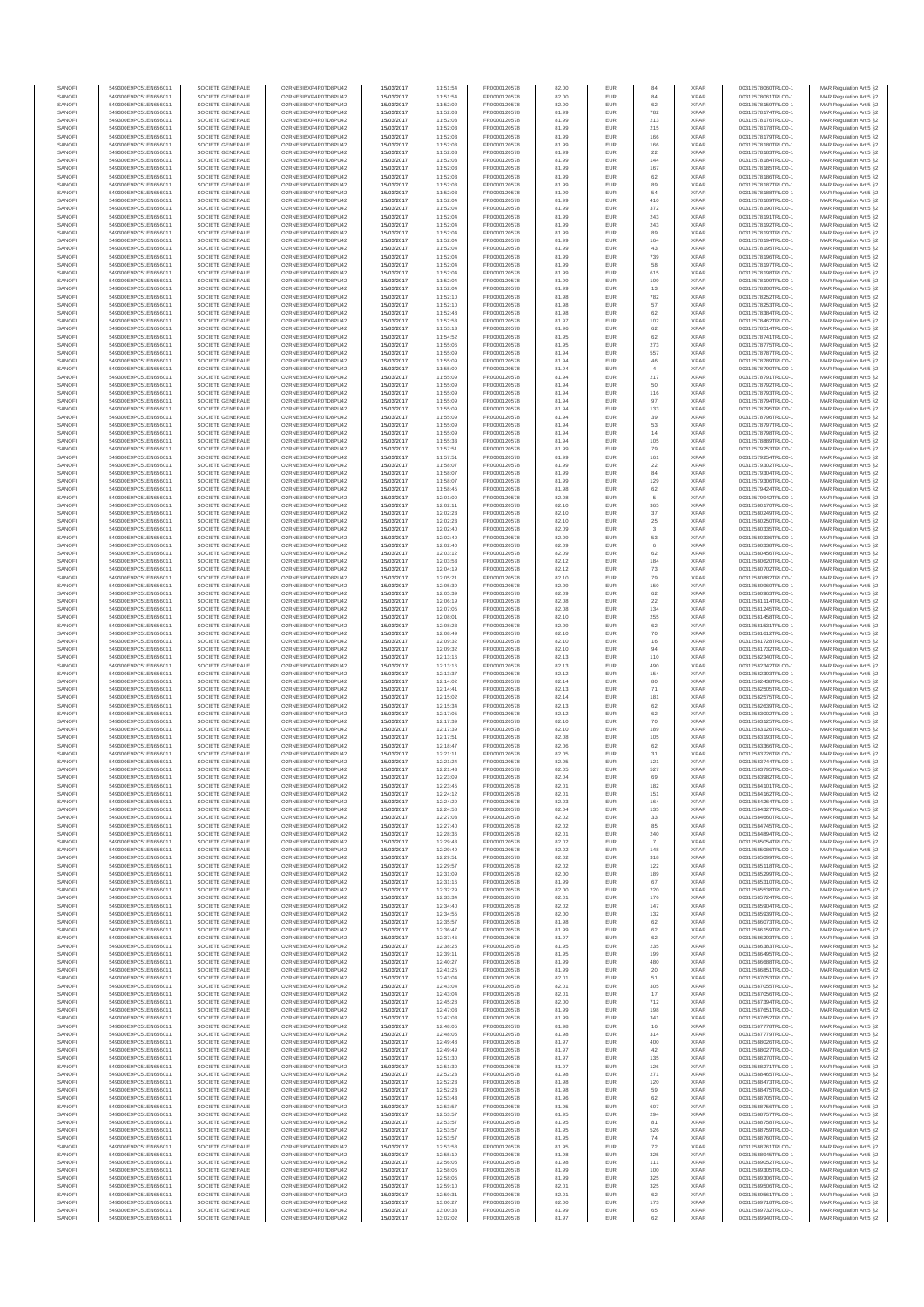| SANOFI           | 549300E9PC51EN656011                         | SOCIETE GENERALE                     | O2RNE8IBXP4R0TD8PU42                          | 15/03/2017               | 13:05:24             | FR0000120578                 | 81.98          | EUR               | 670                     | <b>XPAR</b>                | 00312590769TRLO0-1                       | MAR Regulation Art 5 §2                             |
|------------------|----------------------------------------------|--------------------------------------|-----------------------------------------------|--------------------------|----------------------|------------------------------|----------------|-------------------|-------------------------|----------------------------|------------------------------------------|-----------------------------------------------------|
| SANOFI<br>SANOFI | 549300E9PC51EN656011<br>549300E9PC51EN656011 | SOCIETE GENERALE<br>SOCIETE GENERALE | O2RNE8IBXP4R0TD8PU42<br>O2RNE8IBXP4R0TD8PU42  | 15/03/2017<br>15/03/2017 | 13:07:15<br>13:07:40 | FR0000120578<br>FR0000120578 | 81.97<br>81.97 | <b>EUR</b><br>EUR | 35<br>524               | <b>XPAR</b><br><b>XPAR</b> | 00312591118TRLO0-1<br>00312591205TRLO0-1 | MAR Regulation Art 5 §2<br>MAR Regulation Art 5 §2  |
| SANOFI           | 549300E9PC51EN656011                         | SOCIETE GENERALE                     | O2RNE8IBXP4R0TD8PLI42                         | 15/03/2017               | 13:08:43             | FR0000120578                 | 81.97          | EUR               | 388                     | <b>XPAR</b>                | 00312591378TRLO0-1                       | MAR Regulation Art 5 \$2                            |
| SANOFI           | 549300E9PC51EN656011                         | SOCIETE GENERALE                     | O2RNE8IBXP4R0TD8PU42                          | 15/03/2017               | 13:09:13             | FR0000120578                 | 82.00          | EUR               | 41                      | <b>XPAR</b>                | 00312591464TRLO0-1                       | MAR Regulation Art 5 §2                             |
| SANOFI<br>SANOFI | 549300E9PC51EN656011<br>549300E9PC51EN656011 | SOCIETE GENERALE<br>SOCIETE GENERALE | O2RNE8IBXP4R0TD8PU42<br>O2RNE8IBXP4R0TD8PU42  | 15/03/2017<br>15/03/2017 | 13:09:13<br>13:09:13 | FR0000120578<br>FR0000120578 | 82.00<br>82.00 | EUR<br>EUR        | 289<br>76               | <b>XPAR</b><br><b>XPAR</b> | 00312591465TRLO0-1<br>00312591466TRLO0-1 | MAR Regulation Art 5 §2<br>MAR Regulation Art 5 §2  |
| SANOFI           | 549300E9PC51EN656011                         | SOCIETE GENERALE                     | O2RNE8IBXP4R0TD8PU42                          | 15/03/2017               | 13:09:13             | FR0000120578                 | 82.00          | EUR               | 121                     | <b>XPAR</b>                | 00312591467TRLO0-1                       | MAR Regulation Art 5 §2                             |
| SANOFI           | 549300E9PC51EN656011                         | SOCIETE GENERALE                     | O2RNE8IBXP4R0TD8PU42                          | 15/03/2017               | 13:11:11             | FR0000120578                 | 82.05          | EUR               | 336                     | <b>XPAR</b>                | 00312591992TRLO0-1                       | MAR Regulation Art 5 §2                             |
| SANOFI<br>SANOFI | 549300E9PC51EN656011<br>549300E9PC51EN656011 | SOCIETE GENERALE<br>SOCIETE GENERALE | O2RNE8IBXP4R0TD8PU42<br>O2RNE8IBXP4R0TD8PU42  | 15/03/2017<br>15/03/2017 | 13:12:46<br>13:13:28 | FR0000120578<br>FR0000120578 | 82.07<br>82.04 | EUR<br>EUR        | 58<br>252               | <b>XPAR</b><br><b>XPAR</b> | 00312592287TRLO0-1<br>00312592430TRLO0-1 | MAR Regulation Art 5 §2<br>MAR Regulation Art 5 §2  |
| SANOFI           | 549300E9PC51EN656011                         | SOCIETE GENERALE                     | O2RNE8IBXP4R0TD8PU42                          | 15/03/2017               | 13:16:42             | FR0000120578                 | 82.05          | EUR               | 108                     | <b>XPAR</b>                | 00312593040TRLO0-1                       | MAR Regulation Art 5 §2                             |
| SANOFI           | 549300E9PC51EN656011                         | SOCIETE GENERALE                     | O2RNE8IBXP4R0TD8PU42                          | 15/03/2017               | 13:16:42             | FR0000120578                 | 82.05          | EUR               | 271                     | <b>XPAR</b>                | 00312593041TRLO0-1                       | MAR Regulation Art 5 §2                             |
| SANOFI<br>SANOFI | 549300E9PC51EN656011                         | SOCIETE GENERALE                     | O2RNE8IBXP4R0TD8PU42<br>O2RNE8IBXP4R0TD8PU42  | 15/03/2017               | 13:17:53             | FR0000120578                 | 82.04<br>82.03 | EUR<br>EUR        | 391<br>283              | <b>XPAR</b><br><b>XPAR</b> | 00312593349TRLO0-1                       | MAR Regulation Art 5 §2<br>MAR Regulation Art 5 §2  |
| SANOFI           | 549300E9PC51EN656011<br>549300E9PC51EN656011 | SOCIETE GENERALE<br>SOCIETE GENERALE | O2RNE8IBXP4R0TD8PU42                          | 15/03/2017<br>15/03/2017 | 13:19:07<br>13:19:08 | FR0000120578<br>FR0000120578 | 82.03          | EUR               | 41                      | <b>XPAR</b>                | 00312593652TRLO0-1<br>00312593672TRLO0-1 | MAR Regulation Art 5 §2                             |
| SANOFI           | 549300E9PC51EN656011                         | SOCIETE GENERALE                     | O2RNE8IBXP4R0TD8PU42                          | 15/03/2017               | 13:19:08             | FR0000120578                 | 82.03          | EUR               | 45                      | <b>XPAR</b>                | 00312593675TRLO0-1                       | MAR Regulation Art 5 §2                             |
| SANOFI           | 549300E9PC51EN656011                         | SOCIETE GENERALE                     | O2RNE8IBXP4R0TD8PU42                          | 15/03/2017               | 13:19:59             | FR0000120578                 | 82.04          | EUR               | 328                     | <b>XPAR</b>                | 00312593845TRLO0-1                       | MAR Regulation Art 5 §2                             |
| SANOFI<br>SANOFI | 549300E9PC51EN656011<br>549300E9PC51EN656011 | SOCIETE GENERALE<br>SOCIETE GENERALE | O2RNE8IBXP4R0TD8PU42<br>O2RNE8IBXP4R0TD8PU42  | 15/03/2017<br>15/03/2017 | 13:21:23<br>13:22:07 | FR0000120578<br>FR0000120578 | 82.07<br>82.08 | EUR<br>EUR        | 203<br>334              | <b>XPAR</b><br><b>XPAR</b> | 00312594221TRLO0-1<br>00312594486TRLO0-1 | MAR Regulation Art 5 §2<br>MAR Regulation Art 5 §2  |
| SANOFI           | 549300E9PC51EN656011                         | SOCIETE GENERALE                     | O2RNE8IBXP4R0TD8PU42                          | 15/03/2017               | 13:22:22             | FR0000120578                 | 82.06          | EUR               | 62                      | <b>XPAR</b>                | 00312594654TRLO0-1                       | MAR Regulation Art 5 §2                             |
| SANOFI           | 549300E9PC51EN656011                         | SOCIETE GENERALE                     | O2RNE8IBXP4R0TD8PU42                          | 15/03/2017               | 13:23:49             | FR0000120578                 | 82.08          | EUR               | 106                     | <b>XPAR</b>                | 00312595004TRLO0-1                       | MAR Regulation Art 5 §2                             |
| SANOFI<br>SANOFI | 549300E9PC51EN656011<br>549300E9PC51EN656011 | SOCIETE GENERALE<br>SOCIETE GENERALE | O2RNE8IBXP4R0TD8PU42<br>O2RNE8IBXP4R0TD8PU42  | 15/03/2017<br>15/03/2017 | 13:23:49<br>13:24:28 | FR0000120578<br>FR0000120578 | 82.08<br>82.09 | EUR<br>EUR        | 149<br>161              | <b>XPAR</b><br><b>XPAR</b> | 00312595005TRLO0-1<br>00312595152TRLO0-1 | MAR Regulation Art 5 §2<br>MAR Regulation Art 5 §2  |
| SANOFI           | 549300E9PC51EN656011                         | SOCIETE GENERALE                     | O2RNE8IBXP4R0TD8PU42                          | 15/03/2017               | 13:25:24             | FR0000120578                 | 82.07          | EUR               | 27                      | <b>XPAR</b>                | 00312595358TRLO0-1                       | MAR Regulation Art 5 §2                             |
| SANOFI           | 549300E9PC51EN656011                         | SOCIETE GENERALE                     | O2RNE8IBXP4R0TD8PU42                          | 15/03/2017               | 13:25:24             | FR0000120578                 | 82.07          | EUR               | 139                     | <b>XPAR</b>                | 00312595359TRLO0-1                       | MAR Regulation Art 5 §2                             |
| SANOFI<br>SANOFI | 549300E9PC51EN656011<br>549300E9PC51EN656011 | SOCIETE GENERALE<br>SOCIETE GENERALE | O2RNE8IBXP4R0TD8PU42<br>O2RNE8IBXP4R0TD8PU42  | 15/03/2017<br>15/03/2017 | 13:25:47<br>13:27:46 | FR0000120578<br>FR0000120578 | 82.06<br>82.06 | EUR<br>EUR        | 128<br>274              | <b>XPAR</b><br><b>XPAR</b> | 00312595486TRLO0-1<br>00312596043TRLO0-1 | MAR Regulation Art 5 §2                             |
| SANOFI           | 549300E9PC51EN656011                         | SOCIETE GENERALE                     | O2RNE8IBXP4R0TD8PU42                          | 15/03/2017               | 13:27:46             | FR0000120578                 | 82.06          | EUR               | 133                     | <b>XPAR</b>                | 00312596044TRLO0-1                       | MAR Regulation Art 5 §2<br>MAR Regulation Art 5 §2  |
| SANOFI           | 549300E9PC51EN656011                         | SOCIETE GENERALE                     | O2RNE8IBXP4R0TD8PU42                          | 15/03/2017               | 13:28:10             | FR0000120578                 | 82.04          | EUR               | 208                     | <b>XPAR</b>                | 00312596161TRLO0-1                       | MAR Regulation Art 5 §2                             |
| SANOFI           | 549300E9PC51EN656011                         | SOCIETE GENERALE                     | O2RNE8IBXP4R0TD8PU42                          | 15/03/2017               | 13:28:55             | FR0000120578                 | 82.04          | EUR               | 15                      | <b>XPAR</b>                | 00312596378TRLO0-1                       | MAR Regulation Art 5 \$2                            |
| SANOFI<br>SANOFI | 549300E9PC51EN656011<br>549300E9PC51EN656011 | SOCIETE GENERALE<br>SOCIETE GENERALE | O2RNE8IBXP4R0TD8PU42<br>O2RNE8IBXP4R0TD8PU42  | 15/03/2017<br>15/03/2017 | 13:29:25<br>13:29:25 | FR0000120578<br>FR0000120578 | 82.04<br>82.04 | EUR<br>EUR        | 241<br>127              | <b>XPAR</b><br><b>XPAR</b> | 00312596508TRLO0-1<br>00312596509TRLO0-1 | MAR Regulation Art 5 §2<br>MAR Regulation Art 5 §2  |
| SANOFI           | 549300E9PC51EN656011                         | SOCIETE GENERALE                     | O2RNE8IBXP4R0TD8PU42                          | 15/03/2017               | 13:29:40             | FR0000120578                 | 82.04          | EUR               | 62                      | <b>XPAR</b>                | 00312596562TRLO0-1                       | MAR Regulation Art 5 §2                             |
| SANOFI           | 549300E9PC51EN656011                         | SOCIETE GENERALE                     | O2RNE8IBXP4R0TD8PU42                          | 15/03/2017               | 13:30:28             | FR0000120578                 | 82.10          | EUR               | 223                     | <b>XPAR</b>                | 00312596899TRLO0-1                       | MAR Regulation Art 5 §2                             |
| SANOFI<br>SANOFI | 549300E9PC51EN656011<br>549300E9PC51EN656011 | SOCIETE GENERALE<br>SOCIETE GENERALE | O2RNE8IBXP4R0TD8PU42<br>O2RNE8IBXP4R0TD8PU42  | 15/03/2017<br>15/03/2017 | 13:30:42<br>13:31:11 | FR0000120578<br>FR0000120578 | 82.09<br>82.13 | EUR<br>EUR        | 78<br>133               | <b>XPAR</b><br><b>XPAR</b> | 00312596964TRLO0-1<br>00312597101TRLO0-1 | MAR Regulation Art 5 §2<br>MAR Regulation Art 5 §2  |
| SANOFI           | 549300E9PC51EN656011                         | SOCIETE GENERALE                     | O2RNE8IBXP4R0TD8PU42                          | 15/03/2017               | 13:31:11             | FR0000120578                 | 82.13          | EUR               | 83                      | <b>XPAR</b>                | 00312597102TRLO0-1                       | MAR Regulation Art 5 \$2                            |
| SANOFI           | 549300E9PC51EN656011                         | SOCIETE GENERALE                     | O2RNE8IBXP4R0TD8PU42                          | 15/03/2017               | 13:31:22             | FR0000120578                 | 82.12          | EUR               | 62                      | <b>XPAR</b>                | 00312597171TRLO0-1                       | MAR Regulation Art 5 §2                             |
| SANOFI<br>SANOFI | 549300E9PC51EN656011<br>549300E9PC51EN656011 | SOCIETE GENERALE<br>SOCIETE GENERALE | O2RNE8IBXP4R0TD8PU42<br>O2RNE8IBXP4R0TD8PU42  | 15/03/2017<br>15/03/2017 | 13:31:35<br>13:31:44 | FR0000120578<br>FR0000120578 | 82.10<br>82.10 | EUR<br>EUR        | 62                      | <b>XPAR</b><br><b>XPAR</b> | 00312597213TRLO0-1                       | MAR Regulation Art 5 §2                             |
| SANOFI           | 549300E9PC51EN656011                         | SOCIETE GENERALE                     | O2RNE8IBXP4R0TD8PU42                          | 15/03/2017               | 13:31:58             | FR0000120578                 | 82.11          | EUR               | 62<br>62                | <b>XPAR</b>                | 00312597250TRLO0-1<br>00312597341TRLO0-1 | MAR Regulation Art 5 §2<br>MAR Regulation Art 5 §2  |
| SANOFI           | 549300E9PC51EN656011                         | SOCIETE GENERALE                     | O2RNE8IBXP4R0TD8PU42                          | 15/03/2017               | 13:32:04             | FR0000120578                 | 82.13          | EUR               | 62                      | <b>XPAR</b>                | 00312597383TRLO0-1                       | MAR Regulation Art 5 §2                             |
| SANOFI           | 549300E9PC51EN656011<br>549300E9PC51EN656011 | SOCIETE GENERALE                     | O2RNE8IBXP4R0TD8PU42                          | 15/03/2017               | 13:32:23             | FR0000120578                 | 82.13          | EUR               | 62                      | <b>XPAR</b>                | 00312597502TRLO0-1                       | MAR Regulation Art 5 §2                             |
| SANOFI<br>SANOFI | 549300E9PC51EN656011                         | SOCIETE GENERALE<br>SOCIETE GENERALE | O2RNE8IBXP4R0TD8PU42<br>O2RNE8IBXP4R0TD8PU42  | 15/03/2017<br>15/03/2017 | 13:32:30<br>13:32:49 | FR0000120578<br>FR0000120578 | 82.18<br>82.15 | EUR<br>EUR        | 75<br>24                | <b>XPAR</b><br><b>XPAR</b> | 00312597567TRLO0-1<br>00312597639TRLO0-1 | MAR Regulation Art 5 §2<br>MAR Regulation Art 5 §2  |
| SANOFI           | 549300E9PC51EN656011                         | SOCIETE GENERALE                     | O2RNE8IBXP4R0TD8PU42                          | 15/03/2017               | 13:32:49             | FR0000120578                 | 82.15          | EUR               | 38                      | <b>XPAR</b>                | 00312597640TRLO0-1                       | MAR Regulation Art 5 \$2                            |
| SANOFI           | 549300E9PC51EN656011                         | SOCIETE GENERALE                     | O2RNE8IBXP4R0TD8PU42                          | 15/03/2017               | 13:33:12             | FR0000120578                 | 82.17          | EUR               | 152                     | <b>XPAR</b>                | 00312597751TRLO0-1                       | MAR Regulation Art 5 §2                             |
| SANOFI<br>SANOFI | 549300E9PC51EN656011<br>549300E9PC51EN656011 | SOCIETE GENERALE<br>SOCIETE GENERALE | O2RNE8IBXP4R0TD8PU42<br>O2RNE8IBXP4R0TD8PU42  | 15/03/2017<br>15/03/2017 | 13:33:25<br>13:33:25 | FR0000120578<br>FR0000120578 | 82.18<br>82.18 | EUR<br>EUR        | 47<br>16                | <b>XPAR</b><br><b>XPAR</b> | 00312597860TRLO0-1<br>00312597861TRLO0-1 | MAR Regulation Art 5 §2<br>MAR Regulation Art 5 §2  |
| SANOFI           | 549300E9PC51EN656011                         | SOCIETE GENERALE                     | O2RNE8IBXP4R0TD8PU42                          | 15/03/2017               | 13:33:47             | FR0000120578                 | 82.17          | EUR               | 90                      | <b>XPAR</b>                | 00312597947TRLO0-1                       | MAR Regulation Art 5 §2                             |
| SANOFI           | 549300E9PC51EN656011                         | SOCIETE GENERALE                     | O2RNE8IBXP4R0TD8PU42                          | 15/03/2017               | 13:34:12             | FR0000120578                 | 82.15          | EUR               | 216                     | <b>XPAR</b>                | 00312598074TRLO0-1                       | MAR Regulation Art 5 §2                             |
| SANOFI           | 549300E9PC51EN656011<br>549300E9PC51EN656011 | SOCIETE GENERALE                     | O2RNE8IBXP4R0TD8PU42                          | 15/03/2017               | 13:34:29             | FR0000120578                 | 82.11          | EUR               | 62                      | <b>XPAR</b>                | 00312598135TRLO0-1                       | MAR Regulation Art 5 §2                             |
| SANOFI<br>SANOFI | 549300E9PC51EN656011                         | SOCIETE GENERALE<br>SOCIETE GENERALE | O2RNE8IBXP4R0TD8PU42<br>O2RNE8IBXP4R0TD8PU42  | 15/03/2017<br>15/03/2017 | 13:34:53<br>13:35:08 | FR0000120578<br>FR0000120578 | 82.13<br>82.18 | EUR<br>EUR        | 148<br>102              | <b>XPAR</b><br><b>XPAR</b> | 00312598360TRLO0-1<br>00312598442TRLO0-1 | MAR Regulation Art 5 §2<br>MAR Regulation Art 5 §2  |
| SANOFI           | 549300E9PC51EN656011                         | SOCIETE GENERALE                     | O2RNE8IBXP4R0TD8PU42                          | 15/03/2017               | 13:35:48             | FR0000120578                 | 82.20          | EUR               | 107                     | <b>XPAR</b>                | 00312598633TRLO0-1                       | MAR Regulation Art 5 62                             |
| SANOFI           | 549300E9PC51EN656011                         | SOCIETE GENERALE                     | O2RNE8IBXP4R0TD8PU42                          | 15/03/2017               | 13:35:57             | FR0000120578                 | 82.21          | EUR               | 135                     | <b>XPAR</b>                | 00312598703TRLO0-1                       | MAR Regulation Art 5 §2                             |
| SANOFI<br>SANOFI | 549300E9PC51EN656011<br>549300E9PC51EN656011 | SOCIETE GENERALE<br>SOCIETE GENERALE | O2RNE8IBXP4R0TD8PU42<br>O2RNE8IBXP4R0TD8PU42  | 15/03/2017<br>15/03/2017 | 13:36:09<br>13:36:37 | FR0000120578<br>FR0000120578 | 82.23<br>82.22 | EUR<br>EUR        | 62<br>43                | <b>XPAR</b><br><b>XPAR</b> | 00312598829TRLO0-1<br>00312598967TRLO0-1 | MAR Regulation Art 5 §2<br>MAR Regulation Art 5 §2  |
| SANOFI           | 549300E9PC51EN656011                         | SOCIETE GENERALE                     | O2RNE8IBXP4R0TD8PU42                          | 15/03/2017               | 13:36:37             | FR0000120578                 | 82.22          | EUR               | 78                      | <b>XPAR</b>                | 00312598968TRLO0-1                       | MAR Regulation Art 5 §2                             |
| SANOFI           | 549300E9PC51EN656011                         | SOCIETE GENERALE                     | O2RNE8IBXP4R0TD8PU42                          | 15/03/2017               | 13:37:01             | FR0000120578                 | 82.24          | EUR               | 129                     | <b>XPAR</b>                | 00312599033TRLO0-1                       | MAR Regulation Art 5 §2                             |
| SANOFI<br>SANOFI | 549300E9PC51EN656011<br>549300E9PC51EN656011 | SOCIETE GENERALE<br>SOCIETE GENERALE | O2RNE8IBXP4R0TD8PU42<br>O2RNE8IBXP4R0TD8PU42  | 15/03/2017<br>15/03/2017 | 13:37:18<br>13:37:59 | FR0000120578<br>FR0000120578 | 82.23<br>82.24 | EUR<br>EUR        | 77<br>100               | <b>XPAR</b><br><b>XPAR</b> | 00312599136TRLO0-1<br>00312599358TRLO0-1 | MAR Regulation Art 5 §2                             |
| SANOFI           | 549300E9PC51EN656011                         | SOCIETE GENERALE                     | O2RNE8IBXP4R0TD8PU42                          | 15/03/2017               | 13:38:08             | FR0000120578                 | 82.24          | EUR               | 85                      | <b>XPAR</b>                | 00312599438TRLO0-1                       | MAR Regulation Art 5 §2<br>MAR Regulation Art 5 §2  |
| SANOFI           | 549300E9PC51EN656011                         | SOCIETE GENERALE                     | O2RNE8IBXP4R0TD8PU42                          | 15/03/2017               | 13:38:08             | FR0000120578                 | 82.24          | EUR               | $\mathbf{3}$            | <b>XPAR</b>                | 00312599439TRLO0-1                       | MAR Regulation Art 5 §2                             |
| SANOFI           | 549300E9PC51EN656011                         | SOCIETE GENERALE                     | O2RNE8IBXP4R0TD8PU42                          | 15/03/2017               | 13:38:08             | FR0000120578                 | 82.24          | EUR               | $22\,$                  | <b>XPAR</b>                | 00312599440TRLO0-1                       | MAR Regulation Art 5 §2                             |
| SANOFI<br>SANOFI | 549300E9PC51EN656011<br>549300E9PC51EN656011 | SOCIETE GENERALE<br>SOCIETE GENERALE | O2RNE8IBXP4R0TD8PU42<br>O2RNE8IBXP4R0TD8PU42  | 15/03/2017<br>15/03/2017 | 13:38:14<br>13:38:54 | FR0000120578<br>FR0000120578 | 82.23<br>82.27 | EUR<br>EUR        | 77<br>199               | <b>XPAR</b><br><b>XPAR</b> | 00312599471TRLO0-1<br>00312599643TRLO0-1 | MAR Regulation Art 5 §2<br>MAR Regulation Art 5 §2  |
| SANOFI           | 549300E9PC51EN656011                         | SOCIETE GENERALE                     | O2RNE8IBXP4R0TD8PU42                          | 15/03/2017               | 13:39:06             | FR0000120578                 | 82.24          | EUR               | 62                      | <b>XPAR</b>                | 00312599713TRLO0-1                       | MAR Regulation Art 5 §2                             |
| SANOFI           | 549300E9PC51EN656011                         | SOCIETE GENERALE                     | O2RNE8IBXP4R0TD8PU42                          | 15/03/2017               | 13:39:34             | FR0000120578                 | 82.25          | EUR               | 93                      | <b>XPAR</b>                | 00312599937TRLO0-1                       | MAR Regulation Art 5 §2                             |
| SANOFI           | 549300E9PC51EN656011                         | SOCIETE GENERALE                     | O2RNE8IBXP4R0TD8PU42                          | 15/03/2017               | 13:39:36             | FR0000120578                 | 82.25          | EUR               | 10<br>52                | <b>XPAR</b>                | 00312599959TRLO0-1                       | MAR Regulation Art 5 §2                             |
| SANOFI<br>SANOFI | 549300E9PC51EN656011<br>549300E9PC51EN656011 | SOCIETE GENERALE<br>SOCIETE GENERALE | O2RNE8IBXP4R0TD8PU42<br>O2RNE8IBXP4R0TD8PU42  | 15/03/2017<br>15/03/2017 | 13:39:36<br>13:40:00 | FR0000120578<br>FR0000120578 | 82.25<br>82.26 | EUR<br>EUR        | 62                      | <b>XPAR</b><br><b>XPAR</b> | 00312599960TRLO0-1<br>00312600124TRLO0-1 | MAR Regulation Art 5 §2<br>MAR Regulation Art 5 §2  |
| SANOFI           | 549300E9PC51EN656011                         | SOCIETE GENERALE                     | O2RNE8IBXP4R0TD8PU42                          | 15/03/2017               | 13:40:06             | FR0000120578                 | 82.24          | EUR               | 76                      | <b>XPAR</b>                | 00312600167TRLO0-1                       | MAR Regulation Art 5 §2                             |
| SANOFI           | 549300E9PC51EN656011                         | SOCIETE GENERALE                     | O2RNE8IBXP4R0TD8PU42                          | 15/03/2017               | 13:40:35             | FR0000120578                 | 82.25          | EUR               | 88                      | <b>XPAR</b>                | 00312600332TRLO0-1                       | MAR Regulation Art 5 §2                             |
| SANOFI<br>SANOFI | 549300E9PC51EN656011<br>549300E9PC51EN656011 | SOCIETE GENERALE<br>SOCIETE GENERALE | O2RNE8IBXP4R0TD8PU42<br>O2RNE8IBXP4R0TD8PU42  | 15/03/2017<br>15/03/2017 | 13:40:57<br>13:41:15 | FR0000120578<br>FR0000120578 | 82.26<br>82.26 | EUR<br>EUR        | $\scriptstyle{7}$<br>59 | <b>XPAR</b><br><b>XPAR</b> | 00312600470TRLO0-1<br>00312600529TRLO0-1 | MAR Regulation Art 5 §2<br>MAR Regulation Art 5 §2  |
| SANOFI           | 549300E9PC51EN656011                         | SOCIETE GENERALE                     | O2RNE8IBXP4R0TD8PU42                          | 15/03/2017               | 13:41:15             | FR0000120578                 | 82.26          | EUR               | 26                      | <b>XPAR</b>                | 00312600531TRLO0-1                       | MAR Regulation Art 5 §2                             |
| SANOFI           | 549300E9PC51EN656011                         | SOCIETE GENERALE                     | O2RNE8IBXP4R0TD8PLI42                         | 15/03/2017               | 13:41:15             | FR0000120578                 | 82.26          | EUR               | 36                      | <b>XPAR</b>                | 00312600532TRLO0-1                       | MAR Regulation Art 5 §2                             |
| SANOFI           | 549300E9PC51EN656011                         | SOCIETE GENERALE                     | O2RNE8IBXP4R0TD8PU42                          | 15/03/2017               | 13:41:19             | FR0000120578                 | 82.25          | EUR               | 98                      | <b>XPAR</b>                | 00312600548TRLO0-1                       | MAR Regulation Art 5 §2                             |
| SANOFI<br>SANOFI | 549300E9PC51EN656011<br>549300E9PC51EN656011 | SOCIETE GENERALE<br>SOCIETE GENERALE | O2RNE8IBXP4R0TD8PU42<br>O2RNE8IBXP4R0TD8PU42  | 15/03/2017<br>15/03/2017 | 13:41:48<br>13:42:15 | FR0000120578<br>FR0000120578 | 82.24<br>82.30 | EUR<br>EUR        | 95<br>98                | <b>XPAR</b><br><b>XPAR</b> | 00312600753TRLO0-1<br>00312600936TRLO0-1 | MAR Regulation Art 5 \$2<br>MAR Regulation Art 5 §2 |
| SANOFI           | 549300E9PC51EN656011                         | SOCIETE GENERALE                     | O2RNE8IBXP4R0TD8PU42                          | 15/03/2017               | 13:42:51             | FR0000120578                 | 82.31          | EUR               | 68                      | <b>XPAR</b>                | 00312601387TRLO0-1                       | MAR Regulation Art 5 §2                             |
| SANOFI           | 549300E9PC51EN656011                         | SOCIETE GENERALE                     | O2RNE8IBXP4R0TD8PU42                          | 15/03/2017               | 13:43:17             | FR0000120578                 | 82.29          | EUR               | 62                      | <b>XPAR</b>                | 00312601512TRLO0-1                       | MAR Regulation Art 5 §2                             |
| SANOFI<br>SANOFI | 549300E9PC51EN656011<br>549300E9PC51EN656011 | SOCIETE GENERALE<br>SOCIETE GENERALE | O2RNE8IBXP4R0TD8PU42<br>O2RNE8IBXP4R0TD8PU42  | 15/03/2017<br>15/03/2017 | 13:44:03<br>13:44:21 | FR0000120578<br>FR0000120578 | 82.29<br>82.29 | EUR<br>EUR        | 109<br>78               | <b>XPAR</b><br><b>XPAR</b> | 00312601864TRLO0-1<br>00312601937TRLO0-1 | MAR Regulation Art 5 §2                             |
| SANOFI           | 549300E9PC51EN656011                         | SOCIETE GENERALE                     | O2RNE8IBXP4R0TD8PU42                          | 15/03/2017               | 13:45:21             | FR0000120578                 | 82.30          | EUR               | 79                      | <b>XPAR</b>                | 00312602203TRLO0-1                       | MAR Regulation Art 5 §2<br>MAR Regulation Art 5 §2  |
| SANOFI           | 549300E9PC51EN656011                         | SOCIETE GENERALE                     | O2RNE8IBXP4R0TD8PU42                          | 15/03/2017               | 13:45:57             | FR0000120578                 | 82.35          | EUR               | 119                     | <b>XPAR</b>                | 00312602333TRLO0-1                       | MAR Regulation Art 5 §2                             |
| SANOFI           | 549300E9PC51EN656011                         | SOCIETE GENERALE                     | O2RNE8IBXP4R0TD8PU42                          | 15/03/2017               | 14:08:49             | FR0000120578                 | 82.31          | EUR               | 55                      | <b>XPAR</b>                | 00312609973TRLO0-1                       | MAR Regulation Art 5 §2                             |
| SANOFI<br>SANOFI | 549300E9PC51EN656011<br>549300E9PC51EN656011 | SOCIETE GENERALE<br>SOCIETE GENERALE | O2RNE8IBXP4R0TD8PU42<br>O2RNE8IBXP4R0TD8PU42  | 15/03/2017<br>15/03/2017 | 14:09:15<br>14:09:15 | FR0000120578<br>FR0000120578 | 82.31<br>82.31 | EUR<br>EUR        | 25<br>44                | <b>XPAR</b><br><b>XPAR</b> | 00312610128TRLO0-1<br>00312610129TRLO0-1 | MAR Regulation Art 5 §2<br>MAR Regulation Art 5 §2  |
| SANOFI           | 549300E9PC51EN656011                         | SOCIETE GENERALE                     | O2RNE8IBXP4R0TD8PU42                          | 15/03/2017               | 14:09:35             | FR0000120578                 | 82.29          | EUR               | 62                      | <b>XPAR</b>                | 00312610230TRLO0-1                       | MAR Regulation Art 5 §2                             |
| SANOFI           | 549300E9PC51EN656011                         | SOCIETE GENERALE                     | O2RNE8IBXP4R0TD8PU42                          | 15/03/2017               | 14:09:50             | FR0000120578                 | 82.28          | EUR               | 29                      | <b>XPAR</b>                | 00312610340TRLO0-1                       | MAR Regulation Art 5 §2                             |
| SANOFI<br>SANOFI | 549300E9PC51EN656011<br>549300E9PC51EN656011 | SOCIETE GENERALE<br>SOCIETE GENERALE | O2RNESIBXP4R0TD8PLI42<br>O2RNE8IBXP4R0TD8PU42 | 15/03/2017<br>15/03/2017 | 14:10:18<br>14:11:59 | FR0000120578<br>FR0000120578 | 82.30<br>82.33 | EUR<br>EUR        | 115<br>71               | <b>XPAR</b><br><b>XPAR</b> | 00312610443TRLO0-1<br>00312610934TRLO0-1 | MAR Regulation Art 5 §2<br>MAR Regulation Art 5 §2  |
| SANOFI           | 549300E9PC51EN656011                         | SOCIETE GENERALE                     | O2RNE8IBXP4R0TD8PU42                          | 15/03/2017               | 14:11:59             | FR0000120578                 | 82.33          | EUR               | 200                     | <b>XPAR</b>                | 00312610935TRLO0-1                       | MAR Regulation Art 5 §2                             |
| SANOFI           | 549300E9PC51EN656011                         | SOCIETE GENERALE                     | O2RNE8IBXP4R0TD8PU42                          | 15/03/2017               | 14:11:59             | FR0000120578                 | 82.33          | EUR               | 86                      | <b>XPAR</b>                | 00312610936TRLO0-1                       | MAR Regulation Art 5 §2                             |
| SANOFI<br>SANOFI | 549300E9PC51EN656011<br>549300E9PC51EN656011 | SOCIETE GENERALE<br>SOCIETE GENERALE | O2RNE8IBXP4R0TD8PU42<br>O2RNE8IBXP4R0TD8PU42  | 15/03/2017<br>15/03/2017 | 14:13:21<br>14:13:21 | FR0000120578<br>FR0000120578 | 82.36<br>82.36 | EUR<br>EUR        | 128<br>116              | <b>XPAR</b><br><b>XPAR</b> | 00312611353TRLO0-1<br>00312611357TRLO0-1 | MAR Regulation Art 5 §2<br>MAR Regulation Art 5 §2  |
| SANOFI           | 549300E9PC51EN656011                         | SOCIETE GENERALE                     | O2RNE8IBXP4R0TD8PU42                          | 15/03/2017               | 14:13:58             | FR0000120578                 | 82.34          | EUR               | 110                     | <b>XPAR</b>                | 00312611638TRLO0-1                       | MAR Regulation Art 5 §2                             |
| SANOFI           | 549300E9PC51EN656011                         | SOCIETE GENERALE                     | O2RNE8IBXP4R0TD8PU42                          | 15/03/2017               | 14:14:12             | FR0000120578                 | 82.35          | EUR               | $27\,$                  | <b>XPAR</b>                | 00312611697TRLO0-1                       | MAR Regulation Art 5 §2                             |
| SANOFI<br>SANOFI | 549300E9PC51EN656011<br>549300E9PC51EN656011 | SOCIETE GENERALE<br>SOCIETE GENERALE | O2RNE8IBXP4R0TD8PU42<br>O2RNE8IBXP4R0TD8PU42  | 15/03/2017<br>15/03/2017 | 14:14:14<br>14:14:50 | FR0000120578<br>FR0000120578 | 82.35<br>82.37 | EUR<br>EUR        | 35<br>94                | <b>XPAR</b><br><b>XPAR</b> | 00312611703TRLO0-1<br>00312611890TRLO0-1 | MAR Regulation Art 5 §2<br>MAR Regulation Art 5 §2  |
| SANOFI           | 549300E9PC51EN656011                         | SOCIETE GENERALE                     | O2RNE8IBXP4R0TD8PU42                          | 15/03/2017               | 14:15:12             | FR0000120578                 | 82.37          | EUR               | 96                      | <b>XPAR</b>                | 00312611958TRLO0-1                       | MAR Regulation Art 5 §2                             |
| SANOFI           | 549300E9PC51EN656011                         | SOCIETE GENERALE                     | O2RNE8IBXP4R0TD8PU42                          | 15/03/2017               | 15:27:47             | FR0000120578                 | 82.30          | EUR               | 722                     | <b>XPAR</b>                | 00312643456TRLO0-1                       | MAR Regulation Art 5 §2                             |
| SANOFI<br>SANOFI | 549300E9PC51EN656011<br>549300E9PC51EN656011 | SOCIETE GENERALE<br>SOCIETE GENERALE | O2RNE8IBXP4R0TD8PU42<br>O2RNE8IBXP4R0TD8PU42  | 15/03/2017<br>15/03/2017 | 15:28:07<br>15:28:08 | FR0000120578<br>FR0000120578 | 82.30<br>82.30 | EUR<br>EUR        | 241<br>494              | <b>XPAR</b><br><b>XPAR</b> | 00312643617TRLO0-1<br>00312643626TRLO0-1 | MAR Regulation Art 5 §2<br>MAR Regulation Art 5 §2  |
| SANOFI           | 549300E9PC51EN656011                         | SOCIETE GENERALE                     | O2RNE8IBXP4R0TD8PU42                          | 15/03/2017               | 15:28:23             | FR0000120578                 | 82.29          | EUR               | 55                      | <b>XPAR</b>                | 00312643752TRLO0-1                       | MAR Regulation Art 5 §2                             |
| SANOFI           | 549300E9PC51EN656011                         | SOCIETE GENERALE                     | O2RNE8IBXP4R0TD8PU42                          | 15/03/2017               | 15:28:23             | FR0000120578                 | 82.29          | EUR               | 281                     | <b>XPAR</b>                | 00312643753TRLO0-1                       | MAR Regulation Art 5 §2                             |
| SANOFI<br>SANOFI | 549300E9PC51EN656011<br>549300E9PC51EN656011 | SOCIETE GENERALE<br>SOCIETE GENERALE | O2RNE8IBXP4R0TD8PU42<br>O2RNE8IBXP4R0TD8PU42  | 15/03/2017<br>15/03/2017 | 15:28:24<br>15:28:54 | FR0000120578                 | 82.29<br>82.30 | EUR<br>EUR        | 813<br>807              | <b>XPAR</b><br><b>XPAR</b> | 00312643764TRLO0-1<br>00312643945TRLO0-1 | MAR Regulation Art 5 §2                             |
| SANOFI           | 549300E9PC51EN656011                         | SOCIETE GENERALE                     | O2RNE8IBXP4R0TD8PU42                          | 15/03/2017               | 15:29:09             | FR0000120578<br>FR0000120578 | 82.29          | EUR               | 754                     | <b>XPAR</b>                | 00312644030TRLO0-1                       | MAR Regulation Art 5 §2<br>MAR Regulation Art 5 §2  |
| SANOFI           | 549300E9PC51EN656011                         | SOCIETE GENERALE                     | O2RNE8IBXP4R0TD8PU42                          | 15/03/2017               | 15:29:22             | FR0000120578                 | 82.28          | EUR               | 68                      | <b>XPAR</b>                | 00312644139TRLO0-1                       | MAR Regulation Art 5 §2                             |
| SANOFI<br>SANOFI | 549300E9PC51EN656011<br>549300E9PC51EN656011 | SOCIETE GENERALE<br>SOCIETE GENERALE | O2RNE8IBXP4R0TD8PU42<br>O2RNE8IBXP4R0TD8PU42  | 15/03/2017<br>15/03/2017 | 15:29:33<br>15:29:42 | FR0000120578<br>FR0000120578 | 82.28<br>82.28 | EUR<br>EUR        | 266<br>124              | <b>XPAR</b><br><b>XPAR</b> | 00312644211TRLO0-1<br>00312644281TRLO0-1 | MAR Regulation Art 5 §2<br>MAR Regulation Art 5 §2  |
| SANOFI           | 549300E9PC51EN656011                         | SOCIETE GENERALE                     | O2RNE8IBXP4R0TD8PU42                          | 15/03/2017               | 15:29:59             | FR0000120578                 | 82.28          | EUR               | 60                      | <b>XPAR</b>                | 00312644377TRLO0-1                       | MAR Regulation Art 5 §2                             |
| SANOFI           | 549300E9PC51EN656011                         | SOCIETE GENERALE                     | O2RNE8IBXP4R0TD8PU42                          | 15/03/2017               | 15:30:00             | FR0000120578                 | 82.28          | EUR               | 83                      | <b>XPAR</b>                | 00312644408TRLO0-1                       | MAR Regulation Art 5 §2                             |
| SANOFI           | 549300E9PC51EN656011                         | SOCIETE GENERALE                     | O2RNE8IBXP4R0TD8PU42                          | 15/03/2017               | 15:30:03             | FR0000120578                 | 82.28<br>82.28 | EUR               | 179                     | <b>XPAR</b>                | 00312644424TRLO0-1                       | MAR Regulation Art 5 §2                             |
| SANOFI<br>SANOFI | 549300E9PC51EN656011<br>549300E9PC51EN656011 | SOCIETE GENERALE<br>SOCIETE GENERALE | O2RNE8IBXP4R0TD8PU42<br>O2RNE8IBXP4R0TD8PU42  | 15/03/2017<br>15/03/2017 | 15:31:28<br>15:31:35 | FR0000120578<br>FR0000120578 | 82.27          | EUR<br>EUR        | 740<br>828              | <b>XPAR</b><br><b>XPAR</b> | 00312645017TRLO0-1<br>00312645073TRLO0-1 | MAR Regulation Art 5 §2<br>MAR Regulation Art 5 §2  |
| SANOFI           | 549300E9PC51EN656011                         | SOCIETE GENERALE                     | O2RNE8IBXP4R0TD8PU42                          | 15/03/2017               | 15:32:15             | FR0000120578                 | 82.25          | EUR               | 118                     | <b>XPAR</b>                | 00312645382TRLO0-1                       | MAR Regulation Art 5 §2                             |
| SANOFI           | 549300E9PC51EN656011                         | SOCIETE GENERALE                     | O2RNE8IBXP4R0TD8PU42                          | 15/03/2017               | 15:32:15             | FR0000120578                 | 82.25          | EUR               | 82                      | <b>XPAR</b>                | 00312645385TRLO0-1                       | MAR Regulation Art 5 §2                             |
| SANOFI<br>SANOFI | 549300E9PC51EN656011<br>549300E9PC51EN656011 | SOCIETE GENERALE<br>SOCIETE GENERALE | O2RNE8IBXP4R0TD8PU42<br>O2RNE8IBXP4R0TD8PU42  | 15/03/2017<br>15/03/2017 | 15:32:36<br>15:32:49 | FR0000120578<br>FR0000120578 | 82.27<br>82.27 | EUR<br>EUR        | 575<br>184              | <b>XPAR</b><br><b>XPAR</b> | 00312645564TRLO0-1<br>00312645683TRLO0-1 | MAR Regulation Art 5 §2<br>MAR Regulation Art 5 §2  |
| SANOFI           | 549300E9PC51EN656011                         | SOCIETE GENERALE                     | O2RNE8IBXP4R0TD8PU42                          | 15/03/2017               | 15:33:26             | FR0000120578                 | 82.26          | EUR               | 63                      | <b>XPAR</b>                | 00312646026TRLO0-1                       | MAR Regulation Art 5 §2                             |
| SANOFI           | 549300E9PC51EN656011                         | SOCIETE GENERALE                     | O2RNE8IBXP4R0TD8PU42                          | 15/03/2017               | 15:33:36             | FR0000120578                 | 82.23          | EUR               | 62                      | <b>XPAR</b>                | 00312646070TRLO0-1                       | MAR Regulation Art 5 §2                             |
| SANOFI<br>SANOFI | 549300E9PC51EN656011<br>549300E9PC51EN656011 | SOCIETE GENERALE<br>SOCIETE GENERALE | O2RNE8IBXP4R0TD8PU42<br>O2RNE8IBXP4R0TD8PU42  | 15/03/2017<br>15/03/2017 | 15:33:54<br>15:34:03 | FR0000120578<br>FR0000120578 | 82.21<br>82.19 | EUR<br>EUR        | 62<br>141               | <b>XPAR</b><br><b>XPAR</b> | 00312646224TRLO0-1<br>00312646278TRLO0-1 | MAR Regulation Art 5 §2<br>MAR Regulation Art 5 §2  |
| SANOFI           | 549300E9PC51EN656011                         | SOCIETE GENERALE                     | O2RNE8IBXP4R0TD8PU42                          | 15/03/2017               | 15:35:30             | FR0000120578                 | 82.23          | EUR               | 732                     | <b>XPAR</b>                | 00312646866TRLO0-1                       | MAR Regulation Art 5 §2                             |
| SANOFI           | 549300E9PC51EN656011                         | SOCIETE GENERALE                     | O2RNE8IBXP4R0TD8PU42                          | 15/03/2017               | 15:35:36             | FR0000120578                 | 82.24          | EUR               | 197                     | <b>XPAR</b>                | 00312646916TRLO0-1                       | MAR Regulation Art 5 §2                             |
| SANOFI<br>SANOFI | 549300E9PC51EN656011<br>549300E9PC51EN656011 | SOCIETE GENERALE<br>SOCIETE GENERALE | O2RNE8IBXP4R0TD8PU42<br>O2RNE8IBXP4R0TD8PU42  | 15/03/2017<br>15/03/2017 | 15:35:36<br>15:35:37 | FR0000120578<br>FR0000120578 | 82.24<br>82.24 | EUR<br>EUR        | 32<br>25                | <b>XPAR</b><br><b>XPAR</b> | 00312646917TRLO0-1<br>00312646918TRLO0-1 | MAR Regulation Art 5 §2                             |
| SANOFI           | 549300E9PC51EN656011                         | SOCIETE GENERALE                     | O2RNE8IBXP4R0TD8PU42                          | 15/03/2017               | 15:36:22             | FR0000120578                 | 82.22          | EUR               | 62                      | <b>XPAR</b>                | 00312647327TRLO0-1                       | MAR Regulation Art 5 §2<br>MAR Regulation Art 5 §2  |
| SANOFI           | 549300E9PC51EN656011                         | SOCIETE GENERALE                     | O2RNE8IBXP4R0TD8PU42                          | 15/03/2017               | 15:36:37             | FR0000120578                 | 82.25          | EUR               | 517                     | <b>XPAR</b>                | 00312647472TRLO0-1                       | MAR Regulation Art 5 §2                             |
| SANOFI<br>SANOFI | 549300E9PC51EN656011                         | SOCIETE GENERALE                     | O2RNE8IBXP4R0TD8PU42<br>O2RNE8IBXP4R0TD8PU42  | 15/03/2017               | 15:37:12             | FR0000120578                 | 82.23          | EUR               | 60                      | <b>XPAR</b>                | 00312647677TRLO0-1                       | MAR Regulation Art 5 §2                             |
| SANOFI           | 549300E9PC51EN656011<br>549300E9PC51EN656011 | SOCIETE GENERALE<br>SOCIETE GENERALE | O2RNE8IBXP4R0TD8PU42                          | 15/03/2017<br>15/03/2017 | 15:37:12<br>15:38:00 | FR0000120578<br>FR0000120578 | 82.23<br>82.24 | EUR<br>EUR        | $\overline{5}$<br>391   | <b>XPAR</b><br><b>XPAR</b> | 00312647678TRLO0-1<br>00312647973TRLO0-1 | MAR Regulation Art 5 §2<br>MAR Regulation Art 5 §2  |
| SANOFI           | 549300E9PC51EN656011                         | SOCIETE GENERALE                     | O2RNE8IBXP4R0TD8PU42                          | 15/03/2017               | 15:39:08             | FR0000120578                 | 82.24          | EUR               | 522                     | <b>XPAR</b>                | 00312648339TRLO0-1                       | MAR Regulation Art 5 §2                             |
| SANOFI<br>SANOFI | 549300E9PC51EN656011<br>549300E9PC51EN656011 | SOCIETE GENERALE<br>SOCIETE GENERALE | O2RNE8IBXP4R0TD8PU42<br>O2RNE8IBXP4R0TD8PU42  | 15/03/2017<br>15/03/2017 | 15:39:38<br>15:39:38 | FR0000120578<br>FR0000120578 | 82.23<br>82.23 | EUR<br>EUR        | 161<br>145              | <b>XPAR</b><br><b>XPAR</b> | 00312648508TRLO0-1<br>00312648509TRLO0-1 | MAR Regulation Art 5 §2                             |
| SANOFI           | 549300E9PC51EN656011                         | SOCIETE GENERALE                     | O2RNE8IBXP4R0TD8PU42                          | 15/03/2017               | 15:39:38             | FR0000120578                 | 82.23          | EUR               | 36                      | <b>XPAR</b>                | 00312648510TRLO0-1                       | MAR Regulation Art 5 §2<br>MAR Regulation Art 5 §2  |
| SANOFI           | 549300E9PC51EN656011                         | SOCIETE GENERALE                     | O2RNE8IBXP4R0TD8PU42                          | 15/03/2017               | 15:40:12             | FR0000120578                 | 82.23          | EUR               | 228                     | <b>XPAR</b>                | 00312648757TRLO0-1                       | MAR Regulation Art 5 §2                             |
|                  |                                              |                                      |                                               |                          |                      |                              |                |                   |                         |                            |                                          |                                                     |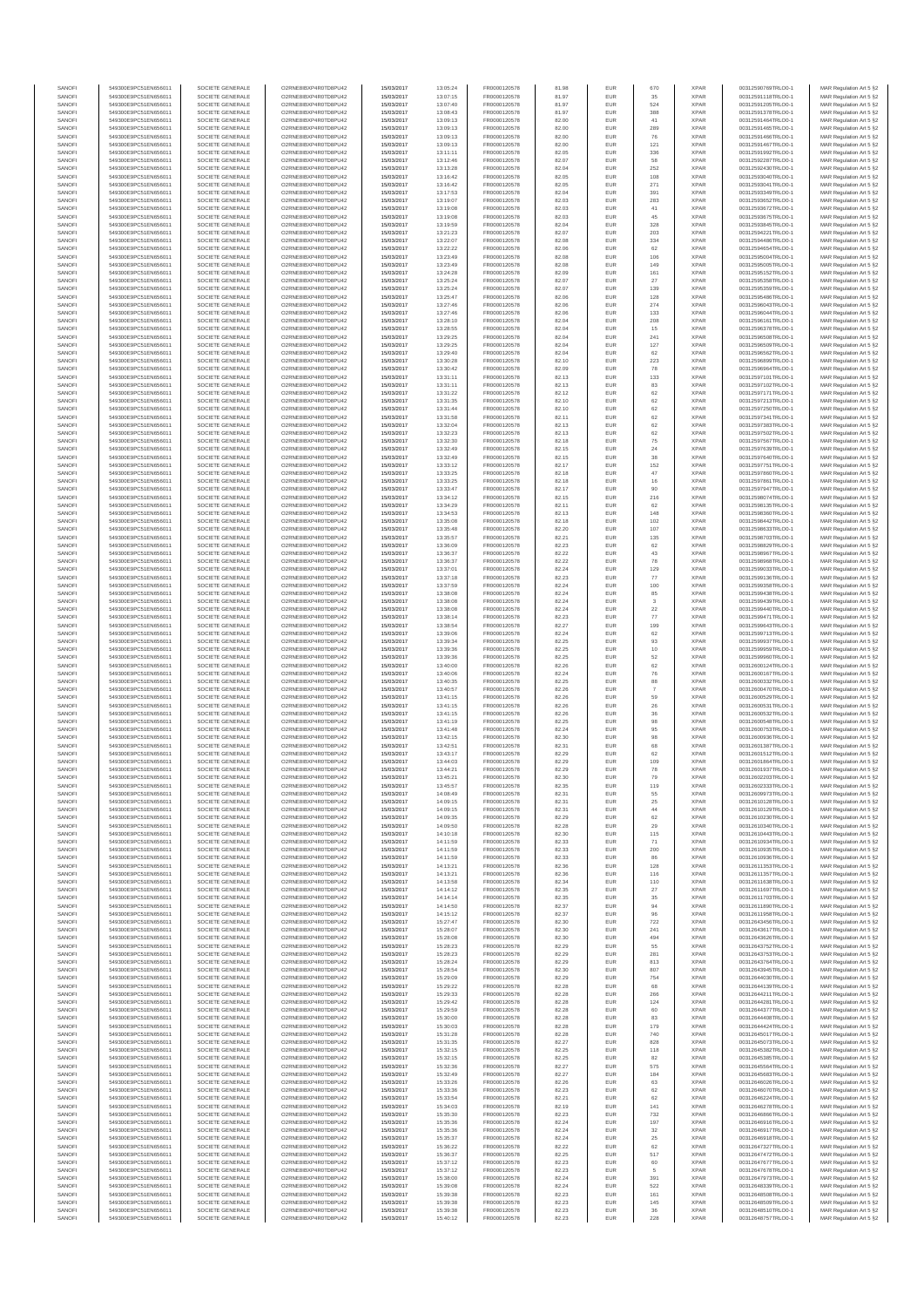| SANOFI           | 549300E9PC51EN656011                         | SOCIETE GENERALE                     | O2RNE8IBXP4R0TD8PU42                         | 15/03/2017               | 15:40:27             | FR0000120578                 | 82.23          | EUR               | 150                   | <b>XPAR</b>                | 00312648828TRLO0-1                       | MAR Regulation Art 5 §2                             |
|------------------|----------------------------------------------|--------------------------------------|----------------------------------------------|--------------------------|----------------------|------------------------------|----------------|-------------------|-----------------------|----------------------------|------------------------------------------|-----------------------------------------------------|
| SANOFI<br>SANOFI | 549300E9PC51EN656011<br>549300E9PC51EN656011 | SOCIETE GENERALE<br>SOCIETE GENERALE | O2RNE8IBXP4R0TD8PU42<br>O2RNE8IBXP4R0TD8PU42 | 15/03/2017<br>15/03/2017 | 15:40:40<br>15:40:48 | FR0000120578<br>FR0000120578 | 82.23<br>82.22 | EUR<br>EUR        | 130<br>118            | <b>XPAR</b><br><b>XPAR</b> | 00312648911TRLO0-1<br>00312648992TRLO0-1 | MAR Regulation Art 5 §2                             |
| SANOFI           | 549300E9PC51EN656011                         | SOCIETE GENERALE                     | O2RNE8IBXP4R0TD8PU42                         | 15/03/2017               | 15:41:09             | FR0000120578                 | 82.22          | EUR               | 6                     | <b>XPAR</b>                | 00312649153TRLO0-1                       | MAR Regulation Art 5 §2<br>MAR Regulation Art 5 §2  |
| SANOFI           | 549300E9PC51EN656011                         | SOCIETE GENERALE                     | O2RNE8IBXP4R0TD8PU42                         | 15/03/2017               | 15:41:16             | FR0000120578                 | 82.22          | EUR               | 120                   | <b>XPAR</b>                | 00312649220TRLO0-1                       | MAR Regulation Art 5 §2                             |
| SANOFI           | 549300E9PC51EN656011                         | SOCIETE GENERALE                     | O2RNE8IBXP4R0TD8PU42                         | 15/03/2017               | 15:41:16             | FR0000120578                 | 82.22          | EUR               | 142                   | <b>XPAR</b>                | 00312649239TRLO0-1                       | MAR Regulation Art 5 §2                             |
| SANOFI<br>SANOFI | 549300E9PC51EN656011<br>549300E9PC51EN656011 | SOCIETE GENERALE<br>SOCIETE GENERALE | O2RNE8IBXP4R0TD8PU42<br>O2RNE8IBXP4R0TD8PU42 | 15/03/2017<br>15/03/2017 | 15:41:20<br>15:42:14 | FR0000120578<br>FR0000120578 | 82.21<br>82.24 | EUR<br>EUR        | 64<br>48              | <b>XPAR</b><br><b>XPAR</b> | 00312649268TRLO0-1<br>00312649648TRLO0-1 | MAR Regulation Art 5 §2<br>MAR Regulation Art 5 §2  |
| SANOFI           | 549300E9PC51EN656011                         | SOCIETE GENERALE                     | O2RNE8IBXP4R0TD8PU42                         | 15/03/2017               | 15:42:25             | FR0000120578                 | 82.28          | EUR               | 578                   | <b>XPAR</b>                | 00312649717TRLO0-1                       | MAR Regulation Art 5 §2                             |
| SANOFI           | 549300E9PC51EN656011                         | SOCIETE GENERALE                     | O2RNE8IBXP4R0TD8PU42                         | 15/03/2017               | 15:42:38             | FR0000120578                 | 82.26          | EUR               | 62                    | <b>XPAR</b>                | 00312649795TRLO0-1                       | MAR Regulation Art 5 §2                             |
| SANOFI<br>SANOFI | 549300E9PC51EN656011<br>549300E9PC51EN656011 | SOCIETE GENERALE<br>SOCIETE GENERALE | O2RNE8IBXP4R0TD8PU42<br>O2RNE8IBXP4R0TD8PU42 | 15/03/2017<br>15/03/2017 | 15:42:55<br>15:42:59 | FR0000120578<br>FR0000120578 | 82.25<br>82.25 | EUR<br>EUR        | 68<br>157             | <b>XPAR</b><br><b>XPAR</b> | 00312649911TRLO0-1<br>00312649960TRLO0-1 | MAR Regulation Art 5 §2<br>MAR Regulation Art 5 §2  |
| SANOFI           | 549300E9PC51EN656011                         | SOCIETE GENERALE                     | O2RNE8IBXP4R0TD8PU42                         | 15/03/2017               | 15:43:38             | FR0000120578                 | 82.25          | EUR               | 81                    | <b>XPAR</b>                | 00312650261TRLO0-1                       | MAR Regulation Art 5 §2                             |
| SANOFI           | 549300E9PC51EN656011                         | SOCIETE GENERALE                     | O2RNE8IBXP4R0TD8PU42                         | 15/03/2017               | 15:43:43             | FR0000120578                 | 82.24          | EUR               | 324                   | <b>XPAR</b>                | 00312650310TRLO0-1                       | MAR Regulation Art 5 §2                             |
| SANOFI           | 549300E9PC51EN656011                         | SOCIETE GENERALE                     | O2RNE8IBXP4R0TD8PU42                         | 15/03/2017               | 15:43:43             | FR0000120578                 | 82.24          | EUR               | $\sqrt{2}$            | <b>XPAR</b>                | 00312650312TRLO0-1                       | MAR Regulation Art 5 §2                             |
| SANOFI<br>SANOFI | 549300E9PC51EN656011<br>549300E9PC51EN656011 | SOCIETE GENERALE<br>SOCIETE GENERALE | O2RNE8IBXP4R0TD8PU42<br>O2RNE8IBXP4R0TD8PU42 | 15/03/2017<br>15/03/2017 | 15:43:50<br>15:43:50 | FR0000120578<br>FR0000120578 | 82.22<br>82.22 | EUR<br>EUR        | $\overline{2}$<br>61  | <b>XPAR</b><br><b>XPAR</b> | 00312650359TRLO0-1<br>00312650361TRLO0-1 | MAR Regulation Art 5 §2<br>MAR Regulation Art 5 §2  |
| SANOFI           | 549300E9PC51EN656011                         | SOCIETE GENERALE                     | O2RNE8IBXP4R0TD8PU42                         | 15/03/2017               | 15:44:06             | FR0000120578                 | 82.21          | EUR               | 63                    | <b>XPAR</b>                | 00312650547TRLO0-1                       | MAR Regulation Art 5 §2                             |
| SANOFI           | 549300E9PC51EN656011                         | SOCIETE GENERALE                     | O2RNE8IBXP4R0TD8PU42                         | 15/03/2017               | 15:44:37             | FR0000120578                 | 82.19          | EUR               | 215                   | <b>XPAR</b>                | 00312650783TRLO0-1                       | MAR Regulation Art 5 §2                             |
| SANOFI           | 549300E9PC51EN656011                         | SOCIETE GENERALE                     | O2RNE8IBXP4R0TD8PU42                         | 15/03/2017               | 15:44:39             | FR0000120578                 | 82.19          | EUR               | 57                    | <b>XPAR</b>                | 00312650790TRLO0-1                       | MAR Regulation Art 5 §2                             |
| SANOFI<br>SANOFI | 549300E9PC51EN656011<br>549300E9PC51EN656011 | SOCIETE GENERALE<br>SOCIETE GENERALE | O2RNE8IBXP4R0TD8PU42<br>O2RNE8IBXP4R0TD8PU42 | 15/03/2017<br>15/03/2017 | 15:44:58<br>15:45:14 | FR0000120578<br>FR0000120578 | 82.18<br>82.18 | EUR<br>EUR        | $\overline{4}$<br>312 | <b>XPAR</b><br><b>XPAR</b> | 00312650949TRLO0-1<br>00312651108TRLO0-1 | MAR Regulation Art 5 §2<br>MAR Regulation Art 5 §2  |
| SANOFI           | 549300E9PC51EN656011                         | SOCIETE GENERALE                     | O2RNE8IBXP4R0TD8PU42                         | 15/03/2017               | 15:45:29             | FR0000120578                 | 82.18          | EUR               | 114                   | <b>XPAR</b>                | 00312651212TRLO0-1                       | MAR Regulation Art 5 §2                             |
| SANOFI           | 549300E9PC51EN656011                         | SOCIETE GENERALE                     | O2RNE8IBXP4R0TD8PU42                         | 15/03/2017               | 15:45:46             | FR0000120578                 | 82.20          | EUR               | 201                   | <b>XPAR</b>                | 00312651390TRLO0-1                       | MAR Regulation Art 5 §2                             |
| SANOFI<br>SANOFI | 549300E9PC51EN656011<br>549300E9PC51EN656011 | SOCIETE GENERALE<br>SOCIETE GENERALE | O2RNE8IBXP4R0TD8PU42<br>O2RNE8IBXP4R0TD8PU42 | 15/03/2017<br>15/03/2017 | 15:46:01<br>15:46:12 | FR0000120578<br>FR0000120578 | 82.19<br>82.16 | EUR<br>EUR        | 107<br>120            | <b>XPAR</b><br><b>XPAR</b> | 00312651515TRLO0-1<br>00312651611TRLO0-1 | MAR Regulation Art 5 §2<br>MAR Regulation Art 5 §2  |
| SANOFI           | 549300E9PC51EN656011                         | SOCIETE GENERALE                     | O2RNE8IBXP4R0TD8PU42                         | 15/03/2017               | 15:47:00             | FR0000120578                 | 82.22          | EUR               | 109                   | <b>XPAR</b>                | 00312652005TRLO0-1                       | MAR Regulation Art 5 62                             |
| SANOFI           | 549300E9PC51EN656011                         | SOCIETE GENERALE                     | O2RNE8IBXP4R0TD8PU42                         | 15/03/2017               | 15:47:00             | FR0000120578                 | 82.22          | EUR               | 60                    | <b>XPAR</b>                | 00312652006TRLO0-1                       | MAR Regulation Art 5 §2                             |
| SANOFI           | 549300E9PC51EN656011                         | SOCIETE GENERALE                     | O2RNE8IBXP4R0TD8PU42                         | 15/03/2017               | 15:47:00             | FR0000120578                 | 82.22          | EUR               | $23\,$                | <b>XPAR</b>                | 00312652007TRLO0-1                       | MAR Regulation Art 5 §2                             |
| SANOFI<br>SANOFI | 549300E9PC51EN656011<br>549300E9PC51EN656011 | SOCIETE GENERALE<br>SOCIETE GENERALE | O2RNE8IBXP4R0TD8PU42<br>O2RNE8IBXP4R0TD8PU42 | 15/03/2017<br>15/03/2017 | 15:47:16<br>15:47:31 | FR0000120578<br>FR0000120578 | 82.20<br>82.20 | EUR<br>EUR        | 9<br>138              | <b>XPAR</b><br><b>XPAR</b> | 00312652102TRLO0-1<br>00312652203TRLO0-1 | MAR Regulation Art 5 §2<br>MAR Regulation Art 5 §2  |
| SANOFI           | 549300E9PC51EN656011                         | SOCIETE GENERALE                     | O2RNE8IBXP4R0TD8PU42                         | 15/03/2017               | 15:47:31             | FR0000120578                 | 82.20          | EUR               | 52                    | <b>XPAR</b>                | 00312652204TRLO0-1                       | MAR Regulation Art 5 §2                             |
| SANOFI           | 549300E9PC51EN656011                         | SOCIETE GENERALE                     | O2RNE8IBXP4R0TD8PU42                         | 15/03/2017               | 15:47:41             | FR0000120578                 | 82.19          | EUR               | 346                   | <b>XPAR</b>                | 00312652276TRLO0-1                       | MAR Regulation Art 5 §2                             |
| SANOFI<br>SANOFI | 549300E9PC51EN656011<br>549300E9PC51EN656011 | SOCIETE GENERALE<br>SOCIETE GENERALE | O2RNE8IBXP4R0TD8PU42<br>O2RNE8IBXP4R0TD8PU42 | 15/03/2017<br>15/03/2017 | 15:48:01<br>15:48:01 | FR0000120578<br>FR0000120578 | 82.20<br>82.20 | EUR<br>EUR        | 71<br>11              | <b>XPAR</b><br><b>XPAR</b> | 00312652428TRLO0-1<br>00312652429TRLO0-1 | MAR Regulation Art 5 \$2                            |
| SANOFI           | 549300E9PC51EN656011                         | SOCIETE GENERALE                     | O2RNE8IBXP4R0TD8PU42                         | 15/03/2017               | 15:48:01             | FR0000120578                 | 82.20          | EUR               | 13                    | <b>XPAR</b>                | 00312652430TRLO0-1                       | MAR Regulation Art 5 §2<br>MAR Regulation Art 5 §2  |
| SANOFI           | 549300E9PC51EN656011                         | SOCIETE GENERALE                     | O2RNE8IBXP4R0TD8PU42                         | 15/03/2017               | 15:48:33             | FR0000120578                 | 82.19          | EUR               | 214                   | <b>XPAR</b>                | 00312652637TRLO0-1                       | MAR Regulation Art 5 §2                             |
| SANOFI           | 549300E9PC51EN656011                         | SOCIETE GENERALE                     | O2RNE8IBXP4R0TD8PU42                         | 15/03/2017               | 15:48:42             | FR0000120578                 | 82.19          | EUR               | 312                   | <b>XPAR</b>                | 00312652723TRLO0-1                       | MAR Regulation Art 5 §2                             |
| SANOFI<br>SANOFI | 549300E9PC51EN656011<br>549300E9PC51EN656011 | SOCIETE GENERALE<br>SOCIETE GENERALE | O2RNE8IBXP4R0TD8PU42<br>O2RNE8IBXP4R0TD8PU42 | 15/03/2017<br>15/03/2017 | 15:48:45<br>15:48:50 | FR0000120578<br>FR0000120578 | 82.18<br>82.17 | EUR<br>EUR        | 138<br>62             | <b>XPAR</b><br><b>XPAR</b> | 00312652739TRLO0-1<br>00312652777TRLO0-1 | MAR Regulation Art 5 §2<br>MAR Regulation Art 5 §2  |
| SANOFI           | 549300E9PC51EN656011                         | SOCIETE GENERALE                     | O2RNE8IBXP4R0TD8PU42                         | 15/03/2017               | 15:48:50             | FR0000120578                 | 82.17          | EUR               | $\overline{1}$        | <b>XPAR</b>                | 00312652780TRLO0-1                       | MAR Regulation Art 5 §2                             |
| SANOFI           | 549300E9PC51EN656011                         | SOCIETE GENERALE                     | O2RNE8IBXP4R0TD8PU42                         | 15/03/2017               | 15:48:56             | FR0000120578                 | 82.14          | EUR               | 63                    | <b>XPAR</b>                | 00312652825TRLO0-1                       | MAR Regulation Art 5 §2                             |
| SANOFI           | 549300E9PC51EN656011                         | SOCIETE GENERALE                     | O2RNE8IBXP4R0TD8PU42                         | 15/03/2017               | 15:49:46             | FR0000120578<br>FR0000120578 | 82.17          | EUR               | 191                   | <b>XPAR</b>                | 00312653217TRLO0-1                       | MAR Regulation Art 5 §2                             |
| SANOFI<br>SANOFI | 549300E9PC51EN656011<br>549300E9PC51EN656011 | SOCIETE GENERALE<br>SOCIETE GENERALE | O2RNE8IBXP4R0TD8PU42<br>O2RNE8IBXP4R0TD8PU42 | 15/03/2017<br>15/03/2017 | 15:49:46<br>15:50:10 | FR0000120578                 | 82.17<br>82.17 | EUR<br>EUR        | 48<br>145             | <b>XPAR</b><br><b>XPAR</b> | 00312653219TRLO0-1<br>00312653397TRLO0-1 | MAR Regulation Art 5 §2<br>MAR Regulation Art 5 §2  |
| SANOFI           | 549300E9PC51EN656011                         | SOCIETE GENERALE                     | O2RNE8IBXP4R0TD8PU42                         | 15/03/2017               | 15:50:37             | FR0000120578                 | 82.20          | EUR               | 603                   | <b>XPAR</b>                | 00312653617TRLO0-1                       | MAR Regulation Art 5 §2                             |
| SANOFI           | 549300E9PC51EN656011                         | SOCIETE GENERALE                     | O2RNE8IBXP4R0TD8PU42                         | 15/03/2017               | 15:50:37             | FR0000120578                 | 82.20          | EUR               | 66                    | <b>XPAR</b>                | 00312653629TRLO0-1                       | MAR Regulation Art 5 §2                             |
| SANOFI           | 549300E9PC51EN656011                         | SOCIETE GENERALE                     | O2RNE8IBXP4R0TD8PU42<br>O2RNE8IBXP4R0TD8PU42 | 15/03/2017               | 15:51:22             | FR0000120578<br>FR0000120578 | 82.20          | EUR               | 62                    | <b>XPAR</b>                | 00312654073TRLO0-1                       | MAR Regulation Art 5 §2                             |
| SANOFI<br>SANOFI | 549300E9PC51EN656011<br>549300E9PC51EN656011 | SOCIETE GENERALE<br>SOCIETE GENERALE | O2RNE8IBXP4R0TD8PLI42                        | 15/03/2017<br>15/03/2017 | 15:52:17<br>15:52:17 | FR0000120578                 | 82.22<br>82.22 | EUR<br>EUR        | 298<br>250            | <b>XPAR</b><br><b>XPAR</b> | 00312655134TRLO0-1<br>00312655136TRLO0-1 | MAR Regulation Art 5 §2<br>MAR Regulation Art 5 §2  |
| SANOFI           | 549300E9PC51EN656011                         | SOCIETE GENERALE                     | O2RNE8IBXP4R0TD8PU42                         | 15/03/2017               | 15:52:17             | FR0000120578                 | 82.22          | EUR               | 153                   | <b>XPAR</b>                | 00312655138TRLO0-1                       | MAR Regulation Art 5 §2                             |
| SANOFI           | 549300E9PC51EN656011                         | SOCIETE GENERALE                     | O2RNE8IBXP4R0TD8PU42                         | 15/03/2017               | 15:52:38             | FR0000120578                 | 82.20          | EUR               | 280                   | <b>XPAR</b>                | 00312655408TRLO0-1                       | MAR Regulation Art 5 \$2                            |
| SANOFI<br>SANOFI | 549300E9PC51EN656011<br>549300E9PC51EN656011 | SOCIETE GENERALE<br>SOCIETE GENERALE | O2RNE8IBXP4R0TD8PU42<br>O2RNE8IBXP4R0TD8PU42 | 15/03/2017               | 15:52:50             | FR0000120578<br>FR0000120578 | 82.19<br>82.22 | EUR<br>EUR        | 22<br>$47\,$          | <b>XPAR</b><br><b>XPAR</b> | 00312655503TRLO0-1                       | MAR Regulation Art 5 §2<br>MAR Regulation Art 5 §2  |
| SANOFI           | 549300E9PC51EN656011                         | SOCIETE GENERALE                     | O2RNE8IBXP4R0TD8PU42                         | 15/03/2017<br>15/03/2017 | 15:53:56<br>15:53:56 | FR0000120578                 | 82.22          | EUR               | 18                    | <b>XPAR</b>                | 00312655969TRLO0-1<br>00312655971TRLO0-1 | MAR Regulation Art 5 §2                             |
| SANOFI           | 549300E9PC51EN656011                         | SOCIETE GENERALE                     | O2RNE8IBXP4R0TD8PU42                         | 15/03/2017               | 15:54:39             | FR0000120578                 | 82.21          | EUR               | 131                   | <b>XPAR</b>                | 00312656285TRLO0-1                       | MAR Regulation Art 5 §2                             |
| SANOFI           | 549300E9PC51EN656011                         | SOCIETE GENERALE                     | O2RNE8IBXP4R0TD8PU42                         | 15/03/2017               | 15:54:46             | FR0000120578                 | 82.20          | EUR               | 308                   | <b>XPAR</b>                | 00312656351TRLO0-1                       | MAR Regulation Art 5 §2                             |
| SANOFI<br>SANOFI | 549300E9PC51EN656011<br>549300E9PC51EN656011 | SOCIETE GENERALE<br>SOCIETE GENERALE | O2RNE8IBXP4R0TD8PU42<br>O2RNE8IBXP4R0TD8PU42 | 15/03/2017<br>15/03/2017 | 15:54:56<br>15:55:19 | FR0000120578<br>FR0000120578 | 82.16<br>82.16 | EUR<br>EUR        | $27\,$<br>65          | <b>XPAR</b><br><b>XPAR</b> | 00312656420TRLO0-1<br>00312656609TRLO0-1 | MAR Regulation Art 5 §2<br>MAR Regulation Art 5 §2  |
| SANOFI           | 549300E9PC51EN656011                         | SOCIETE GENERALE                     | O2RNE8IBXP4R0TD8PU42                         | 15/03/2017               | 15:55:20             | FR0000120578                 | 82.16          | EUR               | 136                   | <b>XPAR</b>                | 00312656636TRLO0-1                       | MAR Regulation Art 5 §2                             |
| SANOFI           | 549300E9PC51EN656011                         | SOCIETE GENERALE                     | O2RNE8IBXP4R0TD8PU42                         | 15/03/2017               | 15:55:41             | FR0000120578                 | 82.16          | EUR               | 66                    | <b>XPAR</b>                | 00312656780TRLO0-1                       | MAR Regulation Art 5 §2                             |
| SANOFI           | 549300E9PC51EN656011                         | SOCIETE GENERALE                     | O2RNE8IBXP4R0TD8PU42                         | 15/03/2017               | 15:55:44             | FR0000120578                 | 82.16          | EUR               | 191                   | <b>XPAR</b>                | 00312656813TRLO0-1                       | MAR Regulation Art 5 §2                             |
| SANOFI<br>SANOFI | 549300E9PC51EN656011<br>549300E9PC51EN656011 | SOCIETE GENERALE<br>SOCIETE GENERALE | O2RNE8IBXP4R0TD8PU42<br>O2RNE8IBXP4R0TD8PU42 | 15/03/2017<br>15/03/2017 | 15:56:11<br>15:56:19 | FR0000120578<br>FR0000120578 | 82.15<br>82.13 | EUR<br>EUR        | 62<br>$177\,$         | <b>XPAR</b><br><b>XPAR</b> | 00312656933TRLO0-1<br>00312656997TRLO0-1 | MAR Regulation Art 5 §2<br>MAR Regulation Art 5 §2  |
| SANOFI           | 549300E9PC51EN656011                         | SOCIETE GENERALE                     | O2RNE8IBXP4R0TD8PU42                         | 15/03/2017               | 15:56:19             | FR0000120578                 | 82.13          | EUR               | 125                   | <b>XPAR</b>                | 00312656999TRLO0-1                       | MAR Regulation Art 5 §2                             |
| SANOFI           | 549300E9PC51EN656011                         | SOCIETE GENERALE                     | O2RNE8IBXP4R0TD8PU42                         | 15/03/2017               | 15:56:26             | FR0000120578                 | 82.13          | EUR               | 70                    | <b>XPAR</b>                | 00312657026TRLO0-1                       | MAR Regulation Art 5 §2                             |
| SANOFI           | 549300E9PC51EN656011                         | SOCIETE GENERALE                     | O2RNE8IBXP4R0TD8PU42                         | 15/03/2017               | 15:56:26             | FR0000120578                 | 82.13          | EUR<br>EUR        | 122<br>88             | <b>XPAR</b>                | 00312657027TRLO0-1                       | MAR Regulation Art 5 §2                             |
| SANOFI<br>SANOFI | 549300E9PC51EN656011<br>549300E9PC51EN656011 | SOCIETE GENERALE<br>SOCIETE GENERALE | O2RNE8IBXP4R0TD8PU42<br>O2RNE8IBXP4R0TD8PU42 | 15/03/2017<br>15/03/2017 | 15:58:03<br>15:58:11 | FR0000120578<br>FR0000120578 | 82.13<br>82.13 | EUR               | 60                    | <b>XPAR</b><br><b>XPAR</b> | 00312657738TRLO0-1<br>00312657784TRLO0-1 | MAR Regulation Art 5 §2<br>MAR Regulation Art 5 §2  |
| SANOFI           | 549300E9PC51EN656011                         | SOCIETE GENERALE                     | O2RNE8IBXP4R0TD8PU42                         | 15/03/2017               | 15:58:43             | FR0000120578                 | 82.12          | EUR               | 267                   | <b>XPAR</b>                | 00312658001TRLO0-1                       | MAR Regulation Art 5 §2                             |
| SANOFI           | 549300E9PC51EN656011                         | SOCIETE GENERALE                     | O2RNE8IBXP4R0TD8PU42                         | 15/03/2017               | 15:59:01             | FR0000120578                 | 82.12          | EUR               | 201                   | <b>XPAR</b>                | 00312658158TRLO0-1                       | MAR Regulation Art 5 §2                             |
| SANOFI<br>SANOFI | 549300E9PC51EN656011<br>549300E9PC51EN656011 | SOCIETE GENERALE<br>SOCIETE GENERALE | O2RNE8IBXP4R0TD8PU42<br>O2RNE8IBXP4R0TD8PU42 | 15/03/2017<br>15/03/2017 | 15:59:03<br>15:59:27 | FR0000120578<br>FR0000120578 | 82.12<br>82.14 | EUR<br>EUR        | 326<br>47             | <b>XPAR</b><br><b>XPAR</b> | 00312658184TRLO0-1<br>00312658347TRLO0-1 | MAR Regulation Art 5 §2<br>MAR Regulation Art 5 §2  |
| SANOFI           | 549300E9PC51EN656011                         | SOCIETE GENERALE                     | O2RNE8IBXP4R0TD8PU42                         | 15/03/2017               | 15:59:27             | FR0000120578                 | 82.14          | EUR               | 82                    | <b>XPAR</b>                | 00312658351TRLO0-1                       | MAR Regulation Art 5 §2                             |
| SANOFI           | 549300E9PC51EN656011                         | SOCIETE GENERALE                     | O2RNE8IBXP4R0TD8PU42                         | 15/03/2017               | 15:59:27             | FR0000120578                 | 82.14          | EUR               | 40                    | <b>XPAR</b>                | 00312658352TRLO0-1                       | MAR Regulation Art 5 §2                             |
| SANOFI           | 549300E9PC51EN656011                         | SOCIETE GENERALE                     | O2RNE8IBXP4R0TD8PU42                         | 15/03/2017               | 15:59:27             | FR0000120578                 | 82.14          | EUR               | 32                    | <b>XPAR</b>                | 00312658353TRLO0-1                       | MAR Regulation Art 5 §2                             |
| SANOFI<br>SANOFI | 549300E9PC51EN656011<br>549300E9PC51EN656011 | SOCIETE GENERALE<br>SOCIETE GENERALE | O2RNE8IBXP4R0TD8PU42<br>O2RNE8IBXP4R0TD8PU42 | 15/03/2017<br>15/03/2017 | 15:59:52<br>15:59:52 | FR0000120578<br>FR0000120578 | 82.16<br>82.16 | EUR<br>EUR        | 173<br>575            | <b>XPAR</b><br><b>XPAR</b> | 00312658553TRLO0-1<br>00312658555TRLO0-1 | MAR Regulation Art 5 §2<br>MAR Regulation Art 5 §2  |
| SANOFI           | 549300E9PC51EN656011                         | SOCIETE GENERALE                     | O2RNE8IBXP4R0TD8PU42                         | 15/03/2017               | 16:00:00             | FR0000120578                 | 82.15          | EUR               | 97                    | <b>XPAR</b>                | 00312658598TRLO0-1                       | MAR Regulation Art 5 §2                             |
| SANOFI           | 549300E9PC51EN656011                         | SOCIETE GENERALE                     | O2RNE8IBXP4R0TD8PU42                         | 15/03/2017               | 16:00:15             | FR0000120578                 | 82.15          | EUR               | 68                    | <b>XPAR</b>                | 00312658764TRLO0-1                       | MAR Regulation Art 5 §2                             |
| SANOFI           | 549300E9PC51EN656011                         | SOCIETE GENERALE                     | O2RNE8IBXP4R0TD8PU42                         | 15/03/2017               | 16:00:43             | FR0000120578                 | 82.18          | EUR               | 605                   | <b>XPAR</b>                | 00312659027TRLO0-1                       | MAR Regulation Art 5 §2                             |
| SANOFI<br>SANOFI | 549300E9PC51EN656011<br>549300E9PC51EN656011 | SOCIETE GENERALE<br>SOCIETE GENERALE | O2RNE8IBXP4R0TD8PU42<br>O2RNE8IBXP4R0TD8PU42 | 15/03/2017<br>15/03/2017 | 16:01:36<br>16:01:39 | FR0000120578<br>FR0000120578 | 82.22<br>82.22 | EUR<br>EUR        | 721<br>80             | <b>XPAR</b><br><b>XPAR</b> | 00312659368TRLO0-1<br>00312659386TRLO0-1 | MAR Regulation Art 5 §2<br>MAR Regulation Art 5 §2  |
| SANOFI           | 549300E9PC51EN656011                         | SOCIETE GENERALE                     | O2RNE8IBXP4R0TD8PU42                         | 15/03/2017               | 16:01:46             | FR0000120578                 | 82.22          | EUR               | 346                   | <b>XPAR</b>                | 00312659432TRLO0-1                       | MAR Regulation Art 5 \$2                            |
| SANOFI           | 549300E9PC51EN656011                         | SOCIETE GENERALE                     | O2RNE8IBXP4R0TD8PU42                         | 15/03/2017               | 16:02:34             | FR0000120578                 | 82.25          | EUR               | 769                   | <b>XPAR</b>                | 00312659968TRLO0-1                       | MAR Regulation Art 5 §2                             |
| SANOFI<br>SANOFI | 549300E9PC51EN656011<br>549300E9PC51EN656011 | SOCIETE GENERALE<br>SOCIETE GENERALE | O2RNE8IBXP4R0TD8PU42<br>O2RNE8IBXP4R0TD8PU42 | 15/03/2017<br>15/03/2017 | 16:03:05<br>16:03:36 | FR0000120578<br>FR0000120578 | 82.28<br>82.30 | <b>EUR</b><br>EUR | 276<br>66             | <b>XPAR</b><br><b>XPAR</b> | 00312660184TRLO0-1<br>00312660464TRLO0-1 | MAR Regulation Art 5 §2<br>MAR Regulation Art 5 §2  |
| SANOFI           | 549300E9PC51EN656011                         | SOCIETE GENERALE                     | O2RNE8IBXP4R0TD8PU42                         | 15/03/2017               | 16:04:06             | FR0000120578                 | 82.30          | EUR               | 64                    | <b>XPAR</b>                | 00312660769TRLO0-1                       | MAR Regulation Art 5 §2                             |
| SANOFI           | 549300E9PC51EN656011                         | SOCIETE GENERALE                     | O2RNE8IBXP4R0TD8PU42                         | 15/03/2017               | 16:04:18             | FR0000120578                 | 82.29          | EUR               | 134                   | <b>XPAR</b>                | 00312660844TRLO0-1                       | MAR Regulation Art 5 §2                             |
| SANOFI           | 549300E9PC51EN656011                         | SOCIETE GENERALE                     | O2RNE8IBXP4R0TD8PU42                         | 15/03/2017               | 16:04:30             | FR0000120578                 | 82.28          | EUR               | 100                   | <b>XPAR</b>                | 00312660925TRLO0-1                       | MAR Regulation Art 5 §2                             |
| SANOFI<br>SANOFI | 549300E9PC51EN656011<br>549300E9PC51EN656011 | SOCIETE GENERALE<br>SOCIETE GENERALE | O2RNE8IBXP4R0TD8PU42<br>O2RNE8IBXP4R0TD8PU42 | 15/03/2017<br>15/03/2017 | 16:04:30<br>16:04:30 | FR0000120578<br>FR0000120578 | 82.28<br>82.28 | EUR<br>EUR        | 18<br>19              | <b>XPAR</b><br><b>XPAR</b> | 00312660926TRLO0-1<br>00312660927TRLO0-1 | MAR Regulation Art 5 §2<br>MAR Regulation Art 5 §2  |
| SANOFI           | 549300E9PC51EN656011                         | SOCIETE GENERALE                     | O2RNE8IBXP4R0TD8PU42                         | 15/03/2017               | 16:04:34             | FR0000120578                 | 82.28          | EUR               | 121                   | <b>XPAR</b>                | 00312660976TRLO0-1                       | MAR Regulation Art 5 §2                             |
| SANOFI           | 549300E9PC51EN656011                         | SOCIETE GENERALE                     | O2RNE8IBXP4R0TD8PU42                         | 15/03/2017               | 16:04:58             | FR0000120578                 | 82.29          | EUR               | 230                   | <b>XPAR</b>                | 00312661181TRLO0-1                       | MAR Regulation Art 5 §2                             |
| SANOFI<br>SANOFI | 549300E9PC51EN656011<br>549300E9PC51EN656011 | SOCIETE GENERALE<br>SOCIETE GENERALE | O2RNE8IBXP4R0TD8PU42<br>O2RNE8IBXP4R0TD8PU42 | 15/03/2017               | 16:05:02<br>16:05:02 | FR0000120578                 | 82.29<br>82.29 | EUR<br>EUR        | 59<br>8               | <b>XPAR</b><br><b>XPAR</b> | 00312661209TRLO0-1                       | MAR Regulation Art 5 \$2<br>MAR Regulation Art 5 §2 |
| SANOFI           | 549300E9PC51EN656011                         | SOCIETE GENERALE                     | O2RNE8IBXP4R0TD8PU42                         | 15/03/2017<br>15/03/2017 | 16:05:23             | FR0000120578<br>FR0000120578 | 82.28          | EUR               | 93                    | <b>XPAR</b>                | 00312661210TRLO0-1<br>00312661357TRLO0-1 | MAR Regulation Art 5 §2                             |
| SANOFI           | 549300E9PC51EN656011                         | SOCIETE GENERALE                     | O2RNE8IBXP4R0TD8PU42                         | 15/03/2017               | 16:05:25             | FR0000120578                 | 82.28          | EUR               | 156                   | <b>XPAR</b>                | 00312661397TRLO0-1                       | MAR Regulation Art 5 §2                             |
| SANOFI           | 549300E9PC51EN656011                         | SOCIETE GENERALE                     | O2RNE8IBXP4R0TD8PU42                         | 15/03/2017               | 16:05:44             | FR0000120578                 | 82.27          | EUR               | 189                   | <b>XPAR</b>                | 00312661584TRLO0-1                       | MAR Regulation Art 5 §2                             |
| SANOFI<br>SANOFI | 549300E9PC51EN656011<br>549300E9PC51EN656011 | SOCIETE GENERALE<br>SOCIETE GENERALE | O2RNE8IBXP4R0TD8PU42<br>O2RNE8IBXP4R0TD8PU42 | 15/03/2017<br>15/03/2017 | 16:05:47<br>16:05:52 | FR0000120578<br>FR0000120578 | 82.27<br>82.26 | EUR<br>EUR        | 18<br>62              | <b>XPAR</b><br><b>XPAR</b> | 00312661610TRLO0-1<br>00312661642TRLO0-1 | MAR Regulation Art 5 §2<br>MAR Regulation Art 5 §2  |
| SANOFI           | 549300E9PC51EN656011                         | SOCIETE GENERALE                     | O2RNE8IBXP4R0TD8PU42                         | 15/03/2017               | 16:06:05             | FR0000120578                 | 82.23          | EUR               | 40                    | <b>XPAR</b>                | 00312661748TRLO0-1                       | MAR Regulation Art 5 §2                             |
| SANOFI           | 549300E9PC51EN656011                         | SOCIETE GENERALE                     | O2RNE8IBXP4R0TD8PU42                         | 15/03/2017               | 16:06:05             | FR0000120578                 | 82.23          | EUR               | 120                   | <b>XPAR</b>                | 00312661749TRLO0-1                       | MAR Regulation Art 5 §2                             |
| SANOFI<br>SANOFI | 549300E9PC51EN656011<br>549300E9PC51EN656011 | SOCIETE GENERALE<br>SOCIETE GENERALE | O2RNE8IBXP4R0TD8PU42<br>O2RNE8IBXP4R0TD8PU42 | 15/03/2017<br>15/03/2017 | 16:06:06<br>16:06:18 | FR0000120578<br>FR0000120578 | 82.23<br>82.23 | EUR<br>EUR        | $\overline{4}$<br>63  | <b>XPAR</b><br><b>XPAR</b> | 00312661750TRLO0-1<br>00312661855TRLO0-1 | MAR Regulation Art 5 §2<br>MAR Regulation Art 5 §2  |
| SANOFI           | 549300E9PC51EN656011                         | SOCIETE GENERALE                     | O2RNE8IBXP4R0TD8PU42                         | 15/03/2017               | 16:07:28             | FR0000120578                 | 82.23          | EUR               | 45                    | <b>XPAR</b>                | 00312662326TRLO0-1                       | MAR Regulation Art 5 §2                             |
| SANOFI           | 549300E9PC51EN656011                         | SOCIETE GENERALE                     | O2RNESIBXP4R0TD8PLI42                        | 15/03/2017               | 16:07:44             | FR0000120578                 | 82.23          | EUR               | 651                   | <b>XPAR</b>                | 00312662415TRLO0-1                       | MAR Regulation Art 5 §2                             |
| SANOFI<br>SANOFI | 549300E9PC51EN656011<br>549300E9PC51EN656011 | SOCIETE GENERALE<br>SOCIETE GENERALE | O2RNE8IBXP4R0TD8PU42<br>O2RNE8IBXP4R0TD8PU42 | 15/03/2017<br>15/03/2017 | 16:07:44<br>16:09:36 | FR0000120578<br>FR0000120578 | 82.22<br>82.26 | EUR<br>EUR        | 323<br>24             | <b>XPAR</b><br><b>XPAR</b> | 00312662448TRLO0-1<br>00312663320TRLO0-1 | MAR Regulation Art 5 §2<br>MAR Regulation Art 5 §2  |
| SANOFI           | 549300E9PC51EN656011                         | SOCIETE GENERALE                     | O2RNE8IBXP4R0TD8PU42                         | 15/03/2017               | 16:10:13             | FR0000120578                 | 82.27          | EUR               | 235                   | <b>XPAR</b>                | 00312663606TRLO0-1                       | MAR Regulation Art 5 §2                             |
| SANOFI           | 549300E9PC51EN656011                         | SOCIETE GENERALE                     | O2RNE8IBXP4R0TD8PU42                         | 15/03/2017               | 16:10:13             | FR0000120578                 | 82.27          | EUR               | $\mathbf{3}$          | <b>XPAR</b>                | 00312663608TRLO0-1                       | MAR Regulation Art 5 §2                             |
| SANOFI           | 549300E9PC51EN656011                         | SOCIETE GENERALE                     | O2RNE8IBXP4R0TD8PU42                         | 15/03/2017               | 16:10:15             | FR0000120578                 | 82.27          | EUR               | 59                    | <b>XPAR</b>                | 00312663643TRLO0-1                       | MAR Regulation Art 5 §2                             |
| SANOFI<br>SANOFI | 549300E9PC51EN656011<br>549300E9PC51EN656011 | SOCIETE GENERALE<br>SOCIETE GENERALE | O2RNE8IBXP4R0TD8PU42<br>O2RNE8IBXP4R0TD8PU42 | 15/03/2017<br>15/03/2017 | 16:10:15<br>16:10:19 | FR0000120578<br>FR0000120578 | 82.27<br>82.27 | EUR<br>EUR        | 138<br>88             | <b>XPAR</b><br><b>XPAR</b> | 00312663645TRLO0-1<br>00312663667TRLO0-1 | MAR Regulation Art 5 §2<br>MAR Regulation Art 5 §2  |
| SANOFI           | 549300E9PC51EN656011                         | SOCIETE GENERALE                     | O2RNE8IBXP4R0TD8PU42                         | 15/03/2017               | 16:10:21             | FR0000120578                 | 82.27          | EUR               | 114                   | <b>XPAR</b>                | 00312663685TRLO0-1                       | MAR Regulation Art 5 §2                             |
| SANOFI           | 549300E9PC51EN656011                         | SOCIETE GENERALE                     | O2RNE8IBXP4R0TD8PU42                         | 15/03/2017               | 16:10:43             | FR0000120578                 | 82.25          | EUR               | 57                    | <b>XPAR</b>                | 00312663928TRLO0-1                       | MAR Regulation Art 5 §2                             |
| SANOFI<br>SANOFI | 549300E9PC51EN656011<br>549300E9PC51EN656011 | SOCIETE GENERALE<br>SOCIETE GENERALE | O2RNE8IBXP4R0TD8PU42<br>O2RNE8IBXP4R0TD8PU42 | 15/03/2017<br>15/03/2017 | 16:10:43<br>16:10:56 | FR0000120578<br>FR0000120578 | 82.25<br>82.25 | EUR<br>EUR        | 319<br>251            | <b>XPAR</b><br><b>XPAR</b> | 00312663929TRLO0-1<br>00312664042TRLO0-1 | MAR Regulation Art 5 §2                             |
| SANOFI           | 549300E9PC51EN656011                         | SOCIETE GENERALE                     | O2RNE8IBXP4R0TD8PU42                         | 15/03/2017               | 16:11:07             | FR0000120578                 | 82.25          | EUR               | 327                   | <b>XPAR</b>                | 00312664146TRLO0-1                       | MAR Regulation Art 5 §2<br>MAR Regulation Art 5 §2  |
| SANOFI           | 549300E9PC51EN656011                         | SOCIETE GENERALE                     | O2RNE8IBXP4R0TD8PU42                         | 15/03/2017               | 16:11:07             | FR0000120578                 | 82.25          | EUR               | 158                   | <b>XPAR</b>                | 00312664148TRLO0-1                       | MAR Regulation Art 5 §2                             |
| SANOFI           | 549300E9PC51EN656011                         | SOCIETE GENERALE                     | O2RNE8IBXP4R0TD8PU42                         | 15/03/2017               | 16:11:17             | FR0000120578                 | 82.25          | EUR               | 276                   | <b>XPAR</b>                | 00312664208TRLO0-1                       | MAR Regulation Art 5 §2                             |
| SANOFI<br>SANOFI | 549300E9PC51EN656011<br>549300E9PC51EN656011 | SOCIETE GENERALE<br>SOCIETE GENERALE | O2RNE8IBXP4R0TD8PU42<br>O2RNE8IBXP4R0TD8PU42 | 15/03/2017<br>15/03/2017 | 16:11:22<br>16:11:39 | FR0000120578<br>FR0000120578 | 82.25<br>82.25 | EUR<br>EUR        | 56<br>386             | <b>XPAR</b><br><b>XPAR</b> | 00312664280TRLO0-1<br>00312664389TRLO0-1 | MAR Regulation Art 5 §2<br>MAR Regulation Art 5 §2  |
| SANOFI           | 549300E9PC51EN656011                         | SOCIETE GENERALE                     | O2RNE8IBXP4R0TD8PU42                         | 15/03/2017               | 16:12:25             | FR0000120578                 | 82.24          | EUR               | 276                   | <b>XPAR</b>                | 00312664807TRLO0-1                       | MAR Regulation Art 5 §2                             |
| SANOFI           | 549300E9PC51EN656011                         | SOCIETE GENERALE                     | O2RNE8IBXP4R0TD8PU42                         | 15/03/2017               | 16:12:26             | FR0000120578                 | 82.24          | EUR               | 431                   | <b>XPAR</b>                | 00312664813TRLO0-1                       | MAR Regulation Art 5 §2                             |
| SANOFI           | 549300E9PC51EN656011                         | SOCIETE GENERALE                     | O2RNE8IBXP4R0TD8PU42                         | 15/03/2017               | 16:13:09             | FR0000120578                 | 82.26          | EUR               | 48                    | <b>XPAR</b>                | 00312665241TRLO0-1                       | MAR Regulation Art 5 §2                             |
| SANOFI<br>SANOFI | 549300E9PC51EN656011<br>549300E9PC51EN656011 | SOCIETE GENERALE<br>SOCIETE GENERALE | O2RNE8IBXP4R0TD8PU42<br>O2RNE8IBXP4R0TD8PU42 | 15/03/2017<br>15/03/2017 | 16:13:11<br>16:13:11 | FR0000120578<br>FR0000120578 | 82.26<br>82.26 | EUR<br>EUR        | 200<br>146            | <b>XPAR</b><br><b>XPAR</b> | 00312665280TRLO0-1<br>00312665281TRLO0-1 | MAR Regulation Art 5 §2<br>MAR Regulation Art 5 §2  |
| SANOFI           | 549300E9PC51EN656011                         | SOCIETE GENERALE                     | O2RNE8IBXP4R0TD8PU42                         | 15/03/2017               | 16:13:43             | FR0000120578                 | 82.28          | EUR               | 752                   | <b>XPAR</b>                | 00312665679TRLO0-1                       | MAR Regulation Art 5 §2                             |
| SANOFI           | 549300E9PC51EN656011                         | SOCIETE GENERALE                     | O2RNE8IBXP4R0TD8PU42                         | 15/03/2017               | 16:13:46             | FR0000120578                 | 82.27          | EUR               | 24                    | <b>XPAR</b>                | 00312665695TRLO0-1                       | MAR Regulation Art 5 §2                             |
| SANOFI<br>SANOFI | 549300E9PC51EN656011<br>549300E9PC51EN656011 | SOCIETE GENERALE<br>SOCIETE GENERALE | O2RNE8IBXP4R0TD8PU42<br>O2RNE8IBXP4R0TD8PU42 | 15/03/2017<br>15/03/2017 | 16:13:48<br>16:13:53 | FR0000120578<br>FR0000120578 | 82.27          | EUR<br>EUR        | 93<br>100             | <b>XPAR</b><br><b>XPAR</b> | 00312665718TRLO0-1<br>00312665772TRLO0-1 | MAR Regulation Art 5 §2                             |
| SANOFI           | 549300E9PC51EN656011                         | SOCIETE GENERALE                     | O2RNE8IBXP4R0TD8PU42                         | 15/03/2017               | 16:13:54             | FR0000120578                 | 82.27<br>82.27 | EUR               | 166                   | <b>XPAR</b>                | 00312665830TRLO0-1                       | MAR Regulation Art 5 §2<br>MAR Regulation Art 5 §2  |
| SANOFI           | 549300E9PC51EN656011                         | SOCIETE GENERALE                     | O2RNE8IBXP4R0TD8PU42                         | 15/03/2017               | 16:13:54             | FR0000120578                 | 82.27          | EUR               | 34                    | <b>XPAR</b>                | 00312665833TRLO0-1                       | MAR Regulation Art 5 §2                             |
| SANOFI           | 549300E9PC51EN656011                         | SOCIETE GENERALE                     | O2RNE8IBXP4R0TD8PU42                         | 15/03/2017               | 16:13:55             | FR0000120578                 | 82.27          | EUR               | 67                    | <b>XPAR</b>                | 00312665834TRLO0-1                       | MAR Regulation Art 5 §2                             |
| SANOFI<br>SANOFI | 549300E9PC51EN656011<br>549300E9PC51EN656011 | SOCIETE GENERALE<br>SOCIETE GENERALE | O2RNE8IBXP4R0TD8PU42<br>O2RNE8IBXP4R0TD8PU42 | 15/03/2017<br>15/03/2017 | 16:14:01<br>16:14:10 | FR0000120578<br>FR0000120578 | 82.26<br>82.24 | EUR<br>EUR        | 63<br>63              | <b>XPAR</b><br><b>XPAR</b> | 00312665893TRLO0-1<br>00312666102TRLO0-1 | MAR Regulation Art 5 §2<br>MAR Regulation Art 5 §2  |
| SANOFI           | 549300E9PC51EN656011                         | SOCIETE GENERALE                     | O2RNE8IBXP4R0TD8PU42                         | 15/03/2017               | 16:14:13             | FR0000120578                 | 82.24          | EUR               | 63                    | <b>XPAR</b>                | 00312666152TRLO0-1                       | MAR Regulation Art 5 §2                             |
| SANOFI           | 549300E9PC51EN656011                         | SOCIETE GENERALE                     | O2RNE8IBXP4R0TD8PU42                         | 15/03/2017               | 16:14:14             | FR0000120578                 | 82.24          | EUR               |                       | <b>XPAR</b>                | 00312666162TRLO0-1                       | MAR Regulation Art 5 §2                             |
| SANOFI           | 549300E9PC51EN656011                         | SOCIETE GENERALE                     | O2RNE8IBXP4R0TD8PU42                         | 15/03/2017               | 16:14:28             | FR0000120578                 | 82.24          | EUR               | 139                   | <b>XPAR</b>                | 00312666352TRLO0-1                       | MAR Regulation Art 5 §2                             |
| SANOFI<br>SANOFI | 549300E9PC51EN656011<br>549300E9PC51EN656011 | SOCIETE GENERALE<br>SOCIETE GENERALE | O2RNE8IBXP4R0TD8PU42<br>O2RNE8IBXP4R0TD8PU42 | 15/03/2017<br>15/03/2017 | 16:14:33<br>16:15:04 | FR0000120578<br>FR0000120578 | 82.22<br>82.22 | EUR<br>EUR        | 73<br>169             | <b>XPAR</b><br><b>XPAR</b> | 00312666407TRLO0-1<br>00312666844TRLO0-1 | MAR Regulation Art 5 §2<br>MAR Regulation Art 5 §2  |
|                  |                                              |                                      |                                              |                          |                      |                              |                |                   |                       |                            |                                          |                                                     |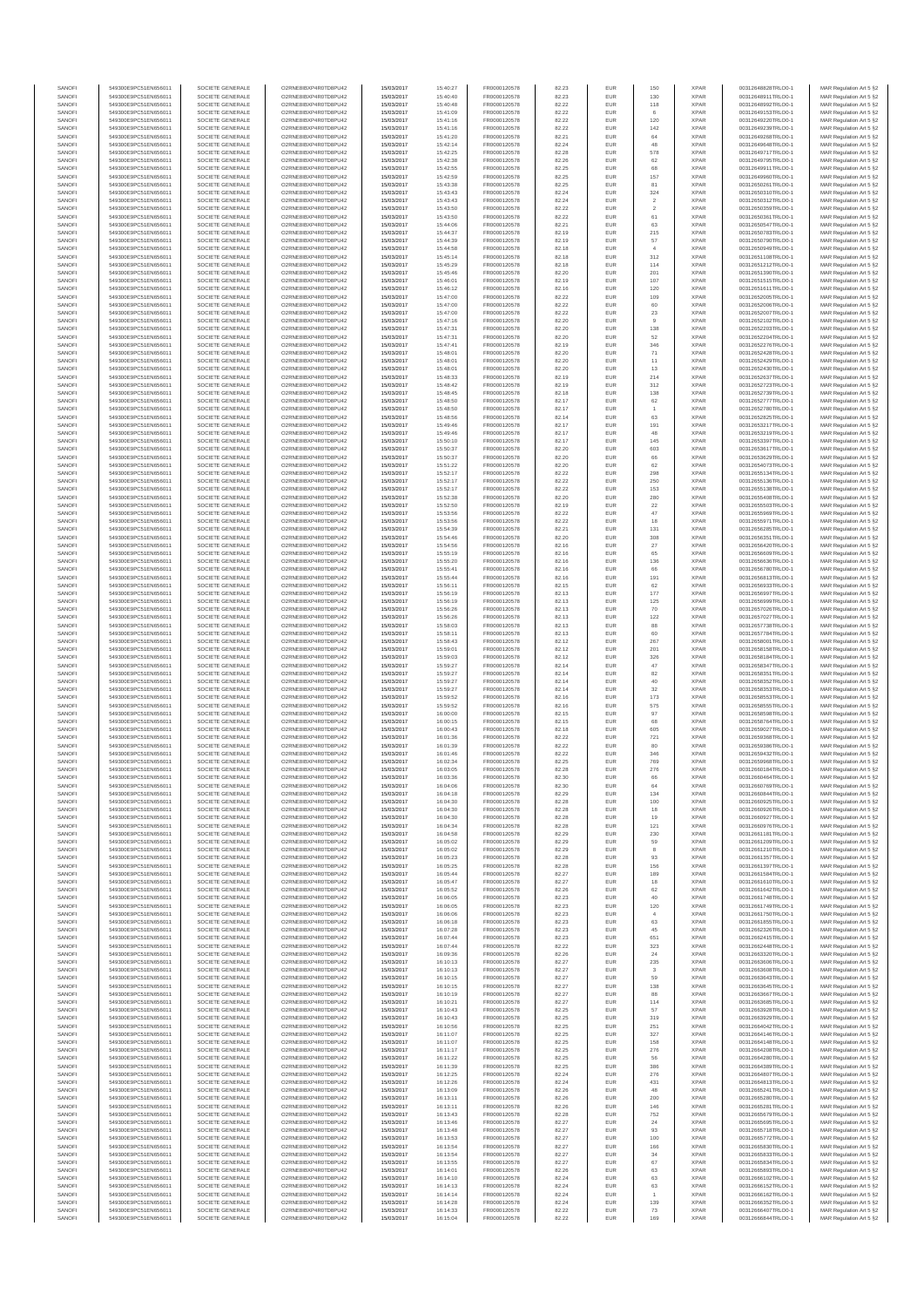| SANOFI           | 549300E9PC51EN656011                         | SOCIETE GENERALE                     | O2RNE8IBXP4R0TD8PU42                          | 15/03/2017               | 16:15:30             | FR0000120578                 | 82.25          | EUR               | 335                     | <b>XPAR</b>                | 00312667168TRLO0-1                       | MAR Regulation Art 5 §2                            |
|------------------|----------------------------------------------|--------------------------------------|-----------------------------------------------|--------------------------|----------------------|------------------------------|----------------|-------------------|-------------------------|----------------------------|------------------------------------------|----------------------------------------------------|
| SANOFI           | 549300E9PC51EN656011                         | SOCIETE GENERALE                     | O2RNE8IBXP4R0TD8PLI42                         | 15/03/2017               | 16:15:32             | FR0000120578                 | 82.25          | <b>EUR</b>        | 20                      | <b>XPAR</b>                | 00312667216TRLO0-1                       | MAR Regulation Art 5 §2                            |
| SANOFI           | 549300E9PC51EN656011                         | SOCIETE GENERALE                     | O2RNE8IBXP4R0TD8PU42                          | 15/03/2017               | 16:15:32             | FR0000120578                 | 82.25          | EUR               | 148                     | <b>XPAR</b>                | 00312667218TRLO0-1                       | MAR Regulation Art 5 §2                            |
| SANOFI           | 549300E9PC51EN656011                         | SOCIETE GENERALE                     | O2RNE8IBXP4R0TD8PU42                          | 15/03/2017               | 16:15:33             | FR0000120578                 | 82.25          | EUR               | 51                      | <b>XPAR</b>                | 00312667226TRLO0-1                       | MAR Regulation Art 5 §2                            |
| SANOFI<br>SANOFI | 549300E9PC51EN656011<br>549300E9PC51EN656011 | SOCIETE GENERALE<br>SOCIETE GENERALE | O2RNE8IBXP4R0TD8PU42<br>O2RNE8IBXP4R0TD8PU42  | 15/03/2017<br>15/03/2017 | 16:15:43<br>16:15:48 | FR0000120578<br>FR0000120578 | 82.24<br>82.24 | EUR<br>EUR        | 60<br>17                | <b>XPAR</b><br><b>XPAR</b> | 00312667322TRLO0-1<br>00312667362TRLO0-1 | MAR Regulation Art 5 §2<br>MAR Regulation Art 5 §2 |
| SANOFI           | 549300E9PC51EN656011                         | SOCIETE GENERALE                     | O2RNE8IBXP4R0TD8PU42                          | 15/03/2017               | 16:16:28             | FR0000120578                 | 82.25          | EUR               | 219                     | <b>XPAR</b>                | 00312667781TRLO0-1                       | MAR Regulation Art 5 §2                            |
| SANOFI           | 549300E9PC51EN656011                         | SOCIETE GENERALE                     | O2RNE8IBXP4R0TD8PU42                          | 15/03/2017               | 16:17:18             | FR0000120578                 | 82.27          | EUR               | 174                     | <b>XPAR</b>                | 00312668308TRLO0-1                       | MAR Regulation Art 5 §2                            |
| SANOFI           | 549300E9PC51EN656011                         | SOCIETE GENERALE                     | O2RNE8IBXP4R0TD8PU42                          | 15/03/2017               | 16:17:18             | FR0000120578                 | 82.27          | EUR               | 241                     | <b>XPAR</b>                | 00312668309TRLO0-1                       | MAR Regulation Art 5 §2                            |
| SANOFI           | 549300E9PC51EN656011                         | SOCIETE GENERALE                     | O2RNE8IBXP4R0TD8PU42                          | 15/03/2017               | 16:17:18             | FR0000120578                 | 82.27          | EUR               | 288                     | <b>XPAR</b>                | 00312668310TRLO0-1                       | MAR Regulation Art 5 §2                            |
| SANOFI           | 549300E9PC51EN656011                         | SOCIETE GENERALE                     | O2RNE8IBXP4R0TD8PU42                          | 15/03/2017               | 16:17:32             | FR0000120578                 | 82.27          | EUR               | 348                     | <b>XPAR</b>                | 00312668420TRLO0-1                       | MAR Regulation Art 5 §2                            |
| SANOFI           | 549300E9PC51EN656011                         | SOCIETE GENERALE                     | O2RNE8IBXP4R0TD8PU42                          | 15/03/2017               | 16:17:54             | FR0000120578                 | 82.27          | EUR               | 79                      | <b>XPAR</b>                | 00312668652TRLO0-1                       | MAR Regulation Art 5 §2                            |
| SANOFI           | 549300E9PC51EN656011                         | SOCIETE GENERALE                     | O2RNE8IBXP4R0TD8PU42                          | 15/03/2017               | 16:17:58             | FR0000120578                 | 82.27          | EUR               | 14                      | <b>XPAR</b>                | 00312668689TRLO0-1                       | MAR Regulation Art 5 \$2                           |
| SANOFI           | 549300E9PC51EN656011                         | SOCIETE GENERALE                     | O2RNE8IBXP4R0TD8PU42                          | 15/03/2017               | 16:18:00             | FR0000120578                 | 82.27          | EUR<br>EUR        | 244<br>63               | <b>XPAF</b><br><b>XPAR</b> | 00312668704TRLO0-1                       | MAR Regulation Art 5 §2                            |
| SANOFI<br>SANOFI | 549300E9PC51EN656011<br>549300E9PC51EN656011 | SOCIETE GENERALE<br>SOCIETE GENERALE | O2RNE8IBXP4R0TD8PU42<br>O2RNE8IBXP4R0TD8PU42  | 15/03/2017<br>15/03/2017 | 16:18:28<br>16:18:38 | FR0000120578<br>FR0000120578 | 82.26<br>82.25 | EUR               | 295                     | <b>XPAR</b>                | 00312668905TRLO0-1<br>00312669007TRLO0-1 | MAR Regulation Art 5 §2<br>MAR Regulation Art 5 §2 |
| SANOFI           | 549300E9PC51EN656011                         | SOCIETE GENERALE                     | O2RNE8IBXP4R0TD8PU42                          | 15/03/2017               | 16:18:43             | FR0000120578                 | 82.24          | EUR               | 26                      | <b>XPAR</b>                | 00312669035TRLO0-1                       | MAR Regulation Art 5 §2                            |
| SANOFI           | 549300E9PC51EN656011                         | SOCIETE GENERALE                     | O2RNE8IBXP4R0TD8PU42                          | 15/03/2017               | 16:18:44             | FR0000120578                 | 82.24          | EUR               | 116                     | <b>XPAR</b>                | 00312669044TRLO0-1                       | MAR Regulation Art 5 §2                            |
| SANOFI           | 549300E9PC51EN656011                         | SOCIETE GENERALE                     | O2RNE8IBXP4R0TD8PU42                          | 15/03/2017               | 16:18:44             | FR0000120578                 | 82.24          | EUR               | $\overline{\mathbf{2}}$ | <b>XPAF</b>                | 00312669046TRLO0-1                       | MAR Regulation Art 5 §2                            |
| SANOFI           | 549300E9PC51EN656011                         | SOCIETE GENERALE                     | O2RNE8IBXP4R0TD8PU42                          | 15/03/2017               | 16:18:50             | FR0000120578                 | 82.23          | EUR               | 34                      | <b>XPAR</b>                | 00312669099TRLO0-1                       | MAR Regulation Art 5 §2                            |
| SANOFI           | 549300E9PC51EN656011                         | SOCIETE GENERALE                     | O2RNE8IBXP4R0TD8PU42                          | 15/03/2017               | 16:18:55             | FR0000120578                 | 82.23          | EUR               | 81                      | <b>XPAR</b>                | 00312669128TRLO0-1                       | MAR Regulation Art 5 §2                            |
| SANOFI           | 549300E9PC51EN656011                         | SOCIETE GENERALE                     | O2RNE8IBXP4R0TD8PU42                          | 15/03/2017               | 16:19:00             | FR0000120578                 | 82.23          | EUR               | 70                      | <b>XPAR</b>                | 00312669175TRLO0-1                       | MAR Regulation Art 5 §2                            |
| SANOFI           | 549300E9PC51EN656011<br>549300E9PC51EN656011 | SOCIETE GENERALE<br>SOCIETE GENERALE | O2RNE8IBXP4R0TD8PU42<br>O2RNE8IBXP4R0TD8PU42  | 15/03/2017<br>15/03/2017 | 16:19:07             | FR0000120578<br>FR0000120578 | 82.22          | EUR<br>EUR        | 63<br>434               | <b>XPAR</b><br><b>XPAR</b> | 00312669248TRLO0-1<br>00312669883TRLO0-1 | MAR Regulation Art 5 §2<br>MAR Regulation Art 5 §2 |
| SANOFI<br>SANOFI | 549300E9PC51EN656011                         | SOCIETE GENERALE                     | O2RNE8IBXP4R0TD8PU42                          | 15/03/2017               | 16:20:14<br>16:20:14 | FR0000120578                 | 82.25<br>82.25 | EUR               | 166                     | <b>XPAR</b>                | 00312669885TRLO0-1                       | MAR Regulation Art 5 §2                            |
| SANOFI           | 549300E9PC51EN656011                         | SOCIETE GENERALE                     | O2RNE8IBXP4R0TD8PLI42                         | 15/03/2017               | 16:20:33             | FR0000120578                 | 82.26          | EUR               | 206                     | <b>XPAR</b>                | 00312670005TRLO0-1                       | MAR Regulation Art 5 §2                            |
| SANOFI           | 549300E9PC51EN656011                         | SOCIETE GENERALE                     | O2RNE8IBXP4R0TD8PU42                          | 15/03/2017               | 16:21:00             | FR0000120578                 | 82.28          | EUR               | 412                     | <b>XPAR</b>                | 00312670244TRLO0-1                       | MAR Regulation Art 5 §2                            |
| SANOFI           | 549300E9PC51EN656011                         | SOCIETE GENERALE                     | O2RNE8IBXP4R0TD8PU42                          | 15/03/2017               | 16:21:10             | FR0000120578                 | 82.27          | EUR               | 114                     | <b>XPAR</b>                | 00312670379TRLO0-1                       | MAR Regulation Art 5 §2                            |
| SANOFI           | 549300E9PC51EN656011                         | SOCIETE GENERALE                     | O2RNE8IBXP4R0TD8PU42                          | 15/03/2017               | 16:21:11             | FR0000120578                 | 82.27          | EUR               | 95                      | <b>XPAR</b>                | 00312670391TRLO0-1                       | MAR Regulation Art 5 §2                            |
| SANOFI           | 549300E9PC51EN656011                         | SOCIETE GENERALE                     | O2RNE8IBXP4R0TD8PU42                          | 15/03/2017               | 16:21:38             | FR0000120578                 | 82.30          | EUR               | 161                     | <b>XPAR</b>                | 00312670659TRLO0-1                       | MAR Regulation Art 5 §2                            |
| SANOFI           | 549300E9PC51EN656011                         | SOCIETE GENERALE                     | O2RNE8IBXP4R0TD8PU42                          | 15/03/2017               | 16:21:49             | FR0000120578                 | 82.30          | EUR               | 136                     | <b>XPAR</b>                | 00312670749TRLO0-1                       | MAR Regulation Art 5 §2                            |
| SANOFI<br>SANOFI | 549300E9PC51EN656011<br>549300E9PC51EN656011 | SOCIETE GENERALE<br>SOCIETE GENERALE | O2RNE8IBXP4R0TD8PU42<br>O2RNE8IBXP4R0TD8PU42  | 15/03/2017<br>15/03/2017 | 16:21:54             | FR0000120578<br>FR0000120578 | 82.30<br>82.30 | EUR<br>EUR        | 56<br>115               | <b>XPAR</b><br><b>XPAR</b> | 00312670807TRLO0-1<br>00312670955TRLO0-1 | MAR Regulation Art 5 §2<br>MAR Regulation Art 5 §2 |
| SANOFI           | 549300E9PC51EN656011                         | SOCIETE GENERALE                     | O2RNE8IBXP4R0TD8PU42                          | 15/03/2017               | 16:22:10<br>16:22:27 | FR0000120578                 | 82.29          | EUR               | 62                      | <b>XPAR</b>                | 00312671066TRLO0-1                       | MAR Regulation Art 5 §2                            |
| SANOFI           | 549300E9PC51EN656011                         | SOCIETE GENERALE                     | O2RNE8IBXP4R0TD8PU42                          | 15/03/2017               | 16:22:27             | FR0000120578                 | 82.29          | EUR               |                         | <b>XPAR</b>                | 00312671068TRLO0-1                       | MAR Regulation Art 5 §2                            |
| SANOFI           | 549300E9PC51EN656011                         | SOCIETE GENERALE                     | O2RNE8IBXP4R0TD8PU42                          | 15/03/2017               | 16:22:41             | FR0000120578                 | 82.28          | EUR               | 179                     | <b>XPAR</b>                | 00312671162TRLO0-1                       | MAR Regulation Art 5 §2                            |
| SANOFI           | 549300E9PC51EN656011                         | SOCIETE GENERALE                     | O2RNE8IBXP4R0TD8PU42                          | 15/03/2017               | 16:22:41             | FR0000120578                 | 82.28          | EUR               | 37                      | <b>XPAR</b>                | 00312671164TRLO0-1                       | MAR Regulation Art 5 §2                            |
| SANOFI           | 549300E9PC51EN656011                         | SOCIETE GENERALE                     | O2RNE8IBXP4R0TD8PU42                          | 15/03/2017               | 16:22:56             | FR0000120578                 | 82.28          | EUR               | 63                      | <b>XPAR</b>                | 00312671291TRLO0-1                       | MAR Regulation Art 5 §2                            |
| SANOFI           | 549300E9PC51EN656011                         | SOCIETE GENERALE                     | O2RNE8IBXP4R0TD8PU42                          | 15/03/2017               | 16:23:13             | FR0000120578                 | 82.26          | EUR               | 106                     | <b>XPAR</b>                | 00312671469TRLO0-1                       | MAR Regulation Art 5 §2                            |
| SANOFI           | 549300E9PC51EN656011                         | SOCIETE GENERALE                     | O2RNE8IBXP4R0TD8PU42                          | 15/03/2017               | 16:23:34             | FR0000120578                 | 82.27          | EUR               | 50                      | <b>XPAR</b>                | 00312671625TRLO0-1                       | MAR Regulation Art 5 §2                            |
| SANOFI           | 549300E9PC51EN656011                         | SOCIETE GENERALE                     | O2RNE8IBXP4R0TD8PU42<br>O2RNE8IBXP4R0TD8PLI42 | 15/03/2017               | 16:23:36             | FR0000120578                 | 82.27          | EUR               | 62                      | <b>XPAR</b>                | 00312671644TRLO0-1                       | MAR Regulation Art 5 §2                            |
| SANOFI<br>SANOFI | 549300E9PC51EN656011<br>549300E9PC51EN656011 | SOCIETE GENERALE<br>SOCIETE GENERALE | O2RNE8IBXP4R0TD8PU42                          | 15/03/2017<br>15/03/2017 | 16:23:49<br>16:23:53 | FR0000120578<br>FR0000120578 | 82.29<br>82.29 | EUR<br>EUR        | 210<br>111              | <b>XPAR</b><br><b>XPAR</b> | 00312671756TRLO0-1<br>00312671780TRLO0-1 | MAR Regulation Art 5 §2<br>MAR Regulation Art 5 §2 |
| SANOFI           | 549300E9PC51EN656011                         | SOCIETE GENERALE                     | O2RNE8IBXP4R0TD8PU42                          | 15/03/2017               | 16:24:07             | FR0000120578                 | 82.30          | EUR               | 118                     | <b>XPAR</b>                | 00312671940TRLO0-1                       | MAR Regulation Art 5 §2                            |
| SANOFI           | 549300E9PC51EN656011                         | SOCIETE GENERALE                     | O2RNE8IBXP4R0TD8PU42                          | 15/03/2017               | 16:24:11             | FR0000120578                 | 82.30          | EUR               | 41                      | <b>XPAR</b>                | 00312671978TRLO0-1                       | MAR Regulation Art 5 §2                            |
| SANOFI           | 549300E9PC51EN656011                         | SOCIETE GENERALE                     | O2RNE8IBXP4R0TD8PU42                          | 15/03/2017               | 16:24:11             | FR0000120578                 | 82.30          | EUR               | $\overline{\mathbf{3}}$ | <b>XPAR</b>                | 00312671979TRLO0-1                       | MAR Regulation Art 5 §2                            |
| SANOFI           | 549300E9PC51EN656011                         | SOCIETE GENERALE                     | O2RNE8IBXP4R0TD8PU42                          | 15/03/2017               | 16:24:27             | FR0000120578                 | 82.30          | EUR               | 58                      | <b>XPAR</b>                | 00312672083TRLO0-1                       | MAR Regulation Art 5 §2                            |
| SANOFI           | 549300E9PC51EN656011                         | SOCIETE GENERALE                     | O2RNE8IBXP4R0TD8PU42                          | 15/03/2017               | 16:25:03             | FR0000120578                 | 82.30          | EUR               | 80                      | <b>XPAR</b>                | 00312672395TRLO0-1                       | MAR Regulation Art 5 §2                            |
| SANOFI           | 549300E9PC51EN656011                         | SOCIETE GENERALE                     | O2RNE8IBXP4R0TD8PU42                          | 15/03/2017               | 16:25:07             | FR0000120578                 | 82.30          | EUR               | 9                       | <b>XPAR</b>                | 00312672453TRLO0-1                       | MAR Regulation Art 5 §2                            |
| SANOFI           | 549300E9PC51EN656011                         | SOCIETE GENERALE                     | O2RNE8IBXP4R0TD8PU42                          | 15/03/2017               | 16:25:12             | FR0000120578                 | 82.29          | EUR               | 67                      | <b>XPAR</b>                | 00312672537TRLO0-1                       | MAR Regulation Art 5 §2                            |
| SANOFI           | 549300E9PC51EN656011                         | SOCIETE GENERALE                     | O2RNE8IBXP4R0TD8PU42<br>O2RNE8IBXP4R0TD8PU42  | 15/03/2017               | 16:25:28             | FR0000120578                 | 82.28          | EUR               | 79                      | <b>XPAR</b>                | 00312672648TRLO0-1                       | MAR Regulation Art 5 §2                            |
| SANOFI<br>SANOFI | 549300E9PC51EN656011<br>549300E9PC51EN656011 | SOCIETE GENERALE<br>SOCIETE GENERALE | O2RNE8IBXP4R0TD8PU42                          | 15/03/2017<br>15/03/2017 | 16:26:06<br>16:26:09 | FR0000120578<br>FR0000120578 | 82.29<br>82.28 | EUR<br>EUR        | 60<br>115               | <b>XPAR</b><br><b>XPAR</b> | 00312672997TRLO0-1<br>00312673039TRLO0-1 | MAR Regulation Art 5 §2<br>MAR Regulation Art 5 §2 |
| SANOFI           | 549300E9PC51EN656011                         | SOCIETE GENERALE                     | O2RNE8IBXP4R0TD8PU42                          | 15/03/2017               | 16:26:24             | FR0000120578                 | 82.29          | EUR               | 182                     | <b>XPAR</b>                | 00312673154TRLO0-1                       | MAR Regulation Art 5 §2                            |
| SANOFI           | 549300E9PC51EN656011                         | SOCIETE GENERALE                     | O2RNE8IBXP4R0TD8PU42                          | 15/03/2017               | 16:27:36             | FR0000120578                 | 82.24          | EUR               | 168                     | <b>XPAR</b>                | 00312673840TRLO0-1                       | MAR Regulation Art 5 §2                            |
| SANOFI           | 549300E9PC51EN656011                         | SOCIETE GENERALE                     | O2RNE8IBXP4R0TD8PU42                          | 15/03/2017               | 16:27:40             | FR0000120578                 | 82.24          | EUR               | 27                      | <b>XPAR</b>                | 00312673870TRLO0-1                       | MAR Regulation Art 5 §2                            |
| SANOFI           | 549300E9PC51EN656011                         | SOCIETE GENERALE                     | O2RNE8IBXP4R0TD8PU42                          | 15/03/2017               | 16:27:45             | FR0000120578                 | 82.24          | EUR               | 305                     | <b>XPAR</b>                | 00312673919TRLO0-1                       | MAR Regulation Art 5 §2                            |
| SANOFI           | 549300E9PC51EN656011                         | SOCIETE GENERALE                     | O2RNE8IBXP4R0TD8PU42                          | 15/03/2017               | 16:27:45             | FR0000120578                 | 82.24          | EUR               | 306                     | <b>XPAR</b>                | 00312673921TRLO0-1                       | MAR Regulation Art 5 §2                            |
| SANOFI           | 549300E9PC51EN656011                         | SOCIETE GENERALE                     | O2RNE8IBXP4R0TD8PU42                          | 15/03/2017               | 16:27:46             | FR0000120578                 | 82.24          | EUR               | 184                     | <b>XPAR</b>                | 00312673924TRLO0-1                       | MAR Regulation Art 5 §2                            |
| SANOFI           | 549300E9PC51EN656011                         | SOCIETE GENERALE                     | O2RNE8IBXP4R0TD8PU42                          | 15/03/2017               | 16:27:46             | FR0000120578                 | 82.24          | EUR               | 10                      | <b>XPAR</b>                | 00312673928TRLO0-1                       | MAR Regulation Art 5 §2                            |
| SANOFI<br>SANOFI | 549300E9PC51EN656011<br>549300E9PC51EN656011 | SOCIETE GENERALE<br>SOCIETE GENERALE | O2RNE8IBXP4R0TD8PU42<br>O2RNE8IBXP4R0TD8PU42  | 15/03/2017<br>15/03/2017 | 16:27:46<br>16:27:46 | FR0000120578<br>FR0000120578 | 82.24<br>82.24 | EUR<br>EUR        | $12\,$<br>20            | <b>XPAR</b><br><b>XPAR</b> | 00312673930TRLO0-1<br>00312673932TRLO0-1 | MAR Regulation Art 5 §2<br>MAR Regulation Art 5 §2 |
| SANOFI           | 549300E9PC51EN656011                         | SOCIETE GENERALE                     | O2RNE8IBXP4R0TD8PU42                          | 15/03/2017               | 16:27:48             | FR0000120578                 | 82.24          | EUR               | 116                     | <b>XPAR</b>                | 00312673957TRLO0-1                       | MAR Regulation Art 5 §2                            |
| SANOFI           | 549300E9PC51EN656011                         | SOCIETE GENERALE                     | O2RNE8IBXP4R0TD8PU42                          | 15/03/2017               | 16:27:49             | FR0000120578                 | 82.24          | EUR               | 83                      | <b>XPAR</b>                | 00312673967TRLO0-1                       | MAR Regulation Art 5 §2                            |
| SANOFI           | 549300E9PC51EN656011                         | SOCIETE GENERALE                     | O2RNE8IBXP4R0TD8PU42                          | 15/03/2017               | 08:03:55             | FR0000120578                 | 82.60          | EUR               | 86                      | <b>XPAR</b>                | 00312702628TRLO0-1                       | MAR Regulation Art 5 §2                            |
| SANOFI           | 549300E9PC51EN656011                         | SOCIETE GENERALE                     | O2RNE8IBXP4R0TD8PU42                          | 15/03/2017               | 08:05:34             | FR0000120578                 | 82.71          | EUR               | 121                     | <b>XPAR</b>                | 00312703497TRLO0-1                       | MAR Regulation Art 5 §2                            |
| SANOFI           | 549300E9PC51EN656011                         | SOCIETE GENERALE                     | O2RNE8IBXP4R0TD8PU42                          | 15/03/2017               | 08:05:34             | FR0000120578                 | 82.71          | EUR               |                         | <b>XPAR</b>                | 00312703498TRLO0-1                       | MAR Regulation Art 5 §2                            |
| SANOFI           | 549300E9PC51EN656011                         | SOCIETE GENERALE                     | O2RNE8IBXP4R0TD8PU42                          | 15/03/2017               | 08:05:59             | FR0000120578                 | 82.65          | EUR               | 61                      | <b>XPAR</b>                | 00312703827TRLO0-1                       | MAR Regulation Art 5 §2                            |
| SANOFI           | 549300E9PC51EN656011                         | SOCIETE GENERALE                     | O2RNE8IBXP4R0TD8PU42                          | 15/03/2017               | 08:06:43             | FR0000120578                 | 82.68          | EUR               | 99                      | <b>XPAR</b>                | 00312704207TRLO0-1                       | MAR Regulation Art 5 §2                            |
| SANOFI<br>SANOFI | 549300E9PC51EN656011<br>549300E9PC51EN656011 | SOCIETE GENERALE<br>SOCIETE GENERALE | O2RNE8IBXP4R0TD8PU42<br>O2RNE8IBXP4R0TD8PU42  | 15/03/2017<br>15/03/2017 | 08:07:25<br>08:08:18 | FR0000120578<br>FR0000120578 | 82.64<br>82.66 | EUR<br>EUR        | 62<br>62                | <b>XPAR</b><br><b>XPAR</b> | 00312704579TRLO0-1<br>00312705022TRLO0-1 | MAR Regulation Art 5 §2                            |
| SANOFI           | 549300E9PC51EN656011                         | SOCIETE GENERALE                     | O2RNE8IBXP4R0TD8PU42                          | 15/03/2017               | 08:09:02             | FR0000120578                 | 82.65          | EUR               | 62                      | <b>XPAR</b>                | 00312705333TRLO0-1                       | MAR Regulation Art 5 §2<br>MAR Regulation Art 5 §2 |
| SANOFI           | 549300E9PC51EN656011                         | SOCIETE GENERALE                     | O2RNE8IBXP4R0TD8PU42                          | 00/01/1900               | 08:10:02             | FR0000120578                 | 82.51          | EUR               | 72                      | #REF                       | 00312705730TRLO0-1                       | MAR Regulation Art 5 §2                            |
| SANOFI           | 549300E9PC51EN656011                         | SOCIETE GENERALE                     | O2RNE8IBXP4R0TD8PU42                          | 00/01/1900               | 08:10:05             | FR0000120578                 | 82.48          | EUR               | 69                      | #REF!                      | 00312705751TRLO0-1                       | MAR Regulation Art 5 §2                            |
| SANOFI           | 549300E9PC51EN656011                         | SOCIETE GENERALE                     | O2RNE8IBXP4R0TD8PU42                          | 00/01/1900               | 08:10:15             | FR0000120578                 | 82.45          | EUR               | 62                      | #REF!                      | 00312705842TRLO0-1                       | MAR Regulation Art 5 §2                            |
| SANOFI           | 549300E9PC51EN656011                         | SOCIETE GENERALE                     | O2RNE8IBXP4R0TD8PU42                          | 00/01/1900               | 08:11:54             | FR0000120578                 | 82.61          | EUR               | $\mathbf{73}$           | #REF!                      | 00312706516TRLO0-1                       | MAR Regulation Art 5 §2                            |
| SANOFI           | 549300E9PC51EN656011                         | SOCIETE GENERALE                     | O2RNE8IBXP4R0TD8PU42                          | 16/03/2017               | 08:13:09             | FR0000120578                 | 82.64          | EUR               | 112                     | <b>XPAR</b>                | 00312706917TRLO0-1                       | MAR Regulation Art 5 §2                            |
| SANOFI           | 549300E9PC51EN656011                         | SOCIETE GENERALE                     | O2RNE8IBXP4R0TD8PU42                          | 16/03/2017               | 08:13:44             | FR0000120578                 | 82.58          | EUR               | 53                      | <b>XPAR</b>                | 00312707120TRLO0-1                       | MAR Regulation Art 5 §2                            |
| SANOFI           | 549300E9PC51EN656011                         | SOCIETE GENERALE                     | O2RNE8IBXP4R0TD8PU42                          | 16/03/2017               | 08:13:44             | FR0000120578                 | 82.58          | EUR               | 14                      | <b>XPAR</b>                | 00312707121TRLO0-1                       | MAR Regulation Art 5 §2                            |
| SANOFI           | 549300E9PC51EN656011                         | SOCIETE GENERALE                     | O2RNE8IBXP4R0TD8PU42                          | 16/03/2017               | 08:14:47             | FR0000120578                 | 82.57          | EUR               | 58                      | <b>XPAR</b>                | 00312707555TRLO0-1                       | MAR Regulation Art 5 §2                            |
| SANOFI<br>SANOFI | 549300E9PC51EN656011<br>549300E9PC51EN656011 | SOCIETE GENERALE<br>SOCIETE GENERALE | O2RNE8IBXP4R0TD8PU42<br>O2RNE8IBXP4R0TD8PU42  | 16/03/2017<br>16/03/2017 | 08:14:47<br>08:15:35 | FR0000120578<br>FR0000120578 | 82.57<br>82.69 | EUR<br>EUR        | 18<br>119               | <b>XPAR</b><br><b>XPAR</b> | 00312707556TRLO0-1<br>00312707842TRLO0-1 | MAR Regulation Art 5 §2<br>MAR Regulation Art 5 §2 |
| SANOFI           | 549300E9PC51EN656011                         | SOCIETE GENERALE                     | O2RNE8IBXP4R0TD8PU42                          | 16/03/2017               | 08:16:01             | FR0000120578                 | 82.69          | EUR               | 71                      | <b>XPAR</b>                | 00312707989TRLO0-1                       | MAR Regulation Art 5 §2                            |
| SANOFI           | 549300E9PC51EN656011                         | SOCIETE GENERALE                     | O2RNE8IBXP4R0TD8PU42                          | 16/03/2017               | 08:18:47             | FR0000120578                 | 82.60          | EUR               | 61                      | <b>XPAR</b>                | 00312708894TRLO0-1                       | MAR Regulation Art 5 §2                            |
| SANOFI           | 549300E9PC51EN656011                         | SOCIETE GENERALE                     | O2RNE8IBXP4R0TD8PU42                          | 16/03/2017               | 08:19:20             | FR0000120578                 | 82.60          | EUR               | 72                      | <b>XPAR</b>                | 00312709064TRLO0-1                       | MAR Regulation Art 5 §2                            |
| SANOFI           | 549300E9PC51EN656011                         | SOCIETE GENERALE                     | O2RNE8IBXP4R0TD8PU42                          | 16/03/2017               | 08:25:06             | FR0000120578                 | 82.60          | EUR               | 48                      | <b>XPAR</b>                | 00312711088TRLO0-1                       | MAR Regulation Art 5 §2                            |
| SANOFI           | 549300E9PC51EN656011                         | SOCIETE GENERALE                     | O2RNE8IBXP4R0TD8PU42                          | 16/03/2017               | 08:25:06             | FR0000120578                 | 82.60          | EUR               | 31                      | <b>XPAR</b>                | 00312711089TRLO0-1                       | MAR Regulation Art 5 §2                            |
| SANOFI           | 549300E9PC51EN656011                         | SOCIETE GENERALE                     | O2RNE8IBXP4R0TD8PU42                          | 16/03/2017               | 08:26:14             | FR0000120578                 | 82.60          | EUR               | 255                     | <b>XPAR</b>                | 00312711547TRLO0-1                       | MAR Regulation Art 5 §2                            |
| SANOFI           | 549300E9PC51EN656011                         | SOCIETE GENERALE                     | O2RNE8IBXP4R0TD8PU42<br>O2RNE8IBXP4R0TD8PLI42 | 16/03/2017               | 08:26:25             | FR0000120578                 | 82.60          | EUR               | 154                     | <b>XPAR</b>                | 00312711677TRLO0-1                       | MAR Regulation Art 5 §2                            |
| SANOFI           | 549300E9PC51EN656011                         | SOCIETE GENERALE                     |                                               | 16/03/2017               | 08:29:39             | FR0000120578                 | 82.60          | <b>EUR</b>        | 43                      | <b>XPAR</b>                | 00312712925TRLO0-1                       | MAR Regulation Art 5 §2                            |
| SANOFI<br>SANOFI | 549300E9PC51EN656011<br>549300E9PC51EN656011 | SOCIETE GENERALE<br>SOCIETE GENERALE | O2RNE8IBXP4R0TD8PU42<br>O2RNE8IBXP4R0TD8PU42  | 16/03/2017<br>16/03/2017 | 08:29:41<br>08:29:41 | FR0000120578<br>FR0000120578 | 82.60<br>82.60 | EUR<br>EUR        | 77<br>141               | <b>XPAR</b><br><b>XPAR</b> | 00312712938TRLO0-1<br>00312712939TRLO0-1 | MAR Regulation Art 5 §2<br>MAR Regulation Art 5 §2 |
| SANOFI           | 549300E9PC51EN656011                         | SOCIETE GENERALE                     | O2RNE8IBXP4R0TD8PU42                          | 16/03/2017               | 08:29:48             | FR0000120578                 | 82.59          | EUR               | 289                     | <b>XPAR</b>                | 00312712999TRLO0-1                       | MAR Regulation Art 5 §2                            |
| SANOFI           | 549300E9PC51EN656011                         | SOCIETE GENERALE                     | O2RNE8IBXP4R0TD8PU42                          | 16/03/2017               | 08:30:52             | FR0000120578                 | 82.59          | EUR               | 85                      | <b>XPAR</b>                | 00312713390TRLO0-1                       | MAR Regulation Art 5 §2                            |
| SANOFI           | 549300E9PC51EN656011                         | SOCIETE GENERALE                     | O2RNE8IBXP4R0TD8PU42                          | 16/03/2017               | 08:31:53             | FR0000120578                 | 82.55          | EUR               | 65                      | <b>XPAR</b>                | 00312713782TRLO0-1                       | MAR Regulation Art 5 §2                            |
| SANOFI           | 549300E9PC51EN656011                         | SOCIETE GENERALE                     | O2RNE8IBXP4R0TD8PU42                          | 16/03/2017               | 08:32:26             | FR0000120578                 | 82.52          | EUR               | 62                      | <b>XPAR</b>                | 00312714101TRLO0-1                       | MAR Regulation Art 5 §2                            |
| SANOFI           | 549300E9PC51EN656011                         | SOCIETE GENERALE                     | O2RNE8IBXP4R0TD8PU42                          | 16/03/2017               | 08:33:38             | FR0000120578                 | 82.51          | EUR               | 74                      | <b>XPAR</b>                | 00312714384TRLO0-1                       | MAR Regulation Art 5 §2                            |
| SANOFI<br>SANOFI | 549300E9PC51EN656011<br>549300E9PC51EN656011 | SOCIETE GENERALE<br>SOCIETE GENERALE | O2RNE8IBXP4R0TD8PU42<br>O2RNE8IBXP4R0TD8PU42  | 16/03/2017<br>16/03/2017 | 08:33:44<br>08:34:27 | FR0000120578<br>FR0000120578 | 82.49<br>82.48 | EUR<br><b>EUR</b> | 64<br>62                | <b>XPAR</b><br><b>XPAR</b> | 00312714464TRLO0-1<br>00312714752TRLO0-1 | MAR Regulation Art 5 §2<br>MAR Regulation Art 5 §2 |
| SANOFI           | 549300E9PC51EN656011                         | SOCIETE GENERALE                     | O2RNE8IBXP4R0TD8PU42                          | 16/03/2017               | 08:35:10             | FR0000120578                 | 82.48          | EUR               | 122                     | <b>XPAR</b>                | 00312715193TRLO0-1                       | MAR Regulation Art 5 §2                            |
| SANOFI           | 549300E9PC51EN656011                         | SOCIETE GENERALE                     | O2RNE8IBXP4R0TD8PU42                          | 16/03/2017               | 08:35:59             | FR0000120578                 | 82.47          | EUR               | 127                     | <b>XPAR</b>                | 00312715516TRLO0-1                       | MAR Regulation Art 5 §2                            |
| SANOFI           | 549300E9PC51EN656011                         | SOCIETE GENERALE                     | O2RNE8IBXP4R0TD8PU42                          | 16/03/2017               | 08:36:57             | FR0000120578                 | 82.57          | EUR               | 100                     | <b>XPAR</b>                | 00312715802TRLO0-1                       | MAR Regulation Art 5 §2                            |
| SANOFI           | 549300E9PC51EN656011                         | SOCIETE GENERALE                     | O2RNE8IBXP4R0TD8PU42                          | 16/03/2017               | 08:36:57             | FR0000120578                 | 82.57          | EUR               | 65                      | <b>XPAR</b>                | 00312715803TRLO0-1                       | MAR Regulation Art 5 §2                            |
| SANOFI           | 549300E9PC51EN656011                         | SOCIETE GENERALE                     | O2RNE8IBXP4R0TD8PU42                          | 16/03/2017               | 08:38:27             | FR0000120578                 | 82.60          | <b>EUR</b>        | 61                      | <b>XPAR</b>                | 00312716345TRLO0-1                       | MAR Regulation Art 5 §2                            |
| SANOFI           | 549300E9PC51EN656011                         | SOCIETE GENERALE                     | O2RNE8IBXP4R0TD8PU42                          | 16/03/2017               | 08:40:12             | FR0000120578                 | 82.57          | EUR               | 74                      | <b>XPAR</b>                | 00312716819TRLO0-1                       | MAR Regulation Art 5 §2                            |
| SANOFI           | 549300E9PC51EN656011                         | SOCIETE GENERALE                     | O2RNE8IBXP4R0TD8PU42                          | 16/03/2017               | 08:40:54             | FR0000120578                 | 82.63          | <b>EUR</b>        | 72                      | <b>XPAR</b>                | 00312717037TRLO0-1                       | MAR Regulation Art 5 §2                            |
| SANOFI<br>SANOFI | 549300E9PC51EN656011<br>549300E9PC51EN656011 | SOCIETE GENERALE<br>SOCIETE GENERALE | O2RNE8IBXP4R0TD8PU42<br>O2RNE8IBXP4R0TD8PU42  | 16/03/2017<br>16/03/2017 | 08:41:33<br>08:43:04 | FR0000120578<br>FR0000120578 | 82.60<br>82.62 | EUR<br>EUR        | 62<br>141               | <b>XPAR</b><br><b>XPAR</b> | 00312717246TRLO0-1<br>00312717925TRLO0-1 | MAR Regulation Art 5 §2<br>MAR Regulation Art 5 §2 |
| SANOFI           | 549300E9PC51EN656011                         | SOCIETE GENERALE                     | O2RNE8IBXP4R0TD8PU42                          | 16/03/2017               | 08:44:14             | FR0000120578                 | 82.63          | EUR               | 62                      | <b>XPAR</b>                | 00312718382TRLO0-1                       | MAR Regulation Art 5 §2                            |
| SANOFI           | 549300E9PC51EN656011                         | SOCIETE GENERALE                     | O2RNE8IBXP4R0TD8PU42                          | 16/03/2017               | 08:45:30             | FR0000120578                 | 82.64          | EUR               | 56                      | <b>XPAR</b>                | 00312718770TRLO0-1                       | MAR Regulation Art 5 §2                            |
| SANOFI           | 549300E9PC51EN656011                         | SOCIETE GENERALE                     | O2RNE8IBXP4R0TD8PU42                          | 16/03/2017               | 08:45:43             | FR0000120578                 | 82.65          | EUR               | 62                      | <b>XPAR</b>                | 00312718853TRLO0-1                       | MAR Regulation Art 5 §2                            |
| SANOFI           | 549300E9PC51EN656011                         | SOCIETE GENERALE                     | O2RNE8IBXP4R0TD8PU42                          | 16/03/2017               | 08:49:29             | FR0000120578                 | 82.59          | EUR               | 63                      | <b>XPAR</b>                | 00312720204TRLO0-1                       | MAR Regulation Art 5 §2                            |
| SANOFI           | 549300E9PC51EN656011                         | SOCIETE GENERALE                     | O2RNE8IBXP4R0TD8PU42                          | 16/03/2017               | 08:49:50             | FR0000120578                 | 82.59          | <b>EUR</b>        | 212                     | <b>XPAR</b>                | 00312720309TRLO0-1                       | MAR Regulation Art 5 §2                            |
| SANOFI           | 549300E9PC51EN656011                         | SOCIETE GENERALE                     | O2RNE8IBXP4R0TD8PU42                          | 16/03/2017               | 08:54:07             | FR0000120578                 | 82.59          | EUR               | 47                      | <b>XPAR</b>                | 00312721619TRLO0-1                       | MAR Regulation Art 5 §2                            |
| SANOFI           | 549300E9PC51EN656011                         | SOCIETE GENERALE                     | O2RNE8IBXP4R0TD8PU42                          | 16/03/2017               | 08:54:07             | FR0000120578                 | 82.59          | <b>EUR</b>        | 15                      | <b>XPAR</b>                | 00312721620TRLO0-1                       | MAR Regulation Art 5 §2                            |
| SANOFI           | 549300E9PC51EN656011                         | SOCIETE GENERALE                     | O2RNE8IBXP4R0TD8PU42                          | 16/03/2017               | 08:54:08             | FR0000120578                 | 82.59          | EUR               | 174                     | <b>XPAR</b>                | 00312721625TRLO0-1                       | MAR Regulation Art 5 §2                            |
| SANOFI<br>SANOFI | 549300E9PC51EN656011<br>549300E9PC51EN656011 | SOCIETE GENERALE<br>SOCIETE GENERALE | O2RNE8IBXP4R0TD8PU42<br>O2RNE8IBXP4R0TD8PU42  | 16/03/2017<br>16/03/2017 | 08:56:35<br>08:57:16 | FR0000120578<br>FR0000120578 | 82.59<br>82.59 | EUR<br>EUR        | 62                      | <b>XPAR</b><br><b>XPAR</b> | 00312722562TRLO0-1<br>00312722716TRLO0-1 | MAR Regulation Art 5 §2<br>MAR Regulation Art 5 §2 |
| SANOFI           | 549300E9PC51EN656011                         | SOCIETE GENERALE                     | O2RNE8IBXP4R0TD8PU42                          | 16/03/2017               | 08:57:16             | FR0000120578                 | 82.59          | EUR               | 69                      | <b>XPAR</b>                | 00312722717TRLO0-1                       | MAR Regulation Art 5 §2                            |
| SANOFI           | 549300E9PC51EN656011                         | SOCIETE GENERALE                     | O2RNE8IBXP4R0TD8PU42                          | 16/03/2017               | 08:57:58             | FR0000120578                 | 82.59          | EUR               | 64                      | <b>XPAR</b>                | 00312722921TRLO0-1                       | MAR Regulation Art 5 §2                            |
| SANOFI           | 549300E9PC51EN656011                         | SOCIETE GENERALE                     | O2RNE8IBXP4R0TD8PU42                          | 16/03/2017               | 08:59:01             | FR0000120578                 | 82.59          | EUR               | 62                      | <b>XPAR</b>                | 00312723250TRLO0-1                       | MAR Regulation Art 5 §2                            |
| SANOFI           | 549300E9PC51EN656011                         | SOCIETE GENERALE                     | O2RNE8IBXP4R0TD8PU42                          | 16/03/2017               | 09:00:35             | FR0000120578                 | 82.57          | EUR               | 88                      | <b>XPAR</b>                | 00312723894TRLO0-1                       | MAR Regulation Art 5 §2                            |
| SANOFI           | 549300E9PC51EN656011                         | SOCIETE GENERALE                     | O2RNE8IBXP4R0TD8PU42                          | 16/03/2017               | 09:01:33             | FR0000120578                 | 82.54          | EUR               | 71                      | <b>XPAR</b>                | 00312724236TRLO0-1                       | MAR Regulation Art 5 §2                            |
| SANOFI           | 549300E9PC51EN656011                         | SOCIETE GENERALE                     | O2RNE8IBXP4R0TD8PU42                          | 16/03/2017               | 09:02:34             | FR0000120578                 | 82.57          | <b>EUR</b>        | 76                      | <b>XPAR</b>                | 00312724821TRLO0-1                       | MAR Regulation Art 5 §2                            |
| SANOFI           | 549300E9PC51EN656011                         | SOCIETE GENERALE                     | O2RNE8IBXP4R0TD8PU42                          | 16/03/2017               | 09:03:25             | FR0000120578                 | 82.59          | EUR               | 62                      | <b>XPAR</b>                | 00312725192TRLO0-1                       | MAR Regulation Art 5 §2                            |
| SANOFI<br>SANOFI | 549300E9PC51EN656011                         | SOCIETE GENERALE<br>SOCIETE GENERALE | O2RNE8IBXP4R0TD8PU42<br>O2RNE8IBXP4R0TD8PU42  | 16/03/2017               | 09:04:01<br>09:04:01 | FR0000120578<br>FR0000120578 | 82.58<br>82.58 | EUR<br>EUR        | 42                      | <b>XPAR</b><br><b>XPAR</b> | 00312725304TRLO0-1<br>00312725305TRLO0-1 | MAR Regulation Art 5 §2                            |
| SANOFI           | 549300E9PC51EN656011<br>549300E9PC51EN656011 | SOCIETE GENERALE                     | O2RNE8IBXP4R0TD8PU42                          | 16/03/2017<br>16/03/2017 | 09:04:50             | FR0000120578                 | 82.57          | EUR               | $20\,$<br>58            | <b>XPAR</b>                | 00312725548TRLO0-1                       | MAR Regulation Art 5 §2<br>MAR Regulation Art 5 §2 |
| SANOFI           | 549300E9PC51EN656011                         | SOCIETE GENERALE                     | O2RNE8IBXP4R0TD8PU42                          | 16/03/2017               | 09:04:57             | FR0000120578                 | 82.57          | EUR               | $\overline{4}$          | <b>XPAR</b>                | 00312725609TRLO0-1                       | MAR Regulation Art 5 §2                            |
| SANOFI           | 549300E9PC51EN656011                         | SOCIETE GENERALE                     | O2RNE8IBXP4R0TD8PU42                          | 16/03/2017               | 09:05:30             | FR0000120578                 | 82.56          | EUR               | 62                      | <b>XPAR</b>                | 00312725820TRLO0-1                       | MAR Regulation Art 5 §2                            |
| SANOFI           | 549300E9PC51EN656011                         | SOCIETE GENERALE                     | O2RNE8IBXP4R0TD8PU42                          | 16/03/2017               | 09:06:30             | FR0000120578                 | 82.55          | <b>EUR</b>        | 64                      | <b>XPAR</b>                | 00312726126TRLO0-1                       | MAR Regulation Art 5 §2                            |
| SANOFI           | 549300E9PC51EN656011                         | SOCIETE GENERALE                     | O2RNE8IBXP4R0TD8PU42                          | 16/03/2017               | 09:06:59             | FR0000120578                 | 82.54          | EUR               | 62                      | <b>XPAR</b>                | 00312726325TRLO0-1                       | MAR Regulation Art 5 §2                            |
| SANOFI           | 549300E9PC51EN656011                         | SOCIETE GENERALE                     | O2RNE8IBXP4R0TD8PU42                          | 16/03/2017               | 09:07:39             | FR0000120578                 | 82.55          | <b>EUR</b>        | 79                      | <b>XPAR</b>                | 00312726557TRLO0-1                       | MAR Regulation Art 5 §2                            |
| SANOFI           | 549300E9PC51EN656011                         | SOCIETE GENERALE                     | O2RNE8IBXP4R0TD8PU42                          | 16/03/2017               | 09:08:16             | FR0000120578                 | 82.51          | EUR               | 62                      | <b>XPAR</b>                | 00312726740TRLO0-1                       | MAR Regulation Art 5 §2                            |
| SANOFI           | 549300E9PC51EN656011                         | SOCIETE GENERALE                     | O2RNE8IBXP4R0TD8PU42                          | 16/03/2017               | 09:08:47             | FR0000120578                 | 82.49          | EUR               | 62                      | <b>XPAR</b>                | 00312726890TRLO0-1                       | MAR Regulation Art 5 §2                            |
| SANOFI           | 549300E9PC51EN656011                         | SOCIETE GENERALE                     | O2RNE8IBXP4R0TD8PU42                          | 16/03/2017               | 09:09:36             | FR0000120578                 | 82.51<br>82.57 | EUR               | 66                      | <b>XPAR</b>                | 00312727166TRLO0-1                       | MAR Regulation Art 5 §2                            |
| SANOFI<br>SANOFI | 549300E9PC51EN656011<br>549300E9PC51EN656011 | SOCIETE GENERALE<br>SOCIETE GENERALE | O2RNE8IBXP4R0TD8PU42<br>O2RNE8IBXP4R0TD8PU42  | 16/03/2017<br>16/03/2017 | 09:10:44<br>09:10:45 | FR0000120578<br>FR0000120578 | 82.57          | EUR<br><b>EUR</b> | 126<br>$\overline{2}$   | <b>XPAR</b><br><b>XPAR</b> | 00312727611TRLO0-1<br>00312727627TRLO0-1 | MAR Regulation Art 5 §2                            |
| SANOFI           | 549300E9PC51EN656011                         | SOCIETE GENERALE                     | O2RNE8IBXP4R0TD8PU42                          | 16/03/2017               | 09:11:30             | FR0000120578                 | 82.59          | EUR               | 78                      | <b>XPAR</b>                | 00312727893TRLO0-1                       | MAR Regulation Art 5 §2<br>MAR Regulation Art 5 §2 |
| SANOFI           | 549300E9PC51EN656011                         | SOCIETE GENERALE                     | O2RNE8IBXP4R0TD8PU42                          | 16/03/2017               | 09:11:50             | FR0000120578                 | 82.59          | EUR               | 54                      | <b>XPAR</b>                | 00312727990TRLO0-1                       | MAR Regulation Art 5 §2                            |
| SANOFI           | 549300E9PC51EN656011                         | SOCIETE GENERALE                     | O2RNE8IBXP4R0TD8PU42                          | 16/03/2017               | 09:16:09             | FR0000120578                 | 82.59          | EUR               | 242                     | <b>XPAR</b>                | 00312729263TRLO0-1                       | MAR Regulation Art 5 §2                            |
| SANOFI           | 549300E9PC51EN656011                         | SOCIETE GENERALE                     | O2RNE8IBXP4R0TD8PU42                          | 16/03/2017               | 09:16:09             | FR0000120578                 | 82.59          | EUR               | 95                      | <b>XPAR</b>                | 00312729267TRLO0-1                       | MAR Regulation Art 5 §2                            |
|                  |                                              |                                      |                                               |                          |                      |                              |                |                   |                         |                            |                                          |                                                    |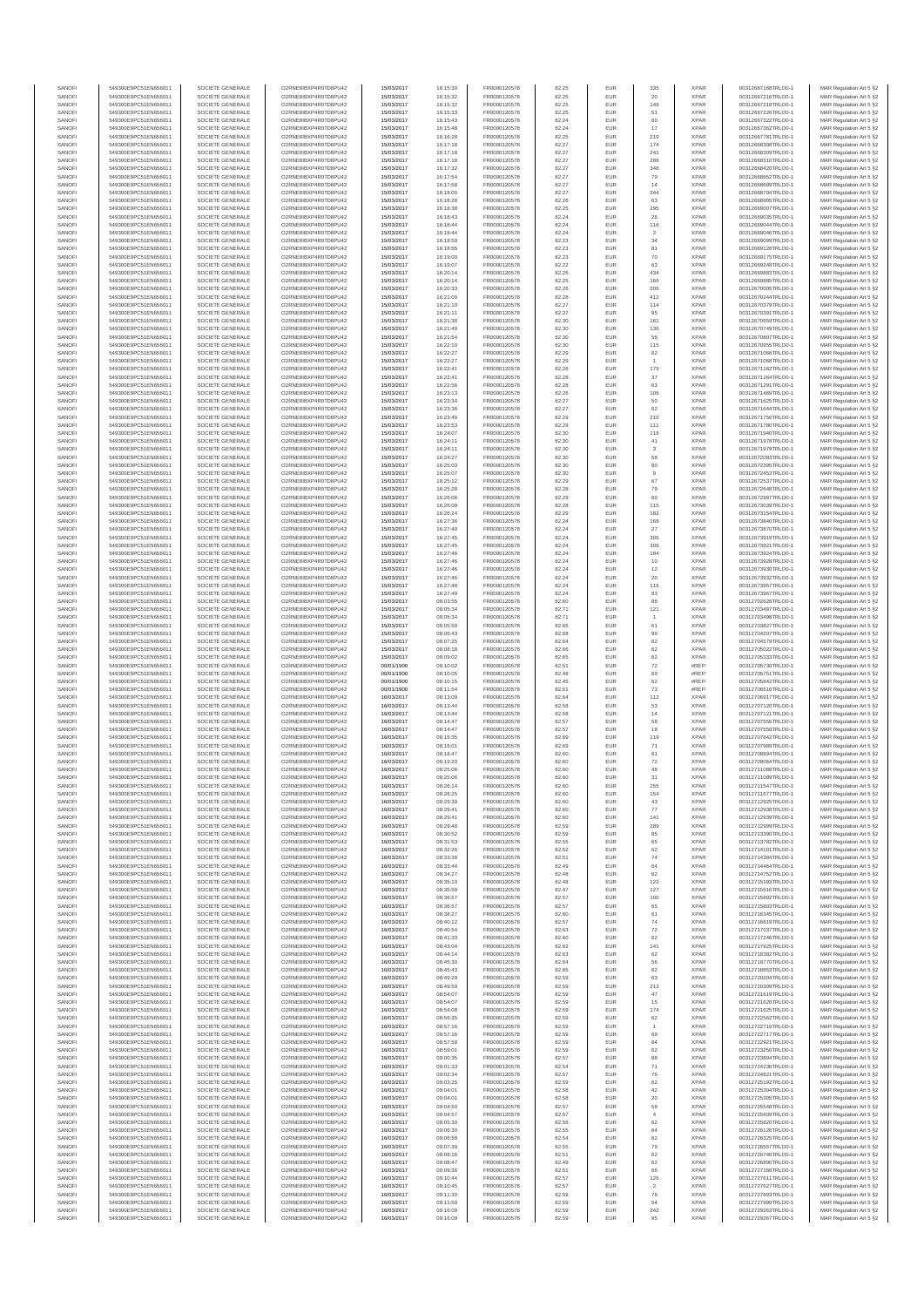| SANOFI           | 549300E9PC51EN656011                         | SOCIETE GENERALE                     | O2RNE8IBXP4R0TD8PU42                         | 16/03/2017               | 09:17:09             | FR0000120578                 | 82.57          | EUR               | 62                    | <b>XPAR</b>                | 00312729635TRLO0-1                       | MAR Regulation Art 5 §2                             |
|------------------|----------------------------------------------|--------------------------------------|----------------------------------------------|--------------------------|----------------------|------------------------------|----------------|-------------------|-----------------------|----------------------------|------------------------------------------|-----------------------------------------------------|
| SANOFI<br>SANOFI | 549300E9PC51EN656011<br>549300E9PC51EN656011 | SOCIETE GENERALE<br>SOCIETE GENERALE | O2RNE8IBXP4R0TD8PU42<br>O2RNE8IBXP4R0TD8PU42 | 16/03/2017<br>16/03/2017 | 09:19:45<br>09:22:03 | FR0000120578<br>FR0000120578 | 82.59<br>82.58 | EUR<br>EUR        | 62<br>133             | <b>XPAR</b><br><b>XPAR</b> | 00312731545TRLO0-1<br>00312732394TRLO0-1 | MAR Regulation Art 5 §2                             |
| SANOFI           | 549300E9PC51EN656011                         | SOCIETE GENERALE                     | O2RNE8IBXP4R0TD8PU42                         | 16/03/2017               | 09:31:24             | FR0000120578                 | 82.58          | EUR               | 129                   | <b>XPAR</b>                | 00312735103TRLO0-1                       | MAR Regulation Art 5 §2<br>MAR Regulation Art 5 §2  |
| SANOFI           | 549300E9PC51EN656011                         | SOCIETE GENERALE                     | O2RNE8IBXP4R0TD8PU42                         | 16/03/2017               | 09:31:24             | FR0000120578                 | 82.58          | EUR               | 39                    | <b>XPAR</b>                | 00312735104TRLO0-1                       | MAR Regulation Art 5 §2                             |
| SANOFI           | 549300E9PC51EN656011                         | SOCIETE GENERALE                     | O2RNE8IBXP4R0TD8PU42                         | 16/03/2017               | 09:32:48             | FR0000120578                 | 82.58          | EUR               | 265                   | <b>XPAR</b>                | 00312735416TRLO0-1                       | MAR Regulation Art 5 §2                             |
| SANOFI<br>SANOFI | 549300E9PC51EN656011<br>549300E9PC51EN656011 | SOCIETE GENERALE<br>SOCIETE GENERALE | O2RNE8IBXP4R0TD8PU42<br>O2RNE8IBXP4R0TD8PU42 | 16/03/2017<br>16/03/2017 | 09:34:46<br>09:34:46 | FR0000120578<br>FR0000120578 | 82.58<br>82.58 | EUR<br>EUR        | 128<br>100            | <b>XPAR</b><br><b>XPAR</b> | 00312735962TRLO0-1<br>00312735963TRLO0-1 | MAR Regulation Art 5 \$2<br>MAR Regulation Art 5 §2 |
| SANOFI           | 549300E9PC51EN656011                         | SOCIETE GENERALE                     | O2RNE8IBXP4R0TD8PU42                         | 16/03/2017               | 09:35:16             | FR0000120578                 | 82.58          | EUR               | 142                   | <b>XPAR</b>                | 00312736151TRLO0-1                       | MAR Regulation Art 5 §2                             |
| SANOFI           | 549300E9PC51EN656011                         | SOCIETE GENERALE                     | O2RNE8IBXP4R0TD8PU42                         | 16/03/2017               | 10:01:46             | FR0000120578                 | 82.58          | EUR               | 62                    | <b>XPAR</b>                | 00312744113TRLO0-1                       | MAR Regulation Art 5 §2                             |
| SANOFI<br>SANOFI | 549300E9PC51EN656011<br>549300E9PC51EN656011 | SOCIETE GENERALE<br>SOCIETE GENERALE | O2RNE8IBXP4R0TD8PU42<br>O2RNE8IBXP4R0TD8PU42 | 16/03/2017<br>16/03/2017 | 10:02:00<br>10:02:21 | FR0000120578<br>FR0000120578 | 82.57<br>82.55 | EUR<br>EUR        | 372<br>196            | <b>XPAR</b><br><b>XPAR</b> | 00312744212TRLO0-1<br>00312744283TRLO0-1 | MAR Regulation Art 5 §2<br>MAR Regulation Art 5 §2  |
| SANOFI           | 549300E9PC51EN656011                         | SOCIETE GENERALE                     | O2RNE8IBXP4R0TD8PU42                         | 16/03/2017               | 10:02:21             | FR0000120578                 | 82.55          | EUR               | 52                    | <b>XPAR</b>                | 00312744295TRLO0-1                       | MAR Regulation Art 5 §2                             |
| SANOFI           | 549300E9PC51EN656011                         | SOCIETE GENERALE                     | O2RNE8IBXP4R0TD8PU42                         | 16/03/2017               | 10:02:34             | FR0000120578                 | 82.55          | EUR               | 131                   | <b>XPAR</b>                | 00312744355TRLO0-1                       | MAR Regulation Art 5 §2                             |
| SANOFI           | 549300E9PC51EN656011                         | SOCIETE GENERALE                     | O2RNE8IBXP4R0TD8PU42                         | 16/03/2017               | 10:02:36             | FR0000120578                 | 82.56          | EUR               | 42                    | <b>XPAR</b>                | 00312744385TRLO0-1                       | MAR Regulation Art 5 §2                             |
| SANOFI<br>SANOFI | 549300E9PC51EN656011<br>549300E9PC51EN656011 | SOCIETE GENERALE<br>SOCIETE GENERALE | O2RNE8IBXP4R0TD8PU42<br>O2RNE8IBXP4R0TD8PU42 | 16/03/2017<br>16/03/2017 | 10:02:38<br>10:02:58 | FR0000120578<br>FR0000120578 | 82.56<br>82.55 | EUR<br>EUR        | 346<br>362            | <b>XPAR</b><br><b>XPAR</b> | 00312744391TRLO0-1<br>00312744453TRLO0-1 | MAR Regulation Art 5 §2<br>MAR Regulation Art 5 §2  |
| SANOFI           | 549300E9PC51EN656011                         | SOCIETE GENERALE                     | O2RNE8IBXP4R0TD8PU42                         | 16/03/2017               | 10:03:01             | FR0000120578                 | 82.53          | EUR               | 330                   | <b>XPAR</b>                | 00312744479TRLO0-1                       | MAR Regulation Art 5 §2                             |
| SANOFI           | 549300E9PC51EN656011                         | SOCIETE GENERALE                     | O2RNE8IBXP4R0TD8PU42                         | 16/03/2017               | 10:03:01             | FR0000120578                 | 82.53          | EUR               | 40                    | <b>XPAR</b>                | 00312744483TRLO0-1                       | MAR Regulation Art 5 §2                             |
| SANOFI           | 549300E9PC51EN656011                         | SOCIETE GENERALE                     | O2RNE8IBXP4R0TD8PU42                         | 16/03/2017               | 10:03:56             | FR0000120578                 | 82.53          | EUR               | 56                    | <b>XPAR</b>                | 00312744714TRLO0-1                       | MAR Regulation Art 5 §2                             |
| SANOFI<br>SANOFI | 549300E9PC51EN656011<br>549300E9PC51EN656011 | SOCIETE GENERALE<br>SOCIETE GENERALE | O2RNE8IBXP4R0TD8PU42<br>O2RNE8IBXP4R0TD8PU42 | 16/03/2017<br>16/03/2017 | 10:04:07<br>10:05:16 | FR0000120578<br>FR0000120578 | 82.53<br>82.55 | EUR<br>EUR        | 68<br>95              | <b>XPAR</b><br><b>XPAR</b> | 00312744771TRLO0-1<br>00312745068TRLO0-1 | MAR Regulation Art 5 §2<br>MAR Regulation Art 5 §2  |
| SANOFI           | 549300E9PC51EN656011                         | SOCIETE GENERALE                     | O2RNE8IBXP4R0TD8PU42                         | 16/03/2017               | 10:06:26             | FR0000120578                 | 82.52          | EUR               | 62                    | <b>XPAR</b>                | 00312745301TRLO0-1                       | MAR Regulation Art 5 §2                             |
| SANOFI           | 549300E9PC51EN656011                         | SOCIETE GENERALE                     | O2RNE8IBXP4R0TD8PU42                         | 16/03/2017               | 10:06:26             | FR0000120578                 | 82.52          | EUR               | 71                    | <b>XPAR</b>                | 00312745311TRLO0-1                       | MAR Regulation Art 5 §2                             |
| SANOFI<br>SANOFI | 549300E9PC51EN656011<br>549300E9PC51EN656011 | SOCIETE GENERALE<br>SOCIETE GENERALE | O2RNE8IBXP4R0TD8PU42<br>O2RNE8IBXP4R0TD8PU42 | 16/03/2017<br>16/03/2017 | 10:07:46<br>10:08:36 | FR0000120578<br>FR0000120578 | 82.57<br>82.55 | EUR<br>EUR        | 127<br>62             | <b>XPAR</b><br><b>XPAR</b> | 00312745858TRLO0-1<br>00312746176TRLO0-1 | MAR Regulation Art 5 §2<br>MAR Regulation Art 5 §2  |
| SANOFI           | 549300E9PC51EN656011                         | SOCIETE GENERALE                     | O2RNE8IBXP4R0TD8PU42                         | 16/03/2017               | 10:09:05             | FR0000120578                 | 82.56          | EUR               | 69                    | <b>XPAR</b>                | 00312746333TRLO0-1                       | MAR Regulation Art 5 62                             |
| SANOFI           | 549300E9PC51EN656011                         | SOCIETE GENERALE                     | O2RNE8IBXP4R0TD8PU42                         | 16/03/2017               | 10:09:45             | FR0000120578                 | 82.50          | EUR               | 62                    | <b>XPAR</b>                | 00312746656TRLO0-1                       | MAR Regulation Art 5 §2                             |
| SANOFI           | 549300E9PC51EN656011                         | SOCIETE GENERALE                     | O2RNE8IBXP4R0TD8PU42                         | 16/03/2017               | 10:10:30             | FR0000120578                 | 82.51          | EUR               | 62                    | <b>XPAR</b>                | 00312747105TRLO0-1                       | MAR Regulation Art 5 §2                             |
| SANOFI<br>SANOFI | 549300E9PC51EN656011<br>549300E9PC51EN656011 | SOCIETE GENERALE<br>SOCIETE GENERALE | O2RNE8IBXP4R0TD8PU42<br>O2RNE8IBXP4R0TD8PU42 | 16/03/2017<br>16/03/2017 | 10:11:27<br>10:12:14 | FR0000120578<br>FR0000120578 | 82.56<br>82.56 | EUR<br>EUR        | 103<br>81             | <b>XPAR</b><br><b>XPAR</b> | 00312747409TRLO0-1<br>00312747624TRLO0-1 | MAR Regulation Art 5 §2<br>MAR Regulation Art 5 §2  |
| SANOFI           | 549300E9PC51EN656011                         | SOCIETE GENERALE                     | O2RNE8IBXP4R0TD8PU42                         | 16/03/2017               | 10:13:16             | FR0000120578                 | 82.56          | EUR               | 62                    | <b>XPAR</b>                | 00312747900TRLO0-1                       | MAR Regulation Art 5 §2                             |
| SANOFI           | 549300E9PC51EN656011                         | SOCIETE GENERALE                     | O2RNE8IBXP4R0TD8PU42                         | 16/03/2017               | 10:13:39             | FR0000120578                 | 82.53          | EUR               | 62                    | <b>XPAR</b>                | 00312748020TRLO0-1                       | MAR Regulation Art 5 §2                             |
| SANOFI<br>SANOFI | 549300E9PC51EN656011<br>549300E9PC51EN656011 | SOCIETE GENERALE<br>SOCIETE GENERALE | O2RNE8IBXP4R0TD8PU42<br>O2RNE8IBXP4R0TD8PU42 | 16/03/2017<br>16/03/2017 | 10:15:07<br>10:15:52 | FR0000120578<br>FR0000120578 | 82.54<br>82.53 | EUR<br>EUR        | 154<br>62             | <b>XPAR</b><br><b>XPAR</b> | 00312748447TRLO0-1<br>00312748730TRLO0-1 | MAR Regulation Art 5 \$2                            |
| SANOFI           | 549300E9PC51EN656011                         | SOCIETE GENERALE                     | O2RNE8IBXP4R0TD8PU42                         | 16/03/2017               | 10:16:36             | FR0000120578                 | 82.52          | EUR               | 62                    | <b>XPAR</b>                | 00312748940TRLO0-1                       | MAR Regulation Art 5 §2<br>MAR Regulation Art 5 §2  |
| SANOFI           | 549300E9PC51EN656011                         | SOCIETE GENERALE                     | O2RNE8IBXP4R0TD8PU42                         | 16/03/2017               | 10:17:44             | FR0000120578                 | 82.53          | EUR               | 72                    | <b>XPAR</b>                | 00312749171TRLO0-1                       | MAR Regulation Art 5 §2                             |
| SANOFI           | 549300E9PC51EN656011                         | SOCIETE GENERALE                     | O2RNE8IBXP4R0TD8PU42                         | 16/03/2017               | 10:18:29             | FR0000120578                 | 82.54          | EUR               | 58                    | <b>XPAR</b>                | 00312749334TRLO0-1                       | MAR Regulation Art 5 §2                             |
| SANOFI<br>SANOFI | 549300E9PC51EN656011<br>549300E9PC51EN656011 | SOCIETE GENERALE<br>SOCIETE GENERALE | O2RNE8IBXP4R0TD8PU42<br>O2RNE8IBXP4R0TD8PU42 | 16/03/2017<br>16/03/2017 | 10:20:30<br>10:23:02 | FR0000120578<br>FR0000120578 | 82.57<br>82.57 | EUR<br>EUR        | 166<br>205            | <b>XPAR</b><br><b>XPAR</b> | 00312750045TRLO0-1<br>00312751043TRLO0-1 | MAR Regulation Art 5 §2<br>MAR Regulation Art 5 §2  |
| SANOFI           | 549300E9PC51EN656011                         | SOCIETE GENERALE                     | O2RNE8IBXP4R0TD8PU42                         | 16/03/2017               | 10:23:31             | FR0000120578                 | 82.56          | EUR               | 111                   | <b>XPAR</b>                | 00312751225TRLO0-1                       | MAR Regulation Art 5 §2                             |
| SANOFI           | 549300E9PC51EN656011                         | SOCIETE GENERALE                     | O2RNE8IBXP4R0TD8PU42                         | 16/03/2017               | 10:23:53             | FR0000120578                 | 82.53          | EUR               | 62                    | <b>XPAR</b>                | 00312751436TRLO0-1                       | MAR Regulation Art 5 §2                             |
| SANOFI           | 549300E9PC51EN656011                         | SOCIETE GENERALE                     | O2RNE8IBXP4R0TD8PU42                         | 16/03/2017               | 10:24:37             | FR0000120578                 | 82.54          | EUR               | 69                    | <b>XPAR</b>                | 00312751655TRLO0-1                       | MAR Regulation Art 5 §2                             |
| SANOFI<br>SANOFI | 549300E9PC51EN656011<br>549300E9PC51EN656011 | SOCIETE GENERALE<br>SOCIETE GENERALE | O2RNE8IBXP4R0TD8PU42<br>O2RNE8IBXP4R0TD8PU42 | 16/03/2017<br>16/03/2017 | 10:25:51<br>10:26:34 | FR0000120578<br>FR0000120578 | 82.56<br>82.55 | EUR<br>EUR        | 153<br>62             | <b>XPAR</b><br><b>XPAR</b> | 00312751965TRLO0-1<br>00312752196TRLO0-1 | MAR Regulation Art 5 §2<br>MAR Regulation Art 5 §2  |
| SANOFI           | 549300E9PC51EN656011                         | SOCIETE GENERALE                     | O2RNE8IBXP4R0TD8PU42                         | 16/03/2017               | 10:28:07             | FR0000120578                 | 82.56          | EUR               | 165                   | <b>XPAR</b>                | 00312752826TRLO0-1                       | MAR Regulation Art 5 §2                             |
| SANOFI           | 549300E9PC51EN656011                         | SOCIETE GENERALE                     | O2RNE8IBXP4R0TD8PU42                         | 16/03/2017               | 10:28:32             | FR0000120578                 | 82.54          | EUR               | 62                    | <b>XPAR</b>                | 00312752921TRLO0-1                       | MAR Regulation Art 5 §2                             |
| SANOFI           | 549300E9PC51EN656011                         | SOCIETE GENERALE                     | O2RNE8IBXP4R0TD8PU42<br>O2RNE8IBXP4R0TD8PU42 | 16/03/2017               | 10:29:14             | FR0000120578<br>FR0000120578 | 82.54          | EUR               | 66                    | <b>XPAR</b>                | 00312753099TRLO0-1<br>00312753232TRLO0-1 | MAR Regulation Art 5 §2                             |
| SANOFI<br>SANOFI | 549300E9PC51EN656011<br>549300E9PC51EN656011 | SOCIETE GENERALE<br>SOCIETE GENERALE | O2RNE8IBXP4R0TD8PLI42                        | 16/03/2017<br>16/03/2017 | 10:29:45<br>10:29:45 | FR0000120578                 | 82.51<br>82.51 | EUR<br>EUR        | 10<br>52              | <b>XPAR</b><br><b>XPAR</b> | 00312753233TRLO0-1                       | MAR Regulation Art 5 §2<br>MAR Regulation Art 5 §2  |
| SANOFI           | 549300E9PC51EN656011                         | SOCIETE GENERALE                     | O2RNE8IBXP4R0TD8PU42                         | 16/03/2017               | 10:32:00             | FR0000120578                 | 82.54          | EUR               | 188                   | <b>XPAR</b>                | 00312753934TRLO0-1                       | MAR Regulation Art 5 §2                             |
| SANOFI           | 549300E9PC51EN656011                         | SOCIETE GENERALE                     | O2RNE8IBXP4R0TD8PU42                         | 16/03/2017               | 10:32:13             | FR0000120578                 | 82.54          | EUR               | 84                    | <b>XPAR</b>                | 00312754006TRLO0-1                       | MAR Regulation Art 5 \$2                            |
| SANOFI<br>SANOFI | 549300E9PC51EN656011<br>549300E9PC51EN656011 | SOCIETE GENERALE<br>SOCIETE GENERALE | O2RNE8IBXP4R0TD8PU42<br>O2RNE8IBXP4R0TD8PU42 | 16/03/2017               | 10:32:53             | FR0000120578<br>FR0000120578 | 82.53<br>82.52 | EUR<br>EUR        | 62<br>62              | <b>XPAR</b><br><b>XPAR</b> | 00312754245TRLO0-1                       | MAR Regulation Art 5 §2<br>MAR Regulation Art 5 §2  |
| SANOFI           | 549300E9PC51EN656011                         | SOCIETE GENERALE                     | O2RNE8IBXP4R0TD8PU42                         | 16/03/2017<br>16/03/2017 | 10:33:21<br>10:34:28 | FR0000120578                 | 82.54          | EUR               | 8                     | <b>XPAR</b>                | 00312754345TRLO0-1<br>00312754710TRLO0-1 | MAR Regulation Art 5 §2                             |
| SANOFI           | 549300E9PC51EN656011                         | SOCIETE GENERALE                     | O2RNE8IBXP4R0TD8PU42                         | 16/03/2017               | 10:34:29             | FR0000120578                 | 82.54          | EUR               | 81                    | <b>XPAR</b>                | 00312754729TRLO0-1                       | MAR Regulation Art 5 §2                             |
| SANOFI           | 549300E9PC51EN656011                         | SOCIETE GENERALE                     | O2RNE8IBXP4R0TD8PU42                         | 16/03/2017               | 10:34:45             | FR0000120578                 | 82.52          | EUR               | 20                    | <b>XPAR</b>                | 00312754802TRLO0-1                       | MAR Regulation Art 5 §2                             |
| SANOFI<br>SANOFI | 549300E9PC51EN656011<br>549300E9PC51EN656011 | SOCIETE GENERALE<br>SOCIETE GENERALE | O2RNE8IBXP4R0TD8PU42<br>O2RNE8IBXP4R0TD8PU42 | 16/03/2017<br>16/03/2017 | 10:34:45<br>10:35:22 | FR0000120578<br>FR0000120578 | 82.52<br>82.53 | EUR<br>EUR        | 56<br>66              | <b>XPAR</b><br><b>XPAR</b> | 00312754803TRLO0-1<br>00312754939TRLO0-1 | MAR Regulation Art 5 §2<br>MAR Regulation Art 5 §2  |
| SANOFI           | 549300E9PC51EN656011                         | SOCIETE GENERALE                     | O2RNE8IBXP4R0TD8PU42                         | 16/03/2017               | 10:37:11             | FR0000120578                 | 82.54          | EUR               | 100                   | <b>XPAR</b>                | 00312755616TRLO0-1                       | MAR Regulation Art 5 §2                             |
| SANOFI           | 549300E9PC51EN656011                         | SOCIETE GENERALE                     | O2RNE8IBXP4R0TD8PU42                         | 16/03/2017               | 10:37:12             | FR0000120578                 | 82.54          | EUR               | 81                    | <b>XPAR</b>                | 00312755618TRLO0-1                       | MAR Regulation Art 5 §2                             |
| SANOFI           | 549300E9PC51EN656011                         | SOCIETE GENERALE                     | O2RNE8IBXP4R0TD8PU42                         | 16/03/2017               | 10:39:59             | FR0000120578                 | 82.54          | EUR               | 190                   | <b>XPAR</b>                | 00312756837TRLO0-1                       | MAR Regulation Art 5 §2                             |
| SANOFI<br>SANOFI | 549300E9PC51EN656011<br>549300E9PC51EN656011 | SOCIETE GENERALE<br>SOCIETE GENERALE | O2RNE8IBXP4R0TD8PU42<br>O2RNE8IBXP4R0TD8PU42 | 16/03/2017<br>16/03/2017 | 10:40:17<br>10:40:59 | FR0000120578<br>FR0000120578 | 82.53<br>82.53 | EUR<br>EUR        | 120<br>62             | <b>XPAR</b><br><b>XPAR</b> | 00312757046TRLO0-1<br>00312757322TRLO0-1 | MAR Regulation Art 5 §2<br>MAR Regulation Art 5 §2  |
| SANOFI           | 549300E9PC51EN656011                         | SOCIETE GENERALE                     | O2RNE8IBXP4R0TD8PU42                         | 16/03/2017               | 10:41:49             | FR0000120578                 | 82.53          | EUR               | 67                    | <b>XPAR</b>                | 00312757520TRLO0-1                       | MAR Regulation Art 5 §2                             |
| SANOFI           | 549300E9PC51EN656011                         | SOCIETE GENERALE                     | O2RNE8IBXP4R0TD8PU42                         | 16/03/2017               | 10:42:26             | FR0000120578                 | 82.52          | EUR               | 62                    | <b>XPAR</b>                | 00312757642TRLO0-1                       | MAR Regulation Art 5 §2                             |
| SANOFI           | 549300E9PC51EN656011                         | SOCIETE GENERALE                     | O2RNE8IBXP4R0TD8PU42                         | 16/03/2017               | 10:43:14             | FR0000120578                 | 82.50          | EUR<br>EUR        | 62<br>77              | <b>XPAR</b>                | 00312757798TRLO0-1                       | MAR Regulation Art 5 §2                             |
| SANOFI<br>SANOFI | 549300E9PC51EN656011<br>549300E9PC51EN656011 | SOCIETE GENERALE<br>SOCIETE GENERALE | O2RNE8IBXP4R0TD8PU42<br>O2RNE8IBXP4R0TD8PU42 | 16/03/2017<br>16/03/2017 | 10:43:24<br>10:44:41 | FR0000120578<br>FR0000120578 | 82.51<br>82.52 | EUR               | 107                   | <b>XPAR</b><br><b>XPAR</b> | 00312757844TRLO0-1<br>00312758152TRLO0-1 | MAR Regulation Art 5 §2<br>MAR Regulation Art 5 §2  |
| SANOFI           | 549300E9PC51EN656011                         | SOCIETE GENERALE                     | O2RNE8IBXP4R0TD8PU42                         | 16/03/2017               | 10:45:03             | FR0000120578                 | 82.52          | EUR               | 6                     | <b>XPAR</b>                | 00312758268TRLO0-1                       | MAR Regulation Art 5 §2                             |
| SANOFI           | 549300E9PC51EN656011                         | SOCIETE GENERALE                     | O2RNE8IBXP4R0TD8PU42                         | 16/03/2017               | 10:45:03             | FR0000120578                 | 82.52          | EUR               | 51                    | <b>XPAR</b>                | 00312758269TRLO0-1                       | MAR Regulation Art 5 §2                             |
| SANOFI<br>SANOFI | 549300E9PC51EN656011<br>549300E9PC51EN656011 | SOCIETE GENERALE<br>SOCIETE GENERALE | O2RNE8IBXP4R0TD8PU42<br>O2RNE8IBXP4R0TD8PU42 | 16/03/2017<br>16/03/2017 | 10:45:03<br>10:46:04 | FR0000120578<br>FR0000120578 | 82.52<br>82.53 | EUR<br>EUR        | 9<br>79               | <b>XPAR</b><br><b>XPAR</b> | 00312758270TRLO0-1<br>00312758531TRLO0-1 | MAR Regulation Art 5 §2<br>MAR Regulation Art 5 §2  |
| SANOFI           | 549300E9PC51EN656011                         | SOCIETE GENERALE                     | O2RNE8IBXP4R0TD8PU42                         | 16/03/2017               | 10:47:17             | FR0000120578                 | 82.54          | EUR               | 118                   | <b>XPAR</b>                | 00312758913TRLO0-1                       | MAR Regulation Art 5 §2                             |
| SANOFI           | 549300E9PC51EN656011                         | SOCIETE GENERALE                     | O2RNE8IBXP4R0TD8PU42                         | 16/03/2017               | 10:48:07             | FR0000120578                 | 82.53          | EUR               | 88                    | <b>XPAR</b>                | 00312759084TRLO0-1                       | MAR Regulation Art 5 §2                             |
| SANOFI           | 549300E9PC51EN656011                         | SOCIETE GENERALE                     | O2RNE8IBXP4R0TD8PU42                         | 16/03/2017               | 10:49:08             | FR0000120578                 | 82.52          | EUR               | 75                    | <b>XPAR</b>                | 00312759395TRLO0-1                       | MAR Regulation Art 5 §2                             |
| SANOFI<br>SANOFI | 549300E9PC51EN656011<br>549300E9PC51EN656011 | SOCIETE GENERALE<br>SOCIETE GENERALE | O2RNE8IBXP4R0TD8PU42<br>O2RNE8IBXP4R0TD8PU42 | 16/03/2017<br>16/03/2017 | 10:50:34<br>10:51:21 | FR0000120578<br>FR0000120578 | 82.53<br>82.52 | EUR<br>EUR        | 168<br>62             | <b>XPAR</b><br><b>XPAR</b> | 00312759704TRLO0-1<br>00312759916TRLO0-1 | MAR Regulation Art 5 §2<br>MAR Regulation Art 5 §2  |
| SANOFI           | 549300E9PC51EN656011                         | SOCIETE GENERALE                     | O2RNE8IBXP4R0TD8PU42                         | 16/03/2017               | 10:51:50             | FR0000120578                 | 82.54          | EUR               | 121                   | <b>XPAR</b>                | 00312760093TRLO0-1                       | MAR Regulation Art 5 §2                             |
| SANOFI           | 549300E9PC51EN656011                         | SOCIETE GENERALE                     | O2RNE8IBXP4R0TD8PU42                         | 16/03/2017               | 10:52:23             | FR0000120578                 | 82.53          | EUR               | 62                    | <b>XPAR</b>                | 00312760284TRLO0-1                       | MAR Regulation Art 5 §2                             |
| SANOFI           | 549300E9PC51EN656011                         | SOCIETE GENERALE                     | O2RNE8IBXP4R0TD8PU42                         | 16/03/2017               | 10:52:45             | FR0000120578                 | 82.53          | EUR               | 62                    | <b>XPAR</b>                | 00312760419TRLO0-1                       | MAR Regulation Art 5 §2                             |
| SANOFI<br>SANOFI | 549300E9PC51EN656011<br>549300E9PC51EN656011 | SOCIETE GENERALE<br>SOCIETE GENERALE | O2RNE8IBXP4R0TD8PU42<br>O2RNE8IBXP4R0TD8PU42 | 16/03/2017<br>16/03/2017 | 10:56:08<br>10:57:53 | FR0000120578<br>FR0000120578 | 82.50<br>82.50 | EUR<br>EUR        | 57<br>367             | <b>XPAR</b><br><b>XPAR</b> | 00312761281TRLO0-1<br>00312761766TRLO0-1 | MAR Regulation Art 5 §2<br>MAR Regulation Art 5 §2  |
| SANOFI           | 549300E9PC51EN656011                         | SOCIETE GENERALE                     | O2RNE8IBXP4R0TD8PU42                         | 16/03/2017               | 10:58:37             | FR0000120578                 | 82.49          | EUR               | 131                   | <b>XPAR</b>                | 00312762001TRLO0-1                       | MAR Regulation Art 5 \$2                            |
| SANOFI           | 549300E9PC51EN656011                         | SOCIETE GENERALE                     | O2RNE8IBXP4R0TD8PU42                         | 16/03/2017               | 10:58:37             | FR0000120578                 | 82.49          | EUR               | 167                   | <b>XPAR</b>                | 00312762005TRLO0-1                       | MAR Regulation Art 5 §2                             |
| SANOFI<br>SANOFI | 549300E9PC51EN656011<br>549300E9PC51EN656011 | SOCIETE GENERALE<br>SOCIETE GENERALE | O2RNE8IBXP4R0TD8PU42<br>O2RNE8IBXP4R0TD8PU42 | 16/03/2017<br>16/03/2017 | 10:58:37<br>10:59:16 | FR0000120578<br>FR0000120578 | 82.49<br>82.49 | <b>EUR</b><br>EUR | $\overline{7}$<br>188 | <b>XPAR</b><br><b>XPAR</b> | 00312762009TRLO0-1<br>00312762120TRLO0-1 | MAR Regulation Art 5 §2<br>MAR Regulation Art 5 §2  |
| SANOFI           | 549300E9PC51EN656011                         | SOCIETE GENERALE                     | O2RNE8IBXP4R0TD8PU42                         | 16/03/2017               | 11:09:27             | FR0000120578                 | 82.50          | EUR               | 440                   | <b>XPAR</b>                | 00312765731TRLO0-1                       | MAR Regulation Art 5 §2                             |
| SANOFI           | 549300E9PC51EN656011                         | SOCIETE GENERALE                     | O2RNE8IBXP4R0TD8PU42                         | 16/03/2017               | 11:10:34             | FR0000120578                 | 82.50          | EUR               | 98                    | <b>XPAR</b>                | 00312766139TRLO0-1                       | MAR Regulation Art 5 §2                             |
| SANOFI           | 549300E9PC51EN656011                         | SOCIETE GENERALE                     | O2RNE8IBXP4R0TD8PU42                         | 16/03/2017               | 11:10:42             | FR0000120578                 | 82.50          | EUR               | 454                   | <b>XPAR</b>                | 00312766197TRLO0-1                       | MAR Regulation Art 5 §2                             |
| SANOFI<br>SANOFI | 549300E9PC51EN656011<br>549300E9PC51EN656011 | SOCIETE GENERALE<br>SOCIETE GENERALE | O2RNE8IBXP4R0TD8PU42<br>O2RNE8IBXP4R0TD8PU42 | 16/03/2017<br>16/03/2017 | 11:11:20<br>11:12:05 | FR0000120578<br>FR0000120578 | 82.50<br>82.50 | EUR<br>EUR        | 230<br>62             | <b>XPAR</b><br><b>XPAR</b> | 00312766368TRLO0-1<br>00312766545TRLO0-1 | MAR Regulation Art 5 §2<br>MAR Regulation Art 5 §2  |
| SANOFI           | 549300E9PC51EN656011                         | SOCIETE GENERALE                     | O2RNE8IBXP4R0TD8PU42                         | 16/03/2017               | 11:13:54             | FR0000120578                 | 82.48          | EUR               | 62                    | <b>XPAR</b>                | 00312767011TRLO0-1                       | MAR Regulation Art 5 §2                             |
| SANOFI           | 549300E9PC51EN656011                         | SOCIETE GENERALE                     | O2RNE8IBXP4R0TD8PU42                         | 16/03/2017               | 11:15:14             | FR0000120578                 | 82.50          | EUR               | 133                   | <b>XPAR</b>                | 00312767371TRLO0-1                       | MAR Regulation Art 5 §2                             |
| SANOFI<br>SANOFI | 549300E9PC51EN656011<br>549300E9PC51EN656011 | SOCIETE GENERALE<br>SOCIETE GENERALE | O2RNE8IBXP4R0TD8PU42<br>O2RNE8IBXP4R0TD8PU42 | 16/03/2017               | 11:18:11             | FR0000120578                 | 82.50<br>82.50 | EUR<br>EUR        | 125                   | <b>XPAR</b><br><b>XPAR</b> | 00312768090TRLO0-1<br>00312768137TRLO0-1 | MAR Regulation Art 5 \$2<br>MAR Regulation Art 5 §2 |
| SANOFI           | 549300E9PC51EN656011                         | SOCIETE GENERALE                     | O2RNE8IBXP4R0TD8PU42                         | 16/03/2017<br>16/03/2017 | 11:18:20<br>11:18:20 | FR0000120578<br>FR0000120578 | 82.50          | EUR               | 40<br>67              | <b>XPAR</b>                | 00312768138TRLO0-1                       | MAR Regulation Art 5 §2                             |
| SANOFI           | 549300E9PC51EN656011                         | SOCIETE GENERALE                     | O2RNE8IBXP4R0TD8PU42                         | 16/03/2017               | 11:18:20             | FR0000120578                 | 82.50          | EUR               | 84                    | <b>XPAR</b>                | 00312768139TRLO0-1                       | MAR Regulation Art 5 §2                             |
| SANOFI<br>SANOFI | 549300E9PC51EN656011<br>549300E9PC51EN656011 | SOCIETE GENERALE<br>SOCIETE GENERALE | O2RNE8IBXP4R0TD8PU42<br>O2RNE8IBXP4R0TD8PU42 | 16/03/2017<br>16/03/2017 | 11:19:58<br>11:21:04 | FR0000120578<br>FR0000120578 | 82.48<br>82.48 | EUR<br>EUR        | 140<br>92             | <b>XPAR</b><br><b>XPAR</b> | 00312768550TRLO0-1<br>00312768847TRLO0-1 | MAR Regulation Art 5 §2                             |
| SANOFI           | 549300E9PC51EN656011                         | SOCIETE GENERALE                     | O2RNE8IBXP4R0TD8PU42                         | 16/03/2017               | 11:22:16             | FR0000120578                 | 82.47          | EUR               | 92                    | <b>XPAR</b>                | 00312769264TRLO0-1                       | MAR Regulation Art 5 §2<br>MAR Regulation Art 5 §2  |
| SANOFI           | 549300E9PC51EN656011                         | SOCIETE GENERALE                     | O2RNE8IBXP4R0TD8PU42                         | 16/03/2017               | 11:24:08             | FR0000120578                 | 82.44          | EUR               | 19                    | <b>XPAR</b>                | 00312769911TRLO0-1                       | MAR Regulation Art 5 §2                             |
| SANOFI<br>SANOFI | 549300E9PC51EN656011<br>549300E9PC51EN656011 | SOCIETE GENERALE<br>SOCIETE GENERALE | O2RNE8IBXP4R0TD8PU42<br>O2RNE8IBXP4R0TD8PU42 | 16/03/2017               | 11:24:08             | FR0000120578<br>FR0000120578 | 82.44<br>82.45 | EUR<br>EUR        | 101<br>86             | <b>XPAR</b><br><b>XPAR</b> | 00312769913TRLO0-1                       | MAR Regulation Art 5 §2<br>MAR Regulation Art 5 §2  |
| SANOFI           | 549300E9PC51EN656011                         | SOCIETE GENERALE                     | O2RNE8IBXP4R0TD8PU42                         | 16/03/2017<br>16/03/2017 | 11:25:03<br>11:25:50 | FR0000120578                 | 82.44          | EUR               | 79                    | <b>XPAR</b>                | 00312770255TRLO0-1<br>00312770495TRLO0-1 | MAR Regulation Art 5 §2                             |
| SANOFI           | 549300E9PC51EN656011                         | SOCIETE GENERALE                     | O2RNE8IBXP4R0TD8PU42                         | 16/03/2017               | 11:27:01             | FR0000120578                 | 82.43          | EUR               | 59                    | <b>XPAR</b>                | 00312770772TRLO0-1                       | MAR Regulation Art 5 §2                             |
| SANOFI           | 549300E9PC51EN656011                         | SOCIETE GENERALE                     | O2RNESIBXP4R0TD8PLI42                        | 16/03/2017               | 11:27:01             | FR0000120578                 | 82.43          | EUR               | $_{3}$                | <b>XPAR</b>                | 00312770775TRLO0-1                       | MAR Regulation Art 5 §2                             |
| SANOFI<br>SANOFI | 549300E9PC51EN656011<br>549300E9PC51EN656011 | SOCIETE GENERALE<br>SOCIETE GENERALE | O2RNE8IBXP4R0TD8PU42<br>O2RNE8IBXP4R0TD8PU42 | 16/03/2017<br>16/03/2017 | 11:27:12<br>11:27:53 | FR0000120578<br>FR0000120578 | 82.42<br>82.39 | EUR<br>EUR        | 69<br>43              | <b>XPAR</b><br><b>XPAR</b> | 00312770847TRLO0-1<br>00312771066TRLO0-1 | MAR Regulation Art 5 §2<br>MAR Regulation Art 5 §2  |
| SANOFI           | 549300E9PC51EN656011                         | SOCIETE GENERALE                     | O2RNE8IBXP4R0TD8PU42                         | 16/03/2017               | 11:28:04             | FR0000120578                 | 82.39          | EUR               | 19                    | <b>XPAR</b>                | 00312771099TRLO0-1                       | MAR Regulation Art 5 §2                             |
| SANOFI           | 549300E9PC51EN656011                         | SOCIETE GENERALE                     | O2RNE8IBXP4R0TD8PU42                         | 16/03/2017               | 11:28:45             | FR0000120578                 | 82.39          | EUR               | 66                    | <b>XPAR</b>                | 00312771242TRLO0-1                       | MAR Regulation Art 5 §2                             |
| SANOFI<br>SANOFI | 549300E9PC51EN656011<br>549300E9PC51EN656011 | SOCIETE GENERALE                     | O2RNE8IBXP4R0TD8PU42<br>O2RNE8IBXP4R0TD8PU42 | 16/03/2017               | 11:30:12             | FR0000120578                 | 82.41<br>82.43 | EUR               | 163<br>197            | <b>XPAR</b><br><b>XPAR</b> | 00312771601TRLO0-1<br>00312772214TRLO0-1 | MAR Regulation Art 5 §2<br>MAR Regulation Art 5 §2  |
| SANOFI           | 549300E9PC51EN656011                         | SOCIETE GENERALE<br>SOCIETE GENERALE | O2RNE8IBXP4R0TD8PU42                         | 16/03/2017<br>16/03/2017 | 11:32:38<br>11:33:38 | FR0000120578<br>FR0000120578 | 82.43          | EUR<br>EUR        | 68                    | <b>XPAR</b>                | 00312772532TRLO0-1                       | MAR Regulation Art 5 §2                             |
| SANOFI           | 549300E9PC51EN656011                         | SOCIETE GENERALE                     | O2RNE8IBXP4R0TD8PU42                         | 16/03/2017               | 11:34:45             | FR0000120578                 | 82.41          | EUR               | 69                    | <b>XPAR</b>                | 00312772794TRLO0-1                       | MAR Regulation Art 5 §2                             |
| SANOFI           | 549300E9PC51EN656011                         | SOCIETE GENERALE                     | O2RNE8IBXP4R0TD8PU42                         | 16/03/2017               | 11:35:35             | FR0000120578                 | 82.39          | EUR               | 103                   | <b>XPAR</b>                | 00312772953TRLO0-1                       | MAR Regulation Art 5 §2                             |
| SANOFI<br>SANOFI | 549300E9PC51EN656011<br>549300E9PC51EN656011 | SOCIETE GENERALE<br>SOCIETE GENERALE | O2RNE8IBXP4R0TD8PU42<br>O2RNE8IBXP4R0TD8PU42 | 16/03/2017<br>16/03/2017 | 11:36:49<br>11:37:35 | FR0000120578<br>FR0000120578 | 82.41<br>82.40 | EUR<br>EUR        | 170<br>71             | <b>XPAR</b><br><b>XPAR</b> | 00312773336TRLO0-1<br>00312773523TRLO0-1 | MAR Regulation Art 5 §2<br>MAR Regulation Art 5 §2  |
| SANOFI           | 549300E9PC51EN656011                         | SOCIETE GENERALE                     | O2RNE8IBXP4R0TD8PU42                         | 16/03/2017               | 11:38:50             | FR0000120578                 | 82.38          | EUR               | 94                    | <b>XPAR</b>                | 00312773856TRLO0-1                       | MAR Regulation Art 5 §2                             |
| SANOFI           | 549300E9PC51EN656011                         | SOCIETE GENERALE                     | O2RNE8IBXP4R0TD8PU42                         | 16/03/2017               | 11:39:15             | FR0000120578                 | 82.36          | EUR               | 65                    | <b>XPAR</b>                | 00312774085TRLO0-1                       | MAR Regulation Art 5 §2                             |
| SANOFI           | 549300E9PC51EN656011                         | SOCIETE GENERALE                     | O2RNE8IBXP4R0TD8PU42                         | 16/03/2017               | 11:40:48             | FR0000120578                 | 82.36          | EUR               | 101                   | <b>XPAR</b>                | 00312774533TRLO0-1                       | MAR Regulation Art 5 §2                             |
| SANOFI<br>SANOFI | 549300E9PC51EN656011<br>549300E9PC51EN656011 | SOCIETE GENERALE<br>SOCIETE GENERALE | O2RNE8IBXP4R0TD8PU42<br>O2RNE8IBXP4R0TD8PU42 | 16/03/2017<br>16/03/2017 | 11:42:12<br>11:43:04 | FR0000120578<br>FR0000120578 | 82.38<br>82.38 | EUR<br>EUR        | 129<br>85             | <b>XPAR</b><br><b>XPAR</b> | 00312774901TRLO0-1<br>00312775190TRLO0-1 | MAR Regulation Art 5 §2<br>MAR Regulation Art 5 §2  |
| SANOFI           | 549300E9PC51EN656011                         | SOCIETE GENERALE                     | O2RNE8IBXP4R0TD8PU42                         | 16/03/2017               | 11:44:08             | FR0000120578                 | 82.38          | EUR               | 118                   | <b>XPAR</b>                | 00312775501TRLO0-1                       | MAR Regulation Art 5 §2                             |
| SANOFI           | 549300E9PC51EN656011                         | SOCIETE GENERALE                     | O2RNE8IBXP4R0TD8PU42                         | 16/03/2017               | 11:44:09             | FR0000120578                 | 82.38          | EUR               | 103                   | <b>XPAR</b>                | 00312775504TRLO0-1                       | MAR Regulation Art 5 §2                             |
| SANOFI           | 549300E9PC51EN656011                         | SOCIETE GENERALE                     | O2RNE8IBXP4R0TD8PU42                         | 16/03/2017               | 11:45:46             | FR0000120578                 | 82.45          | EUR               | 42                    | <b>XPAR</b>                | 00312775817TRLO0-1                       | MAR Regulation Art 5 §2                             |
| SANOFI<br>SANOFI | 549300E9PC51EN656011<br>549300E9PC51EN656011 | SOCIETE GENERALE<br>SOCIETE GENERALE | O2RNE8IBXP4R0TD8PU42<br>O2RNE8IBXP4R0TD8PU42 | 16/03/2017<br>16/03/2017 | 11:45:46<br>11:46:35 | FR0000120578<br>FR0000120578 | 82.45<br>82.46 | EUR<br>EUR        | 74<br>65              | <b>XPAR</b><br><b>XPAR</b> | 00312775818TRLO0-1<br>00312776029TRLO0-1 | MAR Regulation Art 5 §2<br>MAR Regulation Art 5 §2  |
| SANOFI           | 549300E9PC51EN656011                         | SOCIETE GENERALE                     | O2RNE8IBXP4R0TD8PU42                         | 16/03/2017               | 11:46:57             | FR0000120578                 | 82.44          | EUR               | 70                    | <b>XPAR</b>                | 00312776094TRLO0-1                       | MAR Regulation Art 5 §2                             |
| SANOFI           | 549300E9PC51EN656011                         | SOCIETE GENERALE                     | O2RNE8IBXP4R0TD8PU42                         | 16/03/2017               | 11:47:42             | FR0000120578                 | 82.41          | EUR               | 630                   | <b>XPAR</b>                | 00312776304TRLO0-1                       | MAR Regulation Art 5 §2                             |
| SANOFI<br>SANOFI | 549300E9PC51EN656011<br>549300E9PC51EN656011 | SOCIETE GENERALE<br>SOCIETE GENERALE | O2RNE8IBXP4R0TD8PU42<br>O2RNE8IBXP4R0TD8PU42 | 16/03/2017<br>16/03/2017 | 11:47:42<br>11:47:42 | FR0000120578<br>FR0000120578 | 82.41<br>82.41 | EUR<br>EUR        | 62<br>242             | <b>XPAR</b><br><b>XPAR</b> | 00312776305TRLO0-1<br>00312776306TRLO0-1 | MAR Regulation Art 5 §2                             |
| SANOFI           | 549300E9PC51EN656011                         | SOCIETE GENERALE                     | O2RNE8IBXP4R0TD8PU42                         | 16/03/2017               | 11:47:42             | FR0000120578                 | 82.41          | EUR               | 242                   | <b>XPAR</b>                | 00312776307TRLO0-1                       | MAR Regulation Art 5 §2<br>MAR Regulation Art 5 §2  |
| SANOFI           | 549300E9PC51EN656011                         | SOCIETE GENERALE                     | O2RNE8IBXP4R0TD8PU42                         | 16/03/2017               | 11:47:42             | FR0000120578                 | 82.41          | EUR               | 146                   | <b>XPAR</b>                | 00312776308TRLO0-1                       | MAR Regulation Art 5 §2                             |
| SANOFI           | 549300E9PC51EN656011                         | SOCIETE GENERALE                     | O2RNE8IBXP4R0TD8PU42                         | 16/03/2017               | 11:47:42             | FR0000120578                 | 82.41          | EUR               | 630                   | <b>XPAR</b>                | 00312776309TRLO0-1                       | MAR Regulation Art 5 §2                             |
| SANOFI<br>SANOFI | 549300E9PC51EN656011<br>549300E9PC51EN656011 | SOCIETE GENERALE<br>SOCIETE GENERALE | O2RNE8IBXP4R0TD8PU42<br>O2RNE8IBXP4R0TD8PU42 | 16/03/2017<br>16/03/2017 | 11:47:42<br>11:47:42 | FR0000120578<br>FR0000120578 | 82.41<br>82.41 | EUR<br>EUR        | 242<br>242            | <b>XPAR</b><br><b>XPAR</b> | 00312776310TRLO0-1<br>00312776311TRLO0-1 | MAR Regulation Art 5 §2<br>MAR Regulation Art 5 §2  |
| SANOFI           | 549300E9PC51EN656011                         | SOCIETE GENERALE                     | O2RNE8IBXP4R0TD8PU42                         | 16/03/2017               | 11:47:42             | FR0000120578                 | 82.41          | EUR               | 146                   | <b>XPAR</b>                | 00312776312TRLO0-1                       | MAR Regulation Art 5 §2                             |
| SANOFI           | 549300E9PC51EN656011                         | SOCIETE GENERALE                     | O2RNE8IBXP4R0TD8PU42                         | 16/03/2017               | 11:47:42             | FR0000120578                 | 82.41          | EUR               | 484                   | <b>XPAR</b>                | 00312776313TRLO0-1                       | MAR Regulation Art 5 §2                             |
| SANOFI           | 549300E9PC51EN656011                         | SOCIETE GENERALE                     | O2RNE8IBXP4R0TD8PU42                         | 16/03/2017               | 11:47:42             | FR0000120578                 | 82.41          | EUR               | 146                   | <b>XPAR</b>                | 00312776314TRLO0-1                       | MAR Regulation Art 5 §2                             |
| SANOFI<br>SANOFI | 549300E9PC51EN656011<br>549300E9PC51EN656011 | SOCIETE GENERALE<br>SOCIETE GENERALE | O2RNE8IBXP4R0TD8PU42<br>O2RNE8IBXP4R0TD8PU42 | 16/03/2017<br>16/03/2017 | 11:47:42<br>11:47:42 | FR0000120578<br>FR0000120578 | 82.41<br>82.41 | EUR<br>EUR        | 100<br>90             | <b>XPAR</b><br><b>XPAR</b> | 00312776315TRLO0-1<br>00312776316TRLO0-1 | MAR Regulation Art 5 §2<br>MAR Regulation Art 5 §2  |
|                  |                                              |                                      |                                              |                          |                      |                              |                |                   |                       |                            |                                          |                                                     |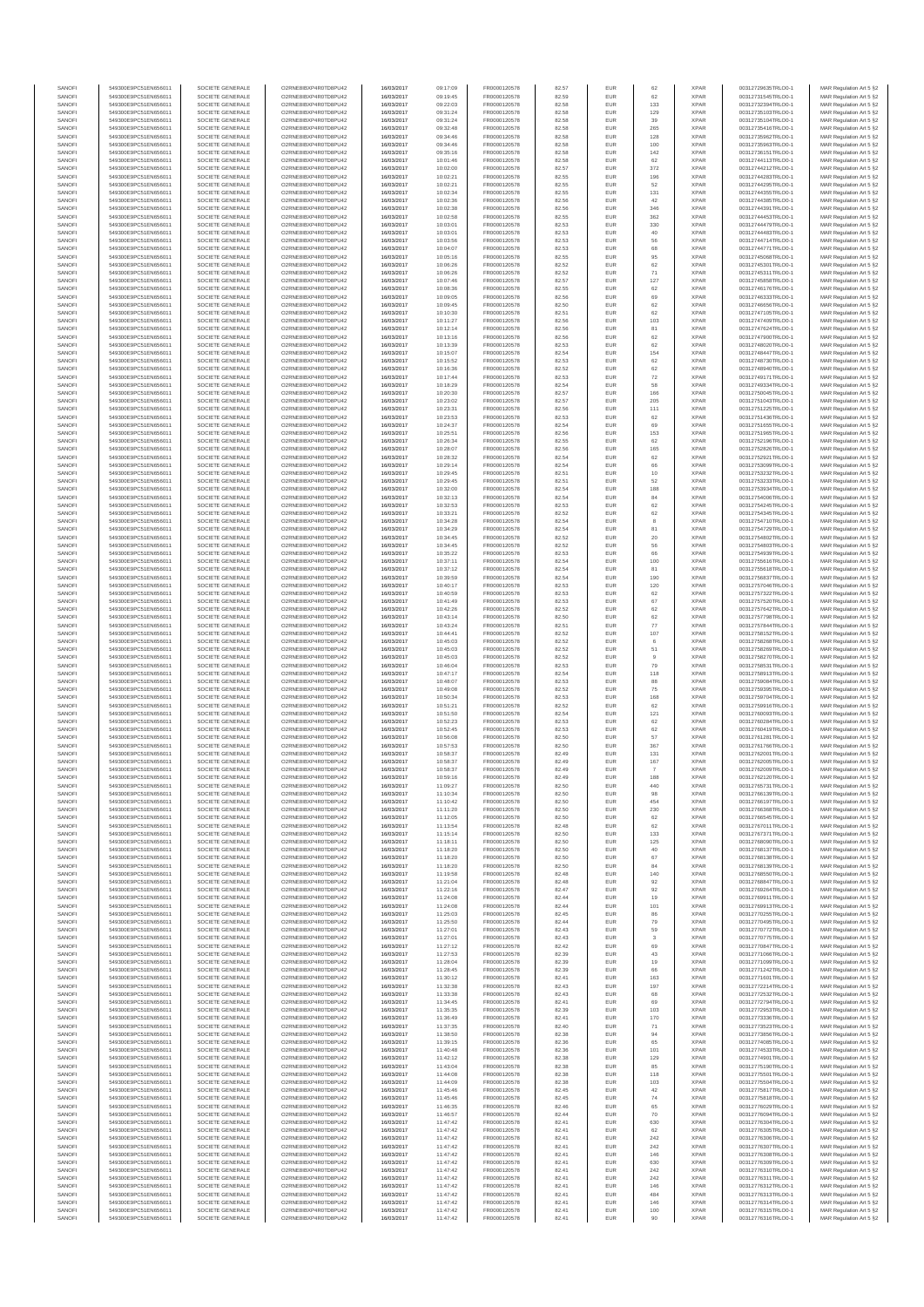| SANOFI           | 549300E9PC51EN656011                         | SOCIETE GENERALE                     | O2RNE8IBXP4R0TD8PU42                          | 16/03/2017               | 11:47:50             | FR0000120578                 | 82.41          | EUR               | 160                      | <b>XPAR</b>                | 00312776351TRLO0-1                       | MAR Regulation Art 5 §2                             |
|------------------|----------------------------------------------|--------------------------------------|-----------------------------------------------|--------------------------|----------------------|------------------------------|----------------|-------------------|--------------------------|----------------------------|------------------------------------------|-----------------------------------------------------|
| SANOFI<br>SANOFI | 549300E9PC51EN656011<br>549300E9PC51EN656011 | SOCIETE GENERALE<br>SOCIETE GENERALE | O2RNE8IBXP4R0TD8PU42<br>O2RNE8IBXP4R0TD8PU42  | 16/03/2017<br>16/03/2017 | 11:47:59<br>11:54:40 | FR0000120578<br>FR0000120578 | 82.41<br>82.48 | EUR<br>EUR        | 62<br>568                | <b>XPAR</b><br><b>XPAR</b> | 00312776380TRLO0-1                       | MAR Regulation Art 5 §2                             |
| SANOFI           | 549300E9PC51EN656011                         | SOCIETE GENERALE                     | O2RNE8IBXP4R0TD8PU42                          | 16/03/2017               | 11:55:15             | FR0000120578                 | 82.46          | EUR               | 262                      | <b>XPAR</b>                | 00312777978TRLO0-1<br>00312778150TRLO0-1 | MAR Regulation Art 5 §2<br>MAR Regulation Art 5 §2  |
| SANOFI           | 549300E9PC51EN656011                         | SOCIETE GENERALE                     | O2RNE8IBXP4R0TD8PU42                          | 16/03/2017               | 11:55:46             | FR0000120578                 | 82.45          | EUR               | 72                       | <b>XPAR</b>                | 00312778260TRLO0-1                       | MAR Regulation Art 5 §2                             |
| SANOFI           | 549300E9PC51EN656011                         | SOCIETE GENERALE                     | O2RNE8IBXP4R0TD8PU42                          | 16/03/2017               | 11:56:51             | FR0000120578                 | 82.45          | EUR               | 166                      | <b>XPAR</b>                | 00312778535TRLO0-1                       | MAR Regulation Art 5 §2                             |
| SANOFI<br>SANOFI | 549300E9PC51EN656011<br>549300E9PC51EN656011 | SOCIETE GENERALE<br>SOCIETE GENERALE | O2RNE8IBXP4R0TD8PU42<br>O2RNE8IBXP4R0TD8PU42  | 16/03/2017<br>16/03/2017 | 11:57:37<br>11:58:00 | FR0000120578<br>FR0000120578 | 82.43<br>82.42 | EUR<br>EUR        | 62<br>38                 | <b>XPAR</b><br><b>XPAR</b> | 00312778688TRLO0-1<br>00312778757TRLO0-1 | MAR Regulation Art 5 §2<br>MAR Regulation Art 5 §2  |
| SANOFI           | 549300E9PC51EN656011                         | SOCIETE GENERALE                     | O2RNE8IBXP4R0TD8PU42                          | 16/03/2017               | 11:59:00             | FR0000120578                 | 82.43          | EUR               | 149                      | <b>XPAR</b>                | 00312778911TRLO0-1                       | MAR Regulation Art 5 §2                             |
| SANOFI           | 549300E9PC51EN656011                         | SOCIETE GENERALE                     | O2RNE8IBXP4R0TD8PU42                          | 16/03/2017               | 11:59:00             | FR0000120578                 | 82.43          | EUR               | 12                       | <b>XPAR</b>                | 00312778916TRLO0-1                       | MAR Regulation Art 5 §2                             |
| SANOFI<br>SANOFI | 549300E9PC51EN656011<br>549300E9PC51EN656011 | SOCIETE GENERALE<br>SOCIETE GENERALE | O2RNE8IBXP4R0TD8PU42<br>O2RNE8IBXP4R0TD8PU42  | 16/03/2017<br>16/03/2017 | 11:59:41<br>12:00:02 | FR0000120578<br>FR0000120578 | 82.41<br>82.46 | EUR<br>EUR        | 62<br>72                 | <b>XPAR</b><br><b>XPAR</b> | 00312779267TRLO0-1<br>00312779509TRLO0-1 | MAR Regulation Art 5 §2<br>MAR Regulation Art 5 §2  |
| SANOFI           | 549300E9PC51EN656011                         | SOCIETE GENERALE                     | O2RNE8IBXP4R0TD8PU42                          | 16/03/2017               | 12:01:12             | FR0000120578                 | 82.48          | EUR               | 93                       | <b>XPAR</b>                | 00312779772TRLO0-1                       | MAR Regulation Art 5 §2                             |
| SANOFI           | 549300E9PC51EN656011                         | SOCIETE GENERALE                     | O2RNE8IBXP4R0TD8PU42                          | 16/03/2017               | 12:01:49             | FR0000120578                 | 82.48          | EUR               | 81                       | <b>XPAR</b>                | 00312779855TRLO0-1                       | MAR Regulation Art 5 §2                             |
| SANOFI           | 549300E9PC51EN656011                         | SOCIETE GENERALE                     | O2RNE8IBXP4R0TD8PU42                          | 16/03/2017               | 12:02:04             | FR0000120578                 | 82.50          | EUR               | $\sqrt{73}$              | <b>XPAR</b>                | 00312780016TRLO0-1                       | MAR Regulation Art 5 §2                             |
| SANOFI<br>SANOFI | 549300E9PC51EN656011<br>549300E9PC51EN656011 | SOCIETE GENERALE<br>SOCIETE GENERALE | O2RNE8IBXP4R0TD8PU42<br>O2RNE8IBXP4R0TD8PU42  | 16/03/2017<br>16/03/2017 | 12:03:16<br>12:03:49 | FR0000120578<br>FR0000120578 | 82.50<br>82.49 | EUR<br>EUR        | 69<br>51                 | <b>XPAR</b><br><b>XPAR</b> | 00312780677TRLO0-1<br>00312780843TRLO0-1 | MAR Regulation Art 5 §2<br>MAR Regulation Art 5 §2  |
| SANOFI           | 549300E9PC51EN656011                         | SOCIETE GENERALE                     | O2RNE8IBXP4R0TD8PU42                          | 16/03/2017               | 12:03:49             | FR0000120578                 | 82.49          | EUR               | 14                       | <b>XPAR</b>                | 00312780844TRLO0-1                       | MAR Regulation Art 5 §2                             |
| SANOFI           | 549300E9PC51EN656011                         | SOCIETE GENERALE                     | O2RNE8IBXP4R0TD8PU42                          | 16/03/2017               | 12:04:23             | FR0000120578                 | 82.47          | EUR               | 62                       | <b>XPAR</b>                | 00312781176TRLO0-1                       | MAR Regulation Art 5 §2                             |
| SANOFI           | 549300E9PC51EN656011                         | SOCIETE GENERALE                     | O2RNE8IBXP4R0TD8PU42                          | 16/03/2017               | 12:05:06             | FR0000120578                 | 82.45          | EUR               | 62                       | <b>XPAR</b>                | 00312781303TRLO0-1                       | MAR Regulation Art 5 §2                             |
| SANOFI<br>SANOFI | 549300E9PC51EN656011<br>549300E9PC51EN656011 | SOCIETE GENERALE<br>SOCIETE GENERALE | O2RNE8IBXP4R0TD8PU42<br>O2RNE8IBXP4R0TD8PU42  | 16/03/2017<br>16/03/2017 | 12:06:11<br>12:07:20 | FR0000120578<br>FR0000120578 | 82.46<br>82.44 | EUR<br>EUR        | 62<br>$\scriptstyle{72}$ | <b>XPAR</b><br><b>XPAR</b> | 00312781573TRLO0-1<br>00312781813TRLO0-1 | MAR Regulation Art 5 §2<br>MAR Regulation Art 5 §2  |
| SANOFI           | 549300E9PC51EN656011                         | SOCIETE GENERALE                     | O2RNE8IBXP4R0TD8PU42                          | 16/03/2017               | 12:08:17             | FR0000120578                 | 82.42          | EUR               | 62                       | <b>XPAR</b>                | 00312782059TRLO0-1                       | MAR Regulation Art 5 §2                             |
| SANOFI           | 549300E9PC51EN656011                         | SOCIETE GENERALE                     | O2RNE8IBXP4R0TD8PU42                          | 16/03/2017               | 12:09:56             | FR0000120578                 | 82.42          | EUR               | 99                       | <b>XPAR</b>                | 00312782477TRLO0-1                       | MAR Regulation Art 5 §2                             |
| SANOFI<br>SANOFI | 549300E9PC51EN656011<br>549300E9PC51EN656011 | SOCIETE GENERALE<br>SOCIETE GENERALE | O2RNE8IBXP4R0TD8PU42<br>O2RNE8IBXP4R0TD8PU42  | 16/03/2017<br>16/03/2017 | 12:11:01<br>12:11:48 | FR0000120578<br>FR0000120578 | 82.42<br>82.40 | EUR<br>EUR        | 80<br>62                 | <b>XPAR</b><br><b>XPAR</b> | 00312782710TRLO0-1<br>00312782876TRLO0-1 | MAR Regulation Art 5 §2<br>MAR Regulation Art 5 §2  |
| SANOFI           | 549300E9PC51EN656011                         | SOCIETE GENERALE                     | O2RNE8IBXP4R0TD8PU42                          | 16/03/2017               | 12:13:08             | FR0000120578                 | 82.39          | EUR               | 91                       | <b>XPAR</b>                | 00312783141TRLO0-1                       | MAR Regulation Art 5 62                             |
| SANOFI           | 549300E9PC51EN656011                         | SOCIETE GENERALE                     | O2RNE8IBXP4R0TD8PU42                          | 16/03/2017               | 12:14:53             | FR0000120578                 | 82.39          | EUR               | ${\bf 78}$               | <b>XPAR</b>                | 00312783719TRLO0-1                       | MAR Regulation Art 5 §2                             |
| SANOFI           | 549300E9PC51EN656011                         | SOCIETE GENERALE                     | O2RNE8IBXP4R0TD8PU42                          | 16/03/2017               | 12:15:15             | FR0000120578                 | 82.37          | EUR               | 56                       | <b>XPAR</b>                | 00312783800TRLO0-1                       | MAR Regulation Art 5 §2                             |
| SANOFI<br>SANOFI | 549300E9PC51EN656011<br>549300E9PC51EN656011 | SOCIETE GENERALE<br>SOCIETE GENERALE | O2RNE8IBXP4R0TD8PU42<br>O2RNE8IBXP4R0TD8PU42  | 16/03/2017<br>16/03/2017 | 12:15:57<br>12:16:43 | FR0000120578<br>FR0000120578 | 82.35<br>82.36 | EUR<br>EUR        | 83<br>62                 | <b>XPAR</b><br><b>XPAR</b> | 00312784003TRLO0-1<br>00312784196TRLO0-1 | MAR Regulation Art 5 §2<br>MAR Regulation Art 5 §2  |
| SANOFI           | 549300E9PC51EN656011                         | SOCIETE GENERALE                     | O2RNE8IBXP4R0TD8PU42                          | 16/03/2017               | 12:16:55             | FR0000120578                 | 82.31          | EUR               | 157                      | <b>XPAR</b>                | 00312784218TRLO0-1                       | MAR Regulation Art 5 §2                             |
| SANOFI           | 549300E9PC51EN656011                         | SOCIETE GENERALE                     | O2RNE8IBXP4R0TD8PU42                          | 16/03/2017               | 12:18:46             | FR0000120578                 | 82.39          | EUR               | 50                       | <b>XPAR</b>                | 00312784558TRLO0-1                       | MAR Regulation Art 5 §2                             |
| SANOFI<br>SANOFI | 549300E9PC51EN656011<br>549300E9PC51EN656011 | SOCIETE GENERALE<br>SOCIETE GENERALE | O2RNE8IBXP4R0TD8PU42<br>O2RNE8IBXP4R0TD8PU42  | 16/03/2017<br>16/03/2017 | 12:18:46<br>12:19:37 | FR0000120578<br>FR0000120578 | 82.39<br>82.39 | EUR<br>EUR        | 206<br>62                | <b>XPAR</b><br><b>XPAR</b> | 00312784559TRLO0-1<br>00312784907TRLO0-1 | MAR Regulation Art 5 \$2<br>MAR Regulation Art 5 §2 |
| SANOFI           | 549300E9PC51EN656011                         | SOCIETE GENERALE                     | O2RNE8IBXP4R0TD8PU42                          | 16/03/2017               | 12:20:07             | FR0000120578                 | 82.38          | EUR               | 62                       | <b>XPAR</b>                | 00312785060TRLO0-1                       | MAR Regulation Art 5 §2                             |
| SANOFI           | 549300E9PC51EN656011                         | SOCIETE GENERALE                     | O2RNE8IBXP4R0TD8PU42                          | 16/03/2017               | 12:20:31             | FR0000120578                 | 82.37          | EUR               | 62                       | <b>XPAR</b>                | 00312785253TRLO0-1                       | MAR Regulation Art 5 §2                             |
| SANOFI           | 549300E9PC51EN656011<br>549300E9PC51EN656011 | SOCIETE GENERALE                     | O2RNE8IBXP4R0TD8PU42                          | 16/03/2017               | 12:20:52             | FR0000120578                 | 82.32          | EUR               | 62                       | <b>XPAR</b>                | 00312785447TRLO0-1                       | MAR Regulation Art 5 §2                             |
| SANOFI<br>SANOFI | 549300E9PC51EN656011                         | SOCIETE GENERALE<br>SOCIETE GENERALE | O2RNE8IBXP4R0TD8PU42<br>O2RNE8IBXP4R0TD8PU42  | 16/03/2017<br>16/03/2017 | 12:21:54<br>12:22:01 | FR0000120578<br>FR0000120578 | 82.34<br>82.33 | EUR<br>EUR        | 62<br>86                 | <b>XPAR</b><br><b>XPAR</b> | 00312785730TRLO0-1<br>00312785789TRLO0-1 | MAR Regulation Art 5 §2<br>MAR Regulation Art 5 §2  |
| SANOFI           | 549300E9PC51EN656011                         | SOCIETE GENERALE                     | O2RNE8IBXP4R0TD8PU42                          | 16/03/2017               | 12:22:38             | FR0000120578                 | 82.37          | EUR               | 72                       | <b>XPAR</b>                | 00312785972TRLO0-1                       | MAR Regulation Art 5 §2                             |
| SANOFI           | 549300E9PC51EN656011                         | SOCIETE GENERALE                     | O2RNE8IBXP4R0TD8PU42                          | 16/03/2017               | 12:23:00             | FR0000120578                 | 82.36          | EUR               | 68                       | <b>XPAR</b>                | 00312786054TRLO0-1                       | MAR Regulation Art 5 §2                             |
| SANOFI<br>SANOFI | 549300E9PC51EN656011<br>549300E9PC51EN656011 | SOCIETE GENERALE<br>SOCIETE GENERALE | O2RNE8IBXP4R0TD8PU42<br>O2RNE8IBXP4R0TD8PU42  | 16/03/2017<br>16/03/2017 | 12:23:24<br>12:24:27 | FR0000120578<br>FR0000120578 | 82.35<br>82.39 | EUR<br>EUR        | 62<br>138                | <b>XPAR</b><br><b>XPAR</b> | 00312786221TRLO0-1<br>00312786567TRLO0-1 | MAR Regulation Art 5 §2<br>MAR Regulation Art 5 §2  |
| SANOFI           | 549300E9PC51EN656011                         | SOCIETE GENERALE                     | O2RNE8IBXP4R0TD8PU42                          | 16/03/2017               | 12:24:59             | FR0000120578                 | 82.42          | EUR               | 74                       | <b>XPAR</b>                | 00312786671TRLO0-1                       | MAR Regulation Art 5 §2                             |
| SANOFI           | 549300E9PC51EN656011                         | SOCIETE GENERALE                     | O2RNE8IBXP4R0TD8PU42                          | 16/03/2017               | 12:25:43             | FR0000120578                 | 82.39          | EUR               | 62                       | <b>XPAR</b>                | 00312786841TRLO0-1                       | MAR Regulation Art 5 §2                             |
| SANOFI           | 549300E9PC51EN656011                         | SOCIETE GENERALE                     | O2RNE8IBXP4R0TD8PU42                          | 16/03/2017               | 12:26:09             | FR0000120578                 | 82.38          | EUR               | 62                       | <b>XPAR</b>                | 00312786934TRLO0-1<br>00312787219TRLO0-1 | MAR Regulation Art 5 §2                             |
| SANOFI<br>SANOFI | 549300E9PC51EN656011<br>549300E9PC51EN656011 | SOCIETE GENERALE<br>SOCIETE GENERALE | O2RNE8IBXP4R0TD8PU42<br>O2RNE8IBXP4R0TD8PU42  | 16/03/2017<br>16/03/2017 | 12:27:04<br>12:27:44 | FR0000120578<br>FR0000120578 | 82.36<br>82.31 | EUR<br>EUR        | 91<br>335                | <b>XPAR</b><br><b>XPAR</b> | 00312787424TRLO0-1                       | MAR Regulation Art 5 §2<br>MAR Regulation Art 5 §2  |
| SANOFI           | 549300E9PC51EN656011                         | SOCIETE GENERALE                     | O2RNE8IBXP4R0TD8PLI42                         | 16/03/2017               | 12:27:44             | FR0000120578                 | 82.31          | EUR               | 62                       | <b>XPAR</b>                | 00312787425TRLO0-1                       | MAR Regulation Art 5 §2                             |
| SANOFI           | 549300E9PC51EN656011                         | SOCIETE GENERALE                     | O2RNE8IBXP4R0TD8PU42                          | 16/03/2017               | 12:27:44             | FR0000120578                 | 82.31          | EUR               | 492                      | <b>XPAR</b>                | 00312787426TRLO0-1                       | MAR Regulation Art 5 §2                             |
| SANOFI<br>SANOFI | 549300E9PC51EN656011<br>549300E9PC51EN656011 | SOCIETE GENERALE                     | O2RNE8IBXP4R0TD8PU42<br>O2RNE8IBXP4R0TD8PU42  | 16/03/2017               | 12:29:41             | FR0000120578                 | 82.34<br>82.35 | EUR<br>EUR        | 76<br>162                | <b>XPAR</b><br><b>XPAR</b> | 00312787737TRLO0-1                       | MAR Regulation Art 5 \$2<br>MAR Regulation Art 5 §2 |
| SANOFI           | 549300E9PC51EN656011                         | SOCIETE GENERALE<br>SOCIETE GENERALE | O2RNE8IBXP4R0TD8PU42                          | 16/03/2017<br>16/03/2017 | 12:30:09<br>12:30:42 | FR0000120578<br>FR0000120578 | 82.34          | EUR               | 62                       | <b>XPAR</b>                | 00312787833TRLO0-1<br>00312787952TRLO0-1 | MAR Regulation Art 5 §2                             |
| SANOFI           | 549300E9PC51EN656011                         | SOCIETE GENERALE                     | O2RNE8IBXP4R0TD8PU42                          | 16/03/2017               | 12:31:10             | FR0000120578                 | 82.34          | EUR               | 21                       | <b>XPAR</b>                | 00312788041TRLO0-1                       | MAR Regulation Art 5 §2                             |
| SANOFI           | 549300E9PC51EN656011                         | SOCIETE GENERALE                     | O2RNE8IBXP4R0TD8PU42                          | 16/03/2017               | 12:31:10             | FR0000120578                 | 82.34          | EUR               | 41                       | <b>XPAR</b>                | 00312788044TRLO0-1                       | MAR Regulation Art 5 §2                             |
| SANOFI<br>SANOFI | 549300E9PC51EN656011<br>549300E9PC51EN656011 | SOCIETE GENERALE<br>SOCIETE GENERALE | O2RNE8IBXP4R0TD8PU42<br>O2RNE8IBXP4R0TD8PU42  | 16/03/2017<br>16/03/2017 | 12:31:32<br>12:32:09 | FR0000120578<br>FR0000120578 | 82.37<br>82.38 | EUR<br>EUR        | 62<br>70                 | <b>XPAR</b><br><b>XPAR</b> | 00312788124TRLO0-1<br>00312788216TRLO0-1 | MAR Regulation Art 5 §2<br>MAR Regulation Art 5 §2  |
| SANOFI           | 549300E9PC51EN656011                         | SOCIETE GENERALE                     | O2RNE8IBXP4R0TD8PU42                          | 16/03/2017               | 12:33:20             | FR0000120578                 | 82.39          | EUR               | 74                       | <b>XPAR</b>                | 00312788434TRLO0-1                       | MAR Regulation Art 5 §2                             |
| SANOFI           | 549300E9PC51EN656011                         | SOCIETE GENERALE                     | O2RNE8IBXP4R0TD8PU42                          | 16/03/2017               | 12:34:17             | FR0000120578                 | 82.41          | EUR               | 197                      | <b>XPAR</b>                | 00312788839TRLO0-1                       | MAR Regulation Art 5 §2                             |
| SANOFI           | 549300E9PC51EN656011                         | SOCIETE GENERALE                     | O2RNE8IBXP4R0TD8PU42                          | 16/03/2017               | 12:34:26             | FR0000120578                 | 82.41          | EUR               | 44                       | <b>XPAR</b>                | 00312788873TRLO0-1                       | MAR Regulation Art 5 §2                             |
| SANOFI<br>SANOFI | 549300E9PC51EN656011<br>549300E9PC51EN656011 | SOCIETE GENERALE<br>SOCIETE GENERALE | O2RNE8IBXP4R0TD8PU42<br>O2RNE8IBXP4R0TD8PU42  | 16/03/2017<br>16/03/2017 | 12:34:26<br>12:35:00 | FR0000120578<br>FR0000120578 | 82.41<br>82.42 | EUR<br>EUR        | 18<br>62                 | <b>XPAR</b><br><b>XPAR</b> | 00312788876TRLO0-1<br>00312788998TRLO0-1 | MAR Regulation Art 5 §2<br>MAR Regulation Art 5 §2  |
| SANOFI           | 549300E9PC51EN656011                         | SOCIETE GENERALE                     | O2RNE8IBXP4R0TD8PU42                          | 16/03/2017               | 12:35:26             | FR0000120578                 | 82.42          | EUR               | 80                       | <b>XPAR</b>                | 00312789109TRLO0-1                       | MAR Regulation Art 5 §2                             |
| SANOFI           | 549300E9PC51EN656011                         | SOCIETE GENERALE                     | O2RNE8IBXP4R0TD8PU42                          | 16/03/2017               | 12:36:04             | FR0000120578                 | 82.42          | EUR               | 62                       | <b>XPAR</b>                | 00312789241TRLO0-1                       | MAR Regulation Art 5 §2                             |
| SANOFI<br>SANOFI | 549300E9PC51EN656011<br>549300E9PC51EN656011 | SOCIETE GENERALE<br>SOCIETE GENERALE | O2RNE8IBXP4R0TD8PU42<br>O2RNE8IBXP4R0TD8PU42  | 16/03/2017<br>16/03/2017 | 12:36:19<br>12:36:38 | FR0000120578<br>FR0000120578 | 82.42<br>82.40 | EUR<br>EUR        | 72<br>70                 | <b>XPAR</b><br><b>XPAR</b> | 00312789286TRLO0-1<br>00312789343TRLO0-1 | MAR Regulation Art 5 §2                             |
| SANOFI           | 549300E9PC51EN656011                         | SOCIETE GENERALE                     | O2RNE8IBXP4R0TD8PU42                          | 16/03/2017               | 12:37:05             | FR0000120578                 | 82.40          | EUR               | 62                       | <b>XPAR</b>                | 00312789513TRLO0-1                       | MAR Regulation Art 5 §2<br>MAR Regulation Art 5 §2  |
| SANOFI           | 549300E9PC51EN656011                         | SOCIETE GENERALE                     | O2RNE8IBXP4R0TD8PU42                          | 16/03/2017               | 12:37:18             | FR0000120578                 | 82.40          | EUR               | 62                       | <b>XPAR</b>                | 00312789600TRLO0-1                       | MAR Regulation Art 5 §2                             |
| SANOFI           | 549300E9PC51EN656011                         | SOCIETE GENERALE                     | O2RNE8IBXP4R0TD8PU42                          | 16/03/2017               | 12:38:20             | FR0000120578                 | 82.48          | EUR               | 158                      | <b>XPAR</b>                | 00312789975TRLO0-1                       | MAR Regulation Art 5 §2                             |
| SANOFI<br>SANOFI | 549300E9PC51EN656011<br>549300E9PC51EN656011 | SOCIETE GENERALE<br>SOCIETE GENERALE | O2RNE8IBXP4R0TD8PU42<br>O2RNE8IBXP4R0TD8PU42  | 16/03/2017<br>16/03/2017 | 12:38:46<br>12:39:00 | FR0000120578<br>FR0000120578 | 82.47<br>82.45 | EUR<br>EUR        | 62<br>62                 | <b>XPAR</b><br><b>XPAR</b> | 00312790134TRLO0-1<br>00312790172TRLO0-1 | MAR Regulation Art 5 §2<br>MAR Regulation Art 5 §2  |
| SANOFI           | 549300E9PC51EN656011                         | SOCIETE GENERALE                     | O2RNE8IBXP4R0TD8PU42                          | 16/03/2017               | 12:39:52             | FR0000120578                 | 82.48          | EUR               | 131                      | <b>XPAR</b>                | 00312790355TRLO0-1                       | MAR Regulation Art 5 §2                             |
| SANOFI           | 549300E9PC51EN656011                         | SOCIETE GENERALE                     | O2RNE8IBXP4R0TD8PU42                          | 16/03/2017               | 12:40:08             | FR0000120578                 | 82.49          | EUR               | 73                       | <b>XPAR</b>                | 00312790417TRLO0-1                       | MAR Regulation Art 5 §2                             |
| SANOFI           | 549300E9PC51EN656011                         | SOCIETE GENERALE                     | O2RNE8IBXP4R0TD8PU42                          | 16/03/2017               | 12:40:57             | FR0000120578                 | 82.48          | EUR               | 62                       | <b>XPAR</b>                | 00312790578TRLO0-1                       | MAR Regulation Art 5 §2                             |
| SANOFI<br>SANOFI | 549300E9PC51EN656011<br>549300E9PC51EN656011 | SOCIETE GENERALE<br>SOCIETE GENERALE | O2RNE8IBXP4R0TD8PU42<br>O2RNE8IBXP4R0TD8PU42  | 16/03/2017<br>16/03/2017 | 12:42:36<br>12:42:54 | FR0000120578<br>FR0000120578 | 82.47<br>82.46 | EUR<br>EUR        | 101<br>84                | <b>XPAR</b><br><b>XPAR</b> | 00312790864TRLO0-1<br>00312790969TRLO0-1 | MAR Regulation Art 5 §2<br>MAR Regulation Art 5 §2  |
| SANOFI           | 549300E9PC51EN656011                         | SOCIETE GENERALE                     | O2RNE8IBXP4R0TD8PU42                          | 16/03/2017               | 12:44:10             | FR0000120578                 | 82.45          | EUR               | $77\,$                   | <b>XPAR</b>                | 00312791224TRLO0-1                       | MAR Regulation Art 5 §2                             |
| SANOFI           | 549300E9PC51EN656011                         | SOCIETE GENERALE                     | O2RNE8IBXP4R0TD8PU42                          | 16/03/2017               | 12:44:58             | FR0000120578                 | 82.45          | EUR               | 62                       | <b>XPAR</b>                | 00312791390TRLO0-1                       | MAR Regulation Art 5 §2                             |
| SANOFI           | 549300E9PC51EN656011                         | SOCIETE GENERALE                     | O2RNE8IBXP4R0TD8PU42                          | 16/03/2017               | 12:45:27             | FR0000120578                 | 82.46          | EUR               | 70                       | <b>XPAR</b>                | 00312791465TRLO0-1                       | MAR Regulation Art 5 §2<br>MAR Regulation Art 5 §2  |
| SANOFI<br>SANOFI | 549300E9PC51EN656011<br>549300E9PC51EN656011 | SOCIETE GENERALE<br>SOCIETE GENERALE | O2RNE8IBXP4R0TD8PU42<br>O2RNE8IBXP4R0TD8PU42  | 16/03/2017<br>16/03/2017 | 12:46:50<br>12:47:55 | FR0000120578<br>FR0000120578 | 82.44<br>82.45 | EUR<br>EUR        | 60<br>111                | <b>XPAR</b><br><b>XPAR</b> | 00312791686TRLO0-1<br>00312791901TRLO0-1 | MAR Regulation Art 5 §2                             |
| SANOFI           | 549300E9PC51EN656011                         | SOCIETE GENERALE                     | O2RNE8IBXP4R0TD8PU42                          | 16/03/2017               | 12:48:59             | FR0000120578                 | 82.45          | EUR               | 125                      | <b>XPAR</b>                | 00312792087TRLO0-1                       | MAR Regulation Art 5 §2                             |
| SANOFI           | 549300E9PC51EN656011                         | SOCIETE GENERALE                     | O2RNE8IBXP4R0TD8PU42                          | 16/03/2017               | 12:49:59             | FR0000120578                 | 82.42          | EUR               | 62                       | <b>XPAR</b>                | 00312792370TRLO0-1                       | MAR Regulation Art 5 \$2                            |
| SANOFI<br>SANOFI | 549300E9PC51EN656011<br>549300E9PC51EN656011 | SOCIETE GENERALE<br>SOCIETE GENERALE | O2RNE8IBXP4R0TD8PU42<br>O2RNE8IBXP4R0TD8PU42  | 16/03/2017<br>16/03/2017 | 12:50:24<br>12:51:38 | FR0000120578<br>FR0000120578 | 82.42<br>82.43 | EUR<br><b>EUR</b> | 66<br>54                 | <b>XPAR</b><br><b>XPAR</b> | 00312792447TRLO0-1<br>00312792709TRLO0-1 | MAR Regulation Art 5 §2<br>MAR Regulation Art 5 §2  |
| SANOFI           | 549300E9PC51EN656011                         | SOCIETE GENERALE                     | O2RNE8IBXP4R0TD8PU42                          | 16/03/2017               | 12:51:38             | FR0000120578                 | 82.43          | EUR               | 8                        | <b>XPAR</b>                | 00312792711TRLO0-1                       | MAR Regulation Art 5 §2                             |
| SANOFI           | 549300E9PC51EN656011                         | SOCIETE GENERALE                     | O2RNE8IBXP4R0TD8PU42                          | 16/03/2017               | 12:51:46             | FR0000120578                 | 82.42          | EUR               | 93                       | <b>XPAR</b>                | 00312792758TRLO0-1                       | MAR Regulation Art 5 §2                             |
| SANOFI           | 549300E9PC51EN656011                         | SOCIETE GENERALE                     | O2RNE8IBXP4R0TD8PU42                          | 16/03/2017               | 12:53:12             | FR0000120578                 | 82.44          | EUR               | 103                      | <b>XPAR</b>                | 00312793113TRLO0-1                       | MAR Regulation Art 5 §2                             |
| SANOFI<br>SANOFI | 549300E9PC51EN656011<br>549300E9PC51EN656011 | SOCIETE GENERALE<br>SOCIETE GENERALE | O2RNE8IBXP4R0TD8PU42<br>O2RNE8IBXP4R0TD8PU42  | 16/03/2017<br>16/03/2017 | 12:53:12<br>12:54:16 | FR0000120578<br>FR0000120578 | 82.44<br>82.44 | EUR<br>EUR        | 19<br>93                 | <b>XPAR</b><br><b>XPAR</b> | 00312793116TRLO0-1<br>00312793302TRLO0-1 | MAR Regulation Art 5 §2<br>MAR Regulation Art 5 §2  |
| SANOFI           | 549300E9PC51EN656011                         | SOCIETE GENERALE                     | O2RNE8IBXP4R0TD8PU42                          | 16/03/2017               | 12:54:23             | FR0000120578                 | 82.43          | EUR               | 62                       | <b>XPAR</b>                | 00312793327TRLO0-1                       | MAR Regulation Art 5 §2                             |
| SANOFI           | 549300E9PC51EN656011                         | SOCIETE GENERALE                     | O2RNE8IBXP4R0TD8PU42                          | 16/03/2017               | 12:55:05             | FR0000120578                 | 82.42          | EUR               | 62                       | <b>XPAR</b>                | 00312793461TRLO0-1                       | MAR Regulation Art 5 §2                             |
| SANOFI<br>SANOFI | 549300E9PC51EN656011<br>549300E9PC51EN656011 | SOCIETE GENERALE<br>SOCIETE GENERALE | O2RNE8IBXP4R0TD8PU42<br>O2RNE8IBXP4R0TD8PU42  | 16/03/2017<br>16/03/2017 | 12:56:00<br>12:58:50 | FR0000120578<br>FR0000120578 | 82.43<br>82.43 | EUR<br>EUR        | 62<br>18                 | <b>XPAR</b><br><b>XPAR</b> | 00312793619TRLO0-1<br>00312794185TRLO0-1 | MAR Regulation Art 5 §2<br>MAR Regulation Art 5 \$2 |
| SANOFI           | 549300E9PC51EN656011                         | SOCIETE GENERALE                     | O2RNE8IBXP4R0TD8PU42                          | 16/03/2017               | 12:59:20             | FR0000120578                 | 82.46          | EUR               | 278                      | <b>XPAR</b>                | 00312794300TRLO0-1                       | MAR Regulation Art 5 §2                             |
| SANOFI           | 549300E9PC51EN656011                         | SOCIETE GENERALE                     | O2RNE8IBXP4R0TD8PU42                          | 16/03/2017               | 13:00:05             | FR0000120578                 | 82.45          | EUR               | 62                       | <b>XPAR</b>                | 00312794490TRLO0-1                       | MAR Regulation Art 5 §2                             |
| SANOFI<br>SANOFI | 549300E9PC51EN656011<br>549300E9PC51EN656011 | SOCIETE GENERALE<br>SOCIETE GENERALE | O2RNE8IBXP4R0TD8PU42<br>O2RNE8IBXP4R0TD8PU42  | 16/03/2017<br>16/03/2017 | 13:01:32<br>13:02:38 | FR0000120578<br>FR0000120578 | 82.45<br>82.45 | EUR<br>EUR        | 73<br>131                | <b>XPAR</b><br><b>XPAR</b> | 00312794837TRLO0-1<br>00312795039TRLO0-1 | MAR Regulation Art 5 §2<br>MAR Regulation Art 5 §2  |
| SANOFI           | 549300E9PC51EN656011                         | SOCIETE GENERALE                     | O2RNE8IBXP4R0TD8PU42                          | 16/03/2017               | 13:02:58             | FR0000120578                 | 82.45          | EUR               | 65                       | <b>XPAR</b>                | 00312795082TRLO0-1                       | MAR Regulation Art 5 §2                             |
| SANOFI           | 549300E9PC51EN656011                         | SOCIETE GENERALE                     | O2RNE8IBXP4R0TD8PU42                          | 16/03/2017               | 13:05:02             | FR0000120578                 | 82.46          | EUR               | 220                      | <b>XPAR</b>                | 00312795443TRLO0-1                       | MAR Regulation Art 5 §2                             |
| SANOFI<br>SANOFI | 549300E9PC51EN656011<br>549300E9PC51EN656011 | SOCIETE GENERALE<br>SOCIETE GENERALE | O2RNE8IBXP4R0TD8PU42<br>O2RNE8IBXP4R0TD8PU42  | 16/03/2017<br>16/03/2017 | 13:05:38<br>13:06:26 | FR0000120578<br>FR0000120578 | 82.45<br>82.45 | EUR<br>EUR        | 62<br>48                 | <b>XPAR</b><br><b>XPAR</b> | 00312795597TRLO0-1<br>00312795813TRLO0-1 | MAR Regulation Art 5 §2<br>MAR Regulation Art 5 §2  |
| SANOFI           | 549300E9PC51EN656011                         | SOCIETE GENERALE                     | O2RNE8IBXP4R0TD8PU42                          | 16/03/2017               | 13:07:16             | FR0000120578                 | 82.48          | EUR               | 129                      | <b>XPAR</b>                | 00312795966TRLO0-1                       | MAR Regulation Art 5 §2                             |
| SANOFI           | 549300E9PC51EN656011                         | SOCIETE GENERALE                     | O2RNE8IBXP4R0TD8PU42                          | 16/03/2017               | 13:08:19             | FR0000120578                 | 82.47          | EUR               | 90                       | <b>XPAR</b>                | 00312796198TRLO0-1                       | MAR Regulation Art 5 §2                             |
| SANOFI<br>SANOFI | 549300E9PC51EN656011<br>549300E9PC51EN656011 | SOCIETE GENERALE<br>SOCIETE GENERALE | O2RNE8IBXP4R0TD8PU42<br>O2RNESIBXP4R0TD8PLI42 | 16/03/2017<br>16/03/2017 | 13:08:53<br>13:09:43 | FR0000120578<br>FR0000120578 | 82.47<br>82.47 | EUR<br>EUR        | 66<br>62                 | <b>XPAR</b><br><b>XPAR</b> | 00312796320TRLO0-1<br>00312796560TRLO0-1 | MAR Regulation Art 5 §2                             |
| SANOFI           | 549300E9PC51EN656011                         | SOCIETE GENERALE                     | O2RNE8IBXP4R0TD8PU42                          | 16/03/2017               | 13:10:36             | FR0000120578                 | 82.47          | EUR               | 62                       | <b>XPAR</b>                | 00312796777TRLO0-1                       | MAR Regulation Art 5 §2<br>MAR Regulation Art 5 §2  |
| SANOFI           | 549300E9PC51EN656011                         | SOCIETE GENERALE                     | O2RNE8IBXP4R0TD8PU42                          | 16/03/2017               | 14:10:17             | FR0000120578                 | 82.50          | EUR               | 58                       | <b>XPAR</b>                | 00312819436TRLO0-1                       | MAR Regulation Art 5 §2                             |
| SANOFI           | 549300E9PC51EN656011                         | SOCIETE GENERALE                     | O2RNE8IBXP4R0TD8PU42                          | 16/03/2017               | 14:10:28             | FR0000120578                 | 82.50          | EUR               | 200<br>279               | <b>XPAR</b>                | 00312819488TRLO0-1                       | MAR Regulation Art 5 §2                             |
| SANOFI<br>SANOFI | 549300E9PC51EN656011<br>549300E9PC51EN656011 | SOCIETE GENERALE<br>SOCIETE GENERALE | O2RNE8IBXP4R0TD8PU42<br>O2RNE8IBXP4R0TD8PU42  | 16/03/2017<br>16/03/2017 | 14:10:28<br>14:12:32 | FR0000120578<br>FR0000120578 | 82.50<br>82.50 | EUR<br>EUR        | 50                       | <b>XPAR</b><br><b>XPAR</b> | 00312819489TRLO0-1<br>00312820307TRLO0-1 | MAR Regulation Art 5 §2<br>MAR Regulation Art 5 §2  |
| SANOFI           | 549300E9PC51EN656011                         | SOCIETE GENERALE                     | O2RNE8IBXP4R0TD8PU42                          | 16/03/2017               | 14:12:32             | FR0000120578                 | 82.50          | EUR               | 50                       | <b>XPAR</b>                | 00312820308TRLO0-1                       | MAR Regulation Art 5 §2                             |
| SANOFI           | 549300E9PC51EN656011                         | SOCIETE GENERALE                     | O2RNE8IBXP4R0TD8PU42                          | 16/03/2017               | 14:12:32             | FR0000120578                 | 82.50          | EUR               | 344<br>66                | <b>XPAR</b>                | 00312820309TRLO0-1                       | MAR Regulation Art 5 §2                             |
| SANOFI<br>SANOFI | 549300E9PC51EN656011<br>549300E9PC51EN656011 | SOCIETE GENERALE<br>SOCIETE GENERALE | O2RNE8IBXP4R0TD8PU42<br>O2RNE8IBXP4R0TD8PU42  | 16/03/2017               | 14:12:48<br>14:12:48 | FR0000120578<br>FR0000120578 | 82.49<br>82.49 | EUR<br>EUR        | 416                      | <b>XPAR</b><br><b>XPAR</b> | 00312820406TRLO0-1<br>00312820409TRLO0-1 | MAR Regulation Art 5 §2                             |
| SANOFI           | 549300E9PC51EN656011                         | SOCIETE GENERALE                     | O2RNE8IBXP4R0TD8PU42                          | 16/03/2017<br>16/03/2017 | 14:12:51             | FR0000120578                 | 82.48          | EUR               | 63                       | <b>XPAR</b>                | 00312820455TRLO0-1                       | MAR Regulation Art 5 §2<br>MAR Regulation Art 5 §2  |
| SANOFI           | 549300E9PC51EN656011                         | SOCIETE GENERALE                     | O2RNE8IBXP4R0TD8PU42                          | 16/03/2017               | 14:13:29             | FR0000120578                 | 82.47          | EUR               | 62                       | <b>XPAR</b>                | 00312820909TRLO0-1                       | MAR Regulation Art 5 §2                             |
| SANOFI           | 549300E9PC51EN656011                         | SOCIETE GENERALE                     | O2RNE8IBXP4R0TD8PU42                          | 16/03/2017               | 14:14:20             | FR0000120578                 | 82.47          | EUR               | 5                        | <b>XPAR</b>                | 00312821220TRLO0-1                       | MAR Regulation Art 5 §2                             |
| SANOFI<br>SANOFI | 549300E9PC51EN656011<br>549300E9PC51EN656011 | SOCIETE GENERALE<br>SOCIETE GENERALE | O2RNE8IBXP4R0TD8PU42<br>O2RNE8IBXP4R0TD8PU42  | 16/03/2017<br>16/03/2017 | 14:14:20<br>14:15:39 | FR0000120578<br>FR0000120578 | 82.47<br>82.50 | EUR<br>EUR        | 69<br>80                 | <b>XPAR</b><br><b>XPAR</b> | 00312821222TRLO0-1<br>00312821758TRLO0-1 | MAR Regulation Art 5 §2<br>MAR Regulation Art 5 §2  |
| SANOFI           | 549300E9PC51EN656011                         | SOCIETE GENERALE                     | O2RNE8IBXP4R0TD8PU42                          | 16/03/2017               | 14:16:19             | FR0000120578                 | 82.50          | EUR               | 165                      | <b>XPAR</b>                | 00312822008TRLO0-1                       | MAR Regulation Art 5 §2                             |
| SANOFI           | 549300E9PC51EN656011                         | SOCIETE GENERALE                     | O2RNE8IBXP4R0TD8PU42                          | 16/03/2017               | 14:16:58             | FR0000120578                 | 82.48          | EUR               | 62                       | <b>XPAR</b>                | 00312822273TRLO0-1                       | MAR Regulation Art 5 §2                             |
| SANOFI<br>SANOFI | 549300E9PC51EN656011<br>549300E9PC51EN656011 | SOCIETE GENERALE<br>SOCIETE GENERALE | O2RNE8IBXP4R0TD8PU42<br>O2RNE8IBXP4R0TD8PU42  | 16/03/2017<br>16/03/2017 | 14:18:48<br>14:18:48 | FR0000120578<br>FR0000120578 | 82.48<br>82.48 | EUR<br>EUR        | 101<br>117               | <b>XPAR</b><br><b>XPAR</b> | 00312823161TRLO0-1<br>00312823164TRLO0-1 | MAR Regulation Art 5 §2                             |
| SANOFI           | 549300E9PC51EN656011                         | SOCIETE GENERALE                     | O2RNE8IBXP4R0TD8PU42                          | 16/03/2017               | 14:18:51             | FR0000120578                 | 82.47          | EUR               | 57                       | <b>XPAR</b>                | 00312823215TRLO0-1                       | MAR Regulation Art 5 §2<br>MAR Regulation Art 5 §2  |
| SANOFI           | 549300E9PC51EN656011                         | SOCIETE GENERALE                     | O2RNE8IBXP4R0TD8PU42                          | 16/03/2017               | 14:19:31             | FR0000120578                 | 82.46          | EUR               | 33                       | <b>XPAR</b>                | 00312823641TRLO0-1                       | MAR Regulation Art 5 §2                             |
| SANOFI           | 549300E9PC51EN656011                         | SOCIETE GENERALE                     | O2RNE8IBXP4R0TD8PU42                          | 16/03/2017               | 14:19:31             | FR0000120578                 | 82.46          | EUR               | 29                       | <b>XPAR</b>                | 00312823642TRLO0-1                       | MAR Regulation Art 5 §2                             |
| SANOFI<br>SANOFI | 549300E9PC51EN656011<br>549300E9PC51EN656011 | SOCIETE GENERALE<br>SOCIETE GENERALE | O2RNE8IBXP4R0TD8PU42<br>O2RNE8IBXP4R0TD8PU42  | 16/03/2017<br>16/03/2017 | 14:20:14<br>14:20:22 | FR0000120578<br>FR0000120578 | 82.44<br>82.44 | EUR<br>EUR        | 62<br>92                 | <b>XPAR</b><br><b>XPAR</b> | 00312823956TRLO0-1<br>00312823997TRLO0-1 | MAR Regulation Art 5 §2<br>MAR Regulation Art 5 §2  |
| SANOFI           | 549300E9PC51EN656011                         | SOCIETE GENERALE                     | O2RNE8IBXP4R0TD8PU42                          | 16/03/2017               | 14:20:56             | FR0000120578                 | 82.43          | EUR               | $77\,$                   | <b>XPAR</b>                | 00312824345TRLO0-1                       | MAR Regulation Art 5 §2                             |
| SANOFI           | 549300E9PC51EN656011                         | SOCIETE GENERALE                     | O2RNE8IBXP4R0TD8PU42                          | 16/03/2017               | 14:21:20             | FR0000120578                 | 82.42          | EUR               | 69                       | <b>XPAR</b>                | 00312824493TRLO0-1                       | MAR Regulation Art 5 §2                             |
| SANOFI<br>SANOFI | 549300E9PC51EN656011<br>549300E9PC51EN656011 | SOCIETE GENERALE<br>SOCIETE GENERALE | O2RNE8IBXP4R0TD8PU42<br>O2RNE8IBXP4R0TD8PU42  | 16/03/2017<br>16/03/2017 | 14:21:49<br>14:22:06 | FR0000120578<br>FR0000120578 | 82.40<br>82.38 | EUR<br>EUR        | ${\bf 72}$<br>62         | <b>XPAR</b><br><b>XPAR</b> | 00312824711TRLO0-1<br>00312824825TRLO0-1 | MAR Regulation Art 5 §2                             |
| SANOFI           | 549300E9PC51EN656011                         | SOCIETE GENERALE                     | O2RNE8IBXP4R0TD8PU42                          | 16/03/2017               | 14:22:31             | FR0000120578                 | 82.41          | EUR               | 117                      | <b>XPAR</b>                | 00312825018TRLO0-1                       | MAR Regulation Art 5 §2<br>MAR Regulation Art 5 §2  |
| SANOFI           | 549300E9PC51EN656011                         | SOCIETE GENERALE                     | O2RNE8IBXP4R0TD8PU42                          | 16/03/2017               | 14:22:56             | FR0000120578                 | 82.41          | EUR               | 62                       | <b>XPAR</b>                | 00312825181TRLO0-1                       | MAR Regulation Art 5 §2                             |
| SANOFI           | 549300E9PC51EN656011                         | SOCIETE GENERALE                     | O2RNE8IBXP4R0TD8PU42                          | 16/03/2017               | 14:23:28             | FR0000120578                 | 82.38          | EUR               | 126                      | <b>XPAR</b>                | 00312825383TRLO0-1                       | MAR Regulation Art 5 §2                             |
| SANOFI<br>SANOFI | 549300E9PC51EN656011<br>549300E9PC51EN656011 | SOCIETE GENERALE<br>SOCIETE GENERALE | O2RNE8IBXP4R0TD8PU42<br>O2RNE8IBXP4R0TD8PU42  | 16/03/2017<br>16/03/2017 | 14:23:51<br>14:24:12 | FR0000120578<br>FR0000120578 | 82.37<br>82.37 | EUR<br>EUR        | 82<br>98                 | <b>XPAR</b><br><b>XPAR</b> | 00312825493TRLO0-1<br>00312825763TRLO0-1 | MAR Regulation Art 5 §2<br>MAR Regulation Art 5 §2  |
| SANOFI           | 549300E9PC51EN656011                         | SOCIETE GENERALE                     | O2RNE8IBXP4R0TD8PU42                          | 16/03/2017               | 14:24:39             | FR0000120578                 | 82.39          | EUR               | 157                      | <b>XPAR</b>                | 00312826358TRLO0-1                       | MAR Regulation Art 5 §2                             |
| SANOFI           | 549300E9PC51EN656011                         | SOCIETE GENERALE                     | O2RNE8IBXP4R0TD8PU42                          | 16/03/2017               | 14:25:13             | FR0000120578                 | 82.39          | EUR               | 86                       | <b>XPAR</b>                | 00312827117TRLO0-1                       | MAR Regulation Art 5 §2                             |
| SANOFI           | 549300E9PC51EN656011                         | SOCIETE GENERALE                     | O2RNE8IBXP4R0TD8PU42                          | 16/03/2017               | 14:26:02             | FR0000120578                 | 82.40          | EUR               | 125                      | <b>XPAR</b>                | 00312827808TRLO0-1                       | MAR Regulation Art 5 §2                             |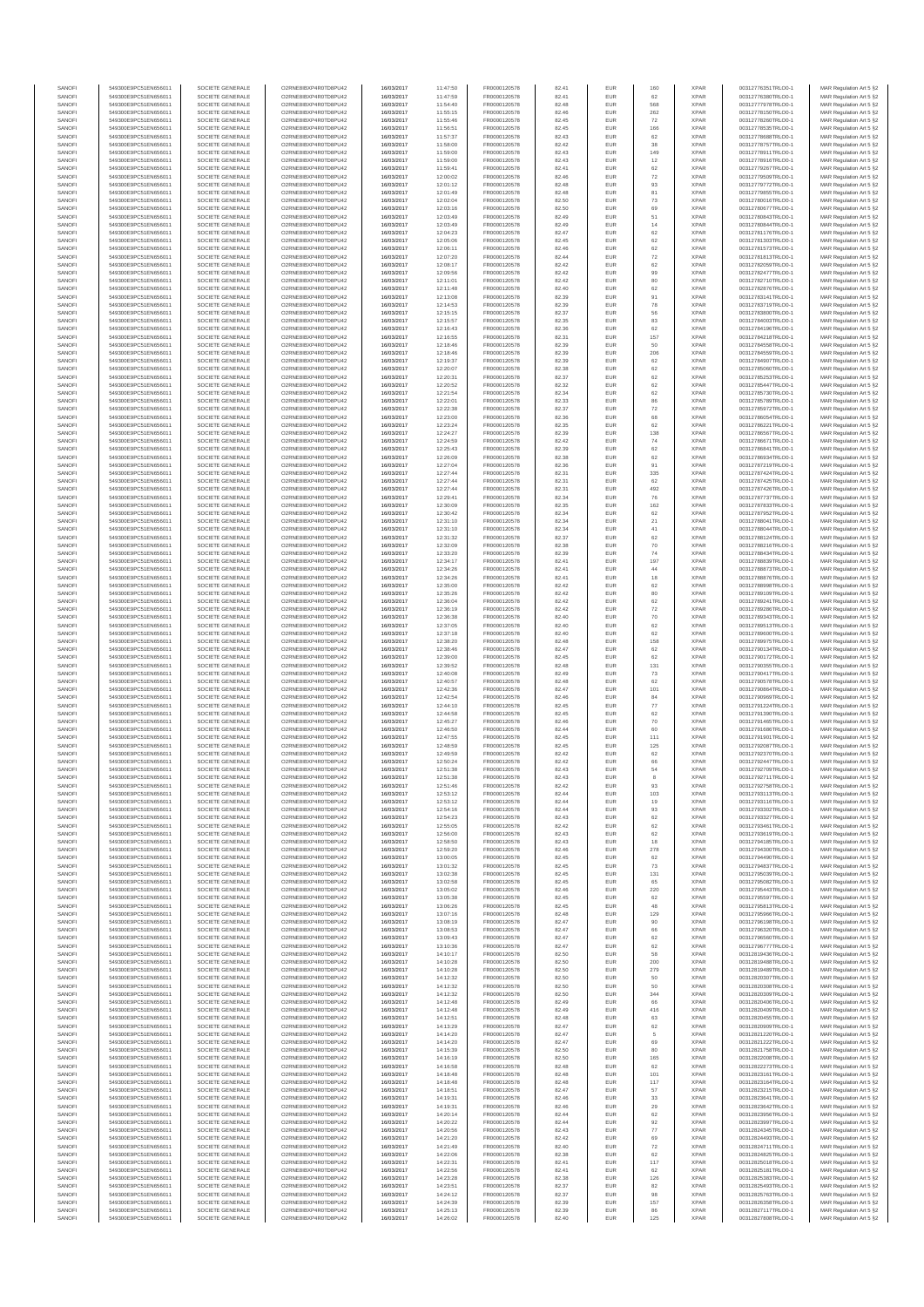| SANOFI           | 549300E9PC51EN656011                         | SOCIETE GENERALE                     | O2RNE8IBXP4R0TD8PU42                         | 16/03/2017               | 14:26:02             | FR0000120578                 | 82.40          | EUR               | 62                    | <b>XPAR</b>                | 00312827810TRLO0-1                       | MAR Regulation Art 5 §2                             |
|------------------|----------------------------------------------|--------------------------------------|----------------------------------------------|--------------------------|----------------------|------------------------------|----------------|-------------------|-----------------------|----------------------------|------------------------------------------|-----------------------------------------------------|
| SANOFI<br>SANOFI | 549300E9PC51EN656011<br>549300E9PC51EN656011 | SOCIETE GENERALE<br>SOCIETE GENERALE | O2RNE8IBXP4R0TD8PU42<br>O2RNE8IBXP4R0TD8PU42 | 16/03/2017<br>16/03/2017 | 14:26:41<br>14:26:46 | FR0000120578<br>FR0000120578 | 82.43<br>82.43 | EUR<br>EUR        | 19<br>298             | <b>XPAR</b><br><b>XPAR</b> | 00312828257TRLO0-1<br>00312828315TRLO0-1 | MAR Regulation Art 5 §2                             |
| SANOFI           | 549300E9PC51EN656011                         | SOCIETE GENERALE                     | O2RNE8IBXP4R0TD8PU42                         | 16/03/2017               | 14:27:09             | FR0000120578                 | 82.40          | EUR               | 13                    | <b>XPAR</b>                | 00312828475TRLO0-1                       | MAR Regulation Art 5 §2<br>MAR Regulation Art 5 §2  |
| SANOFI           | 549300E9PC51EN656011                         | SOCIETE GENERALE                     | O2RNE8IBXP4R0TD8PU42                         | 16/03/2017               | 14:27:09             | FR0000120578                 | 82.40          | EUR               | 64                    | <b>XPAR</b>                | 00312828476TRLO0-1                       | MAR Regulation Art 5 §2                             |
| SANOFI           | 549300E9PC51EN656011                         | SOCIETE GENERALE                     | O2RNE8IBXP4R0TD8PU42                         | 16/03/2017               | 14:27:24             | FR0000120578                 | 82.39          | EUR               | 18                    | <b>XPAR</b>                | 00312828589TRLO0-1                       | MAR Regulation Art 5 §2                             |
| SANOFI<br>SANOFI | 549300E9PC51EN656011<br>549300E9PC51EN656011 | SOCIETE GENERALE<br>SOCIETE GENERALE | O2RNE8IBXP4R0TD8PU42<br>O2RNE8IBXP4R0TD8PU42 | 16/03/2017<br>16/03/2017 | 14:29:20<br>14:30:14 | FR0000120578<br>FR0000120578 | 82.44<br>82.45 | EUR<br>EUR        | 601<br>117            | <b>XPAR</b><br><b>XPAR</b> | 00312829895TRLO0-1<br>00312830484TRLO0-1 | MAR Regulation Art 5 §2<br>MAR Regulation Art 5 §2  |
| SANOFI           | 549300E9PC51EN656011                         | SOCIETE GENERALE                     | O2RNE8IBXP4R0TD8PU42                         | 16/03/2017               | 14:30:14             | FR0000120578                 | 82.45          | EUR               | 182                   | <b>XPAR</b>                | 00312830485TRLO0-1                       | MAR Regulation Art 5 §2                             |
| SANOFI           | 549300E9PC51EN656011                         | SOCIETE GENERALE                     | O2RNE8IBXP4R0TD8PU42                         | 16/03/2017               | 14:31:25             | FR0000120578                 | 82.45          | EUR               | 508                   | <b>XPAR</b>                | 00312831163TRLO0-1                       | MAR Regulation Art 5 §2                             |
| SANOFI<br>SANOFI | 549300E9PC51EN656011<br>549300E9PC51EN656011 | SOCIETE GENERALE<br>SOCIETE GENERALE | O2RNE8IBXP4R0TD8PU42<br>O2RNE8IBXP4R0TD8PU42 | 16/03/2017<br>16/03/2017 | 14:32:19<br>14:32:28 | FR0000120578<br>FR0000120578 | 82.44<br>82.44 | EUR<br>EUR        | 229                   | <b>XPAR</b><br><b>XPAR</b> | 00312831547TRLO0-1<br>00312831625TRLO0-1 | MAR Regulation Art 5 §2<br>MAR Regulation Art 5 §2  |
| SANOFI           | 549300E9PC51EN656011                         | SOCIETE GENERALE                     | O2RNE8IBXP4R0TD8PU42                         | 16/03/2017               | 14:33:02             | FR0000120578                 | 82.44          | EUR               | 64                    | <b>XPAR</b>                | 00312831812TRLO0-1                       | MAR Regulation Art 5 §2                             |
| SANOFI           | 549300E9PC51EN656011                         | SOCIETE GENERALE                     | O2RNE8IBXP4R0TD8PU42                         | 16/03/2017               | 14:33:31             | FR0000120578                 | 82.41          | EUR               | 142                   | <b>XPAR</b>                | 00312832080TRLO0-1                       | MAR Regulation Art 5 §2                             |
| SANOFI           | 549300E9PC51EN656011                         | SOCIETE GENERALE                     | O2RNE8IBXP4R0TD8PU42                         | 16/03/2017               | 14:34:04             | FR0000120578                 | 82.40          | EUR               | 242                   | <b>XPAR</b>                | 00312832292TRLO0-1                       | MAR Regulation Art 5 §2                             |
| SANOFI<br>SANOFI | 549300E9PC51EN656011<br>549300E9PC51EN656011 | SOCIETE GENERALE<br>SOCIETE GENERALE | O2RNE8IBXP4R0TD8PU42<br>O2RNE8IBXP4R0TD8PU42 | 16/03/2017<br>16/03/2017 | 14:34:36<br>14:34:36 | FR0000120578<br>FR0000120578 | 82.46<br>82.46 | EUR<br>EUR        | 108<br>131            | <b>XPAR</b><br><b>XPAR</b> | 00312832683TRLO0-1<br>00312832684TRLO0-1 | MAR Regulation Art 5 §2<br>MAR Regulation Art 5 §2  |
| SANOFI           | 549300E9PC51EN656011                         | SOCIETE GENERALE                     | O2RNE8IBXP4R0TD8PU42                         | 16/03/2017               | 14:34:57             | FR0000120578                 | 82.47          | EUR               | 95                    | <b>XPAR</b>                | 00312832949TRLO0-1                       | MAR Regulation Art 5 §2                             |
| SANOFI           | 549300E9PC51EN656011                         | SOCIETE GENERALE                     | O2RNE8IBXP4R0TD8PU42                         | 16/03/2017               | 14:34:57             | FR0000120578                 | 82.47          | EUR               | $27\,$                | <b>XPAR</b>                | 00312832950TRLO0-1                       | MAR Regulation Art 5 §2                             |
| SANOFI           | 549300E9PC51EN656011                         | SOCIETE GENERALE                     | O2RNE8IBXP4R0TD8PU42                         | 16/03/2017               | 14:35:00             | FR0000120578                 | 82.47          | EUR               | 48                    | <b>XPAR</b>                | 00312832975TRLO0-1                       | MAR Regulation Art 5 §2                             |
| SANOFI<br>SANOFI | 549300E9PC51EN656011<br>549300E9PC51EN656011 | SOCIETE GENERALE<br>SOCIETE GENERALE | O2RNE8IBXP4R0TD8PU42<br>O2RNE8IBXP4R0TD8PU42 | 16/03/2017<br>16/03/2017 | 14:35:33<br>08:00:38 | FR0000120578<br>FR0000120578 | 82.46<br>82.81 | EUR<br>EUR        | 116<br>65             | <b>XPAR</b><br><b>XPAR</b> | 00312833192TRLO0-1<br>00312926436TRLO0-1 | MAR Regulation Art 5 §2<br>MAR Regulation Art 5 §2  |
| SANOFI           | 549300E9PC51EN656011                         | SOCIETE GENERALE                     | O2RNE8IBXP4R0TD8PU42                         | 16/03/2017               | 08:01:13             | FR0000120578                 | 82.81          | EUR               | 41                    | <b>XPAR</b>                | 00312926859TRLO0-1                       | MAR Regulation Art 5 §2                             |
| SANOFI           | 549300E9PC51EN656011                         | SOCIETE GENERALE                     | O2RNE8IBXP4R0TD8PU42                         | 16/03/2017               | 08:01:13             | FR0000120578                 | 82.81          | EUR               | 92                    | <b>XPAR</b>                | 00312926861TRLO0-1                       | MAR Regulation Art 5 §2                             |
| SANOFI<br>SANOFI | 549300E9PC51EN656011<br>549300E9PC51EN656011 | SOCIETE GENERALE<br>SOCIETE GENERALE | O2RNE8IBXP4R0TD8PU42<br>O2RNE8IBXP4R0TD8PU42 | 16/03/2017<br>16/03/2017 | 08:01:45<br>08:02:13 | FR0000120578<br>FR0000120578 | 82.78<br>82.72 | EUR<br>EUR        | 62<br>82              | <b>XPAR</b><br><b>XPAR</b> | 00312927069TRLO0-1<br>00312927232TRLO0-1 | MAR Regulation Art 5 §2<br>MAR Regulation Art 5 §2  |
| SANOFI           | 549300E9PC51EN656011                         | SOCIETE GENERALE                     | O2RNE8IBXP4R0TD8PU42                         | 16/03/2017               | 08:02:31             | FR0000120578                 | 82.73          | EUR               | 62                    | <b>XPAR</b>                | 00312927338TRLO0-1                       | MAR Regulation Art 5 62                             |
| SANOFI           | 549300E9PC51EN656011                         | SOCIETE GENERALE                     | O2RNE8IBXP4R0TD8PU42                         | 16/03/2017               | 08:03:00             | FR0000120578                 | 82.69          | EUR               | 62                    | <b>XPAR</b>                | 00312927468TRLO0-1                       | MAR Regulation Art 5 §2                             |
| SANOFI           | 549300E9PC51EN656011                         | SOCIETE GENERALE                     | O2RNE8IBXP4R0TD8PU42                         | 16/03/2017               | 08:04:12             | FR0000120578                 | 82.81          | EUR               | 157                   | <b>XPAR</b>                | 00312927856TRLO0-1                       | MAR Regulation Art 5 §2                             |
| SANOFI<br>SANOFI | 549300E9PC51EN656011<br>549300E9PC51EN656011 | SOCIETE GENERALE<br>SOCIETE GENERALE | O2RNE8IBXP4R0TD8PU42<br>O2RNE8IBXP4R0TD8PU42 | 16/03/2017<br>16/03/2017 | 08:04:36<br>08:05:28 | FR0000120578<br>FR0000120578 | 82.79<br>82.81 | EUR<br>EUR        | 62<br>70              | <b>XPAR</b><br><b>XPAR</b> | 00312927953TRLO0-1<br>00312928313TRLO0-1 | MAR Regulation Art 5 §2<br>MAR Regulation Art 5 §2  |
| SANOFI           | 549300E9PC51EN656011                         | SOCIETE GENERALE                     | O2RNE8IBXP4R0TD8PU42                         | 16/03/2017               | 08:06:41             | FR0000120578                 | 82.81          | EUR               | 211                   | <b>XPAR</b>                | 00312928875TRLO0-1                       | MAR Regulation Art 5 §2                             |
| SANOFI           | 549300E9PC51EN656011                         | SOCIETE GENERALE                     | O2RNE8IBXP4R0TD8PU42                         | 16/03/2017               | 08:08:43             | FR0000120578                 | 82.81          | EUR               | 40                    | <b>XPAR</b>                | 00312929688TRLO0-1                       | MAR Regulation Art 5 §2                             |
| SANOFI<br>SANOFI | 549300E9PC51EN656011<br>549300E9PC51EN656011 | SOCIETE GENERALE<br>SOCIETE GENERALE | O2RNE8IBXP4R0TD8PU42<br>O2RNE8IBXP4R0TD8PU42 | 00/01/1900<br>00/01/1900 | 08:09:02<br>08:09:17 | FR0000120578<br>FR0000120578 | 82.81<br>82.76 | EUR<br>EUR        | 285<br>62             | #REF!<br>#REF!             | 00312929791TRLO0-1<br>00312929867TRLO0-1 | MAR Regulation Art 5 \$2                            |
| SANOFI           | 549300E9PC51EN656011                         | SOCIETE GENERALE                     | O2RNE8IBXP4R0TD8PU42                         | 00/01/1900               | 08:10:37             | FR0000120578                 | 82.81          | EUR               | 164                   | #REF!                      | 00312930357TRLO0-1                       | MAR Regulation Art 5 §2<br>MAR Regulation Art 5 §2  |
| SANOFI           | 549300E9PC51EN656011                         | SOCIETE GENERALE                     | O2RNE8IBXP4R0TD8PU42                         | 00/01/1900               | 08:11:12             | FR0000120578                 | 82.79          | EUR               | $96\,$                | #REF!                      | 00312930559TRLO0-1                       | MAR Regulation Art 5 §2                             |
| SANOFI           | 549300E9PC51EN656011                         | SOCIETE GENERALE                     | O2RNE8IBXP4R0TD8PU42                         | 17/03/2017               | 08:11:43             | FR0000120578                 | 82.79          | EUR               | 58                    | <b>XPAR</b>                | 00312930746TRLO0-1                       | MAR Regulation Art 5 §2                             |
| SANOFI<br>SANOFI | 549300E9PC51EN656011<br>549300E9PC51EN656011 | SOCIETE GENERALE<br>SOCIETE GENERALE | O2RNE8IBXP4R0TD8PU42<br>O2RNE8IBXP4R0TD8PU42 | 17/03/2017<br>17/03/2017 | 08:11:43<br>08:12:28 | FR0000120578<br>FR0000120578 | 82.79<br>82.76 | EUR<br>EUR        | $\overline{4}$<br>62  | <b>XPAR</b><br><b>XPAR</b> | 00312930747TRLO0-1<br>00312930980TRLO0-1 | MAR Regulation Art 5 §2<br>MAR Regulation Art 5 §2  |
| SANOFI           | 549300E9PC51EN656011                         | SOCIETE GENERALE                     | O2RNE8IBXP4R0TD8PU42                         | 17/03/2017               | 08:14:00             | FR0000120578                 | 82.81          | EUR               | 235                   | <b>XPAR</b>                | 00312931486TRLO0-1                       | MAR Regulation Art 5 §2                             |
| SANOFI           | 549300E9PC51EN656011                         | SOCIETE GENERALE                     | O2RNE8IBXP4R0TD8PU42                         | 17/03/2017               | 08:14:19             | FR0000120578                 | 82.75          | EUR               | 62                    | <b>XPAR</b>                | 00312931633TRLO0-1                       | MAR Regulation Art 5 §2                             |
| SANOFI           | 549300E9PC51EN656011                         | SOCIETE GENERALE<br>SOCIETE GENERALE | O2RNE8IBXP4R0TD8PU42                         | 17/03/2017               | 08:14:51             | FR0000120578<br>FR0000120578 | 82.72          | EUR               | 77                    | <b>XPAR</b>                | 00312931780TRLO0-1                       | MAR Regulation Art 5 §2                             |
| SANOFI<br>SANOFI | 549300E9PC51EN656011<br>549300E9PC51EN656011 | SOCIETE GENERALE                     | O2RNE8IBXP4R0TD8PU42<br>O2RNE8IBXP4R0TD8PU42 | 17/03/2017<br>17/03/2017 | 08:15:27<br>08:16:09 | FR0000120578                 | 82.69<br>82.71 | EUR<br>EUR        | 75<br>62              | <b>XPAR</b><br><b>XPAR</b> | 00312932019TRLO0-1<br>00312932253TRLO0-1 | MAR Regulation Art 5 §2<br>MAR Regulation Art 5 §2  |
| SANOFI           | 549300E9PC51EN656011                         | SOCIETE GENERALE                     | O2RNE8IBXP4R0TD8PU42                         | 17/03/2017               | 08:16:18             | FR0000120578                 | 82.71          | EUR               | 83                    | <b>XPAR</b>                | 00312932313TRLO0-1                       | MAR Regulation Art 5 §2                             |
| SANOFI           | 549300E9PC51EN656011                         | SOCIETE GENERALE                     | O2RNE8IBXP4R0TD8PU42                         | 17/03/2017               | 08:16:59             | FR0000120578                 | 82.73          | EUR               | 76                    | <b>XPAR</b>                | 00312932535TRLO0-1                       | MAR Regulation Art 5 §2                             |
| SANOFI           | 549300E9PC51EN656011                         | SOCIETE GENERALE                     | O2RNE8IBXP4R0TD8PU42<br>O2RNE8IBXP4R0TD8PU42 | 17/03/2017               | 08:17:28             | FR0000120578<br>FR0000120578 | 82.68          | EUR               | 72                    | <b>XPAR</b>                | 00312932726TRLO0-1                       | MAR Regulation Art 5 §2                             |
| SANOFI<br>SANOFI | 549300E9PC51EN656011<br>549300E9PC51EN656011 | SOCIETE GENERALE<br>SOCIETE GENERALE | O2RNE8IBXP4R0TD8PLI42                        | 17/03/2017<br>17/03/2017 | 08:18:00<br>08:18:27 | FR0000120578                 | 82.68<br>82.68 | EUR<br>EUR        | 62<br>76              | <b>XPAR</b><br><b>XPAR</b> | 00312932889TRLO0-1<br>00312933058TRLO0-1 | MAR Regulation Art 5 §2<br>MAR Regulation Art 5 §2  |
| SANOFI           | 549300E9PC51EN656011                         | SOCIETE GENERALE                     | O2RNE8IBXP4R0TD8PU42                         | 17/03/2017               | 08:19:01             | FR0000120578                 | 82.64          | EUR               | 62                    | <b>XPAR</b>                | 00312933191TRLO0-1                       | MAR Regulation Art 5 §2                             |
| SANOFI           | 549300E9PC51EN656011                         | SOCIETE GENERALE                     | O2RNE8IBXP4R0TD8PU42                         | 17/03/2017               | 08:19:05             | FR0000120578                 | 82.62          | EUR               | 76                    | <b>XPAR</b>                | 00312933226TRLO0-1                       | MAR Regulation Art 5 \$2                            |
| SANOFI<br>SANOFI | 549300E9PC51EN656011<br>549300E9PC51EN656011 | SOCIETE GENERALE<br>SOCIETE GENERALE | O2RNE8IBXP4R0TD8PU42<br>O2RNE8IBXP4R0TD8PU42 | 17/03/2017<br>17/03/2017 | 08:19:57             | FR0000120578<br>FR0000120578 | 82.67<br>82.66 | EUR<br>EUR        | 134<br>62             | <b>XPAR</b><br><b>XPAR</b> | 00312933452TRLO0-1                       | MAR Regulation Art 5 §2<br>MAR Regulation Art 5 §2  |
| SANOFI           | 549300E9PC51EN656011                         | SOCIETE GENERALE                     | O2RNE8IBXP4R0TD8PU42                         | 17/03/2017               | 08:20:29<br>08:20:41 | FR0000120578                 | 82.67          | EUR               | 63                    | <b>XPAR</b>                | 00312933563TRLO0-1<br>00312933629TRLO0-1 | MAR Regulation Art 5 §2                             |
| SANOFI           | 549300E9PC51EN656011                         | SOCIETE GENERALE                     | O2RNE8IBXP4R0TD8PU42                         | 17/03/2017               | 08:21:08             | FR0000120578                 | 82.66          | EUR               | 72                    | <b>XPAR</b>                | 00312933756TRLO0-1                       | MAR Regulation Art 5 §2                             |
| SANOFI           | 549300E9PC51EN656011                         | SOCIETE GENERALE                     | O2RNE8IBXP4R0TD8PU42                         | 17/03/2017               | 08:21:29             | FR0000120578                 | 82.68          | EUR               | 137                   | <b>XPAR</b>                | 00312933831TRLO0-1                       | MAR Regulation Art 5 §2                             |
| SANOFI<br>SANOFI | 549300E9PC51EN656011<br>549300E9PC51EN656011 | SOCIETE GENERALE<br>SOCIETE GENERALE | O2RNE8IBXP4R0TD8PU42<br>O2RNE8IBXP4R0TD8PU42 | 17/03/2017<br>17/03/2017 | 08:22:15<br>08:23:00 | FR0000120578<br>FR0000120578 | 82.69<br>82.70 | EUR<br>EUR        | 215<br>183            | <b>XPAR</b><br><b>XPAR</b> | 00312933993TRLO0-1<br>00312934125TRLO0-1 | MAR Regulation Art 5 §2<br>MAR Regulation Art 5 §2  |
| SANOFI           | 549300E9PC51EN656011                         | SOCIETE GENERALE                     | O2RNE8IBXP4R0TD8PU42                         | 17/03/2017               | 08:23:24             | FR0000120578                 | 82.70          | EUR               | 112                   | <b>XPAR</b>                | 00312934245TRLO0-1                       | MAR Regulation Art 5 §2                             |
| SANOFI           | 549300E9PC51EN656011                         | SOCIETE GENERALE                     | O2RNE8IBXP4R0TD8PU42                         | 17/03/2017               | 08:23:55             | FR0000120578                 | 82.74          | EUR               | 62                    | <b>XPAR</b>                | 00312934399TRLO0-1                       | MAR Regulation Art 5 §2                             |
| SANOFI           | 549300E9PC51EN656011                         | SOCIETE GENERALE                     | O2RNE8IBXP4R0TD8PU42                         | 17/03/2017               | 08:24:45             | FR0000120578                 | 82.76          | EUR               | 173                   | <b>XPAR</b>                | 00312934682TRLO0-1                       | MAR Regulation Art 5 §2                             |
| SANOFI<br>SANOFI | 549300E9PC51EN656011<br>549300E9PC51EN656011 | SOCIETE GENERALE<br>SOCIETE GENERALE | O2RNE8IBXP4R0TD8PU42<br>O2RNE8IBXP4R0TD8PU42 | 17/03/2017<br>17/03/2017 | 08:25:00<br>08:25:32 | FR0000120578<br>FR0000120578 | 82.76<br>82.77 | EUR<br>EUR        | 54<br>67              | <b>XPAR</b><br><b>XPAR</b> | 00312934767TRLO0-1<br>00312935020TRLO0-1 | MAR Regulation Art 5 §2<br>MAR Regulation Art 5 §2  |
| SANOFI           | 549300E9PC51EN656011                         | SOCIETE GENERALE                     | O2RNE8IBXP4R0TD8PU42                         | 17/03/2017               | 08:26:16             | FR0000120578                 | 82.81          | EUR               | 134                   | <b>XPAR</b>                | 00312935334TRLO0-1                       | MAR Regulation Art 5 §2                             |
| SANOFI           | 549300E9PC51EN656011                         | SOCIETE GENERALE                     | O2RNE8IBXP4R0TD8PU42                         | 17/03/2017               | 08:26:59             | FR0000120578                 | 82.81          | EUR               | 82                    | <b>XPAR</b>                | 00312935549TRLO0-1                       | MAR Regulation Art 5 §2                             |
| SANOFI           | 549300E9PC51EN656011                         | SOCIETE GENERALE                     | O2RNE8IBXP4R0TD8PU42                         | 17/03/2017               | 08:26:59             | FR0000120578                 | 82.81          | EUR<br>EUR        | 10<br>62              | <b>XPAR</b>                | 00312935551TRLO0-1                       | MAR Regulation Art 5 §2                             |
| SANOFI<br>SANOFI | 549300E9PC51EN656011<br>549300E9PC51EN656011 | SOCIETE GENERALE<br>SOCIETE GENERALE | O2RNE8IBXP4R0TD8PU42<br>O2RNE8IBXP4R0TD8PU42 | 17/03/2017<br>17/03/2017 | 08:27:26<br>08:27:51 | FR0000120578<br>FR0000120578 | 82.81<br>82.81 | EUR               | 55                    | <b>XPAR</b><br><b>XPAR</b> | 00312935725TRLO0-1<br>00312935821TRLO0-1 | MAR Regulation Art 5 §2<br>MAR Regulation Art 5 §2  |
| SANOFI           | 549300E9PC51EN656011                         | SOCIETE GENERALE                     | O2RNE8IBXP4R0TD8PU42                         | 17/03/2017               | 08:28:55             | FR0000120578                 | 82.81          | EUR               | 38                    | <b>XPAR</b>                | 00312936113TRLO0-1                       | MAR Regulation Art 5 §2                             |
| SANOFI           | 549300E9PC51EN656011                         | SOCIETE GENERALE                     | O2RNE8IBXP4R0TD8PU42                         | 17/03/2017               | 08:28:55             | FR0000120578                 | 82.81          | EUR               | 24                    | <b>XPAR</b>                | 00312936114TRLO0-1                       | MAR Regulation Art 5 §2                             |
| SANOFI<br>SANOFI | 549300E9PC51EN656011<br>549300E9PC51EN656011 | SOCIETE GENERALE<br>SOCIETE GENERALE | O2RNE8IBXP4R0TD8PU42<br>O2RNE8IBXP4R0TD8PU42 | 17/03/2017<br>17/03/2017 | 08:30:55<br>08:31:03 | FR0000120578<br>FR0000120578 | 82.78<br>82.77 | EUR<br>EUR        | 160<br>77             | <b>XPAR</b><br><b>XPAR</b> | 00312937082TRLO0-1<br>00312937140TRLO0-1 | MAR Regulation Art 5 §2<br>MAR Regulation Art 5 §2  |
| SANOFI           | 549300E9PC51EN656011                         | SOCIETE GENERALE                     | O2RNE8IBXP4R0TD8PU42                         | 17/03/2017               | 08:31:56             | FR0000120578                 | 82.79          | EUR               | 65                    | <b>XPAR</b>                | 00312937615TRLO0-1                       | MAR Regulation Art 5 §2                             |
| SANOFI           | 549300E9PC51EN656011                         | SOCIETE GENERALE                     | O2RNE8IBXP4R0TD8PU42                         | 17/03/2017               | 13:13:04             | FR0000120578                 | 82.75          | EUR               | 849                   | <b>XPAR</b>                | 00313017307TRLO0-1                       | MAR Regulation Art 5 §2                             |
| SANOFI           | 549300E9PC51EN656011                         | SOCIETE GENERALE                     | O2RNE8IBXP4R0TD8PU42                         | 17/03/2017               | 13:13:04             | FR0000120578                 | 82.75          | EUR               | 10                    | <b>XPAR</b>                | 00313017309TRLO0-1                       | MAR Regulation Art 5 §2                             |
| SANOFI<br>SANOFI | 549300E9PC51EN656011<br>549300E9PC51EN656011 | SOCIETE GENERALE<br>SOCIETE GENERALE | O2RNE8IBXP4R0TD8PU42<br>O2RNE8IBXP4R0TD8PU42 | 17/03/2017<br>17/03/2017 | 13:13:07<br>13:13:12 | FR0000120578<br>FR0000120578 | 82.75<br>82.74 | EUR<br>EUR        | 351<br>394            | <b>XPAR</b><br><b>XPAR</b> | 00313017368TRLO0-1<br>00313017380TRLO0-1 | MAR Regulation Art 5 §2<br>MAR Regulation Art 5 §2  |
| SANOFI           | 549300E9PC51EN656011                         | SOCIETE GENERALE                     | O2RNE8IBXP4R0TD8PU42                         | 17/03/2017               | 13:13:16             | FR0000120578                 | 82.70          | EUR               | 195                   | <b>XPAR</b>                | 00313017392TRLO0-1                       | MAR Regulation Art 5 §2                             |
| SANOFI           | 549300E9PC51EN656011                         | SOCIETE GENERALE                     | O2RNE8IBXP4R0TD8PU42                         | 17/03/2017               | 13:13:20             | FR0000120578                 | 82.73          | EUR               | 323                   | <b>XPAR</b>                | 00313017393TRLO0-1                       | MAR Regulation Art 5 §2                             |
| SANOFI           | 549300E9PC51EN656011                         | SOCIETE GENERALE                     | O2RNE8IBXP4R0TD8PU42                         | 17/03/2017               | 13:14:31             | FR0000120578                 | 82.75          | EUR               | 347                   | <b>XPAR</b>                | 00313017616TRLO0-1                       | MAR Regulation Art 5 §2                             |
| SANOFI<br>SANOFI | 549300E9PC51EN656011<br>549300E9PC51EN656011 | SOCIETE GENERALE<br>SOCIETE GENERALE | O2RNE8IBXP4R0TD8PU42<br>O2RNE8IBXP4R0TD8PU42 | 17/03/2017<br>17/03/2017 | 13:14:33<br>13:14:44 | FR0000120578<br>FR0000120578 | 82.68<br>82.67 | EUR<br>EUR        | 387<br>298            | <b>XPAR</b><br><b>XPAR</b> | 00313017628TRLO0-1<br>00313017649TRLO0-1 | MAR Regulation Art 5 §2<br>MAR Regulation Art 5 §2  |
| SANOFI           | 549300E9PC51EN656011                         | SOCIETE GENERALE                     | O2RNE8IBXP4R0TD8PU42                         | 17/03/2017               | 13:14:44             | FR0000120578                 | 82.67          | EUR               | 325                   | <b>XPAR</b>                | 00313017651TRLO0-1                       | MAR Regulation Art 5 \$2                            |
| SANOFI           | 549300E9PC51EN656011                         | SOCIETE GENERALE                     | O2RNE8IBXP4R0TD8PU42                         | 17/03/2017               | 13:15:01             | FR0000120578                 | 82.64          | EUR               | 386                   | <b>XPAR</b>                | 00313017769TRLO0-1                       | MAR Regulation Art 5 §2                             |
| SANOFI<br>SANOFI | 549300E9PC51EN656011<br>549300E9PC51EN656011 | SOCIETE GENERALE<br>SOCIETE GENERALE | O2RNE8IBXP4R0TD8PU42<br>O2RNE8IBXP4R0TD8PU42 | 17/03/2017<br>17/03/2017 | 13:15:05<br>13:15:05 | FR0000120578<br>FR0000120578 | 82.63<br>82.63 | <b>EUR</b><br>EUR | 49<br>100             | <b>XPAR</b><br><b>XPAR</b> | 00313017779TRLO0-1<br>00313017780TRLO0-1 | MAR Regulation Art 5 §2<br>MAR Regulation Art 5 §2  |
| SANOFI           | 549300E9PC51EN656011                         | SOCIETE GENERALE                     | O2RNE8IBXP4R0TD8PU42                         | 17/03/2017               | 13:15:12             | FR0000120578                 | 82.64          | EUR               | 337                   | <b>XPAR</b>                | 00313017787TRLO0-1                       | MAR Regulation Art 5 §2                             |
| SANOFI           | 549300E9PC51EN656011                         | SOCIETE GENERALE                     | O2RNE8IBXP4R0TD8PU42                         | 17/03/2017               | 13:15:18             | FR0000120578                 | 82.63          | EUR               | 380                   | <b>XPAR</b>                | 00313017797TRLO0-1                       | MAR Regulation Art 5 §2                             |
| SANOFI           | 549300E9PC51EN656011                         | SOCIETE GENERALE                     | O2RNE8IBXP4R0TD8PU42                         | 17/03/2017               | 13:15:20             | FR0000120578                 | 82.62          | EUR               | 379                   | <b>XPAR</b>                | 00313017804TRLO0-1                       | MAR Regulation Art 5 §2                             |
| SANOFI<br>SANOFI | 549300E9PC51EN656011<br>549300E9PC51EN656011 | SOCIETE GENERALE<br>SOCIETE GENERALE | O2RNE8IBXP4R0TD8PU42<br>O2RNE8IBXP4R0TD8PU42 | 17/03/2017<br>17/03/2017 | 13:15:55<br>13:16:00 | FR0000120578<br>FR0000120578 | 82.69<br>82.65 | EUR<br>EUR        | 336<br>137            | <b>XPAR</b><br><b>XPAR</b> | 00313017916TRLO0-1<br>00313017921TRLO0-1 | MAR Regulation Art 5 §2<br>MAR Regulation Art 5 §2  |
| SANOFI           | 549300E9PC51EN656011                         | SOCIETE GENERALE                     | O2RNE8IBXP4R0TD8PU42                         | 17/03/2017               | 13:16:04             | FR0000120578                 | 82.65          | EUR               | 197                   | <b>XPAR</b>                | 00313017923TRLO0-1                       | MAR Regulation Art 5 §2                             |
| SANOFI           | 549300E9PC51EN656011                         | SOCIETE GENERALE                     | O2RNE8IBXP4R0TD8PU42                         | 17/03/2017               | 13:16:07             | FR0000120578                 | 82.64          | EUR               | 372                   | <b>XPAR</b>                | 00313017930TRLO0-1                       | MAR Regulation Art 5 §2                             |
| SANOFI<br>SANOFI | 549300E9PC51EN656011<br>549300E9PC51EN656011 | SOCIETE GENERALE<br>SOCIETE GENERALE | O2RNE8IBXP4R0TD8PU42<br>O2RNE8IBXP4R0TD8PU42 | 17/03/2017               | 13:16:10             | FR0000120578                 | 82.64<br>82.63 | EUR<br>EUR        | 331<br>389            | <b>XPAR</b><br><b>XPAR</b> | 00313017943TRLO0-1                       | MAR Regulation Art 5 \$2<br>MAR Regulation Art 5 §2 |
| SANOFI           | 549300E9PC51EN656011                         | SOCIETE GENERALE                     | O2RNE8IBXP4R0TD8PU42                         | 17/03/2017<br>17/03/2017 | 13:16:15<br>13:17:02 | FR0000120578<br>FR0000120578 | 82.62          | EUR               | 108                   | <b>XPAR</b>                | 00313017971TRLO0-1<br>00313018166TRLO0-1 | MAR Regulation Art 5 §2                             |
| SANOFI           | 549300E9PC51EN656011                         | SOCIETE GENERALE                     | O2RNE8IBXP4R0TD8PU42                         | 17/03/2017               | 13:17:02             | FR0000120578                 | 82.62          | EUR               | 23                    | <b>XPAR</b>                | 00313018168TRLO0-1                       | MAR Regulation Art 5 §2                             |
| SANOFI           | 549300E9PC51EN656011                         | SOCIETE GENERALE                     | O2RNE8IBXP4R0TD8PU42                         | 17/03/2017               | 13:17:04             | FR0000120578                 | 82.62          | EUR               | 229                   | <b>XPAR</b>                | 00313018174TRLO0-1                       | MAR Regulation Art 5 §2                             |
| SANOFI<br>SANOFI | 549300E9PC51EN656011<br>549300E9PC51EN656011 | SOCIETE GENERALE<br>SOCIETE GENERALE | O2RNE8IBXP4R0TD8PU42<br>O2RNE8IBXP4R0TD8PU42 | 17/03/2017<br>17/03/2017 | 13:17:06<br>13:17:06 | FR0000120578<br>FR0000120578 | 82.61<br>82.61 | EUR<br>EUR        | 322<br>37             | <b>XPAR</b><br><b>XPAR</b> | 00313018180TRLO0-1<br>00313018181TRLO0-1 | MAR Regulation Art 5 §2<br>MAR Regulation Art 5 §2  |
| SANOFI           | 549300E9PC51EN656011                         | SOCIETE GENERALE                     | O2RNE8IBXP4R0TD8PU42                         | 17/03/2017               | 13:17:09             | FR0000120578                 | 82.61          | EUR               | 334                   | <b>XPAR</b>                | 00313018185TRLO0-1                       | MAR Regulation Art 5 §2                             |
| SANOFI           | 549300E9PC51EN656011                         | SOCIETE GENERALE                     | O2RNE8IBXP4R0TD8PU42                         | 17/03/2017               | 13:17:20             | FR0000120578                 | 82.52          | EUR               | 329                   | <b>XPAR</b>                | 00313018232TRLO0-1                       | MAR Regulation Art 5 §2                             |
| SANOFI<br>SANOFI | 549300E9PC51EN656011<br>549300E9PC51EN656011 | SOCIETE GENERALE<br>SOCIETE GENERALE | O2RNE8IBXP4R0TD8PU42<br>O2RNE8IBXP4R0TD8PU42 | 17/03/2017<br>17/03/2017 | 13:17:21<br>13:17:26 | FR0000120578<br>FR0000120578 | 82.52<br>82.47 | EUR<br>EUR        | 363<br>358            | <b>XPAR</b><br><b>XPAR</b> | 00313018237TRLO0-1<br>00313018280TRLO0-1 | MAR Regulation Art 5 §2<br>MAR Regulation Art 5 §2  |
| SANOFI           | 549300E9PC51EN656011                         | SOCIETE GENERALE                     | O2RNE8IBXP4R0TD8PU42                         | 17/03/2017               | 13:17:31             | FR0000120578                 | 82.49          | EUR               | 325                   | <b>XPAR</b>                | 00313018298TRLO0-1                       | MAR Regulation Art 5 §2                             |
| SANOFI           | 549300E9PC51EN656011                         | SOCIETE GENERALE                     | O2RNESIBXP4R0TD8PLI42                        | 17/03/2017               | 13:17:37             | FR0000120578                 | 82.48          | EUR               | 294                   | <b>XPAR</b>                | 00313018331TRLO0-1                       | MAR Regulation Art 5 §2                             |
| SANOFI<br>SANOFI | 549300E9PC51EN656011<br>549300E9PC51EN656011 | SOCIETE GENERALE<br>SOCIETE GENERALE | O2RNE8IBXP4R0TD8PU42<br>O2RNE8IBXP4R0TD8PU42 | 17/03/2017<br>17/03/2017 | 13:17:37<br>13:17:43 | FR0000120578<br>FR0000120578 | 82.48<br>82.53 | EUR<br>EUR        | 56<br>302             | <b>XPAR</b><br><b>XPAR</b> | 00313018332TRLO0-1<br>00313018370TRLO0-1 | MAR Regulation Art 5 §2<br>MAR Regulation Art 5 §2  |
| SANOFI           | 549300E9PC51EN656011                         | SOCIETE GENERALE                     | O2RNE8IBXP4R0TD8PU42                         | 17/03/2017               | 13:17:52             | FR0000120578                 | 82.53          | EUR               | 46                    | <b>XPAR</b>                | 00313018385TRLO0-1                       | MAR Regulation Art 5 §2                             |
| SANOFI           | 549300E9PC51EN656011                         | SOCIETE GENERALE                     | O2RNE8IBXP4R0TD8PU42                         | 17/03/2017               | 13:18:06             | FR0000120578                 | 82.58          | EUR               | 52                    | <b>XPAR</b>                | 00313018438TRLO0-1                       | MAR Regulation Art 5 §2                             |
| SANOFI           | 549300E9PC51EN656011                         | SOCIETE GENERALE                     | O2RNE8IBXP4R0TD8PU42                         | 17/03/2017               | 13:18:06             | FR0000120578                 | 82.58          | EUR               | 298                   | <b>XPAR</b>                | 00313018439TRLO0-1                       | MAR Regulation Art 5 §2                             |
| SANOFI<br>SANOFI | 549300E9PC51EN656011<br>549300E9PC51EN656011 | SOCIETE GENERALE<br>SOCIETE GENERALE | O2RNE8IBXP4R0TD8PU42<br>O2RNE8IBXP4R0TD8PU42 | 17/03/2017<br>17/03/2017 | 13:18:17<br>13:18:24 | FR0000120578<br>FR0000120578 | 82.63<br>82.63 | EUR<br>EUR        | 236<br>138            | <b>XPAR</b><br><b>XPAR</b> | 00313018465TRLO0-1<br>00313018496TRLO0-1 | MAR Regulation Art 5 §2<br>MAR Regulation Art 5 §2  |
| SANOFI           | 549300E9PC51EN656011                         | SOCIETE GENERALE                     | O2RNE8IBXP4R0TD8PU42                         | 17/03/2017               | 13:28:03             | FR0000120578                 | 82.24          | EUR               | 64                    | <b>XPAR</b>                | 00313020331TRLO0-1                       | MAR Regulation Art 5 §2                             |
| SANOFI           | 549300E9PC51EN656011                         | SOCIETE GENERALE                     | O2RNE8IBXP4R0TD8PU42                         | 17/03/2017               | 13:28:59             | FR0000120578                 | 82.38          | EUR               | 63                    | <b>XPAR</b>                | 00313020549TRLO0-1                       | MAR Regulation Art 5 §2                             |
| SANOFI<br>SANOFI | 549300E9PC51EN656011<br>549300E9PC51EN656011 | SOCIETE GENERALE<br>SOCIETE GENERALE | O2RNE8IBXP4R0TD8PU42<br>O2RNE8IBXP4R0TD8PU42 | 17/03/2017<br>17/03/2017 | 13:30:00<br>13:30:17 | FR0000120578<br>FR0000120578 | 82.38<br>82.38 | EUR<br>EUR        | 95<br>55              | <b>XPAR</b><br><b>XPAR</b> | 00313020735TRLO0-1<br>00313020861TRLO0-1 | MAR Regulation Art 5 §2<br>MAR Regulation Art 5 §2  |
| SANOFI           | 549300E9PC51EN656011                         | SOCIETE GENERALE                     | O2RNE8IBXP4R0TD8PU42                         | 17/03/2017               | 13:30:29             | FR0000120578                 | 82.40          | EUR               | 434                   | <b>XPAR</b>                | 00313020956TRLO0-1                       | MAR Regulation Art 5 §2                             |
| SANOFI           | 549300E9PC51EN656011                         | SOCIETE GENERALE                     | O2RNE8IBXP4R0TD8PU42                         | 17/03/2017               | 13:30:38             | FR0000120578                 | 82.40          | EUR               | 421                   | <b>XPAR</b>                | 00313021030TRLO0-1                       | MAR Regulation Art 5 §2                             |
| SANOFI           | 549300E9PC51EN656011                         | SOCIETE GENERALE                     | O2RNE8IBXP4R0TD8PU42                         | 17/03/2017               | 13:30:45             | FR0000120578                 | 82.38          | EUR               | 375                   | <b>XPAR</b>                | 00313021088TRLO0-1                       | MAR Regulation Art 5 §2                             |
| SANOFI<br>SANOFI | 549300E9PC51EN656011<br>549300E9PC51EN656011 | SOCIETE GENERALE<br>SOCIETE GENERALE | O2RNE8IBXP4R0TD8PU42<br>O2RNE8IBXP4R0TD8PU42 | 17/03/2017<br>17/03/2017 | 13:31:00<br>13:31:00 | FR0000120578<br>FR0000120578 | 82.36<br>82.36 | EUR<br>EUR        | 21<br>42              | <b>XPAR</b><br><b>XPAR</b> | 00313021157TRLO0-1<br>00313021158TRLO0-1 | MAR Regulation Art 5 §2<br>MAR Regulation Art 5 §2  |
| SANOFI           | 549300E9PC51EN656011                         | SOCIETE GENERALE                     | O2RNE8IBXP4R0TD8PU42                         | 17/03/2017               | 13:31:03             | FR0000120578                 | 82.34          | EUR               | 145                   | <b>XPAR</b>                | 00313021170TRLO0-1                       | MAR Regulation Art 5 §2                             |
| SANOFI           | 549300E9PC51EN656011                         | SOCIETE GENERALE                     | O2RNE8IBXP4R0TD8PU42                         | 17/03/2017               | 13:31:20             | FR0000120578                 | 82.38          | EUR               | 120                   | <b>XPAR</b>                | 00313021237TRLO0-1                       | MAR Regulation Art 5 §2                             |
| SANOFI           | 549300E9PC51EN656011                         | SOCIETE GENERALE                     | O2RNE8IBXP4R0TD8PU42                         | 17/03/2017               | 13:31:20             | FR0000120578                 | 82.38          | EUR               | 277                   | <b>XPAR</b>                | 00313021239TRLO0-1                       | MAR Regulation Art 5 §2                             |
| SANOFI<br>SANOFI | 549300E9PC51EN656011<br>549300E9PC51EN656011 | SOCIETE GENERALE<br>SOCIETE GENERALE | O2RNE8IBXP4R0TD8PU42<br>O2RNE8IBXP4R0TD8PU42 | 17/03/2017<br>17/03/2017 | 13:31:22<br>13:33:43 | FR0000120578<br>FR0000120578 | 82.38<br>82.49 | EUR<br>EUR        | 455<br>100            | <b>XPAR</b><br><b>XPAR</b> | 00313021264TRLO0-1<br>00313021951TRLO0-1 | MAR Regulation Art 5 §2<br>MAR Regulation Art 5 §2  |
| SANOFI           | 549300E9PC51EN656011                         | SOCIETE GENERALE                     | O2RNE8IBXP4R0TD8PU42                         | 17/03/2017               | 13:33:51             | FR0000120578                 | 82.49          | EUR               | 60                    | <b>XPAR</b>                | 00313022034TRLO0-1                       | MAR Regulation Art 5 §2                             |
| SANOFI           | 549300E9PC51EN656011                         | SOCIETE GENERALE                     | O2RNE8IBXP4R0TD8PU42                         | 17/03/2017               | 13:33:51             | FR0000120578                 | 82.49          | EUR               | 150                   | <b>XPAR</b>                | 00313022037TRLO0-1                       | MAR Regulation Art 5 §2                             |
| SANOFI<br>SANOFI | 549300E9PC51EN656011<br>549300E9PC51EN656011 | SOCIETE GENERALE<br>SOCIETE GENERALE | O2RNE8IBXP4R0TD8PU42<br>O2RNE8IBXP4R0TD8PU42 | 17/03/2017<br>17/03/2017 | 13:33:51<br>13:33:51 | FR0000120578<br>FR0000120578 | 82.49<br>82.49 | EUR<br>EUR        | 125                   | <b>XPAR</b><br><b>XPAR</b> | 00313022040TRLO0-1<br>00313022041TRLO0-1 | MAR Regulation Art 5 §2                             |
| SANOFI           | 549300E9PC51EN656011                         | SOCIETE GENERALE                     | O2RNE8IBXP4R0TD8PU42                         | 17/03/2017               | 13:33:58             | FR0000120578                 | 82.48          | EUR               | $\overline{2}$<br>480 | <b>XPAR</b>                | 00313022095TRLO0-1                       | MAR Regulation Art 5 §2<br>MAR Regulation Art 5 §2  |
| SANOFI           | 549300E9PC51EN656011                         | SOCIETE GENERALE                     | O2RNE8IBXP4R0TD8PU42                         | 17/03/2017               | 13:34:04             | FR0000120578                 | 82.48          | EUR               | 498                   | <b>XPAR</b>                | 00313022145TRLO0-1                       | MAR Regulation Art 5 §2                             |
| SANOFI           | 549300E9PC51EN656011                         | SOCIETE GENERALE                     | O2RNE8IBXP4R0TD8PU42                         | 17/03/2017               | 13:34:18             | FR0000120578                 | 82.47          | EUR               | 181                   | <b>XPAR</b>                | 00313022236TRLO0-1                       | MAR Regulation Art 5 §2                             |
| SANOFI<br>SANOFI | 549300E9PC51EN656011<br>549300E9PC51EN656011 | SOCIETE GENERALE<br>SOCIETE GENERALE | O2RNE8IBXP4R0TD8PU42<br>O2RNE8IBXP4R0TD8PU42 | 17/03/2017<br>17/03/2017 | 13:34:18<br>13:34:18 | FR0000120578<br>FR0000120578 | 82.47<br>82.47 | EUR<br>EUR        | 23<br>47              | <b>XPAR</b><br><b>XPAR</b> | 00313022238TRLO0-1<br>00313022239TRLO0-1 | MAR Regulation Art 5 §2<br>MAR Regulation Art 5 §2  |
| SANOFI           | 549300E9PC51EN656011                         | SOCIETE GENERALE                     | O2RNE8IBXP4R0TD8PU42                         | 17/03/2017               | 13:34:18             | FR0000120578                 | 82.47          | EUR               | 23                    | <b>XPAR</b>                | 00313022240TRLO0-1                       | MAR Regulation Art 5 §2                             |
| SANOFI           | 549300E9PC51EN656011                         | SOCIETE GENERALE                     | O2RNE8IBXP4R0TD8PU42                         | 17/03/2017               | 13:34:26             | FR0000120578                 | 82.47          | EUR               | 217                   | <b>XPAR</b>                | 00313022282TRLO0-1                       | MAR Regulation Art 5 §2                             |
| SANOFI           | 549300E9PC51EN656011                         | SOCIETE GENERALE                     | O2RNE8IBXP4R0TD8PU42                         | 17/03/2017               | 13:34:28             | FR0000120578                 | 82.46          | EUR               | 103                   | <b>XPAR</b>                | 00313022332TRLO0-1                       | MAR Regulation Art 5 §2                             |
| SANOFI<br>SANOFI | 549300E9PC51EN656011<br>549300E9PC51EN656011 | SOCIETE GENERALE<br>SOCIETE GENERALE | O2RNE8IBXP4R0TD8PU42<br>O2RNE8IBXP4R0TD8PU42 | 17/03/2017<br>17/03/2017 | 13:34:28<br>13:34:29 | FR0000120578<br>FR0000120578 | 82.46<br>82.46 | EUR<br>EUR        | 326<br>254            | <b>XPAR</b><br><b>XPAR</b> | 00313022341TRLO0-1<br>00313022363TRLO0-1 | MAR Regulation Art 5 §2<br>MAR Regulation Art 5 §2  |
|                  |                                              |                                      |                                              |                          |                      |                              |                |                   |                       |                            |                                          |                                                     |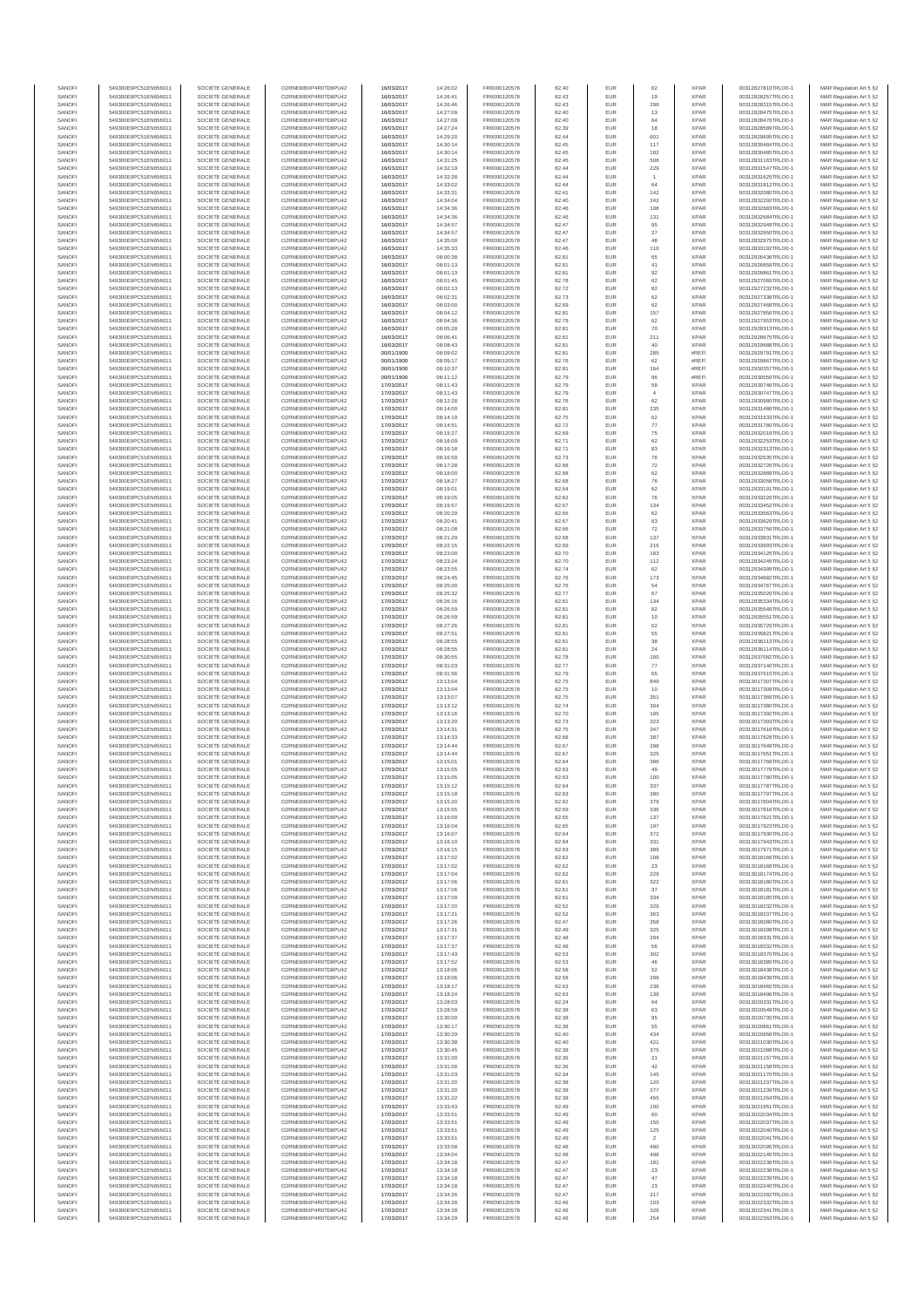| SANOFI           | 549300E9PC51EN656011                         | SOCIETE GENERALE                     | O2RNE8IBXP4R0TD8PU42                          | 17/03/2017               | 13:34:46             | FR0000120578                 | 82.46          | EUR               | 507          | <b>XPAR</b>                | 00313022497TRLO0-1                       | MAR Regulation Art 5 §2                             |
|------------------|----------------------------------------------|--------------------------------------|-----------------------------------------------|--------------------------|----------------------|------------------------------|----------------|-------------------|--------------|----------------------------|------------------------------------------|-----------------------------------------------------|
| SANOFI<br>SANOFI | 549300E9PC51EN656011<br>549300E9PC51EN656011 | SOCIETE GENERALE<br>SOCIETE GENERALE | O2RNE8IBXP4R0TD8PU42<br>O2RNE8IBXP4R0TD8PU42  | 17/03/2017<br>17/03/2017 | 13:34:47<br>13:34:47 | FR0000120578<br>FR0000120578 | 82.41<br>82.41 | <b>EUR</b><br>EUR | 300<br>503   | <b>XPAR</b><br><b>XPAR</b> | 00313022500TRLO0-1<br>00313022501TRLO0-1 | MAR Regulation Art 5 §2<br>MAR Regulation Art 5 §2  |
| SANOFI           | 549300E9PC51EN656011                         | SOCIETE GENERALE                     | O2RNE8IBXP4R0TD8PLI42                         | 17/03/2017               | 13:34:50             | FR0000120578                 | 82.42          | EUR               | 452          | <b>XPAR</b>                | 00313022558TRLO0-1                       | MAR Regulation Art 5 \$2                            |
| SANOFI           | 549300E9PC51EN656011                         | SOCIETE GENERALE                     | O2RNE8IBXP4R0TD8PU42                          | 17/03/2017               | 13:34:54             | FR0000120578                 | 82.41          | EUR               | 47           | <b>XPAR</b>                | 00313022574TRLO0-1                       | MAR Regulation Art 5 §2<br>MAR Regulation Art 5 §2  |
| SANOFI<br>SANOFI | 549300E9PC51EN656011<br>549300E9PC51EN656011 | SOCIETE GENERALE<br>SOCIETE GENERALE | O2RNE8IBXP4R0TD8PU42<br>O2RNE8IBXP4R0TD8PU42  | 17/03/2017<br>17/03/2017 | 13:35:10<br>13:35:10 | FR0000120578<br>FR0000120578 | 82.45<br>82.45 | EUR<br>EUR        | 9<br>67      | <b>XPAR</b><br><b>XPAR</b> | 00313022702TRLO0-1<br>00313022704TRLO0-1 | MAR Regulation Art 5 §2                             |
| SANOFI           | 549300E9PC51EN656011                         | SOCIETE GENERALE                     | O2RNE8IBXP4R0TD8PU42                          | 17/03/2017               | 13:35:21             | FR0000120578                 | 82.46          | EUR               | 440          | <b>XPAR</b>                | 00313022821TRLO0-1                       | MAR Regulation Art 5 §2                             |
| SANOFI           | 549300E9PC51EN656011                         | SOCIETE GENERALE                     | O2RNE8IBXP4R0TD8PU42                          | 17/03/2017               | 13:35:42             | FR0000120578                 | 82.49          | EUR               | 426          | <b>XPAR</b>                | 00313022914TRLO0-1                       | MAR Regulation Art 5 §2                             |
| SANOFI<br>SANOFI | 549300E9PC51EN656011<br>549300E9PC51EN656011 | SOCIETE GENERALE<br>SOCIETE GENERALE | O2RNE8IBXP4R0TD8PU42<br>O2RNE8IBXP4R0TD8PU42  | 17/03/2017<br>17/03/2017 | 13:36:31<br>13:36:31 | FR0000120578<br>FR0000120578 | 82.49<br>82.49 | EUR<br>EUR        | 416<br>92    | <b>XPAR</b><br><b>XPAR</b> | 00313023156TRLO0-1<br>00313023157TRLO0-1 | MAR Regulation Art 5 §2                             |
| SANOFI           | 549300E9PC51EN656011                         | SOCIETE GENERALE                     | O2RNE8IBXP4R0TD8PU42                          | 17/03/2017               | 13:36:55             | FR0000120578                 | 82.48          | EUR               | 500          | <b>XPAR</b>                | 00313023260TRLO0-1                       | MAR Regulation Art 5 §2<br>MAR Regulation Art 5 §2  |
| SANOFI           | 549300E9PC51EN656011                         | SOCIETE GENERALE                     | O2RNE8IBXP4R0TD8PU42                          | 17/03/2017               | 13:37:49             | FR0000120578                 | 82.49          | EUR               | 465          | <b>XPAR</b>                | 00313023527TRLO0-1                       | MAR Regulation Art 5 §2                             |
| SANOFI           | 549300E9PC51EN656011                         | SOCIETE GENERALE                     | O2RNE8IBXP4R0TD8PU42                          | 17/03/2017               | 13:38:01             | FR0000120578                 | 82.49          | EUR               | 495          | <b>XPAR</b>                | 00313023620TRLO0-1                       | MAR Regulation Art 5 §2                             |
| SANOFI<br>SANOFI | 549300E9PC51EN656011<br>549300E9PC51EN656011 | SOCIETE GENERALE<br>SOCIETE GENERALE | O2RNE8IBXP4R0TD8PU42<br>O2RNE8IBXP4R0TD8PU42  | 17/03/2017<br>17/03/2017 | 13:38:07<br>13:38:09 | FR0000120578<br>FR0000120578 | 82.49<br>82.49 | EUR<br>EUR        | 12<br>362    | <b>XPAR</b><br><b>XPAR</b> | 00313023663TRLO0-1<br>00313023670TRLO0-1 | MAR Regulation Art 5 §2<br>MAR Regulation Art 5 §2  |
| SANOFI           | 549300E9PC51EN656011                         | SOCIETE GENERALE                     | O2RNE8IBXP4R0TD8PU42                          | 17/03/2017               | 13:38:09             | FR0000120578                 | 82.49          | EUR               | 38           | <b>XPAR</b>                | 00313023671TRLO0-1                       | MAR Regulation Art 5 §2                             |
| SANOFI           | 549300E9PC51EN656011                         | SOCIETE GENERALE                     | O2RNE8IBXP4R0TD8PU42                          | 17/03/2017               | 13:38:17             | FR0000120578                 | 82.49          | EUR               | 338          | <b>XPAR</b>                | 00313023727TRLO0-1                       | MAR Regulation Art 5 §2                             |
| SANOFI           | 549300E9PC51EN656011                         | SOCIETE GENERALE                     | O2RNE8IBXP4R0TD8PU42                          | 17/03/2017               | 13:38:17             | FR0000120578                 | 82.49          | EUR               | 65           | <b>XPAR</b>                | 00313023728TRLO0-1                       | MAR Regulation Art 5 §2                             |
| SANOFI<br>SANOFI | 549300E9PC51EN656011<br>549300E9PC51EN656011 | SOCIETE GENERALE<br>SOCIETE GENERALE | O2RNE8IBXP4R0TD8PU42<br>O2RNE8IBXP4R0TD8PU42  | 17/03/2017<br>17/03/2017 | 13:38:17<br>13:38:17 | FR0000120578<br>FR0000120578 | 82.49<br>82.49 | EUR<br>EUR        | 60<br>29     | <b>XPAR</b><br><b>XPAR</b> | 00313023729TRLO0-1<br>00313023730TRLO0-1 | MAR Regulation Art 5 §2<br>MAR Regulation Art 5 §2  |
| SANOFI           | 549300E9PC51EN656011                         | SOCIETE GENERALE                     | O2RNE8IBXP4R0TD8PU42                          | 17/03/2017               | 13:38:29             | FR0000120578                 | 82.47          | EUR               | 345          | <b>XPAR</b>                | 00313023788TRLO0-1                       | MAR Regulation Art 5 §2                             |
| SANOFI           | 549300E9PC51EN656011                         | SOCIETE GENERALE                     | O2RNE8IBXP4R0TD8PU42                          | 17/03/2017               | 13:38:29             | FR0000120578                 | 82.47          | EUR               | 164          | <b>XPAR</b>                | 00313023790TRLO0-1                       | MAR Regulation Art 5 §2                             |
| SANOFI           | 549300E9PC51EN656011                         | SOCIETE GENERALE<br>SOCIETE GENERALE | O2RNE8IBXP4R0TD8PU42                          | 17/03/2017               | 13:38:38             | FR0000120578                 | 82.45          | EUR               | 510          | <b>XPAR</b>                | 00313023834TRLO0-1                       | MAR Regulation Art 5 §2                             |
| SANOFI<br>SANOFI | 549300E9PC51EN656011<br>549300E9PC51EN656011 | SOCIETE GENERALE                     | O2RNE8IBXP4R0TD8PU42<br>O2RNE8IBXP4R0TD8PU42  | 17/03/2017<br>17/03/2017 | 13:38:49<br>13:39:01 | FR0000120578<br>FR0000120578 | 82.44<br>82.44 | EUR<br>EUR        | 39<br>180    | <b>XPAR</b><br><b>XPAR</b> | 00313023925TRLO0-1<br>00313024005TRLO0-1 | MAR Regulation Art 5 §2<br>MAR Regulation Art 5 §2  |
| SANOFI           | 549300E9PC51EN656011                         | SOCIETE GENERALE                     | O2RNE8IBXP4R0TD8PU42                          | 17/03/2017               | 13:39:01             | FR0000120578                 | 82.44          | EUR               | 319          | <b>XPAR</b>                | 00313024006TRLO0-1                       | MAR Regulation Art 5 §2                             |
| SANOFI           | 549300E9PC51EN656011                         | SOCIETE GENERALE                     | O2RNE8IBXP4R0TD8PU42                          | 17/03/2017               | 13:39:23             | FR0000120578                 | 82.44          | EUR               | 58           | <b>XPAR</b>                | 00313024100TRLO0-1                       | MAR Regulation Art 5 §2                             |
| SANOFI           | 549300E9PC51EN656011                         | SOCIETE GENERALE                     | O2RNE8IBXP4R0TD8PU42                          | 17/03/2017               | 13:39:26             | FR0000120578                 | 82.44          | EUR               | 423          | <b>XPAR</b>                | 00313024112TRLO0-1                       | MAR Regulation Art 5 §2                             |
| SANOFI<br>SANOFI | 549300E9PC51EN656011<br>549300E9PC51EN656011 | SOCIETE GENERALE<br>SOCIETE GENERALE | O2RNE8IBXP4R0TD8PU42<br>O2RNE8IBXP4R0TD8PU42  | 17/03/2017<br>17/03/2017 | 13:39:29<br>13:39:29 | FR0000120578<br>FR0000120578 | 82.42<br>82.42 | EUR<br>EUR        | 220<br>110   | <b>XPAR</b><br><b>XPAR</b> | 00313024190TRLO0-1<br>00313024193TRLO0-1 | MAR Regulation Art 5 §2<br>MAR Regulation Art 5 \$2 |
| SANOFI           | 549300E9PC51EN656011                         | SOCIETE GENERALE                     | O2RNE8IBXP4R0TD8PU42                          | 17/03/2017               | 13:39:29             | FR0000120578                 | 82.42          | EUR               | 83           | <b>XPAR</b>                | 00313024195TRLO0-1                       | MAR Regulation Art 5 §2                             |
| SANOFI           | 549300E9PC51EN656011                         | SOCIETE GENERALE                     | O2RNE8IBXP4R0TD8PU42                          | 17/03/2017               | 13:39:32             | FR0000120578                 | 82.41          | EUR               | $16$         | <b>XPAR</b>                | 00313024254TRLO0-1                       | MAR Regulation Art 5 §2                             |
| SANOFI           | 549300E9PC51EN656011                         | SOCIETE GENERALE                     | O2RNE8IBXP4R0TD8PU42                          | 17/03/2017               | 13:39:33             | FR0000120578                 | 82.41          | EUR               | 421          | <b>XPAR</b>                | 00313024270TRLO0-1                       | MAR Regulation Art 5 §2                             |
| SANOFI<br>SANOFI | 549300E9PC51EN656011<br>549300E9PC51EN656011 | SOCIETE GENERALE<br>SOCIETE GENERALE | O2RNE8IBXP4R0TD8PU42<br>O2RNE8IBXP4R0TD8PU42  | 17/03/2017<br>17/03/2017 | 13:39:33<br>13:39:33 | FR0000120578<br>FR0000120578 | 82.40<br>82.40 | EUR<br>EUR        | 516<br>2,628 | <b>XPAR</b><br><b>XPAR</b> | 00313024271TRLO0-1<br>00313024272TRLO0-1 | MAR Regulation Art 5 §2<br>MAR Regulation Art 5 §2  |
| SANOFI           | 549300E9PC51EN656011                         | SOCIETE GENERALE                     | O2RNE8IBXP4R0TD8PU42                          | 17/03/2017               | 13:39:39             | FR0000120578                 | 82.40          | EUR               | 429          | <b>XPAR</b>                | 00313024289TRLO0-1                       | MAR Regulation Art 5 §2                             |
| SANOFI           | 549300E9PC51EN656011                         | SOCIETE GENERALE                     | O2RNE8IBXP4R0TD8PU42                          | 17/03/2017               | 13:39:40             | FR0000120578                 | 82.37          | EUR               | 55           | <b>XPAR</b>                | 00313024294TRLO0-1                       | MAR Regulation Art 5 \$2                            |
| SANOFI<br>SANOFI | 549300E9PC51EN656011                         | SOCIETE GENERALE<br>SOCIETE GENERALE | O2RNE8IBXP4R0TD8PU42<br>O2RNE8IBXP4R0TD8PU42  | 17/03/2017               | 13:39:41             | FR0000120578<br>FR0000120578 | 82.37<br>82.37 | EUR<br>EUR        | 18<br>262    | <b>XPAR</b><br><b>XPAR</b> | 00313024297TRLO0-1<br>00313024314TRLO0-1 | MAR Regulation Art 5 §2<br>MAR Regulation Art 5 §2  |
| SANOFI           | 549300E9PC51EN656011<br>549300E9PC51EN656011 | SOCIETE GENERALE                     | O2RNE8IBXP4R0TD8PU42                          | 17/03/2017<br>17/03/2017 | 13:39:43<br>13:39:43 | FR0000120578                 | 82.37          | EUR               | 169          | <b>XPAR</b>                | 00313024315TRLO0-1                       | MAR Regulation Art 5 §2                             |
| SANOFI           | 549300E9PC51EN656011                         | SOCIETE GENERALE                     | O2RNE8IBXP4R0TD8PU42                          | 17/03/2017               | 13:39:43             | FR0000120578                 | 82.37          | EUR               | 25           | <b>XPAR</b>                | 00313024318TRLO0-1                       | MAR Regulation Art 5 §2                             |
| SANOFI           | 549300E9PC51EN656011                         | SOCIETE GENERALE                     | O2RNE8IBXP4R0TD8PU42                          | 17/03/2017               | 13:39:49             | FR0000120578                 | 82.36          | EUR               | 499          | <b>XPAR</b>                | 00313024333TRLO0-1                       | MAR Regulation Art 5 §2                             |
| SANOFI           | 549300E9PC51EN656011<br>549300E9PC51EN656011 | SOCIETE GENERALE                     | O2RNE8IBXP4R0TD8PU42                          | 17/03/2017               | 13:39:58             | FR0000120578                 | 82.37          | EUR               | 44           | <b>XPAR</b>                | 00313024371TRLO0-1                       | MAR Regulation Art 5 §2                             |
| SANOFI<br>SANOFI | 549300E9PC51EN656011                         | SOCIETE GENERALE<br>SOCIETE GENERALE | O2RNE8IBXP4R0TD8PU42<br>O2RNE8IBXP4R0TD8PU42  | 17/03/2017<br>17/03/2017 | 13:40:00<br>13:40:03 | FR0000120578<br>FR0000120578 | 82.37<br>82.33 | EUR<br>EUR        | 416<br>516   | <b>XPAR</b><br><b>XPAR</b> | 00313024385TRLO0-1<br>00313024395TRLO0-1 | MAR Regulation Art 5 §2<br>MAR Regulation Art 5 §2  |
| SANOFI           | 549300E9PC51EN656011                         | SOCIETE GENERALE                     | O2RNE8IBXP4R0TD8PU42                          | 17/03/2017               | 13:40:03             | FR0000120578                 | 82.33          | EUR               | 421          | <b>XPAR</b>                | 00313024396TRLO0-1                       | MAR Regulation Art 5 \$2                            |
| SANOFI           | 549300E9PC51EN656011                         | SOCIETE GENERALE                     | O2RNE8IBXP4R0TD8PU42                          | 17/03/2017               | 13:40:17             | FR0000120578                 | 82.37          | EUR               | 450          | <b>XPAR</b>                | 00313024455TRLO0-1                       | MAR Regulation Art 5 §2                             |
| SANOFI<br>SANOFI | 549300E9PC51EN656011                         | SOCIETE GENERALE                     | O2RNE8IBXP4R0TD8PU42<br>O2RNE8IBXP4R0TD8PU42  | 17/03/2017               | 13:40:17             | FR0000120578                 | 82.33          | EUR<br>EUR        | 516<br>91    | <b>XPAR</b><br><b>XPAR</b> | 00313024456TRLO0-1<br>00313024457TRLO0-1 | MAR Regulation Art 5 §2                             |
| SANOFI           | 549300E9PC51EN656011<br>549300E9PC51EN656011 | SOCIETE GENERALE<br>SOCIETE GENERALE | O2RNE8IBXP4R0TD8PU42                          | 17/03/2017<br>17/03/2017 | 13:40:17<br>13:40:17 | FR0000120578<br>FR0000120578 | 82.33<br>82.33 | EUR               | 400          | <b>XPAR</b>                | 00313024458TRLO0-1                       | MAR Regulation Art 5 §2<br>MAR Regulation Art 5 §2  |
| SANOFI           | 549300E9PC51EN656011                         | SOCIETE GENERALE                     | O2RNE8IBXP4R0TD8PU42                          | 17/03/2017               | 13:40:17             | FR0000120578                 | 82.33          | EUR               | 25           | <b>XPAR</b>                | 00313024459TRLO0-1                       | MAR Regulation Art 5 §2                             |
| SANOFI           | 549300E9PC51EN656011                         | SOCIETE GENERALE                     | O2RNE8IBXP4R0TD8PU42                          | 17/03/2017               | 13:40:17             | FR0000120578                 | 82.33          | EUR               | 516          | <b>XPAR</b>                | 00313024460TRLO0-1                       | MAR Regulation Art 5 §2                             |
| SANOFI<br>SANOFI | 549300E9PC51EN656011<br>549300E9PC51EN656011 | SOCIETE GENERALE<br>SOCIETE GENERALE | O2RNE8IBXP4R0TD8PU42<br>O2RNE8IBXP4R0TD8PU42  | 17/03/2017<br>17/03/2017 | 13:40:22<br>13:40:27 | FR0000120578<br>FR0000120578 | 82.33<br>82.33 | EUR<br>EUR        | 200<br>200   | <b>XPAR</b><br><b>XPAR</b> | 00313024480TRLO0-1<br>00313024493TRLO0-1 | MAR Regulation Art 5 §2<br>MAR Regulation Art 5 §2  |
| SANOFI           | 549300E9PC51EN656011                         | SOCIETE GENERALE                     | O2RNE8IBXP4R0TD8PU42                          | 17/03/2017               | 13:40:27             | FR0000120578                 | 82.33          | EUR               | 37           | <b>XPAR</b>                | 00313024495TRLO0-1                       | MAR Regulation Art 5 62                             |
| SANOFI           | 549300E9PC51EN656011                         | SOCIETE GENERALE                     | O2RNE8IBXP4R0TD8PU42                          | 17/03/2017               | 13:40:28             | FR0000120578                 | 82.33          | EUR               | 79           | <b>XPAR</b>                | 00313024504TRLO0-1                       | MAR Regulation Art 5 §2                             |
| SANOFI           | 549300E9PC51EN656011                         | SOCIETE GENERALE                     | O2RNE8IBXP4R0TD8PU42                          | 17/03/2017               | 13:40:28             | FR0000120578                 | 82.33          | EUR               | 121          | <b>XPAR</b>                | 00313024505TRLO0-1                       | MAR Regulation Art 5 §2                             |
| SANOFI<br>SANOFI | 549300E9PC51EN656011<br>549300E9PC51EN656011 | SOCIETE GENERALE<br>SOCIETE GENERALE | O2RNE8IBXP4R0TD8PU42<br>O2RNE8IBXP4R0TD8PU42  | 17/03/2017<br>17/03/2017 | 13:40:33<br>13:40:38 | FR0000120578<br>FR0000120578 | 82.34<br>82.36 | EUR<br>EUR        | 441<br>100   | <b>XPAR</b><br><b>XPAR</b> | 00313024516TRLO0-1<br>00313024542TRLO0-1 | MAR Regulation Art 5 §2<br>MAR Regulation Art 5 §2  |
| SANOFI           | 549300E9PC51EN656011                         | SOCIETE GENERALE                     | O2RNE8IBXP4R0TD8PU42                          | 17/03/2017               | 13:40:38             | FR0000120578                 | 82.36          | EUR               | 100          | <b>XPAR</b>                | 00313024543TRLO0-1                       | MAR Regulation Art 5 §2                             |
| SANOFI           | 549300E9PC51EN656011                         | SOCIETE GENERALE                     | O2RNE8IBXP4R0TD8PU42                          | 17/03/2017               | 13:40:38             | FR0000120578                 | 82.36          | EUR               | 244          | <b>XPAR</b>                | 00313024544TRLO0-1                       | MAR Regulation Art 5 §2                             |
| SANOFI           | 549300E9PC51EN656011                         | SOCIETE GENERALE                     | O2RNE8IBXP4R0TD8PU42                          | 17/03/2017               | 13:42:34             | FR0000120578                 | 82.37          | EUR               | 275          | <b>XPAR</b>                | 00313025085TRLO0-1                       | MAR Regulation Art 5 §2                             |
| SANOFI<br>SANOFI | 549300E9PC51EN656011<br>549300E9PC51EN656011 | SOCIETE GENERALE<br>SOCIETE GENERALE | O2RNE8IBXP4R0TD8PU42<br>O2RNE8IBXP4R0TD8PU42  | 17/03/2017<br>17/03/2017 | 13:44:04<br>13:44:04 | FR0000120578<br>FR0000120578 | 82.39<br>82.39 | EUR<br>EUR        | 392<br>124   | <b>XPAR</b><br><b>XPAR</b> | 00313025579TRLO0-1<br>00313025580TRLO0-1 | MAR Regulation Art 5 §2<br>MAR Regulation Art 5 §2  |
| SANOFI           | 549300E9PC51EN656011                         | SOCIETE GENERALE                     | O2RNE8IBXP4R0TD8PU42                          | 17/03/2017               | 13:44:04             | FR0000120578                 | 82.39          | EUR               | 516          | <b>XPAR</b>                | 00313025581TRLO0-1                       | MAR Regulation Art 5 §2                             |
| SANOFI           | 549300E9PC51EN656011                         | SOCIETE GENERALE                     | O2RNE8IBXP4R0TD8PU42                          | 17/03/2017               | 13:44:04             | FR0000120578                 | 82.39          | EUR               | 70           | <b>XPAR</b>                | 00313025582TRLO0-1                       | MAR Regulation Art 5 §2                             |
| SANOFI           | 549300E9PC51EN656011                         | SOCIETE GENERALE                     | O2RNE8IBXP4R0TD8PU42                          | 17/03/2017               | 13:44:04             | FR0000120578                 | 82.39          | EUR               | 194          | <b>XPAR</b>                | 00313025583TRLO0-1                       | MAR Regulation Art 5 §2                             |
| SANOFI<br>SANOFI | 549300E9PC51EN656011<br>549300E9PC51EN656011 | SOCIETE GENERALE<br>SOCIETE GENERALE | O2RNE8IBXP4R0TD8PU42<br>O2RNE8IBXP4R0TD8PU42  | 17/03/2017<br>17/03/2017 | 13:44:04<br>13:44:04 | FR0000120578<br>FR0000120578 | 82.39<br>82.39 | EUR<br>EUR        | 322<br>78    | <b>XPAR</b><br><b>XPAR</b> | 00313025584TRLO0-1<br>00313025585TRLO0-1 | MAR Regulation Art 5 §2<br>MAR Regulation Art 5 §2  |
| SANOFI           | 549300E9PC51EN656011                         | SOCIETE GENERALE                     | O2RNE8IBXP4R0TD8PU42                          | 17/03/2017               | 13:44:06             | FR0000120578                 | 82.39          | EUR               | 167          | <b>XPAR</b>                | 00313025588TRLO0-1                       | MAR Regulation Art 5 §2                             |
| SANOFI           | 549300E9PC51EN656011                         | SOCIETE GENERALE                     | O2RNE8IBXP4R0TD8PU42                          | 17/03/2017               | 13:44:06             | FR0000120578                 | 82.39          | EUR               | 37           | <b>XPAR</b>                | 00313025589TRLO0-1                       | MAR Regulation Art 5 §2                             |
| SANOFI           | 549300E9PC51EN656011                         | SOCIETE GENERALE                     | O2RNE8IBXP4R0TD8PU42                          | 17/03/2017               | 13:44:06             | FR0000120578                 | 82.39          | EUR               | 312          | <b>XPAR</b>                | 00313025590TRLO0-1                       | MAR Regulation Art 5 §2                             |
| SANOFI<br>SANOFI | 549300E9PC51EN656011<br>549300E9PC51EN656011 | SOCIETE GENERALE<br>SOCIETE GENERALE | O2RNE8IBXP4R0TD8PU42<br>O2RNE8IBXP4R0TD8PU42  | 17/03/2017<br>17/03/2017 | 13:44:06<br>13:44:30 | FR0000120578<br>FR0000120578 | 82.39<br>82.36 | EUR<br>EUR        | 574<br>516   | <b>XPAR</b><br><b>XPAR</b> | 00313025592TRLO0-1<br>00313025738TRLO0-1 | MAR Regulation Art 5 §2<br>MAR Regulation Art 5 §2  |
| SANOFI           | 549300E9PC51EN656011                         | SOCIETE GENERALE                     | O2RNE8IBXP4R0TD8PU42                          | 17/03/2017               | 13:44:30             | FR0000120578                 | 82.36          | EUR               | 8,720        | <b>XPAR</b>                | 00313025739TRLO0-1                       | MAR Regulation Art 5 §2                             |
| SANOFI           | 549300E9PC51EN656011                         | SOCIETE GENERALE                     | O2RNE8IBXP4R0TD8PU42                          | 17/03/2017               | 13:46:43             | FR0000120578                 | 82.25          | EUR               | 553          | <b>XPAR</b>                | 00313026292TRLO0-1                       | MAR Regulation Art 5 §2                             |
| SANOFI           | 549300E9PC51EN656011                         | SOCIETE GENERALE                     | O2RNE8IBXP4R0TD8PU42                          | 17/03/2017               | 13:46:43             | FR0000120578                 | 82.25          | EUR               | 7,921        | <b>XPAR</b>                | 00313026293TRLO0-1                       | MAR Regulation Art 5 §2                             |
| SANOFI<br>SANOFI | 549300E9PC51EN656011<br>549300E9PC51EN656011 | SOCIETE GENERALE<br>SOCIETE GENERALE | O2RNE8IBXP4R0TD8PLI42<br>O2RNE8IBXP4R0TD8PU42 | 17/03/2017<br>17/03/2017 | 13:46:45<br>13:46:45 | FR0000120578<br>FR0000120578 | 82.25<br>82.25 | EUR<br>EUR        | 600<br>2,368 | <b>XPAR</b><br><b>XPAR</b> | 00313026295TRLO0-1<br>00313026296TRLO0-1 | MAR Regulation Art 5 §2<br>MAR Regulation Art 5 §2  |
| SANOFI           | 549300E9PC51EN656011                         | SOCIETE GENERALE                     | O2RNE8IBXP4R0TD8PU42                          | 17/03/2017               | 13:46:45             | FR0000120578                 | 82.25          | EUR               | 600          | <b>XPAR</b>                | 00313026297TRLO0-1                       | MAR Regulation Art 5 \$2                            |
| SANOFI           | 549300E9PC51EN656011                         | SOCIETE GENERALE                     | O2RNE8IBXP4R0TD8PU42                          | 17/03/2017               | 13:46:45             | FR0000120578                 | 82.25          | EUR               | 600          | <b>XPAR</b>                | 00313026299TRLO0-1                       | MAR Regulation Art 5 §2                             |
| SANOFI           | 549300E9PC51EN656011                         | SOCIETE GENERALE                     | O2RNE8IBXP4R0TD8PU42                          | 17/03/2017               | 13:46:45             | FR0000120578                 | 82.25          | EUR               | 744          | <b>XPAR</b>                | 00313026300TRLO0-1<br>00313032445TRLO0-1 | MAR Regulation Art 5 §2                             |
| SANOFI<br>SANOFI | 549300E9PC51EN656011<br>549300E9PC51EN656011 | SOCIETE GENERALE<br>SOCIETE GENERALE | O2RNE8IBXP4R0TD8PU42<br>O2RNE8IBXP4R0TD8PU42  | 17/03/2017<br>17/03/2017 | 14:02:06<br>14:02:10 | FR0000120578<br>FR0000120578 | 82.35<br>82.33 | EUR<br>EUR        | 65<br>75     | <b>XPAR</b><br><b>XPAR</b> | 00313032473TRLO0-1                       | MAR Regulation Art 5 §2<br>MAR Regulation Art 5 §2  |
| SANOFI           | 549300E9PC51EN656011                         | SOCIETE GENERALE                     | O2RNE8IBXP4R0TD8PU42                          | 17/03/2017               | 14:02:19             | FR0000120578                 | 82.35          | EUR               | 420          | <b>XPAR</b>                | 00313032529TRLO0-1                       | MAR Regulation Art 5 §2                             |
| SANOFI           | 549300E9PC51EN656011                         | SOCIETE GENERALE                     | O2RNE8IBXP4R0TD8PU42                          | 17/03/2017               | 14:02:26             | FR0000120578                 | 82.34          | EUR               | 383          | <b>XPAR</b>                | 00313032584TRLO0-1                       | MAR Regulation Art 5 §2                             |
| SANOFI           | 549300E9PC51EN656011                         | SOCIETE GENERALE                     | O2RNE8IBXP4R0TD8PU42                          | 17/03/2017               | 14:02:35             | FR0000120578                 | 82.29          | EUR               | 439          | <b>XPAR</b>                | 00313032629TRLO0-1                       | MAR Regulation Art 5 §2                             |
| SANOFI<br>SANOFI | 549300E9PC51EN656011<br>549300E9PC51EN656011 | SOCIETE GENERALE<br>SOCIETE GENERALE | O2RNE8IBXP4R0TD8PU42<br>O2RNE8IBXP4R0TD8PU42  | 17/03/2017<br>17/03/2017 | 14:02:39<br>14:02:40 | FR0000120578<br>FR0000120578 | 82.30<br>82.30 | EUR<br>EUR        | 377<br>74    | <b>XPAR</b><br><b>XPAR</b> | 00313032659TRLO0-1<br>00313032664TRLO0-1 | MAR Regulation Art 5 §2<br>MAR Regulation Art 5 §2  |
| SANOFI           | 549300E9PC51EN656011                         | SOCIETE GENERALE                     | O2RNE8IBXP4R0TD8PU42                          | 17/03/2017               | 14:02:41             | FR0000120578                 | 82.29          | EUR               | 134          | <b>XPAR</b>                | 00313032671TRLO0-1                       | MAR Regulation Art 5 §2                             |
| SANOFI           | 549300E9PC51EN656011                         | SOCIETE GENERALE                     | O2RNE8IBXP4R0TD8PU42                          | 17/03/2017               | 14:02:47             | FR0000120578                 | 82.29          | EUR               | 409          | <b>XPAR</b>                | 00313032701TRLO0-1                       | MAR Regulation Art 5 §2                             |
| SANOFI           | 549300E9PC51EN656011                         | SOCIETE GENERALE                     | O2RNE8IBXP4R0TD8PU42<br>O2RNESIBXP4R0TD8PLI42 | 17/03/2017               | 14:02:52             | FR0000120578                 | 82.28          | EUR               | 275          | <b>XPAR</b>                | 00313032728TRLO0-1                       | MAR Regulation Art 5 §2                             |
| SANOFI<br>SANOFI | 549300E9PC51EN656011<br>549300E9PC51EN656011 | SOCIETE GENERALE<br>SOCIETE GENERALE | O2RNE8IBXP4R0TD8PU42                          | 17/03/2017<br>17/03/2017 | 14:02:52<br>14:02:56 | FR0000120578<br>FR0000120578 | 82.28<br>82.26 | EUR<br>EUR        | 199<br>376   | <b>XPAR</b><br><b>XPAR</b> | 00313032729TRLO0-1<br>00313032747TRLO0-1 | MAR Regulation Art 5 §2<br>MAR Regulation Art 5 §2  |
| SANOFI           | 549300E9PC51EN656011                         | SOCIETE GENERALE                     | O2RNE8IBXP4R0TD8PU42                          | 17/03/2017               | 14:02:59             | FR0000120578                 | 82.20          | EUR               | 258          | <b>XPAR</b>                | 00313032762TRLO0-1                       | MAR Regulation Art 5 §2                             |
| SANOFI           | 549300E9PC51EN656011                         | SOCIETE GENERALE                     | O2RNE8IBXP4R0TD8PU42                          | 17/03/2017               | 14:03:07             | FR0000120578                 | 82.23          | EUR               | 208          | <b>XPAR</b>                | 00313032792TRLO0-1                       | MAR Regulation Art 5 §2                             |
| SANOFI<br>SANOFI | 549300E9PC51EN656011<br>549300E9PC51EN656011 | SOCIETE GENERALE<br>SOCIETE GENERALE | O2RNE8IBXP4R0TD8PU42<br>O2RNE8IBXP4R0TD8PU42  | 17/03/2017<br>17/03/2017 | 14:03:15<br>14:03:19 | FR0000120578<br>FR0000120578 | 82.21<br>82.21 | EUR<br>EUR        | 371<br>91    | <b>XPAR</b><br><b>XPAR</b> | 00313032821TRLO0-1<br>00313032832TRLO0-1 | MAR Regulation Art 5 §2<br>MAR Regulation Art 5 §2  |
| SANOFI           | 549300E9PC51EN656011                         | SOCIETE GENERALE                     | O2RNE8IBXP4R0TD8PU42                          | 17/03/2017               | 14:03:23             | FR0000120578                 | 82.16          | EUR               | 284          | <b>XPAR</b>                | 00313032838TRLO0-1                       | MAR Regulation Art 5 §2                             |
| SANOFI           | 549300E9PC51EN656011                         | SOCIETE GENERALE                     | O2RNE8IBXP4R0TD8PU42                          | 17/03/2017               | 14:03:23             | FR0000120578                 | 82.16          | EUR               | 100          | <b>XPAR</b>                | 00313032839TRLO0-1                       | MAR Regulation Art 5 §2                             |
| SANOFI           | 549300E9PC51EN656011                         | SOCIETE GENERALE                     | O2RNE8IBXP4R0TD8PU42                          | 17/03/2017               | 14:04:12             | FR0000120578                 | 82.28          | EUR               | 424          | <b>XPAR</b><br><b>XPAR</b> | 00313033090TRLO0-1<br>00313033115TRLO0-1 | MAR Regulation Art 5 §2                             |
| SANOFI<br>SANOFI | 549300E9PC51EN656011<br>549300E9PC51EN656011 | SOCIETE GENERALE<br>SOCIETE GENERALE | O2RNE8IBXP4R0TD8PU42<br>O2RNE8IBXP4R0TD8PU42  | 17/03/2017<br>17/03/2017 | 14:04:15<br>14:04:36 | FR0000120578<br>FR0000120578 | 82.22<br>82.25 | EUR<br>EUR        | 227<br>424   | <b>XPAR</b>                | 00313033241TRLO0-1                       | MAR Regulation Art 5 §2<br>MAR Regulation Art 5 §2  |
| SANOFI           | 549300E9PC51EN656011                         | SOCIETE GENERALE                     | O2RNE8IBXP4R0TD8PU42                          | 17/03/2017               | 14:05:04             | FR0000120578                 | 82.25          | EUR               | 305          | <b>XPAR</b>                | 00313033387TRLO0-1                       | MAR Regulation Art 5 §2                             |
| SANOFI           | 549300E9PC51EN656011                         | SOCIETE GENERALE                     | O2RNE8IBXP4R0TD8PU42                          | 17/03/2017               | 14:05:09             | FR0000120578                 | 82.24          | EUR               | 64           | <b>XPAR</b>                | 00313033425TRLO0-1                       | MAR Regulation Art 5 §2                             |
| SANOFI<br>SANOFI | 549300E9PC51EN656011<br>549300E9PC51EN656011 | SOCIETE GENERALE<br>SOCIETE GENERALE | O2RNE8IBXP4R0TD8PU42<br>O2RNE8IBXP4R0TD8PU42  | 17/03/2017<br>17/03/2017 | 14:05:09<br>14:05:09 | FR0000120578<br>FR0000120578 | 82.24<br>82.24 | EUR<br>EUR        | 172<br>32    | <b>XPAR</b><br><b>XPAR</b> | 00313033426TRLO0-1<br>00313033430TRLO0-1 | MAR Regulation Art 5 §2<br>MAR Regulation Art 5 §2  |
| SANOFI           | 549300E9PC51EN656011                         | SOCIETE GENERALE                     | O2RNE8IBXP4R0TD8PU42                          | 17/03/2017               | 14:05:21             | FR0000120578                 | 82.22          | EUR               | 327          | <b>XPAR</b>                | 00313033514TRLO0-1                       | MAR Regulation Art 5 §2                             |
| SANOFI           | 549300E9PC51EN656011                         | SOCIETE GENERALE                     | O2RNE8IBXP4R0TD8PU42                          | 17/03/2017               | 14:05:23             | FR0000120578                 | 82.21          | EUR               | 124          | <b>XPAR</b>                | 00313033524TRLO0-1                       | MAR Regulation Art 5 §2                             |
| SANOFI           | 549300E9PC51EN656011                         | SOCIETE GENERALE                     | O2RNE8IBXP4R0TD8PU42                          | 17/03/2017               | 14:06:33             | FR0000120578                 | 82.28          | EUR               | 399          | <b>XPAR</b>                | 00313033953TRLO0-1                       | MAR Regulation Art 5 §2                             |
| SANOFI<br>SANOFI | 549300E9PC51EN656011<br>549300E9PC51EN656011 | SOCIETE GENERALE<br>SOCIETE GENERALE | O2RNE8IBXP4R0TD8PU42<br>O2RNE8IBXP4R0TD8PU42  | 17/03/2017<br>17/03/2017 | 14:06:37<br>14:07:14 | FR0000120578<br>FR0000120578 | 82.25<br>82.25 | EUR<br>EUR        | 216<br>332   | <b>XPAR</b><br><b>XPAR</b> | 00313033973TRLO0-1<br>00313034132TRLO0-1 | MAR Regulation Art 5 §2<br>MAR Regulation Art 5 §2  |
| SANOFI           | 549300E9PC51EN656011                         | SOCIETE GENERALE                     | O2RNE8IBXP4R0TD8PU42                          | 17/03/2017               | 14:07:27             | FR0000120578                 | 82.24          | EUR               | 39           | <b>XPAR</b>                | 00313034220TRLO0-1                       | MAR Regulation Art 5 §2                             |
| SANOFI           | 549300E9PC51EN656011                         | SOCIETE GENERALE                     | O2RNE8IBXP4R0TD8PU42                          | 17/03/2017               | 14:07:27             | FR0000120578                 | 82.24          | EUR               | 76           | <b>XPAR</b>                | 00313034222TRLO0-1                       | MAR Regulation Art 5 §2                             |
| SANOFI           | 549300E9PC51EN656011                         | SOCIETE GENERALE                     | O2RNE8IBXP4R0TD8PU42                          | 17/03/2017               | 14:07:50             | FR0000120578                 | 82.21          | EUR               | 64           | <b>XPAR</b>                | 00313034379TRLO0-1                       | MAR Regulation Art 5 §2                             |
| SANOFI<br>SANOFI | 549300E9PC51EN656011<br>549300E9PC51EN656011 | SOCIETE GENERALE<br>SOCIETE GENERALE | O2RNE8IBXP4R0TD8PU42<br>O2RNE8IBXP4R0TD8PU42  | 17/03/2017<br>17/03/2017 | 14:08:12<br>14:08:21 | FR0000120578<br>FR0000120578 | 82.22<br>82.24 | EUR<br>EUR        | 171<br>31    | <b>XPAR</b><br><b>XPAR</b> | 00313034484TRLO0-1<br>00313034552TRLO0-1 | MAR Regulation Art 5 §2<br>MAR Regulation Art 5 §2  |
| SANOFI           | 549300E9PC51EN656011                         | SOCIETE GENERALE                     | O2RNE8IBXP4R0TD8PU42                          | 17/03/2017               | 14:08:41             | FR0000120578                 | 82.25          | EUR               | 345          | <b>XPAR</b>                | 00313034668TRLO0-1                       | MAR Regulation Art 5 §2                             |
| SANOFI           | 549300E9PC51EN656011                         | SOCIETE GENERALE                     | O2RNE8IBXP4R0TD8PU42                          | 17/03/2017               | 14:08:41             | FR0000120578                 | 82.25          | EUR               | 45           | <b>XPAR</b>                | 00313034670TRLO0-1                       | MAR Regulation Art 5 §2                             |
| SANOFI           | 549300E9PC51EN656011                         | SOCIETE GENERALE                     | O2RNE8IBXP4R0TD8PU42                          | 17/03/2017               | 14:08:50             | FR0000120578                 | 82.24          | EUR               | 146          | <b>XPAR</b>                | 00313034710TRLO0-1                       | MAR Regulation Art 5 §2                             |
| SANOFI<br>SANOFI | 549300E9PC51EN656011<br>549300E9PC51EN656011 | SOCIETE GENERALE<br>SOCIETE GENERALE | O2RNE8IBXP4R0TD8PU42<br>O2RNE8IBXP4R0TD8PU42  | 17/03/2017<br>17/03/2017 | 14:09:01<br>14:09:09 | FR0000120578<br>FR0000120578 | 82.22<br>82.24 | EUR<br>EUR        | 113<br>175   | <b>XPAR</b><br><b>XPAR</b> | 00313034795TRLO0-1<br>00313034875TRLO0-1 | MAR Regulation Art 5 §2<br>MAR Regulation Art 5 §2  |
| SANOFI           | 549300E9PC51EN656011                         | SOCIETE GENERALE                     | O2RNE8IBXP4R0TD8PU42                          | 17/03/2017               | 14:09:09             | FR0000120578                 | 82.24          | EUR               | 80           | <b>XPAR</b>                | 00313034877TRLO0-1                       | MAR Regulation Art 5 §2                             |
| SANOFI           | 549300E9PC51EN656011                         | SOCIETE GENERALE                     | O2RNE8IBXP4R0TD8PU42                          | 17/03/2017               | 14:09:20             | FR0000120578                 | 82.23          | EUR               | 64           | <b>XPAR</b>                | 00313034932TRLO0-1                       | MAR Regulation Art 5 §2                             |
| SANOFI           | 549300E9PC51EN656011                         | SOCIETE GENERALE                     | O2RNE8IBXP4R0TD8PU42                          | 17/03/2017               | 14:10:28             | FR0000120578                 | 82.23          | EUR               | 260          | <b>XPAR</b>                | 00313035321TRLO0-1                       | MAR Regulation Art 5 §2                             |
| SANOFI<br>SANOFI | 549300E9PC51EN656011<br>549300E9PC51EN656011 | SOCIETE GENERALE<br>SOCIETE GENERALE | O2RNE8IBXP4R0TD8PU42<br>O2RNE8IBXP4R0TD8PU42  | 17/03/2017<br>17/03/2017 | 14:11:03<br>14:11:09 | FR0000120578<br>FR0000120578 | 82.21<br>82.18 | EUR<br>EUR        | 129<br>123   | <b>XPAR</b><br><b>XPAR</b> | 00313035496TRLO0-1<br>00313035510TRLO0-1 | MAR Regulation Art 5 §2<br>MAR Regulation Art 5 §2  |
| SANOFI           | 549300E9PC51EN656011                         | SOCIETE GENERALE                     | O2RNE8IBXP4R0TD8PU42                          | 17/03/2017               | 14:11:17             | FR0000120578                 | 82.19          | EUR               | 92           | <b>XPAR</b>                | 00313035546TRLO0-1                       | MAR Regulation Art 5 §2                             |
| SANOFI           | 549300E9PC51EN656011                         | SOCIETE GENERALE                     | O2RNE8IBXP4R0TD8PU42                          | 17/03/2017               | 14:11:26             | FR0000120578                 | 82.18          | EUR               | 91           | <b>XPAR</b>                | 00313035611TRLO0-1                       | MAR Regulation Art 5 §2                             |
| SANOFI           | 549300E9PC51EN656011                         | SOCIETE GENERALE                     | O2RNE8IBXP4R0TD8PU42                          | 17/03/2017               | 14:11:39             | FR0000120578                 | 82.18          | EUR               | 139          | <b>XPAR</b>                | 00313035663TRLO0-1                       | MAR Regulation Art 5 §2                             |
| SANOFI<br>SANOFI | 549300E9PC51EN656011<br>549300E9PC51EN656011 | SOCIETE GENERALE<br>SOCIETE GENERALE | O2RNE8IBXP4R0TD8PU42<br>O2RNE8IBXP4R0TD8PU42  | 17/03/2017<br>17/03/2017 | 14:11:39<br>14:11:45 | FR0000120578<br>FR0000120578 | 82.18<br>82.20 | EUR<br>EUR        | 197<br>-7    | <b>XPAR</b><br><b>XPAR</b> | 00313035665TRLO0-1<br>00313035707TRLO0-1 | MAR Regulation Art 5 §2<br>MAR Regulation Art 5 §2  |
| SANOFI           | 549300E9PC51EN656011                         | SOCIETE GENERALE                     | O2RNE8IBXP4R0TD8PU42                          | 17/03/2017               | 14:11:46             | FR0000120578                 | 82.20          | EUR               | 382          | <b>XPAR</b>                | 00313035710TRLO0-1                       | MAR Regulation Art 5 §2                             |
| SANOFI           | 549300E9PC51EN656011                         | SOCIETE GENERALE                     | O2RNE8IBXP4R0TD8PU42                          | 17/03/2017               | 14:11:48             | FR0000120578                 | 82.20          | EUR               | 42           | <b>XPAR</b>                | 00313035724TRLO0-1                       | MAR Regulation Art 5 §2                             |
| SANOFI           | 549300E9PC51EN656011<br>549300E9PC51EN656011 | SOCIETE GENERALE                     | O2RNE8IBXP4R0TD8PU42<br>O2RNE8IBXP4R0TD8PU42  | 17/03/2017               | 14:11:48             | FR0000120578                 | 82.20<br>82.21 | EUR<br>EUR        | 24           | <b>XPAR</b><br><b>XPAR</b> | 00313035725TRLO0-1                       | MAR Regulation Art 5 §2                             |
| SANOFI<br>SANOFI | 549300E9PC51EN656011                         | SOCIETE GENERALE<br>SOCIETE GENERALE | O2RNE8IBXP4R0TD8PU42                          | 17/03/2017<br>17/03/2017 | 14:12:20<br>14:12:33 | FR0000120578<br>FR0000120578 | 82.21          | EUR               | 64<br>80     | <b>XPAR</b>                | 00313036048TRLO0-1<br>00313036115TRLO0-1 | MAR Regulation Art 5 §2<br>MAR Regulation Art 5 §2  |
| SANOFI           | 549300E9PC51EN656011                         | SOCIETE GENERALE                     | O2RNE8IBXP4R0TD8PU42                          | 17/03/2017               | 14:12:36             | FR0000120578                 | 82.19          | EUR               | 147          | <b>XPAR</b>                | 00313036126TRLO0-1                       | MAR Regulation Art 5 §2                             |
| SANOFI           | 549300E9PC51EN656011                         | SOCIETE GENERALE                     | O2RNE8IBXP4R0TD8PU42                          | 17/03/2017               | 14:12:45             | FR0000120578                 | 82.19          | EUR               | 453          | <b>XPAR</b>                | 00313036168TRLO0-1                       | MAR Regulation Art 5 §2                             |
| SANOFI<br>SANOFI | 549300E9PC51EN656011<br>549300E9PC51EN656011 | SOCIETE GENERALE<br>SOCIETE GENERALE | O2RNE8IBXP4R0TD8PU42<br>O2RNE8IBXP4R0TD8PU42  | 17/03/2017<br>17/03/2017 | 14:12:57<br>14:12:57 | FR0000120578<br>FR0000120578 | 82.19<br>82.19 | EUR<br>EUR        | 95<br>298    | <b>XPAR</b><br><b>XPAR</b> | 00313036212TRLO0-1<br>00313036213TRLO0-1 | MAR Regulation Art 5 §2<br>MAR Regulation Art 5 §2  |
|                  |                                              |                                      |                                               |                          |                      |                              |                |                   |              |                            |                                          |                                                     |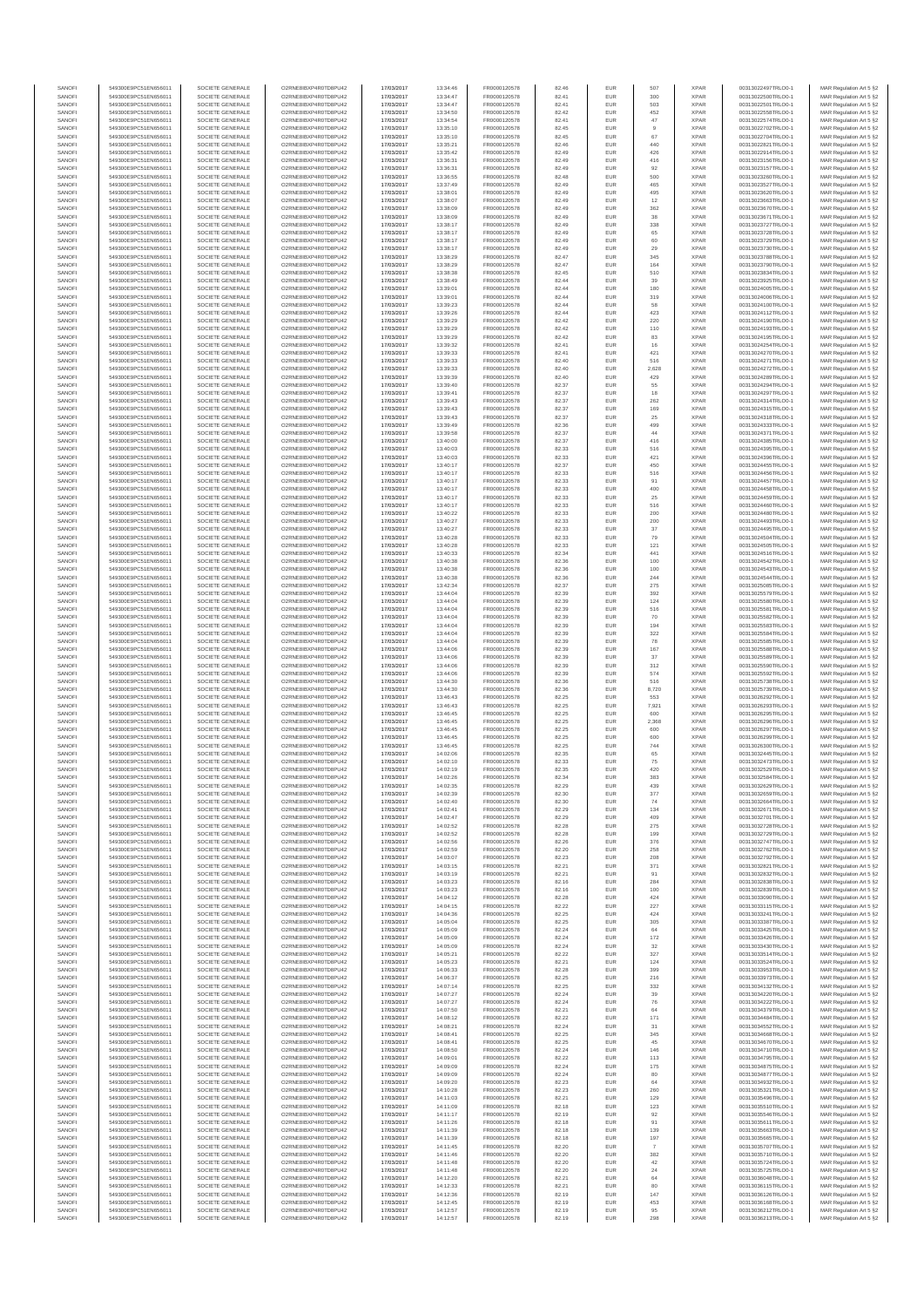| SANOFI           | 549300E9PC51EN656011                         | SOCIETE GENERALE                     | O2RNE8IBXP4R0TD8PU42                         | 17/03/2017               | 14:13:21             | FR0000120578                 | 82.19          | <b>EUR</b>        | 126               | <b>XPAR</b>                | 00313036374TRLO0-1                       | MAR Regulation Art 5 §2                            |
|------------------|----------------------------------------------|--------------------------------------|----------------------------------------------|--------------------------|----------------------|------------------------------|----------------|-------------------|-------------------|----------------------------|------------------------------------------|----------------------------------------------------|
| SANOFI<br>SANOFI | 549300E9PC51EN656011<br>549300E9PC51EN656011 | SOCIETE GENERALE<br>SOCIETE GENERALE | O2RNE8IBXP4R0TD8PU42<br>O2RNE8IBXP4R0TD8PU42 | 17/03/2017<br>17/03/2017 | 14:13:41<br>14:13:49 | FR0000120578<br>FR0000120578 | 82.17<br>82.16 | <b>EUR</b><br>EUR | 80<br>75          | <b>XPAR</b><br><b>XPAR</b> | 00313036498TRLO0-1<br>00313036570TRLO0-1 | MAR Regulation Art 5 §2<br>MAR Regulation Art 5 §2 |
| SANOFI           | 549300E9PC51EN656011                         | SOCIETE GENERALE                     | O2RNE8IBXP4R0TD8PLI42                        | 17/03/2017               | 14:14:03             | FR0000120578                 | 82.16          | <b>EUR</b>        | 75                | <b>XPAR</b>                | 00313036664TRLO0-1                       | MAR Regulation Art 5 §2                            |
| SANOFI           | 549300E9PC51EN656011                         | SOCIETE GENERALE                     | O2RNE8IBXP4R0TD8PU42                         | 17/03/2017               | 14:14:19             | FR0000120578                 | 82.15          | EUR               | 83                | <b>XPAR</b>                | 00313036784TRLO0-1                       | MAR Regulation Art 5 §2                            |
| SANOFI           | 549300E9PC51EN656011                         | SOCIETE GENERALE                     | O2RNE8IBXP4R0TD8PU42                         | 17/03/2017               | 14:14:23             | FR0000120578                 | 82.15          | EUR               | 127               | <b>XPAR</b>                | 00313036816TRLO0-1                       | MAR Regulation Art 5 §2                            |
| SANOFI<br>SANOFI | 549300E9PC51EN656011<br>549300E9PC51EN656011 | SOCIETE GENERALE<br>SOCIETE GENERALE | O2RNE8IBXP4R0TD8PU42<br>O2RNE8IBXP4R0TD8PU42 | 17/03/2017<br>17/03/2017 | 14:14:33<br>14:14:39 | FR0000120578<br>FR0000120578 | 82.15<br>82.20 | EUR<br>EUR        | 76<br>405         | <b>XPAR</b><br><b>XPAR</b> | 00313036888TRLO0-1<br>00313036926TRLO0-1 | MAR Regulation Art 5 §2<br>MAR Regulation Art 5 §2 |
| SANOFI           | 549300E9PC51EN656011                         | SOCIETE GENERALE                     | O2RNE8IBXP4R0TD8PU42                         | 17/03/2017               | 14:14:42             | FR0000120578                 | 82.19          | EUR               | 141               | <b>XPAR</b>                | 00313036951TRLO0-1                       | MAR Regulation Art 5 §2                            |
| SANOFI           | 549300E9PC51EN656011                         | SOCIETE GENERALE                     | O2RNE8IBXP4R0TD8PU42                         | 17/03/2017               | 14:15:05             | FR0000120578                 | 82.17          | EUR               | 118               | <b>XPAR</b>                | 00313037092TRLO0-1                       | MAR Regulation Art 5 §2                            |
| SANOFI<br>SANOFI | 549300E9PC51EN656011<br>549300E9PC51EN656011 | SOCIETE GENERALE<br>SOCIETE GENERALE | O2RNE8IBXP4R0TD8PU42<br>O2RNE8IBXP4R0TD8PU42 | 17/03/2017<br>17/03/2017 | 14:15:23<br>14:15:23 | FR0000120578<br>FR0000120578 | 82.16<br>82.16 | <b>EUR</b><br>EUR | 88<br>3           | <b>XPAR</b><br><b>XPAR</b> | 00313037197TRLO0-1<br>00313037198TRLO0-1 | MAR Regulation Art 5 §2<br>MAR Regulation Art 5 §2 |
| SANOFI           | 549300E9PC51EN656011                         | SOCIETE GENERALE                     | O2RNE8IBXP4R0TD8PU42                         | 17/03/2017               | 14:15:25             | FR0000120578                 | 82.15          | <b>EUR</b>        | 67                | <b>XPAR</b>                | 00313037233TRLO0-1                       | MAR Regulation Art 5 \$2                           |
| SANOFI           | 549300E9PC51EN656011                         | SOCIETE GENERALE                     | O2RNE8IBXP4R0TD8PU42                         | 17/03/2017               | 14:15:33             | FR0000120578                 | 82.15          | EUR               | 205               | <b>XPAR</b>                | 00313037299TRLO0-1                       | MAR Regulation Art 5 §2                            |
| SANOFI           | 549300E9PC51EN656011                         | SOCIETE GENERALE                     | O2RNE8IBXP4R0TD8PU42                         | 17/03/2017               | 14:15:43             | FR0000120578                 | 82.14          | EUR               | $23\,$            | <b>XPAR</b>                | 00313037376TRLO0-1                       | MAR Regulation Art 5 §2                            |
| SANOFI<br>SANOFI | 549300E9PC51EN656011<br>549300E9PC51EN656011 | SOCIETE GENERALE<br>SOCIETE GENERALE | O2RNE8IBXP4R0TD8PU42<br>O2RNE8IBXP4R0TD8PU42 | 17/03/2017<br>17/03/2017 | 14:16:16<br>14:16:24 | FR0000120578<br>FR0000120578 | 82.14<br>82.13 | EUR<br>EUR        | 176<br>100        | <b>XPAR</b><br><b>XPAR</b> | 00313037594TRLO0-1<br>00313037633TRLO0-1 | MAR Regulation Art 5 §2<br>MAR Regulation Art 5 §2 |
| SANOFI           | 549300E9PC51EN656011                         | SOCIETE GENERALE                     | O2RNE8IBXP4R0TD8PU42                         | 17/03/2017               | 14:16:46             | FR0000120578                 | 82.14          | EUR               | 57                | <b>XPAR</b>                | 00313037778TRLO0-1                       | MAR Regulation Art 5 §2                            |
| SANOFI           | 549300E9PC51EN656011                         | SOCIETE GENERALE                     | O2RNE8IBXP4R0TD8PU42                         | 17/03/2017               | 14:16:47             | FR0000120578                 | 82.14          | EUR               | 5                 | <b>XPAR</b>                | 00313037785TRLO0-1                       | MAR Regulation Art 5 §2                            |
| SANOFI           | 549300E9PC51EN656011                         | SOCIETE GENERALE                     | O2RNE8IBXP4R0TD8PU42                         | 17/03/2017               | 14:16:56             | FR0000120578                 | 82.13          | <b>EUR</b>        | 178               | <b>XPAR</b>                | 00313037834TRLO0-1                       | MAR Regulation Art 5 §2                            |
| SANOFI<br>SANOFI | 549300E9PC51EN656011<br>549300E9PC51EN656011 | SOCIETE GENERALE<br>SOCIETE GENERALE | O2RNE8IBXP4R0TD8PU42<br>O2RNE8IBXP4R0TD8PU42 | 17/03/2017<br>17/03/2017 | 14:17:02<br>14:17:56 | FR0000120578<br>FR0000120578 | 82.11<br>82.17 | EUR<br><b>EUR</b> | 146<br>516        | <b>XPAR</b><br><b>XPAR</b> | 00313037924TRLO0-1<br>00313038229TRLO0-1 | MAR Regulation Art 5 §2<br>MAR Regulation Art 5 §2 |
| SANOFI           | 549300E9PC51EN656011                         | SOCIETE GENERALE                     | O2RNE8IBXP4R0TD8PU42                         | 17/03/2017               | 14:18:09             | FR0000120578                 | 82.16          | EUR               | 109               | <b>XPAR</b>                | 00313038281TRLO0-1                       | MAR Regulation Art 5 §2                            |
| SANOFI           | 549300E9PC51EN656011                         | SOCIETE GENERALE                     | O2RNE8IBXP4R0TD8PLI42                        | 17/03/2017               | 14:18:15             | FR0000120578                 | 82.16          | EUR               | 82                | XPAR                       | 00313038312TRLO0-1                       | MAR Regulation Art 5 §2                            |
| SANOFI           | 549300E9PC51EN656011                         | SOCIETE GENERALE                     | O2RNE8IBXP4R0TD8PU42                         | 17/03/2017               | 14:18:19             | FR0000120578                 | 82.16          | EUR               | 69                | <b>XPAR</b>                | 00313038342TRLO0-1                       | MAR Regulation Art 5 §2                            |
| SANOFI<br>SANOFI | 549300E9PC51EN656011<br>549300E9PC51EN656011 | SOCIETE GENERALE<br>SOCIETE GENERALE | O2RNE8IBXP4R0TD8PU42<br>O2RNE8IBXP4R0TD8PU42 | 17/03/2017<br>17/03/2017 | 14:18:37<br>14:18:59 | FR0000120578<br>FR0000120578 | 82.15<br>82.12 | EUR<br>EUR        | 85<br>65          | <b>XPAR</b><br><b>XPAR</b> | 00313038434TRLO0-1<br>00313038601TRLO0-1 | MAR Regulation Art 5 §2<br>MAR Regulation Art 5 §2 |
| SANOFI           | 549300E9PC51EN656011                         | SOCIETE GENERALE                     | O2RNE8IBXP4R0TD8PU42                         | 17/03/2017               | 14:19:07             | FR0000120578                 | 82.11          | EUR               | 86                | <b>XPAR</b>                | 00313038699TRLO0-1                       | MAR Regulation Art 5 §2                            |
| SANOFI           | 549300E9PC51EN656011                         | SOCIETE GENERALE                     | O2RNE8IBXP4R0TD8PU42                         | 17/03/2017               | 14:19:20             | FR0000120578                 | 82.11          | <b>EUR</b>        | 295               | <b>XPAR</b>                | 00313038787TRLO0-1                       | MAR Regulation Art 5 §2                            |
| SANOFI<br>SANOFI | 549300E9PC51EN656011<br>549300E9PC51EN656011 | SOCIETE GENERALE<br>SOCIETE GENERALE | O2RNE8IBXP4R0TD8PU42<br>O2RNE8IBXP4R0TD8PU42 | 17/03/2017<br>17/03/2017 | 14:19:29<br>14:19:36 | FR0000120578<br>FR0000120578 | 82.11<br>82.10 | EUR<br><b>EUR</b> | 43<br>302         | <b>XPAR</b><br><b>XPAR</b> | 00313038825TRLO0-1<br>00313038873TRLO0-1 | MAR Regulation Art 5 §2<br>MAR Regulation Art 5 §2 |
| SANOFI           | 549300E9PC51EN656011                         | SOCIETE GENERALE                     | O2RNE8IBXP4R0TD8PU42                         | 17/03/2017               | 14:19:36             | FR0000120578                 | 82.10          | EUR               | 231               | <b>XPAR</b>                | 00313038874TRLO0-1                       | MAR Regulation Art 5 §2                            |
| SANOFI           | 549300E9PC51EN656011                         | SOCIETE GENERALE                     | O2RNE8IBXP4R0TD8PU42                         | 17/03/2017               | 14:19:42             | FR0000120578                 | 82.08          | EUR               | 537               | <b>XPAR</b>                | 00313038909TRLO0-1                       | MAR Regulation Art 5 §2                            |
| SANOFI           | 549300E9PC51EN656011                         | SOCIETE GENERALE                     | O2RNE8IBXP4R0TD8PU42                         | 17/03/2017               | 14:20:26             | FR0000120578                 | 82.14          | EUR               | 8                 | <b>XPAR</b>                | 00313039175TRLO0-1                       | MAR Regulation Art 5 §2                            |
| SANOFI<br>SANOFI | 549300E9PC51EN656011<br>549300E9PC51EN656011 | SOCIETE GENERALE<br>SOCIETE GENERALE | O2RNE8IBXP4R0TD8PU42<br>O2RNE8IBXP4R0TD8PU42 | 17/03/2017<br>17/03/2017 | 14:20:26<br>14:20:48 | FR0000120578<br>FR0000120578 | 82.14<br>82.12 | EUR<br><b>EUR</b> | 50<br>17          | <b>XPAR</b><br><b>XPAR</b> | 00313039176TRLO0-1<br>00313039317TRLO0-1 | MAR Regulation Art 5 §2<br>MAR Regulation Art 5 §2 |
| SANOFI           | 549300E9PC51EN656011                         | SOCIETE GENERALE                     | O2RNE8IBXP4R0TD8PU42                         | 17/03/2017               | 14:20:54             | FR0000120578                 | 82.13          | EUR               | 68                | <b>XPAR</b>                | 00313039357TRLO0-1                       | MAR Regulation Art 5 §2                            |
| SANOFI           | 549300E9PC51EN656011                         | SOCIETE GENERALE                     | O2RNE8IBXP4R0TD8PU42                         | 17/03/2017               | 14:21:37             | FR0000120578                 | 82.20          | <b>EUR</b>        | 160               | <b>XPAR</b>                | 00313039571TRLO0-1                       | MAR Regulation Art 5 §2                            |
| SANOFI<br>SANOFI | 549300E9PC51EN656011<br>549300E9PC51EN656011 | SOCIETE GENERALE<br>SOCIETE GENERALE | O2RNE8IBXP4R0TD8PU42<br>O2RNE8IBXP4R0TD8PU42 | 17/03/2017<br>17/03/2017 | 14:21:45             | FR0000120578<br>FR0000120578 | 82.19<br>82.19 | EUR<br>EUR        | 41<br>$77\,$      | <b>XPAR</b><br><b>XPAR</b> | 00313039627TRLO0-1<br>00313039628TRLO0-1 | MAR Regulation Art 5 §2<br>MAR Regulation Art 5 §2 |
| SANOFI           | 549300E9PC51EN656011                         | SOCIETE GENERALE                     | O2RNE8IBXP4R0TD8PU42                         | 17/03/2017               | 14:21:45<br>14:22:32 | FR0000120578                 | 82.24          | EUR               | 183               | <b>XPAR</b>                | 00313039982TRLO0-1                       | MAR Regulation Art 5 §2                            |
| SANOFI           | 549300E9PC51EN656011                         | SOCIETE GENERALE                     | O2RNE8IBXP4R0TD8PU42                         | 17/03/2017               | 14:22:57             | FR0000120578                 | 82.26          | EUR               | 216               | <b>XPAR</b>                | 00313040148TRLO0-1                       | MAR Regulation Art 5 §2                            |
| SANOFI           | 549300E9PC51EN656011                         | SOCIETE GENERALE                     | O2RNE8IBXP4R0TD8PU42                         | 17/03/2017               | 14:23:12             | FR0000120578                 | 82.26          | EUR               | 194               | <b>XPAR</b>                | 00313040268TRLO0-1                       | MAR Regulation Art 5 §2                            |
| SANOFI<br>SANOFI | 549300E9PC51EN656011<br>549300E9PC51EN656011 | SOCIETE GENERALE<br>SOCIETE GENERALE | O2RNE8IBXP4R0TD8PU42<br>O2RNE8IBXP4R0TD8PU42 | 17/03/2017<br>17/03/2017 | 14:23:35<br>14:24:02 | FR0000120578<br>FR0000120578 | 82.26<br>82.26 | EUR<br><b>EUR</b> | 182<br>10         | <b>XPAR</b><br><b>XPAR</b> | 00313040426TRLO0-1<br>00313040586TRLO0-1 | MAR Regulation Art 5 §2<br>MAR Regulation Art 5 §2 |
| SANOFI           | 549300E9PC51EN656011                         | SOCIETE GENERALE                     | O2RNE8IBXP4R0TD8PU42                         | 17/03/2017               | 14:24:02             | FR0000120578                 | 82.26          | EUR               | 59                | <b>XPAR</b>                | 00313040587TRLO0-1                       | MAR Regulation Art 5 §2                            |
| SANOFI           | 549300E9PC51EN656011                         | SOCIETE GENERALE                     | O2RNE8IBXP4R0TD8PLI42                        | 17/03/2017               | 14:24:02             | FR0000120578                 | 82.26          | <b>EUR</b>        | $27\,$            | <b>XPAR</b>                | 00313040588TRLO0-1                       | MAR Regulation Art 5 §2                            |
| SANOFI           | 549300E9PC51EN656011                         | SOCIETE GENERALE                     | O2RNE8IBXP4R0TD8PU42                         | 17/03/2017               | 14:24:06             | FR0000120578                 | 82.27          | EUR               | 90                | <b>XPAR</b>                | 00313040712TRLO0-1                       | MAR Regulation Art 5 §2                            |
| SANOFI<br>SANOFI | 549300E9PC51EN656011<br>549300E9PC51EN656011 | SOCIETE GENERALE<br>SOCIETE GENERALE | O2RNE8IBXP4R0TD8PU42<br>O2RNE8IBXP4R0TD8PU42 | 17/03/2017<br>17/03/2017 | 14:24:16<br>14:24:52 | FR0000120578<br>FR0000120578 | 82.25<br>82.30 | EUR<br>EUR        | 162<br>502        | <b>XPAR</b><br><b>XPAR</b> | 00313040796TRLO0-1<br>00313040934TRLO0-1 | MAR Regulation Art 5 §2<br>MAR Regulation Art 5 §2 |
| SANOFI           | 549300E9PC51EN656011                         | SOCIETE GENERALE                     | O2RNE8IBXP4R0TD8PU42                         | 17/03/2017               | 14:25:03             | FR0000120578                 | 82.28          | EUR               | 273               | <b>XPAR</b>                | 00313041023TRLO0-1                       | MAR Regulation Art 5 §2                            |
| SANOFI           | 549300E9PC51EN656011                         | SOCIETE GENERALE                     | O2RNE8IBXP4R0TD8PU42                         | 17/03/2017               | 14:25:40             | FR0000120578                 | 82.30          | EUR               | 140               | <b>XPAR</b>                | 00313041253TRLO0-1                       | MAR Regulation Art 5 §2                            |
| SANOFI           | 549300E9PC51EN656011<br>549300E9PC51EN656011 | SOCIETE GENERALE                     | O2RNE8IBXP4R0TD8PU42                         | 17/03/2017               | 14:25:47             | FR0000120578                 | 82.31          | EUR               |                   | <b>XPAR</b>                | 00313041300TRLO0-1                       | MAR Regulation Art 5 §2                            |
| SANOFI<br>SANOFI | 549300E9PC51EN656011                         | SOCIETE GENERALE<br>SOCIETE GENERALE | O2RNE8IBXP4R0TD8PU42<br>O2RNE8IBXP4R0TD8PU42 | 17/03/2017<br>17/03/2017 | 14:25:59<br>14:26:10 | FR0000120578<br>FR0000120578 | 82.32<br>82.34 | <b>EUR</b><br>EUR | 93<br>367         | <b>XPAR</b><br><b>XPAR</b> | 00313041346TRLO0-1<br>00313041391TRLO0-1 | MAR Regulation Art 5 §2<br>MAR Regulation Art 5 §2 |
| SANOFI           | 549300E9PC51EN656011                         | SOCIETE GENERALE                     | O2RNE8IBXP4R0TD8PU42                         | 17/03/2017               | 14:26:55             | FR0000120578                 | 82.33          | <b>EUR</b>        | 73                | <b>XPAR</b>                | 00313041771TRLO0-1                       | MAR Regulation Art 5 §2                            |
| SANOFI           | 549300E9PC51EN656011                         | SOCIETE GENERALE                     | O2RNE8IBXP4R0TD8PU42                         | 17/03/2017               | 14:27:09             | FR0000120578                 | 82.30          | EUR               | 100               | <b>XPAR</b>                | 00313041980TRLO0-1                       | MAR Regulation Art 5 §2                            |
| SANOFI<br>SANOFI | 549300E9PC51EN656011<br>549300E9PC51EN656011 | SOCIETE GENERALE<br>SOCIETE GENERALE | O2RNE8IBXP4R0TD8PU42                         | 17/03/2017<br>17/03/2017 | 14:27:38             | FR0000120578<br>FR0000120578 | 82.32<br>82.32 | EUR<br>EUR        | ${\bf 28}$<br>100 | <b>XPAR</b><br><b>XPAR</b> | 00313042196TRLO0-1                       | MAR Regulation Art 5 §2<br>MAR Regulation Art 5 §2 |
| SANOFI           | 549300E9PC51EN656011                         | SOCIETE GENERALE                     | O2RNE8IBXP4R0TD8PU42<br>O2RNE8IBXP4R0TD8PU42 | 17/03/2017               | 14:27:38<br>14:27:39 | FR0000120578                 | 82.32          | EUR               | 122               | XPAR                       | 00313042197TRLO0-1<br>00313042198TRLO0-1 | MAR Regulation Art 5 §2                            |
| SANOFI           | 549300E9PC51EN656011                         | SOCIETE GENERALE                     | O2RNE8IBXP4R0TD8PU42                         | 17/03/2017               | 14:28:21             | FR0000120578                 | 82.35          | EUR               | 116               | <b>XPAR</b>                | 00313042545TRLO0-1                       | MAR Regulation Art 5 §2                            |
| SANOFI           | 549300E9PC51EN656011                         | SOCIETE GENERALE                     | O2RNE8IBXP4R0TD8PU42                         | 17/03/2017               | 14:28:59             | FR0000120578                 | 82.35          | EUR               | 375               | <b>XPAR</b>                | 00313042883TRLO0-1                       | MAR Regulation Art 5 §2                            |
| SANOFI<br>SANOFI | 549300E9PC51EN656011<br>549300E9PC51EN656011 | SOCIETE GENERALE<br>SOCIETE GENERALE | O2RNE8IBXP4R0TD8PU42<br>O2RNE8IBXP4R0TD8PU42 | 17/03/2017<br>17/03/2017 | 14:29:11<br>14:29:15 | FR0000120578<br>FR0000120578 | 82.35<br>82.30 | <b>EUR</b><br>EUR | 125<br>267        | <b>XPAR</b><br><b>XPAR</b> | 00313042959TRLO0-1<br>00313042995TRLO0-1 | MAR Regulation Art 5 §2<br>MAR Regulation Art 5 §2 |
| SANOFI           | 549300E9PC51EN656011                         | SOCIETE GENERALE                     | O2RNE8IBXP4R0TD8PU42                         | 17/03/2017               | 14:29:41             | FR0000120578                 | 82.31          | <b>EUR</b>        | 109               | <b>XPAR</b>                | 00313043162TRLO0-1                       | MAR Regulation Art 5 §2                            |
| SANOFI           | 549300E9PC51EN656011                         | SOCIETE GENERALE                     | O2RNE8IBXP4R0TD8PU42                         | 17/03/2017               | 14:29:42             | FR0000120578                 | 82.30          | EUR               | 129               | <b>XPAR</b>                | 00313043184TRLO0-1                       | MAR Regulation Art 5 §2                            |
| SANOFI           | 549300E9PC51EN656011                         | SOCIETE GENERALE                     | O2RNE8IBXP4R0TD8PU42                         | 17/03/2017               | 14:30:09             | FR0000120578                 | 82.30          | EUR               | 96                | <b>XPAR</b>                | 00313043446TRLO0-1                       | MAR Regulation Art 5 §2                            |
| SANOFI<br>SANOFI | 549300E9PC51EN656011<br>549300E9PC51EN656011 | SOCIETE GENERALE<br>SOCIETE GENERALE | O2RNE8IBXP4R0TD8PU42<br>O2RNE8IBXP4R0TD8PU42 | 17/03/2017<br>17/03/2017 | 14:30:19<br>14:30:29 | FR0000120578<br>FR0000120578 | 82.31<br>82.29 | EUR<br>EUR        | 342<br>85         | <b>XPAR</b><br><b>XPAR</b> | 00313043513TRLO0-1<br>00313043551TRLO0-1 | MAR Regulation Art 5 §2<br>MAR Regulation Art 5 §2 |
| SANOFI           | 549300E9PC51EN656011                         | SOCIETE GENERALE                     | O2RNE8IBXP4R0TD8PU42                         | 17/03/2017               | 14:30:44             | FR0000120578                 | 82.27          | <b>EUR</b>        | 269               | <b>XPAR</b>                | 00313043604TRLO0-1                       | MAR Regulation Art 5 §2                            |
| SANOFI           | 549300E9PC51EN656011                         | SOCIETE GENERALE                     | O2RNE8IBXP4R0TD8PU42                         | 17/03/2017               | 14:30:57             | FR0000120578                 | 82.30          | EUR               | 105               | <b>XPAR</b>                | 00313043660TRLO0-1                       | MAR Regulation Art 5 §2                            |
| SANOFI           | 549300E9PC51EN656011                         | SOCIETE GENERALE                     | O2RNE8IBXP4R0TD8PU42                         | 17/03/2017               | 14:31:17             | FR0000120578                 | 82.27          | <b>EUR</b>        | 108               | <b>XPAR</b>                | 00313043753TRLO0-1                       | MAR Regulation Art 5 §2                            |
| SANOFI<br>SANOFI | 549300E9PC51EN656011<br>549300E9PC51EN656011 | SOCIETE GENERALE<br>SOCIETE GENERALE | O2RNE8IBXP4R0TD8PU42<br>O2RNE8IBXP4R0TD8PU42 | 17/03/2017<br>17/03/2017 | 14:31:43<br>14:31:47 | FR0000120578<br>FR0000120578 | 82.24<br>82.22 | EUR<br>EUR        | 102<br>157        | <b>XPAR</b><br><b>XPAR</b> | 00313043902TRLO0-1<br>00313043942TRLO0-1 | MAR Regulation Art 5 §2<br>MAR Regulation Art 5 §2 |
| SANOFI           | 549300E9PC51EN656011                         | SOCIETE GENERALE                     | O2RNE8IBXP4R0TD8PU42                         | 17/03/2017               | 14:32:23             | FR0000120578                 | 82.18          | EUR               | 86                | <b>XPAR</b>                | 00313044145TRLO0-1                       | MAR Regulation Art 5 §2                            |
| SANOFI           | 549300E9PC51EN656011                         | SOCIETE GENERALE                     | O2RNE8IBXP4R0TD8PU42                         | 17/03/2017               | 14:32:39             | FR0000120578                 | 82.16          | EUR               | $92\,$            | <b>XPAR</b>                | 00313044205TRLO0-1                       | MAR Regulation Art 5 §2                            |
| SANOFI<br>SANOFI | 549300E9PC51EN656011<br>549300E9PC51EN656011 | SOCIETE GENERALE<br>SOCIETE GENERALE | O2RNE8IBXP4R0TD8PU42<br>O2RNE8IBXP4R0TD8PU42 | 17/03/2017<br>17/03/2017 | 14:32:46<br>14:33:02 | FR0000120578<br>FR0000120578 | 82.14<br>82.15 | EUR<br>EUR        | 129<br>310        | <b>XPAR</b><br><b>XPAR</b> | 00313044241TRLO0-1<br>00313044366TRLO0-1 | MAR Regulation Art 5 §2<br>MAR Regulation Art 5 §2 |
| SANOFI           | 549300E9PC51EN656011                         | SOCIETE GENERALE                     | O2RNE8IBXP4R0TD8PLI42                        | 17/03/2017               | 14:33:09             | FR0000120578                 | 82.14          | <b>EUR</b>        | 95                | <b>XPAR</b>                | 00313044402TRLO0-1                       | MAR Regulation Art 5 §2                            |
| SANOFI           | 549300E9PC51EN656011                         | SOCIETE GENERALE                     | O2RNE8IBXP4R0TD8PU42                         | 17/03/2017               | 14:33:46             | FR0000120578                 | 82.16          | EUR               | 129               | <b>XPAR</b>                | 00313044646TRLO0-1                       | MAR Regulation Art 5 §2                            |
| SANOFI           | 549300E9PC51EN656011                         | SOCIETE GENERALE                     | O2RNE8IBXP4R0TD8PU42                         | 17/03/2017               | 14:33:47             | FR0000120578                 | 82.16          | <b>EUR</b>        | 11                | <b>XPAR</b>                | 00313044651TRLO0-1                       | MAR Regulation Art 5 §2                            |
| SANOFI<br>SANOFI | 549300E9PC51EN656011<br>549300E9PC51EN656011 | SOCIETE GENERALE<br>SOCIETE GENERALE | O2RNE8IBXP4R0TD8PU42<br>O2RNE8IBXP4R0TD8PU42 | 17/03/2017<br>17/03/2017 | 14:34:50<br>14:35:43 | FR0000120578<br>FR0000120578 | 82.19<br>82.23 | EUR<br>EUR        | 110<br>334        | <b>XPAR</b><br><b>XPAR</b> | 00313045082TRLO0-1<br>00313045396TRLO0-1 | MAR Regulation Art 5 §2<br>MAR Regulation Art 5 §2 |
| SANOFI           | 549300E9PC51EN656011                         | SOCIETE GENERALE                     | O2RNE8IBXP4R0TD8PU42                         | 17/03/2017               | 14:35:55             | FR0000120578                 | 82.25          | EUR               | 307               | <b>XPAR</b>                | 00313045533TRLO0-1                       | MAR Regulation Art 5 §2                            |
| SANOFI           | 549300E9PC51EN656011                         | SOCIETE GENERALE                     | O2RNE8IBXP4R0TD8PU42                         | 17/03/2017               | 14:36:06             | FR0000120578                 | 82.24          | EUR               | 269               | <b>XPAR</b>                | 00313045654TRLO0-1                       | MAR Regulation Art 5 §2                            |
| SANOFI           | 549300E9PC51EN656011                         | SOCIETE GENERALE                     | O2RNE8IBXP4R0TD8PLI42                        | 17/03/2017               | 14:36:06             | FR0000120578                 | 82.24          | EUR               | 27                | <b>XPAR</b>                | 00313045656TRLO0-1                       | MAR Regulation Art 5 §2                            |
| SANOFI<br>SANOFI | 549300E9PC51EN656011<br>549300E9PC51EN656011 | SOCIETE GENERALE<br>SOCIETE GENERALE | O2RNE8IBXP4R0TD8PU42<br>O2RNE8IBXP4R0TD8PU42 | 17/03/2017<br>17/03/2017 | 14:36:12<br>14:36:15 | FR0000120578<br>FR0000120578 | 82.21<br>82.21 | EUR<br><b>EUR</b> | $52\,$<br>49      | <b>XPAR</b><br><b>XPAR</b> | 00313045704TRLO0-1<br>00313045770TRLO0-1 | MAR Regulation Art 5 §2<br>MAR Regulation Art 5 §2 |
| SANOFI           | 549300E9PC51EN656011                         | SOCIETE GENERALE                     | O2RNE8IBXP4R0TD8PU42                         | 17/03/2017               | 14:36:37             | FR0000120578                 | 82.20          | EUR               | 114               | <b>XPAR</b>                | 00313045989TRLO0-1                       | MAR Regulation Art 5 §2                            |
| SANOFI           | 549300E9PC51EN656011                         | SOCIETE GENERALE                     | O2RNE8IBXP4R0TD8PU42                         | 17/03/2017               | 14:37:11             | FR0000120578                 | 82.20          | <b>EUR</b>        | 215               | <b>XPAR</b>                | 00313046193TRLO0-1                       | MAR Regulation Art 5 §2                            |
| SANOFI<br>SANOFI | 549300E9PC51EN656011<br>549300E9PC51EN656011 | SOCIETE GENERALE<br>SOCIETE GENERALE | O2RNE8IBXP4R0TD8PU42<br>O2RNE8IBXP4R0TD8PU42 | 17/03/2017<br>17/03/2017 | 14:37:19<br>14:37:42 | FR0000120578<br>FR0000120578 | 82.18<br>82.19 | EUR<br>EUR        | 90<br>62          | <b>XPAR</b><br><b>XPAR</b> | 00313046290TRLO0-1<br>00313046420TRLO0-1 | MAR Regulation Art 5 §2<br>MAR Regulation Art 5 §2 |
| SANOFI           | 549300E9PC51EN656011                         | SOCIETE GENERALE                     | O2RNE8IBXP4R0TD8PU42                         | 17/03/2017               | 14:38:29             | FR0000120578                 | 82.15          | EUR               | 381               | <b>XPAR</b>                | 00313046730TRLO0-1                       | MAR Regulation Art 5 §2                            |
| SANOFI           | 549300E9PC51EN656011                         | SOCIETE GENERALE                     | O2RNE8IBXP4R0TD8PU42                         | 17/03/2017               | 14:38:33             | FR0000120578                 | 82.15          | EUR               | 85                | <b>XPAR</b>                | 00313046748TRLO0-1                       | MAR Regulation Art 5 §2                            |
| SANOFI           | 549300E9PC51EN656011<br>549300E9PC51EN656011 | SOCIETE GENERALE                     | O2RNE8IBXP4R0TD8PU42<br>O2RNE8IBXP4R0TD8PU42 | 17/03/2017               | 14:38:51             | FR0000120578                 | 82.14          | EUR               | 172               | <b>XPAR</b>                | 00313046895TRLO0-1                       | MAR Regulation Art 5 §2                            |
| SANOFI<br>SANOFI | 549300E9PC51EN656011                         | SOCIETE GENERALE<br>SOCIETE GENERALE | O2RNE8IBXP4R0TD8PU42                         | 17/03/2017<br>17/03/2017 | 14:38:51<br>14:39:03 | FR0000120578<br>FR0000120578 | 82.14<br>82.14 | EUR<br><b>EUR</b> | 142<br>215        | <b>XPAR</b><br><b>XPAR</b> | 00313046902TRLO0-1<br>00313047108TRLO0-1 | MAR Regulation Art 5 §2<br>MAR Regulation Art 5 §2 |
| SANOFI           | 549300E9PC51EN656011                         | SOCIETE GENERALE                     | O2RNE8IBXP4R0TD8PU42                         | 17/03/2017               | 14:39:11             | FR0000120578                 | 82.13          | EUR               | 162               | <b>XPAR</b>                | 00313047153TRLO0-1                       | MAR Regulation Art 5 §2                            |
| SANOFI           | 549300E9PC51EN656011                         | SOCIETE GENERALE                     | O2RNE8IBXP4R0TD8PU42                         | 17/03/2017               | 14:39:26             | FR0000120578                 | 82.09          | <b>EUR</b>        | 159               | <b>XPAR</b>                | 00313047307TRLO0-1                       | MAR Regulation Art 5 §2                            |
| SANOFI<br>SANOFI | 549300E9PC51EN656011<br>549300E9PC51EN656011 | SOCIETE GENERALE<br>SOCIETE GENERALE | O2RNE8IBXP4R0TD8PU42<br>O2RNE8IBXP4R0TD8PU42 | 17/03/2017<br>17/03/2017 | 14:40:06<br>14:40:13 | FR0000120578<br>FR0000120578 | 82.13<br>82.13 | EUR<br>EUR        | 56<br>56          | <b>XPAR</b><br><b>XPAR</b> | 00313047678TRLO0-1<br>00313047763TRLO0-1 | MAR Regulation Art 5 §2<br>MAR Regulation Art 5 §2 |
| SANOFI           | 549300E9PC51EN656011                         | SOCIETE GENERALE                     | O2RNE8IBXP4R0TD8PU42                         | 17/03/2017               | 14:40:33             | FR0000120578                 | 82.14          | EUR               | 298               | <b>XPAR</b>                | 00313048024TRLO0-1                       | MAR Regulation Art 5 §2                            |
| SANOFI           | 549300E9PC51EN656011                         | SOCIETE GENERALE                     | O2RNE8IBXP4R0TD8PU42                         | 17/03/2017               | 14:41:13             | FR0000120578                 | 82.18          | EUR               | 44                | <b>XPAR</b>                | 00313048494TRLO0-1                       | MAR Regulation Art 5 §2                            |
| SANOFI           | 549300E9PC51EN656011                         | SOCIETE GENERALE                     | O2RNE8IBXP4R0TD8PU42                         | 17/03/2017               | 14:41:13             | FR0000120578                 | 82.18          | <b>EUR</b>        | 154               | <b>XPAR</b>                | 00313048496TRLO0-1                       | MAR Regulation Art 5 §2                            |
| SANOFI<br>SANOFI | 549300E9PC51EN656011<br>549300E9PC51EN656011 | SOCIETE GENERALE<br>SOCIETE GENERALE | O2RNE8IBXP4R0TD8PU42<br>O2RNE8IBXP4R0TD8PU42 | 17/03/2017<br>17/03/2017 | 14:41:13<br>14:41:33 | FR0000120578<br>FR0000120578 | 82.18<br>82.20 | EUR<br><b>EUR</b> | 127<br>441        | <b>XPAR</b><br><b>XPAR</b> | 00313048498TRLO0-1<br>00313048697TRLO0-1 | MAR Regulation Art 5 §2<br>MAR Regulation Art 5 §2 |
| SANOFI           | 549300E9PC51EN656011                         | SOCIETE GENERALE                     | O2RNE8IBXP4R0TD8PU42                         | 17/03/2017               | 14:41:33             | FR0000120578                 | 82.20          | EUR               | 83                | <b>XPAR</b>                | 00313048699TRLO0-1                       | MAR Regulation Art 5 §2                            |
| SANOFI           | 549300E9PC51EN656011                         | SOCIETE GENERALE                     | O2RNE8IBXP4R0TD8PU42                         | 17/03/2017               | 14:42:15             | FR0000120578                 | 82.24          | EUR               | $^{\rm 54}$       | XPAR                       | 00313049023TRLO0-1                       | MAR Regulation Art 5 §2                            |
| SANOFI<br>SANOFI | 549300E9PC51EN656011<br>549300E9PC51EN656011 | SOCIETE GENERALE<br>SOCIETE GENERALE | O2RNE8IBXP4R0TD8PU42<br>O2RNE8IBXP4R0TD8PU42 | 17/03/2017<br>17/03/2017 | 14:42:31<br>14:42:31 | FR0000120578<br>FR0000120578 | 82.24<br>82.24 | EUR<br>EUR        | 243<br>242        | <b>XPAR</b><br><b>XPAR</b> | 00313049150TRLO0-1<br>00313049151TRLO0-1 | MAR Regulation Art 5 §2<br>MAR Regulation Art 5 §2 |
| SANOFI           | 549300E9PC51EN656011                         | SOCIETE GENERALE                     | O2RNE8IBXP4R0TD8PU42                         | 17/03/2017               | 14:42:33             | FR0000120578                 | 82.22          | EUR               | 244               | <b>XPAR</b>                | 00313049195TRLO0-1                       | MAR Regulation Art 5 §2                            |
| SANOFI           | 549300E9PC51EN656011                         | SOCIETE GENERALE                     | O2RNE8IBXP4R0TD8PU42                         | 17/03/2017               | 14:42:35             | FR0000120578                 | 82.20          | EUR               | 311               | <b>XPAR</b>                | 00313049202TRLO0-1                       | MAR Regulation Art 5 §2                            |
| SANOFI           | 549300E9PC51EN656011                         | SOCIETE GENERALE                     | O2RNE8IBXP4R0TD8PU42                         | 17/03/2017               | 14:42:50             | FR0000120578                 | 82.20          | <b>EUR</b>        | 61                | <b>XPAR</b>                | 00313049258TRLO0-1                       | MAR Regulation Art 5 §2                            |
| SANOFI<br>SANOFI | 549300E9PC51EN656011<br>549300E9PC51EN656011 | SOCIETE GENERALE<br>SOCIETE GENERALE | O2RNE8IBXP4R0TD8PU42<br>O2RNE8IBXP4R0TD8PU42 | 17/03/2017<br>17/03/2017 | 14:43:11<br>14:43:13 | FR0000120578<br>FR0000120578 | 82.21<br>82.21 | EUR<br><b>EUR</b> | 90<br>135         | <b>XPAR</b><br><b>XPAR</b> | 00313049380TRLO0-1<br>00313049396TRLO0-1 | MAR Regulation Art 5 §2<br>MAR Regulation Art 5 §2 |
| SANOFI           | 549300E9PC51EN656011                         | SOCIETE GENERALE                     | O2RNE8IBXP4R0TD8PU42                         | 17/03/2017               | 14:43:31             | FR0000120578                 | 82.22          | EUR               | 172               | <b>XPAR</b>                | 00313049524TRLO0-1                       | MAR Regulation Art 5 §2                            |
| SANOFI           | 549300E9PC51EN656011                         | SOCIETE GENERALE                     | O2RNE8IBXP4R0TD8PU42                         | 17/03/2017               | 14:43:31             | FR0000120578                 | 82.22          | EUR               | 325               | <b>XPAR</b>                | 00313049526TRLO0-1                       | MAR Regulation Art 5 §2                            |
| SANOFI           | 549300E9PC51EN656011                         | SOCIETE GENERALE                     | O2RNE8IBXP4R0TD8PU42                         | 17/03/2017               | 14:44:21             | FR0000120578                 | 82.23          | EUR               | 334               | <b>XPAR</b>                | 00313049923TRLO0-1                       | MAR Regulation Art 5 §2                            |
| SANOFI<br>SANOFI | 549300E9PC51EN656011<br>549300E9PC51EN656011 | SOCIETE GENERALE<br>SOCIETE GENERALE | O2RNE8IBXP4R0TD8PU42<br>O2RNE8IBXP4R0TD8PU42 | 17/03/2017<br>17/03/2017 | 14:44:21<br>14:44:21 | FR0000120578<br>FR0000120578 | 82.23<br>82.23 | EUR<br>EUR        | $17\,$<br>48      | <b>XPAR</b><br><b>XPAR</b> | 00313049925TRLO0-1<br>00313049927TRLO0-1 | MAR Regulation Art 5 §2<br>MAR Regulation Art 5 §2 |
| SANOFI           | 549300E9PC51EN656011                         | SOCIETE GENERALE                     | O2RNE8IBXP4R0TD8PU42                         | 17/03/2017               | 14:44:30             | FR0000120578                 | 82.20          | EUR               | 448               | <b>XPAR</b>                | 00313049976TRLO0-1                       | MAR Regulation Art 5 §2                            |
| SANOFI           | 549300E9PC51EN656011                         | SOCIETE GENERALE                     | O2RNE8IBXP4R0TD8PU42                         | 17/03/2017               | 14:45:09             | FR0000120578                 | 82.23          | <b>EUR</b>        | 400               | <b>XPAR</b>                | 00313050259TRLO0-1                       | MAR Regulation Art 5 §2                            |
| SANOFI           | 549300E9PC51EN656011                         | SOCIETE GENERALE                     | O2RNE8IBXP4R0TD8PU42                         | 17/03/2017               | 14:45:35             | FR0000120578                 | 82.24          | EUR               | 426               | <b>XPAR</b>                | 00313050414TRLO0-1                       | MAR Regulation Art 5 §2                            |
| SANOFI<br>SANOFI | 549300E9PC51EN656011<br>549300E9PC51EN656011 | SOCIETE GENERALE<br>SOCIETE GENERALE | O2RNE8IBXP4R0TD8PU42<br>O2RNE8IBXP4R0TD8PU42 | 17/03/2017<br>17/03/2017 | 14:47:02<br>14:47:03 | FR0000120578<br>FR0000120578 | 82.25<br>82.25 | <b>EUR</b><br>EUR | 184<br>33         | <b>XPAR</b><br><b>XPAR</b> | 00313051071TRLO0-1<br>00313051077TRLO0-1 | MAR Regulation Art 5 §2<br>MAR Regulation Art 5 §2 |
| SANOFI           | 549300E9PC51EN656011                         | SOCIETE GENERALE                     | O2RNE8IBXP4R0TD8PU42                         | 17/03/2017               | 14:47:04             | FR0000120578                 | 82.25          | EUR               | 407               | <b>XPAR</b>                | 00313051087TRLO0-1                       | MAR Regulation Art 5 §2                            |
| SANOFI           | 549300E9PC51EN656011                         | SOCIETE GENERALE                     | O2RNE8IBXP4R0TD8PU42                         | 17/03/2017               | 14:48:44             | FR0000120578                 | 82.30          | EUR               | 63                | <b>XPAR</b>                | 00313051815TRLO0-1                       | MAR Regulation Art 5 §2                            |
| SANOFI           | 549300E9PC51EN656011                         | SOCIETE GENERALE                     | O2RNE8IBXP4R0TD8PU42                         | 17/03/2017               | 14:48:58             | FR0000120578                 | 82.30          | EUR               | 110               | <b>XPAR</b>                | 00313051953TRLO0-1                       | MAR Regulation Art 5 §2                            |
| SANOFI<br>SANOFI | 549300E9PC51EN656011<br>549300E9PC51EN656011 | SOCIETE GENERALE<br>SOCIETE GENERALE | O2RNE8IBXP4R0TD8PU42<br>O2RNE8IBXP4R0TD8PU42 | 17/03/2017<br>17/03/2017 | 14:48:58<br>14:48:58 | FR0000120578<br>FR0000120578 | 82.30<br>82.30 | <b>EUR</b><br>EUR | 164<br>60         | <b>XPAR</b><br><b>XPAR</b> | 00313051956TRLO0-1<br>00313051957TRLO0-1 | MAR Regulation Art 5 §2<br>MAR Regulation Art 5 §2 |
| SANOFI           | 549300E9PC51EN656011                         | SOCIETE GENERALE                     | O2RNE8IBXP4R0TD8PU42                         | 17/03/2017               | 14:49:14             | FR0000120578                 | 82.28          | <b>EUR</b>        | 37                | <b>XPAR</b>                | 00313052090TRLO0-1                       | MAR Regulation Art 5 §2                            |
| SANOFI           | 549300E9PC51EN656011                         | SOCIETE GENERALE                     | O2RNE8IBXP4R0TD8PU42                         | 17/03/2017               | 14:49:29             | FR0000120578                 | 82.30          | EUR               | 186               | <b>XPAR</b>                | 00313052219TRLO0-1                       | MAR Regulation Art 5 §2                            |
| SANOFI<br>SANOFI | 549300E9PC51EN656011                         | SOCIETE GENERALE<br>SOCIETE GENERALE | O2RNE8IBXP4R0TD8PU42                         | 17/03/2017<br>17/03/2017 | 14:49:44<br>14:49:56 | FR0000120578                 | 82.29          | <b>EUR</b><br>EUR | 212<br>176        | <b>XPAR</b><br><b>XPAR</b> | 00313052390TRLO0-1                       | MAR Regulation Art 5 §2                            |
| SANOFI           | 549300E9PC51EN656011<br>549300E9PC51EN656011 | SOCIETE GENERALE                     | O2RNE8IBXP4R0TD8PU42<br>O2RNE8IBXP4R0TD8PU42 | 17/03/2017               | 14:50:12             | FR0000120578<br>FR0000120578 | 82.27<br>82.29 | EUR               | 241               | <b>XPAR</b>                | 00313052475TRLO0-1<br>00313052636TRLO0-1 | MAR Regulation Art 5 §2<br>MAR Regulation Art 5 §2 |
| SANOFI           | 549300E9PC51EN656011                         | SOCIETE GENERALE                     | O2RNE8IBXP4R0TD8PU42                         | 17/03/2017               | 14:50:18             | FR0000120578                 | 82.30          | EUR               | $\sqrt{73}$       | <b>XPAR</b>                | 00313052674TRLO0-1                       | MAR Regulation Art 5 §2                            |
| SANOFI           | 549300E9PC51EN656011                         | SOCIETE GENERALE                     | O2RNE8IBXP4R0TD8PU42                         | 17/03/2017               | 14:50:29             | FR0000120578                 | 82.30          | EUR               | 132               | XPAR                       | 00313052761TRLO0-1                       | MAR Regulation Art 5 §2                            |
| SANOFI<br>SANOFI | 549300E9PC51EN656011<br>549300E9PC51EN656011 | SOCIETE GENERALE<br>SOCIETE GENERALE | O2RNE8IBXP4R0TD8PU42<br>O2RNE8IBXP4R0TD8PU42 | 17/03/2017<br>17/03/2017 | 14:50:43<br>14:50:57 | FR0000120578<br>FR0000120578 | 82.27<br>82.30 | <b>EUR</b><br>EUR | 200<br>442        | <b>XPAR</b><br><b>XPAR</b> | 00313052860TRLO0-1<br>00313052964TRLO0-1 | MAR Regulation Art 5 §2                            |
| SANOFI           | 549300E9PC51EN656011                         | SOCIETE GENERALE                     | O2RNE8IBXP4R0TD8PU42                         | 17/03/2017               | 14:51:03             | FR0000120578                 | 82.29          | <b>EUR</b>        | 161               | <b>XPAR</b>                | 00313052999TRLO0-1                       | MAR Regulation Art 5 §2<br>MAR Regulation Art 5 §2 |
| SANOFI           | 549300E9PC51EN656011                         | SOCIETE GENERALE                     | O2RNE8IBXP4R0TD8PU42                         | 17/03/2017               | 14:51:03             | FR0000120578                 | 82.29          | EUR               | 95                | <b>XPAR</b>                | 00313053000TRLO0-1                       | MAR Regulation Art 5 §2                            |
| SANOFI           | 549300E9PC51EN656011                         | SOCIETE GENERALE                     | O2RNE8IBXP4R0TD8PU42                         | 17/03/2017               | 14:51:07             | FR0000120578                 | 82.23          | EUR               | 235               | <b>XPAR</b>                | 00313053008TRLO0-1                       | MAR Regulation Art 5 §2                            |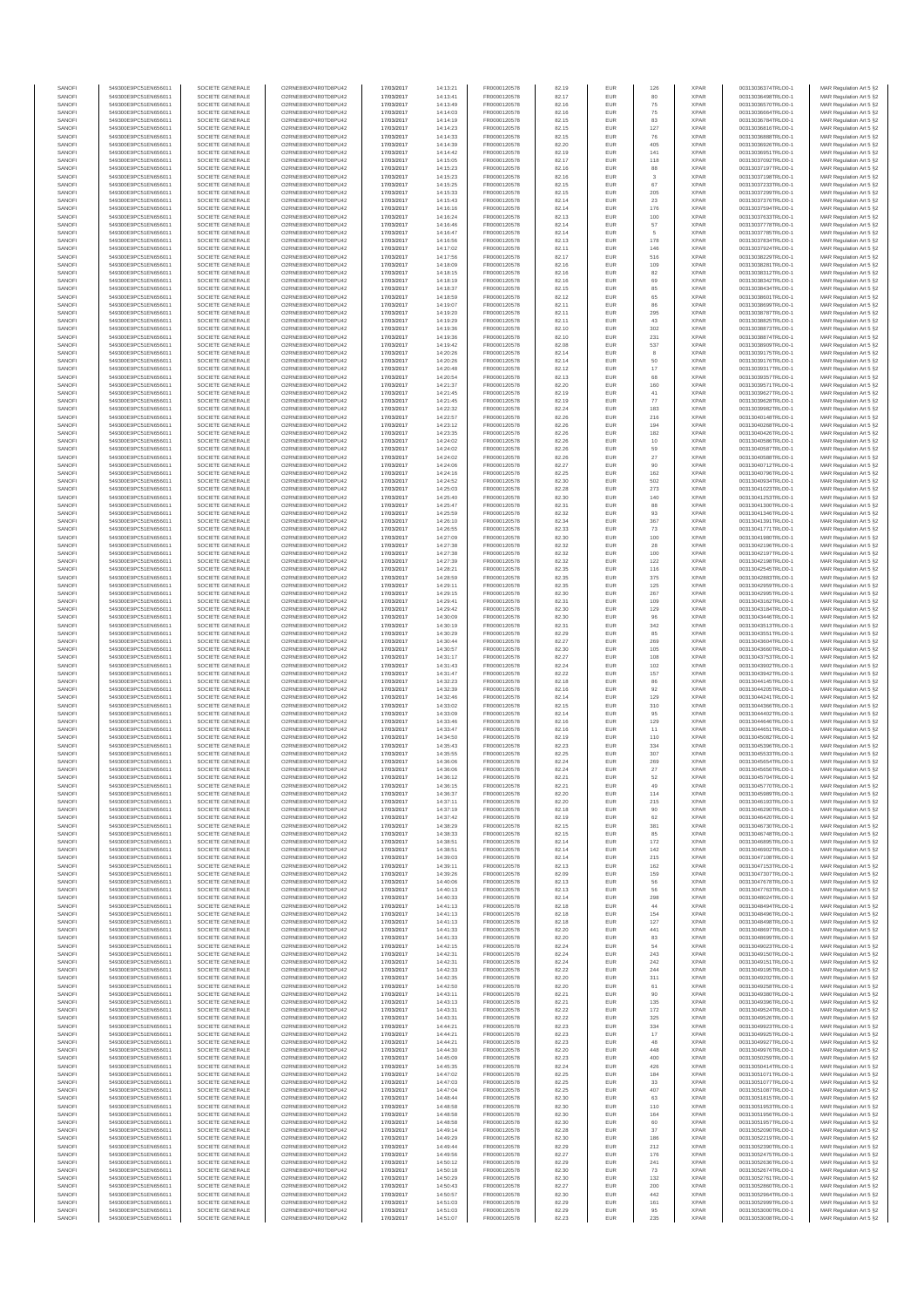| SANOFI           | 549300E9PC51EN656011                         | SOCIETE GENERALE                     | O2RNE8IBXP4R0TD8PU42                         | 17/03/2017               | 14:51:41             | FR0000120578                 | 82.23          | EUR               | 106                  | <b>XPAR</b>                | 00313053253TRLO0-1                       | MAR Regulation Art 5 §2                             |
|------------------|----------------------------------------------|--------------------------------------|----------------------------------------------|--------------------------|----------------------|------------------------------|----------------|-------------------|----------------------|----------------------------|------------------------------------------|-----------------------------------------------------|
| SANOFI<br>SANOFI | 549300E9PC51EN656011<br>549300E9PC51EN656011 | SOCIETE GENERALE<br>SOCIETE GENERALE | O2RNE8IBXP4R0TD8PU42<br>O2RNE8IBXP4R0TD8PU42 | 17/03/2017<br>17/03/2017 | 14:51:54<br>14:51:54 | FR0000120578<br>FR0000120578 | 82.24          | EUR<br>EUR        | 328<br>124           | <b>XPAR</b><br><b>XPAR</b> | 00313053342TRLO0-1<br>00313053343TRLO0-1 | MAR Regulation Art 5 §2                             |
| SANOFI           | 549300E9PC51EN656011                         | SOCIETE GENERALE                     | O2RNE8IBXP4R0TD8PU42                         | 17/03/2017               | 14:52:01             | FR0000120578                 | 82.24<br>82.23 | EUR               | 402                  | <b>XPAR</b>                | 00313053380TRLO0-1                       | MAR Regulation Art 5 §2<br>MAR Regulation Art 5 §2  |
| SANOFI           | 549300E9PC51EN656011                         | SOCIETE GENERALE                     | O2RNE8IBXP4R0TD8PU42                         | 17/03/2017               | 14:52:17             | FR0000120578                 | 82.24          | EUR               | 419                  | <b>XPAR</b>                | 00313053470TRLO0-1                       | MAR Regulation Art 5 §2                             |
| SANOFI           | 549300E9PC51EN656011                         | SOCIETE GENERALE                     | O2RNE8IBXP4R0TD8PU42                         | 17/03/2017               | 14:52:21             | FR0000120578                 | 82.23          | EUR               | 414                  | <b>XPAR</b>                | 00313053486TRLO0-1                       | MAR Regulation Art 5 §2                             |
| SANOFI<br>SANOFI | 549300E9PC51EN656011<br>549300E9PC51EN656011 | SOCIETE GENERALE<br>SOCIETE GENERALE | O2RNE8IBXP4R0TD8PU42<br>O2RNE8IBXP4R0TD8PU42 | 17/03/2017<br>17/03/2017 | 14:52:45<br>14:52:58 | FR0000120578<br>FR0000120578 | 82.23<br>82.23 | EUR<br>EUR        | 436<br>208           | <b>XPAR</b><br><b>XPAR</b> | 00313053636TRLO0-1<br>00313053699TRLO0-1 | MAR Regulation Art 5 §2<br>MAR Regulation Art 5 §2  |
| SANOFI           | 549300E9PC51EN656011                         | SOCIETE GENERALE                     | O2RNE8IBXP4R0TD8PU42                         | 17/03/2017               | 14:52:58             | FR0000120578                 | 82.23          | EUR               | 213                  | <b>XPAR</b>                | 00313053700TRLO0-1                       | MAR Regulation Art 5 §2                             |
| SANOFI           | 549300E9PC51EN656011                         | SOCIETE GENERALE                     | O2RNE8IBXP4R0TD8PU42                         | 17/03/2017               | 14:53:07             | FR0000120578                 | 82.18          | EUR               | 365                  | <b>XPAR</b>                | 00313053743TRLO0-1                       | MAR Regulation Art 5 §2                             |
| SANOFI<br>SANOFI | 549300E9PC51EN656011<br>549300E9PC51EN656011 | SOCIETE GENERALE<br>SOCIETE GENERALE | O2RNE8IBXP4R0TD8PU42<br>O2RNE8IBXP4R0TD8PU42 | 17/03/2017<br>17/03/2017 | 14:53:07<br>14:53:12 | FR0000120578<br>FR0000120578 | 82.18<br>82.19 | EUR<br>EUR        | 80<br>$\overline{9}$ | <b>XPAR</b><br><b>XPAR</b> | 00313053744TRLO0-1<br>00313053772TRLO0-1 | MAR Regulation Art 5 §2<br>MAR Regulation Art 5 §2  |
| SANOFI           | 549300E9PC51EN656011                         | SOCIETE GENERALE                     | O2RNE8IBXP4R0TD8PU42                         | 17/03/2017               | 14:53:25             | FR0000120578                 | 82.20          | EUR               | $\overline{9}$       | <b>XPAR</b>                | 00313053910TRLO0-1                       | MAR Regulation Art 5 §2                             |
| SANOFI           | 549300E9PC51EN656011                         | SOCIETE GENERALE                     | O2RNE8IBXP4R0TD8PU42                         | 17/03/2017               | 14:53:25             | FR0000120578                 | 82.20          | EUR               | 460                  | <b>XPAR</b>                | 00313053911TRLO0-1                       | MAR Regulation Art 5 §2                             |
| SANOFI           | 549300E9PC51EN656011                         | SOCIETE GENERALE                     | O2RNE8IBXP4R0TD8PU42                         | 17/03/2017               | 14:53:29             | FR0000120578                 | 82.19          | EUR               | 161                  | <b>XPAR</b>                | 00313053931TRLO0-1                       | MAR Regulation Art 5 §2                             |
| SANOFI<br>SANOFI | 549300E9PC51EN656011<br>549300E9PC51EN656011 | SOCIETE GENERALE<br>SOCIETE GENERALE | O2RNE8IBXP4R0TD8PU42<br>O2RNE8IBXP4R0TD8PU42 | 17/03/2017<br>17/03/2017 | 14:53:49<br>14:53:58 | FR0000120578<br>FR0000120578 | 82.21<br>82.20 | EUR<br>EUR        | 401<br>121           | <b>XPAR</b><br><b>XPAR</b> | 00313054050TRLO0-1<br>00313054103TRLO0-1 | MAR Regulation Art 5 §2<br>MAR Regulation Art 5 §2  |
| SANOFI           | 549300E9PC51EN656011                         | SOCIETE GENERALE                     | O2RNE8IBXP4R0TD8PU42                         | 17/03/2017               | 14:53:58             | FR0000120578                 | 82.20          | EUR               | 70                   | <b>XPAR</b>                | 00313054104TRLO0-1                       | MAR Regulation Art 5 §2                             |
| SANOFI           | 549300E9PC51EN656011                         | SOCIETE GENERALE                     | O2RNE8IBXP4R0TD8PU42                         | 17/03/2017               | 14:53:58             | FR0000120578                 | 82.20          | EUR               | 80                   | <b>XPAR</b>                | 00313054105TRLO0-1                       | MAR Regulation Art 5 §2                             |
| SANOFI           | 549300E9PC51EN656011                         | SOCIETE GENERALE                     | O2RNE8IBXP4R0TD8PU42                         | 17/03/2017               | 14:53:58             | FR0000120578                 | 82.20          | EUR               | 129                  | <b>XPAR</b>                | 00313054106TRLO0-1                       | MAR Regulation Art 5 §2                             |
| SANOFI<br>SANOFI | 549300E9PC51EN656011<br>549300E9PC51EN656011 | SOCIETE GENERALE<br>SOCIETE GENERALE | O2RNE8IBXP4R0TD8PU42<br>O2RNE8IBXP4R0TD8PU42 | 17/03/2017<br>17/03/2017 | 14:54:29<br>14:54:36 | FR0000120578<br>FR0000120578 | 82.18<br>82.16 | EUR<br>EUR        | 55<br>809            | <b>XPAR</b><br><b>XPAR</b> | 00313054295TRLO0-1<br>00313054310TRLO0-1 | MAR Regulation Art 5 §2<br>MAR Regulation Art 5 §2  |
| SANOFI           | 549300E9PC51EN656011                         | SOCIETE GENERALE                     | O2RNE8IBXP4R0TD8PU42                         | 17/03/2017               | 14:54:36             | FR0000120578                 | 82.16          | EUR               | 456                  | <b>XPAR</b>                | 00313054311TRLO0-1                       | MAR Regulation Art 5 §2                             |
| SANOFI           | 549300E9PC51EN656011                         | SOCIETE GENERALE                     | O2RNE8IBXP4R0TD8PU42                         | 17/03/2017               | 14:54:36             | FR0000120578                 | 82.16          | EUR               | 809                  | <b>XPAR</b>                | 00313054312TRLO0-1                       | MAR Regulation Art 5 §2                             |
| SANOFI<br>SANOFI | 549300E9PC51EN656011<br>549300E9PC51EN656011 | SOCIETE GENERALE<br>SOCIETE GENERALE | O2RNE8IBXP4R0TD8PU42<br>O2RNE8IBXP4R0TD8PU42 | 17/03/2017<br>17/03/2017 | 14:54:36<br>14:54:36 | FR0000120578<br>FR0000120578 | 82.16<br>82.16 | EUR<br>EUR        | 41<br>200            | <b>XPAR</b><br><b>XPAR</b> | 00313054313TRLO0-1<br>00313054314TRLO0-1 | MAR Regulation Art 5 §2<br>MAR Regulation Art 5 §2  |
| SANOFI           | 549300E9PC51EN656011                         | SOCIETE GENERALE                     | O2RNE8IBXP4R0TD8PU42                         | 17/03/2017               | 14:54:36             | FR0000120578                 | 82.16          | EUR               | 609                  | <b>XPAR</b>                | 00313054315TRLO0-1                       | MAR Regulation Art 5 62                             |
| SANOFI           | 549300E9PC51EN656011                         | SOCIETE GENERALE                     | O2RNE8IBXP4R0TD8PU42                         | 17/03/2017               | 14:54:36             | FR0000120578                 | 82.16          | EUR               | 137                  | <b>XPAR</b>                | 00313054316TRLO0-1                       | MAR Regulation Art 5 §2                             |
| SANOFI           | 549300E9PC51EN656011                         | SOCIETE GENERALE                     | O2RNE8IBXP4R0TD8PU42                         | 17/03/2017               | 14:54:36             | FR0000120578                 | 82.16          | EUR               | 316                  | <b>XPAR</b>                | 00313054321TRLO0-1                       | MAR Regulation Art 5 §2                             |
| SANOFI<br>SANOFI | 549300E9PC51EN656011<br>549300E9PC51EN656011 | SOCIETE GENERALE<br>SOCIETE GENERALE | O2RNE8IBXP4R0TD8PU42<br>O2RNE8IBXP4R0TD8PU42 | 17/03/2017<br>17/03/2017 | 14:54:36<br>14:54:36 | FR0000120578<br>FR0000120578 | 82.16<br>82.16 | EUR<br>EUR        | 356<br>187           | <b>XPAR</b><br><b>XPAR</b> | 00313054322TRLO0-1<br>00313054323TRLO0-1 | MAR Regulation Art 5 §2<br>MAR Regulation Art 5 §2  |
| SANOFI           | 549300E9PC51EN656011                         | SOCIETE GENERALE                     | O2RNE8IBXP4R0TD8PU42                         | 17/03/2017               | 14:54:44             | FR0000120578                 | 82.16          | EUR               | 193                  | <b>XPAR</b>                | 00313054352TRLO0-1                       | MAR Regulation Art 5 §2                             |
| SANOFI           | 549300E9PC51EN656011                         | SOCIETE GENERALE                     | O2RNE8IBXP4R0TD8PU42                         | 17/03/2017               | 14:54:44             | FR0000120578                 | 82.16          | EUR               | 243                  | <b>XPAR</b>                | 00313054353TRLO0-1                       | MAR Regulation Art 5 §2                             |
| SANOFI<br>SANOFI | 549300E9PC51EN656011<br>549300E9PC51EN656011 | SOCIETE GENERALE<br>SOCIETE GENERALE | O2RNE8IBXP4R0TD8PU42<br>O2RNE8IBXP4R0TD8PU42 | 17/03/2017<br>17/03/2017 | 14:54:44<br>14:55:14 | FR0000120578<br>FR0000120578 | 82.16<br>82.17 | EUR<br>EUR        | 40<br>255            | <b>XPAR</b><br><b>XPAR</b> | 00313054354TRLO0-1<br>00313054536TRLO0-1 | MAR Regulation Art 5 \$2                            |
| SANOFI           | 549300E9PC51EN656011                         | SOCIETE GENERALE                     | O2RNE8IBXP4R0TD8PU42                         | 17/03/2017               | 14:55:14             | FR0000120578                 | 82.17          | EUR               | 50                   | <b>XPAR</b>                | 00313054537TRLO0-1                       | MAR Regulation Art 5 §2<br>MAR Regulation Art 5 §2  |
| SANOFI           | 549300E9PC51EN656011                         | SOCIETE GENERALE                     | O2RNE8IBXP4R0TD8PU42                         | 17/03/2017               | 14:55:16             | FR0000120578                 | 82.17          | EUR               | $_{\rm 36}$          | <b>XPAR</b>                | 00313054542TRLO0-1                       | MAR Regulation Art 5 §2                             |
| SANOFI           | 549300E9PC51EN656011                         | SOCIETE GENERALE                     | O2RNE8IBXP4R0TD8PU42                         | 17/03/2017               | 14:55:16             | FR0000120578                 | 82.17          | EUR               | 50                   | <b>XPAR</b>                | 00313054543TRLO0-1                       | MAR Regulation Art 5 §2                             |
| SANOFI<br>SANOFI | 549300E9PC51EN656011<br>549300E9PC51EN656011 | SOCIETE GENERALE<br>SOCIETE GENERALE | O2RNE8IBXP4R0TD8PU42<br>O2RNE8IBXP4R0TD8PU42 | 17/03/2017<br>17/03/2017 | 14:55:16<br>14:55:26 | FR0000120578<br>FR0000120578 | 82.17<br>82.17 | EUR<br>EUR        | 41<br>154            | <b>XPAR</b><br><b>XPAR</b> | 00313054544TRLO0-1<br>00313054595TRLO0-1 | MAR Regulation Art 5 §2<br>MAR Regulation Art 5 §2  |
| SANOFI           | 549300E9PC51EN656011                         | SOCIETE GENERALE                     | O2RNE8IBXP4R0TD8PU42                         | 17/03/2017               | 14:55:26             | FR0000120578                 | 82.17          | EUR               | 50                   | <b>XPAR</b>                | 00313054596TRLO0-1                       | MAR Regulation Art 5 §2                             |
| SANOFI           | 549300E9PC51EN656011                         | SOCIETE GENERALE                     | O2RNE8IBXP4R0TD8PU42                         | 17/03/2017               | 14:55:28             | FR0000120578                 | 82.17          | EUR               | 254                  | <b>XPAR</b>                | 00313054620TRLO0-1                       | MAR Regulation Art 5 §2                             |
| SANOFI           | 549300E9PC51EN656011                         | SOCIETE GENERALE<br>SOCIETE GENERALE | O2RNE8IBXP4R0TD8PU42                         | 17/03/2017               | 14:55:37             | FR0000120578<br>FR0000120578 | 82.17          | EUR               | 39                   | <b>XPAR</b>                | 00313054674TRLO0-1                       | MAR Regulation Art 5 §2                             |
| SANOFI<br>SANOFI | 549300E9PC51EN656011<br>549300E9PC51EN656011 | SOCIETE GENERALE                     | O2RNE8IBXP4R0TD8PU42<br>O2RNE8IBXP4R0TD8PU42 | 17/03/2017<br>17/03/2017 | 14:55:37<br>14:55:44 | FR0000120578                 | 82.15<br>82.15 | EUR<br>EUR        | 418<br>158           | <b>XPAR</b><br><b>XPAR</b> | 00313054676TRLO0-1<br>00313054741TRLO0-1 | MAR Regulation Art 5 §2<br>MAR Regulation Art 5 §2  |
| SANOFI           | 549300E9PC51EN656011                         | SOCIETE GENERALE                     | O2RNE8IBXP4R0TD8PU42                         | 17/03/2017               | 14:55:47             | FR0000120578                 | 82.15          | EUR               | 154                  | <b>XPAR</b>                | 00313054759TRLO0-1                       | MAR Regulation Art 5 §2                             |
| SANOFI           | 549300E9PC51EN656011                         | SOCIETE GENERALE                     | O2RNE8IBXP4R0TD8PU42                         | 17/03/2017               | 14:55:47             | FR0000120578                 | 82.15          | EUR               | 50                   | <b>XPAR</b>                | 00313054760TRLO0-1                       | MAR Regulation Art 5 §2                             |
| SANOFI           | 549300E9PC51EN656011                         | SOCIETE GENERALE                     | O2RNE8IBXP4R0TD8PU42<br>O2RNE8IBXP4R0TD8PU42 | 17/03/2017               | 14:55:47             | FR0000120578<br>FR0000120578 | 82.15          | EUR               | 95                   | <b>XPAR</b>                | 00313054761TRLO0-1                       | MAR Regulation Art 5 §2                             |
| SANOFI<br>SANOFI | 549300E9PC51EN656011<br>549300E9PC51EN656011 | SOCIETE GENERALE<br>SOCIETE GENERALE | O2RNE8IBXP4R0TD8PLI42                        | 17/03/2017<br>17/03/2017 | 14:55:57<br>14:56:06 | FR0000120578                 | 82.14<br>82.14 | EUR<br>EUR        | 90<br>719            | <b>XPAR</b><br><b>XPAR</b> | 00313054815TRLO0-1<br>00313054867TRLO0-1 | MAR Regulation Art 5 §2<br>MAR Regulation Art 5 §2  |
| SANOFI           | 549300E9PC51EN656011                         | SOCIETE GENERALE                     | O2RNE8IBXP4R0TD8PU42                         | 17/03/2017               | 14:56:06             | FR0000120578                 | 82.14          | EUR               | 48                   | <b>XPAR</b>                | 00313054868TRLO0-1                       | MAR Regulation Art 5 §2                             |
| SANOFI           | 549300E9PC51EN656011                         | SOCIETE GENERALE                     | O2RNE8IBXP4R0TD8PU42                         | 17/03/2017               | 14:56:34             | FR0000120578                 | 82.17          | EUR               | 353                  | <b>XPAR</b>                | 00313055005TRLO0-1                       | MAR Regulation Art 5 \$2                            |
| SANOFI<br>SANOFI | 549300E9PC51EN656011<br>549300E9PC51EN656011 | SOCIETE GENERALE<br>SOCIETE GENERALE | O2RNE8IBXP4R0TD8PU42<br>O2RNE8IBXP4R0TD8PU42 | 17/03/2017<br>17/03/2017 | 14:56:34             | FR0000120578<br>FR0000120578 | 82.17<br>82.15 | EUR<br>EUR        | 151<br>426           | <b>XPAR</b><br><b>XPAR</b> | 00313055006TRLO0-1<br>00313055011TRLO0-1 | MAR Regulation Art 5 §2<br>MAR Regulation Art 5 §2  |
| SANOFI           | 549300E9PC51EN656011                         | SOCIETE GENERALE                     | O2RNE8IBXP4R0TD8PU42                         | 17/03/2017               | 14:56:35<br>14:56:35 | FR0000120578                 | 82.15          | EUR               | 101                  | <b>XPAR</b>                | 00313055012TRLO0-1                       | MAR Regulation Art 5 §2                             |
| SANOFI           | 549300E9PC51EN656011                         | SOCIETE GENERALE                     | O2RNE8IBXP4R0TD8PU42                         | 17/03/2017               | 14:56:37             | FR0000120578                 | 82.14          | EUR               | 56                   | <b>XPAR</b>                | 00313055016TRLO0-1                       | MAR Regulation Art 5 §2                             |
| SANOFI           | 549300E9PC51EN656011                         | SOCIETE GENERALE                     | O2RNE8IBXP4R0TD8PU42                         | 17/03/2017               | 14:56:37             | FR0000120578                 | 82.14          | EUR               | 753                  | <b>XPAR</b>                | 00313055017TRLO0-1                       | MAR Regulation Art 5 §2                             |
| SANOFI<br>SANOFI | 549300E9PC51EN656011<br>549300E9PC51EN656011 | SOCIETE GENERALE<br>SOCIETE GENERALE | O2RNE8IBXP4R0TD8PU42<br>O2RNE8IBXP4R0TD8PU42 | 17/03/2017<br>17/03/2017 | 14:56:37<br>14:56:37 | FR0000120578<br>FR0000120578 | 82.14<br>82.14 | EUR<br>EUR        | 81<br>160            | <b>XPAR</b><br><b>XPAR</b> | 00313055018TRLO0-1<br>00313055019TRLO0-1 | MAR Regulation Art 5 §2<br>MAR Regulation Art 5 §2  |
| SANOFI           | 549300E9PC51EN656011                         | SOCIETE GENERALE                     | O2RNE8IBXP4R0TD8PU42                         | 17/03/2017               | 14:56:37             | FR0000120578                 | 82.14          | EUR               | 50                   | <b>XPAR</b>                | 00313055020TRLO0-1                       | MAR Regulation Art 5 §2                             |
| SANOFI           | 549300E9PC51EN656011                         | SOCIETE GENERALE                     | O2RNE8IBXP4R0TD8PU42                         | 17/03/2017               | 14:56:37             | FR0000120578                 | 82.14          | EUR               | 211                  | <b>XPAR</b>                | 00313055022TRLO0-1                       | MAR Regulation Art 5 §2                             |
| SANOFI           | 549300E9PC51EN656011                         | SOCIETE GENERALE                     | O2RNE8IBXP4R0TD8PU42                         | 17/03/2017               | 14:56:46             | FR0000120578                 | 82.15          | EUR               | 436                  | <b>XPAR</b>                | 00313055040TRLO0-1                       | MAR Regulation Art 5 §2                             |
| SANOFI<br>SANOFI | 549300E9PC51EN656011<br>549300E9PC51EN656011 | SOCIETE GENERALE<br>SOCIETE GENERALE | O2RNE8IBXP4R0TD8PU42<br>O2RNE8IBXP4R0TD8PU42 | 17/03/2017<br>17/03/2017 | 14:56:46<br>14:56:50 | FR0000120578<br>FR0000120578 | 82.15<br>82.15 | EUR<br>EUR        | 34<br>163            | <b>XPAR</b><br><b>XPAR</b> | 00313055041TRLO0-1<br>00313055066TRLO0-1 | MAR Regulation Art 5 §2<br>MAR Regulation Art 5 §2  |
| SANOFI           | 549300E9PC51EN656011                         | SOCIETE GENERALE                     | O2RNE8IBXP4R0TD8PU42                         | 17/03/2017               | 14:56:58             | FR0000120578                 | 82.15          | EUR               | 177                  | <b>XPAR</b>                | 00313055115TRLO0-1                       | MAR Regulation Art 5 §2                             |
| SANOFI           | 549300E9PC51EN656011                         | SOCIETE GENERALE                     | O2RNE8IBXP4R0TD8PU42                         | 17/03/2017               | 14:57:00             | FR0000120578                 | 82.15          | EUR               | 466                  | <b>XPAR</b>                | 00313055153TRLO0-1                       | MAR Regulation Art 5 §2                             |
| SANOFI           | 549300E9PC51EN656011                         | SOCIETE GENERALE                     | O2RNE8IBXP4R0TD8PU42                         | 17/03/2017               | 14:57:05             | FR0000120578                 | 82.13          | EUR<br>EUR        | 330                  | <b>XPAR</b>                | 00313055178TRLO0-1                       | MAR Regulation Art 5 §2                             |
| SANOFI<br>SANOFI | 549300E9PC51EN656011<br>549300E9PC51EN656011 | SOCIETE GENERALE<br>SOCIETE GENERALE | O2RNE8IBXP4R0TD8PU42<br>O2RNE8IBXP4R0TD8PU42 | 17/03/2017<br>17/03/2017 | 14:57:05<br>14:57:05 | FR0000120578<br>FR0000120578 | 82.13<br>82.13 | EUR               | 479<br>450           | <b>XPAR</b><br><b>XPAR</b> | 00313055179TRLO0-1<br>00313055183TRLO0-1 | MAR Regulation Art 5 §2<br>MAR Regulation Art 5 §2  |
| SANOFI           | 549300E9PC51EN656011                         | SOCIETE GENERALE                     | O2RNE8IBXP4R0TD8PU42                         | 17/03/2017               | 14:57:05             | FR0000120578                 | 82.13          | EUR               | 330                  | <b>XPAR</b>                | 00313055186TRLO0-1                       | MAR Regulation Art 5 §2                             |
| SANOFI           | 549300E9PC51EN656011                         | SOCIETE GENERALE                     | O2RNE8IBXP4R0TD8PU42                         | 17/03/2017               | 14:57:05             | FR0000120578                 | 82.13          | EUR               | 243                  | <b>XPAR</b>                | 00313055187TRLO0-1                       | MAR Regulation Art 5 §2                             |
| SANOFI<br>SANOFI | 549300E9PC51EN656011<br>549300E9PC51EN656011 | SOCIETE GENERALE<br>SOCIETE GENERALE | O2RNE8IBXP4R0TD8PU42<br>O2RNE8IBXP4R0TD8PU42 | 17/03/2017<br>17/03/2017 | 14:57:05<br>14:57:05 | FR0000120578<br>FR0000120578 | 82.13<br>82.13 | EUR<br>EUR        | 243<br>323           | <b>XPAR</b><br><b>XPAR</b> | 00313055188TRLO0-1<br>00313055189TRLO0-1 | MAR Regulation Art 5 §2<br>MAR Regulation Art 5 §2  |
| SANOFI           | 549300E9PC51EN656011                         | SOCIETE GENERALE                     | O2RNE8IBXP4R0TD8PU42                         | 17/03/2017               | 14:57:05             | FR0000120578                 | 82.13          | EUR               | 581                  | <b>XPAR</b>                | 00313055190TRLO0-1                       | MAR Regulation Art 5 §2                             |
| SANOFI           | 549300E9PC51EN656011                         | SOCIETE GENERALE                     | O2RNE8IBXP4R0TD8PU42                         | 17/03/2017               | 14:57:05             | FR0000120578                 | 82.13          | EUR               | 809                  | <b>XPAR</b>                | 00313055191TRLO0-1                       | MAR Regulation Art 5 §2                             |
| SANOFI<br>SANOFI | 549300E9PC51EN656011<br>549300E9PC51EN656011 | SOCIETE GENERALE<br>SOCIETE GENERALE | O2RNE8IBXP4R0TD8PU42<br>O2RNE8IBXP4R0TD8PU42 | 17/03/2017<br>17/03/2017 | 14:57:05<br>14:57:05 | FR0000120578<br>FR0000120578 | 82.13<br>82.13 | EUR<br>EUR        | 120<br>334           | <b>XPAR</b><br><b>XPAR</b> | 00313055192TRLO0-1<br>00313055193TRLO0-1 | MAR Regulation Art 5 §2                             |
| SANOFI           | 549300E9PC51EN656011                         | SOCIETE GENERALE                     | O2RNE8IBXP4R0TD8PU42                         | 17/03/2017               | 14:57:05             | FR0000120578                 | 82.13          | EUR               | 116                  | <b>XPAR</b>                | 00313055194TRLO0-1                       | MAR Regulation Art 5 §2<br>MAR Regulation Art 5 §2  |
| SANOFI           | 549300E9PC51EN656011                         | SOCIETE GENERALE                     | O2RNE8IBXP4R0TD8PU42                         | 17/03/2017               | 14:57:05             | FR0000120578                 | 82.13          | EUR               | 359                  | <b>XPAR</b>                | 00313055195TRLO0-1                       | MAR Regulation Art 5 §2                             |
| SANOFI           | 549300E9PC51EN656011                         | SOCIETE GENERALE                     | O2RNE8IBXP4R0TD8PU42                         | 17/03/2017               | 14:57:05             | FR0000120578                 | 82.13          | EUR               | 116                  | <b>XPAR</b>                | 00313055196TRLO0-1                       | MAR Regulation Art 5 §2                             |
| SANOFI<br>SANOFI | 549300E9PC51EN656011<br>549300E9PC51EN656011 | SOCIETE GENERALE<br>SOCIETE GENERALE | O2RNE8IBXP4R0TD8PU42<br>O2RNE8IBXP4R0TD8PU42 | 17/03/2017<br>17/03/2017 | 14:57:05<br>14:57:05 | FR0000120578<br>FR0000120578 | 82.13<br>82.13 | EUR<br>EUR        | 359<br>406           | <b>XPAR</b><br><b>XPAR</b> | 00313055197TRLO0-1<br>00313055198TRLO0-1 | MAR Regulation Art 5 §2<br>MAR Regulation Art 5 §2  |
| SANOFI           | 549300E9PC51EN656011                         | SOCIETE GENERALE                     | O2RNE8IBXP4R0TD8PU42                         | 17/03/2017               | 14:57:05             | FR0000120578                 | 82.13          | EUR               | 23                   | <b>XPAR</b>                | 00313055199TRLO0-1                       | MAR Regulation Art 5 §2                             |
| SANOFI           | 549300E9PC51EN656011                         | SOCIETE GENERALE                     | O2RNE8IBXP4R0TD8PU42                         | 17/03/2017               | 14:57:05             | FR0000120578                 | 82.13          | EUR               | 21                   | <b>XPAR</b>                | 00313055200TRLO0-1                       | MAR Regulation Art 5 \$2                            |
| SANOFI           | 549300E9PC51EN656011                         | SOCIETE GENERALE                     | O2RNE8IBXP4R0TD8PU42                         | 17/03/2017               | 14:57:05             | FR0000120578                 | 82.13          | EUR               | $\sqrt{2}$           | <b>XPAR</b>                | 00313055201TRLO0-1                       | MAR Regulation Art 5 §2                             |
| SANOFI<br>SANOFI | 549300E9PC51EN656011<br>549300E9PC51EN656011 | SOCIETE GENERALE<br>SOCIETE GENERALE | O2RNE8IBXP4R0TD8PU42<br>O2RNE8IBXP4R0TD8PU42 | 17/03/2017<br>17/03/2017 | 14:57:05<br>14:57:05 | FR0000120578<br>FR0000120578 | 82.13<br>82.13 | <b>EUR</b><br>EUR | 524<br>23            | <b>XPAR</b><br><b>XPAR</b> | 00313055203TRLO0-1<br>00313055204TRLO0-1 | MAR Regulation Art 5 §2<br>MAR Regulation Art 5 §2  |
| SANOFI           | 549300E9PC51EN656011                         | SOCIETE GENERALE                     | O2RNE8IBXP4R0TD8PU42                         | 17/03/2017               | 14:57:06             | FR0000120578                 | 82.13          | EUR               | 262                  | <b>XPAR</b>                | 00313055206TRLO0-1                       | MAR Regulation Art 5 §2                             |
| SANOFI           | 549300E9PC51EN656011                         | SOCIETE GENERALE                     | O2RNE8IBXP4R0TD8PU42                         | 17/03/2017               | 14:57:06             | FR0000120578                 | 82.13          | EUR               | 321                  | <b>XPAR</b>                | 00313055208TRLO0-1                       | MAR Regulation Art 5 §2                             |
| SANOFI<br>SANOFI | 549300E9PC51EN656011<br>549300E9PC51EN656011 | SOCIETE GENERALE<br>SOCIETE GENERALE | O2RNE8IBXP4R0TD8PU42<br>O2RNE8IBXP4R0TD8PU42 | 17/03/2017               | 14:57:07             | FR0000120578                 | 82.13<br>82.12 | EUR<br>EUR        | 155<br>809           | <b>XPAR</b><br><b>XPAR</b> | 00313055220TRLO0-1                       | MAR Regulation Art 5 §2                             |
| SANOFI           | 549300E9PC51EN656011                         | SOCIETE GENERALE                     | O2RNE8IBXP4R0TD8PU42                         | 17/03/2017<br>17/03/2017 | 14:57:07<br>14:57:07 | FR0000120578<br>FR0000120578 | 82.12          | EUR               | 3,773                | <b>XPAR</b>                | 00313055221TRLO0-1<br>00313055222TRLO0-1 | MAR Regulation Art 5 §2<br>MAR Regulation Art 5 §2  |
| SANOFI           | 549300E9PC51EN656011                         | SOCIETE GENERALE                     | O2RNE8IBXP4R0TD8PU42                         | 17/03/2017               | 14:57:07             | FR0000120578                 | 82.12          | EUR               | 167                  | <b>XPAR</b>                | 00313055223TRLO0-1                       | MAR Regulation Art 5 §2                             |
| SANOFI           | 549300E9PC51EN656011                         | SOCIETE GENERALE                     | O2RNE8IBXP4R0TD8PU42                         | 17/03/2017               | 14:57:07             | FR0000120578                 | 82.12          | EUR               | 146                  | <b>XPAR</b>                | 00313055224TRLO0-1                       | MAR Regulation Art 5 §2                             |
| SANOFI<br>SANOFI | 549300E9PC51EN656011<br>549300E9PC51EN656011 | SOCIETE GENERALE<br>SOCIETE GENERALE | O2RNE8IBXP4R0TD8PU42<br>O2RNE8IBXP4R0TD8PU42 | 17/03/2017<br>17/03/2017 | 14:57:07<br>14:57:07 | FR0000120578<br>FR0000120578 | 82.12<br>82.12 | EUR<br>EUR        | 80<br>166            | <b>XPAR</b><br><b>XPAR</b> | 00313055225TRLO0-1<br>00313055226TRLO0-1 | MAR Regulation Art 5 \$2<br>MAR Regulation Art 5 §2 |
| SANOFI           | 549300E9PC51EN656011                         | SOCIETE GENERALE                     | O2RNE8IBXP4R0TD8PU42                         | 17/03/2017               | 14:57:07             | FR0000120578                 | 82.12          | EUR               | 250                  | <b>XPAR</b>                | 00313055227TRLO0-1                       | MAR Regulation Art 5 §2                             |
| SANOFI           | 549300E9PC51EN656011                         | SOCIETE GENERALE                     | O2RNE8IBXP4R0TD8PU42                         | 17/03/2017               | 14:57:07             | FR0000120578                 | 82.12          | EUR               | 559                  | <b>XPAR</b>                | 00313055228TRLO0-1                       | MAR Regulation Art 5 §2                             |
| SANOFI<br>SANOFI | 549300E9PC51EN656011<br>549300E9PC51EN656011 | SOCIETE GENERALE<br>SOCIETE GENERALE | O2RNE8IBXP4R0TD8PU42<br>O2RNE8IBXP4R0TD8PU42 | 17/03/2017<br>17/03/2017 | 14:57:07<br>14:57:07 | FR0000120578<br>FR0000120578 | 82.12<br>82.12 | EUR<br>EUR        | 809<br>300           | <b>XPAR</b><br><b>XPAR</b> | 00313055229TRLO0-1<br>00313055230TRLO0-1 | MAR Regulation Art 5 §2<br>MAR Regulation Art 5 §2  |
| SANOFI           | 549300E9PC51EN656011                         | SOCIETE GENERALE                     | O2RNE8IBXP4R0TD8PU42                         | 17/03/2017               | 14:57:07             | FR0000120578                 | 82.12          | EUR               | 809                  | <b>XPAR</b>                | 00313055231TRLO0-1                       | MAR Regulation Art 5 §2                             |
| SANOFI           | 549300E9PC51EN656011                         | SOCIETE GENERALE                     | O2RNE8IBXP4R0TD8PU42                         | 17/03/2017               | 14:57:07             | FR0000120578                 | 82.12          | EUR               | 143                  | <b>XPAR</b>                | 00313055232TRLO0-1                       | MAR Regulation Art 5 §2                             |
| SANOFI<br>SANOFI | 549300E9PC51EN656011<br>549300E9PC51EN656011 | SOCIETE GENERALE<br>SOCIETE GENERALE | O2RNE8IBXP4R0TD8PU42<br>O2RNE8IBXP4R0TD8PU42 | 17/03/2017<br>17/03/2017 | 14:57:07<br>14:57:07 | FR0000120578<br>FR0000120578 | 82.12<br>82.12 | EUR<br>EUR        | 66<br>105            | <b>XPAR</b><br><b>XPAR</b> | 00313055233TRLO0-1<br>00313055234TRLO0-1 | MAR Regulation Art 5 §2<br>MAR Regulation Art 5 §2  |
| SANOFI           | 549300E9PC51EN656011                         | SOCIETE GENERALE                     | O2RNE8IBXP4R0TD8PU42                         | 17/03/2017               | 14:57:07             | FR0000120578                 | 82.10          | EUR               | 60                   | <b>XPAR</b>                | 00313055235TRLO0-1                       | MAR Regulation Art 5 §2                             |
| SANOFI           | 549300E9PC51EN656011                         | SOCIETE GENERALE                     | O2RNE8IBXP4R0TD8PU42                         | 17/03/2017               | 14:57:18             | FR0000120578                 | 82.04          | EUR               | 6                    | <b>XPAR</b>                | 00313055273TRLO0-1                       | MAR Regulation Art 5 §2                             |
| SANOFI<br>SANOFI | 549300E9PC51EN656011<br>549300E9PC51EN656011 | SOCIETE GENERALE<br>SOCIETE GENERALE | O2RNE8IBXP4R0TD8PU42<br>O2RNE8IBXP4R0TD8PU42 | 17/03/2017<br>17/03/2017 | 14:57:37<br>14:57:39 | FR0000120578<br>FR0000120578 | 82.06<br>82.06 | EUR<br>EUR        | 200<br>252           | <b>XPAR</b><br><b>XPAR</b> | 00313055467TRLO0-1<br>00313055486TRLO0-1 | MAR Regulation Art 5 §2<br>MAR Regulation Art 5 §2  |
| SANOFI           | 549300E9PC51EN656011                         | SOCIETE GENERALE                     | O2RNE8IBXP4R0TD8PU42                         | 17/03/2017               | 14:57:39             | FR0000120578                 | 82.06          | EUR               | 428                  | <b>XPAR</b>                | 00313055488TRLO0-1                       | MAR Regulation Art 5 §2                             |
| SANOFI           | 549300E9PC51EN656011                         | SOCIETE GENERALE                     | O2RNE8IBXP4R0TD8PU42                         | 17/03/2017               | 14:57:39             | FR0000120578                 | 82.06          | EUR               | 72                   | <b>XPAR</b>                | 00313055490TRLO0-1                       | MAR Regulation Art 5 §2                             |
| SANOFI           | 549300E9PC51EN656011                         | SOCIETE GENERALE                     | O2RNE8IBXP4R0TD8PU42                         | 17/03/2017               | 14:57:59             | FR0000120578                 | 82.07          | EUR               | 127                  | <b>XPAR</b>                | 00313055601TRLO0-1                       | MAR Regulation Art 5 §2                             |
| SANOFI<br>SANOFI | 549300E9PC51EN656011<br>549300E9PC51EN656011 | SOCIETE GENERALE<br>SOCIETE GENERALE | O2RNE8IBXP4R0TD8PU42<br>O2RNE8IBXP4R0TD8PU42 | 17/03/2017<br>17/03/2017 | 14:58:05<br>14:58:22 | FR0000120578<br>FR0000120578 | 82.07<br>82.08 | EUR<br>EUR        | 386<br>563           | <b>XPAR</b><br><b>XPAR</b> | 00313055642TRLO0-1<br>00313055765TRLO0-1 | MAR Regulation Art 5 §2<br>MAR Regulation Art 5 §2  |
| SANOFI           | 549300E9PC51EN656011                         | SOCIETE GENERALE                     | O2RNE8IBXP4R0TD8PU42                         | 17/03/2017               | 14:58:22             | FR0000120578                 | 82.08          | EUR               | 538                  | <b>XPAR</b>                | 00313055768TRLO0-1                       | MAR Regulation Art 5 §2                             |
| SANOFI           | 549300E9PC51EN656011                         | SOCIETE GENERALE                     | O2RNE8IBXP4R0TD8PU42                         | 17/03/2017               | 14:58:48             | FR0000120578                 | 82.10          | EUR               | 511                  | <b>XPAR</b>                | 00313055925TRLO0-1                       | MAR Regulation Art 5 §2                             |
| SANOFI           | 549300E9PC51EN656011                         | SOCIETE GENERALE                     | O2RNE8IBXP4R0TD8PU42                         | 17/03/2017               | 14:58:48             | FR0000120578                 | 82.10          | EUR               | 196                  | <b>XPAR</b>                | 00313055926TRLO0-1                       | MAR Regulation Art 5 §2                             |
| SANOFI<br>SANOFI | 549300E9PC51EN656011<br>549300E9PC51EN656011 | SOCIETE GENERALE<br>SOCIETE GENERALE | O2RNE8IBXP4R0TD8PU42<br>O2RNE8IBXP4R0TD8PU42 | 17/03/2017<br>17/03/2017 | 14:59:37<br>14:59:59 | FR0000120578<br>FR0000120578 | 82.11<br>82.10 | EUR<br>EUR        | 505<br>159           | <b>XPAR</b><br><b>XPAR</b> | 00313056244TRLO0-1<br>00313056356TRLO0-1 | MAR Regulation Art 5 §2<br>MAR Regulation Art 5 §2  |
| SANOFI           | 549300E9PC51EN656011                         | SOCIETE GENERALE                     | O2RNE8IBXP4R0TD8PU42                         | 17/03/2017               | 15:00:32             | FR0000120578                 | 82.13          | EUR               | 271                  | <b>XPAR</b>                | 00313056686TRLO0-1                       | MAR Regulation Art 5 §2                             |
| SANOFI           | 549300E9PC51EN656011                         | SOCIETE GENERALE                     | O2RNE8IBXP4R0TD8PU42                         | 17/03/2017               | 15:00:32             | FR0000120578                 | 82.13          | EUR               | 166                  | <b>XPAR</b>                | 00313056688TRLO0-1                       | MAR Regulation Art 5 §2                             |
| SANOFI<br>SANOFI | 549300E9PC51EN656011<br>549300E9PC51EN656011 | SOCIETE GENERALE<br>SOCIETE GENERALE | O2RNE8IBXP4R0TD8PU42<br>O2RNE8IBXP4R0TD8PU42 | 17/03/2017<br>17/03/2017 | 15:00:32<br>15:00:42 | FR0000120578<br>FR0000120578 | 82.13<br>82.11 | EUR<br>EUR        | 134<br>342           | <b>XPAR</b><br><b>XPAR</b> | 00313056693TRLO0-1<br>00313056775TRLO0-1 | MAR Regulation Art 5 §2<br>MAR Regulation Art 5 §2  |
| SANOFI           | 549300E9PC51EN656011                         | SOCIETE GENERALE                     | O2RNE8IBXP4R0TD8PU42                         | 17/03/2017               | 15:00:42             | FR0000120578                 | 82.11          | EUR               | 280                  | <b>XPAR</b>                | 00313056784TRLO0-1                       | MAR Regulation Art 5 §2                             |
| SANOFI           | 549300E9PC51EN656011                         | SOCIETE GENERALE                     | O2RNE8IBXP4R0TD8PU42                         | 17/03/2017               | 15:00:42             | FR0000120578                 | 82.10          | EUR               | 371                  | <b>XPAR</b>                | 00313056785TRLO0-1                       | MAR Regulation Art 5 §2                             |
| SANOFI           | 549300E9PC51EN656011                         | SOCIETE GENERALE                     | O2RNE8IBXP4R0TD8PU42                         | 17/03/2017               | 15:00:51             | FR0000120578                 | 82.09          | EUR               | 53                   | <b>XPAR</b>                | 00313056827TRLO0-1                       | MAR Regulation Art 5 §2                             |
| SANOFI<br>SANOFI | 549300E9PC51EN656011<br>549300E9PC51EN656011 | SOCIETE GENERALE<br>SOCIETE GENERALE | O2RNE8IBXP4R0TD8PU42<br>O2RNE8IBXP4R0TD8PU42 | 17/03/2017<br>17/03/2017 | 15:01:09<br>15:01:34 | FR0000120578                 | 82.13<br>82.13 | EUR<br>EUR        | 171<br>394           | <b>XPAR</b><br><b>XPAR</b> | 00313056893TRLO0-1<br>00313057026TRLO0-1 | MAR Regulation Art 5 §2                             |
| SANOFI           | 549300E9PC51EN656011                         | SOCIETE GENERALE                     | O2RNE8IBXP4R0TD8PU42                         | 17/03/2017               | 15:02:02             | FR0000120578<br>FR0000120578 | 82.11          | EUR               | 630                  | <b>XPAR</b>                | 00313057165TRLO0-1                       | MAR Regulation Art 5 §2<br>MAR Regulation Art 5 §2  |
| SANOFI           | 549300E9PC51EN656011                         | SOCIETE GENERALE                     | O2RNE8IBXP4R0TD8PU42                         | 17/03/2017               | 15:02:02             | FR0000120578                 | 82.10          | EUR               | 136                  | <b>XPAR</b>                | 00313057167TRLO0-1                       | MAR Regulation Art 5 §2                             |
| SANOFI           | 549300E9PC51EN656011                         | SOCIETE GENERALE                     | O2RNE8IBXP4R0TD8PU42                         | 17/03/2017               | 15:02:02             | FR0000120578                 | 82.10          | EUR               | 57                   | <b>XPAR</b>                | 00313057168TRLO0-1                       | MAR Regulation Art 5 §2                             |
| SANOFI<br>SANOFI | 549300E9PC51EN656011<br>549300E9PC51EN656011 | SOCIETE GENERALE<br>SOCIETE GENERALE | O2RNE8IBXP4R0TD8PU42<br>O2RNE8IBXP4R0TD8PU42 | 17/03/2017<br>17/03/2017 | 15:02:03<br>15:02:03 | FR0000120578<br>FR0000120578 | 82.10<br>82.10 | EUR<br>EUR        | 120<br>206           | <b>XPAR</b><br><b>XPAR</b> | 00313057184TRLO0-1<br>00313057198TRLO0-1 | MAR Regulation Art 5 §2<br>MAR Regulation Art 5 §2  |
| SANOFI           | 549300E9PC51EN656011                         | SOCIETE GENERALE                     | O2RNE8IBXP4R0TD8PU42                         | 17/03/2017               | 15:02:03             | FR0000120578                 | 82.10          | EUR               | 287                  | <b>XPAR</b>                | 00313057201TRLO0-1                       | MAR Regulation Art 5 §2                             |
| SANOFI           | 549300E9PC51EN656011                         | SOCIETE GENERALE                     | O2RNE8IBXP4R0TD8PU42                         | 17/03/2017               | 15:02:03             | FR0000120578                 | 82.10          | EUR               | 367                  | <b>XPAR</b>                | 00313057204TRLO0-1                       | MAR Regulation Art 5 §2                             |
| SANOFI<br>SANOFI | 549300E9PC51EN656011<br>549300E9PC51EN656011 | SOCIETE GENERALE<br>SOCIETE GENERALE | O2RNE8IBXP4R0TD8PU42<br>O2RNE8IBXP4R0TD8PU42 | 17/03/2017<br>17/03/2017 | 15:02:04<br>15:02:04 | FR0000120578<br>FR0000120578 | 82.09<br>82.09 | EUR<br>EUR        | 324<br>15            | <b>XPAR</b><br><b>XPAR</b> | 00313057239TRLO0-1<br>00313057240TRLO0-1 | MAR Regulation Art 5 §2<br>MAR Regulation Art 5 §2  |
| SANOFI           | 549300E9PC51EN656011                         | SOCIETE GENERALE                     | O2RNE8IBXP4R0TD8PU42                         | 17/03/2017               | 15:02:09             | FR0000120578                 | 82.06          | EUR               | 500                  | <b>XPAR</b>                | 00313057274TRLO0-1                       | MAR Regulation Art 5 §2                             |
| SANOFI           | 549300E9PC51EN656011                         | SOCIETE GENERALE                     | O2RNE8IBXP4R0TD8PU42                         | 17/03/2017               | 15:02:35             | FR0000120578                 | 82.07          | EUR               | 577                  | <b>XPAR</b>                | 00313057427TRLO0-1                       | MAR Regulation Art 5 §2                             |
| SANOFI           | 549300E9PC51EN656011                         | SOCIETE GENERALE                     | O2RNE8IBXP4R0TD8PU42                         | 17/03/2017               | 15:02:35             | FR0000120578                 | 82.07          | EUR               | 571                  | <b>XPAR</b>                | 00313057428TRLO0-1                       | MAR Regulation Art 5 §2                             |
| SANOFI<br>SANOFI | 549300E9PC51EN656011<br>549300E9PC51EN656011 | SOCIETE GENERALE<br>SOCIETE GENERALE | O2RNE8IBXP4R0TD8PU42<br>O2RNE8IBXP4R0TD8PU42 | 17/03/2017<br>17/03/2017 | 15:02:35<br>15:02:35 | FR0000120578<br>FR0000120578 | 82.06<br>82.06 | EUR<br>EUR        | 63<br>429            | <b>XPAR</b><br><b>XPAR</b> | 00313057446TRLO0-1<br>00313057449TRLO0-1 | MAR Regulation Art 5 §2<br>MAR Regulation Art 5 §2  |
| SANOFI           | 549300E9PC51EN656011                         | SOCIETE GENERALE                     | O2RNE8IBXP4R0TD8PU42                         | 17/03/2017               | 15:02:35             | FR0000120578                 | 82.06          | EUR               | 96                   | <b>XPAR</b>                | 00313057450TRLO0-1                       | MAR Regulation Art 5 §2                             |
|                  |                                              |                                      |                                              |                          |                      |                              |                |                   |                      |                            |                                          |                                                     |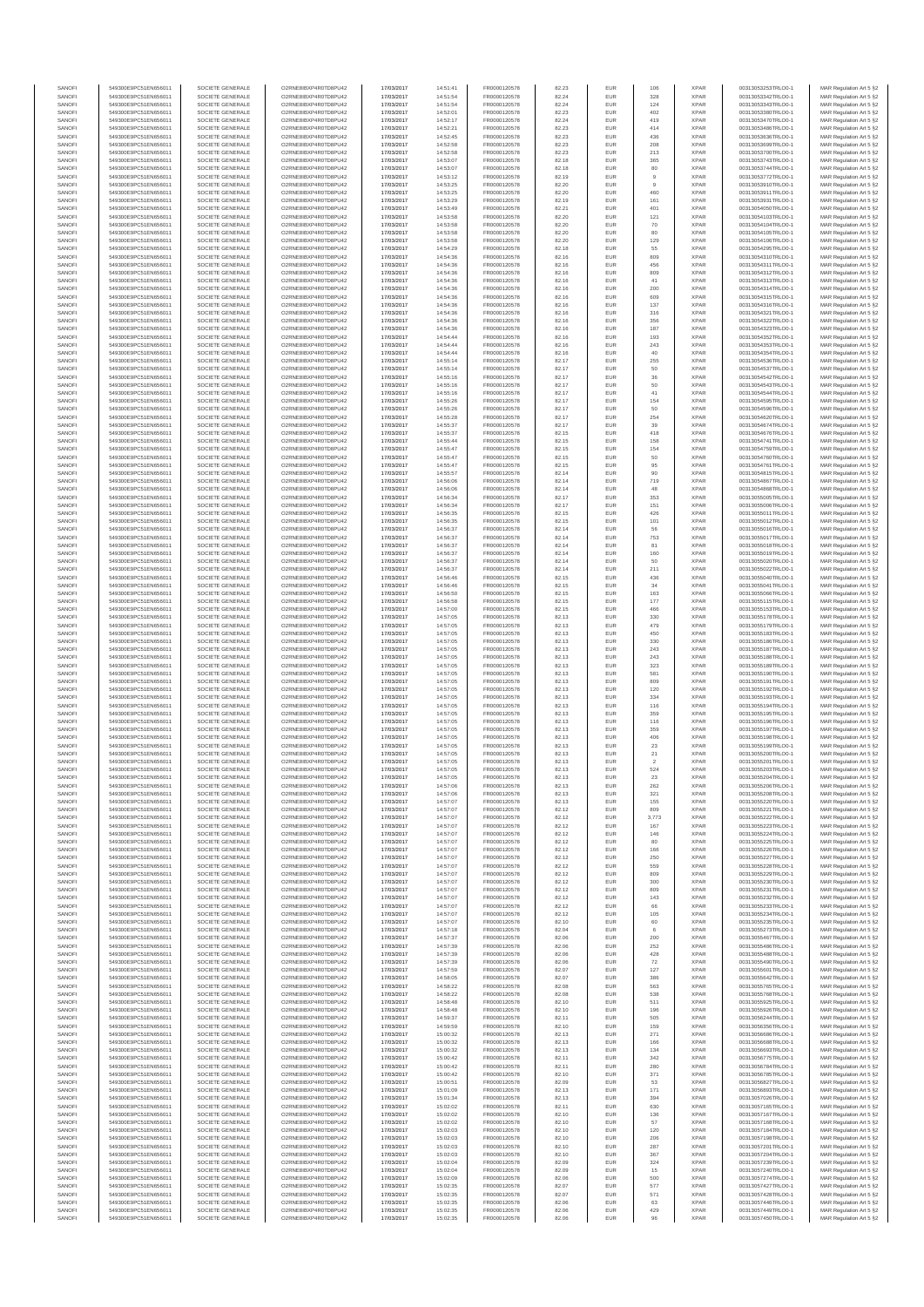| SANOFI           | 549300E9PC51EN656011                         | SOCIETE GENERALE                     | O2RNE8IBXP4R0TD8PU42                          | 17/03/2017               | 15:02:35             | FR0000120578                 | 82.05          | EUR               | 511                   | <b>XPAR</b>                | 00313057473TRLO0-1                       | MAR Regulation Art 5 §2                             |
|------------------|----------------------------------------------|--------------------------------------|-----------------------------------------------|--------------------------|----------------------|------------------------------|----------------|-------------------|-----------------------|----------------------------|------------------------------------------|-----------------------------------------------------|
| SANOFI<br>SANOFI | 549300E9PC51EN656011<br>549300E9PC51EN656011 | SOCIETE GENERALE<br>SOCIETE GENERALE | O2RNE8IBXP4R0TD8PU42<br>O2RNE8IBXP4R0TD8PU42  | 17/03/2017<br>17/03/2017 | 15:02:39<br>15:02:43 | FR0000120578<br>FR0000120578 | 82.05<br>82.05 | EUR<br>EUR        | 18<br>139             | <b>XPAR</b><br><b>XPAR</b> | 00313057500TRLO0-1<br>00313057517TRLO0-1 | MAR Regulation Art 5 §2                             |
| SANOFI           | 549300E9PC51EN656011                         | SOCIETE GENERALE                     | O2RNE8IBXP4R0TD8PU42                          | 17/03/2017               | 15:02:43             | FR0000120578                 | 82.05          | EUR               | 219                   | <b>XPAR</b>                | 00313057518TRLO0-1                       | MAR Regulation Art 5 §2<br>MAR Regulation Art 5 §2  |
| SANOFI           | 549300E9PC51EN656011                         | SOCIETE GENERALE                     | O2RNE8IBXP4R0TD8PU42                          | 17/03/2017               | 15:02:48             | FR0000120578                 | 82.06          | EUR               | 530                   | <b>XPAR</b>                | 00313057585TRLO0-1                       | MAR Regulation Art 5 §2                             |
| SANOFI           | 549300E9PC51EN656011                         | SOCIETE GENERALE                     | O2RNE8IBXP4R0TD8PU42                          | 17/03/2017               | 15:02:49             | FR0000120578                 | 82.06          | EUR               | 102                   | <b>XPAR</b>                | 00313057591TRLO0-1                       | MAR Regulation Art 5 §2                             |
| SANOFI<br>SANOFI | 549300E9PC51EN656011<br>549300E9PC51EN656011 | SOCIETE GENERALE<br>SOCIETE GENERALE | O2RNE8IBXP4R0TD8PU42<br>O2RNE8IBXP4R0TD8PU42  | 17/03/2017<br>17/03/2017 | 15:02:49<br>15:02:49 | FR0000120578<br>FR0000120578 | 82.06<br>82.06 | EUR<br>EUR        | 62<br>78              | <b>XPAR</b><br><b>XPAR</b> | 00313057595TRLO0-1<br>00313057596TRLO0-1 | MAR Regulation Art 5 §2<br>MAR Regulation Art 5 §2  |
| SANOFI           | 549300E9PC51EN656011                         | SOCIETE GENERALE                     | O2RNE8IBXP4R0TD8PU42                          | 17/03/2017               | 15:03:41             | FR0000120578                 | 82.07          | EUR               | 595                   | <b>XPAR</b>                | 00313057986TRLO0-1                       | MAR Regulation Art 5 \$2                            |
| SANOFI           | 549300E9PC51EN656011                         | SOCIETE GENERALE                     | O2RNE8IBXP4R0TD8PU42                          | 17/03/2017               | 15:03:41             | FR0000120578                 | 82.07          | EUR               | 553                   | <b>XPAR</b>                | 00313057987TRLO0-1                       | MAR Regulation Art 5 §2                             |
| SANOFI<br>SANOFI | 549300E9PC51EN656011<br>549300E9PC51EN656011 | SOCIETE GENERALE<br>SOCIETE GENERALE | O2RNE8IBXP4R0TD8PU42<br>O2RNE8IBXP4R0TD8PU42  | 17/03/2017<br>17/03/2017 | 15:03:46<br>15:04:29 | FR0000120578<br>FR0000120578 | 82.05<br>82.05 | EUR<br>EUR        | 330<br>220            | <b>XPAR</b><br><b>XPAR</b> | 00313058011TRLO0-1<br>00313058249TRLO0-1 | MAR Regulation Art 5 §2<br>MAR Regulation Art 5 §2  |
| SANOFI           | 549300E9PC51EN656011                         | SOCIETE GENERALE                     | O2RNE8IBXP4R0TD8PU42                          | 17/03/2017               | 15:04:29             | FR0000120578                 | 82.05          | EUR               | 192                   | <b>XPAR</b>                | 00313058250TRLO0-1                       | MAR Regulation Art 5 §2                             |
| SANOFI           | 549300E9PC51EN656011                         | SOCIETE GENERALE                     | O2RNE8IBXP4R0TD8PU42                          | 17/03/2017               | 15:04:29             | FR0000120578                 | 82.05          | EUR               | 59                    | <b>XPAR</b>                | 00313058251TRLO0-1                       | MAR Regulation Art 5 §2                             |
| SANOFI           | 549300E9PC51EN656011                         | SOCIETE GENERALE                     | O2RNE8IBXP4R0TD8PU42                          | 17/03/2017               | 15:04:33             | FR0000120578                 | 82.05          | EUR               | 613                   | <b>XPAR</b>                | 00313058299TRLO0-1                       | MAR Regulation Art 5 §2                             |
| SANOFI<br>SANOFI | 549300E9PC51EN656011<br>549300E9PC51EN656011 | SOCIETE GENERALE<br>SOCIETE GENERALE | O2RNE8IBXP4R0TD8PU42<br>O2RNE8IBXP4R0TD8PU42  | 17/03/2017<br>17/03/2017 | 15:04:33<br>15:04:36 | FR0000120578<br>FR0000120578 | 82.05<br>82.02 | EUR<br>EUR        | 200<br>52             | <b>XPAR</b><br><b>XPAR</b> | 00313058300TRLO0-1<br>00313058321TRLO0-1 | MAR Regulation Art 5 §2<br>MAR Regulation Art 5 §2  |
| SANOFI           | 549300E9PC51EN656011                         | SOCIETE GENERALE                     | O2RNE8IBXP4R0TD8PU42                          | 17/03/2017               | 15:04:37             | FR0000120578                 | 82.02          | EUR               | 439                   | <b>XPAR</b>                | 00313058325TRLO0-1                       | MAR Regulation Art 5 §2                             |
| SANOFI           | 549300E9PC51EN656011                         | SOCIETE GENERALE                     | O2RNE8IBXP4R0TD8PU42                          | 17/03/2017               | 15:04:38             | FR0000120578                 | 82.02          | EUR               | 132                   | <b>XPAR</b>                | 00313058335TRLO0-1                       | MAR Regulation Art 5 §2                             |
| SANOFI           | 549300E9PC51EN656011                         | SOCIETE GENERALE                     | O2RNE8IBXP4R0TD8PU42                          | 17/03/2017               | 15:04:38             | FR0000120578                 | 82.02          | EUR               | 647                   | <b>XPAR</b>                | 00313058336TRLO0-1                       | MAR Regulation Art 5 §2                             |
| SANOFI<br>SANOFI | 549300E9PC51EN656011<br>549300E9PC51EN656011 | SOCIETE GENERALE<br>SOCIETE GENERALE | O2RNE8IBXP4R0TD8PU42<br>O2RNE8IBXP4R0TD8PU42  | 17/03/2017<br>17/03/2017 | 15:04:41<br>15:04:41 | FR0000120578<br>FR0000120578 | 82.00<br>82.00 | EUR<br>EUR        | 682<br>710            | <b>XPAR</b><br><b>XPAR</b> | 00313058347TRLO0-1<br>00313058348TRLO0-1 | MAR Regulation Art 5 §2<br>MAR Regulation Art 5 §2  |
| SANOFI           | 549300E9PC51EN656011                         | SOCIETE GENERALE                     | O2RNE8IBXP4R0TD8PU42                          | 17/03/2017               | 15:04:41             | FR0000120578                 | 82.00          | EUR               | $\overline{7}$        | <b>XPAR</b>                | 00313058349TRLO0-1                       | MAR Regulation Art 5 §2                             |
| SANOFI           | 549300E9PC51EN656011                         | SOCIETE GENERALE                     | O2RNE8IBXP4R0TD8PU42                          | 17/03/2017               | 15:04:45             | FR0000120578                 | 82.00          | EUR               | 687                   | <b>XPAR</b>                | 00313058378TRLO0-1                       | MAR Regulation Art 5 §2                             |
| SANOFI<br>SANOFI | 549300E9PC51EN656011<br>549300E9PC51EN656011 | SOCIETE GENERALE<br>SOCIETE GENERALE | O2RNE8IBXP4R0TD8PU42<br>O2RNE8IBXP4R0TD8PU42  | 17/03/2017<br>17/03/2017 | 15:05:07<br>15:05:07 | FR0000120578<br>FR0000120578 | 81.99<br>81.99 | EUR<br>EUR        | 757<br>646            | <b>XPAR</b><br><b>XPAR</b> | 00313058529TRLO0-1<br>00313058531TRLO0-1 | MAR Regulation Art 5 §2<br>MAR Regulation Art 5 §2  |
| SANOFI           | 549300E9PC51EN656011                         | SOCIETE GENERALE                     | O2RNE8IBXP4R0TD8PU42                          | 17/03/2017               | 15:05:11             | FR0000120578                 | 81.99          | EUR               | 623                   | <b>XPAR</b>                | 00313058573TRLO0-1                       | MAR Regulation Art 5 62                             |
| SANOFI           | 549300E9PC51EN656011                         | SOCIETE GENERALE                     | O2RNE8IBXP4R0TD8PU42                          | 17/03/2017               | 15:05:11             | FR0000120578                 | 81.99          | EUR               | 377                   | <b>XPAR</b>                | 00313058574TRLO0-1                       | MAR Regulation Art 5 §2                             |
| SANOFI           | 549300E9PC51EN656011                         | SOCIETE GENERALE                     | O2RNE8IBXP4R0TD8PU42                          | 17/03/2017               | 15:05:14             | FR0000120578                 | 81.99          | EUR               | 234                   | <b>XPAR</b>                | 00313058600TRLO0-1                       | MAR Regulation Art 5 §2                             |
| SANOFI<br>SANOFI | 549300E9PC51EN656011<br>549300E9PC51EN656011 | SOCIETE GENERALE<br>SOCIETE GENERALE | O2RNE8IBXP4R0TD8PU42<br>O2RNE8IBXP4R0TD8PU42  | 17/03/2017<br>17/03/2017 | 15:05:21<br>15:05:21 | FR0000120578<br>FR0000120578 | 81.99<br>81.99 | EUR<br>EUR        | 58<br>756             | <b>XPAR</b><br><b>XPAR</b> | 00313058643TRLO0-1<br>00313058644TRLO0-1 | MAR Regulation Art 5 §2<br>MAR Regulation Art 5 §2  |
| SANOFI           | 549300E9PC51EN656011                         | SOCIETE GENERALE                     | O2RNE8IBXP4R0TD8PU42                          | 17/03/2017               | 15:05:22             | FR0000120578                 | 81.99          | EUR               | 139                   | <b>XPAR</b>                | 00313058659TRLO0-1                       | MAR Regulation Art 5 §2                             |
| SANOFI           | 549300E9PC51EN656011                         | SOCIETE GENERALE                     | O2RNE8IBXP4R0TD8PU42                          | 17/03/2017               | 15:05:22             | FR0000120578                 | 81.99          | EUR               | 701                   | <b>XPAR</b>                | 00313058660TRLO0-1                       | MAR Regulation Art 5 §2                             |
| SANOFI<br>SANOFI | 549300E9PC51EN656011<br>549300E9PC51EN656011 | SOCIETE GENERALE<br>SOCIETE GENERALE | O2RNE8IBXP4R0TD8PU42<br>O2RNE8IBXP4R0TD8PU42  | 17/03/2017<br>17/03/2017 | 15:05:27<br>15:05:27 | FR0000120578<br>FR0000120578 | 81.99<br>81.99 | EUR<br>EUR        | 677<br>133            | <b>XPAR</b><br><b>XPAR</b> | 00313058746TRLO0-1<br>00313058747TRLO0-1 | MAR Regulation Art 5 \$2<br>MAR Regulation Art 5 §2 |
| SANOFI           | 549300E9PC51EN656011                         | SOCIETE GENERALE                     | O2RNE8IBXP4R0TD8PU42                          | 17/03/2017               | 15:05:27             | FR0000120578                 | 81.99          | EUR               | 130                   | <b>XPAR</b>                | 00313058748TRLO0-1                       | MAR Regulation Art 5 §2                             |
| SANOFI           | 549300E9PC51EN656011                         | SOCIETE GENERALE                     | O2RNE8IBXP4R0TD8PU42                          | 17/03/2017               | 15:05:30             | FR0000120578                 | 82.00          | EUR               | 88                    | <b>XPAR</b>                | 00313058778TRLO0-1                       | MAR Regulation Art 5 §2                             |
| SANOFI           | 549300E9PC51EN656011                         | SOCIETE GENERALE                     | O2RNE8IBXP4R0TD8PU42                          | 17/03/2017               | 15:05:30             | FR0000120578                 | 82.00          | EUR               | 52                    | <b>XPAR</b>                | 00313058779TRLO0-1                       | MAR Regulation Art 5 §2                             |
| SANOFI<br>SANOFI | 549300E9PC51EN656011<br>549300E9PC51EN656011 | SOCIETE GENERALE<br>SOCIETE GENERALE | O2RNE8IBXP4R0TD8PU42<br>O2RNE8IBXP4R0TD8PU42  | 17/03/2017<br>17/03/2017 | 15:05:40<br>15:05:43 | FR0000120578<br>FR0000120578 | 82.00<br>82.02 | EUR<br>EUR        | 212<br>354            | <b>XPAR</b><br><b>XPAR</b> | 00313058846TRLO0-1<br>00313058893TRLO0-1 | MAR Regulation Art 5 §2<br>MAR Regulation Art 5 §2  |
| SANOFI           | 549300E9PC51EN656011                         | SOCIETE GENERALE                     | O2RNE8IBXP4R0TD8PU42                          | 17/03/2017               | 15:05:44             | FR0000120578                 | 82.02          | EUR               | 368                   | <b>XPAR</b>                | 00313058894TRLO0-1                       | MAR Regulation Art 5 §2                             |
| SANOFI           | 549300E9PC51EN656011                         | SOCIETE GENERALE                     | O2RNE8IBXP4R0TD8PU42                          | 17/03/2017               | 15:05:44             | FR0000120578                 | 82.02          | EUR               | 112                   | <b>XPAR</b>                | 00313058897TRLO0-1                       | MAR Regulation Art 5 §2                             |
| SANOFI<br>SANOFI | 549300E9PC51EN656011<br>549300E9PC51EN656011 | SOCIETE GENERALE<br>SOCIETE GENERALE | O2RNE8IBXP4R0TD8PU42<br>O2RNE8IBXP4R0TD8PU42  | 17/03/2017<br>17/03/2017 | 15:05:44<br>15:06:01 | FR0000120578<br>FR0000120578 | 82.02<br>82.01 | EUR<br>EUR        | 601<br>740            | <b>XPAR</b><br><b>XPAR</b> | 00313058899TRLO0-1<br>00313059067TRLO0-1 | MAR Regulation Art 5 §2<br>MAR Regulation Art 5 §2  |
| SANOFI           | 549300E9PC51EN656011                         | SOCIETE GENERALE                     | O2RNE8IBXP4R0TD8PU42                          | 17/03/2017               | 15:06:01             | FR0000120578                 | 82.01          | EUR               | 743                   | <b>XPAR</b>                | 00313059068TRLO0-1                       | MAR Regulation Art 5 §2                             |
| SANOFI           | 549300E9PC51EN656011                         | SOCIETE GENERALE                     | O2RNE8IBXP4R0TD8PU42                          | 17/03/2017               | 15:06:27             | FR0000120578                 | 82.00          | EUR               | 757                   | <b>XPAR</b>                | 00313059235TRLO0-1                       | MAR Regulation Art 5 §2                             |
| SANOFI<br>SANOFI | 549300E9PC51EN656011<br>549300E9PC51EN656011 | SOCIETE GENERALE                     | O2RNE8IBXP4R0TD8PU42<br>O2RNE8IBXP4R0TD8PU42  | 17/03/2017               | 15:06:27             | FR0000120578                 | 82.00          | EUR               | 808                   | <b>XPAR</b><br><b>XPAR</b> | 00313059236TRLO0-1<br>00313059954TRLO0-1 | MAR Regulation Art 5 §2                             |
| SANOFI           | 549300E9PC51EN656011                         | SOCIETE GENERALE<br>SOCIETE GENERALE | O2RNE8IBXP4R0TD8PU42                          | 17/03/2017<br>17/03/2017 | 15:08:02<br>15:08:33 | FR0000120578<br>FR0000120578 | 82.05<br>82.11 | EUR<br>EUR        | 137<br>500            | <b>XPAR</b>                | 00313060138TRLO0-1                       | MAR Regulation Art 5 §2<br>MAR Regulation Art 5 §2  |
| SANOFI           | 549300E9PC51EN656011                         | SOCIETE GENERALE                     | O2RNE8IBXP4R0TD8PLI42                         | 17/03/2017               | 15:08:34             | FR0000120578                 | 82.11          | EUR               | 220                   | <b>XPAR</b>                | 00313060139TRLO0-1                       | MAR Regulation Art 5 §2                             |
| SANOFI           | 549300E9PC51EN656011                         | SOCIETE GENERALE                     | O2RNE8IBXP4R0TD8PU42                          | 17/03/2017               | 15:08:34             | FR0000120578                 | 82.11          | EUR               | 111                   | <b>XPAR</b>                | 00313060142TRLO0-1                       | MAR Regulation Art 5 §2                             |
| SANOFI<br>SANOFI | 549300E9PC51EN656011<br>549300E9PC51EN656011 | SOCIETE GENERALE<br>SOCIETE GENERALE | O2RNE8IBXP4R0TD8PU42<br>O2RNE8IBXP4R0TD8PU42  | 17/03/2017<br>17/03/2017 | 15:08:36<br>15:08:42 | FR0000120578<br>FR0000120578 | 82.11<br>82.10 | EUR<br>EUR        | 124<br>944            | <b>XPAR</b><br><b>XPAR</b> | 00313060166TRLO0-1<br>00313060189TRLO0-1 | MAR Regulation Art 5 \$2<br>MAR Regulation Art 5 §2 |
| SANOFI           | 549300E9PC51EN656011                         | SOCIETE GENERALE                     | O2RNE8IBXP4R0TD8PU42                          | 17/03/2017               | 15:08:42             | FR0000120578                 | 82.10          | EUR               | 1,003                 | <b>XPAR</b>                | 00313060190TRLO0-1                       | MAR Regulation Art 5 §2                             |
| SANOFI           | 549300E9PC51EN656011                         | SOCIETE GENERALE                     | O2RNE8IBXP4R0TD8PU42                          | 17/03/2017               | 15:09:00             | FR0000120578                 | 82.16          | EUR               | 600                   | <b>XPAR</b>                | 00313060361TRLO0-1                       | MAR Regulation Art 5 §2                             |
| SANOFI           | 549300E9PC51EN656011                         | SOCIETE GENERALE                     | O2RNE8IBXP4R0TD8PU42                          | 17/03/2017               | 15:09:00             | FR0000120578                 | 82.16          | EUR               | 480                   | <b>XPAR</b>                | 00313060362TRLO0-1                       | MAR Regulation Art 5 §2                             |
| SANOFI<br>SANOFI | 549300E9PC51EN656011<br>549300E9PC51EN656011 | SOCIETE GENERALE<br>SOCIETE GENERALE | O2RNE8IBXP4R0TD8PU42<br>O2RNE8IBXP4R0TD8PU42  | 17/03/2017<br>17/03/2017 | 15:09:00<br>15:09:42 | FR0000120578<br>FR0000120578 | 82.16<br>82.16 | EUR<br>EUR        | 50<br>1,021           | <b>XPAR</b><br><b>XPAR</b> | 00313060363TRLO0-1<br>00313060620TRLO0-1 | MAR Regulation Art 5 §2<br>MAR Regulation Art 5 §2  |
| SANOFI           | 549300E9PC51EN656011                         | SOCIETE GENERALE                     | O2RNE8IBXP4R0TD8PU42                          | 17/03/2017               | 15:09:45             | FR0000120578                 | 82.13          | EUR               | 43                    | <b>XPAR</b>                | 00313060637TRLO0-1                       | MAR Regulation Art 5 §2                             |
| SANOFI           | 549300E9PC51EN656011                         | SOCIETE GENERALE                     | O2RNE8IBXP4R0TD8PU42                          | 17/03/2017               | 15:10:32             | FR0000120578                 | 82.14          | EUR               | 1,082                 | <b>XPAR</b>                | 00313061087TRLO0-1                       | MAR Regulation Art 5 §2                             |
| SANOFI           | 549300E9PC51EN656011                         | SOCIETE GENERALE                     | O2RNE8IBXP4R0TD8PU42                          | 17/03/2017               | 15:10:41             | FR0000120578                 | 82.13          | EUR               | 1,004                 | <b>XPAR</b>                | 00313061139TRLO0-1                       | MAR Regulation Art 5 §2                             |
| SANOFI<br>SANOFI | 549300E9PC51EN656011<br>549300E9PC51EN656011 | SOCIETE GENERALE<br>SOCIETE GENERALE | O2RNE8IBXP4R0TD8PU42<br>O2RNE8IBXP4R0TD8PU42  | 17/03/2017<br>17/03/2017 | 15:10:55<br>15:10:56 | FR0000120578<br>FR0000120578 | 82.12<br>82.12 | EUR<br>EUR        | 151<br>431            | <b>XPAR</b><br><b>XPAR</b> | 00313061243TRLO0-1<br>00313061247TRLO0-1 | MAR Regulation Art 5 §2<br>MAR Regulation Art 5 §2  |
| SANOFI           | 549300E9PC51EN656011                         | SOCIETE GENERALE                     | O2RNE8IBXP4R0TD8PU42                          | 17/03/2017               | 15:11:31             | FR0000120578                 | 82.12          | EUR               | 500                   | <b>XPAR</b>                | 00313061563TRLO0-1                       | MAR Regulation Art 5 §2                             |
| SANOFI           | 549300E9PC51EN656011                         | SOCIETE GENERALE                     | O2RNE8IBXP4R0TD8PU42                          | 17/03/2017               | 15:11:31             | FR0000120578                 | 82.12          | EUR               | 56                    | <b>XPAR</b>                | 00313061564TRLO0-1                       | MAR Regulation Art 5 §2                             |
| SANOFI<br>SANOFI | 549300E9PC51EN656011<br>549300E9PC51EN656011 | SOCIETE GENERALE<br>SOCIETE GENERALE | O2RNE8IBXP4R0TD8PU42<br>O2RNE8IBXP4R0TD8PU42  | 17/03/2017<br>17/03/2017 | 15:11:58<br>15:12:01 | FR0000120578<br>FR0000120578 | 82.13<br>82.13 | EUR<br>EUR        | 214<br>382            | <b>XPAR</b><br><b>XPAR</b> | 00313061832TRLO0-1<br>00313061871TRLO0-1 | MAR Regulation Art 5 §2                             |
| SANOFI           | 549300E9PC51EN656011                         | SOCIETE GENERALE                     | O2RNE8IBXP4R0TD8PU42                          | 17/03/2017               | 15:12:01             | FR0000120578                 | 82.13          | EUR               | 200                   | <b>XPAR</b>                | 00313061873TRLO0-1                       | MAR Regulation Art 5 §2<br>MAR Regulation Art 5 §2  |
| SANOFI           | 549300E9PC51EN656011                         | SOCIETE GENERALE                     | O2RNE8IBXP4R0TD8PU42                          | 17/03/2017               | 15:12:01             | FR0000120578                 | 82.13          | EUR               | 299                   | <b>XPAR</b>                | 00313061874TRLO0-1                       | MAR Regulation Art 5 §2                             |
| SANOFI           | 549300E9PC51EN656011                         | SOCIETE GENERALE                     | O2RNE8IBXP4R0TD8PU42                          | 17/03/2017               | 15:13:08             | FR0000120578                 | 82.15          | EUR               | 124                   | <b>XPAR</b>                | 00313062581TRLO0-1                       | MAR Regulation Art 5 §2                             |
| SANOFI<br>SANOFI | 549300E9PC51EN656011<br>549300E9PC51EN656011 | SOCIETE GENERALE<br>SOCIETE GENERALE | O2RNE8IBXP4R0TD8PU42<br>O2RNE8IBXP4R0TD8PU42  | 17/03/2017<br>17/03/2017 | 15:13:08<br>15:13:08 | FR0000120578<br>FR0000120578 | 82.15<br>82.15 | EUR<br>EUR        | 500<br>247            | <b>XPAR</b><br><b>XPAR</b> | 00313062583TRLO0-1<br>00313062584TRLO0-1 | MAR Regulation Art 5 §2<br>MAR Regulation Art 5 §2  |
| SANOFI           | 549300E9PC51EN656011                         | SOCIETE GENERALE                     | O2RNE8IBXP4R0TD8PU42                          | 17/03/2017               | 15:14:05             | FR0000120578                 | 82.18          | EUR               | 164                   | <b>XPAR</b>                | 00313063159TRLO0-1                       | MAR Regulation Art 5 §2                             |
| SANOFI           | 549300E9PC51EN656011                         | SOCIETE GENERALE                     | O2RNE8IBXP4R0TD8PU42                          | 17/03/2017               | 15:14:05             | FR0000120578                 | 82.18          | EUR               | 831                   | <b>XPAR</b>                | 00313063160TRLO0-1                       | MAR Regulation Art 5 §2                             |
| SANOFI           | 549300E9PC51EN656011                         | SOCIETE GENERALE                     | O2RNE8IBXP4R0TD8PU42                          | 17/03/2017               | 15:14:15             | FR0000120578                 | 82.17          | EUR               | 675                   | <b>XPAR</b>                | 00313063249TRLO0-1                       | MAR Regulation Art 5 §2                             |
| SANOFI<br>SANOFI | 549300E9PC51EN656011<br>549300E9PC51EN656011 | SOCIETE GENERALE<br>SOCIETE GENERALE | O2RNE8IBXP4R0TD8PU42<br>O2RNE8IBXP4R0TD8PU42  | 17/03/2017<br>17/03/2017 | 15:14:15<br>15:14:15 | FR0000120578<br>FR0000120578 | 82.17<br>82.17 | EUR<br>EUR        | 24<br>61              | <b>XPAR</b><br><b>XPAR</b> | 00313063250TRLO0-1<br>00313063252TRLO0-1 | MAR Regulation Art 5 §2<br>MAR Regulation Art 5 \$2 |
| SANOFI           | 549300E9PC51EN656011                         | SOCIETE GENERALE                     | O2RNE8IBXP4R0TD8PU42                          | 17/03/2017               | 15:14:15             | FR0000120578                 | 82.17          | EUR               | 146                   | <b>XPAR</b>                | 00313063253TRLO0-1                       | MAR Regulation Art 5 §2                             |
| SANOFI           | 549300E9PC51EN656011                         | SOCIETE GENERALE                     | O2RNE8IBXP4R0TD8PU42                          | 17/03/2017               | 15:14:15             | FR0000120578                 | 82.17          | EUR               | 49                    | <b>XPAR</b>                | 00313063254TRLO0-1                       | MAR Regulation Art 5 §2                             |
| SANOFI           | 549300E9PC51EN656011                         | SOCIETE GENERALE                     | O2RNE8IBXP4R0TD8PU42                          | 17/03/2017               | 15:14:50             | FR0000120578                 | 82.18          | EUR               | 230                   | <b>XPAR</b>                | 00313063528TRLO0-1                       | MAR Regulation Art 5 §2<br>MAR Regulation Art 5 §2  |
| SANOFI<br>SANOFI | 549300E9PC51EN656011<br>549300E9PC51EN656011 | SOCIETE GENERALE<br>SOCIETE GENERALE | O2RNE8IBXP4R0TD8PU42<br>O2RNE8IBXP4R0TD8PU42  | 17/03/2017<br>17/03/2017 | 15:14:50<br>15:14:50 | FR0000120578<br>FR0000120578 | 82.18<br>82.18 | EUR<br>EUR        | 500<br>141            | <b>XPAR</b><br><b>XPAR</b> | 00313063531TRLO0-1<br>00313063532TRLO0-1 | MAR Regulation Art 5 §2                             |
| SANOFI           | 549300E9PC51EN656011                         | SOCIETE GENERALE                     | O2RNE8IBXP4R0TD8PU42                          | 17/03/2017               | 15:14:50             | FR0000120578                 | 82.18          | EUR               | 101                   | <b>XPAR</b>                | 00313063533TRLO0-1                       | MAR Regulation Art 5 §2                             |
| SANOFI           | 549300E9PC51EN656011                         | SOCIETE GENERALE                     | O2RNE8IBXP4R0TD8PU42                          | 17/03/2017               | 15:15:28             | FR0000120578                 | 82.20          | EUR               | 907                   | <b>XPAR</b>                | 00313063844TRLO0-1                       | MAR Regulation Art 5 \$2                            |
| SANOFI<br>SANOFI | 549300E9PC51EN656011<br>549300E9PC51EN656011 | SOCIETE GENERALE<br>SOCIETE GENERALE | O2RNE8IBXP4R0TD8PU42<br>O2RNE8IBXP4R0TD8PU42  | 17/03/2017<br>17/03/2017 | 15:15:31<br>15:15:31 | FR0000120578<br>FR0000120578 | 82.20<br>82.20 | EUR<br><b>EUR</b> | 187<br>641            | <b>XPAR</b><br><b>XPAR</b> | 00313063861TRLO0-1<br>00313063863TRLO0-1 | MAR Regulation Art 5 §2<br>MAR Regulation Art 5 §2  |
| SANOFI           | 549300E9PC51EN656011                         | SOCIETE GENERALE                     | O2RNE8IBXP4R0TD8PU42                          | 17/03/2017               | 15:16:54             | FR0000120578                 | 82.20          | EUR               | 100                   | <b>XPAR</b>                | 00313064420TRLO0-1                       | MAR Regulation Art 5 §2                             |
| SANOFI           | 549300E9PC51EN656011                         | SOCIETE GENERALE                     | O2RNE8IBXP4R0TD8PU42                          | 17/03/2017               | 15:17:26             | FR0000120578                 | 82.21          | EUR               | 62                    | <b>XPAR</b>                | 00313064717TRLO0-1                       | MAR Regulation Art 5 §2                             |
| SANOFI           | 549300E9PC51EN656011                         | SOCIETE GENERALE                     | O2RNE8IBXP4R0TD8PU42                          | 17/03/2017               | 15:17:32             | FR0000120578                 | 82.20          | EUR               | 59                    | <b>XPAR</b>                | 00313064750TRLO0-1                       | MAR Regulation Art 5 §2                             |
| SANOFI<br>SANOFI | 549300E9PC51EN656011<br>549300E9PC51EN656011 | SOCIETE GENERALE<br>SOCIETE GENERALE | O2RNE8IBXP4R0TD8PU42<br>O2RNE8IBXP4R0TD8PU42  | 17/03/2017<br>17/03/2017 | 15:17:33<br>15:17:54 | FR0000120578<br>FR0000120578 | 82.20<br>82.19 | EUR<br>EUR        | $44\,$<br>39          | <b>XPAR</b><br><b>XPAR</b> | 00313064751TRLO0-1<br>00313064840TRLO0-1 | MAR Regulation Art 5 §2<br>MAR Regulation Art 5 §2  |
| SANOFI           | 549300E9PC51EN656011                         | SOCIETE GENERALE                     | O2RNE8IBXP4R0TD8PU42                          | 17/03/2017               | 15:18:13             | FR0000120578                 | 82.21          | EUR               | 341                   | <b>XPAR</b>                | 00313064955TRLO0-1                       | MAR Regulation Art 5 §2                             |
| SANOFI           | 549300E9PC51EN656011                         | SOCIETE GENERALE                     | O2RNE8IBXP4R0TD8PU42                          | 17/03/2017               | 15:18:19             | FR0000120578                 | 82.15          | EUR               | 791                   | <b>XPAR</b>                | 00313064987TRLO0-1                       | MAR Regulation Art 5 §2                             |
| SANOFI<br>SANOFI | 549300E9PC51EN656011<br>549300E9PC51EN656011 | SOCIETE GENERALE<br>SOCIETE GENERALE | O2RNE8IBXP4R0TD8PU42<br>O2RNE8IBXP4R0TD8PU42  | 17/03/2017<br>17/03/2017 | 15:18:55<br>15:19:39 | FR0000120578<br>FR0000120578 | 82.18<br>82.18 | EUR<br>EUR        | 151<br>230            | <b>XPAR</b><br><b>XPAR</b> | 00313065237TRLO0-1<br>00313065684TRLO0-1 | MAR Regulation Art 5 §2<br>MAR Regulation Art 5 \$2 |
| SANOFI           | 549300E9PC51EN656011                         | SOCIETE GENERALE                     | O2RNE8IBXP4R0TD8PU42                          | 17/03/2017               | 15:19:51             | FR0000120578                 | 82.15          | EUR               | 259                   | <b>XPAR</b>                | 00313065791TRLO0-1                       | MAR Regulation Art 5 §2                             |
| SANOFI           | 549300E9PC51EN656011                         | SOCIETE GENERALE                     | O2RNE8IBXP4R0TD8PU42                          | 17/03/2017               | 15:20:42             | FR0000120578                 | 82.14          | EUR               | 205                   | <b>XPAR</b>                | 00313066190TRLO0-1                       | MAR Regulation Art 5 §2                             |
| SANOFI<br>SANOFI | 549300E9PC51EN656011<br>549300E9PC51EN656011 | SOCIETE GENERALE<br>SOCIETE GENERALE | O2RNE8IBXP4R0TD8PU42<br>O2RNE8IBXP4R0TD8PU42  | 17/03/2017<br>17/03/2017 | 15:21:06<br>15:21:16 | FR0000120578<br>FR0000120578 | 82.15<br>82.15 | EUR<br>EUR        | 44<br>199             | <b>XPAR</b><br><b>XPAR</b> | 00313066445TRLO0-1<br>00313066543TRLO0-1 | MAR Regulation Art 5 §2<br>MAR Regulation Art 5 §2  |
| SANOFI           | 549300E9PC51EN656011                         | SOCIETE GENERALE                     | O2RNE8IBXP4R0TD8PU42                          | 17/03/2017               | 15:21:58             | FR0000120578                 | 82.22          | EUR               | 666                   | <b>XPAR</b>                | 00313066834TRLO0-1                       | MAR Regulation Art 5 §2                             |
| SANOFI           | 549300E9PC51EN656011                         | SOCIETE GENERALE                     | O2RNE8IBXP4R0TD8PU42                          | 17/03/2017               | 15:22:24             | FR0000120578                 | 82.23          | EUR               | 676                   | <b>XPAR</b>                | 00313067252TRLO0-1                       | MAR Regulation Art 5 §2                             |
| SANOFI<br>SANOFI | 549300E9PC51EN656011<br>549300E9PC51EN656011 | SOCIETE GENERALE<br>SOCIETE GENERALE | O2RNE8IBXP4R0TD8PU42<br>O2RNE8IBXP4R0TD8PU42  | 17/03/2017<br>17/03/2017 | 15:22:49<br>15:22:49 | FR0000120578<br>FR0000120578 | 82.18<br>82.18 | EUR<br>EUR        | 600<br>75             | <b>XPAR</b><br><b>XPAR</b> | 00313067469TRLO0-1<br>00313067473TRLO0-1 | MAR Regulation Art 5 §2<br>MAR Regulation Art 5 §2  |
| SANOFI           | 549300E9PC51EN656011                         | SOCIETE GENERALE                     | O2RNE8IBXP4R0TD8PU42                          | 17/03/2017               | 15:23:01             | FR0000120578                 | 82.21          | EUR               | 206                   | <b>XPAR</b>                | 00313067624TRLO0-1                       | MAR Regulation Art 5 §2                             |
| SANOFI           | 549300E9PC51EN656011                         | SOCIETE GENERALE                     | O2RNE8IBXP4R0TD8PU42                          | 17/03/2017               | 15:23:03             | FR0000120578                 | 82.21          | EUR               | 623                   | <b>XPAR</b>                | 00313067645TRLO0-1                       | MAR Regulation Art 5 §2                             |
| SANOFI<br>SANOFI | 549300E9PC51EN656011<br>549300E9PC51EN656011 | SOCIETE GENERALE<br>SOCIETE GENERALE | O2RNE8IBXP4R0TD8PU42<br>O2RNESIBXP4R0TD8PLI42 | 17/03/2017<br>17/03/2017 | 15:23:26<br>15:24:13 | FR0000120578<br>FR0000120578 | 82.20<br>82.21 | EUR<br>EUR        | 115<br>112            | <b>XPAR</b><br><b>XPAR</b> | 00313067849TRLO0-1<br>00313068262TRLO0-1 | MAR Regulation Art 5 §2                             |
| SANOFI           | 549300E9PC51EN656011                         | SOCIETE GENERALE                     | O2RNE8IBXP4R0TD8PU42                          | 17/03/2017               | 15:24:13             | FR0000120578                 | 82.21          | EUR               | 163                   | <b>XPAR</b>                | 00313068263TRLO0-1                       | MAR Regulation Art 5 §2<br>MAR Regulation Art 5 §2  |
| SANOFI           | 549300E9PC51EN656011                         | SOCIETE GENERALE                     | O2RNE8IBXP4R0TD8PU42                          | 17/03/2017               | 15:24:13             | FR0000120578                 | 82.21          | EUR               | 164                   | <b>XPAR</b>                | 00313068264TRLO0-1                       | MAR Regulation Art 5 §2                             |
| SANOFI           | 549300E9PC51EN656011                         | SOCIETE GENERALE                     | O2RNE8IBXP4R0TD8PU42                          | 17/03/2017               | 15:24:13             | FR0000120578                 | 82.21          | EUR               | 163                   | <b>XPAR</b>                | 00313068265TRLO0-1                       | MAR Regulation Art 5 §2                             |
| SANOFI<br>SANOFI | 549300E9PC51EN656011<br>549300E9PC51EN656011 | SOCIETE GENERALE<br>SOCIETE GENERALE | O2RNE8IBXP4R0TD8PU42<br>O2RNE8IBXP4R0TD8PU42  | 17/03/2017<br>17/03/2017 | 15:24:13<br>15:24:27 | FR0000120578<br>FR0000120578 | 82.21<br>82.18 | EUR<br>EUR        | 110<br>8              | <b>XPAR</b><br><b>XPAR</b> | 00313068266TRLO0-1<br>00313068440TRLO0-1 | MAR Regulation Art 5 §2<br>MAR Regulation Art 5 §2  |
| SANOFI           | 549300E9PC51EN656011                         | SOCIETE GENERALE                     | O2RNE8IBXP4R0TD8PU42                          | 17/03/2017               | 15:24:27             | FR0000120578                 | 82.18          | EUR               | 250                   | <b>XPAR</b>                | 00313068441TRLO0-1                       | MAR Regulation Art 5 §2                             |
| SANOFI           | 549300E9PC51EN656011                         | SOCIETE GENERALE                     | O2RNE8IBXP4R0TD8PU42                          | 17/03/2017               | 15:24:27             | FR0000120578                 | 82.18          | EUR               | 276                   | <b>XPAR</b>                | 00313068442TRLO0-1                       | MAR Regulation Art 5 §2                             |
| SANOFI<br>SANOFI | 549300E9PC51EN656011<br>549300E9PC51EN656011 | SOCIETE GENERALE<br>SOCIETE GENERALE | O2RNE8IBXP4R0TD8PU42<br>O2RNE8IBXP4R0TD8PU42  | 17/03/2017               | 15:25:14<br>15:25:37 | FR0000120578<br>FR0000120578 | 82.17<br>82.16 | EUR<br>EUR        | 656<br>65             | <b>XPAR</b><br><b>XPAR</b> | 00313069058TRLO0-1<br>00313069327TRLO0-1 | MAR Regulation Art 5 §2                             |
| SANOFI           | 549300E9PC51EN656011                         | SOCIETE GENERALE                     | O2RNE8IBXP4R0TD8PU42                          | 17/03/2017<br>17/03/2017 | 15:25:37             | FR0000120578                 | 82.16          | EUR               | 115                   | <b>XPAR</b>                | 00313069328TRLO0-1                       | MAR Regulation Art 5 §2<br>MAR Regulation Art 5 §2  |
| SANOFI           | 549300E9PC51EN656011                         | SOCIETE GENERALE                     | O2RNE8IBXP4R0TD8PU42                          | 17/03/2017               | 15:25:38             | FR0000120578                 | 82.16          | EUR               | 393                   | <b>XPAR</b>                | 00313069337TRLO0-1                       | MAR Regulation Art 5 §2                             |
| SANOFI<br>SANOFI | 549300E9PC51EN656011<br>549300E9PC51EN656011 | SOCIETE GENERALE<br>SOCIETE GENERALE | O2RNE8IBXP4R0TD8PU42<br>O2RNE8IBXP4R0TD8PU42  | 17/03/2017<br>17/03/2017 | 15:25:38<br>15:25:46 | FR0000120578<br>FR0000120578 | 82.16<br>82.15 | EUR<br>EUR        | 128<br>84             | <b>XPAR</b><br><b>XPAR</b> | 00313069338TRLO0-1<br>00313069396TRLO0-1 | MAR Regulation Art 5 §2                             |
| SANOFI           | 549300E9PC51EN656011                         | SOCIETE GENERALE                     | O2RNE8IBXP4R0TD8PU42                          | 17/03/2017               | 15:25:46             | FR0000120578                 | 82.15          | EUR               | 38                    | <b>XPAR</b>                | 00313069404TRLO0-1                       | MAR Regulation Art 5 §2<br>MAR Regulation Art 5 §2  |
| SANOFI           | 549300E9PC51EN656011                         | SOCIETE GENERALE                     | O2RNE8IBXP4R0TD8PU42                          | 17/03/2017               | 15:26:06             | FR0000120578                 | 82.15          | EUR               | 213                   | <b>XPAR</b>                | 00313069621TRLO0-1                       | MAR Regulation Art 5 §2                             |
| SANOFI           | 549300E9PC51EN656011                         | SOCIETE GENERALE                     | O2RNE8IBXP4R0TD8PU42                          | 17/03/2017               | 15:26:09             | FR0000120578                 | 82.15          | EUR               | 186                   | <b>XPAR</b>                | 00313069649TRLO0-1                       | MAR Regulation Art 5 §2                             |
| SANOFI<br>SANOFI | 549300E9PC51EN656011<br>549300E9PC51EN656011 | SOCIETE GENERALE<br>SOCIETE GENERALE | O2RNE8IBXP4R0TD8PU42<br>O2RNE8IBXP4R0TD8PU42  | 17/03/2017<br>17/03/2017 | 15:26:50<br>15:26:50 | FR0000120578<br>FR0000120578 | 82.18<br>82.18 | EUR<br>EUR        | 478<br>195            | <b>XPAR</b><br><b>XPAR</b> | 00313070117TRLO0-1<br>00313070129TRLO0-1 | MAR Regulation Art 5 §2                             |
| SANOFI           | 549300E9PC51EN656011                         | SOCIETE GENERALE                     | O2RNE8IBXP4R0TD8PU42                          | 17/03/2017               | 15:27:01             | FR0000120578                 | 82.16          | EUR               | 13                    | <b>XPAR</b>                | 00313070256TRLO0-1                       | MAR Regulation Art 5 §2<br>MAR Regulation Art 5 §2  |
| SANOFI           | 549300E9PC51EN656011                         | SOCIETE GENERALE                     | O2RNE8IBXP4R0TD8PU42                          | 17/03/2017               | 15:27:14             | FR0000120578                 | 82.17          | EUR               | 265                   | <b>XPAR</b>                | 00313070401TRLO0-1                       | MAR Regulation Art 5 §2                             |
| SANOFI           | 549300E9PC51EN656011                         | SOCIETE GENERALE                     | O2RNE8IBXP4R0TD8PU42                          | 17/03/2017               | 15:27:31             | FR0000120578                 | 82.17          | EUR               | 331                   | <b>XPAR</b>                | 00313070528TRLO0-1                       | MAR Regulation Art 5 §2                             |
| SANOFI<br>SANOFI | 549300E9PC51EN656011<br>549300E9PC51EN656011 | SOCIETE GENERALE<br>SOCIETE GENERALE | O2RNE8IBXP4R0TD8PU42<br>O2RNE8IBXP4R0TD8PU42  | 17/03/2017<br>17/03/2017 | 15:27:50<br>15:27:50 | FR0000120578<br>FR0000120578 | 82.17<br>82.17 | EUR<br>EUR        | 497<br>134            | <b>XPAR</b><br><b>XPAR</b> | 00313070689TRLO0-1<br>00313070690TRLO0-1 | MAR Regulation Art 5 §2<br>MAR Regulation Art 5 §2  |
| SANOFI           | 549300E9PC51EN656011                         | SOCIETE GENERALE                     | O2RNE8IBXP4R0TD8PU42                          | 17/03/2017               | 15:27:54             | FR0000120578                 | 82.14          | EUR               | 476                   | <b>XPAR</b>                | 00313070708TRLO0-1                       | MAR Regulation Art 5 §2                             |
| SANOFI           | 549300E9PC51EN656011                         | SOCIETE GENERALE                     | O2RNE8IBXP4R0TD8PU42                          | 17/03/2017               | 15:28:06             | FR0000120578                 | 82.13          | EUR               | 78                    | <b>XPAR</b>                | 00313070831TRLO0-1                       | MAR Regulation Art 5 §2                             |
| SANOFI<br>SANOFI | 549300E9PC51EN656011<br>549300E9PC51EN656011 | SOCIETE GENERALE<br>SOCIETE GENERALE | O2RNE8IBXP4R0TD8PU42<br>O2RNE8IBXP4R0TD8PU42  | 17/03/2017<br>17/03/2017 | 15:28:15<br>15:28:28 | FR0000120578<br>FR0000120578 | 82.14<br>82.14 | EUR<br>EUR        | $\overline{7}$<br>120 | <b>XPAR</b><br><b>XPAR</b> | 00313070916TRLO0-1<br>00313071080TRLO0-1 | MAR Regulation Art 5 §2                             |
| SANOFI           | 549300E9PC51EN656011                         | SOCIETE GENERALE                     | O2RNE8IBXP4R0TD8PU42                          | 17/03/2017               | 15:28:41             | FR0000120578                 | 82.12          | EUR               | 260                   | <b>XPAR</b>                | 00313071198TRLO0-1                       | MAR Regulation Art 5 §2<br>MAR Regulation Art 5 §2  |
| SANOFI           | 549300E9PC51EN656011                         | SOCIETE GENERALE                     | O2RNE8IBXP4R0TD8PU42                          | 17/03/2017               | 15:28:42             | FR0000120578                 | 82.12          | EUR               | 25                    | <b>XPAR</b>                | 00313071220TRLO0-1                       | MAR Regulation Art 5 §2                             |
| SANOFI           | 549300E9PC51EN656011                         | SOCIETE GENERALE                     | O2RNE8IBXP4R0TD8PU42                          | 17/03/2017               | 15:28:45             | FR0000120578                 | 82.13          | EUR               | 42                    | <b>XPAR</b>                | 00313071269TRLO0-1                       | MAR Regulation Art 5 §2                             |
| SANOFI<br>SANOFI | 549300E9PC51EN656011<br>549300E9PC51EN656011 | SOCIETE GENERALE<br>SOCIETE GENERALE | O2RNE8IBXP4R0TD8PU42<br>O2RNE8IBXP4R0TD8PU42  | 17/03/2017<br>17/03/2017 | 15:28:47<br>15:28:49 | FR0000120578<br>FR0000120578 | 82.13<br>82.12 | EUR<br>EUR        | 403<br>52             | <b>XPAR</b><br><b>XPAR</b> | 00313071305TRLO0-1<br>00313071341TRLO0-1 | MAR Regulation Art 5 §2<br>MAR Regulation Art 5 §2  |
| SANOFI           | 549300E9PC51EN656011                         | SOCIETE GENERALE                     | O2RNE8IBXP4R0TD8PU42                          | 17/03/2017               | 15:28:49             | FR0000120578                 | 82.12          | EUR               | 119                   | <b>XPAR</b>                | 00313071342TRLO0-1                       | MAR Regulation Art 5 §2                             |
| SANOFI           | 549300E9PC51EN656011                         | SOCIETE GENERALE                     | O2RNE8IBXP4R0TD8PU42                          | 17/03/2017               | 15:28:51             | FR0000120578                 | 82.11          | EUR               | 108                   | <b>XPAR</b>                | 00313071354TRLO0-1                       | MAR Regulation Art 5 §2                             |
| SANOFI           | 549300E9PC51EN656011                         | SOCIETE GENERALE                     | O2RNE8IBXP4R0TD8PU42                          | 17/03/2017               | 15:28:53             | FR0000120578                 | 82.11          | EUR               | 167                   | <b>XPAR</b>                | 00313071388TRLO0-1                       | MAR Regulation Art 5 §2                             |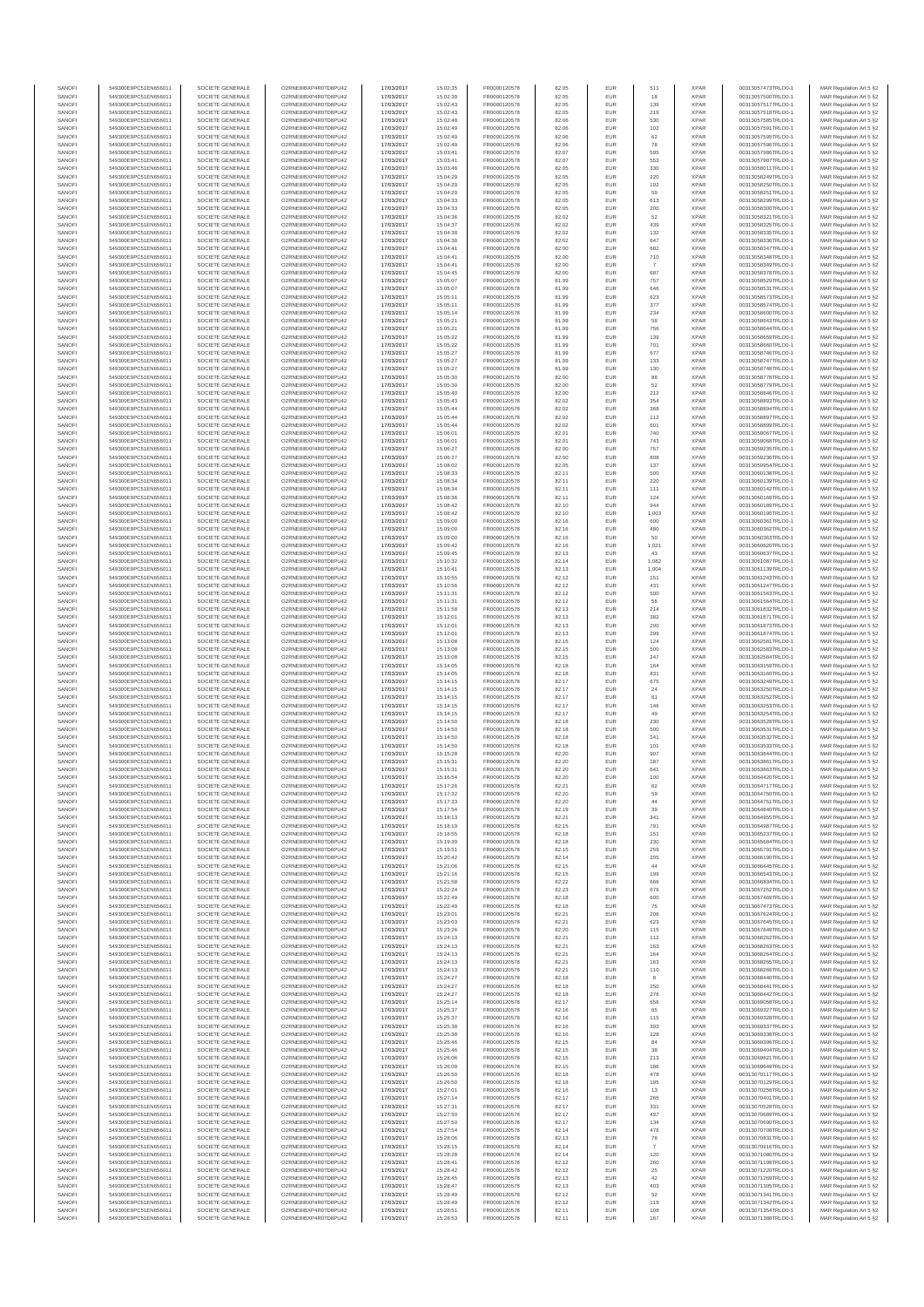| SANOFI           | 549300E9PC51EN656011                         | SOCIETE GENERALE                     | O2RNE8IBXP4R0TD8PU42                         | 17/03/2017               | 15:28:53             | FR0000120578                 | 82.11          | EUR               | 199            | <b>XPAR</b>                | 00313071393TRLO0-1                       | MAR Regulation Art 5 §2                             |
|------------------|----------------------------------------------|--------------------------------------|----------------------------------------------|--------------------------|----------------------|------------------------------|----------------|-------------------|----------------|----------------------------|------------------------------------------|-----------------------------------------------------|
| SANOFI<br>SANOFI | 549300E9PC51EN656011<br>549300E9PC51EN656011 | SOCIETE GENERALE<br>SOCIETE GENERALE | O2RNE8IBXP4R0TD8PU42<br>O2RNE8IBXP4R0TD8PU42 | 17/03/2017<br>17/03/2017 | 15:28:53<br>15:28:54 | FR0000120578<br>FR0000120578 | 82.11<br>82.11 | EUR<br>EUR        | 20<br>18       | <b>XPAR</b><br><b>XPAR</b> | 00313071394TRLO0-1<br>00313071411TRLO0-1 | MAR Regulation Art 5 §2<br>MAR Regulation Art 5 §2  |
| SANOFI           | 549300E9PC51EN656011                         | SOCIETE GENERALE                     | O2RNE8IBXP4R0TD8PLI42                        | 17/03/2017               | 15:29:05             | FR0000120578                 | 82.11          | EUR               | 66             | <b>XPAR</b>                | 00313071548TRLO0-1                       | MAR Regulation Art 5 \$2                            |
| SANOFI           | 549300E9PC51EN656011                         | SOCIETE GENERALE                     | O2RNE8IBXP4R0TD8PU42                         | 17/03/2017               | 15:29:30             | FR0000120578                 | 82.11          | EUR               | 107            | <b>XPAR</b>                | 00313071749TRLO0-1                       | MAR Regulation Art 5 §2                             |
| SANOFI           | 549300E9PC51EN656011                         | SOCIETE GENERALE                     | O2RNE8IBXP4R0TD8PU42                         | 17/03/2017               | 15:29:30             | FR0000120578                 | 82.10          | EUR               | 137            | <b>XPAR</b>                | 00313071751TRLO0-1                       | MAR Regulation Art 5 §2                             |
| SANOFI<br>SANOFI | 549300E9PC51EN656011<br>549300E9PC51EN656011 | SOCIETE GENERALE<br>SOCIETE GENERALE | O2RNE8IBXP4R0TD8PU42<br>O2RNE8IBXP4R0TD8PU42 | 17/03/2017<br>17/03/2017 | 15:29:46<br>15:29:46 | FR0000120578<br>FR0000120578 | 82.10<br>82.10 | EUR<br>EUR        | 991<br>93      | <b>XPAR</b><br><b>XPAR</b> | 00313071859TRLO0-1<br>00313071861TRLO0-1 | MAR Regulation Art 5 §2<br>MAR Regulation Art 5 §2  |
| SANOFI           | 549300E9PC51EN656011                         | SOCIETE GENERALE                     | O2RNE8IBXP4R0TD8PU42                         | 17/03/2017               | 15:30:09             | FR0000120578                 | 82.08          | EUR               | 557            | <b>XPAR</b>                | 00313072104TRLO0-1                       | MAR Regulation Art 5 §2                             |
| SANOFI           | 549300E9PC51EN656011                         | SOCIETE GENERALE                     | O2RNE8IBXP4R0TD8PU42                         | 17/03/2017               | 15:30:09             | FR0000120578                 | 82.08          | EUR               | 602            | <b>XPAR</b>                | 00313072107TRLO0-1                       | MAR Regulation Art 5 §2                             |
| SANOFI<br>SANOFI | 549300E9PC51EN656011<br>549300E9PC51EN656011 | SOCIETE GENERALE<br>SOCIETE GENERALE | O2RNE8IBXP4R0TD8PU42<br>O2RNE8IBXP4R0TD8PU42 | 17/03/2017<br>17/03/2017 | 15:30:39<br>15:30:39 | FR0000120578<br>FR0000120578 | 82.08<br>82.08 | EUR<br>EUR        | 329<br>645     | <b>XPAR</b><br><b>XPAR</b> | 00313072386TRLO0-1<br>00313072390TRLO0-1 | MAR Regulation Art 5 §2<br>MAR Regulation Art 5 §2  |
| SANOFI           | 549300E9PC51EN656011                         | SOCIETE GENERALE                     | O2RNE8IBXP4R0TD8PU42                         | 17/03/2017               | 15:31:28             | FR0000120578                 | 82.07          | EUR               | 80             | <b>XPAR</b>                | 00313072901TRLO0-1                       | MAR Regulation Art 5 §2                             |
| SANOFI           | 549300E9PC51EN656011                         | SOCIETE GENERALE                     | O2RNE8IBXP4R0TD8PU42                         | 17/03/2017               | 15:32:47             | FR0000120578                 | 82.11          | EUR               | 433            | <b>XPAR</b>                | 00313073508TRLO0-1                       | MAR Regulation Art 5 §2                             |
| SANOFI           | 549300E9PC51EN656011                         | SOCIETE GENERALE                     | O2RNE8IBXP4R0TD8PU42                         | 17/03/2017               | 15:32:47             | FR0000120578                 | 82.11          | EUR               | 193            | <b>XPAR</b>                | 00313073509TRLO0-1                       | MAR Regulation Art 5 §2                             |
| SANOFI           | 549300E9PC51EN656011                         | SOCIETE GENERALE                     | O2RNE8IBXP4R0TD8PU42                         | 17/03/2017               | 15:32:47             | FR0000120578                 | 82.10          | EUR               | 204            | <b>XPAR</b>                | 00313073510TRLO0-1                       | MAR Regulation Art 5 §2                             |
| SANOFI           | 549300E9PC51EN656011                         | SOCIETE GENERALE                     | O2RNE8IBXP4R0TD8PU42                         | 17/03/2017               | 15:32:47             | FR0000120578                 | 82.10          | EUR               | 479            | <b>XPAR</b>                | 00313073511TRLO0-1                       | MAR Regulation Art 5 §2                             |
| SANOFI<br>SANOFI | 549300E9PC51EN656011<br>549300E9PC51EN656011 | SOCIETE GENERALE<br>SOCIETE GENERALE | O2RNE8IBXP4R0TD8PU42<br>O2RNE8IBXP4R0TD8PU42 | 17/03/2017<br>17/03/2017 | 15:32:47<br>15:33:47 | FR0000120578<br>FR0000120578 | 82.10<br>82.12 | EUR<br>EUR        | 577            | <b>XPAR</b><br><b>XPAR</b> | 00313073512TRLO0-1<br>00313074025TRLO0-1 | MAR Regulation Art 5 §2<br>MAR Regulation Art 5 §2  |
| SANOFI           | 549300E9PC51EN656011                         | SOCIETE GENERALE                     | O2RNE8IBXP4R0TD8PU42                         | 17/03/2017               | 15:34:26             | FR0000120578                 | 82.12          | EUR               | 161            | <b>XPAR</b>                | 00313074331TRLO0-1                       | MAR Regulation Art 5 §2                             |
| SANOFI           | 549300E9PC51EN656011                         | SOCIETE GENERALE                     | O2RNE8IBXP4R0TD8PU42                         | 17/03/2017               | 15:34:51             | FR0000120578                 | 82.11          | EUR               | 189            | <b>XPAR</b>                | 00313074500TRLO0-1                       | MAR Regulation Art 5 §2                             |
| SANOFI           | 549300E9PC51EN656011                         | SOCIETE GENERALE                     | O2RNE8IBXP4R0TD8PU42                         | 17/03/2017               | 15:34:57             | FR0000120578                 | 82.10          | EUR               | 399            | <b>XPAR</b>                | 00313074544TRLO0-1                       | MAR Regulation Art 5 §2                             |
| SANOFI           | 549300E9PC51EN656011                         | SOCIETE GENERALE                     | O2RNE8IBXP4R0TD8PU42                         | 17/03/2017               | 15:34:57             | FR0000120578                 | 82.10          | EUR               | 994            | <b>XPAR</b>                | 00313074548TRLO0-1                       | MAR Regulation Art 5 §2                             |
| SANOFI<br>SANOFI | 549300E9PC51EN656011<br>549300E9PC51EN656011 | SOCIETE GENERALE<br>SOCIETE GENERALE | O2RNE8IBXP4R0TD8PU42<br>O2RNE8IBXP4R0TD8PU42 | 17/03/2017<br>17/03/2017 | 15:34:57<br>15:34:57 | FR0000120578<br>FR0000120578 | 82.10<br>82.10 | EUR<br>EUR        | 211<br>904     | <b>XPAR</b><br><b>XPAR</b> | 00313074553TRLO0-1<br>00313074556TRLO0-1 | MAR Regulation Art 5 §2<br>MAR Regulation Art 5 §2  |
| SANOFI           | 549300E9PC51EN656011                         | SOCIETE GENERALE                     | O2RNE8IBXP4R0TD8PU42                         | 17/03/2017               | 15:34:57             | FR0000120578                 | 82.10          | EUR               | 90             | <b>XPAR</b>                | 00313074558TRLO0-1                       | MAR Regulation Art 5 §2                             |
| SANOFI           | 549300E9PC51EN656011                         | SOCIETE GENERALE                     | O2RNE8IBXP4R0TD8PU42                         | 17/03/2017               | 15:34:57             | FR0000120578                 | 82.10          | EUR               | 160            | <b>XPAR</b>                | 00313074560TRLO0-1                       | MAR Regulation Art 5 §2                             |
| SANOFI           | 549300E9PC51EN656011                         | SOCIETE GENERALE                     | O2RNE8IBXP4R0TD8PU42                         | 17/03/2017               | 15:34:57             | FR0000120578                 | 82.10          | EUR               | 434            | <b>XPAR</b>                | 00313074563TRLO0-1                       | MAR Regulation Art 5 §2                             |
| SANOFI           | 549300E9PC51EN656011                         | SOCIETE GENERALE                     | O2RNE8IBXP4R0TD8PU42                         | 17/03/2017               | 15:34:57             | FR0000120578                 | 82.10          | EUR               | 200            | <b>XPAR</b>                | 00313074565TRLO0-1                       | MAR Regulation Art 5 §2                             |
| SANOFI<br>SANOFI | 549300E9PC51EN656011<br>549300E9PC51EN656011 | SOCIETE GENERALE<br>SOCIETE GENERALE | O2RNE8IBXP4R0TD8PU42<br>O2RNE8IBXP4R0TD8PU42 | 17/03/2017<br>17/03/2017 | 15:34:57<br>15:34:57 | FR0000120578<br>FR0000120578 | 82.10<br>82.10 | EUR<br>EUR        | 360<br>981     | <b>XPAR</b><br><b>XPAR</b> | 00313074566TRLO0-1<br>00313074567TRLO0-1 | MAR Regulation Art 5 §2<br>MAR Regulation Art 5 \$2 |
| SANOFI           | 549300E9PC51EN656011                         | SOCIETE GENERALE                     | O2RNE8IBXP4R0TD8PU42                         | 17/03/2017               | 15:34:57             | FR0000120578                 | 82.10          | EUR               | 400            | <b>XPAR</b>                | 00313074568TRLO0-1                       | MAR Regulation Art 5 §2                             |
| SANOFI           | 549300E9PC51EN656011                         | SOCIETE GENERALE                     | O2RNE8IBXP4R0TD8PU42                         | 17/03/2017               | 15:34:57             | FR0000120578                 | 82.10          | EUR               | 594            | <b>XPAR</b>                | 00313074569TRLO0-1                       | MAR Regulation Art 5 §2                             |
| SANOFI           | 549300E9PC51EN656011                         | SOCIETE GENERALE                     | O2RNE8IBXP4R0TD8PU42                         | 17/03/2017               | 15:34:57             | FR0000120578                 | 82.10          | EUR               | 696            | <b>XPAR</b>                | 00313074570TRLO0-1                       | MAR Regulation Art 5 §2                             |
| SANOFI<br>SANOFI | 549300E9PC51EN656011<br>549300E9PC51EN656011 | SOCIETE GENERALE<br>SOCIETE GENERALE | O2RNE8IBXP4R0TD8PU42<br>O2RNE8IBXP4R0TD8PU42 | 17/03/2017<br>17/03/2017 | 15:34:57<br>15:34:57 | FR0000120578<br>FR0000120578 | 82.10<br>82.10 | EUR<br>EUR        | 96<br>250      | <b>XPAR</b><br><b>XPAR</b> | 00313074571TRLO0-1<br>00313074572TRLO0-1 | MAR Regulation Art 5 §2<br>MAR Regulation Art 5 §2  |
| SANOFI           | 549300E9PC51EN656011                         | SOCIETE GENERALE                     | O2RNE8IBXP4R0TD8PU42                         | 17/03/2017               | 15:34:57             | FR0000120578                 | 82.10          | EUR               | 648            | <b>XPAR</b>                | 00313074573TRLO0-1                       | MAR Regulation Art 5 §2                             |
| SANOFI           | 549300E9PC51EN656011                         | SOCIETE GENERALE                     | O2RNE8IBXP4R0TD8PU42                         | 17/03/2017               | 15:34:57             | FR0000120578                 | 82.10          | EUR               | 193            | <b>XPAR</b>                | 00313074574TRLO0-1                       | MAR Regulation Art 5 \$2                            |
| SANOFI           | 549300E9PC51EN656011                         | SOCIETE GENERALE                     | O2RNE8IBXP4R0TD8PU42                         | 17/03/2017               | 15:35:06             | FR0000120578                 | 82.08          | EUR               | 132            | <b>XPAR</b>                | 00313074712TRLO0-1                       | MAR Regulation Art 5 §2                             |
| SANOFI<br>SANOFI | 549300E9PC51EN656011<br>549300E9PC51EN656011 | SOCIETE GENERALE                     | O2RNE8IBXP4R0TD8PU42<br>O2RNE8IBXP4R0TD8PU42 | 17/03/2017<br>17/03/2017 | 15:35:29<br>15:35:29 | FR0000120578<br>FR0000120578 | 82.11<br>82.11 | EUR<br>EUR        | 45             | <b>XPAR</b><br><b>XPAR</b> | 00313075051TRLO0-1                       | MAR Regulation Art 5 §2                             |
| SANOFI           | 549300E9PC51EN656011                         | SOCIETE GENERALE<br>SOCIETE GENERALE | O2RNE8IBXP4R0TD8PU42                         | 17/03/2017               | 15:35:29             | FR0000120578                 | 82.11          | EUR               | 33<br>155      | <b>XPAR</b>                | 00313075053TRLO0-1<br>00313075054TRLO0-1 | MAR Regulation Art 5 §2<br>MAR Regulation Art 5 §2  |
| SANOFI           | 549300E9PC51EN656011                         | SOCIETE GENERALE                     | O2RNE8IBXP4R0TD8PU42                         | 17/03/2017               | 15:35:29             | FR0000120578                 | 82.11          | EUR               | 192            | <b>XPAR</b>                | 00313075064TRLO0-1                       | MAR Regulation Art 5 §2                             |
| SANOFI           | 549300E9PC51EN656011                         | SOCIETE GENERALE                     | O2RNE8IBXP4R0TD8PU42                         | 17/03/2017               | 15:35:31             | FR0000120578                 | 82.11          | EUR               | 222            | <b>XPAR</b>                | 00313075073TRLO0-1                       | MAR Regulation Art 5 §2                             |
| SANOFI           | 549300E9PC51EN656011                         | SOCIETE GENERALE                     | O2RNE8IBXP4R0TD8PU42                         | 17/03/2017               | 15:36:33             | FR0000120578                 | 82.13          | EUR               | 14             | <b>XPAR</b>                | 00313075612TRLO0-1                       | MAR Regulation Art 5 §2                             |
| SANOFI<br>SANOFI | 549300E9PC51EN656011<br>549300E9PC51EN656011 | SOCIETE GENERALE<br>SOCIETE GENERALE | O2RNE8IBXP4R0TD8PU42<br>O2RNE8IBXP4R0TD8PU42 | 17/03/2017<br>17/03/2017 | 15:36:33<br>15:36:39 | FR0000120578<br>FR0000120578 | 82.13<br>82.12 | EUR<br>EUR        | 663<br>64      | <b>XPAR</b><br><b>XPAR</b> | 00313075613TRLO0-1<br>00313075645TRLO0-1 | MAR Regulation Art 5 §2<br>MAR Regulation Art 5 \$2 |
| SANOFI           | 549300E9PC51EN656011                         | SOCIETE GENERALE                     | O2RNE8IBXP4R0TD8PU42                         | 17/03/2017               | 15:36:39             | FR0000120578                 | 82.12          | EUR               | 650            | <b>XPAR</b>                | 00313075646TRLO0-1                       | MAR Regulation Art 5 §2                             |
| SANOFI           | 549300E9PC51EN656011                         | SOCIETE GENERALE                     | O2RNE8IBXP4R0TD8PU42                         | 17/03/2017               | 15:37:10             | FR0000120578                 | 82.12          | EUR               | 114            | <b>XPAR</b>                | 00313075899TRLO0-1                       | MAR Regulation Art 5 §2                             |
| SANOFI           | 549300E9PC51EN656011                         | SOCIETE GENERALE                     | O2RNE8IBXP4R0TD8PU42                         | 17/03/2017               | 15:37:13             | FR0000120578                 | 82.12          | EUR               | 28             | <b>XPAR</b>                | 00313075928TRLO0-1                       | MAR Regulation Art 5 §2                             |
| SANOFI           | 549300E9PC51EN656011                         | SOCIETE GENERALE                     | O2RNE8IBXP4R0TD8PU42                         | 17/03/2017               | 15:37:13             | FR0000120578                 | 82.12          | EUR               | 156            | <b>XPAR</b>                | 00313075930TRLO0-1                       | MAR Regulation Art 5 §2                             |
| SANOFI<br>SANOFI | 549300E9PC51EN656011<br>549300E9PC51EN656011 | SOCIETE GENERALE<br>SOCIETE GENERALE | O2RNE8IBXP4R0TD8PU42<br>O2RNE8IBXP4R0TD8PU42 | 17/03/2017<br>17/03/2017 | 15:37:13<br>15:37:13 | FR0000120578<br>FR0000120578 | 82.12<br>82.12 | EUR<br>EUR        | 380<br>292     | <b>XPAR</b><br><b>XPAR</b> | 00313075932TRLO0-1<br>00313075933TRLO0-1 | MAR Regulation Art 5 §2<br>MAR Regulation Art 5 §2  |
| SANOFI           | 549300E9PC51EN656011                         | SOCIETE GENERALE                     | O2RNE8IBXP4R0TD8PU42                         | 17/03/2017               | 15:38:12             | FR0000120578                 | 82.12          | EUR               | 168            | <b>XPAR</b>                | 00313076579TRLO0-1                       | MAR Regulation Art 5 §2                             |
| SANOFI           | 549300E9PC51EN656011                         | SOCIETE GENERALE                     | O2RNE8IBXP4R0TD8PU42                         | 17/03/2017               | 15:38:12             | FR0000120578                 | 82.12          | EUR               | 247            | <b>XPAR</b>                | 00313076582TRLO0-1                       | MAR Regulation Art 5 §2                             |
| SANOFI           | 549300E9PC51EN656011                         | SOCIETE GENERALE                     | O2RNE8IBXP4R0TD8PU42                         | 17/03/2017               | 15:38:12             | FR0000120578                 | 82.12          | EUR               |                | <b>XPAR</b>                | 00313076586TRLO0-1                       | MAR Regulation Art 5 62                             |
| SANOFI           | 549300E9PC51EN656011                         | SOCIETE GENERALE                     | O2RNE8IBXP4R0TD8PU42                         | 17/03/2017               | 15:38:34             | FR0000120578                 | 82.11          | EUR               | 111<br>70      | <b>XPAR</b>                | 00313076785TRLO0-1                       | MAR Regulation Art 5 §2                             |
| SANOFI<br>SANOFI | 549300E9PC51EN656011<br>549300E9PC51EN656011 | SOCIETE GENERALE<br>SOCIETE GENERALE | O2RNE8IBXP4R0TD8PU42<br>O2RNE8IBXP4R0TD8PU42 | 17/03/2017<br>17/03/2017 | 15:38:46<br>15:38:46 | FR0000120578<br>FR0000120578 | 82.11<br>82.11 | EUR<br>EUR        | 216            | <b>XPAR</b><br><b>XPAR</b> | 00313076867TRLO0-1<br>00313076868TRLO0-1 | MAR Regulation Art 5 §2<br>MAR Regulation Art 5 §2  |
| SANOFI           | 549300E9PC51EN656011                         | SOCIETE GENERALE                     | O2RNE8IBXP4R0TD8PU42                         | 17/03/2017               | 15:39:45             | FR0000120578                 | 82.17          | EUR               | 537            | <b>XPAR</b>                | 00313077278TRLO0-1                       | MAR Regulation Art 5 §2                             |
| SANOFI           | 549300E9PC51EN656011                         | SOCIETE GENERALE                     | O2RNE8IBXP4R0TD8PU42                         | 17/03/2017               | 15:40:28             | FR0000120578                 | 82.18          | EUR               | 50             | <b>XPAR</b>                | 00313077878TRLO0-1                       | MAR Regulation Art 5 §2                             |
| SANOFI           | 549300E9PC51EN656011                         | SOCIETE GENERALE                     | O2RNE8IBXP4R0TD8PU42                         | 17/03/2017               | 15:41:12             | FR0000120578                 | 82.19          | EUR               | 185            | <b>XPAR</b>                | 00313078410TRLO0-1                       | MAR Regulation Art 5 §2                             |
| SANOFI<br>SANOFI | 549300E9PC51EN656011<br>549300E9PC51EN656011 | SOCIETE GENERALE<br>SOCIETE GENERALE | O2RNE8IBXP4R0TD8PU42<br>O2RNE8IBXP4R0TD8PU42 | 17/03/2017<br>17/03/2017 | 15:41:12<br>15:41:39 | FR0000120578<br>FR0000120578 | 82.19<br>82.19 | EUR<br>EUR        | 132<br>78      | <b>XPAR</b><br><b>XPAR</b> | 00313078422TRLO0-1<br>00313078675TRLO0-1 | MAR Regulation Art 5 §2<br>MAR Regulation Art 5 §2  |
| SANOFI           | 549300E9PC51EN656011                         | SOCIETE GENERALE                     | O2RNE8IBXP4R0TD8PU42                         | 17/03/2017               | 15:42:21             | FR0000120578                 | 82.19          | EUR               | 60             | <b>XPAR</b>                | 00313079052TRLO0-1                       | MAR Regulation Art 5 §2                             |
| SANOFI           | 549300E9PC51EN656011                         | SOCIETE GENERALE                     | O2RNE8IBXP4R0TD8PU42                         | 17/03/2017               | 15:43:11             | FR0000120578                 | 82.17          | EUR               | 317            | <b>XPAR</b>                | 00313079383TRLO0-1                       | MAR Regulation Art 5 §2                             |
| SANOFI           | 549300E9PC51EN656011                         | SOCIETE GENERALE                     | O2RNE8IBXP4R0TD8PU42                         | 17/03/2017               | 15:44:28             | FR0000120578                 | 82.18          | EUR               | 298            | <b>XPAR</b>                | 00313079939TRLO0-1                       | MAR Regulation Art 5 §2                             |
| SANOFI           | 549300E9PC51EN656011                         | SOCIETE GENERALE                     | O2RNE8IBXP4R0TD8PU42                         | 17/03/2017               | 15:44:37             | FR0000120578                 | 82.18          | EUR               | 116            | <b>XPAR</b>                | 00313079987TRLO0-1                       | MAR Regulation Art 5 §2                             |
| SANOFI<br>SANOFI | 549300E9PC51EN656011<br>549300E9PC51EN656011 | SOCIETE GENERALE<br>SOCIETE GENERALE | O2RNE8IBXP4R0TD8PU42<br>O2RNE8IBXP4R0TD8PU42 | 17/03/2017<br>17/03/2017 | 15:45:16<br>15:45:16 | FR0000120578<br>FR0000120578 | 82.17<br>82.15 | EUR<br>EUR        | 198<br>297     | <b>XPAR</b><br><b>XPAR</b> | 00313080337TRLO0-1<br>00313080338TRLO0-1 | MAR Regulation Art 5 §2<br>MAR Regulation Art 5 §2  |
| SANOFI           | 549300E9PC51EN656011                         | SOCIETE GENERALE                     | O2RNE8IBXP4R0TD8PU42                         | 17/03/2017               | 15:45:54             | FR0000120578                 | 82.16          | EUR               | 132            | <b>XPAR</b>                | 00313080620TRLO0-1                       | MAR Regulation Art 5 §2                             |
| SANOFI           | 549300E9PC51EN656011                         | SOCIETE GENERALE                     | O2RNE8IBXP4R0TD8PU42                         | 17/03/2017               | 15:45:54             | FR0000120578                 | 82.16          | EUR               | 250            | <b>XPAR</b>                | 00313080621TRLO0-1                       | MAR Regulation Art 5 §2                             |
| SANOFI           | 549300E9PC51EN656011                         | SOCIETE GENERALE                     | O2RNE8IBXP4R0TD8PU42                         | 17/03/2017               | 15:45:54             | FR0000120578                 | 82.16          | EUR               | 19             | <b>XPAR</b>                | 00313080622TRLO0-1                       | MAR Regulation Art 5 §2                             |
| SANOFI<br>SANOFI | 549300E9PC51EN656011<br>549300E9PC51EN656011 | SOCIETE GENERALE<br>SOCIETE GENERALE | O2RNE8IBXP4R0TD8PU42<br>O2RNE8IBXP4R0TD8PU42 | 17/03/2017<br>17/03/2017 | 15:46:00<br>15:46:13 | FR0000120578<br>FR0000120578 | 82.16<br>82.18 | EUR<br>EUR        | 164<br>639     | <b>XPAR</b><br><b>XPAR</b> | 00313080650TRLO0-1<br>00313080754TRLO0-1 | MAR Regulation Art 5 §2<br>MAR Regulation Art 5 §2  |
| SANOFI           | 549300E9PC51EN656011                         | SOCIETE GENERALE                     | O2RNE8IBXP4R0TD8PU42                         | 17/03/2017               | 15:46:33             | FR0000120578                 | 82.17          | EUR               | 142            | <b>XPAR</b>                | 00313080901TRLO0-1                       | MAR Regulation Art 5 §2                             |
| SANOFI           | 549300E9PC51EN656011                         | SOCIETE GENERALE                     | O2RNE8IBXP4R0TD8PU42                         | 17/03/2017               | 15:46:34             | FR0000120578                 | 82.15          | EUR               | 259            | <b>XPAR</b>                | 00313080938TRLO0-1                       | MAR Regulation Art 5 §2                             |
| SANOFI           | 549300E9PC51EN656011                         | SOCIETE GENERALE                     | O2RNE8IBXP4R0TD8PU42                         | 17/03/2017               | 15:46:34             | FR0000120578                 | 82.15          | EUR               | 113            | <b>XPAR</b>                | 00313080940TRLO0-1                       | MAR Regulation Art 5 §2                             |
| SANOFI           | 549300E9PC51EN656011                         | SOCIETE GENERALE                     | O2RNE8IBXP4R0TD8PLI42                        | 17/03/2017               | 15:46:35             | FR0000120578                 | 82.15          | EUR               | 94             | <b>XPAR</b>                | 00313080959TRLO0-1                       | MAR Regulation Art 5 §2                             |
| SANOFI<br>SANOFI | 549300E9PC51EN656011<br>549300E9PC51EN656011 | SOCIETE GENERALE<br>SOCIETE GENERALE | O2RNE8IBXP4R0TD8PU42<br>O2RNE8IBXP4R0TD8PU42 | 17/03/2017<br>17/03/2017 | 15:46:42<br>15:46:42 | FR0000120578<br>FR0000120578 | 82.16<br>82.16 | EUR<br>EUR        | 147<br>212     | <b>XPAR</b><br><b>XPAR</b> | 00313081031TRLO0-1<br>00313081032TRLO0-1 | MAR Regulation Art 5 §2<br>MAR Regulation Art 5 \$2 |
| SANOFI           | 549300E9PC51EN656011                         | SOCIETE GENERALE                     | O2RNE8IBXP4R0TD8PU42                         | 17/03/2017               | 15:47:07             | FR0000120578                 | 82.20          | EUR               | 559            | <b>XPAR</b>                | 00313081184TRLO0-1                       | MAR Regulation Art 5 §2                             |
| SANOFI           | 549300E9PC51EN656011                         | SOCIETE GENERALE                     | O2RNE8IBXP4R0TD8PU42                         | 17/03/2017               | 15:47:18             | FR0000120578                 | 82.18          | EUR               | 158            | <b>XPAR</b>                | 00313081222TRLO0-1                       | MAR Regulation Art 5 §2                             |
| SANOFI           | 549300E9PC51EN656011                         | SOCIETE GENERALE                     | O2RNE8IBXP4R0TD8PU42                         | 17/03/2017               | 15:47:18             | FR0000120578                 | 82.18          | EUR               | 400            | <b>XPAR</b>                | 00313081223TRLO0-1                       | MAR Regulation Art 5 §2                             |
| SANOFI<br>SANOFI | 549300E9PC51EN656011<br>549300E9PC51EN656011 | SOCIETE GENERALE<br>SOCIETE GENERALE | O2RNE8IBXP4R0TD8PU42<br>O2RNE8IBXP4R0TD8PU42 | 17/03/2017               | 15:47:53             | FR0000120578                 | 82.19          | EUR<br><b>EUR</b> | 213            | <b>XPAR</b><br><b>XPAR</b> | 00313081488TRLO0-1                       | MAR Regulation Art 5 §2                             |
| SANOFI           | 549300E9PC51EN656011                         | SOCIETE GENERALE                     | O2RNE8IBXP4R0TD8PU42                         | 17/03/2017<br>17/03/2017 | 15:47:53<br>15:47:53 | FR0000120578<br>FR0000120578 | 82.19<br>82.19 | EUR               | 128<br>299     | <b>XPAR</b>                | 00313081494TRLO0-1<br>00313081495TRLO0-1 | MAR Regulation Art 5 §2<br>MAR Regulation Art 5 §2  |
| SANOFI           | 549300E9PC51EN656011                         | SOCIETE GENERALE                     | O2RNE8IBXP4R0TD8PU42                         | 17/03/2017               | 15:48:10             | FR0000120578                 | 82.19          | EUR               | 164            | <b>XPAR</b>                | 00313081676TRLO0-1                       | MAR Regulation Art 5 §2                             |
| SANOFI           | 549300E9PC51EN656011                         | SOCIETE GENERALE                     | O2RNE8IBXP4R0TD8PU42                         | 17/03/2017               | 15:48:28             | FR0000120578                 | 82.19          | EUR               | 222            | <b>XPAR</b>                | 00313081928TRLO0-1                       | MAR Regulation Art 5 §2                             |
| SANOFI           | 549300E9PC51EN656011                         | SOCIETE GENERALE<br>SOCIETE GENERALE | O2RNE8IBXP4R0TD8PU42                         | 17/03/2017               | 15:48:30             | FR0000120578                 | 82.19          | EUR               | 80             | <b>XPAR</b>                | 00313081944TRLO0-1                       | MAR Regulation Art 5 §2                             |
| SANOFI<br>SANOFI | 549300E9PC51EN656011<br>549300E9PC51EN656011 | SOCIETE GENERALE                     | O2RNE8IBXP4R0TD8PU42<br>O2RNE8IBXP4R0TD8PU42 | 17/03/2017<br>17/03/2017 | 15:48:30<br>15:48:37 | FR0000120578<br>FR0000120578 | 82.19<br>82.18 | EUR<br>EUR        | 34<br>57       | <b>XPAR</b><br><b>XPAR</b> | 00313081945TRLO0-1<br>00313081990TRLO0-1 | MAR Regulation Art 5 §2<br>MAR Regulation Art 5 §2  |
| SANOFI           | 549300E9PC51EN656011                         | SOCIETE GENERALE                     | O2RNE8IBXP4R0TD8PU42                         | 17/03/2017               | 15:48:45             | FR0000120578                 | 82.18          | EUR               | 33             | <b>XPAR</b>                | 00313082016TRLO0-1                       | MAR Regulation Art 5 §2                             |
| SANOFI           | 549300E9PC51EN656011                         | SOCIETE GENERALE                     | O2RNE8IBXP4R0TD8PU42                         | 17/03/2017               | 15:49:44             | FR0000120578                 | 82.19          | EUR               | $\sqrt{24}$    | <b>XPAR</b>                | 00313082580TRLO0-1                       | MAR Regulation Art 5 §2                             |
| SANOFI<br>SANOFI | 549300E9PC51EN656011<br>549300E9PC51EN656011 | SOCIETE GENERALE<br>SOCIETE GENERALE | O2RNE8IBXP4R0TD8PU42<br>O2RNE8IBXP4R0TD8PU42 | 17/03/2017<br>17/03/2017 | 15:49:53<br>15:50:21 | FR0000120578<br>FR0000120578 | 82.19<br>82.21 | EUR<br>EUR        | 283<br>717     | <b>XPAR</b><br><b>XPAR</b> | 00313082638TRLO0-1<br>00313082898TRLO0-1 | MAR Regulation Art 5 §2<br>MAR Regulation Art 5 §2  |
| SANOFI           | 549300E9PC51EN656011                         | SOCIETE GENERALE                     | O2RNE8IBXP4R0TD8PU42                         | 17/03/2017               | 15:50:21             | FR0000120578                 | 82.21          | EUR               | $\overline{2}$ | <b>XPAR</b>                | 00313082899TRLO0-1                       | MAR Regulation Art 5 §2                             |
| SANOFI           | 549300E9PC51EN656011                         | SOCIETE GENERALE                     | O2RNE8IBXP4R0TD8PU42                         | 17/03/2017               | 15:50:24             | FR0000120578                 | 82.17          | EUR               | 233            | <b>XPAR</b>                | 00313082920TRLO0-1                       | MAR Regulation Art 5 §2                             |
| SANOFI           | 549300E9PC51EN656011                         | SOCIETE GENERALE                     | O2RNE8IBXP4R0TD8PU42<br>O2RNE8IBXP4R0TD8PU42 | 17/03/2017               | 15:50:30             | FR0000120578                 | 82.17          | EUR               | 250            | <b>XPAR</b>                | 00313082955TRLO0-1                       | MAR Regulation Art 5 §2                             |
| SANOFI<br>SANOFI | 549300E9PC51EN656011<br>549300E9PC51EN656011 | SOCIETE GENERALE<br>SOCIETE GENERALE | O2RNE8IBXP4R0TD8PU42                         | 17/03/2017<br>17/03/2017 | 15:50:37<br>15:50:54 | FR0000120578<br>FR0000120578 | 82.17<br>82.16 | EUR<br>EUR        | 222<br>9       | <b>XPAR</b><br><b>XPAR</b> | 00313083019TRLO0-1<br>00313083137TRLO0-1 | MAR Regulation Art 5 §2<br>MAR Regulation Art 5 §2  |
| SANOFI           | 549300E9PC51EN656011                         | SOCIETE GENERALE                     | O2RNE8IBXP4R0TD8PU42                         | 17/03/2017               | 15:50:54             | FR0000120578                 | 82.16          | EUR               | 146            | <b>XPAR</b>                | 00313083141TRLO0-1                       | MAR Regulation Art 5 §2                             |
| SANOFI           | 549300E9PC51EN656011                         | SOCIETE GENERALE                     | O2RNE8IBXP4R0TD8PU42                         | 17/03/2017               | 15:50:55             | FR0000120578                 | 82.15          | EUR               | 201            | <b>XPAR</b>                | 00313083184TRLO0-1                       | MAR Regulation Art 5 §2                             |
| SANOFI           | 549300E9PC51EN656011                         | SOCIETE GENERALE                     | O2RNE8IBXP4R0TD8PU42                         | 17/03/2017               | 15:51:28             | FR0000120578                 | 82.16          | EUR               | 673            | <b>XPAR</b>                | 00313083594TRLO0-1                       | MAR Regulation Art 5 §2                             |
| SANOFI<br>SANOFI | 549300E9PC51EN656011<br>549300E9PC51EN656011 | SOCIETE GENERALE<br>SOCIETE GENERALE | O2RNE8IBXP4R0TD8PU42<br>O2RNE8IBXP4R0TD8PU42 | 17/03/2017<br>17/03/2017 | 15:52:00<br>15:52:00 | FR0000120578                 | 82.18<br>82.18 | EUR<br>EUR        | 339            | <b>XPAR</b><br><b>XPAR</b> | 00313084135TRLO0-1<br>00313084136TRLO0-1 | MAR Regulation Art 5 §2                             |
| SANOFI           | 549300E9PC51EN656011                         | SOCIETE GENERALE                     | O2RNE8IBXP4R0TD8PU42                         | 17/03/2017               | 15:52:48             | FR0000120578<br>FR0000120578 | 82.21          | EUR               | 412<br>809     | <b>XPAR</b>                | 00313084580TRLO0-1                       | MAR Regulation Art 5 §2<br>MAR Regulation Art 5 §2  |
| SANOFI           | 549300E9PC51EN656011                         | SOCIETE GENERALE                     | O2RNE8IBXP4R0TD8PU42                         | 17/03/2017               | 15:52:48             | FR0000120578                 | 82.21          | EUR               | 154            | <b>XPAR</b>                | 00313084584TRLO0-1                       | MAR Regulation Art 5 §2                             |
| SANOFI           | 549300E9PC51EN656011                         | SOCIETE GENERALE                     | O2RNE8IBXP4R0TD8PU42                         | 17/03/2017               | 15:52:50             | FR0000120578                 | 82.21          | EUR               | 406            | <b>XPAR</b>                | 00313084601TRLO0-1                       | MAR Regulation Art 5 §2                             |
| SANOFI           | 549300E9PC51EN656011                         | SOCIETE GENERALE                     | O2RNE8IBXP4R0TD8PU42                         | 17/03/2017               | 15:53:37             | FR0000120578                 | 82.21          | EUR               | 62             | <b>XPAR</b>                | 00313084937TRLO0-1                       | MAR Regulation Art 5 §2                             |
| SANOFI<br>SANOFI | 549300E9PC51EN656011<br>549300E9PC51EN656011 | SOCIETE GENERALE<br>SOCIETE GENERALE | O2RNE8IBXP4R0TD8PU42<br>O2RNE8IBXP4R0TD8PU42 | 17/03/2017<br>17/03/2017 | 15:53:52<br>15:54:24 | FR0000120578<br>FR0000120578 | 82.19<br>82.20 | EUR<br>EUR        | 475<br>129     | <b>XPAR</b><br><b>XPAR</b> | 00313085028TRLO0-1<br>00313085279TRLO0-1 | MAR Regulation Art 5 §2<br>MAR Regulation Art 5 §2  |
| SANOFI           | 549300E9PC51EN656011                         | SOCIETE GENERALE                     | O2RNE8IBXP4R0TD8PU42                         | 17/03/2017               | 15:55:40             | FR0000120578                 | 82.20          | EUR               | 242            | <b>XPAR</b>                | 00313085904TRLO0-1                       | MAR Regulation Art 5 §2                             |
| SANOFI           | 549300E9PC51EN656011                         | SOCIETE GENERALE                     | O2RNE8IBXP4R0TD8PU42                         | 17/03/2017               | 15:56:00             | FR0000120578                 | 82.20          | EUR               | 515            | <b>XPAR</b>                | 00313086057TRLO0-1                       | MAR Regulation Art 5 §2                             |
| SANOFI           | 549300E9PC51EN656011                         | SOCIETE GENERALE                     | O2RNE8IBXP4R0TD8PU42                         | 17/03/2017               | 15:56:00             | FR0000120578                 | 82.20          | EUR               | 50             | <b>XPAR</b>                | 00313086077TRLO0-1                       | MAR Regulation Art 5 §2                             |
| SANOFI<br>SANOFI | 549300E9PC51EN656011<br>549300E9PC51EN656011 | SOCIETE GENERALE<br>SOCIETE GENERALE | O2RNE8IBXP4R0TD8PU42<br>O2RNE8IBXP4R0TD8PU42 | 17/03/2017<br>17/03/2017 | 15:56:00<br>15:56:00 | FR0000120578<br>FR0000120578 | 82.20<br>82.20 | EUR<br>EUR        | 118<br>155     | <b>XPAR</b><br><b>XPAR</b> | 00313086080TRLO0-1<br>00313086081TRLO0-1 | MAR Regulation Art 5 §2<br>MAR Regulation Art 5 §2  |
| SANOFI           | 549300E9PC51EN656011                         | SOCIETE GENERALE                     | O2RNE8IBXP4R0TD8PU42                         | 17/03/2017               | 15:57:35             | FR0000120578                 | 82.21          | EUR               | 827            | <b>XPAR</b>                | 00313086921TRLO0-1                       | MAR Regulation Art 5 §2                             |
| SANOFI           | 549300E9PC51EN656011                         | SOCIETE GENERALE                     | O2RNE8IBXP4R0TD8PU42                         | 17/03/2017               | 15:58:12             | FR0000120578                 | 82.19          | EUR               | 56             | <b>XPAR</b>                | 00313087304TRLO0-1                       | MAR Regulation Art 5 §2                             |
| SANOFI           | 549300E9PC51EN656011                         | SOCIETE GENERALE                     | O2RNE8IBXP4R0TD8PU42                         | 17/03/2017               | 15:58:20             | FR0000120578                 | 82.18          | EUR               | 139            | <b>XPAR</b>                | 00313087388TRLO0-1                       | MAR Regulation Art 5 §2                             |
| SANOFI           | 549300E9PC51EN656011                         | SOCIETE GENERALE                     | O2RNE8IBXP4R0TD8PU42                         | 17/03/2017               | 15:58:41             | FR0000120578                 | 82.19          | EUR               | 159            | <b>XPAR</b>                | 00313087571TRLO0-1                       | MAR Regulation Art 5 §2                             |
| SANOFI<br>SANOFI | 549300E9PC51EN656011<br>549300E9PC51EN656011 | SOCIETE GENERALE<br>SOCIETE GENERALE | O2RNE8IBXP4R0TD8PU42<br>O2RNE8IBXP4R0TD8PU42 | 17/03/2017<br>17/03/2017 | 16:00:00<br>16:00:00 | FR0000120578<br>FR0000120578 | 82.20<br>82.20 | EUR<br>EUR        | 108<br>300     | <b>XPAR</b><br><b>XPAR</b> | 00313088780TRLO0-1<br>00313088781TRLO0-1 | MAR Regulation Art 5 §2<br>MAR Regulation Art 5 §2  |
| SANOFI           | 549300E9PC51EN656011                         | SOCIETE GENERALE                     | O2RNE8IBXP4R0TD8PU42                         | 17/03/2017               | 16:00:00             | FR0000120578                 | 82.20          | EUR               | 448            | <b>XPAR</b>                | 00313088782TRLO0-1                       | MAR Regulation Art 5 §2                             |
| SANOFI           | 549300E9PC51EN656011                         | SOCIETE GENERALE                     | O2RNE8IBXP4R0TD8PU42                         | 17/03/2017               | 16:00:00             | FR0000120578                 | 82.20          | EUR               | 125            | <b>XPAR</b>                | 00313088783TRLO0-1                       | MAR Regulation Art 5 §2                             |
| SANOFI           | 549300E9PC51EN656011                         | SOCIETE GENERALE                     | O2RNE8IBXP4R0TD8PU42                         | 17/03/2017               | 16:00:49             | FR0000120578                 | 82.20          | EUR               | 839            | <b>XPAR</b>                | 00313089145TRLO0-1                       | MAR Regulation Art 5 §2                             |
| SANOFI           | 549300E9PC51EN656011                         | SOCIETE GENERALE                     | O2RNE8IBXP4R0TD8PU42                         | 17/03/2017               | 16:00:49             | FR0000120578                 | 82.20          | EUR               | 762            | <b>XPAR</b>                | 00313089147TRLO0-1                       | MAR Regulation Art 5 §2                             |
| SANOFI<br>SANOFI | 549300E9PC51EN656011<br>549300E9PC51EN656011 | SOCIETE GENERALE<br>SOCIETE GENERALE | O2RNE8IBXP4R0TD8PU42<br>O2RNE8IBXP4R0TD8PU42 | 17/03/2017<br>17/03/2017 | 16:01:25<br>16:01:25 | FR0000120578<br>FR0000120578 | 82.22<br>82.22 | EUR<br>EUR        | 573<br>312     | <b>XPAR</b><br><b>XPAR</b> | 00313089432TRLO0-1<br>00313089433TRLO0-1 | MAR Regulation Art 5 §2<br>MAR Regulation Art 5 §2  |
| SANOFI           | 549300E9PC51EN656011                         | SOCIETE GENERALE                     | O2RNE8IBXP4R0TD8PU42                         | 17/03/2017               | 16:01:25             | FR0000120578                 | 82.22          | EUR               | 438            | <b>XPAR</b>                | 00313089434TRLO0-1                       | MAR Regulation Art 5 §2                             |
| SANOFI           | 549300E9PC51EN656011                         | SOCIETE GENERALE                     | O2RNE8IBXP4R0TD8PU42                         | 17/03/2017               | 16:01:25             | FR0000120578                 | 82.22          | EUR               | 356            | <b>XPAR</b>                | 00313089435TRLO0-1                       | MAR Regulation Art 5 §2                             |
| SANOFI           | 549300E9PC51EN656011                         | SOCIETE GENERALE                     | O2RNE8IBXP4R0TD8PU42                         | 17/03/2017               | 16:03:55             | FR0000120578                 | 82.23          | EUR               | 377            | <b>XPAR</b>                | 00313090846TRLO0-1                       | MAR Regulation Art 5 §2                             |
| SANOFI<br>SANOFI | 549300E9PC51EN656011<br>549300E9PC51EN656011 | SOCIETE GENERALE<br>SOCIETE GENERALE | O2RNE8IBXP4R0TD8PU42<br>O2RNE8IBXP4R0TD8PU42 | 17/03/2017<br>17/03/2017 | 16:03:55<br>16:03:55 | FR0000120578<br>FR0000120578 | 82.23<br>82.23 | EUR<br>EUR        | 56<br>498      | <b>XPAR</b><br><b>XPAR</b> | 00313090847TRLO0-1<br>00313090850TRLO0-1 | MAR Regulation Art 5 §2<br>MAR Regulation Art 5 §2  |
| SANOFI           | 549300E9PC51EN656011                         | SOCIETE GENERALE                     | O2RNE8IBXP4R0TD8PU42                         | 17/03/2017               | 16:03:55             | FR0000120578                 | 82.23          | EUR               | 716            | <b>XPAR</b>                | 00313090851TRLO0-1                       | MAR Regulation Art 5 §2                             |
| SANOFI           | 549300E9PC51EN656011                         | SOCIETE GENERALE                     | O2RNE8IBXP4R0TD8PU42                         | 17/03/2017               | 16:05:06             | FR0000120578                 | 82.23          | EUR               | 982            | <b>XPAR</b>                | 00313091566TRLO0-1                       | MAR Regulation Art 5 §2                             |
| SANOFI           | 549300E9PC51EN656011                         | SOCIETE GENERALE                     | O2RNE8IBXP4R0TD8PU42                         | 17/03/2017               | 16:05:06             | FR0000120578                 | 82.23          | EUR               | 669            | <b>XPAR</b>                | 00313091567TRLO0-1                       | MAR Regulation Art 5 §2                             |
| SANOFI<br>SANOFI | 549300E9PC51EN656011<br>549300E9PC51EN656011 | SOCIETE GENERALE<br>SOCIETE GENERALE | O2RNE8IBXP4R0TD8PU42<br>O2RNE8IBXP4R0TD8PU42 | 17/03/2017<br>17/03/2017 | 16:05:36<br>16:05:36 | FR0000120578<br>FR0000120578 | 82.21<br>82.21 | EUR<br>EUR        | 979<br>21      | <b>XPAR</b><br><b>XPAR</b> | 00313091852TRLO0-1<br>00313091853TRLO0-1 | MAR Regulation Art 5 §2                             |
| SANOFI           | 549300E9PC51EN656011                         | SOCIETE GENERALE                     | O2RNE8IBXP4R0TD8PU42                         | 17/03/2017               | 16:05:36             | FR0000120578                 | 82.21          | EUR               | 584            | <b>XPAR</b>                | 00313091854TRLO0-1                       | MAR Regulation Art 5 §2<br>MAR Regulation Art 5 §2  |
| SANOFI           | 549300E9PC51EN656011                         | SOCIETE GENERALE                     | O2RNE8IBXP4R0TD8PU42                         | 17/03/2017               | 16:05:36             | FR0000120578                 | 82.21          | EUR               | 125            | <b>XPAR</b>                | 00313091855TRLO0-1                       | MAR Regulation Art 5 §2                             |
| SANOFI           | 549300E9PC51EN656011                         | SOCIETE GENERALE                     | O2RNE8IBXP4R0TD8PU42                         | 17/03/2017               | 16:05:36             | FR0000120578                 | 82.21          | EUR               | 17             | <b>XPAR</b>                | 00313091856TRLO0-1                       | MAR Regulation Art 5 §2                             |